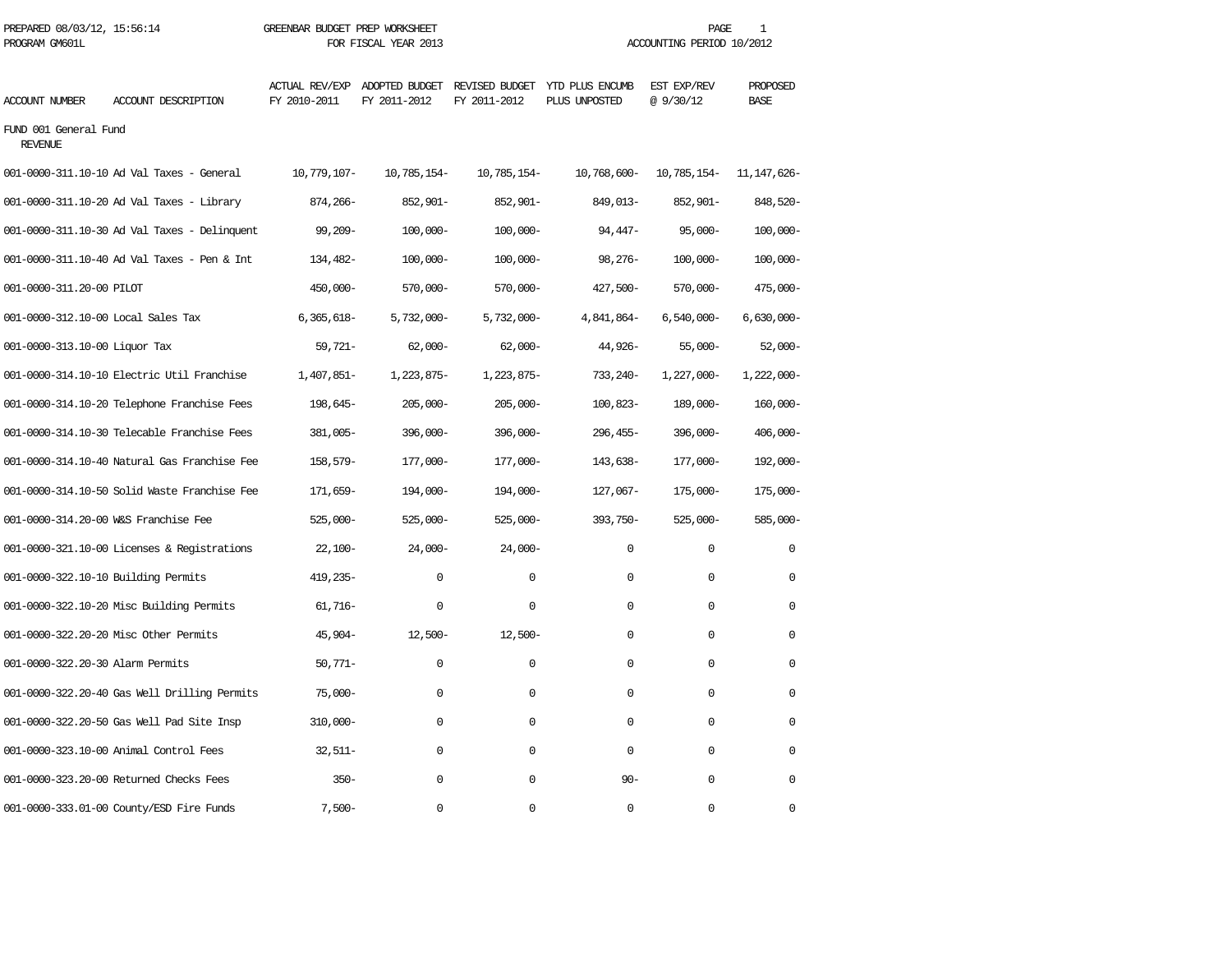| PREPARED 08/03/12, 15:56:14<br>PROGRAM GM601L |                                              | GREENBAR BUDGET PREP WORKSHEET        | FOR FISCAL YEAR 2013 | 2<br>PAGE<br>ACCOUNTING PERIOD 10/2012        |                                  |                         |                         |  |
|-----------------------------------------------|----------------------------------------------|---------------------------------------|----------------------|-----------------------------------------------|----------------------------------|-------------------------|-------------------------|--|
| ACCOUNT NUMBER                                | ACCOUNT DESCRIPTION                          | <b>ACTUAL REV/EXP</b><br>FY 2010-2011 | FY 2011-2012         | ADOPTED BUDGET REVISED BUDGET<br>FY 2011-2012 | YTD PLUS ENCUMB<br>PLUS UNPOSTED | EST EXP/REV<br>@9/30/12 | PROPOSED<br><b>BASE</b> |  |
| FUND 001 General Fund<br><b>REVENUE</b>       |                                              |                                       |                      |                                               |                                  |                         |                         |  |
|                                               | 001-0000-344.10-03 Recreation Room Rentals   | $4,948-$                              | $\mathbf 0$          | $\mathbf 0$                                   | $\mathbf 0$                      | $\mathbf 0$             | $\mathbf 0$             |  |
| 001-0000-345.10-00 Library Fees               |                                              | $16.821 -$                            | $\Omega$             | $\Omega$                                      | $\Omega$                         | $\Omega$                | $\Omega$                |  |
|                                               | 001-0000-345.20-00 Misc Library Revenue      | $40.089 -$                            | $\Omega$             | $\Omega$                                      | $\Omega$                         | $\Omega$                | $\Omega$                |  |
|                                               | 001-0000-349.10-00 W&S Reimbursement         | 917,905-                              | $875, 157 -$         | $875, 157 -$                                  | 656,368-                         | $875, 157 -$            | 982,877-                |  |
|                                               | 001-0000-349.12-00 Utility Cuts Reimb        | 102,548-                              | $59,760-$            | $59,760-$                                     | $\mathbf 0$                      | $\mathbf 0$             | $\mathbf 0$             |  |
|                                               | 001-0000-349.14-00 Hotel/Motel Fund Reimb    | $10,200 -$                            | $10,200 -$           | $10,200 -$                                    | $7,650-$                         | $10,200 -$              | $10,200 -$              |  |
|                                               | 001-0000-349.17-00 Wi-Fi Network Revenues    | $\mathbf 0$                           | $120,000 -$          | $120,000 -$                                   | 350,808-                         | 350,808-                | 0                       |  |
| 001-0000-349.50-10 False Alarms               |                                              | $4,241-$                              | $\mathbf 0$          | $\mathbf 0$                                   | $\mathbf 0$                      | $\mathbf 0$             | 0                       |  |
|                                               | 001-0000-349.50-20 Nuisance Code Revenue     | $299-$                                | 0                    | $\mathbf 0$                                   | $\mathbf 0$                      | 0                       | $\mathbf 0$             |  |
|                                               | 001-0000-349.50-21 Nuisance Code Lien Rev    | $11,971-$                             | $\Omega$             | $\Omega$                                      | $\Omega$                         | $\Omega$                | $\Omega$                |  |
|                                               | 001-0000-349.60-10 Developer's Contracts     | $71,906 -$                            | $\Omega$             | $\Omega$                                      | $\Omega$                         | $\Omega$                | $\Omega$                |  |
|                                               | 001-0000-351.10-00 MC Fines - Non Moving PS  | $615,673-$                            | $\Omega$             | $\mathbf 0$                                   | $\Omega$                         | $\mathbf 0$             | $\Omega$                |  |
|                                               | 001-0000-351.11-00 MC Fines - Moving Viol PS | 206,892-                              | $\Omega$             | $\mathbf 0$                                   | $\Omega$                         | $\Omega$                | 0                       |  |
|                                               | 001-0000-351.20-00 Ordinance Violations      | $2,000-$                              | 0                    | $\mathbf 0$                                   | $\mathbf 0$                      | 0                       | $\Omega$                |  |
|                                               | 001-0000-371.10-00 Bank Account Interest     | $1,740-$                              | $45,000 -$           | $45,000 -$                                    | $1,418-$                         | $1,670-$                | $27,000 -$              |  |
|                                               | 001-0000-371.20-00 Securities Interest       | $15,407-$                             | $\mathbf 0$          | $\mathbf 0$                                   | $14,677-$                        | $17,161-$               | $\mathbf 0$             |  |
|                                               | 001-0000-371.20-10 CD/Money Market Interest  | $5,530-$                              | $\mathbf 0$          | $\mathbf 0$                                   | $3,303-$                         | $3,803-$                | $\mathbf 0$             |  |
|                                               | 001-0000-371.25-00 Gain/Loss on Security Val | 1,303                                 | $\Omega$             | $\Omega$                                      | 8,543                            | 5,573                   | $\Omega$                |  |
| 001-0000-371.30-10 TexPool Interest           |                                              | $1,486-$                              | $\Omega$             | $\mathbf 0$                                   | $2,430-$                         | $2,725-$                | $\Omega$                |  |
|                                               | 001-0000-371.30-11 TexPool Prime Interest    | $7,296-$                              | $\Omega$             | $\mathbf 0$                                   | $4,012-$                         | $4,235-$                | 0                       |  |
| 001-0000-371.30-40 TexSTAR Interest           |                                              | $800 -$                               | $\Omega$             | $\mathbf 0$                                   | $905 -$                          | $980 -$                 | $\Omega$                |  |
|                                               | 001-0000-372.30-00 Water Tower Attach Lease  | $83,140-$                             | $80,000 -$           | $80,000 -$                                    | $88,723-$                        | $87.297 -$              | $87.297 -$              |  |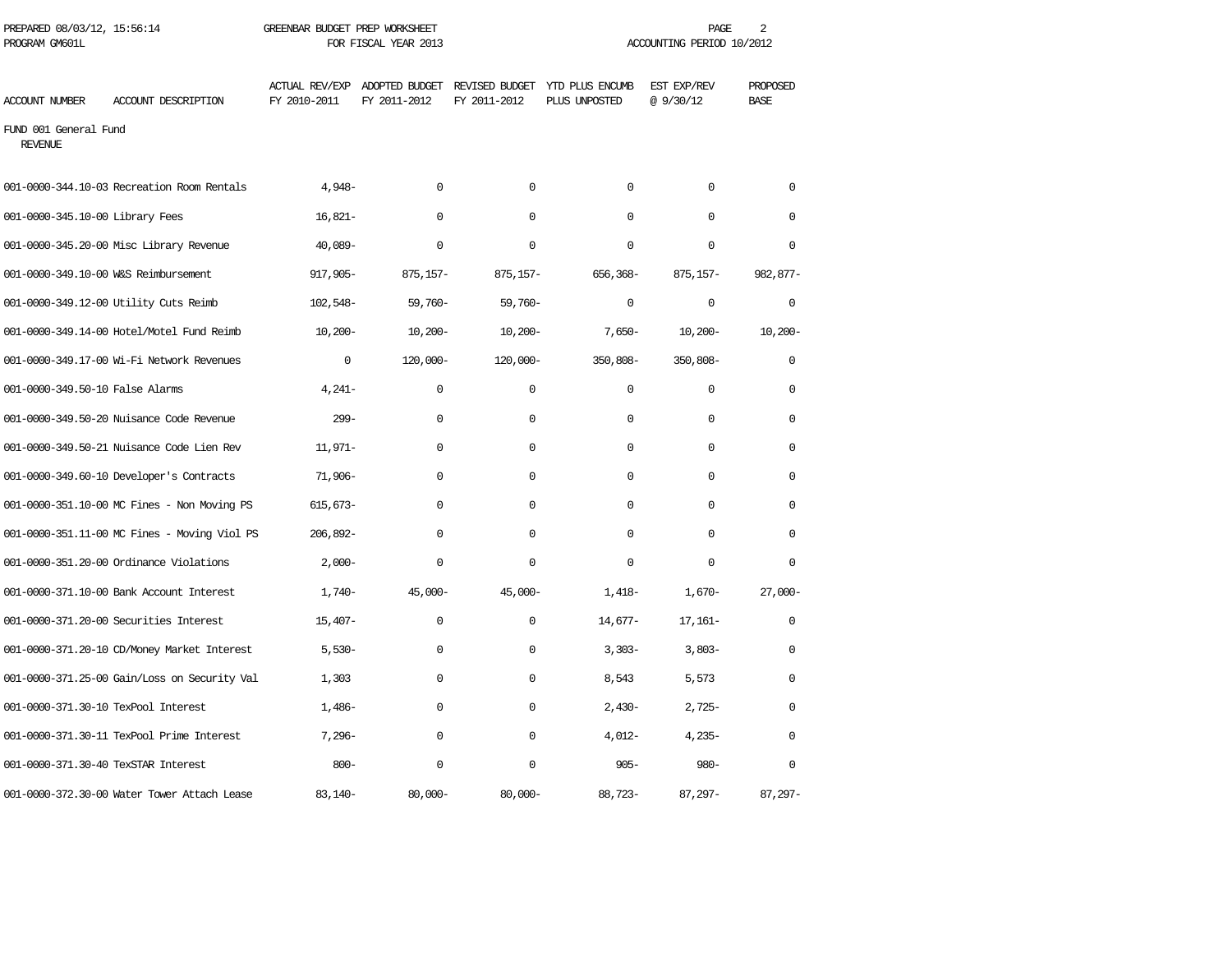| PROGRAM GM601L                          |                                                    |              | FOR FISCAL YEAR 2013       |                     | ACCOUNTING PERIOD 10/2012                                                      |                                   |                         |  |
|-----------------------------------------|----------------------------------------------------|--------------|----------------------------|---------------------|--------------------------------------------------------------------------------|-----------------------------------|-------------------------|--|
| ACCOUNT NUMBER                          | ACCOUNT DESCRIPTION                                | FY 2010-2011 | FY 2011-2012               | FY 2011-2012        | ACTUAL REV/EXP ADOPTED BUDGET REVISED BUDGET YTD PLUS ENCUMB<br>PLUS UNPOSTED  | EST EXP/REV<br>@9/30/12           | PROPOSED<br><b>BASE</b> |  |
| FUND 001 General Fund<br><b>REVENUE</b> |                                                    |              |                            |                     |                                                                                |                                   |                         |  |
| 001-0000-372.40-00 Other Rentals        |                                                    | 75,252-      | $75,252-$                  | 75,252-             | 68,981-                                                                        | 75,252-                           | $75,252-$               |  |
|                                         | 001-0000-382.10-00 DARE Salary Reimbursement       | 42,702-      | $\Omega$                   | $\Omega$            | $\Omega$                                                                       | $\mathbf 0$                       | $\Omega$                |  |
|                                         | 001-0000-382.11-00 School Resource Officers        | 160,381-     | $\Omega$                   | $\Omega$            | $\Omega$                                                                       | $\Omega$                          | $\Omega$                |  |
|                                         | 001-0000-382.12-00 STOP Task Force Salary          | $44,630-$    | 0                          | $\Omega$            | $\Omega$                                                                       | $\Omega$                          | $\Omega$                |  |
|                                         | 001-0000-382.20-00 Reimbursable Overtime           | 878-         | $5,000 -$                  | $5,000-$            | $360 -$                                                                        | $1,000-$                          | $1,000-$                |  |
|                                         | 001-0000-383.10-00 Cash Over/Short                 | 672          | $\Omega$                   | $\Omega$            | 269                                                                            | $\mathbf 0$                       | $\Omega$                |  |
| 001-0000-383.30-00 Filing Fees          |                                                    | $26,673-$    | $\Omega$                   | $\Omega$            | $\Omega$                                                                       | $\Omega$                          | $\Omega$                |  |
|                                         | 001-0000-383.40-00 Recycling Revenue               | $643-$       | $\Omega$                   | $\Omega$            | $6,485-$                                                                       | $\Omega$                          | $\Omega$                |  |
|                                         | 001-0000-383.90-00 Other Misc Revenue              | $\mathbf 0$  |                            | 224, 195- 224, 195- | $\Omega$                                                                       | $\mathbf{0}$                      | 177,000-                |  |
|                                         | 001-0000-383.90-01 Misc Rev - General Govt         | 133,740-     | 0                          | $\mathbf{0}$        | 75,320-                                                                        | 103,904-                          | $\Omega$                |  |
|                                         | 001-0000-383.90-02 Misc Rev - Public Safety        | 63,239-      | $\Omega$                   | $\mathbf{0}$        | 43,435-                                                                        | 53,817–                           | $\Omega$                |  |
|                                         | 001-0000-383.90-03 Misc Rev - Public Works         | 7,848-       | 0                          | $\mathbf{0}$        |                                                                                | $6,593-7,000-$                    | $\Omega$                |  |
|                                         | 001-0000-383.90-05 Misc Rev - Culture & Rec        | 10,873-      | 0                          | $\mathbf{0}$        |                                                                                | $1,241-1,241-$                    | 0                       |  |
|                                         | 001-0000-391.10-00 Operating Transfers In 245,825- |              |                            | 280,735-280,735-    |                                                                                | 280,735-280,735-245,340-          |                         |  |
|                                         | 001-0000-391.10-06 Appropriation of Fund Bal       | $\mathbf{0}$ | 78,950-                    | 78,950-             | $\mathbf{0}$                                                                   | $\mathbf{0}$                      | $\Omega$                |  |
|                                         | 001-0000-391.10-08 Transfer from 4A fund           |              |                            |                     |                                                                                |                                   | $\mathbf 0$             |  |
|                                         |                                                    |              |                            |                     | 25,758,652- 23,136,538- 23,136,538- 20,847,180- 23,881,326- 23,699,112-        |                                   |                         |  |
| **<br>General Fund                      |                                                    |              | 25, 758, 652-23, 136, 538- | 23, 136, 538-       |                                                                                | 20,847,180-23,881,326-23,699,112- |                         |  |
| ***<br>General Fund                     |                                                    |              |                            |                     | 25, 758, 652-23, 136, 538-23, 136, 538-20, 847, 180-23, 881, 326-23, 699, 112- |                                   |                         |  |
|                                         |                                                    |              |                            |                     |                                                                                |                                   |                         |  |

PREPARED 08/03/12, 15:56:14 GREENBAR BUDGET PREP WORKSHEET **FREE** AGE 3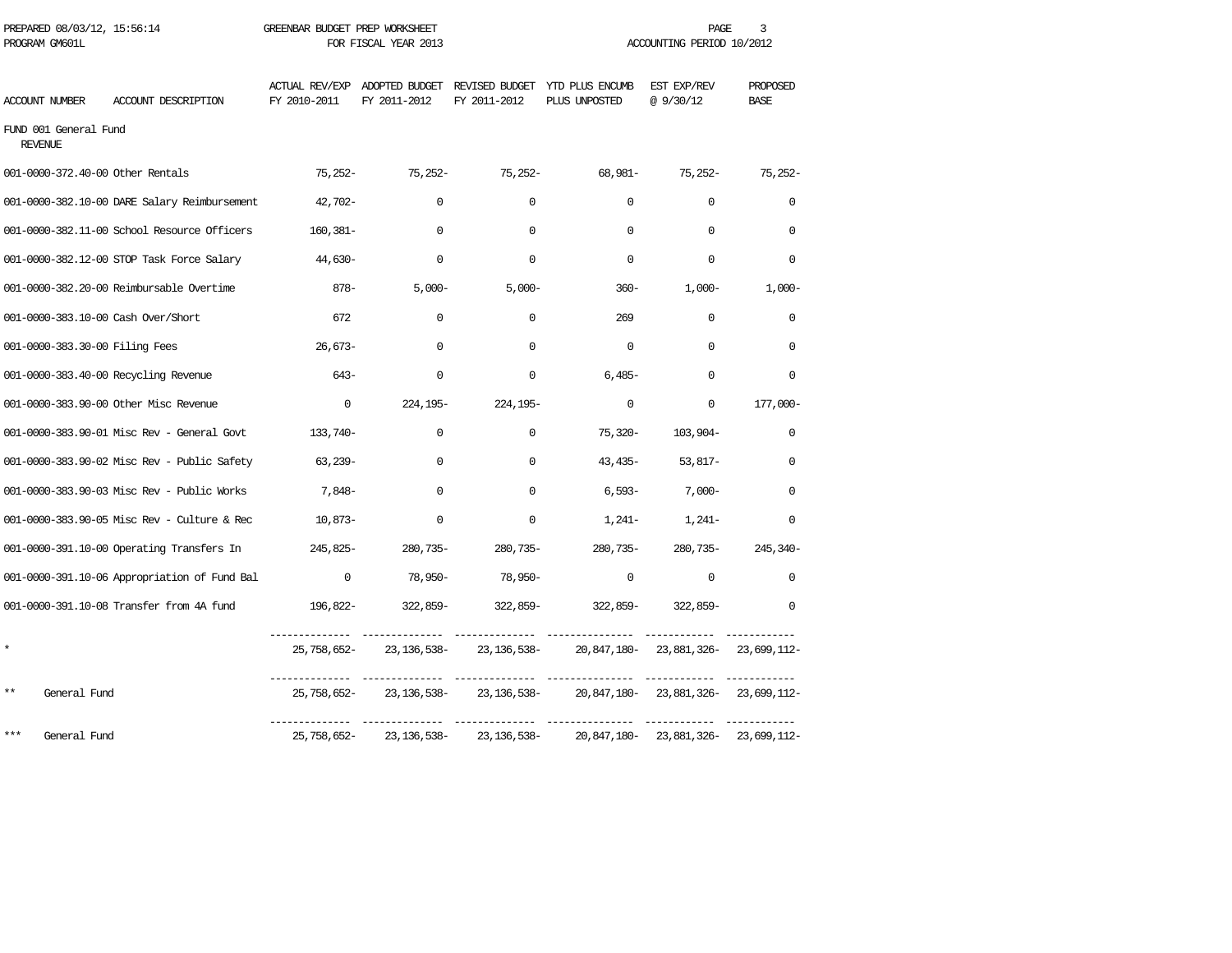|         | PREPARED 08/03/12, 15:56:14<br>PROGRAM GM601L                     |                                            | GREENBAR BUDGET PREP WORKSHEET        | FOR FISCAL YEAR 2013           |                                |                                  | PAGE<br>ACCOUNTING PERIOD 10/2012 |                         |
|---------|-------------------------------------------------------------------|--------------------------------------------|---------------------------------------|--------------------------------|--------------------------------|----------------------------------|-----------------------------------|-------------------------|
|         | <b>ACCOUNT NUMBER</b>                                             | ACCOUNT DESCRIPTION                        | <b>ACTUAL REV/EXP</b><br>FY 2010-2011 | ADOPTED BUDGET<br>FY 2011-2012 | REVISED BUDGET<br>FY 2011-2012 | YTD PLUS ENCUMB<br>PLUS UNPOSTED | EST EXP/REV<br>@9/30/12           | PROPOSED<br><b>BASE</b> |
|         | FUND 001 General Fund<br><b>REVENUE</b><br>DIV 98 Risk Management | DEPT 10 Administrative Services            |                                       |                                |                                |                                  |                                   |                         |
|         |                                                                   | 001-1098-382.40-01 Stop Loss Reimbursement | 1,087,250-                            | 0                              | $\Omega$                       | 475,859-                         | $500,000 -$                       | $\mathbf 0$             |
|         |                                                                   | 001-1098-383.90-01 Misc Rev - General Govt | $3.192 -$                             | $\Omega$                       | $\Omega$                       | $13,434-$                        | $13.624-$                         | $\Omega$                |
| $\star$ |                                                                   |                                            | 1,090,442-                            | $\Omega$                       | $\Omega$                       | 489, 293-                        | $513.624-$                        | $\Omega$                |
| $**$    | Risk Management                                                   |                                            | 1,090,442-                            | 0                              | $\mathbf 0$                    | 489,293-                         | $513,624-$                        | 0                       |
| ***     |                                                                   | Administrative Services                    | 1,090,442-                            | $\Omega$                       | $\Omega$                       | 489, 293-                        | $513,624-$                        | $\Omega$                |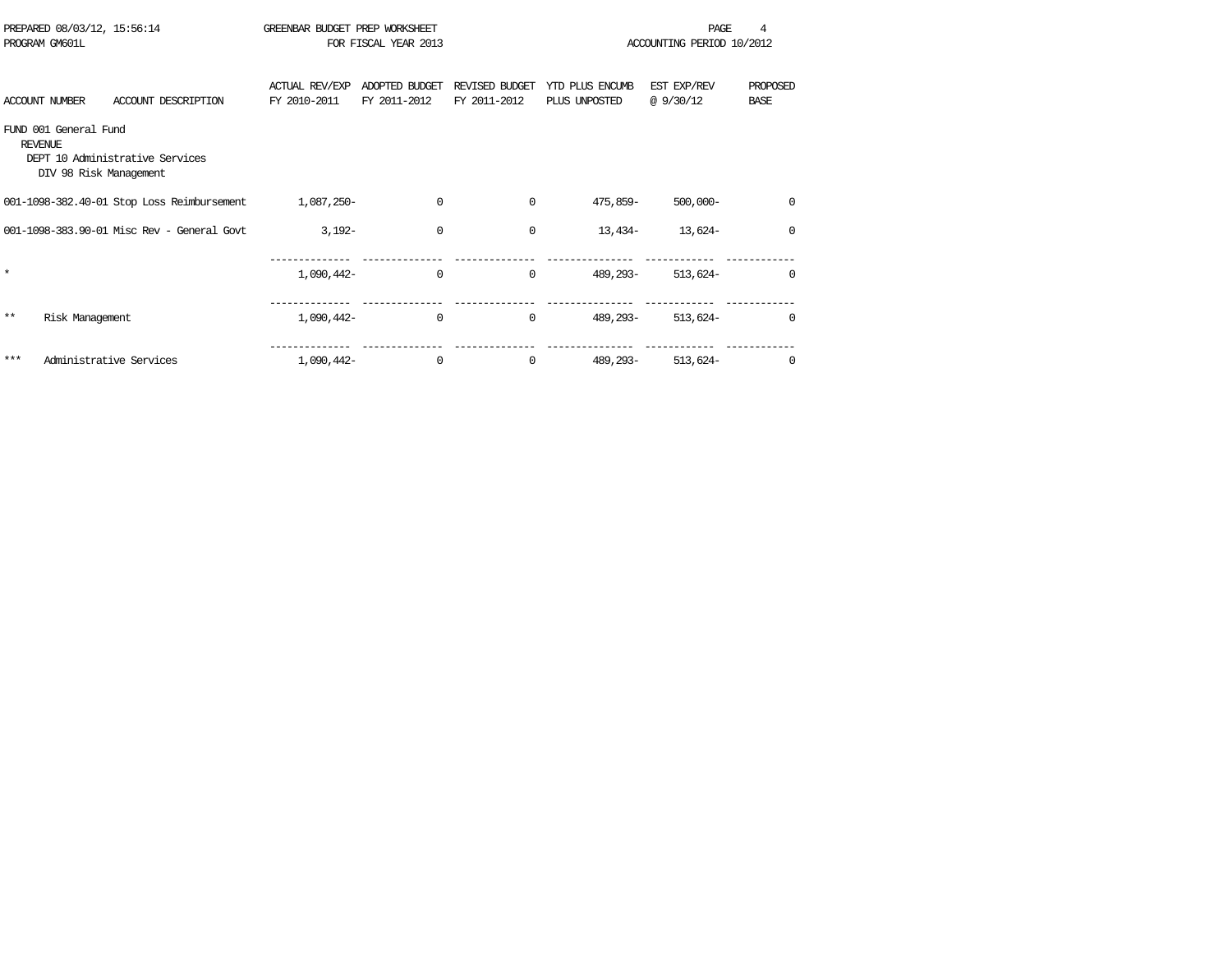|                | PREPARED 08/03/12, 15:56:14<br>PROGRAM GM601L              |                                         | GREENBAR BUDGET PREP WORKSHEET        | FOR FISCAL YEAR 2013           |                                |                                  | PAGE<br>ACCOUNTING PERIOD 10/2012 | 5                       |
|----------------|------------------------------------------------------------|-----------------------------------------|---------------------------------------|--------------------------------|--------------------------------|----------------------------------|-----------------------------------|-------------------------|
|                | <b>ACCOUNT NUMBER</b>                                      | ACCOUNT DESCRIPTION                     | <b>ACTUAL REV/EXP</b><br>FY 2010-2011 | ADOPTED BUDGET<br>FY 2011-2012 | REVISED BUDGET<br>FY 2011-2012 | YTD PLUS ENCUMB<br>PLUS UNPOSTED | EST EXP/REV<br>@9/30/12           | PROPOSED<br><b>BASE</b> |
| <b>REVENUE</b> | FUND 001 General Fund<br>DEPT 16 LIBRARY<br>DIV 11 Library |                                         |                                       |                                |                                |                                  |                                   |                         |
|                |                                                            | 001-1611-345.10-00 Library Fees         | 0                                     | $17,000-$                      | $17,000-$                      | 12,766-                          | $15,000-$                         | $15,000-$               |
|                |                                                            | 001-1611-345.20-00 Misc Library Revenue | $\Omega$                              | 44,000-                        | $44,000-$                      | $32.477-$                        | $40.000 -$                        | 44,000-                 |
| $\star$        |                                                            |                                         | $\Omega$                              | $61,000 -$                     | $61,000-$                      | $45.243-$                        | $55.000 -$                        | $59,000 -$              |
| $***$          | Library                                                    |                                         | $\mathbf{0}$                          | $61,000 -$                     | $61,000 -$                     | 45,243-                          | $55,000-$                         | $59,000-$               |
| ***            | LIBRARY                                                    |                                         | $\Omega$                              | $61,000 -$                     | $61,000 -$                     | $45.243-$                        | $55.000 -$                        | $59,000-$               |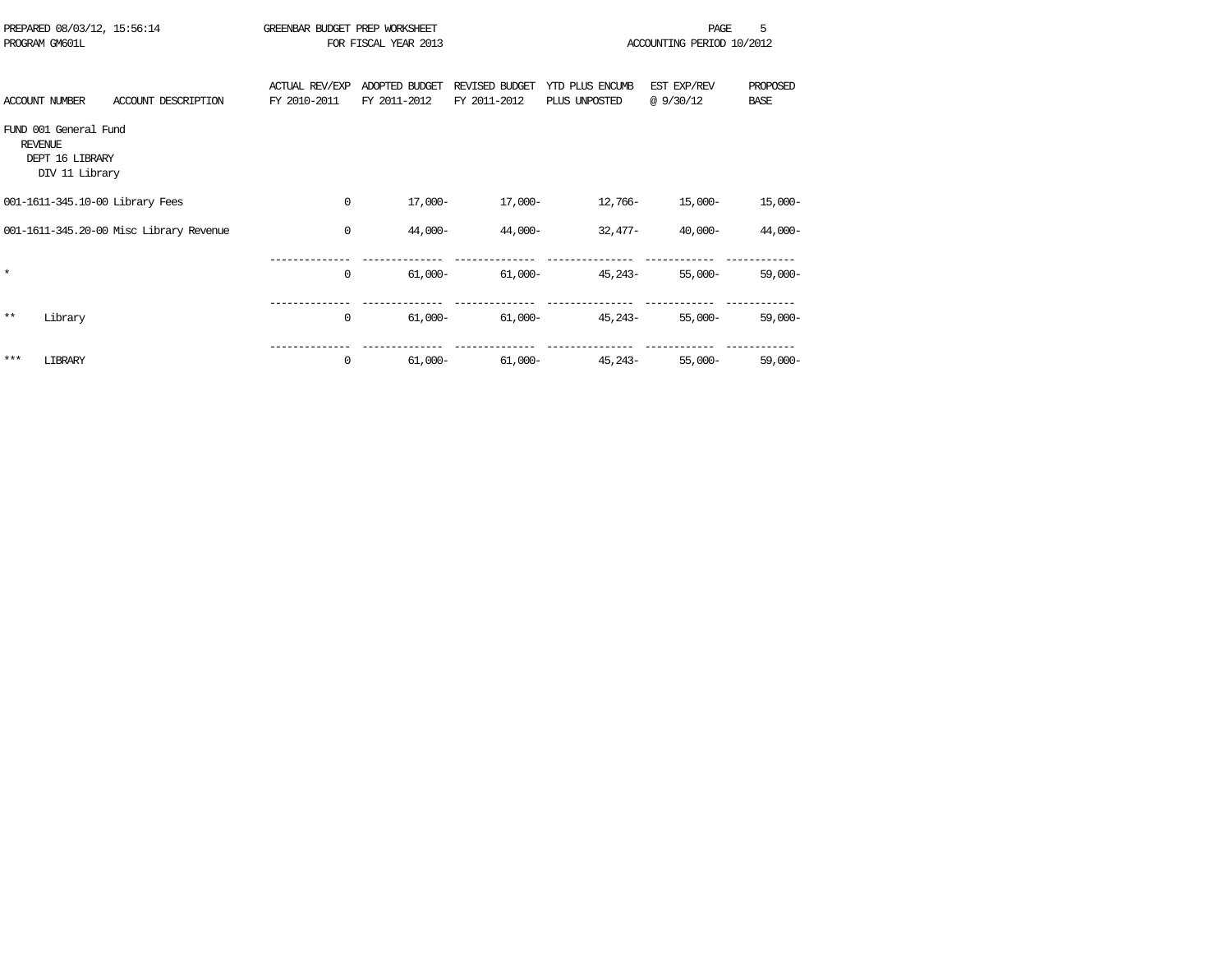| PREPARED 08/03/12, 15:56:14<br>PROGRAM GM601L                                     |                                              | GREENBAR BUDGET PREP WORKSHEET        | FOR FISCAL YEAR 2013           |                                |                                  | PAGE<br>ACCOUNTING PERIOD 10/2012 | 6                       |
|-----------------------------------------------------------------------------------|----------------------------------------------|---------------------------------------|--------------------------------|--------------------------------|----------------------------------|-----------------------------------|-------------------------|
| <b>ACCOUNT NUMBER</b>                                                             | ACCOUNT DESCRIPTION                          | <b>ACTUAL REV/EXP</b><br>FY 2010-2011 | ADOPTED BUDGET<br>FY 2011-2012 | REVISED BUDGET<br>FY 2011-2012 | YTD PLUS ENCUMB<br>PLUS UNPOSTED | EST EXP/REV<br>@9/30/12           | PROPOSED<br><b>BASE</b> |
| FUND 001 General Fund<br><b>REVENUE</b><br>DEPT 30 PUBLIC SAFETY<br>DIV 11 Police |                                              |                                       |                                |                                |                                  |                                   |                         |
| 001-3011-322.20-30 Alarm Permits                                                  |                                              | 0                                     | $59.000 -$                     | $59,000 -$                     | $39.881 -$                       | 41,000-                           | $40,000-$               |
| 001-3011-349.50-10 False Alarms                                                   |                                              | $\Omega$                              | $5,600-$                       | $5,600-$                       | $7,467-$                         | $6,000-$                          | $6,000-$                |
|                                                                                   | 001-3011-382.10-00 DARE Salary Reimbursement | $\Omega$                              | $42,251-$                      | $42,251-$                      | 31,922-                          | $42.251 -$                        | $42,251-$               |
|                                                                                   | 001-3011-382.11-00 School Resource Officers  | $\Omega$                              | 120,286-                       | 120,286-                       | $90.061 -$                       | 120,286-                          | 120,286-                |
| $\star$                                                                           |                                              | 0                                     | $227.137-$                     | 227,137-                       | 169,331-                         | 209,537-                          | $208,537-$              |
| $***$<br>Police                                                                   |                                              | 0                                     | $227.137-$                     | 227, 137-                      | 169,331-                         | 209,537-                          | $208,537-$              |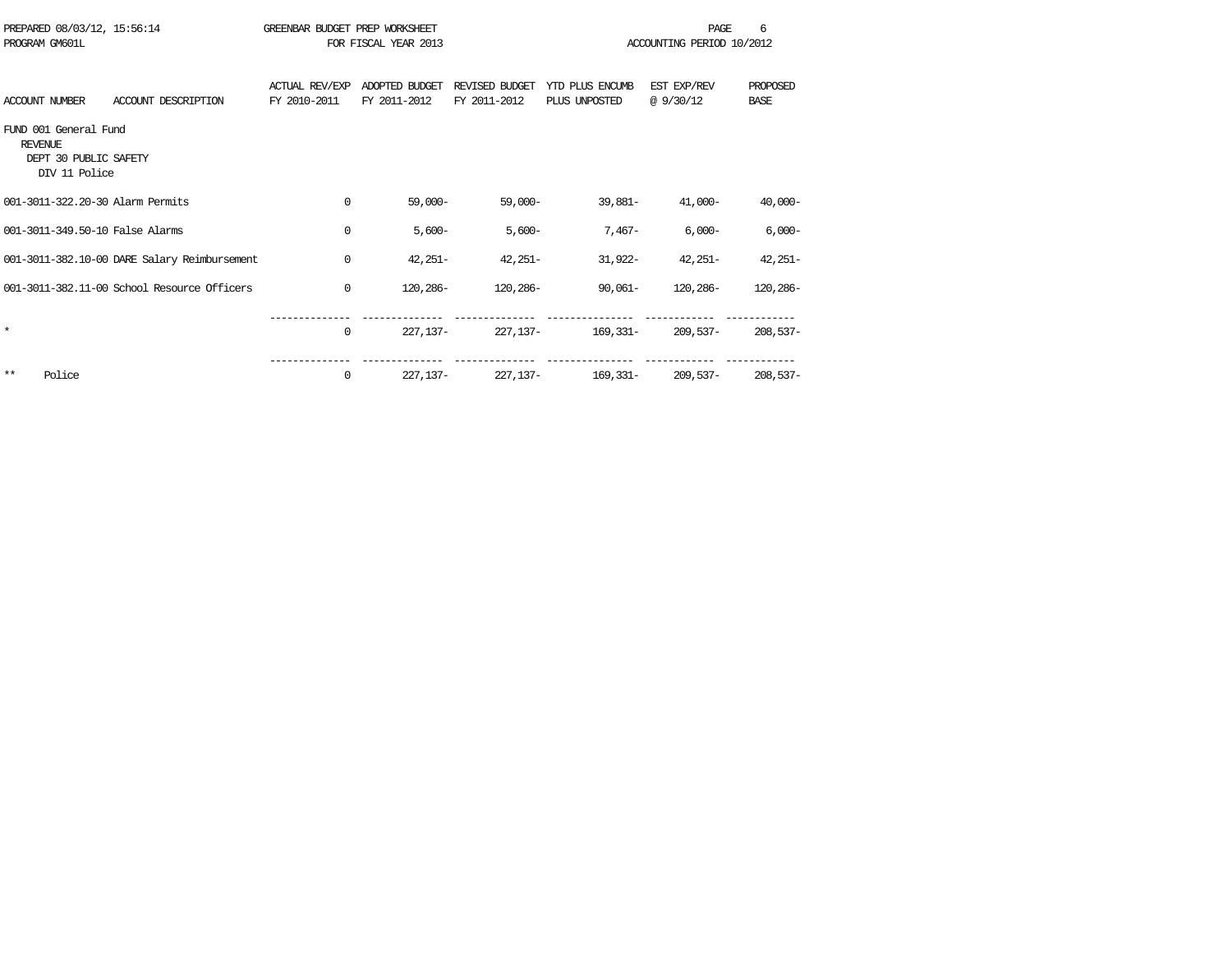| PREPARED 08/03/12, 15:56:14<br>PROGRAM GM601L                                   |                                          | GREENBAR BUDGET PREP WORKSHEET | FOR FISCAL YEAR 2013           |                                |                                  | PAGE<br>ACCOUNTING PERIOD 10/2012 | 7                       |
|---------------------------------------------------------------------------------|------------------------------------------|--------------------------------|--------------------------------|--------------------------------|----------------------------------|-----------------------------------|-------------------------|
| ACCOUNT NUMBER                                                                  | ACCOUNT DESCRIPTION                      | ACTUAL REV/EXP<br>FY 2010-2011 | ADOPTED BUDGET<br>FY 2011-2012 | REVISED BUDGET<br>FY 2011-2012 | YTD PLUS ENCUMB<br>PLUS UNPOSTED | EST EXP/REV<br>@9/30/12           | PROPOSED<br><b>BASE</b> |
| FUND 001 General Fund<br><b>REVENUE</b><br>DEPT 30 PUBLIC SAFETY<br>DIV 12 Fire |                                          |                                |                                |                                |                                  |                                   |                         |
|                                                                                 | 001-3012-333.01-00 County/ESD Fire Funds | $\mathbf 0$                    | $7,500-$                       | $7,500-$                       | $7,500-$                         | $7,500-$                          | 7,500-                  |
| $\star$                                                                         |                                          | $\mathbf 0$                    | $7,500-$                       | $7.500 -$                      | $7.500 -$                        | $7.500 -$                         | $7,500-$                |
| $* *$<br>Fire                                                                   |                                          | 0                              | $7,500-$                       | $7,500-$                       | $7,500-$                         | $7.500 -$                         | $7,500-$                |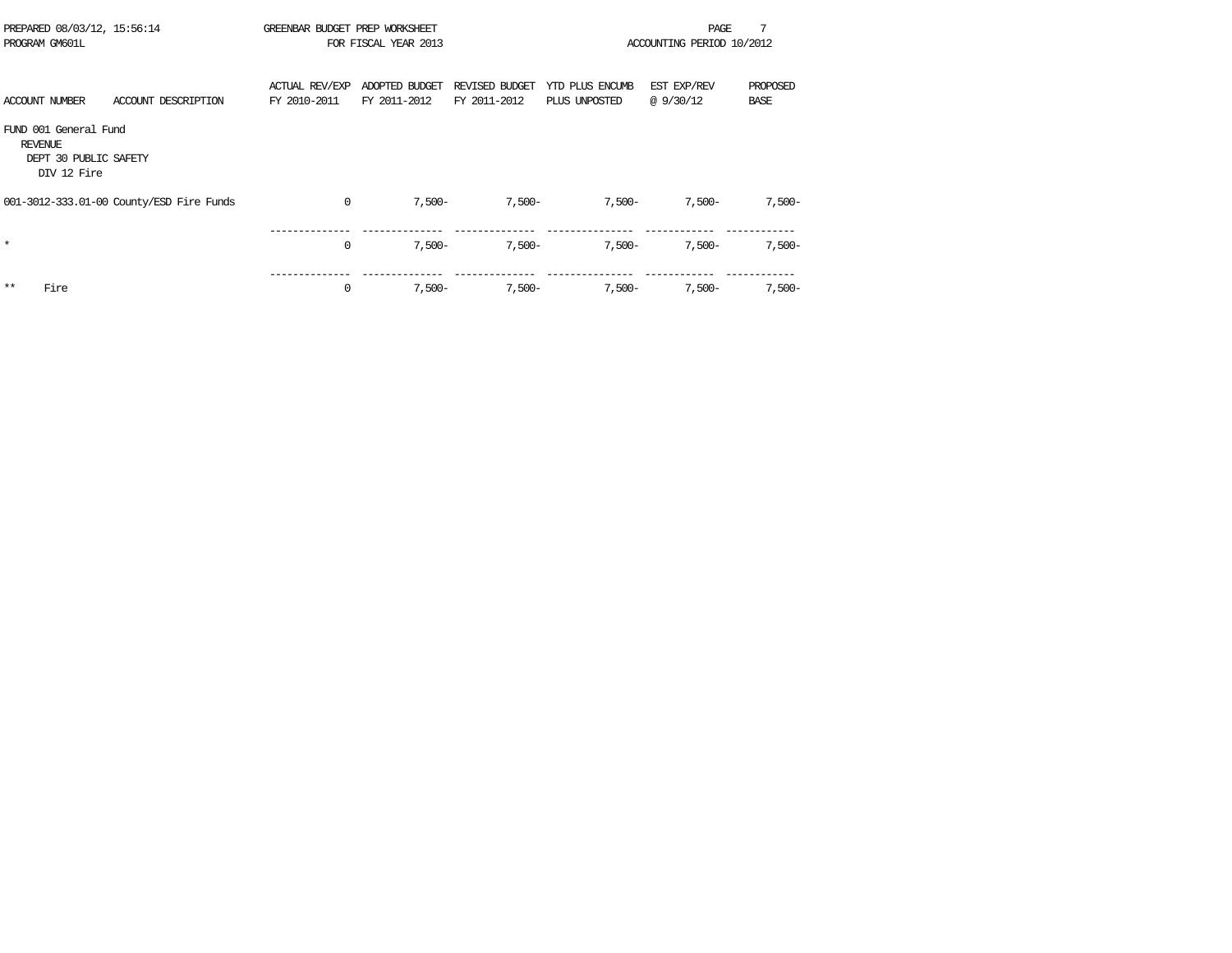| PREPARED 08/03/12, 15:56:14<br>PROGRAM GM601L                                              | GREENBAR BUDGET PREP WORKSHEET        | FOR FISCAL YEAR 2013           |                                |                                  | PAGE<br>ACCOUNTING PERIOD 10/2012 | 8                       |
|--------------------------------------------------------------------------------------------|---------------------------------------|--------------------------------|--------------------------------|----------------------------------|-----------------------------------|-------------------------|
| <b>ACCOUNT NUMBER</b><br>ACCOUNT DESCRIPTION                                               | <b>ACTUAL REV/EXP</b><br>FY 2010-2011 | ADOPTED BUDGET<br>FY 2011-2012 | REVISED BUDGET<br>FY 2011-2012 | YTD PLUS ENCUMB<br>PLUS UNPOSTED | EST EXP/REV<br>@9/30/12           | PROPOSED<br><b>BASE</b> |
| FUND 001 General Fund<br><b>REVENUE</b><br>DEPT 30 PUBLIC SAFETY<br>DIV 13 Fire Prevention |                                       |                                |                                |                                  |                                   |                         |
| 001-3013-321.10-00 Licenses & Registrations                                                | 0                                     | 0                              | 0                              | $1.400 -$                        | $1,600-$                          | $1,600-$                |
| 001-3013-322.20-20 Misc Other Permits                                                      | 0                                     | $12,300-$                      | $12,300-$                      | 11,189-                          | 14,135-                           | $16,600-$               |
| $\star$                                                                                    | 0                                     | 12,300-                        | 12,300-                        | 12,589-                          | 15,735-                           | $18,200-$               |
| Fire Prevention<br>$**$                                                                    | 0                                     | $12,300-$                      | $12,300-$                      | 12,589-                          | 15,735-                           | $18,200 -$              |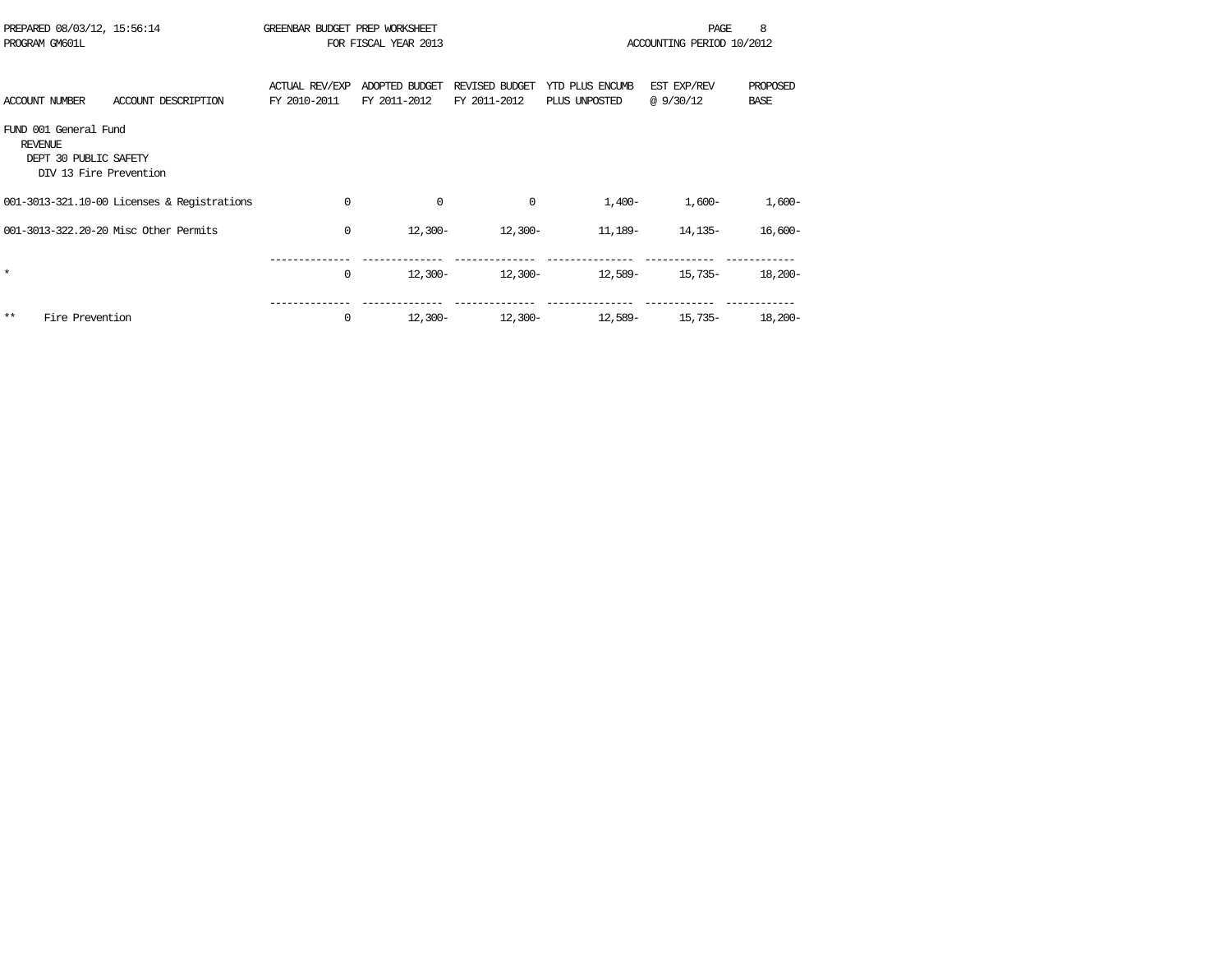|                | PREPARED 08/03/12, 15:56:14<br>PROGRAM GM601L                            |                                              | GREENBAR BUDGET PREP WORKSHEET        | FOR FISCAL YEAR 2013           |                                |                                  | <b>PAGE</b><br>ACCOUNTING PERIOD 10/2012 | 9                       |
|----------------|--------------------------------------------------------------------------|----------------------------------------------|---------------------------------------|--------------------------------|--------------------------------|----------------------------------|------------------------------------------|-------------------------|
|                | <b>ACCOUNT NUMBER</b>                                                    | ACCOUNT DESCRIPTION                          | <b>ACTUAL REV/EXP</b><br>FY 2010-2011 | ADOPTED BUDGET<br>FY 2011-2012 | REVISED BUDGET<br>FY 2011-2012 | YID PLUS ENCUMB<br>PLUS UNPOSTED | EST EXP/REV<br>@ 9/30/12                 | PROPOSED<br><b>BASE</b> |
| <b>REVENUE</b> | FUND 001 General Fund<br>DEPT 30 PUBLIC SAFETY<br>DIV 15 Municipal Court |                                              |                                       |                                |                                |                                  |                                          |                         |
|                |                                                                          | 001-3015-351.10-00 MC Fines - Non Moving PS  | 0                                     | 650,000-                       | 650,000-                       | 429,355-                         | $534,000-$                               | $526,000 -$             |
|                |                                                                          | 001-3015-351.11-00 MC Fines - Moving Viol PS | 0                                     | $226,000 -$                    | $226,000 -$                    | 119,299-                         | 157,000-                                 | 157,000-                |
|                | 001-3015-351.16-00 CVE Fines                                             |                                              | 0                                     | 0                              | $\Omega$                       | $70.904 -$                       | $104.000 -$                              | $104,000-$              |
|                |                                                                          | 001-3015-351.16-01 CVE Weight Violations     | $\mathbf 0$                           | $\Omega$                       | $\Omega$                       | $24.903 -$                       | $22,000-$                                | $48,000-$               |
|                |                                                                          | 001-3015-351.16-02 CVE Weight Viol Over 5K   | $\mathbf 0$                           | 0                              | $\mathbf 0$                    | $2.800 -$                        | $30.000 -$                               | $60,000 -$              |
| $\star$        |                                                                          |                                              | 0                                     | 876,000-                       | 876,000-                       | 647,261-                         | 847,000-                                 | 895,000-                |
| $* *$          | Municipal Court                                                          |                                              | $\mathbf 0$                           | 876,000-                       |                                | 876,000- 647,261- 847,000-       |                                          | 895,000-                |
| ***            | PUBLIC SAFETY                                                            |                                              | 0                                     | 1,122,937-                     | 1,122,937-                     | 836,681-                         |                                          | 1,079,772- 1,129,237-   |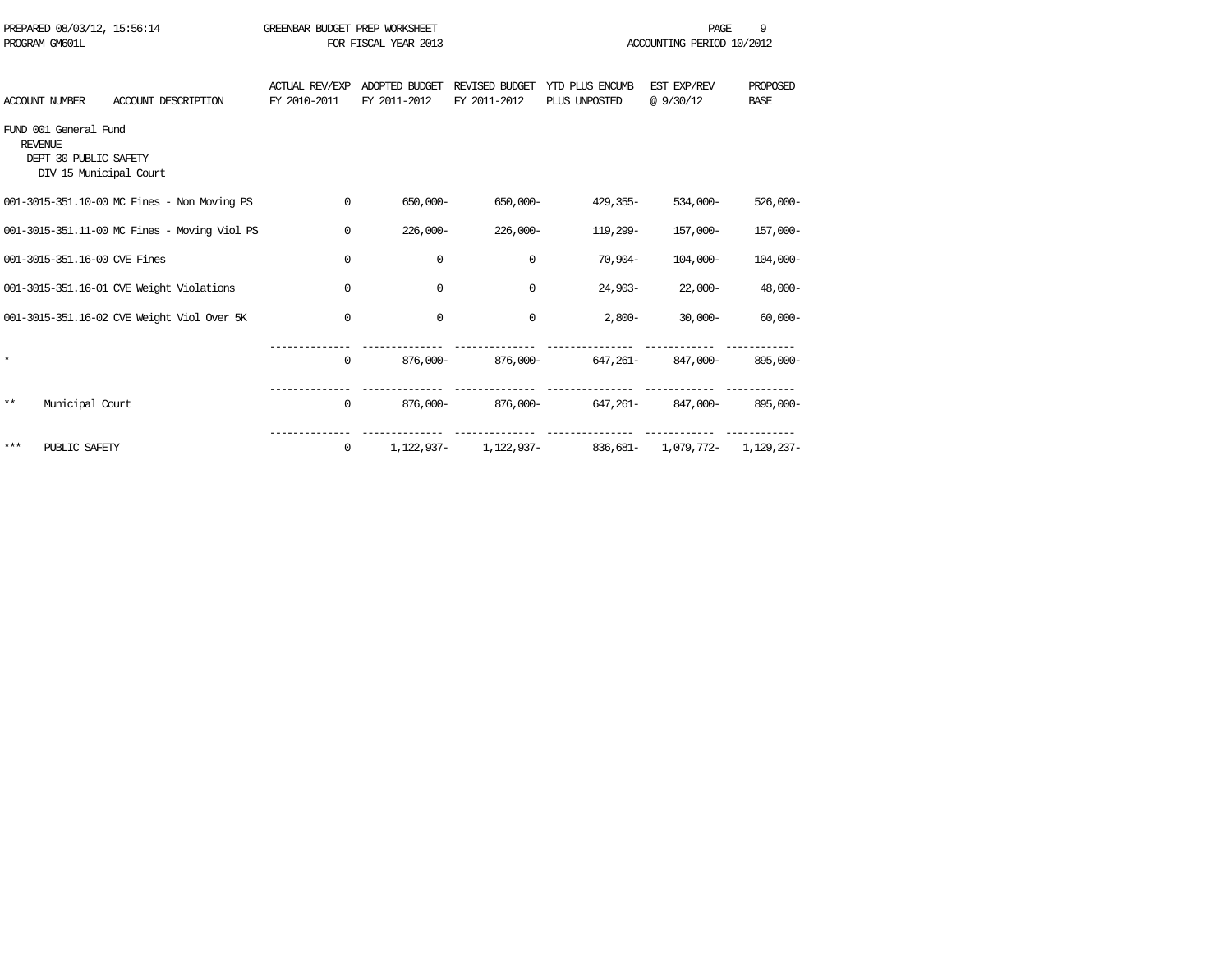|         | PREPARED 08/03/12, 15:56:14<br>PROGRAM GM601L                   |                                       | GREENBAR BUDGET PREP WORKSHEET        | FOR FISCAL YEAR 2013           |                                |                                  | <b>PAGE</b><br>ACCOUNTING PERIOD 10/2012 | 10                      |
|---------|-----------------------------------------------------------------|---------------------------------------|---------------------------------------|--------------------------------|--------------------------------|----------------------------------|------------------------------------------|-------------------------|
|         | <b>ACCOUNT NUMBER</b>                                           | ACCOUNT DESCRIPTION                   | <b>ACTUAL REV/EXP</b><br>FY 2010-2011 | ADOPTED BUDGET<br>FY 2011-2012 | REVISED BUDGET<br>FY 2011-2012 | YTD PLUS ENCUMB<br>PLUS UNPOSTED | EST EXP/REV<br>@9/30/12                  | PROPOSED<br><b>BASE</b> |
|         | FUND 001 General Fund<br><b>REVENUE</b><br>DEPT 40 PUBLIC WORKS | DIV 17 Streets Pavement Maint         |                                       |                                |                                |                                  |                                          |                         |
|         |                                                                 | 001-4017-349.12-00 Utility Cuts Reimb | $\Omega$                              | $\mathbf 0$                    | $\Omega$                       | $36,213-$                        | $103,200-$                               | $89,040-$               |
| $\star$ |                                                                 |                                       | 0                                     | $\mathbf 0$                    | $\Omega$                       | $36,213-$                        | $103,200-$                               | 89,040-                 |
| $***$   |                                                                 | Streets Pavement Maint                | $\Omega$                              | $\mathbf 0$                    | 0                              | $36,213-$                        | $103,200-$                               | 89,040-                 |
| ***     | PUBLIC WORKS                                                    |                                       | 0                                     | $\mathbf 0$                    | 0                              | $36,213-$                        | 103,200-                                 | 89,040-                 |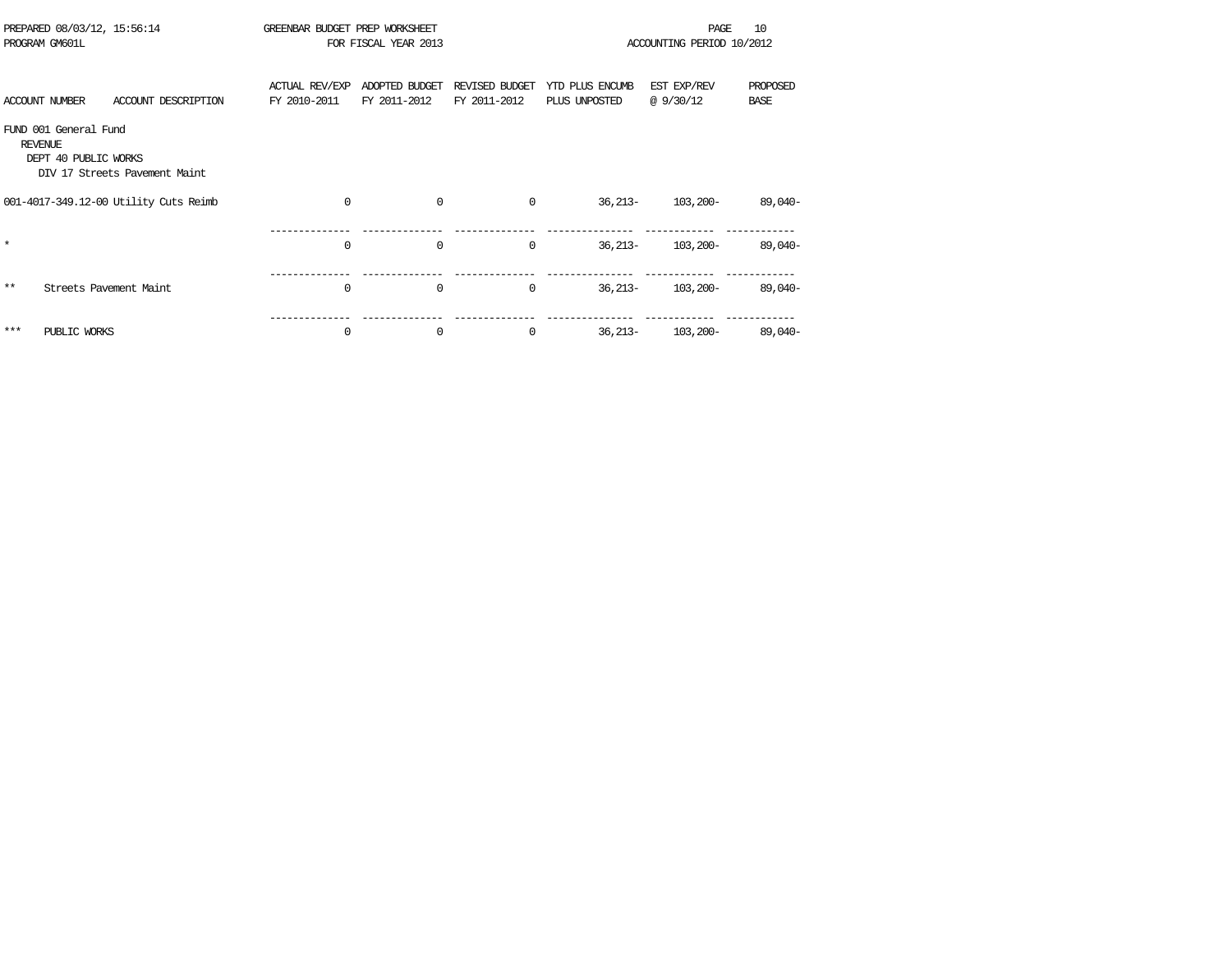|         | PREPARED 08/03/12, 15:56:14<br>PROGRAM GM601L                                                  |                                        | GREENBAR BUDGET PREP WORKSHEET | FOR FISCAL YEAR 2013           |                                |                                  | PAGE<br>ACCOUNTING PERIOD 10/2012 | 11                      |
|---------|------------------------------------------------------------------------------------------------|----------------------------------------|--------------------------------|--------------------------------|--------------------------------|----------------------------------|-----------------------------------|-------------------------|
|         | <b>ACCOUNT NUMBER</b>                                                                          | ACCOUNT DESCRIPTION                    | ACTUAL REV/EXP<br>FY 2010-2011 | ADOPTED BUDGET<br>FY 2011-2012 | REVISED BUDGET<br>FY 2011-2012 | YTD PLUS ENCUMB<br>PLUS UNPOSTED | EST EXP/REV<br>@ 9/30/12          | PROPOSED<br><b>BASE</b> |
|         | FUND 001 General Fund<br><b>REVENUE</b><br>DEPT 45 NEIGHBORHOOD SVCS<br>DIV 14 ANIMAL SERVICES |                                        |                                |                                |                                |                                  |                                   |                         |
|         |                                                                                                | 001-4514-323.10-00 Animal Control Fees | 0                              | $31,000-$                      | $31,000-$                      | 29,072-                          | $31,000-$                         | $34,000-$               |
| $\star$ |                                                                                                |                                        | 0                              | $31,000-$                      | $31,000-$                      | 29,072-                          | $31,000-$                         | $34,000-$               |
| $* *$   | <b>ANIMAL SERVICES</b>                                                                         |                                        | 0                              | $31,000-$                      | $31,000-$                      | 29,072-                          | $31,000-$                         | $34,000-$               |
| $***$   | NEIGHBORHOOD SVCS                                                                              |                                        | 0                              | $31,000 -$                     | $31,000-$                      | 29,072-                          | $31,000-$                         | $34,000-$               |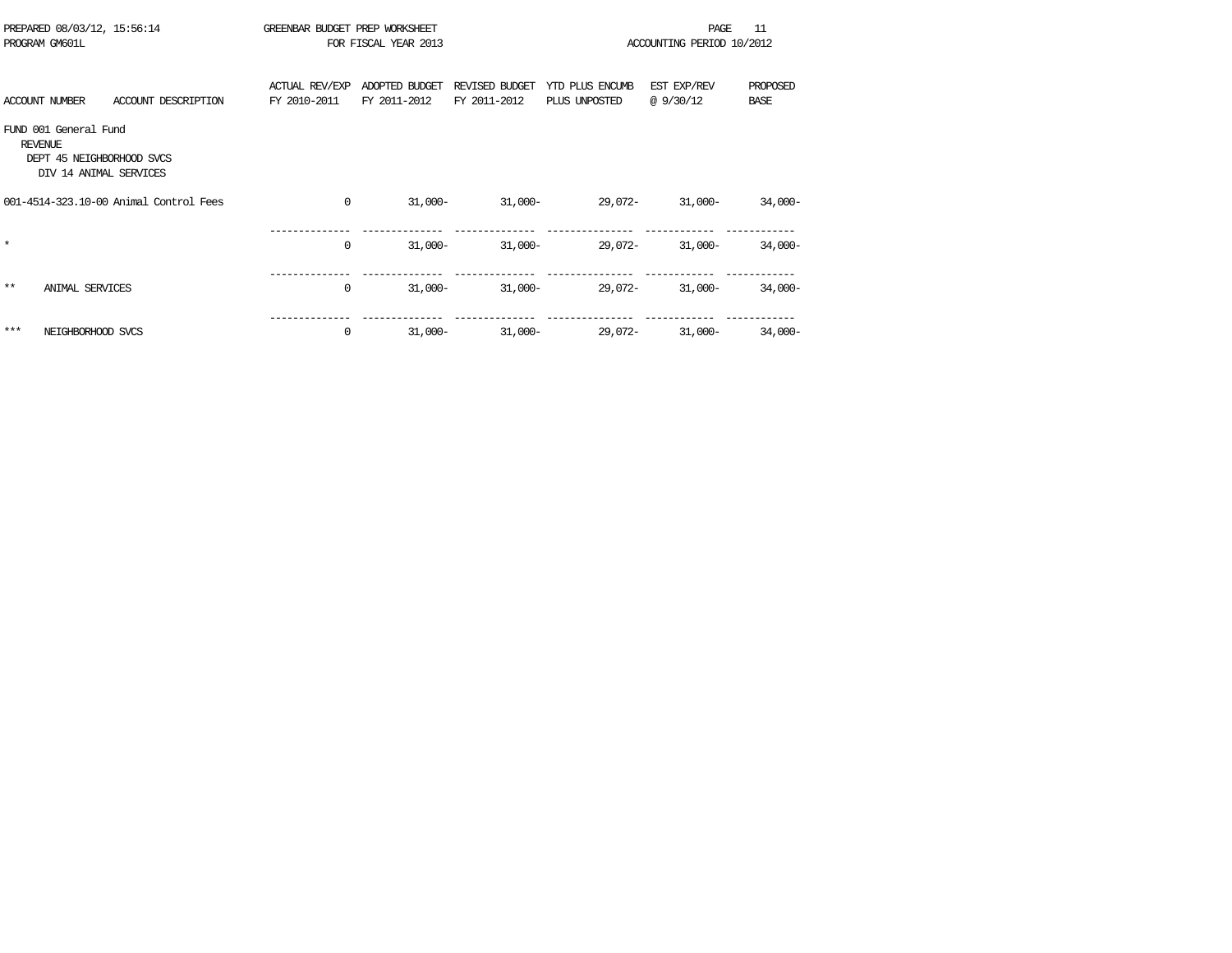| PROGRAM GM601L                   | PREPARED 08/03/12, 15:56:14                                   | GREENBAR BUDGET PREP WORKSHEET        | FOR FISCAL YEAR 2013           |                                |                                  | PAGE<br>ACCOUNTING PERIOD 10/2012 | 12                      |
|----------------------------------|---------------------------------------------------------------|---------------------------------------|--------------------------------|--------------------------------|----------------------------------|-----------------------------------|-------------------------|
| <b>ACCOUNT NUMBER</b>            | ACCOUNT DESCRIPTION                                           | <b>ACTUAL REV/EXP</b><br>FY 2010-2011 | ADOPTED BUDGET<br>FY 2011-2012 | REVISED BUDGET<br>FY 2011-2012 | YTD PLUS ENCUMB<br>PLUS UNPOSTED | EST EXP/REV<br>@ 9/30/12          | PROPOSED<br><b>BASE</b> |
| FUND 001 General Fund<br>REVENUE | DEPT 50 Community Development<br>DIV 11 Community Development |                                       |                                |                                |                                  |                                   |                         |
|                                  | 001-5011-383.30-00 Filing Fees                                | $\mathbf 0$                           | $28,000-$                      | 28,000-                        | $39.726 -$                       | $32,000-$                         | $29,000-$               |
| $\star$                          |                                                               | $\mathbf 0$                           | $28,000-$                      | $28,000-$                      | $39.726 -$                       | $32,000-$                         | $29,000-$               |
| $* *$                            | Community Development                                         | $\mathbf 0$                           | $28,000-$                      | 28,000-                        | $39,726-$                        | $32,000-$                         | $29,000-$               |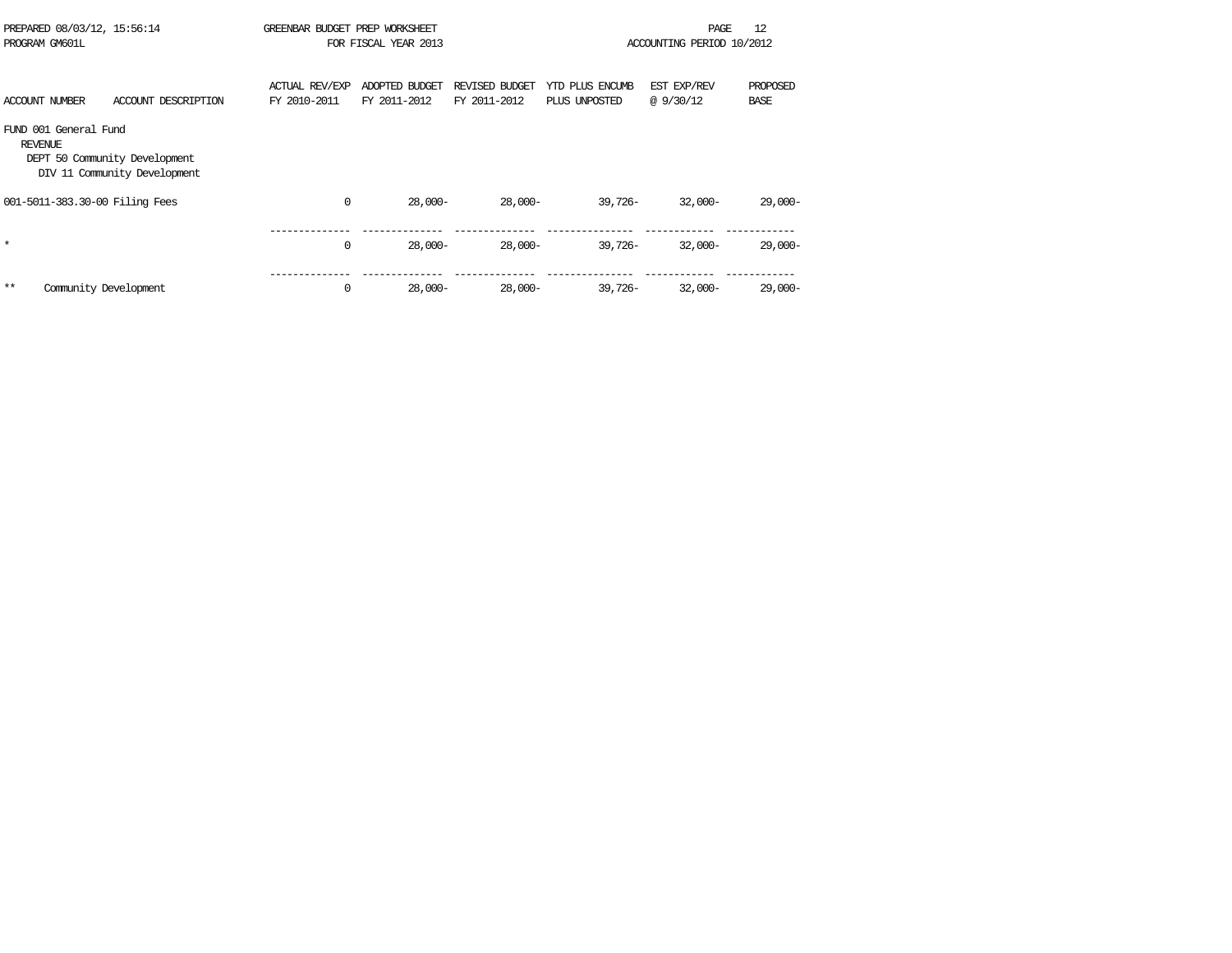| PROGRAM GM601L                          | PREPARED 08/03/12, 15:56:14                                  | GREENBAR BUDGET PREP WORKSHEET        | FOR FISCAL YEAR 2013           |                                |                                  | PAGE<br>ACCOUNTING PERIOD 10/2012 | 13                      |
|-----------------------------------------|--------------------------------------------------------------|---------------------------------------|--------------------------------|--------------------------------|----------------------------------|-----------------------------------|-------------------------|
| <b>ACCOUNT NUMBER</b>                   | ACCOUNT DESCRIPTION                                          | <b>ACTUAL REV/EXP</b><br>FY 2010-2011 | ADOPTED BUDGET<br>FY 2011-2012 | REVISED BUDGET<br>FY 2011-2012 | YTD PLUS ENCUMB<br>PLUS UNPOSTED | EST EXP/REV<br>@9/30/12           | PROPOSED<br><b>BASE</b> |
| FUND 001 General Fund<br><b>REVENUE</b> | DEPT 50 Community Development<br>DIV 12 Building Inspections |                                       |                                |                                |                                  |                                   |                         |
|                                         | 001-5012-321.10-00 Licenses & Registrations                  | 0                                     | 0                              | 0                              | $17.775-$                        | $20,000-$                         | $22,000-$               |
|                                         | 001-5012-322.10-10 Building Permits                          | 0                                     | $450.000 -$                    | $450,000 -$                    | $415.671 -$                      | 480,300-                          | $463,200-$              |
|                                         | 001-5012-322.10-20 Misc Building Permits                     | 0                                     | $69,000 -$                     | $69,000 -$                     | $63,443-$                        | $56,500-$                         | $59,000-$               |
|                                         | 001-5012-322.20-20 Misc Other Permits                        | 0                                     | $7,150-$                       | $7,150-$                       | $9.930 -$                        | $8.150 -$                         | $7,800-$                |
| $\star$                                 |                                                              | 0                                     | $526, 150 -$                   | $526.150 -$                    | $506.819 -$                      | $564.950 -$                       | $552,000 -$             |
| $***$                                   | Building Inspections                                         | 0                                     | $526.150 -$                    | $526.150 -$                    | $506.819 -$                      | $564.950 -$                       | $552,000 -$             |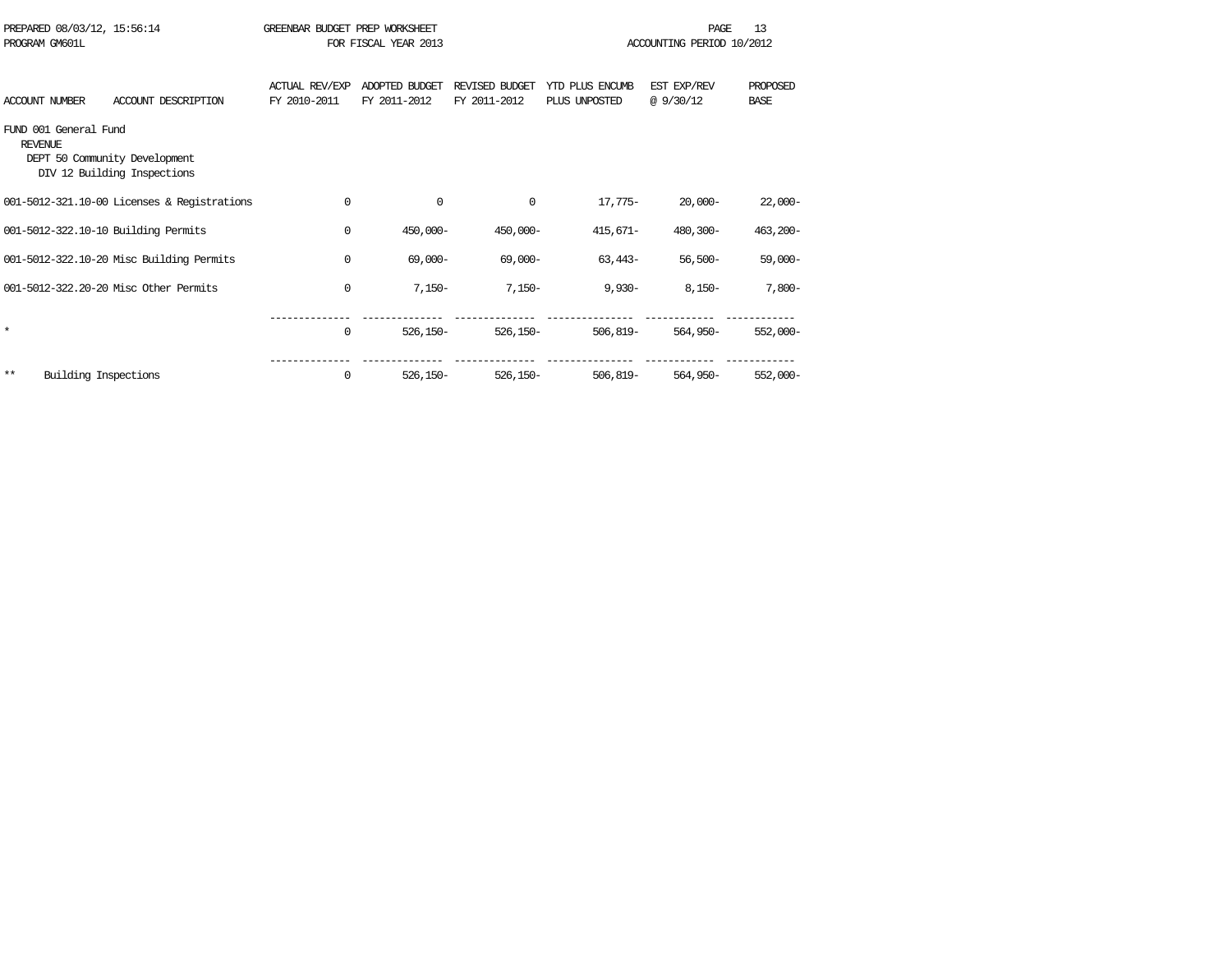|                | PREPARED 08/03/12, 15:56:14<br>PROGRAM GM601L    |                                           | GREENBAR BUDGET PREP WORKSHEET        | FOR FISCAL YEAR 2013           |                                |                                  | PAGE<br>ACCOUNTING PERIOD 10/2012 | 14                      |
|----------------|--------------------------------------------------|-------------------------------------------|---------------------------------------|--------------------------------|--------------------------------|----------------------------------|-----------------------------------|-------------------------|
|                | <b>ACCOUNT NUMBER</b>                            | ACCOUNT DESCRIPTION                       | <b>ACTUAL REV/EXP</b><br>FY 2010-2011 | ADOPTED BUDGET<br>FY 2011-2012 | REVISED BUDGET<br>FY 2011-2012 | YTD PLUS ENCUMB<br>PLUS UNPOSTED | EST EXP/REV<br>@9/30/12           | PROPOSED<br><b>BASE</b> |
| <b>REVENUE</b> | FUND 001 General Fund<br>DIV 13 Code Enforcement | DEPT 50 Community Development             |                                       |                                |                                |                                  |                                   |                         |
|                |                                                  | 001-5013-322.20-20 Misc Other Permits     | 0                                     | $2,100-$                       | $2,100-$                       | $\mathbf 0$                      | $\Omega$                          | $\mathbf 0$             |
|                |                                                  | 001-5013-349.50-20 Nuisance Code Revenue  | 0                                     | $1,000-$                       | $1,000-$                       | $1,001-$                         | $500 -$                           | $500 -$                 |
|                |                                                  | 001-5013-349.50-21 Muisance Code Lien Rev | 0                                     | $5,704-$                       | $5,704-$                       | $3,595-$                         | $6.000 -$                         | $6,000-$                |
| $\star$        |                                                  |                                           | 0                                     | $8,804-$                       | $8,804-$                       | $4.596 -$                        | $6,500-$                          | $6,500-$                |
| $***$          | Code Enforcement                                 |                                           | 0                                     | $8,804-$                       | $8,804-$                       | $4.596-$                         | $6,500-$                          | $6,500-$                |
| ***            | Community Development                            |                                           | 0                                     | $562.954-$                     | $562.954-$                     | $551,141-$                       | $603,450-$                        | 587,500-                |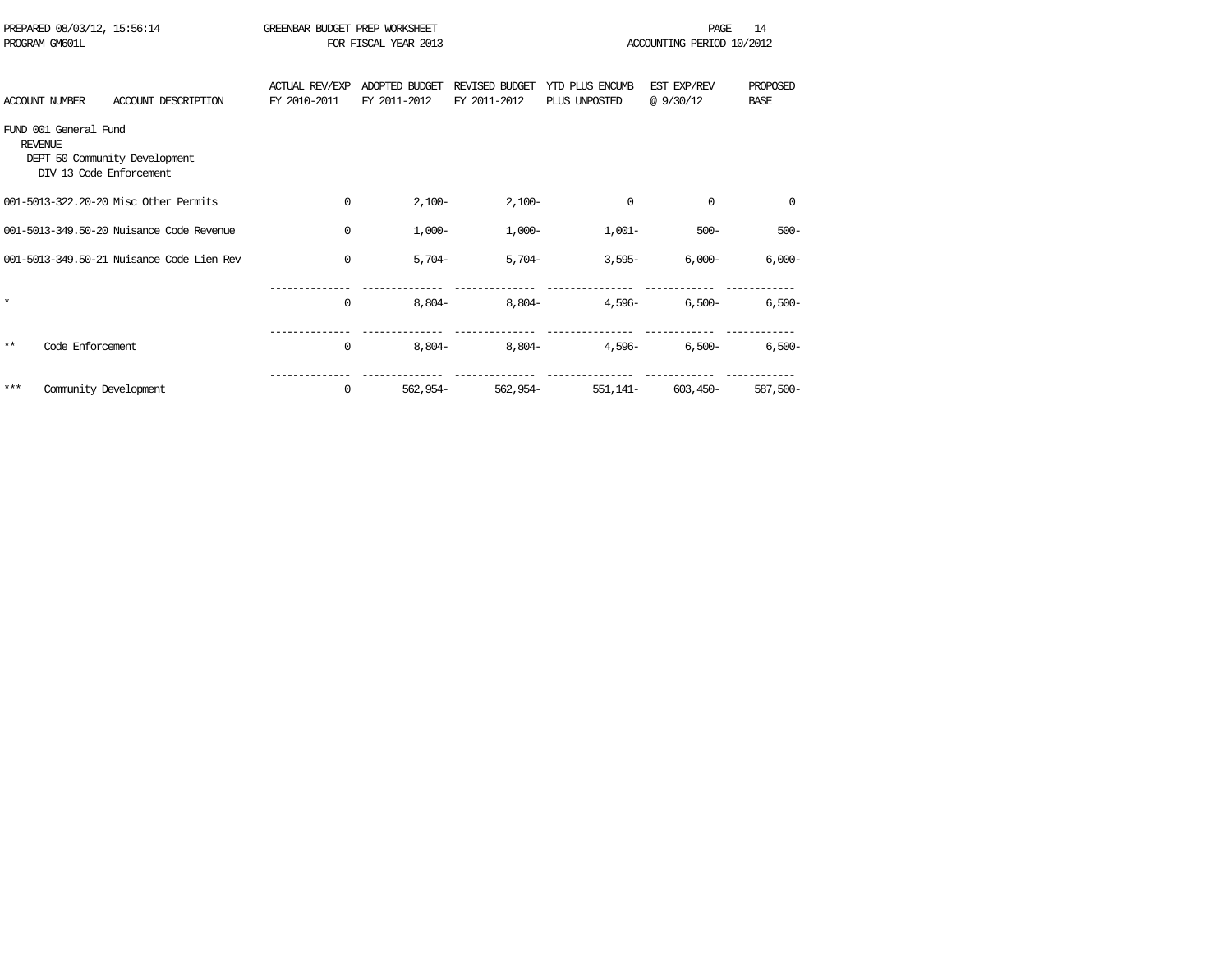| PREPARED 08/03/12, 15:56:14<br>PROGRAM GM601L                  |                                          | GREENBAR BUDGET PREP WORKSHEET        | FOR FISCAL YEAR 2013           |                                |                                  | PAGE<br>ACCOUNTING PERIOD 10/2012 | 15                      |
|----------------------------------------------------------------|------------------------------------------|---------------------------------------|--------------------------------|--------------------------------|----------------------------------|-----------------------------------|-------------------------|
| <b>ACCOUNT NUMBER</b>                                          | ACCOUNT DESCRIPTION                      | <b>ACTUAL REV/EXP</b><br>FY 2010-2011 | ADOPTED BUDGET<br>FY 2011-2012 | REVISED BUDGET<br>FY 2011-2012 | YTD PLUS ENCUMB<br>PLUS UNPOSTED | EST EXP/REV<br>@9/30/12           | PROPOSED<br><b>BASE</b> |
| FUND 001 General Fund<br><b>REVENUE</b><br>DEPT 55 ENGINEERING | DIV 11 Engineering/Capital               |                                       |                                |                                |                                  |                                   |                         |
|                                                                | 001-5511-382.20-00 Reimbursable Overtime |                                       | $\mathbf 0$                    | <sup>0</sup>                   | $540-$                           | $\Omega$                          |                         |
| $\star$                                                        |                                          | 0                                     | $\mathbf 0$                    | $\Omega$                       | $540-$                           | 0                                 | <sup>0</sup>            |
| Engineering/Capital<br>$* *$                                   |                                          | 0                                     | 0                              | $\Omega$                       | $540-$                           | $\Omega$                          |                         |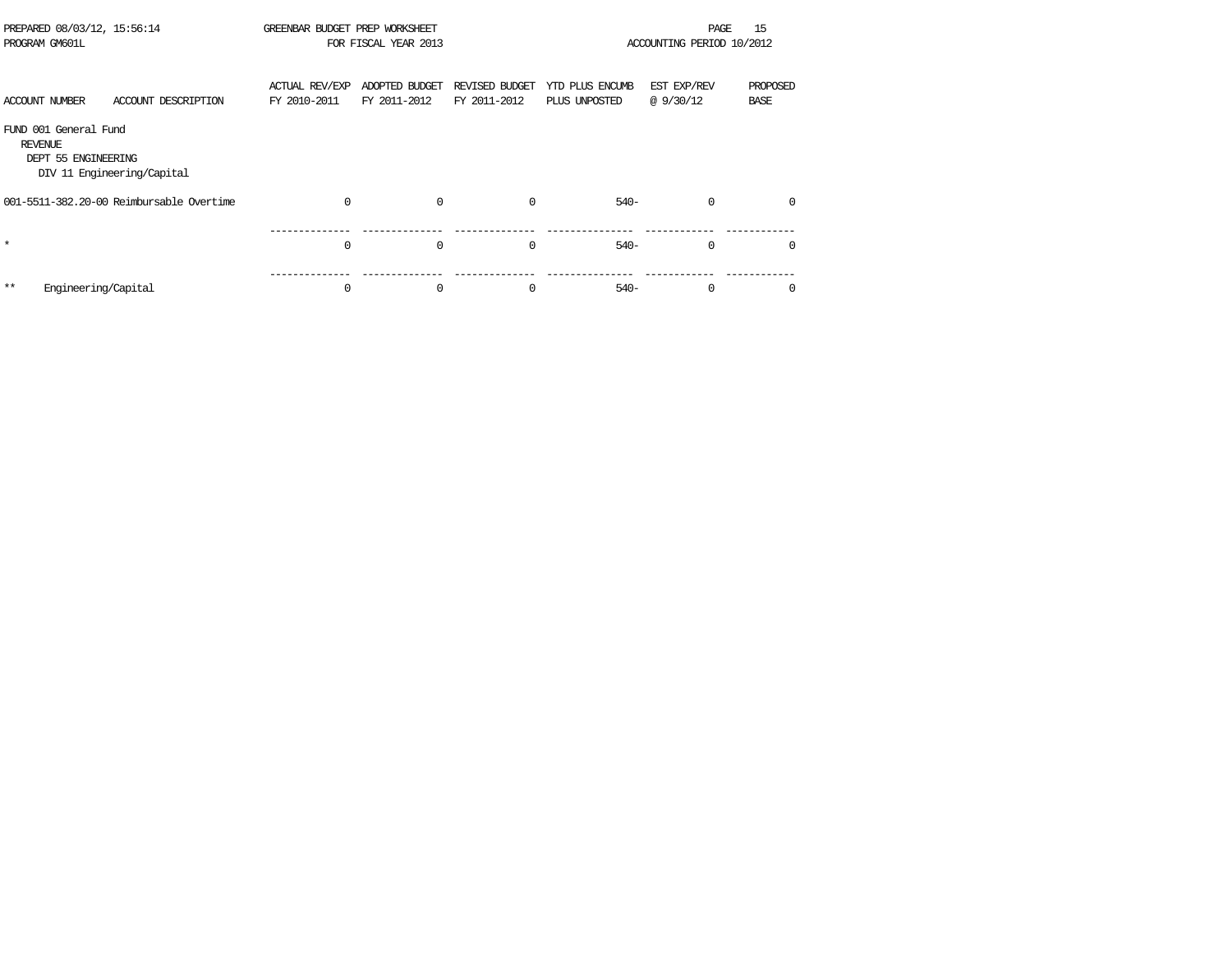| PREPARED 08/03/12, 15:56:14<br>PROGRAM GM601L                                                    |                     | GREENBAR BUDGET PREP WORKSHEET        | FOR FISCAL YEAR 2013           |                                |                                  | PAGE<br>ACCOUNTING PERIOD 10/2012 | 16                      |
|--------------------------------------------------------------------------------------------------|---------------------|---------------------------------------|--------------------------------|--------------------------------|----------------------------------|-----------------------------------|-------------------------|
|                                                                                                  |                     |                                       |                                |                                |                                  |                                   |                         |
| <b>ACCOUNT NUMBER</b>                                                                            | ACCOUNT DESCRIPTION | <b>ACTUAL REV/EXP</b><br>FY 2010-2011 | ADOPTED BUDGET<br>FY 2011-2012 | REVISED BUDGET<br>FY 2011-2012 | YTD PLUS ENCUMB<br>PLUS UNPOSTED | EST EXP/REV<br>@9/30/12           | PROPOSED<br><b>BASE</b> |
| FUND 001 General Fund<br><b>REVENUE</b><br>DEPT 55 ENGINEERING<br>DIV 12 Engineering/Development |                     |                                       |                                |                                |                                  |                                   |                         |
| 001-5512-349.60-10 Developer's Contracts                                                         |                     | $\Omega$                              | $71,000-$                      | $71,000-$                      | $85.923 -$                       | 100,242-                          | 150,000-                |
| 001-5512-383.30-00 Filing Fees                                                                   |                     | 0                                     | 0                              | 0                              | $\mathbf 0$                      | $6,514-$                          | $6,500-$                |
| $\star$                                                                                          |                     | 0                                     | $71,000-$                      | 71,000-                        | $85.923 -$                       | $106.756-$                        | $156,500-$              |
| $***$<br>Engineering/Development                                                                 |                     | 0                                     | $71,000-$                      | $71,000-$                      | 85,923-                          | $106.756-$                        | 156,500-                |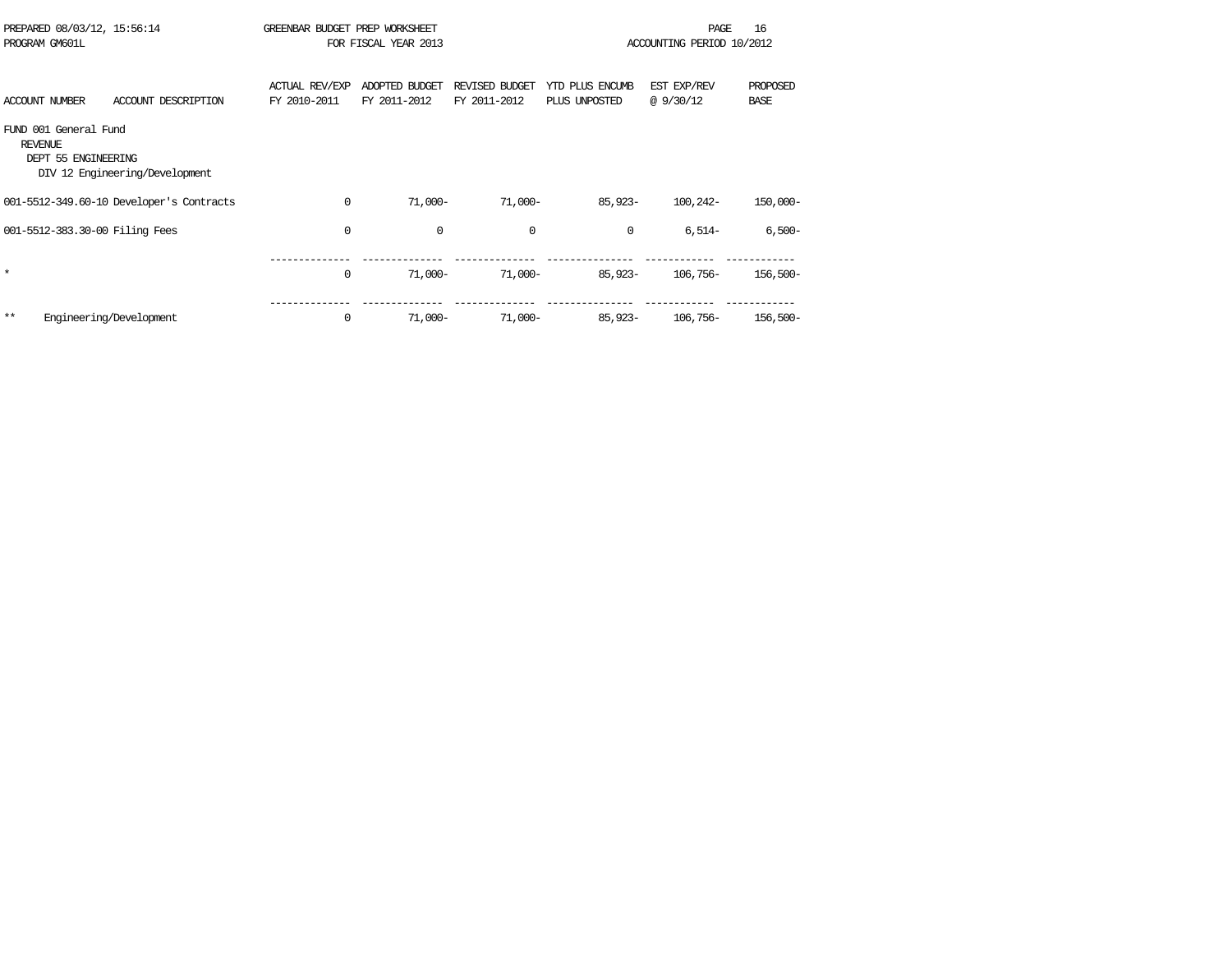|                | PREPARED 08/03/12, 15:56:14<br>PROGRAM GM601L |                                              | GREENBAR BUDGET PREP WORKSHEET        | FOR FISCAL YEAR 2013           |                                |                                  | PAGE<br>ACCOUNTING PERIOD 10/2012 | 17                      |
|----------------|-----------------------------------------------|----------------------------------------------|---------------------------------------|--------------------------------|--------------------------------|----------------------------------|-----------------------------------|-------------------------|
|                | <b>ACCOUNT NUMBER</b>                         | ACCOUNT DESCRIPTION                          | <b>ACTUAL REV/EXP</b><br>FY 2010-2011 | ADOPTED BUDGET<br>FY 2011-2012 | REVISED BUDGET<br>FY 2011-2012 | YTD PLUS ENCUMB<br>PLUS UNPOSTED | EST EXP/REV<br>@9/30/12           | PROPOSED<br><b>BASE</b> |
| <b>REVENUE</b> | FUND 001 General Fund<br>DEPT 55 ENGINEERING  | DIV 13 Gas Well Development                  |                                       |                                |                                |                                  |                                   |                         |
|                |                                               | 001-5513-322.20-40 Gas Well Drilling Permits | 0                                     | $65,000-$                      | $65,000 -$                     | $35,000-$                        | $35,000-$                         | $20,000-$               |
|                |                                               | 001-5513-322.20-50 Gas Well Pad Site Insp    | $\Omega$                              | $300,000 -$                    | $300,000 -$                    | 290,000-                         | $290.000 -$                       | $290,000 -$             |
| $\star$        |                                               |                                              | $\Omega$                              | $365,000 -$                    | $365,000 -$                    | $325.000 -$                      | $325.000 -$                       | $310,000 -$             |
| $***$          | Gas Well Development                          |                                              | 0                                     | $365,000 -$                    | $365,000 -$                    | $325,000 -$                      | $325.000 -$                       | $310,000 -$             |
| ***            | <b>ENGINEERING</b>                            |                                              | $\Omega$                              | $436.000 -$                    | $436,000 -$                    | 411,463–                         | 431,756-                          | 466,500-                |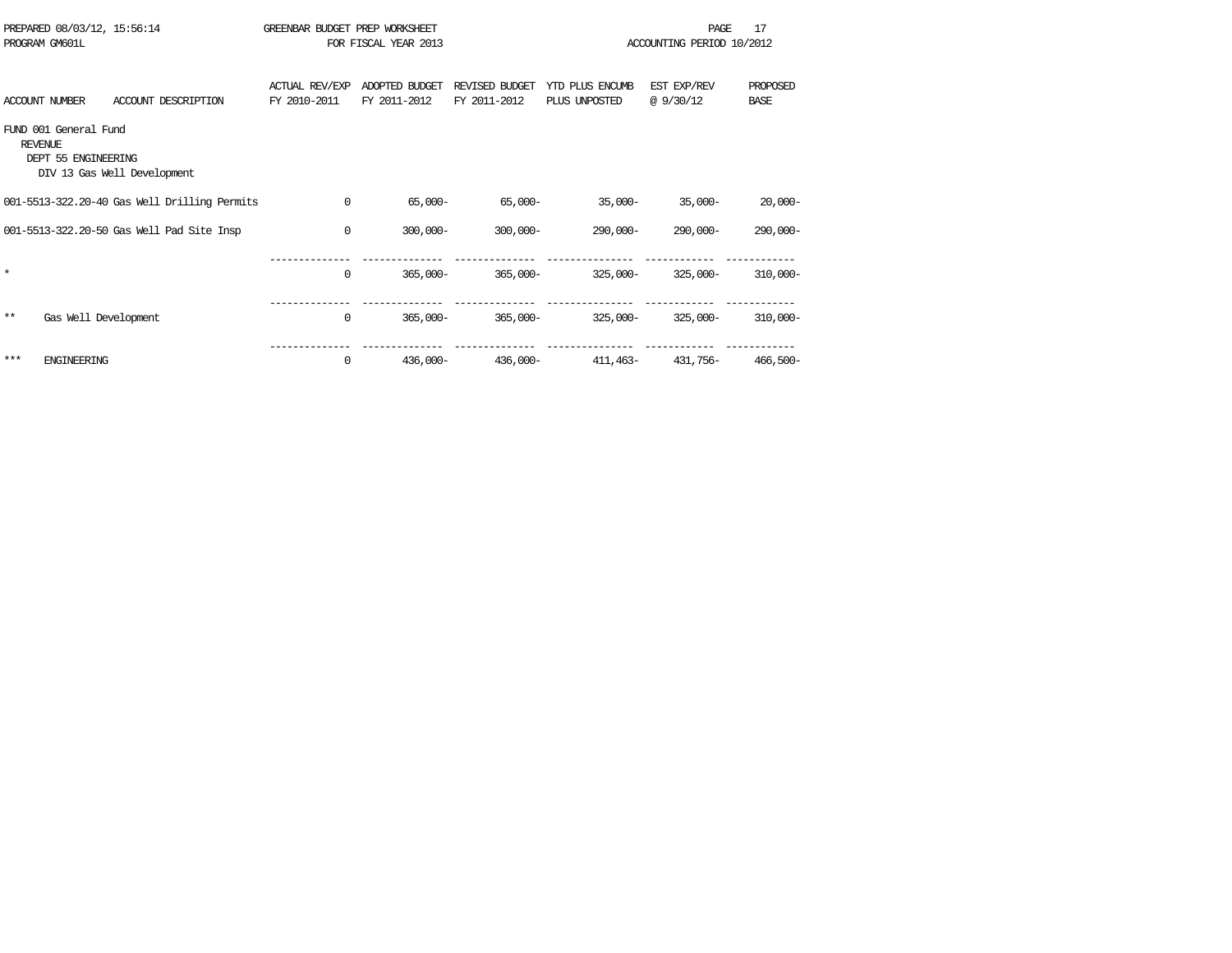|         | PREPARED 08/03/12, 15:56:14<br>PROGRAM GM601L                         |                                            | GREENBAR BUDGET PREP WORKSHEET        | FOR FISCAL YEAR 2013           |                                | 18<br><b>PAGE</b><br>ACCOUNTING PERIOD 10/2012                                                              |                         |                         |  |
|---------|-----------------------------------------------------------------------|--------------------------------------------|---------------------------------------|--------------------------------|--------------------------------|-------------------------------------------------------------------------------------------------------------|-------------------------|-------------------------|--|
|         | ACCOUNT NUMBER                                                        | ACCOUNT DESCRIPTION                        | <b>ACTUAL REV/EXP</b><br>FY 2010-2011 | ADOPTED BUDGET<br>FY 2011-2012 | REVISED BUDGET<br>FY 2011-2012 | YTD PLUS ENCUMB<br>PLUS UNPOSTED                                                                            | EST EXP/REV<br>@9/30/12 | PROPOSED<br><b>BASE</b> |  |
|         | FUND 001 General Fund<br><b>REVENUE</b><br>DEPT 60 PARKS & RECREATION | DIV 15 Senior Citizens Center              |                                       |                                |                                |                                                                                                             |                         |                         |  |
|         |                                                                       | 001-6015-344.10-03 Recreation Room Rentals | $\Omega$                              |                                | $4,358 4,358-$                 | $3,975-$                                                                                                    | $5.500 -$               | $5,750-$                |  |
| $\star$ |                                                                       |                                            | $\mathbf 0$                           | 4,358-                         | $4,358-$                       | $3.975 -$                                                                                                   | $5,500-$                | $5,750-$                |  |
| $***$   | Senior Citizens Center                                                |                                            | $\mathbf 0$                           |                                | $4,358 4,358-$                 | $3,975-$                                                                                                    | $5,500-$                | $5,750-$                |  |
| ***     | PARKS & RECREATION                                                    |                                            | $\mathbf 0$                           | 4,358-                         | $4,358-$                       | $3,975-$                                                                                                    | $5.500 -$               | $5,750-$                |  |
| ****    | <b>REVENUE</b>                                                        |                                            |                                       |                                |                                | --------------- ----------------<br>26,849,094- 25,354,787- 25,354,787- 23,250,261- 26,704,628- 26,070,139- |                         |                         |  |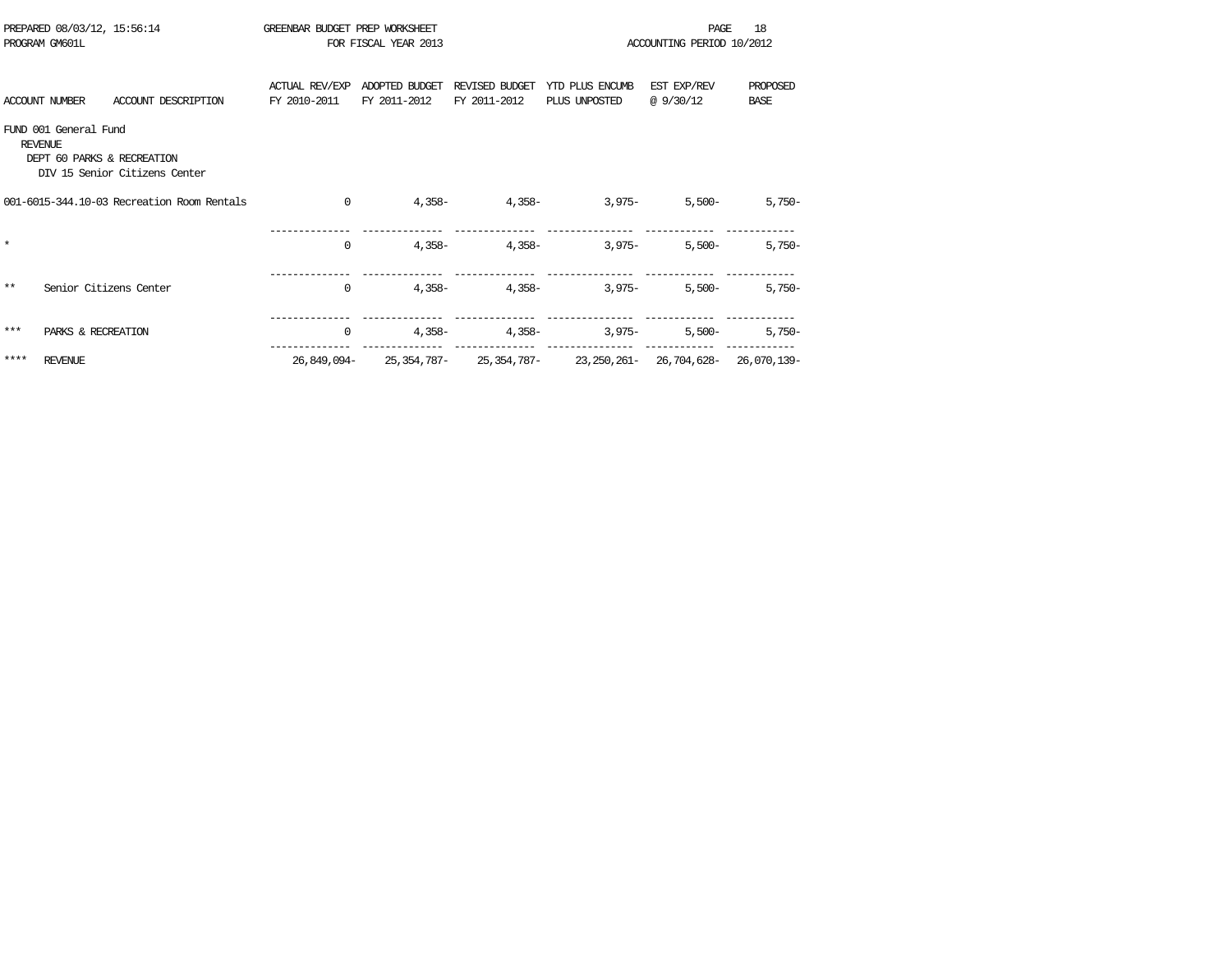| PREPARED 08/03/12, 15:56:14<br>PROGRAM GM601L |                                                                                        | GREENBAR BUDGET PREP WORKSHEET<br>FOR FISCAL YEAR 2013 |              |              | 19<br>PAGE<br>ACCOUNTING PERIOD 10/2012                                       |                         |                         |  |
|-----------------------------------------------|----------------------------------------------------------------------------------------|--------------------------------------------------------|--------------|--------------|-------------------------------------------------------------------------------|-------------------------|-------------------------|--|
| <b>ACCOUNT NUMBER</b>                         | ACCOUNT DESCRIPTION                                                                    | FY 2010-2011                                           | FY 2011-2012 | FY 2011-2012 | ACTUAL REV/EXP ADOPTED BUDGET REVISED BUDGET YTD PLUS ENCUMB<br>PLUS UNPOSTED | EST EXP/REV<br>@9/30/12 | PROPOSED<br><b>BASE</b> |  |
| FUND 001 General Fund<br><b>EXPENDITURE</b>   | DEPT 10 Administrative Services<br>DIV 11 City Manager's Office<br>Salaries & Benefits |                                                        |              |              |                                                                               |                         |                         |  |
| 001-1011-412.10-01 Salaries                   |                                                                                        | 509,287                                                | 426,770      | 426,770      | 414,630                                                                       | 496,405                 | 424,323                 |  |
|                                               | 001-1011-412.10-99 Salary Savings (TO)                                                 | $\mathbf 0$                                            | 125, 143-    | 125, 143-    | $\mathbf 0$                                                                   | $\mathbf 0$             | $\mathbf{0}$            |  |
| 001-1011-412.11-01 Wages                      |                                                                                        | 3,560                                                  | 7,453        | 7,453        | 3,297                                                                         | 5,293                   | 7,453                   |  |
| 001-1011-412.13-01 Longevity Pay              |                                                                                        | 1,749                                                  | 1,632        | 1,632        | 1,147                                                                         | 1,285                   | 1,584                   |  |
|                                               | 001-1011-412.13-09 Accumulated Vacation Pay                                            | $1,489-$                                               | $\mathbf 0$  | $\mathbf 0$  | $\mathbf 0$                                                                   | $\mathbf 0$             | $\mathbf 0$             |  |
|                                               | 001-1011-412.13-11 Accumlated Sick Leave Pay                                           | 860                                                    | $\mathbf 0$  | $\mathbf 0$  | $\Omega$                                                                      | $\mathbf 0$             | $\Omega$                |  |
|                                               | 001-1011-412.15-01 Merit Salary Expense                                                | $\Omega$                                               | 12,606       | 12,606       | $\Omega$                                                                      | $\Omega$                | $\Omega$                |  |
| 001-1011-412.16-01 Car Allowance              |                                                                                        | 27,118                                                 | 24,600       | 24,600       | 18,946                                                                        | 23,292                  | 22,601                  |  |
|                                               | 001-1011-412.16-03 Dependent Insurance Allow                                           | 6,416                                                  | 6,388        | 6,388        | 5,084                                                                         | 6,421                   | 6,420                   |  |
|                                               | 001-1011-412.16-05 Cell Phone Allowance                                                | 4,475                                                  | 2,600        | 2,600        | 2,215                                                                         | 2,677                   | 2,600                   |  |
| 001-1011-412.20-01 FICA Taxes                 |                                                                                        | 25,854                                                 | 20,844       | 20,844       | 22,218                                                                        | 27,679                  | 21,653                  |  |
| 001-1011-412.20-02 Medicare Taxes             |                                                                                        | 7,887                                                  | 6,807        | 6,807        | 6,378                                                                         | 7,760                   | 6,783                   |  |
|                                               | 001-1011-412.20-03 Unemployment Taxes                                                  | 551                                                    | 348          | 348          | 1,386                                                                         | 1,402                   | 1,260                   |  |
| 001-1011-412.21-01 TMRS                       |                                                                                        | 75,386                                                 | 65,556       | 65,556       | 62,677                                                                        | 75,191                  | 68,675                  |  |
|                                               | 001-1011-412.22-01 Workers' Compensation Ins                                           | 608                                                    | 516          | 516          | 496                                                                           | 594                     | 511                     |  |
| 001-1011-412.22-02 Health Insurance           |                                                                                        | 29,623                                                 | 29,040       | 29,040       | 21,163                                                                        | 27,213                  | 29,040                  |  |
| 001-1011-412.22-04 Dental Insurance           |                                                                                        | 1,968                                                  | 1,438        | 1,438        | 1,198                                                                         | 1,468                   | 1,438                   |  |
| 001-1011-412.22-05 Life Insurance             |                                                                                        | 215                                                    | 156          | 156          | 110                                                                           | 132                     | 132                     |  |
|                                               | 001-1011-412.22-06 Contr-Health Spending Acc                                           | 3,400                                                  | $\Omega$     | $\Omega$     | $\Omega$                                                                      | 0                       | $\Omega$                |  |
|                                               | 001-1011-412.29-99 Reimb by CP/SR funds                                                | 1,744-                                                 | 0            | 0            | $\mathbf 0$                                                                   | 0                       | $\Omega$                |  |
| Salaries & Benefits                           |                                                                                        | 695,724                                                | 481,611      | 481,611      | 560,945                                                                       | 676,812                 | 594,473                 |  |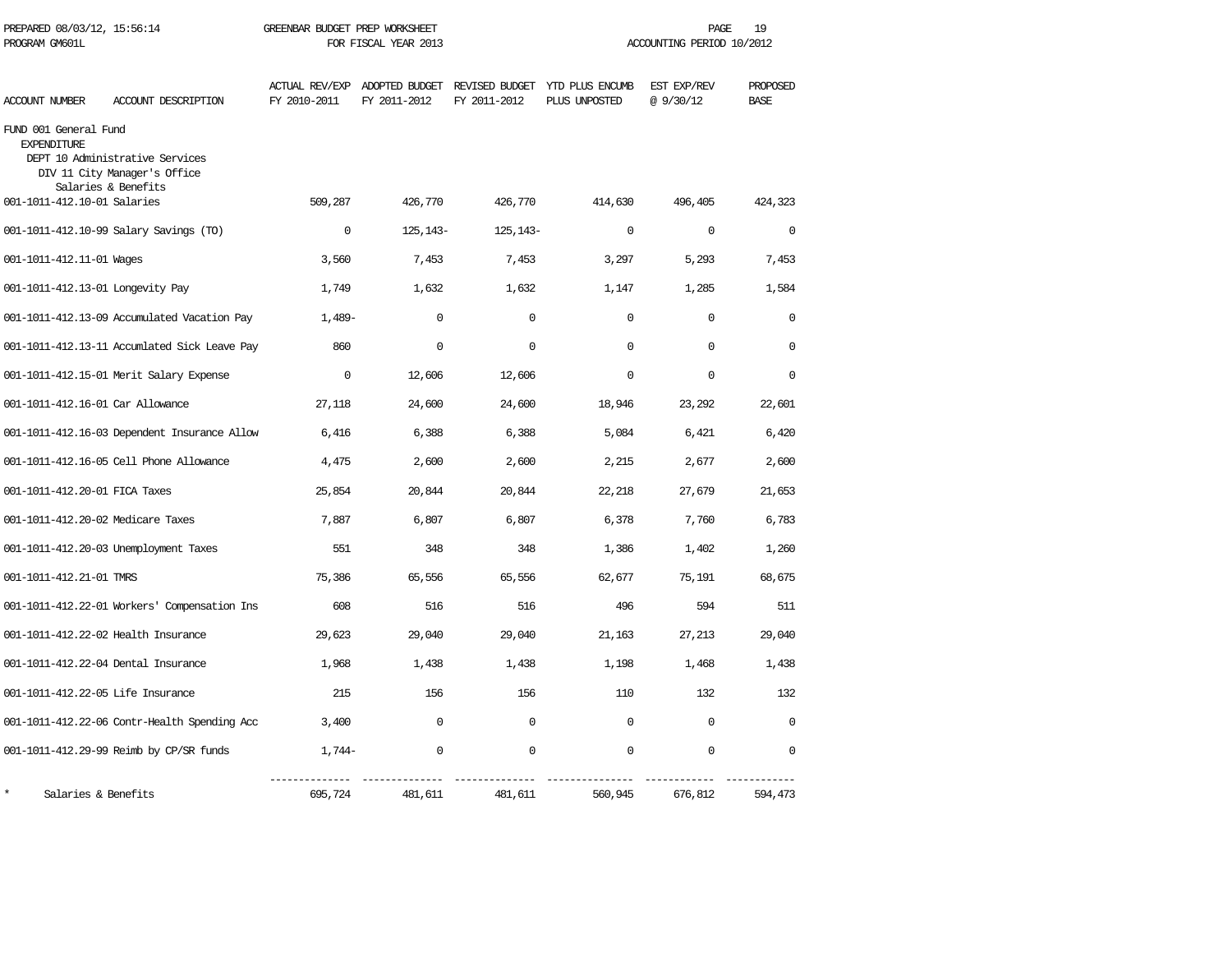| PREPARED 08/03/12, 15:56:14<br>PROGRAM GM601L                         |                                                                 | GREENBAR BUDGET PREP WORKSHEET<br>FOR FISCAL YEAR 2013 |                                               |              | 20<br>PAGE<br>ACCOUNTING PERIOD 10/2012         |                          |                         |  |
|-----------------------------------------------------------------------|-----------------------------------------------------------------|--------------------------------------------------------|-----------------------------------------------|--------------|-------------------------------------------------|--------------------------|-------------------------|--|
| <b>ACCOUNT NUMBER</b>                                                 | ACCOUNT DESCRIPTION                                             | FY 2010-2011                                           | ACTUAL REV/EXP ADOPTED BUDGET<br>FY 2011-2012 | FY 2011-2012 | REVISED BUDGET YTD PLUS ENCUMB<br>PLUS UNPOSTED | EST EXP/REV<br>@ 9/30/12 | PROPOSED<br><b>BASE</b> |  |
| FUND 001 General Fund<br><b>EXPENDITURE</b><br>Operating<br>Operating | DEPT 10 Administrative Services<br>DIV 11 City Manager's Office |                                                        |                                               |              |                                                 |                          |                         |  |
|                                                                       | 001-1011-412.31-02 Mun Ct Judge Retain Fees                     | 1,800                                                  | 3,022                                         | 3,022        | 2,003                                           | 3,022                    | 3,022                   |  |
|                                                                       | 001-1011-412.34-03 Information Srvcs Contrib                    | 26,961                                                 | $\mathbf 0$                                   | $\mathbf 0$  | $\mathbf 0$                                     | $\mathbf 0$              | $\mathbf 0$             |  |
|                                                                       | 001-1011-412.50-01 Memberships & Licenses                       | 3,570                                                  | 3,008                                         | 3,008        | 1,744                                           | 3,008                    | 4,163                   |  |
|                                                                       | 001-1011-412.50-02 Subscriptions/Books/Pub                      | 433                                                    | 347                                           | 347          | 274                                             | 347                      | 421                     |  |
|                                                                       | 001-1011-412.50-03 Personnel Dev & Activity                     | 5,789                                                  | 8,300                                         | 8,300        | 6,625                                           | 8,300                    | 13,391                  |  |
|                                                                       | 001-1011-412.50-05 Misc Personnel Expense                       | 2,392                                                  | 2,000                                         | 2,000        | 389                                             | 2,000                    | 2,000                   |  |
|                                                                       | 001-1011-412.50-08 Mileage Reimbursement                        | 109                                                    | $\mathbf 0$                                   | $\Omega$     | $\Omega$                                        | $\Omega$                 | $\Omega$                |  |
|                                                                       | 001-1011-412.51-04 Personnel Relocation Exp                     | $\mathbf 0$                                            | $\mathbf 0$                                   | $\mathbf 0$  | 13,459                                          | 13,459                   | $\mathbf 0$             |  |
| 001-1011-412.53-02 Access Fees                                        |                                                                 | 1,091                                                  | 1,306                                         | 1,306        | 898                                             | 1,306                    | 1,306                   |  |
|                                                                       | 001-1011-412.54-01 Printing & Graphic Serv                      | 59                                                     | 150                                           | 150          | 614                                             | 1,000                    | 500                     |  |
|                                                                       | 001-1011-412.54-06 Convenience copies                           | $\Omega$                                               | $\mathbf 0$                                   | $\Omega$     | 591                                             | 386                      | 700                     |  |
|                                                                       | 001-1011-412.60-01 Office Supplies & Mat                        | 1,349                                                  | 1,000                                         | 1,000        | 1,098                                           | 1,067                    | 1,000                   |  |
|                                                                       | 001-1011-412.66-01 Minor Office Equipment                       | $\Omega$                                               | $\Omega$                                      | $\mathbf 0$  | 259                                             | 259                      | $\Omega$                |  |
| Operating                                                             |                                                                 | 43,553                                                 | 19,133                                        | 19,133       | 27,954                                          | 34,154                   | 26,503                  |  |
| 001-1011-412.82-16 IT Contribution                                    | Utilities/Internal Chrgs                                        | $\Omega$                                               | 24,193                                        | 24,193       | 18,145                                          | 24,193                   | 20,311                  |  |
| $\star$                                                               | Utilities/Internal Chrgs                                        | $\mathbf 0$                                            | 24,193                                        | 24,193       | 18,145                                          | 24,193                   | 20,311                  |  |
| **<br>City Manager's Office                                           |                                                                 | 739,277                                                | 524,937                                       | 524,937      | 607,044                                         | 735,159                  | 641,287                 |  |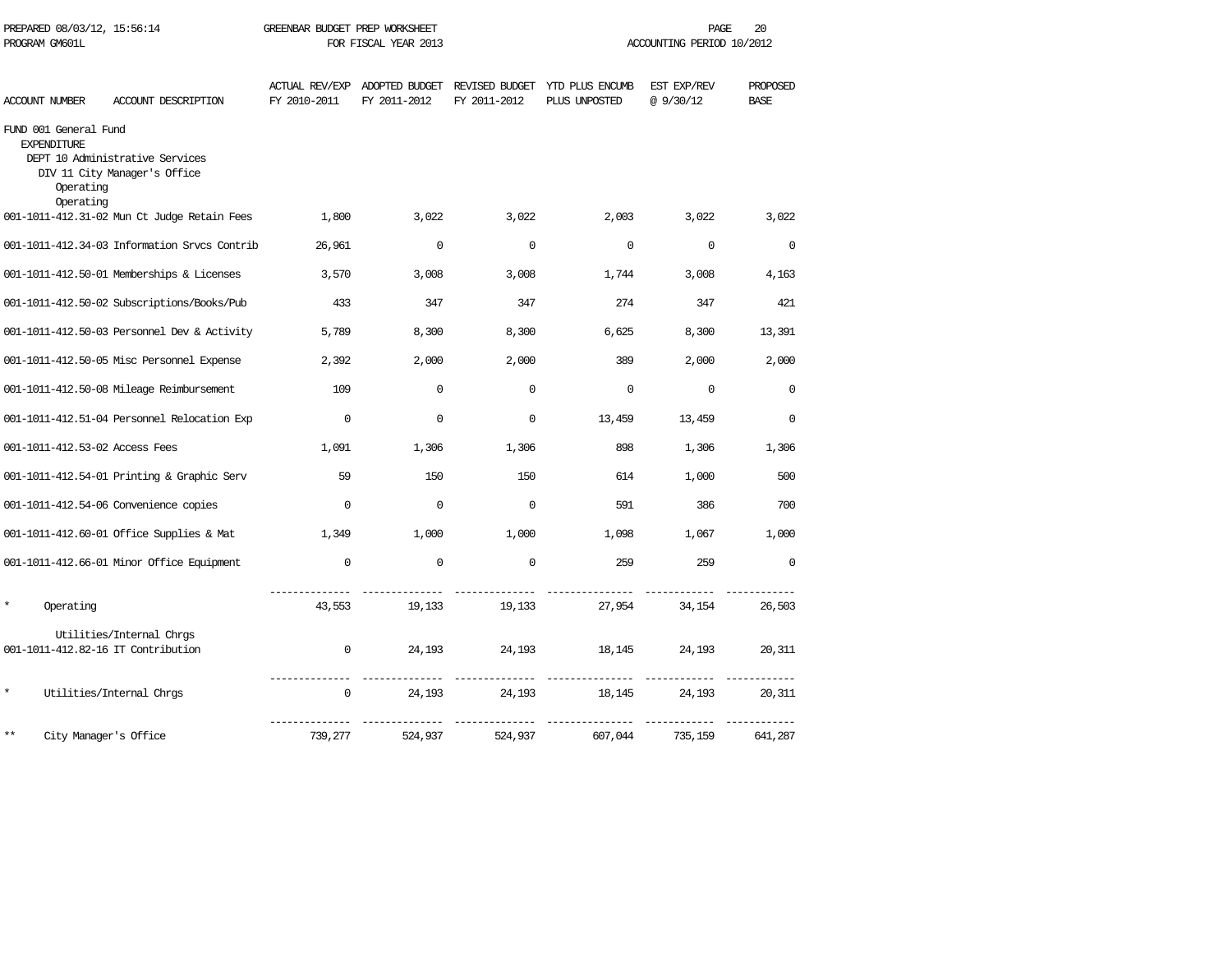| PREPARED 08/03/12, 15:56:14<br>PROGRAM GM601L |                                                                | GREENBAR BUDGET PREP WORKSHEET<br>FOR FISCAL YEAR 2013 |              |              |                                                                               | PAGE<br>ACCOUNTING PERIOD 10/2012 | 21                      |  |
|-----------------------------------------------|----------------------------------------------------------------|--------------------------------------------------------|--------------|--------------|-------------------------------------------------------------------------------|-----------------------------------|-------------------------|--|
| <b>ACCOUNT NUMBER</b>                         | ACCOUNT DESCRIPTION                                            | FY 2010-2011                                           | FY 2011-2012 | FY 2011-2012 | ACTUAL REV/EXP ADOPTED BUDGET REVISED BUDGET YTD PLUS ENCUMB<br>PLUS UNPOSTED | EST EXP/REV<br>@9/30/12           | PROPOSED<br><b>BASE</b> |  |
| FUND 001 General Fund<br><b>EXPENDITURE</b>   | DEPT 10 Administrative Services<br>DIV 14 Economic Development |                                                        |              |              |                                                                               |                                   |                         |  |
| 001-1014-415.10-01 Salaries                   | Salaries & Benefits                                            | 82,068                                                 | 131,754      | 131,754      | 76,649                                                                        | 118,347                           | 0                       |  |
|                                               | 001-1014-415.13-09 Accumulated Vacation Pay                    | $69 -$                                                 | $\mathbf 0$  | $\mathbf 0$  | $\mathbf 0$                                                                   | $\mathbf 0$                       | $\mathbf 0$             |  |
|                                               | 001-1014-415.15-01 Merit Salary Expense                        | $\Omega$                                               | 2,793        | 2,793        | $\mathbf 0$                                                                   | $\mathbf 0$                       | $\mathbf 0$             |  |
| 001-1014-415.16-01 Car Allowance              |                                                                | 8,432                                                  | 11,400       | 11,400       | 6,785                                                                         | 9,785                             | $\Omega$                |  |
|                                               | 001-1014-415.16-05 Cell Phone Allowance                        | 1,305                                                  | 2,600        | 2,600        | 1,069                                                                         | 1,954                             | $\Omega$                |  |
| 001-1014-415.20-01 FICA Taxes                 |                                                                | 5,181                                                  | 9,037        | 9,037        | 4,765                                                                         | 7,757                             | $\Omega$                |  |
| 001-1014-415.20-02 Medicare Taxes             |                                                                | 1,212                                                  | 2,113        | 2,113        | 1,114                                                                         | 1,814                             | $\Omega$                |  |
|                                               | 001-1014-415.20-03 Unemployment Taxes                          | 72                                                     | 144          | 144          | 261                                                                           | 522                               | $\Omega$                |  |
| 001-1014-415.21-01 TMRS                       |                                                                | 12,597                                                 | 20,683       | 20,683       | 11,880                                                                        | 18,407                            | 0                       |  |
|                                               | 001-1014-415.22-01 Workers' Compensation Ins                   | 101                                                    | 160          | 160          | 93                                                                            | 143                               | 0                       |  |
| 001-1014-415.22-02 Health Insurance           |                                                                | 5,335                                                  | 14,520       | 14,520       | 5,342                                                                         | 10,182                            | 0                       |  |
| 001-1014-415.22-04 Dental Insurance           |                                                                | 337                                                    | 719          | 719          | 300                                                                           | 509                               | $\Omega$                |  |
| 001-1014-415.22-05 Life Insurance             |                                                                | 39                                                     | 78           | 78           | 29                                                                            | 48                                | $\Omega$                |  |
|                                               | 001-1014-415.22-06 Contr-Health Spending Acc                   | 200                                                    | $\mathbf 0$  | $\mathbf 0$  | $\mathbf 0$                                                                   | $\mathbf 0$                       | $\Omega$                |  |
| $\star$<br>Salaries & Benefits                |                                                                | 116,810                                                | 196,001      | 196,001      | 108,287                                                                       | 169,468                           | $\Omega$                |  |
| Operating                                     | 001-1014-415.32-08 Other Prof Consulting                       | 3,275                                                  | 6,500        | 6,500        | 925                                                                           | 49,500                            | 0                       |  |
|                                               | 001-1014-415.34-03 Information Srvcs Contrib                   | 4,578                                                  | $\mathbf 0$  | $\mathbf 0$  | $\Omega$                                                                      | $\mathbf 0$                       | $\Omega$                |  |
|                                               | 001-1014-415.50-01 Memberships & Licenses                      | 3,244                                                  | 17,740       | 17,740       | 11,191                                                                        | 21,740                            | $\Omega$                |  |
|                                               | 001-1014-415.50-02 Subscriptions/Books/Pub                     | 985                                                    | 800          | 800          | 571                                                                           | 450                               | $\Omega$                |  |
|                                               | 001-1014-415.50-03 Personnel Dev & Activity                    | 2,039                                                  | 4,600        | 4,600        | 1,872                                                                         | 2,150                             | 0                       |  |
|                                               | 001-1014-415.54-01 Printing & Graphic Serv                     | 6,399                                                  | 6,000        | 6,000        | $\mathbf 0$                                                                   | 3,950                             | $\mathbf 0$             |  |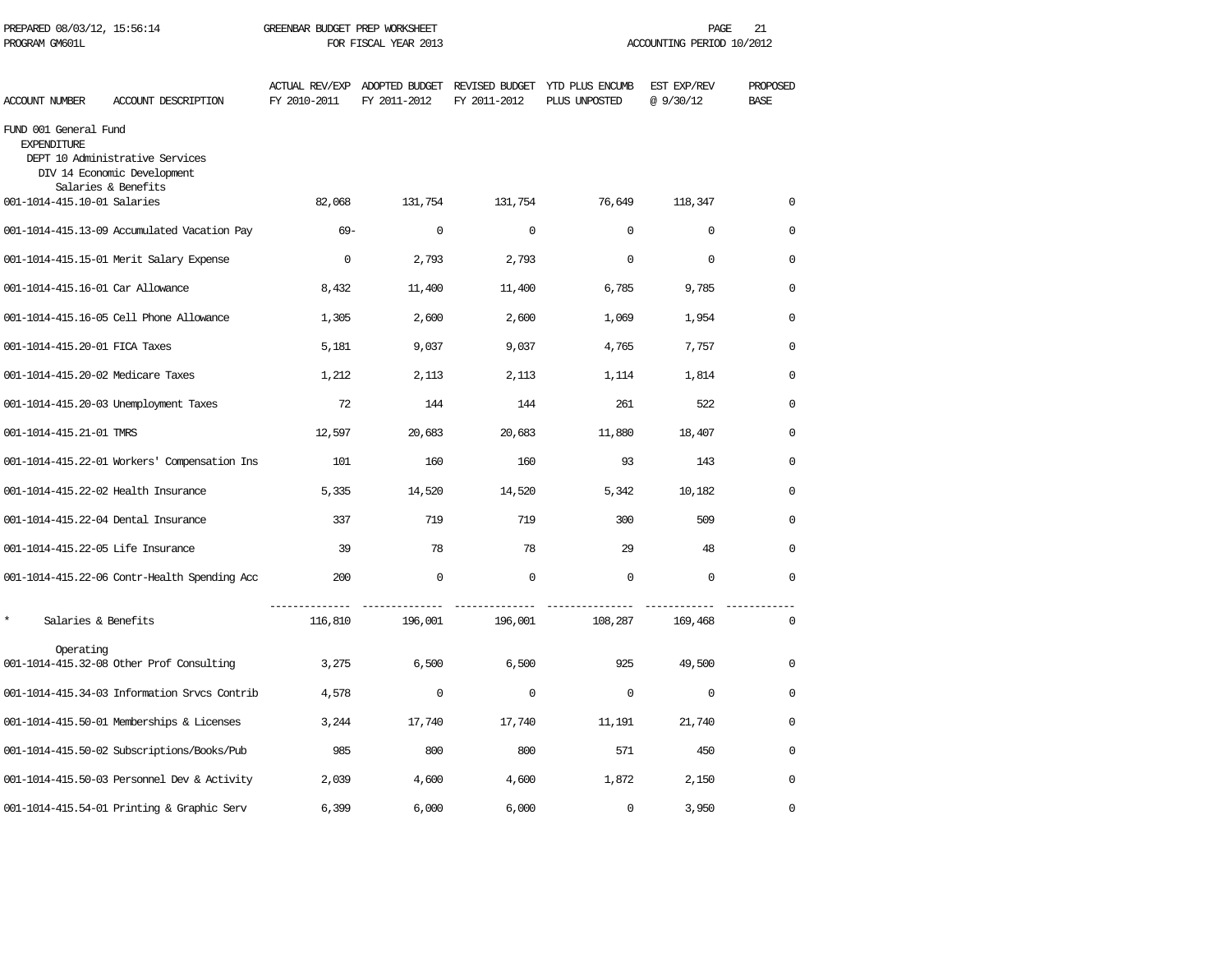|         | PROGRAM GM601L                                           |                                                                          |              | FOR FISCAL YEAR 2013                                         |              |                                  | ACCOUNTING PERIOD 10/2012 |                         |
|---------|----------------------------------------------------------|--------------------------------------------------------------------------|--------------|--------------------------------------------------------------|--------------|----------------------------------|---------------------------|-------------------------|
|         | <b>ACCOUNT NUMBER</b>                                    | ACCOUNT DESCRIPTION                                                      | FY 2010-2011 | ACTUAL REV/EXP ADOPTED BUDGET REVISED BUDGET<br>FY 2011-2012 | FY 2011-2012 | YTD PLUS ENCUMB<br>PLUS UNPOSTED | EST EXP/REV<br>@9/30/12   | PROPOSED<br><b>BASE</b> |
|         | FUND 001 General Fund<br><b>EXPENDITURE</b><br>Operating | DEPT 10 Administrative Services<br>DIV 14 Economic Development           |              |                                                              |              |                                  |                           |                         |
|         |                                                          | 001-1014-415.54-06 Convenience copies                                    | $\Omega$     | $\mathbf 0$                                                  | 0            | 211                              | 100                       | 0                       |
|         |                                                          | 001-1014-415.55-01 Advertising                                           | 10,107       | 13,000                                                       | 13,000       | 8,475                            | 11,000                    | $\mathbf 0$             |
|         |                                                          | 001-1014-415.55-08 Other Retainer & Ser Fees                             | 13,400       | 20,000                                                       | 20,000       | 24,291                           | 27,442                    | $\mathbf 0$             |
|         |                                                          | 001-1014-415.60-01 Office Supplies & Mat                                 | 240          | 750                                                          | 750          | 11                               | 400                       | 0                       |
|         |                                                          | 001-1014-415.60-10 Promotional Supplies/Act                              | 1,067        | 3,000                                                        | 3,000        | 2,425                            | 3,000                     | 0                       |
|         |                                                          | 001-1014-415.66-01 Minor Office Equipment                                | 225          | 0                                                            | $\mathbf 0$  | $\Omega$                         | $\Omega$                  | 0                       |
|         |                                                          | 001-1014-415.80-17 Marketing Travel Expense                              | 35,865       | 33,000                                                       | 33,000       | 21,550                           | 28,000                    | $\mathbf 0$             |
| $\star$ | Operating                                                |                                                                          |              |                                                              |              | 81,424 105,390 105,390 71,522    | 147,732                   | $\Omega$                |
|         |                                                          | Utilities/Internal Chrgs<br>001-1014-415.82-02 Business Retention/Expans | $\Omega$     | 76,231                                                       | 76,231       | 76,231                           | 76,231                    | $\mathbf 0$             |
|         |                                                          | 001-1014-415.82-16 IT Contribution                                       | $\Omega$     | 8,376                                                        | 8,376        | 6,282                            | 8,376                     | $\mathbf 0$             |
| *       |                                                          | Utilities/Internal Chrgs                                                 | $\mathbf 0$  | 84,607                                                       | 84,607       | 82,513                           | 84,607                    | $\mathbf 0$             |
| $***$   | Economic Development                                     |                                                                          | 198,234      | 385,998                                                      | 385,998      | 262,322                          | 401,807                   | 0                       |

PREPARED 08/03/12, 15:56:14 GREENBAR BUDGET PREP WORKSHEET **FREE** 22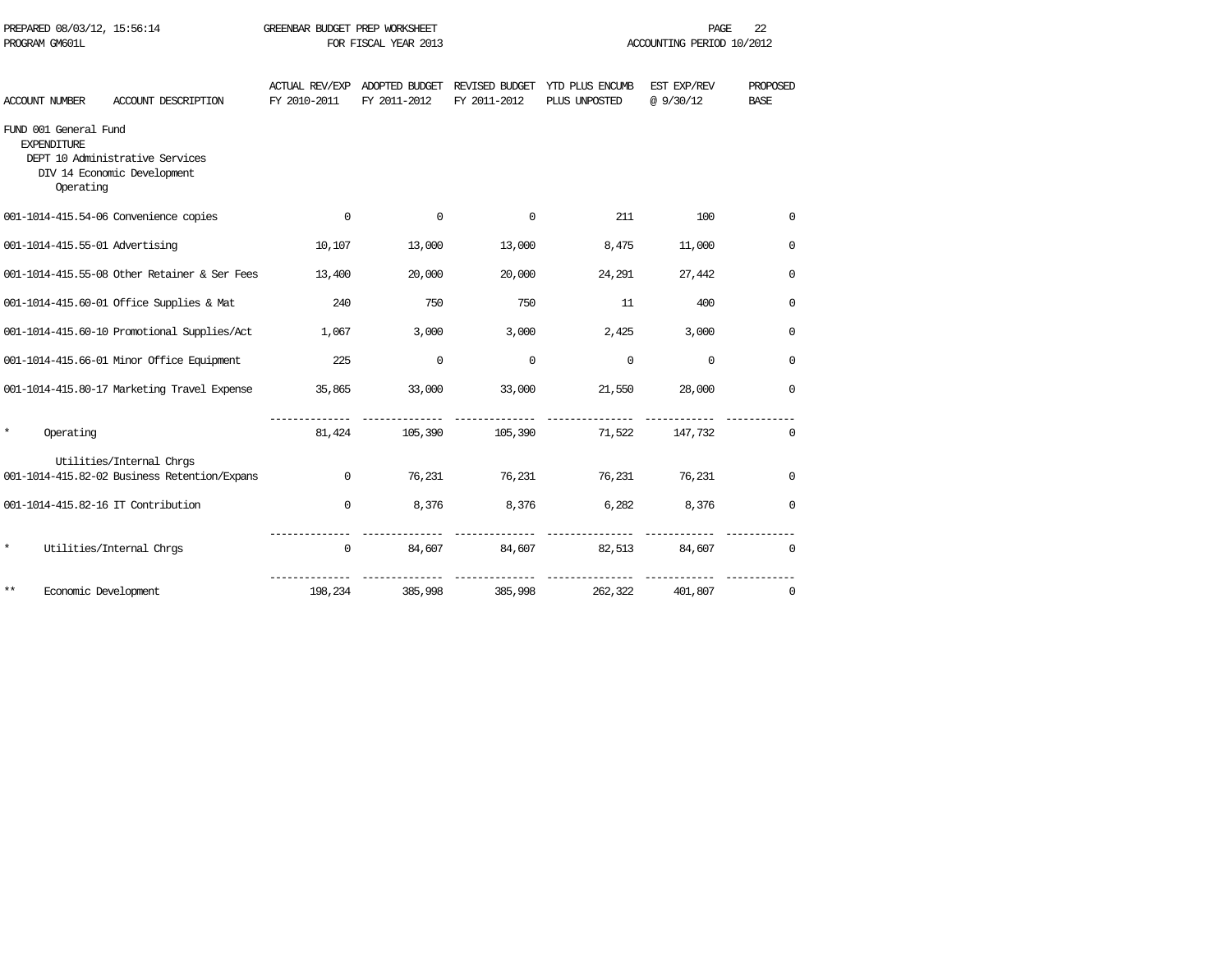| PREPARED 08/03/12, 15:56:14<br>PROGRAM GM601L                         |                                                        | GREENBAR BUDGET PREP WORKSHEET<br>FOR FISCAL YEAR 2013 |              |              | PAGE<br>23<br>ACCOUNTING PERIOD 10/2012                                       |                         |                         |  |
|-----------------------------------------------------------------------|--------------------------------------------------------|--------------------------------------------------------|--------------|--------------|-------------------------------------------------------------------------------|-------------------------|-------------------------|--|
| <b>ACCOUNT NUMBER</b>                                                 | ACCOUNT DESCRIPTION                                    | FY 2010-2011                                           | FY 2011-2012 | FY 2011-2012 | ACTUAL REV/EXP ADOPTED BUDGET REVISED BUDGET YTD PLUS ENCUMB<br>PLUS UNPOSTED | EST EXP/REV<br>@9/30/12 | PROPOSED<br><b>BASE</b> |  |
| FUND 001 General Fund<br><b>EXPENDITURE</b><br>DIV 15 Human Resources | DEPT 10 Administrative Services<br>Salaries & Benefits |                                                        |              |              |                                                                               |                         |                         |  |
| 001-1015-412.10-01 Salaries                                           |                                                        | 209,858                                                | 223,633      | 223,633      | 171,774                                                                       | 212,587                 | 214,964                 |  |
| 001-1015-412.11-01 Wages                                              |                                                        | 15,830                                                 | $\Omega$     | $\mathbf 0$  | 13,159                                                                        | 16,039                  | 20,100                  |  |
|                                                                       | $001 - 1015 - 412.12 - 01$ Overtime - Regular          | 104                                                    | 0            | $\mathbf 0$  | $\mathbf 0$                                                                   | 0                       | $\mathbf 0$             |  |
| 001-1015-412.13-01 Longevity Pay                                      |                                                        | 1,646                                                  | 1,632        | 1,632        | 1,551                                                                         | 1,964                   | 2,064                   |  |
|                                                                       | 001-1015-412.13-09 Accumulated Vacation Pay            | 377                                                    | $\mathbf 0$  | $\mathbf 0$  | $\Omega$                                                                      | $\mathbf 0$             | $\mathbf 0$             |  |
|                                                                       | 001-1015-412.13-11 Accumlated Sick Leave Pay           | 159                                                    | $\mathbf 0$  | $\mathbf 0$  | $\cap$                                                                        | $\mathbf 0$             | $\Omega$                |  |
|                                                                       | 001-1015-412.15-01 Merit Salary Expense                | $\mathbf{0}$                                           | 6,704        | 6,704        | $\Omega$                                                                      | $\mathbf 0$             | $\Omega$                |  |
| 001-1015-412.16-01 Car Allowance                                      |                                                        | 6,023                                                  | 6,000        | 6,000        | 4,846                                                                         | 6,000                   | 6,000                   |  |
|                                                                       | 001-1015-412.16-05 Cell Phone Allowance                | 652                                                    | 650          | 650          | 535                                                                           | 650                     | 1,950                   |  |
| 001-1015-412.20-01 FICA Taxes                                         |                                                        | 13,448                                                 | 14,234       | 14,234       | 10,943                                                                        | 14,035                  | 15,046                  |  |
| 001-1015-412.20-02 Medicare Taxes                                     |                                                        | 3,164                                                  | 3,363        | 3,363        | 2,589                                                                         | 3,312                   | 3,554                   |  |
|                                                                       | 001-1015-412.20-03 Unemployment Taxes                  | 288                                                    | 288          | 288          | 1,075                                                                         | 1,028                   | 1,044                   |  |
| 001-1015-412.21-01 TMRS                                               |                                                        | 32,093                                                 | 32,909       | 32,909       | 27,082                                                                        | 33,564                  | 36,786                  |  |
|                                                                       | 001-1015-412.22-01 Workers' Compensation Ins           | 258                                                    | 255          | 255          | 211                                                                           | 261                     | 270                     |  |
| 001-1015-412.22-02 Health Insurance                                   |                                                        | 15,511                                                 | 29,040       | 29,040       | 15,923                                                                        | 23,788                  | 29,040                  |  |
| 001-1015-412.22-04 Dental Insurance                                   |                                                        | 1,322                                                  | 1,438        | 1,438        | 1,168                                                                         | 1,408                   | 1,438                   |  |
| 001-1015-412.22-05 Life Insurance                                     |                                                        | 136                                                    | 156          | 156          | 100                                                                           | 126                     | 132                     |  |
|                                                                       | 001-1015-412.22-06 Contr-Health Spending Acc           | 1,400                                                  | $\mathbf 0$  | $\mathbf 0$  | $\mathbf 0$                                                                   | $\mathbf 0$             | $\mathbf 0$             |  |
|                                                                       | 001-1015-412.23-01 Employee Assistance Prog            | 2,218                                                  | $\mathbf 0$  | $\mathbf 0$  | $\mathbf 0$                                                                   | $\mathbf 0$             | $\mathbf 0$             |  |
| $\star$<br>Salaries & Benefits                                        |                                                        | 304,487                                                | 320,302      | 320,302      | 250,956                                                                       | 314,762                 | 332,388                 |  |
| Operating                                                             | 001-1015-412.34-03 Information Srvcs Contrib           | 25,279                                                 | $\Omega$     | $\Omega$     | $\Omega$                                                                      | $\mathbf 0$             | $\Omega$                |  |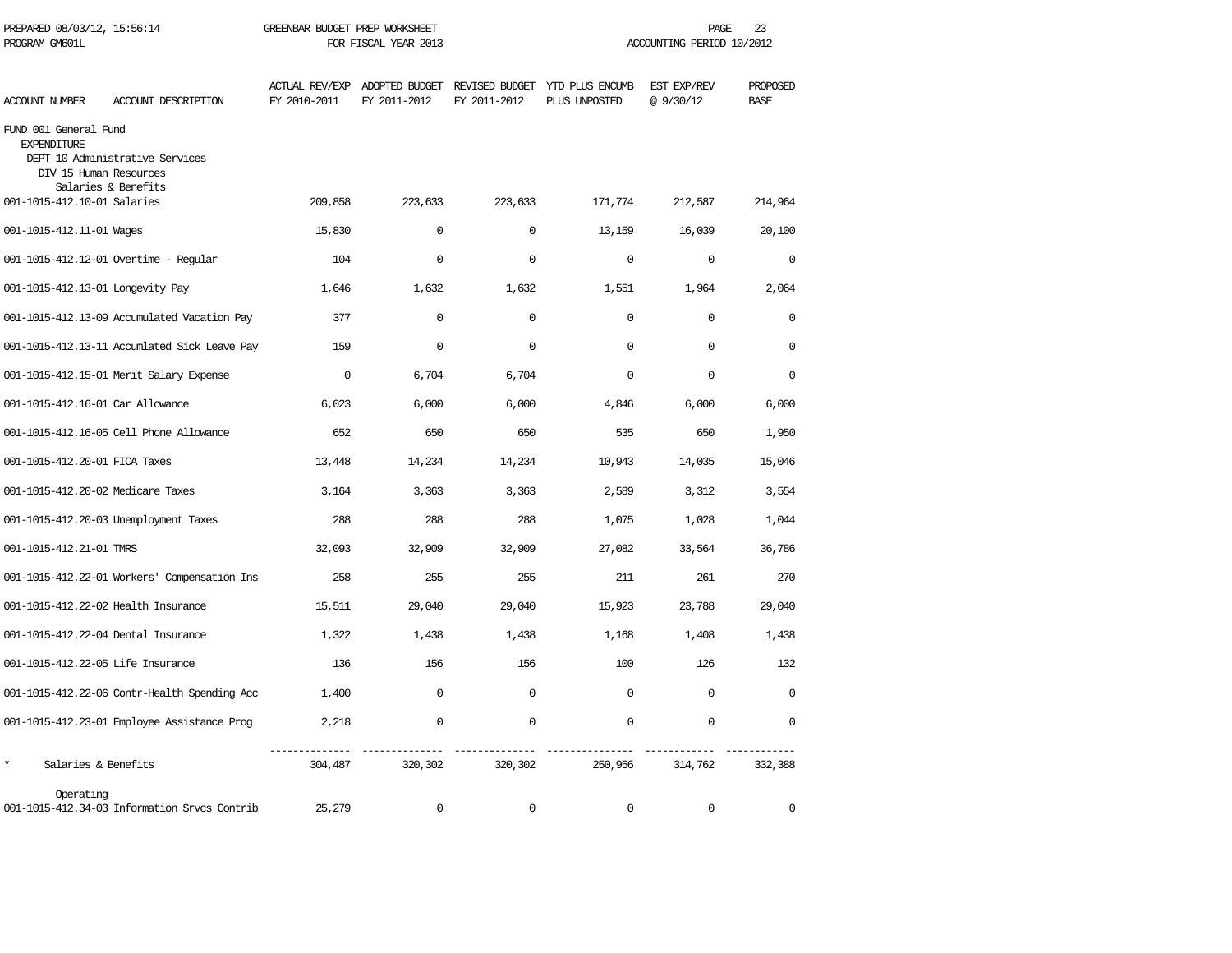| PREPARED 08/03/12, 15:56:14<br>PROGRAM GM601L                                      |                                              | GREENBAR BUDGET PREP WORKSHEET<br>FOR FISCAL YEAR 2013 |              |              | PAGE<br>24<br>ACCOUNTING PERIOD 10/2012                                       |                         |                         |  |
|------------------------------------------------------------------------------------|----------------------------------------------|--------------------------------------------------------|--------------|--------------|-------------------------------------------------------------------------------|-------------------------|-------------------------|--|
| ACCOUNT NUMBER                                                                     | ACCOUNT DESCRIPTION                          | FY 2010-2011                                           | FY 2011-2012 | FY 2011-2012 | ACTUAL REV/EXP ADOPTED BUDGET REVISED BUDGET YTD PLUS ENCUMB<br>PLUS UNPOSTED | EST EXP/REV<br>@9/30/12 | PROPOSED<br><b>BASE</b> |  |
| FUND 001 General Fund<br><b>EXPENDITURE</b><br>DIV 15 Human Resources<br>Operating | DEPT 10 Administrative Services              |                                                        |              |              |                                                                               |                         |                         |  |
|                                                                                    | 001-1015-412.50-01 Memberships & Licenses    | 607                                                    | 1,054        | 1,054        | 1,097                                                                         | 1,350                   | 1,054                   |  |
|                                                                                    | 001-1015-412.50-02 Subscriptions/Books/Pub   | 6,666                                                  | 8,025        | 8,025        | 6,668                                                                         | 8,025                   | 7,025                   |  |
|                                                                                    | 001-1015-412.50-03 Personnel Dev & Activity  | 2,765                                                  | 1,995        | 1,995        | 1,991                                                                         | 2,450                   | 2,175                   |  |
|                                                                                    | 001-1015-412.50-05 Misc Personnel Expense    | 6,447                                                  | 9,850        | 9,850        | 3,105                                                                         | 9,395                   | 8,550                   |  |
|                                                                                    | 001-1015-412.50-06 Staff Developmnt/Training | 2,422                                                  | 5,000        | 5,000        | 698                                                                           | 5,000                   | 10,000                  |  |
|                                                                                    | 001-1015-412.50-08 Mileage Reimbursement     | 51                                                     | 650          | 650          | 89                                                                            | 650                     | 700                     |  |
|                                                                                    | 001-1015-412.51-01 Personnel Recruitment Exp | 6,962                                                  | 6,500        | 6,500        | 6,521                                                                         | 6,500                   | 7,200                   |  |
|                                                                                    | 001-1015-412.51-02 Recruitment Advertising   | 4,391                                                  | 11,000       | 11,000       | 5,393                                                                         | 10,000                  | 10,400                  |  |
|                                                                                    | 001-1015-412.51-03 Drug & Alcohol Testing    | 1,495                                                  | 1,800        | 1,800        | 910                                                                           | 1,600                   | 1,800                   |  |
| 001-1015-412.53-02 Access Fees                                                     |                                              | 2,864                                                  | 3,700        | 3,700        | 2,763                                                                         | 3,700                   | 4,200                   |  |
|                                                                                    | 001-1015-412.54-01 Printing & Graphic Serv   | 131                                                    | 250          | 250          | 1,642                                                                         | 2,500                   | 3,000                   |  |
|                                                                                    | 001-1015-412.54-06 Convenience copies        | $\Omega$                                               | $\Omega$     | $\Omega$     | 61                                                                            | 150                     | 300                     |  |
|                                                                                    | 001-1015-412.55-08 Other Retainer & Ser Fees | 30,884                                                 | 31,100       | 31,100       | 20,052                                                                        | 30,000                  | 47,100                  |  |
|                                                                                    | 001-1015-412.55-19 Wellness Programs         | 26,005                                                 | 22,200       | 22,200       | 20,574                                                                        | 22,200                  | 22,200                  |  |
|                                                                                    | 001-1015-412.60-01 Office Supplies & Mat     | 2,732                                                  | 2,980        | 2,980        | 2,085                                                                         | 2,980                   | 3,350                   |  |
|                                                                                    | 001-1015-412.60-09 Recognition Awards        | 5,438                                                  | 10,100       | 10,100       | 8,350                                                                         | 9,100                   | 9,100                   |  |
| 001-1015-412.60-13 Uniforms                                                        |                                              | $\mathbf 0$                                            | $\mathbf 0$  | $\mathbf 0$  | $\mathbf{0}$                                                                  | $\mathbf 0$             | 320                     |  |
| Operating                                                                          |                                              | 125,139                                                | 116,204      | 116,204      | 81,999                                                                        | 115,600                 | 138,474                 |  |
| 001-1015-412.82-16 IT Contribution                                                 | Utilities/Internal Chrgs                     | $\mathbf 0$                                            | 26,614       | 26,614       | 19,960                                                                        | 26,614                  | 23,254                  |  |
|                                                                                    | Utilities/Internal Chrqs                     | $\Omega$                                               | 26,614       | 26,614       | 19,960                                                                        | 26,614                  | 23,254                  |  |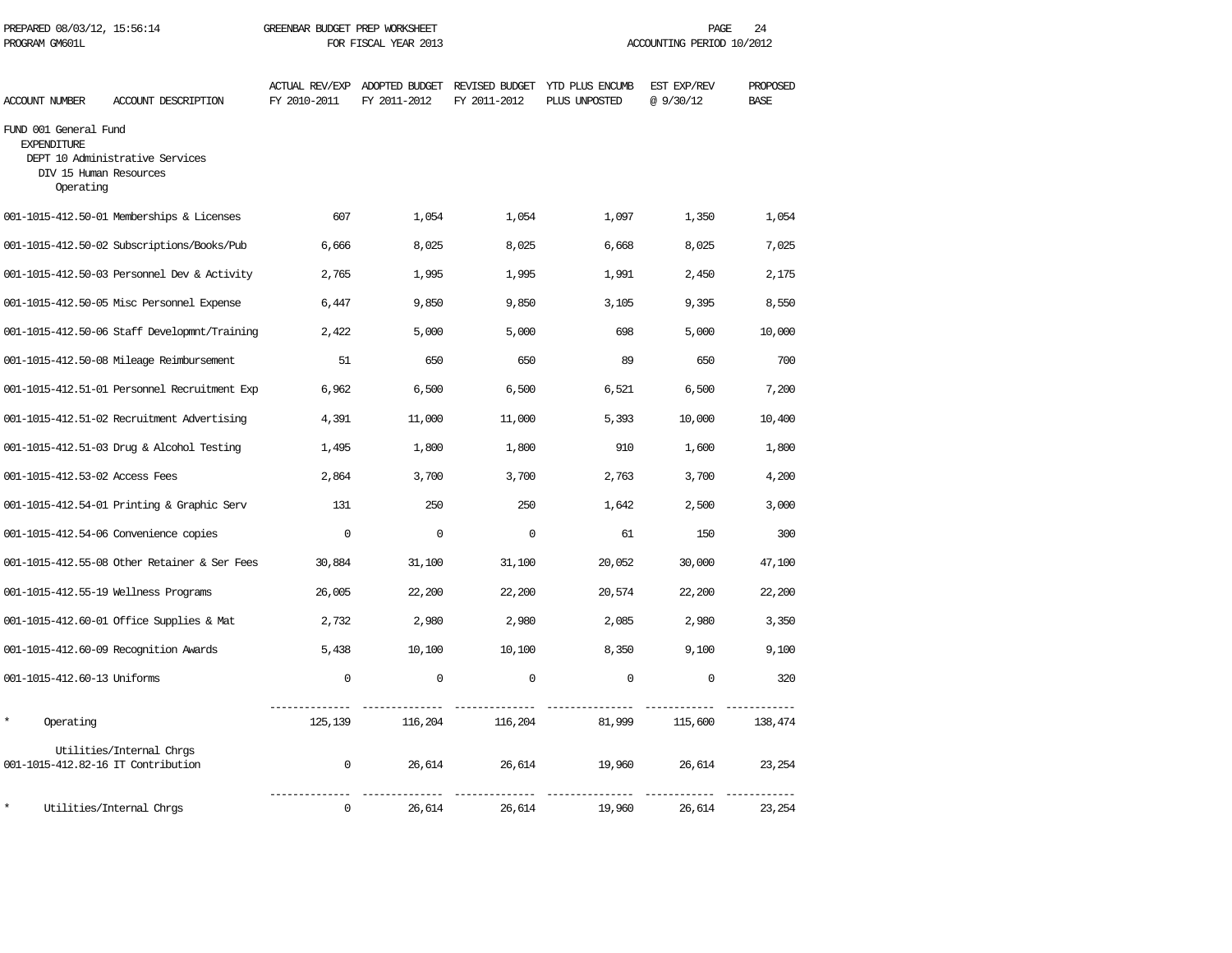|         | PREPARED 08/03/12, 15:56:14<br>PROGRAM GM601L                         |                                                             | GREENBAR BUDGET PREP WORKSHEET        | FOR FISCAL YEAR 2013           |                                |                                  | <b>PAGE</b><br>ACCOUNTING PERIOD 10/2012 | 25                      |
|---------|-----------------------------------------------------------------------|-------------------------------------------------------------|---------------------------------------|--------------------------------|--------------------------------|----------------------------------|------------------------------------------|-------------------------|
|         | <b>ACCOUNT NUMBER</b>                                                 | ACCOUNT DESCRIPTION                                         | <b>ACTUAL REV/EXP</b><br>FY 2010-2011 | ADOPTED BUDGET<br>FY 2011-2012 | REVISED BUDGET<br>FY 2011-2012 | YTD PLUS ENCUMB<br>PLUS UNPOSTED | EST EXP/REV<br>@9/30/12                  | PROPOSED<br><b>BASE</b> |
|         | FUND 001 General Fund<br><b>EXPENDITURE</b><br>DIV 15 Human Resources | DEPT 10 Administrative Services<br>Utilities/Internal Chrgs |                                       |                                |                                |                                  |                                          |                         |
|         |                                                                       | 001-1015-412.73-01 Office Equipment                         | 0                                     | $\mathbf 0$                    | 0                              | $\mathbf{0}$                     | $\mathbf 0$                              | 6,500                   |
| $\star$ | Capital                                                               |                                                             | $\Omega$                              | $\mathbf 0$                    | 0                              | 0                                | $\Omega$                                 | 6,500                   |
| $**$    | Human Resources                                                       |                                                             | 429,626                               | 463,120                        | 463,120                        | 352,915                          | 456,976                                  | 500,616                 |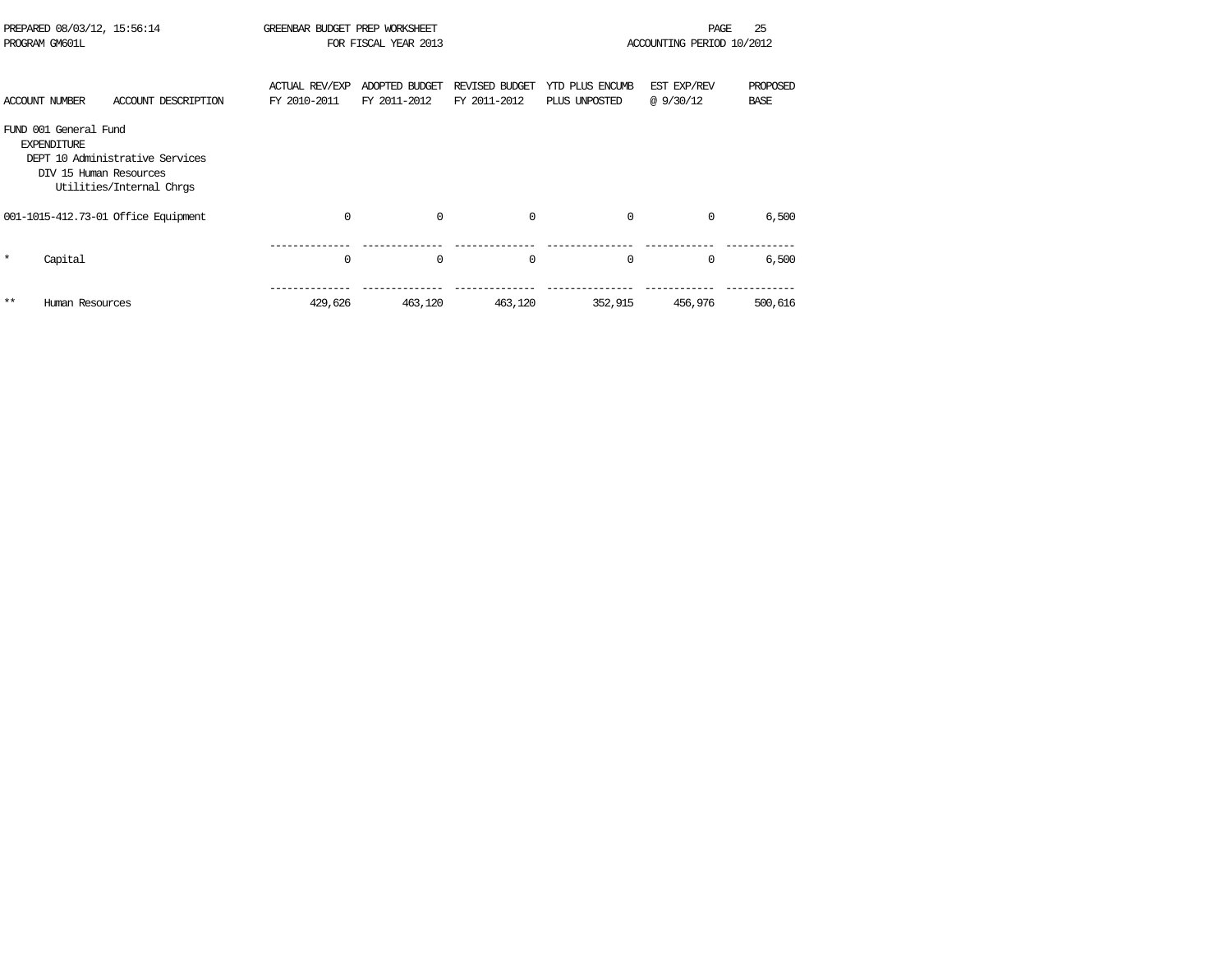| PREPARED 08/03/12, 15:56:14           |                                              | GREENBAR BUDGET PREP WORKSHEET |                      |                |                 | PAGE                      | 26          |
|---------------------------------------|----------------------------------------------|--------------------------------|----------------------|----------------|-----------------|---------------------------|-------------|
| PROGRAM GM601L                        |                                              |                                | FOR FISCAL YEAR 2013 |                |                 | ACCOUNTING PERIOD 10/2012 |             |
|                                       |                                              |                                |                      |                |                 |                           |             |
|                                       |                                              | <b>ACTUAL REV/EXP</b>          | ADOPTED BUDGET       | REVISED BUDGET | YTD PLUS ENCUMB | EST EXP/REV               | PROPOSED    |
| <b>ACCOUNT NUMBER</b>                 | ACCOUNT DESCRIPTION                          | FY 2010-2011                   | FY 2011-2012         | FY 2011-2012   | PLUS UNPOSTED   | @9/30/12                  | <b>BASE</b> |
| FUND 001 General Fund                 |                                              |                                |                      |                |                 |                           |             |
| <b>EXPENDITURE</b>                    |                                              |                                |                      |                |                 |                           |             |
| DEPT 10 Administrative Services       |                                              |                                |                      |                |                 |                           |             |
| DIV 16 Legal Services                 |                                              |                                |                      |                |                 |                           |             |
| Operating                             |                                              |                                |                      |                |                 |                           |             |
| 001-1016-414.30-01 City Attorney Fees |                                              | 133,661                        | 145,000              | 145,000        | 190,407         | 196,000                   | 165,000     |
|                                       |                                              |                                |                      |                |                 |                           |             |
|                                       | 001-1016-414.30-02 Other Legal Retainer Fees | 13,865                         | 11,000               | 11,000         | 5,504           | 11,000                    | 11,000      |
|                                       |                                              |                                |                      |                |                 |                           |             |
|                                       | 001-1016-414.31-01 Mun Ct Legal Retain Fees  | 48,867                         | 50,000               | 50,000         | 31,713          | 50,000                    | $\Omega$    |
|                                       |                                              |                                |                      |                |                 |                           |             |
| $\star$<br>Operating                  |                                              | 196,393                        | 206,000              | 206,000        | 227,624         | 257,000                   | 176,000     |
|                                       |                                              |                                |                      |                |                 |                           |             |
|                                       |                                              |                                |                      |                |                 |                           |             |
| $***$<br>Legal Services               |                                              | 196,393                        | 206,000              | 206,000        | 227,624         | 257,000                   | 176,000     |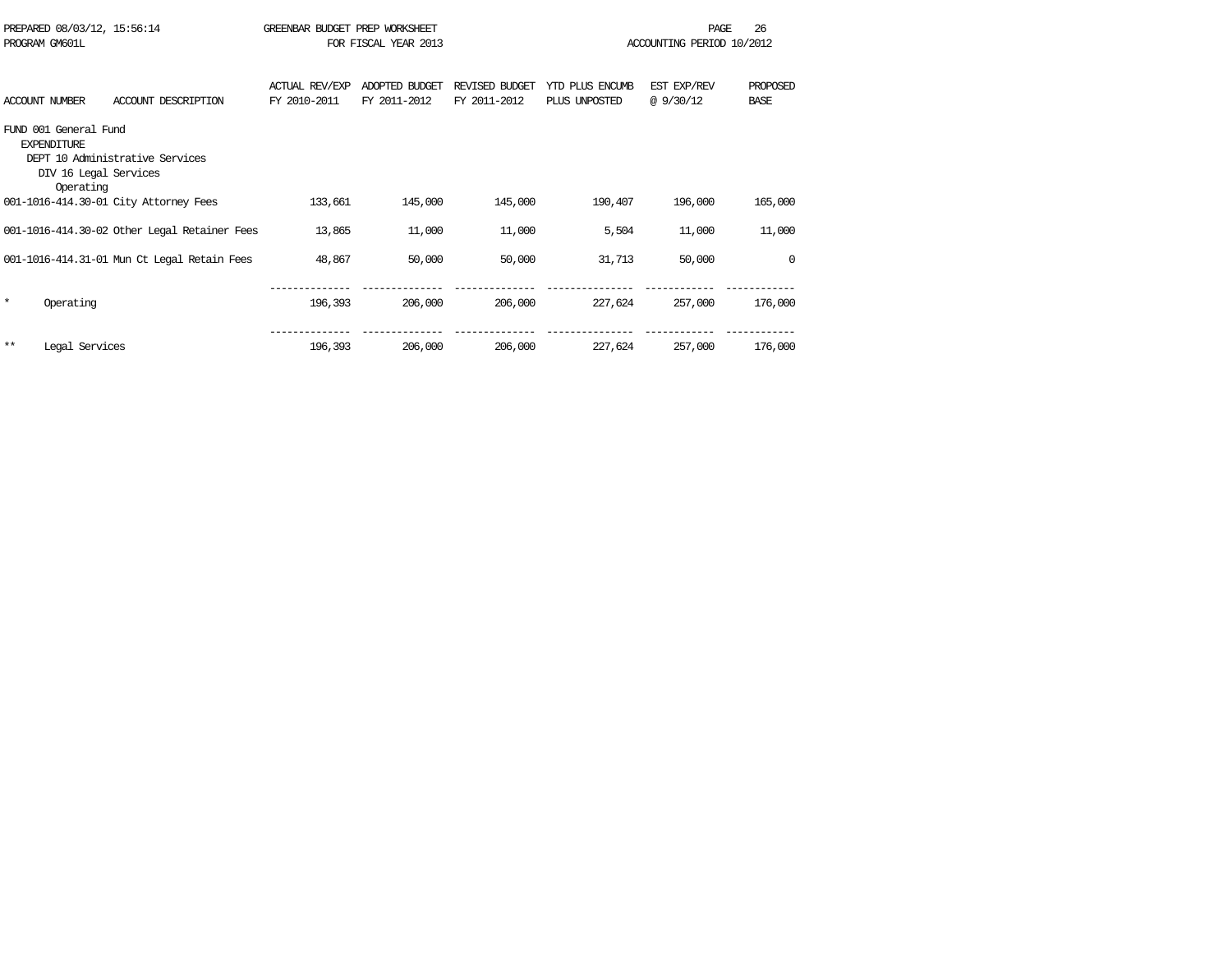| PREPARED 08/03/12, 15:56:14<br>PROGRAM GM601L                        |                                                        | GREENBAR BUDGET PREP WORKSHEET<br>FOR FISCAL YEAR 2013 |              |              | PAGE<br>27<br>ACCOUNTING PERIOD 10/2012                                       |                          |                         |  |
|----------------------------------------------------------------------|--------------------------------------------------------|--------------------------------------------------------|--------------|--------------|-------------------------------------------------------------------------------|--------------------------|-------------------------|--|
| ACCOUNT NUMBER                                                       | ACCOUNT DESCRIPTION                                    | FY 2010-2011                                           | FY 2011-2012 | FY 2011-2012 | ACTUAL REV/EXP ADOPTED BUDGET REVISED BUDGET YTD PLUS ENCUMB<br>PLUS UNPOSTED | EST EXP/REV<br>@ 9/30/12 | PROPOSED<br><b>BASE</b> |  |
| FUND 001 General Fund<br><b>EXPENDITURE</b><br>DIV 17 Communications | DEPT 10 Administrative Services<br>Salaries & Benefits |                                                        |              |              |                                                                               |                          |                         |  |
| 001-1017-412.10-01 Salaries                                          |                                                        | 63,231                                                 | 62,989       | 62,989       | 52,397                                                                        | 64,873                   | 64,878                  |  |
| 001-1017-412.13-01 Longevity Pay                                     |                                                        | $\mathbf{0}$                                           | $\mathbf 0$  | $\mathbf 0$  | 28                                                                            | 111                      | 288                     |  |
|                                                                      | 001-1017-412.13-09 Accumulated Vacation Pay            | 152                                                    | $\mathbf 0$  | $\mathbf 0$  | $\mathbf 0$                                                                   | $\mathbf 0$              | $\Omega$                |  |
|                                                                      | 001-1017-412.15-01 Merit Salary Expense                | $\Omega$                                               | 1,933        | 1,933        | $\Omega$                                                                      | $\Omega$                 | $\Omega$                |  |
| 001-1017-412.16-01 Car Allowance                                     |                                                        | 6,023                                                  | 6,000        | 6,000        | 4,846                                                                         | 6,000                    | 6,000                   |  |
| 001-1017-412.20-01 FICA Taxes                                        |                                                        | 4,334                                                  | 4,277        | 4,277        | 3,566                                                                         | 4,418                    | 4,412                   |  |
| 001-1017-412.20-02 Medicare Taxes                                    |                                                        | 1,014                                                  | 1,000        | 1,000        | 834                                                                           | 1,033                    | 1,032                   |  |
|                                                                      | 001-1017-412.20-03 Unemployment Taxes                  | 72                                                     | 72           | 72           | 261                                                                           | 261                      | 261                     |  |
| 001-1017-412.21-01 TMRS                                              |                                                        | 9,622                                                  | 9,789        | 9,789        | 8,147                                                                         | 10,092                   | 10,682                  |  |
|                                                                      | 001-1017-412.22-01 Workers' Compensation Ins           | 77                                                     | 76           | 76           | 63                                                                            | 78                       | 78                      |  |
| 001-1017-412.22-02 Health Insurance                                  |                                                        | 5,335                                                  | 7,260        | 7,260        | 5,342                                                                         | 6,854                    | 7,260                   |  |
| 001-1017-412.22-04 Dental Insurance                                  |                                                        | 337                                                    | 359          | 359          | 300                                                                           | 360                      | 360                     |  |
| 001-1017-412.22-05 Life Insurance                                    |                                                        | 39                                                     | 39           | 39           | 29                                                                            | 35                       | 33                      |  |
|                                                                      | 001-1017-412.22-06 Contr-Health Spending Acc           | 200                                                    | $\mathbf 0$  | $\mathbf 0$  | $\mathbf 0$                                                                   | $\mathbf 0$              | $\mathbf 0$             |  |
| $\star$<br>Salaries & Benefits                                       |                                                        | 90,436                                                 | 93,794       | 93,794       | 75,813                                                                        | 94,115                   | 95,284                  |  |
| Operating                                                            | 001-1017-412.34-03 Information Srvcs Contrib           | 7,682                                                  | $\mathbf 0$  | $\mathbf 0$  | 0                                                                             | $\mathbf 0$              | $\mathbf 0$             |  |
|                                                                      | 001-1017-412.50-01 Memberships & Licenses              | 65                                                     | 100          | 100          | 65                                                                            | 65                       | 75                      |  |
|                                                                      | 001-1017-412.50-02 Subscriptions/Books/Pub             | 35                                                     | 40           | 40           | 35                                                                            | 35                       | 40                      |  |
|                                                                      | 001-1017-412.50-03 Personnel Dev & Activity            | 170                                                    | 655          | 655          | 748                                                                           | 714                      | 1,000                   |  |
| 001-1017-412.53-01 Cell Telephones                                   |                                                        | 947                                                    | 1,080        | 1,080        | 882                                                                           | 1,080                    | 1,135                   |  |
| 001-1017-412.53-02 Access Fees                                       |                                                        | 554                                                    | 560          | 560          | 444                                                                           | 540                      | 540                     |  |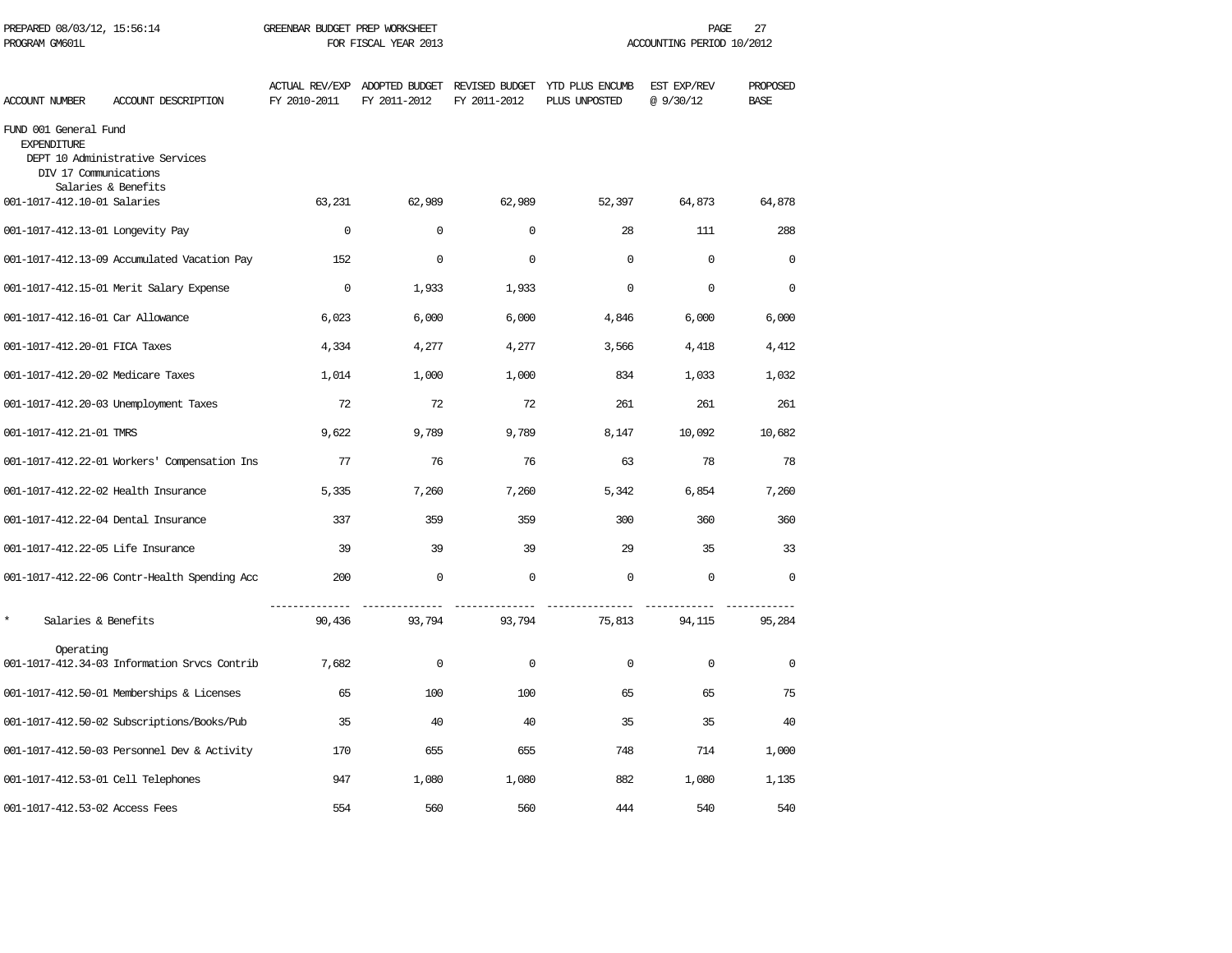|         | PREPARED 08/03/12, 15:56:14<br>PROGRAM GM601L                                     |                                                                | GREENBAR BUDGET PREP WORKSHEET        | FOR FISCAL YEAR 2013           |                                |                                  | <b>PAGE</b><br>ACCOUNTING PERIOD 10/2012 | 28                      |
|---------|-----------------------------------------------------------------------------------|----------------------------------------------------------------|---------------------------------------|--------------------------------|--------------------------------|----------------------------------|------------------------------------------|-------------------------|
|         |                                                                                   |                                                                |                                       |                                |                                |                                  |                                          |                         |
|         | <b>ACCOUNT NUMBER</b>                                                             | ACCOUNT DESCRIPTION                                            | <b>ACTUAL REV/EXP</b><br>FY 2010-2011 | ADOPTED BUDGET<br>FY 2011-2012 | REVISED BUDGET<br>FY 2011-2012 | YTD PLUS ENCUMB<br>PLUS UNPOSTED | EST EXP/REV<br>@ 9/30/12                 | PROPOSED<br><b>BASE</b> |
|         | FUND 001 General Fund<br><b>EXPENDITURE</b><br>DIV 17 Communications<br>Operating | DEPT 10 Administrative Services                                |                                       |                                |                                |                                  |                                          |                         |
|         |                                                                                   | 001-1017-412.54-06 Convenience copies                          | $\mathbf 0$                           | $\Omega$                       | $\Omega$                       | 4                                | 50                                       | 200                     |
|         |                                                                                   | 001-1017-412.60-01 Office Supplies & Mat                       | 318                                   | 525                            | 525                            | 204                              | 400                                      | 500                     |
|         |                                                                                   | 001-1017-412.60-09 Recognition Awards                          | 165                                   | $\mathbf 0$                    | $\mathbf 0$                    | $\mathbf 0$                      | 0                                        | $\Omega$                |
| $\star$ | Operating                                                                         |                                                                | 9,936                                 | 2,960                          | 2,960                          | 2,382                            | 2,884                                    | 3,490                   |
|         |                                                                                   | Utilities/Internal Chrgs<br>001-1017-412.82-16 IT Contribution | $\mathbf 0$                           | 8,155                          | 8,155                          | 6,116                            | 8,155                                    | 6,826                   |
| $\star$ |                                                                                   | Utilities/Internal Chrgs                                       | 0                                     | 8,155                          | 8,155                          | 6,116                            | 8,155                                    | 6,826                   |
| $* *$   | Communications                                                                    |                                                                | 100,372                               | 104,909                        | 104,909                        | 84,311                           | 105,154                                  | 105,600                 |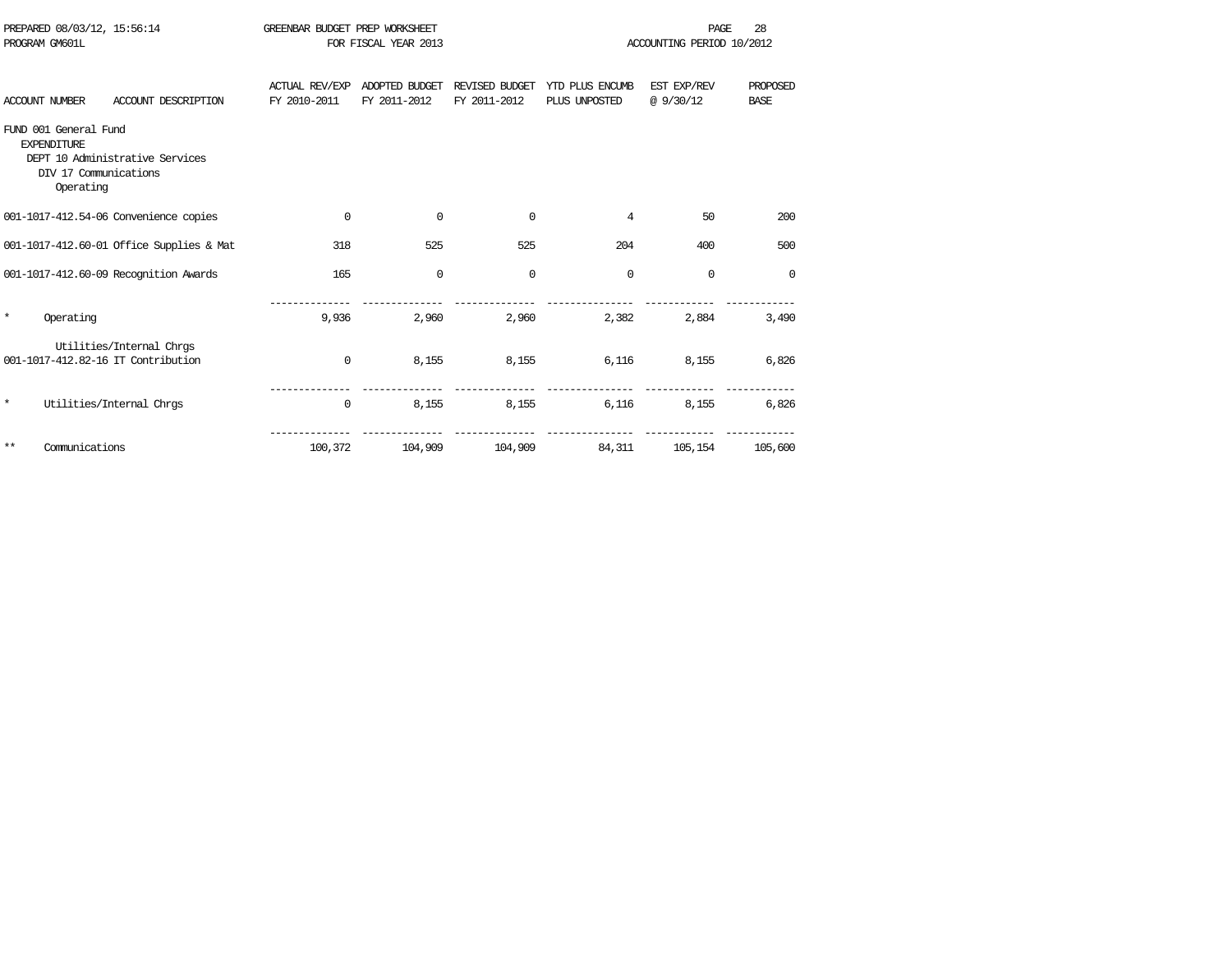|         | PREPARED 08/03/12, 15:56:14<br>PROGRAM GM601L                                      |                                              | GREENBAR BUDGET PREP WORKSHEET | FOR FISCAL YEAR 2013           |                                |                                  | <b>PAGE</b><br>ACCOUNTING PERIOD 10/2012 | 29                      |
|---------|------------------------------------------------------------------------------------|----------------------------------------------|--------------------------------|--------------------------------|--------------------------------|----------------------------------|------------------------------------------|-------------------------|
|         | <b>ACCOUNT NUMBER</b>                                                              | ACCOUNT DESCRIPTION                          | ACTUAL REV/EXP<br>FY 2010-2011 | ADOPTED BUDGET<br>FY 2011-2012 | REVISED BUDGET<br>FY 2011-2012 | YTD PLUS ENCUMB<br>PLUS UNPOSTED | EST EXP/REV<br>@9/30/12                  | PROPOSED<br><b>BASE</b> |
|         | FUND 001 General Fund<br><b>EXPENDITURE</b><br>DIV 98 Risk Management<br>Operating | DEPT 10 Administrative Services              |                                |                                |                                |                                  |                                          |                         |
|         |                                                                                    | 001-1098-419.52-10 Health Insurance Premiums | 1,768,807-                     | $2.275.513-$                   | $2,275,513-$                   | 1,526,256-                       | 2,275,513-                               | 2,275,513-              |
|         | 001-1098-419.52-11 TPA/Claims                                                      |                                              | 2,782,715                      | 2,275,513                      | 2, 275, 513                    | 2,048,436                        | 2,724,688                                | 2,275,513               |
|         |                                                                                    | 001-1098-419.52-12 Stop Loss Premium         | 189,306                        | 0                              | $\Omega$                       | 246,506                          | 307,050                                  | $\mathbf 0$             |
|         |                                                                                    | 001-1098-419.52-13 TPA Admin Fees            | 180,835                        | $\Omega$                       | $\mathbf 0$                    | 142,132                          | 170,000                                  | $\Omega$                |
| $\star$ | Operating                                                                          |                                              | 1,384,049                      | 0                              | 0                              | 910,818                          | 926,225                                  | $\Omega$                |
| $* *$   | Risk Management                                                                    |                                              | 1,384,049                      | 0                              | 0                              | 910,818                          | 926,225                                  | 0                       |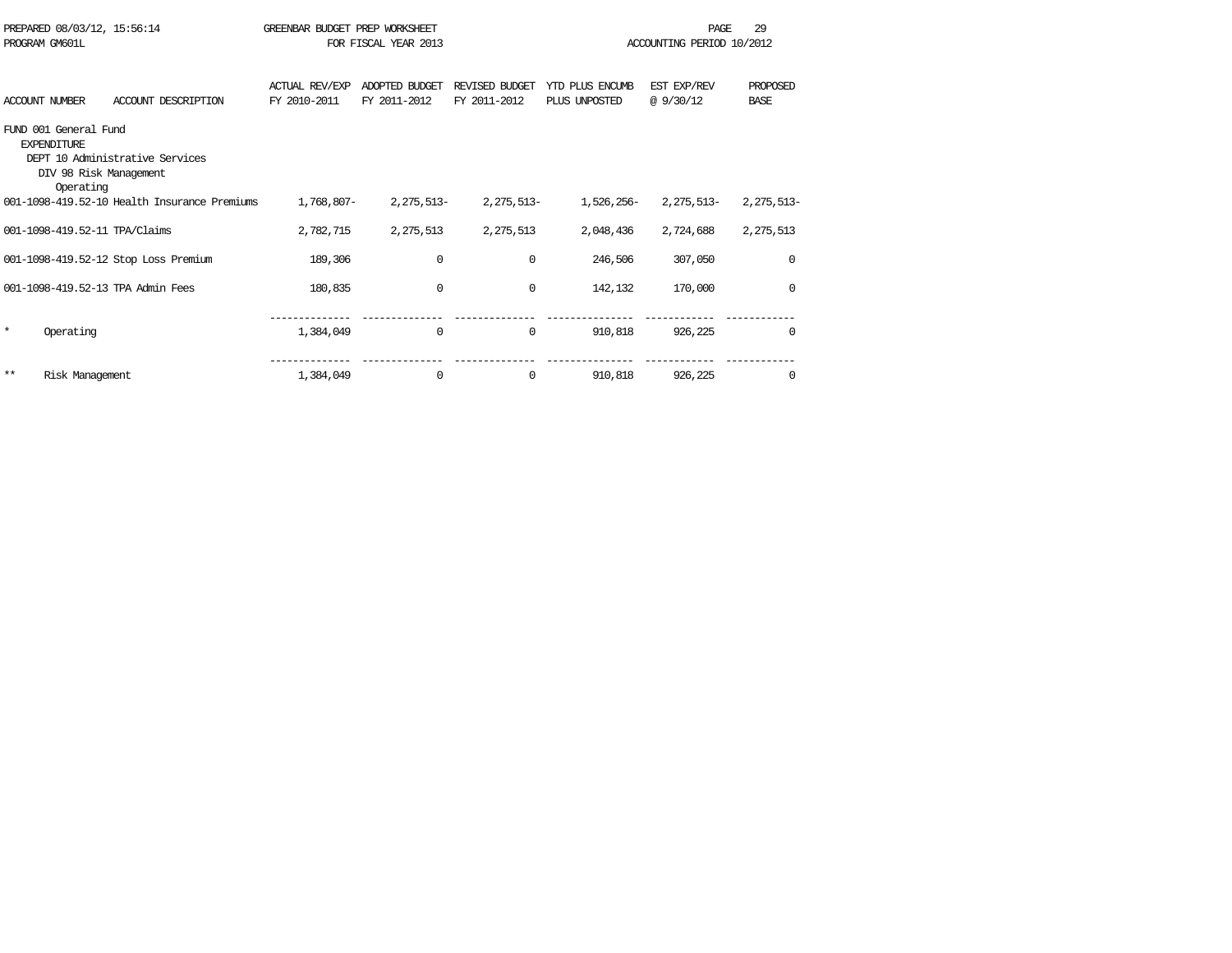| PREPARED 08/03/12, 15:56:14<br>PROGRAM GM601L |                                                                 | GREENBAR BUDGET PREP WORKSHEET<br>FOR FISCAL YEAR 2013 |                                               |              |                                                 | 30<br>PAGE<br>ACCOUNTING PERIOD 10/2012 |                         |  |
|-----------------------------------------------|-----------------------------------------------------------------|--------------------------------------------------------|-----------------------------------------------|--------------|-------------------------------------------------|-----------------------------------------|-------------------------|--|
| ACCOUNT NUMBER                                | ACCOUNT DESCRIPTION                                             | FY 2010-2011                                           | ACTUAL REV/EXP ADOPTED BUDGET<br>FY 2011-2012 | FY 2011-2012 | REVISED BUDGET YTD PLUS ENCUMB<br>PLUS UNPOSTED | EST EXP/REV<br>@ 9/30/12                | PROPOSED<br><b>BASE</b> |  |
| FUND 001 General Fund<br><b>EXPENDITURE</b>   | DEPT 10 Administrative Services<br>DIV 99 GF - Non-Departmental |                                                        |                                               |              |                                                 |                                         |                         |  |
|                                               | Salaries & Benefits<br>001-1099-419.10-99 Salary Savings (TO)   | $\Omega$                                               | $\mathbf 0$                                   | $\mathbf 0$  | $\Omega$                                        | $\Omega$                                | 125, 269-               |  |
|                                               | 001-1099-419.15-02 Market Adjustment Fund                       | $\mathbf 0$                                            | 0                                             | $\mathbf 0$  | $\mathbf 0$                                     | $\mathbf 0$                             | 605,000                 |  |
| $\star$<br>Salaries & Benefits                |                                                                 | $\mathbf 0$                                            | $\mathsf 0$                                   | $\mathbf 0$  | $\mathbf 0$                                     | $\mathbf 0$                             | 479,731                 |  |
| Operating                                     | 001-1099-419.32-09 Other Financial Services                     | 3,500                                                  | 3,500                                         | 3,500        | 3,500                                           | 3,500                                   | 3,500                   |  |
|                                               | 001-1099-419.34-03 Information Srvcs Contrib                    | 7,650                                                  | $\mathbf 0$                                   | $\mathbf 0$  | $\mathbf 0$                                     | $\mathbf 0$                             | $\mathbf 0$             |  |
|                                               | 001-1099-419.35-01 Community Newsletter                         | 32,509                                                 | 25,790                                        | 25,790       | 16,604                                          | 25,790                                  | 27,081                  |  |
|                                               | 001-1099-419.42-01 Office Eqpt Maint & Rep                      | $\mathbf 0$                                            | 2,132                                         | 2,132        | $\mathbf 0$                                     | $\Omega$                                | $\mathbf 0$             |  |
|                                               | 001-1099-419.42-02 Telephone Maint & Repair                     | $\mathbf 0$                                            | 500                                           | 500          | $\mathbf 0$                                     | $\mathbf 0$                             | 250                     |  |
|                                               | 001-1099-419.50-01 Memberships & Licenses                       | 35,312                                                 | 38,286                                        | 38,286       | 45,090                                          | 46,403                                  | 46,393                  |  |
|                                               | 001-1099-419.50-02 Subscriptions/Books/Pub                      | 846                                                    | 846                                           | 846          | 846                                             | 846                                     | 846                     |  |
|                                               | 001-1099-419.50-03 Personnel Dev & Activity                     | $\mathbf 0$                                            | $\mathbf 0$                                   | $\mathbf 0$  | $\mathbf 0$                                     | $\mathbf 0$                             | 5,000                   |  |
|                                               | 001-1099-419.50-07 Educational Enhancement                      | 0                                                      | $\mathbf 0$                                   | $\mathbf 0$  | 0                                               | $\mathbf 0$                             | 15,000                  |  |
|                                               | 001-1099-419.52-01 Building Insurance                           | 32,538                                                 | 34,843                                        | 34,843       | 38,783                                          | 45,867                                  | 52,452                  |  |
|                                               | 001-1099-419.52-02 Equipment Insurance                          | 31,452                                                 | 39,160                                        | 39,160       | 33,410                                          | 33,410                                  | 19,199                  |  |
|                                               | 001-1099-419.52-03 General Liability Ins                        | 81,799                                                 | 127,238                                       | 127,238      | 69,493                                          | 100,376                                 | 139,091                 |  |
| 001-1099-419.53-02 Access Fees                |                                                                 | 42,745                                                 | 47,916                                        | 47,916       | 41,869                                          | 49,475                                  | 49,805                  |  |
|                                               | 001-1099-419.55-03 Employee Bonding Fees                        | 668                                                    | 1,000                                         | 1,000        | 1,086                                           | 1,000                                   | 1,000                   |  |
|                                               | 001-1099-419.55-19 Wellness Programs                            | $\mathbf 0$                                            | $\mathbf 0$                                   | $\mathbf 0$  | $\mathbf 0$                                     | $\mathbf 0$                             | 3,000                   |  |
|                                               | 001-1099-419.60-09 Recognition Awards                           | 0                                                      | $\mathsf 0$                                   | 0            | $\Omega$                                        | $\Omega$                                | 7,500                   |  |
|                                               | 001-1099-419.60-24 Financial Reporting Exp                      | 1,602                                                  | 2,000                                         | 2,000        | 1,393                                           | 2,000                                   | 2,000                   |  |
|                                               | 001-1099-419.80-04 Interest Expense                             | 10,659                                                 | 18,092                                        | 18,092       | 9,237                                           | 18,092                                  | 16,516                  |  |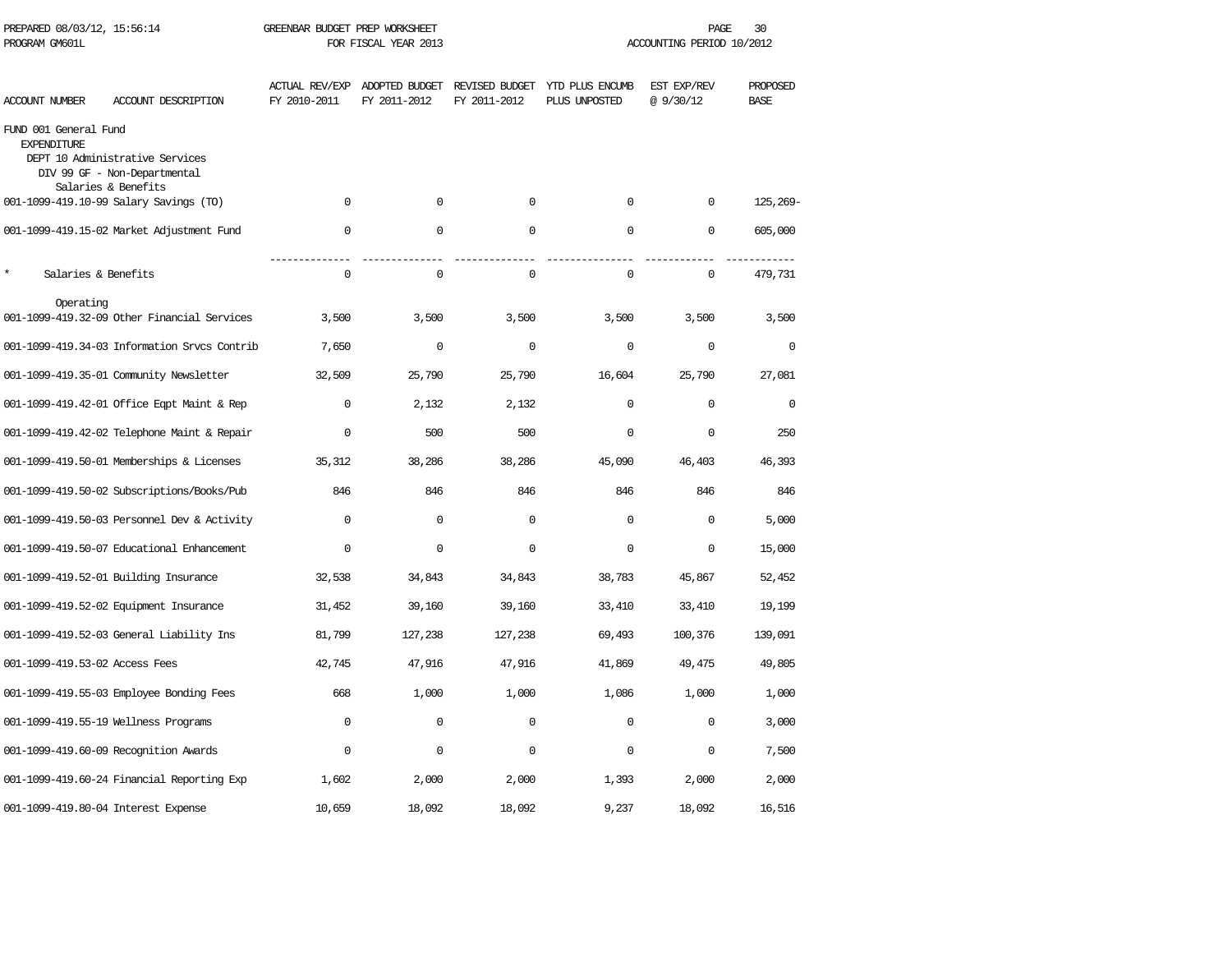| PREPARED 08/03/12, 15:56:14<br>PROGRAM GM601L            |                                                                 | GREENBAR BUDGET PREP WORKSHEET | FOR FISCAL YEAR 2013                          |              |                                                 | PAGE<br>ACCOUNTING PERIOD 10/2012 | 31                      |
|----------------------------------------------------------|-----------------------------------------------------------------|--------------------------------|-----------------------------------------------|--------------|-------------------------------------------------|-----------------------------------|-------------------------|
| <b>ACCOUNT NUMBER</b>                                    | ACCOUNT DESCRIPTION                                             | FY 2010-2011                   | ACTUAL REV/EXP ADOPTED BUDGET<br>FY 2011-2012 | FY 2011-2012 | REVISED BUDGET YTD PLUS ENCUMB<br>PLUS UNPOSTED | EST EXP/REV<br>@9/30/12           | PROPOSED<br><b>BASE</b> |
| FUND 001 General Fund<br><b>EXPENDITURE</b><br>Operating | DEPT 10 Administrative Services<br>DIV 99 GF - Non-Departmental |                                |                                               |              |                                                 |                                   |                         |
|                                                          | 001-1099-419.80-05 Miscellaneous Expense                        | 7,353                          | 14,899                                        | 14,899       | 3,942                                           | 14,899                            | 14,899                  |
|                                                          | 001-1099-419.80-07 Bad Debts Expense                            | 3,230                          | $\mathbf 0$                                   | $\Omega$     | $\Omega$                                        | $\Omega$                          | $\Omega$                |
|                                                          | 001-1099-419.80-13 Project/Event/Meeting Exp                    | $\Omega$                       | 1,000                                         | 1,000        | $\Omega$                                        | 1,000                             | 1,000                   |
|                                                          | 001-1099-419.80-33 Claims & Judgments                           | 316                            | 2,000                                         | 2,000        | 116                                             | 2,000                             | 2,000                   |
|                                                          | 001-1099-419.81-03 Eqpt Services Fd Subsidy                     | 101,882                        | $\mathbf 0$                                   | $\Omega$     | $\Omega$                                        | $\Omega$                          | $\Omega$                |
| 001-1099-419.81-06 Transfer Out                          |                                                                 | 30,038                         | 21,723                                        | 21,723       | 21,723                                          | 21,723                            | $\mathbf 0$             |
| $\star$<br>Operating                                     |                                                                 | 424,099                        | 380,925                                       | 380,925      | 287,092                                         | 366,381                           | 406,532                 |
| 001-1099-419.63-01 Telephone                             | Utilities/Internal Chrgs                                        | 36,791                         | 52,200                                        | 52,200       | 23,083                                          | 31,380                            | 31,380                  |
| 001-1099-419.63-04 Water                                 |                                                                 | 1,789                          | 1,621                                         | 1,621        | 1,114                                           | 1,621                             | 1,621                   |
|                                                          | 001-1099-419.63-21 Electricity-130 E Renfro                     | 19,404                         | 16,451                                        | 16,451       | 7,582                                           | 16,451                            | 16,451                  |
|                                                          | 001-1099-419.63-31 Gas - 130 E Renfro                           | 2,257                          | 2,500                                         | 2,500        | 1,392                                           | 1,500                             | 1,500                   |
|                                                          | 001-1099-419.63-41 Water - 130 E Renfro                         | 1,456                          | 838                                           | 838          | 870                                             | 1,675                             | 375                     |
|                                                          | 001-1099-419.63-51 Trash - 130 E Renfro                         | 354                            | 522                                           | 522          | 302                                             | 522                               | 522                     |
|                                                          | 001-1099-419.82-05 Legislative Assistance                       | 33,212                         | 34,000                                        | 34,000       | $\Omega$                                        | $\Omega$                          | $\Omega$                |
|                                                          | 001-1099-419.82-09 Golf Course Subsidy                          | 97,536                         | 105,531                                       | 105,531      | 83,622                                          | 83,622                            | $\mathbf 0$             |
| 001-1099-419.82-16 IT Contribution                       |                                                                 | $\mathbf 0$                    | 10,200                                        | 10,200       | 7,650                                           | 10,200                            | 10,750                  |
| $\star$                                                  | Utilities/Internal Chrgs                                        | 192,799                        | 223,863                                       | 223,863      | 125,615                                         | 146,971                           | 62,599                  |
| Capital                                                  | 001-1099-419.74-32 Computer Software                            | $\mathbf 0$                    | $\mathbf 0$                                   | $\mathbf 0$  | $\mathbf 0$                                     | $\mathbf 0$                       | 400,000                 |
|                                                          | 001-1099-419.74-83 CLP-Energy Efficiency Prf                    | 61,044                         | 37,048                                        | 37,048       | 18,333                                          | 37,048                            | 40,462                  |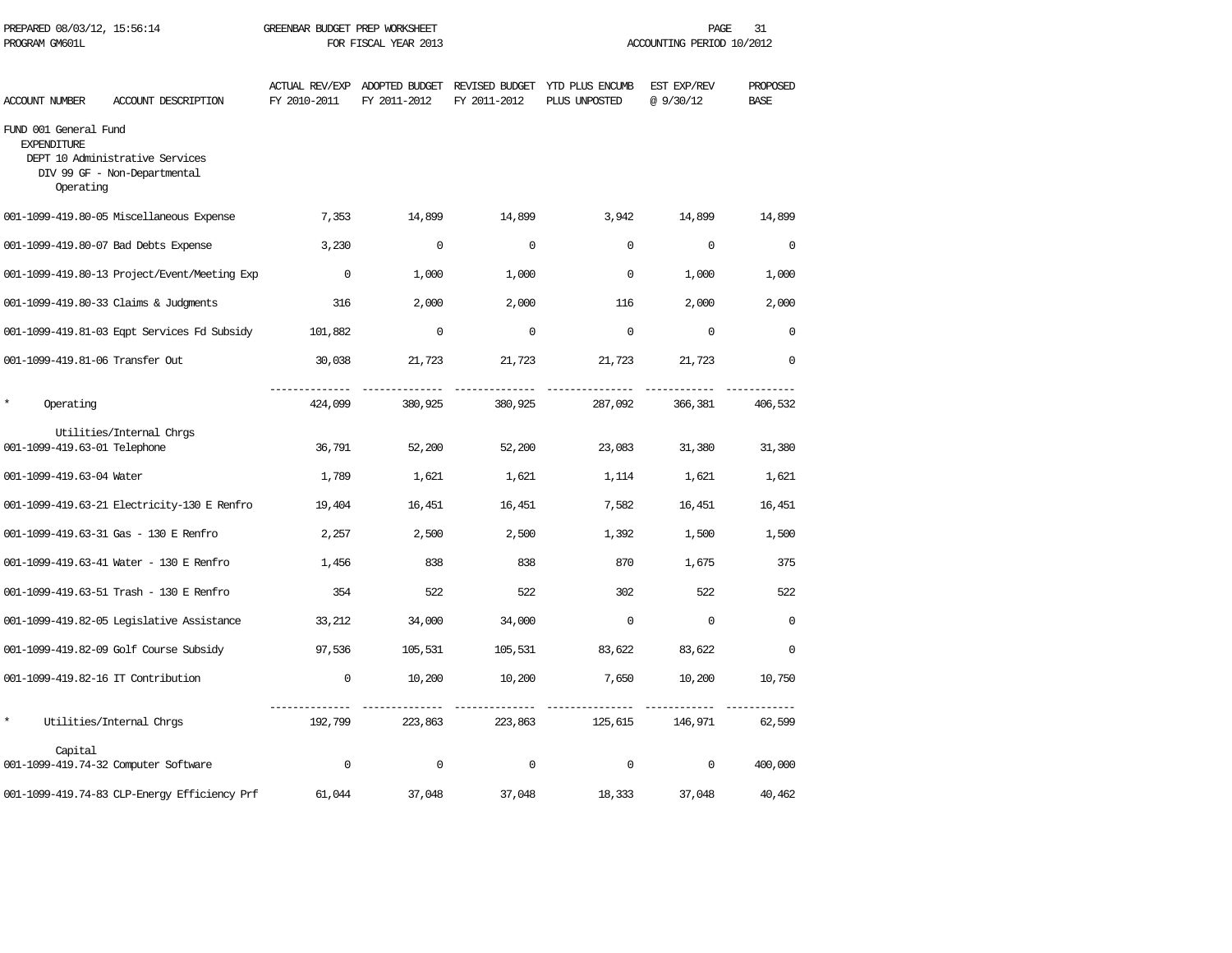| PREPARED 08/03/12, 15:56:14<br>PROGRAM GM601L |                                                        | GREENBAR BUDGET PREP WORKSHEET<br>FOR FISCAL YEAR 2013          |                                       |                                |                                | 32<br>PAGE<br>ACCOUNTING PERIOD 10/2012 |                         |                         |
|-----------------------------------------------|--------------------------------------------------------|-----------------------------------------------------------------|---------------------------------------|--------------------------------|--------------------------------|-----------------------------------------|-------------------------|-------------------------|
|                                               | <b>ACCOUNT NUMBER</b>                                  | ACCOUNT DESCRIPTION                                             | <b>ACTUAL REV/EXP</b><br>FY 2010-2011 | ADOPTED BUDGET<br>FY 2011-2012 | REVISED BUDGET<br>FY 2011-2012 | YTD PLUS ENCUMB<br>PLUS UNPOSTED        | EST EXP/REV<br>@9/30/12 | PROPOSED<br><b>BASE</b> |
|                                               | FUND 001 General Fund<br><b>EXPENDITURE</b><br>Capital | DEPT 10 Administrative Services<br>DIV 99 GF - Non-Departmental |                                       |                                |                                |                                         |                         |                         |
| $\star$                                       | Capital                                                |                                                                 | 61,044                                | 37,048                         | 37,048                         | 18,333                                  | 37,048                  | 440,462                 |
| $**$                                          | GF                                                     | - Non-Departmental                                              | 677,942                               | 641,836                        | 641,836                        | 431,040                                 | 550,400                 | 1,389,324               |
| ***                                           |                                                        | Administrative Services                                         | 3,725,893                             | 2,326,800                      | 2,326,800                      | 2,876,074                               | 3,432,721               | 2,812,827               |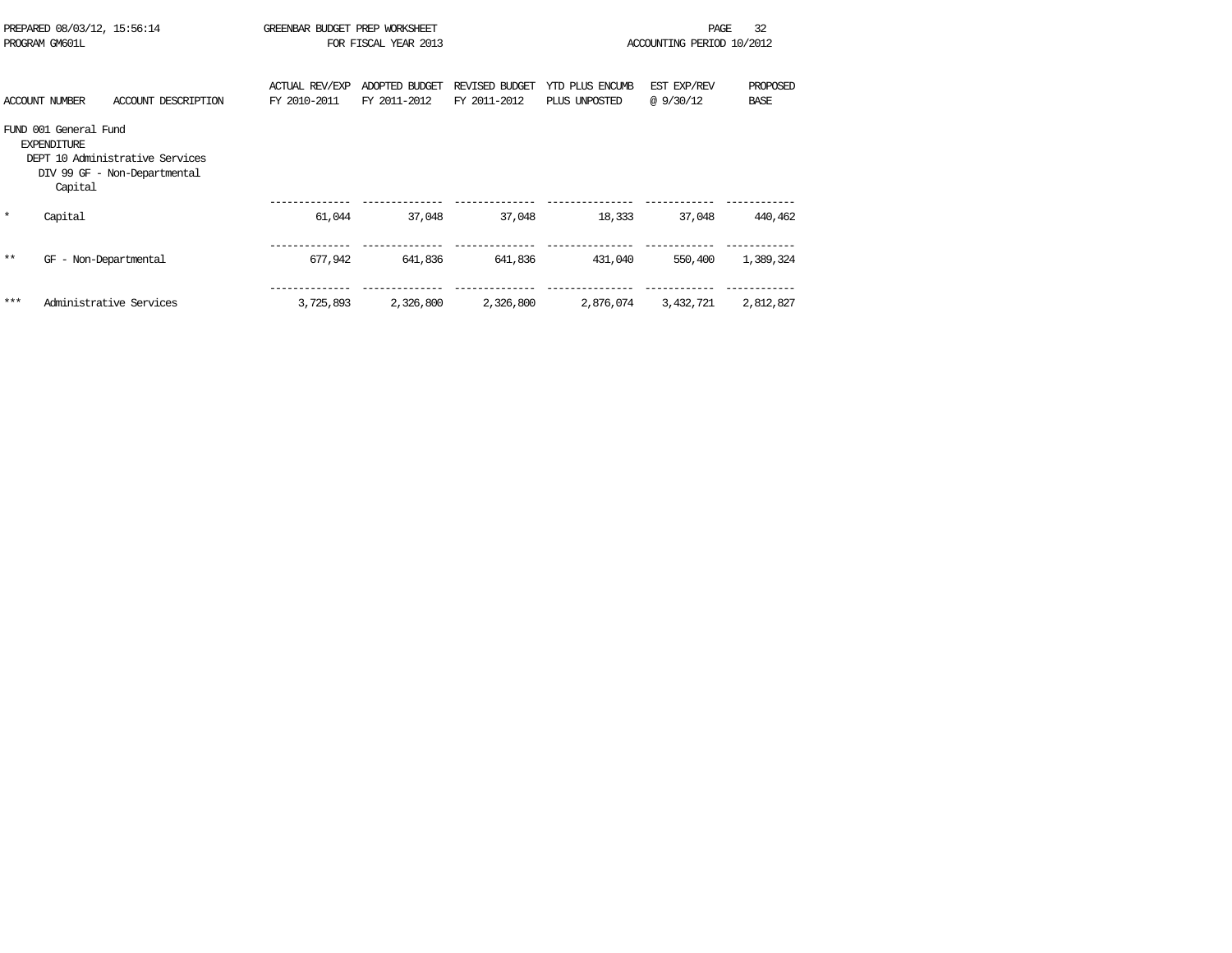| PREPARED 08/03/12, 15:56:14<br>PROGRAM GM601L |                                                                                          | GREENBAR BUDGET PREP WORKSHEET | FOR FISCAL YEAR 2013 |              |                                                                               | PAGE<br>ACCOUNTING PERIOD 10/2012 | 33                      |
|-----------------------------------------------|------------------------------------------------------------------------------------------|--------------------------------|----------------------|--------------|-------------------------------------------------------------------------------|-----------------------------------|-------------------------|
| <b>ACCOUNT NUMBER</b>                         | ACCOUNT DESCRIPTION                                                                      | FY 2010-2011                   | FY 2011-2012         | FY 2011-2012 | ACTUAL REV/EXP ADOPTED BUDGET REVISED BUDGET YTD PLUS ENCUMB<br>PLUS UNPOSTED | EST EXP/REV<br>@9/30/12           | PROPOSED<br><b>BASE</b> |
| FUND 001 General Fund<br><b>EXPENDITURE</b>   | DEPT 14 City Secretary's Office<br>DIV 11 City Secretary's Office<br>Salaries & Benefits |                                |                      |              |                                                                               |                                   |                         |
| 001-1411-412.10-01 Salaries                   |                                                                                          | 117,722                        | 157,044              | 157,044      | 131,971                                                                       | 163,495                           | 163,924                 |
|                                               | 001-1411-412.12-01 Overtime - Regular                                                    | $\Omega$                       | 200                  | 200          | $\Omega$                                                                      | $\Omega$                          | $\Omega$                |
| 001-1411-412.13-01 Longevity Pay              |                                                                                          | 910                            | 1,296                | 1,296        | 1,239                                                                         | 1,340                             | 1,536                   |
|                                               | 001-1411-412.13-09 Accumulated Vacation Pay                                              | 1,120                          | $\Omega$             | $\mathbf 0$  | $\Omega$                                                                      | $\Omega$                          | $\mathbf 0$             |
|                                               | 001-1411-412.13-11 Accumlated Sick Leave Pay                                             | 2.2.2                          | $\Omega$             | $\Omega$     | $\Omega$                                                                      | $\Omega$                          | $\Omega$                |
| 001-1411-412.13-14 Ins Opt Out                |                                                                                          | 2,410                          | 2,400                | 2,400        | 1,900                                                                         | 2,400                             | 2,400                   |
|                                               | 001-1411-412.15-01 Merit Salary Expense                                                  | $\mathbf 0$                    | 4,819                | 4,819        | $\mathbf 0$                                                                   | $\mathbf 0$                       | $\mathbf 0$             |
| 001-1411-412.16-01 Car Allowance              |                                                                                          | 6,023                          | 6,000                | 6,000        | 6,323                                                                         | 7,939                             | 8,400                   |
|                                               | 001-1411-412.16-05 Cell Phone Allowance                                                  | 1,305                          | 1,300                | 1,300        | 1,069                                                                         | 1,300                             | 1,300                   |
| 001-1411-412.20-01 FICA Taxes                 |                                                                                          | 7,861                          | 10,431               | 10,431       | 8,632                                                                         | 10,814                            | 11,009                  |
| 001-1411-412.20-02 Medicare Taxes             |                                                                                          | 1,838                          | 2,439                | 2,439        | 2,019                                                                         | 2,529                             | 2,575                   |
|                                               | 001-1411-412.20-03 Unemployment Taxes                                                    | 144                            | 216                  | 216          | 783                                                                           | 783                               | 783                     |
| 001-1411-412.21-01 TMRS                       |                                                                                          | 17,818                         | 23,873               | 23,873       | 20,163                                                                        | 25,007                            | 26,652                  |
|                                               | 001-1411-412.22-01 Workers' Compensation Ins                                             | 143                            | 185                  | 185          | 159                                                                           | 197                               | 195                     |
| 001-1411-412.22-02 Health Insurance           |                                                                                          | 5,335                          | 14,520               | 14,520       | 10,581                                                                        | 13,606                            | 14,520                  |
| 001-1411-412.22-04 Dental Insurance           |                                                                                          | 337                            | 719                  | 719          | 599                                                                           | 719                               | 719                     |
| 001-1411-412.22-05 Life Insurance             |                                                                                          | 78                             | 117                  | 117          | 87                                                                            | 104                               | 99                      |
|                                               | 001-1411-412.22-06 Contr-Health Spending Acc                                             | 200                            | $\Omega$             | $\Omega$     | $\Omega$                                                                      | $\Omega$                          | $\Omega$                |
| $\star$<br>Salaries & Benefits                |                                                                                          | 163,466                        | 225,559              | 225,559      | 185,525                                                                       | 230,233                           | 234,112                 |
| Operating                                     | 001-1411-412.34-03 Information Srvcs Contrib                                             | 70,980                         | $\mathbf 0$          | $\mathbf 0$  | $\mathbf 0$                                                                   | $\mathbf 0$                       | $\mathbf 0$             |
|                                               | 001-1411-412.35-02 Other Professional Serv                                               | $\Omega$                       | 30,000               | 30,000       | 28,485                                                                        | 29,000                            | $\Omega$                |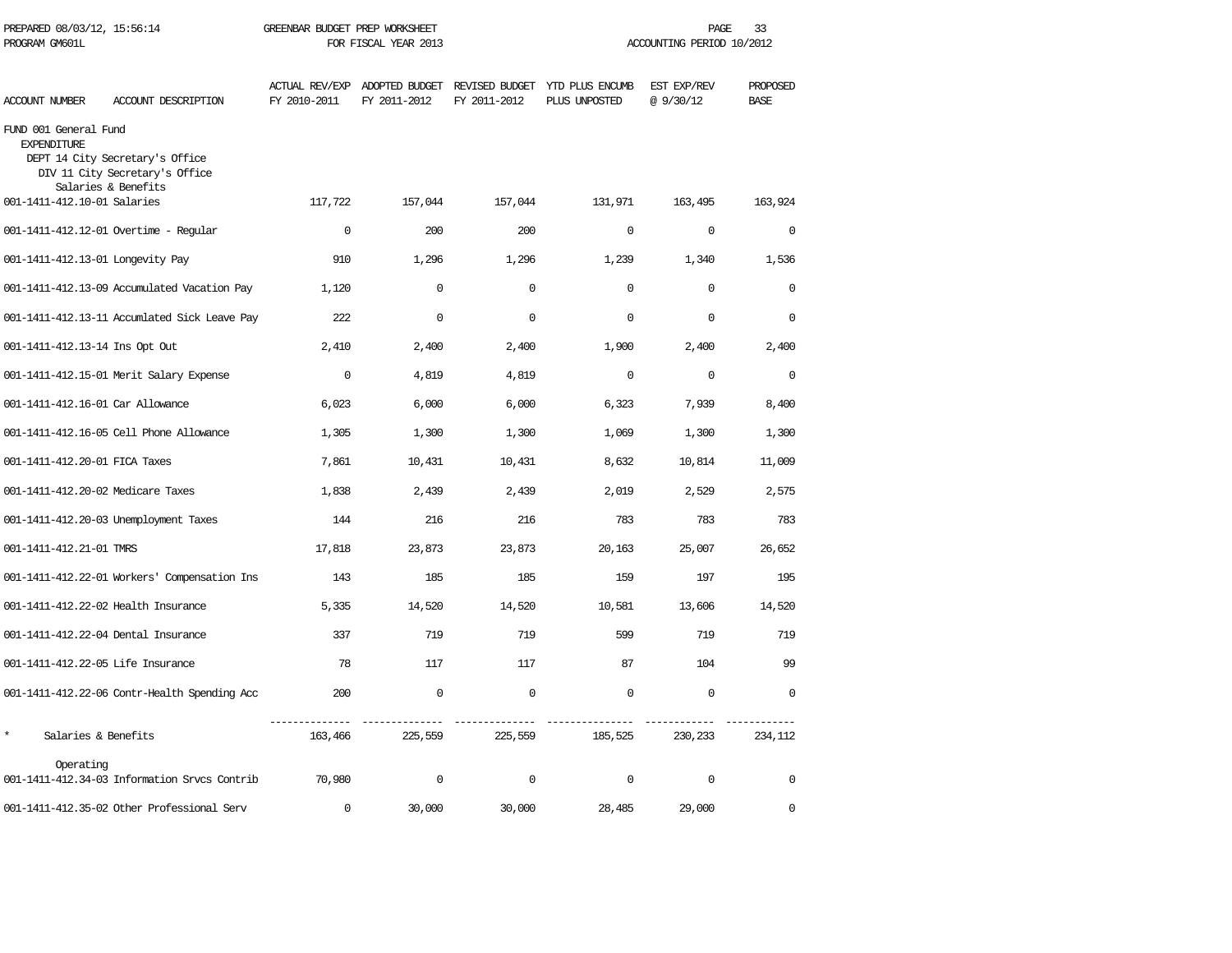| PREPARED 08/03/12, 15:56:14<br>PROGRAM GM601L            |                                                                   | GREENBAR BUDGET PREP WORKSHEET<br>FOR FISCAL YEAR 2013 |              |              | 34<br>PAGE<br>ACCOUNTING PERIOD 10/2012                                       |                         |                         |  |
|----------------------------------------------------------|-------------------------------------------------------------------|--------------------------------------------------------|--------------|--------------|-------------------------------------------------------------------------------|-------------------------|-------------------------|--|
| ACCOUNT NUMBER                                           | ACCOUNT DESCRIPTION                                               | FY 2010-2011                                           | FY 2011-2012 | FY 2011-2012 | ACTUAL REV/EXP ADOPTED BUDGET REVISED BUDGET YTD PLUS ENCUMB<br>PLUS UNPOSTED | EST EXP/REV<br>@9/30/12 | PROPOSED<br><b>BASE</b> |  |
| FUND 001 General Fund<br><b>EXPENDITURE</b><br>Operating | DEPT 14 City Secretary's Office<br>DIV 11 City Secretary's Office |                                                        |              |              |                                                                               |                         |                         |  |
|                                                          | 001-1411-412.50-01 Memberships & Licenses                         | 437                                                    | 457          | 457          | 442                                                                           | 443                     | 462                     |  |
|                                                          | 001-1411-412.50-02 Subscriptions/Books/Pub                        | 5,140                                                  | 5,000        | 5,000        | 4,589                                                                         | 4,589                   | 5,670                   |  |
|                                                          | 001-1411-412.50-03 Personnel Dev & Activity                       | 7,667                                                  | 6,872        | 6,872        | 6,446                                                                         | 9,372                   | 7,800                   |  |
| 001-1411-412.53-02 Access Fees                           |                                                                   | $\mathbf{1}$                                           | $\mathbf 0$  | $\Omega$     | 78                                                                            | 139                     | 310                     |  |
|                                                          | 001-1411-412.54-01 Printing & Graphic Serv                        | $\Omega$                                               | 175          | 175          | 461                                                                           | 500                     | 100                     |  |
|                                                          | 001-1411-412.54-04 Code Maintenance                               | 5,461                                                  | 8,000        | 8,000        | 10,226                                                                        | 12,050                  | 18,550                  |  |
|                                                          | 001-1411-412.54-06 Convenience copies                             | $\Omega$                                               | $\Omega$     | $\Omega$     | 420                                                                           | 360                     | 360                     |  |
|                                                          | 001-1411-412.60-01 Office Supplies & Mat                          | 317                                                    | 500          | 500          | 430                                                                           | 500                     | 443                     |  |
|                                                          | 001-1411-412.66-01 Minor Office Equipment                         | $\mathbf 0$                                            | 1,120        | 1,120        | 1,171                                                                         | 1,171                   | $\mathbf 0$             |  |
|                                                          | 001-1411-412.80-01 Election Expense                               | 7,629                                                  | 18,000       | 18,000       | 3,956                                                                         | 10,000                  | 18,000                  |  |
|                                                          | 001-1411-412.80-03 Legal Filing Fees                              | 363                                                    | 4,800        | 4,800        | 652                                                                           | 740                     | 1,500                   |  |
|                                                          | 001-1411-412.80-38 Legal Notices/Publication                      | 15,145                                                 | 18,000       | 18,000       | 13,255                                                                        | 18,000                  | 21,500                  |  |
| $\star$<br>Operating                                     |                                                                   | 113,140                                                | 92,924       | 92,924       | 70,611                                                                        | 86,864                  | 74,695                  |  |
|                                                          | Utilities/Internal Chrgs<br>001-1411-412.82-16 IT Contribution    | $\mathbf 0$                                            | 41,257       | 41,257       | 39,866                                                                        | 41,257                  | 41,791                  |  |
| $\star$                                                  | Utilities/Internal Chrgs                                          | 0                                                      | 41,257       | 41,257       | 39,866                                                                        | 41,257                  | 41,791                  |  |
| **                                                       | City Secretary's Office                                           | 276,606                                                | 359,740      | 359,740      | 296,002                                                                       | 358,354                 | 350,598                 |  |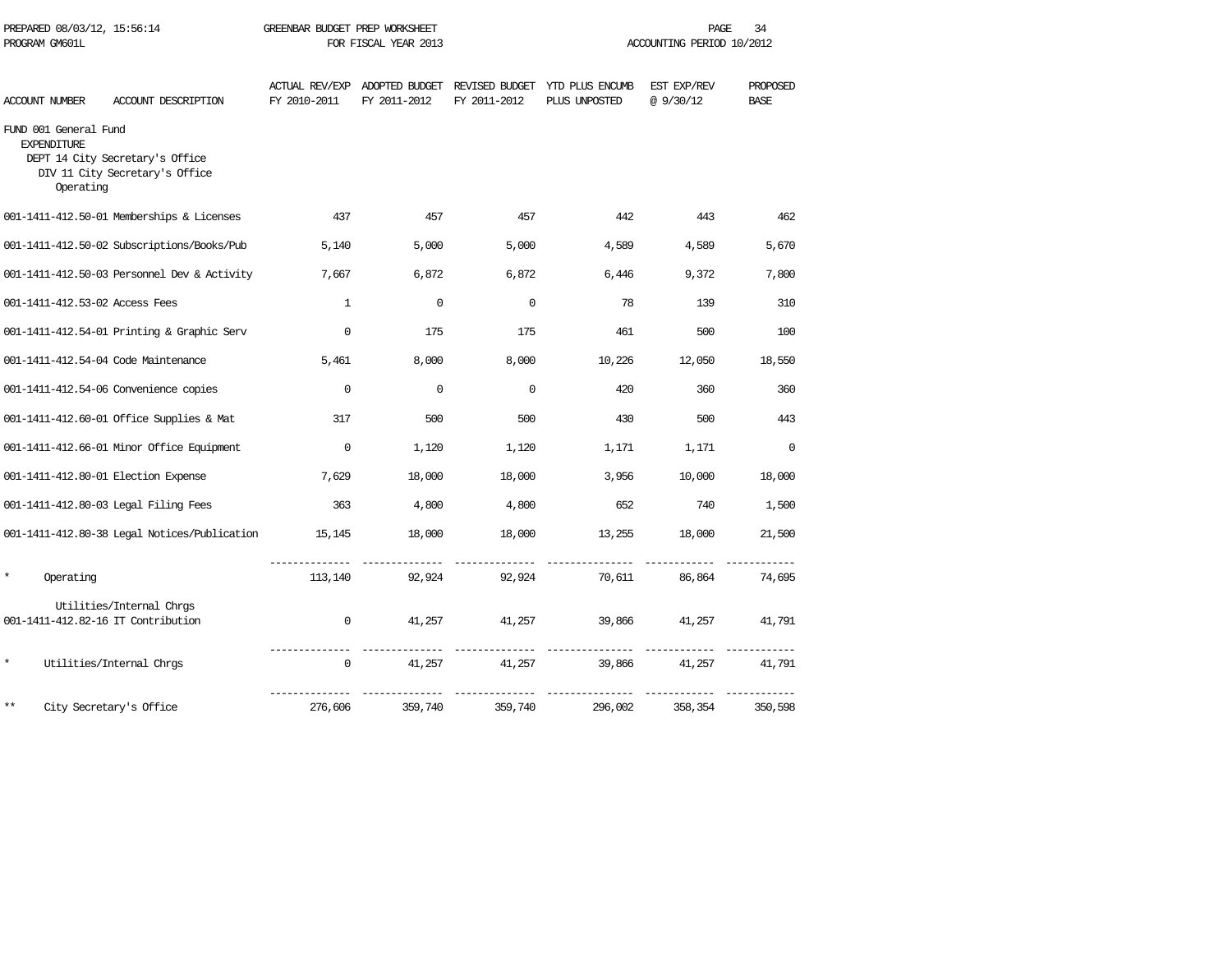| PREPARED 08/03/12, 15:56:14<br>PROGRAM GM601L                      |                                                        | GREENBAR BUDGET PREP WORKSHEET | FOR FISCAL YEAR 2013                          | ACCOUNTING PERIOD 10/2012 |                                                 |                          | PAGE<br>35              |  |
|--------------------------------------------------------------------|--------------------------------------------------------|--------------------------------|-----------------------------------------------|---------------------------|-------------------------------------------------|--------------------------|-------------------------|--|
| <b>ACCOUNT NUMBER</b>                                              | ACCOUNT DESCRIPTION                                    | FY 2010-2011                   | ACTUAL REV/EXP ADOPTED BUDGET<br>FY 2011-2012 | FY 2011-2012              | REVISED BUDGET YTD PLUS ENCUMB<br>PLUS UNPOSTED | EST EXP/REV<br>@ 9/30/12 | PROPOSED<br><b>BASE</b> |  |
| FUND 001 General Fund<br><b>EXPENDITURE</b><br>DIV 12 City Council | DEPT 14 City Secretary's Office<br>Salaries & Benefits |                                |                                               |                           |                                                 |                          |                         |  |
|                                                                    | 001-1412-411.12-02 Overtime - Special Events           | 350                            | 2,600                                         | 2,600                     | 1,127                                           | 3,162                    | 2,600                   |  |
|                                                                    | 001-1412-411.16-06 Technology Allowance                | $\mathbf 0$                    | $\mathbf 0$                                   | $\mathbf 0$               | $\mathbf 0$                                     | $\mathbf 0$              | 17,000                  |  |
| 001-1412-411.20-01 FICA Taxes                                      |                                                        | 46                             | 227                                           | 227                       | 31                                              | 176                      | 161                     |  |
| 001-1412-411.20-02 Medicare Taxes                                  |                                                        | 11                             | 53                                            | 53                        | 7                                               | 41                       | 38                      |  |
| $\star$<br>Salaries & Benefits                                     |                                                        | 407                            | 2,880                                         | 2,880                     | 1,165                                           | 3,379                    | 19,799                  |  |
| Operating                                                          | 001-1412-411.34-01 Data Processing Services            | $\mathbf 0$                    | 19,140                                        | 19,140                    | 19,140                                          | 19,140                   | 19,140                  |  |
|                                                                    | 001-1412-411.50-01 Memberships & Licenses              | 400                            | 630                                           | 630                       | 685                                             | 865                      | 1,460                   |  |
|                                                                    | 001-1412-411.50-02 Subscriptions/Books/Pub             | $\Omega$                       | 40                                            | 40                        | $\mathbf 0$                                     | 88                       | $\mathbf 0$             |  |
|                                                                    | 001-1412-411.50-03 Personnel Dev & Activity            | 11,676                         | 17,626                                        | 17,626                    | 9,947                                           | 11,000                   | 18,526                  |  |
|                                                                    | 001-1412-411.50-04 Personnel D&A/City Boards           | $\mathbf 0$                    | 1,000                                         | 1,000                     | $\mathbf 0$                                     | $\mathbf 0$              | 5,000                   |  |
|                                                                    | 001-1412-411.50-11 Memberships & Fees-Judges           | $\mathbf 0$                    | $\mathbf 0$                                   | $\mathbf 0$               | $\mathbf 0$                                     | $\mathbf 0$              | 1,600                   |  |
|                                                                    | 001-1412-411.50-12 Personnel Dev-Judges                | $\mathbf 0$                    | $\mathbf 0$                                   | $\mathbf 0$               | $\mathbf 0$                                     | $\mathbf 0$              | 2,175                   |  |
| 001-1412-411.53-02 Access Fees                                     |                                                        | 614                            | $\mathsf 0$                                   | $\mathbf 0$               | 358                                             | 356                      | $\mathbf 0$             |  |
|                                                                    | 001-1412-411.54-01 Printing & Graphic Serv             | 326                            | 640                                           | 640                       | 222                                             | 640                      | 1,007                   |  |
|                                                                    | 001-1412-411.54-06 Convenience copies                  | $\mathbf 0$                    | $\mathbf 0$                                   | $\mathbf 0$               | 26                                              | 40                       | 50                      |  |
|                                                                    | 001-1412-411.60-01 Office Supplies & Mat               | 748                            | 1,000                                         | 1,000                     | 1,134                                           | 1,100                    | 1,100                   |  |
|                                                                    | 001-1412-411.60-09 Employee/Citizen Awards             | 608                            | 1,000                                         | 1,000                     | 540                                             | 1,000                    | 500                     |  |
|                                                                    | 001-1412-411.60-10 Promotional Supplies/Act            | 1,098                          | 1,200                                         | 1,200                     | 1,116                                           | 1,116                    | 1,200                   |  |
|                                                                    | 001-1412-411.80-02 Elected Official Comp               | 749                            | 840                                           | 840                       | 495                                             | 840                      | 840                     |  |
|                                                                    | 001-1412-411.80-13 Project/Event/Meeting Exp           | 9,130                          | 9,200                                         | 9,200                     | 6,226                                           | 9,200                    | 11,200                  |  |
|                                                                    | 001-1412-411.80-34 Mayors Youth Council Exp            | 5,971                          | 6,000                                         | 6,000                     | 4,820                                           | 6,000                    | 6,000                   |  |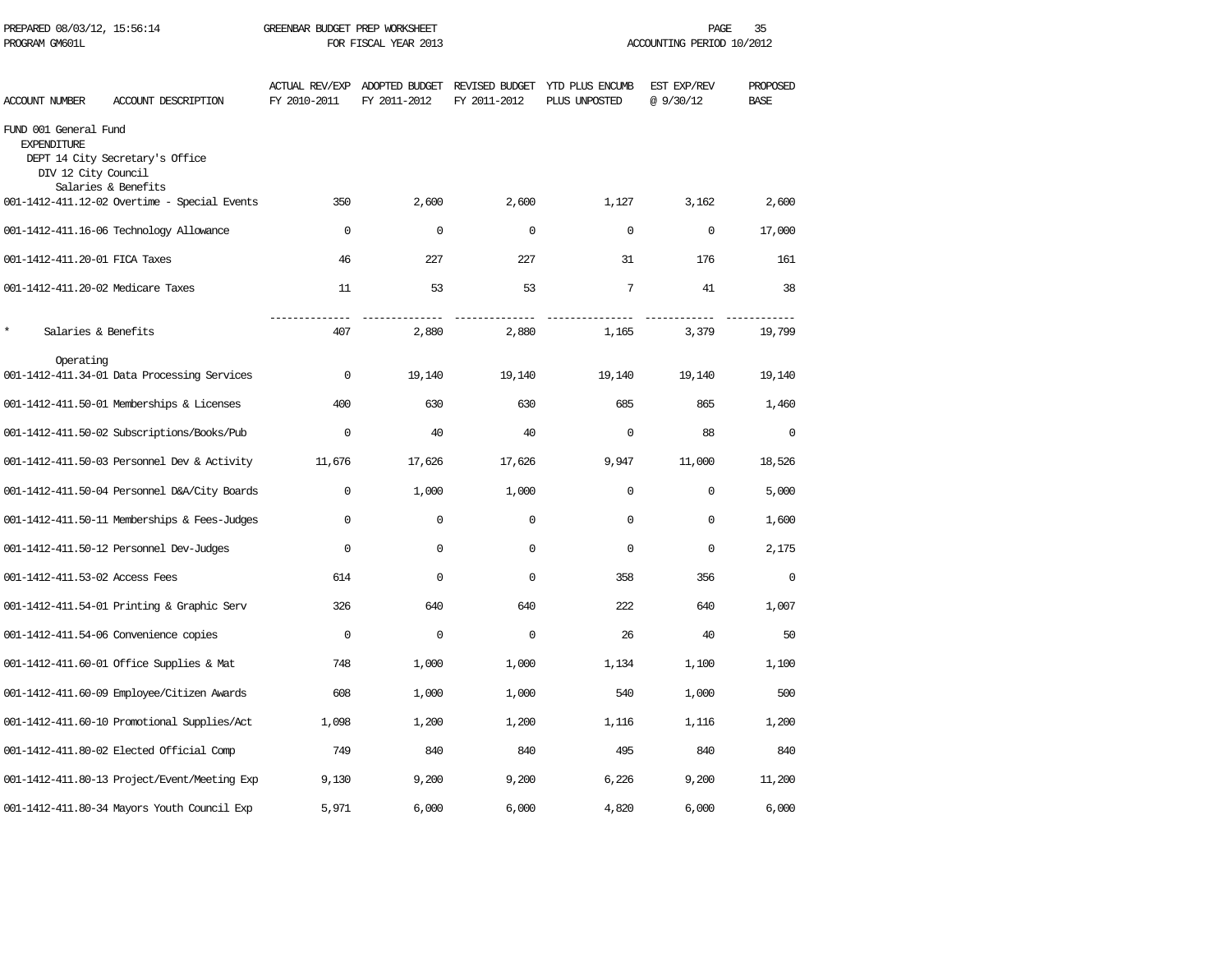| PROGRAM GM601L                              | PREPARED 08/03/12, 15:56:14                                         | GREENBAR BUDGET PREP WORKSHEET<br>FOR FISCAL YEAR 2013 |                                |                                | 36<br>PAGE<br>ACCOUNTING PERIOD 10/2012 |                         |                         |
|---------------------------------------------|---------------------------------------------------------------------|--------------------------------------------------------|--------------------------------|--------------------------------|-----------------------------------------|-------------------------|-------------------------|
| <b>ACCOUNT NUMBER</b>                       | ACCOUNT DESCRIPTION                                                 | <b>ACTUAL REV/EXP</b><br>FY 2010-2011                  | ADOPTED BUDGET<br>FY 2011-2012 | REVISED BUDGET<br>FY 2011-2012 | YTD PLUS ENCUMB<br>PLUS UNPOSTED        | EST EXP/REV<br>@9/30/12 | PROPOSED<br><b>BASE</b> |
| FUND 001 General Fund<br><b>EXPENDITURE</b> | DEPT 14 City Secretary's Office<br>DIV 12 City Council<br>Operating |                                                        |                                |                                |                                         |                         |                         |
| $\star$<br>Operating                        |                                                                     | 31,320                                                 | 58,316                         | 58,316                         | 44,709                                  | 51,385                  | 69,798                  |
|                                             | Utilities/Internal Chros<br>001-1412-411.82-16 IT Contribution      | $\mathbf 0$                                            | 22,779                         | 22,779                         | 17,084                                  | 22,779                  | $\Omega$                |
| $\star$                                     | Utilities/Internal Chros                                            | $\mathbf 0$                                            | 22,779                         | 22,779                         | 17,084                                  | 22,779                  | 0                       |
| $***$<br>City Council                       |                                                                     | 31,727                                                 | 83,975                         | 83,975                         | 62,958                                  | 77,543                  | 89,597                  |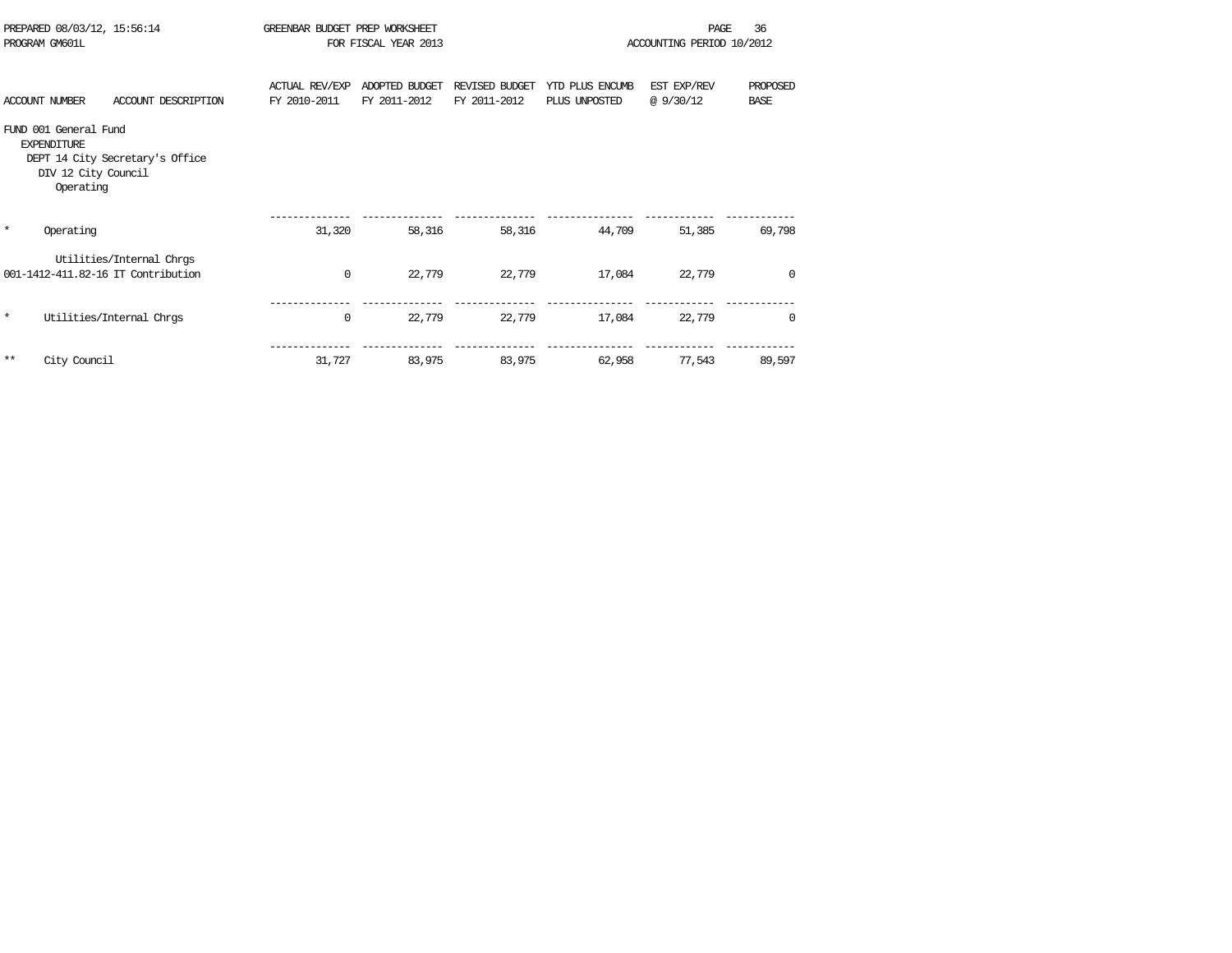| PREPARED 08/03/12, 15:56:14<br>PROGRAM GM601L |                                                                                            | GREENBAR BUDGET PREP WORKSHEET<br>FOR FISCAL YEAR 2013 |              |              | 37<br>PAGE<br>ACCOUNTING PERIOD 10/2012                                       |                         |                         |
|-----------------------------------------------|--------------------------------------------------------------------------------------------|--------------------------------------------------------|--------------|--------------|-------------------------------------------------------------------------------|-------------------------|-------------------------|
| <b>ACCOUNT NUMBER</b>                         | ACCOUNT DESCRIPTION                                                                        | FY 2010-2011                                           | FY 2011-2012 | FY 2011-2012 | ACTUAL REV/EXP ADOPTED BUDGET REVISED BUDGET YTD PLUS ENCUMB<br>PLUS UNPOSTED | EST EXP/REV<br>@9/30/12 | PROPOSED<br><b>BASE</b> |
| FUND 001 General Fund<br><b>EXPENDITURE</b>   | DEPT 14 City Secretary's Office<br>DIV 13 Records & Information Ser<br>Salaries & Benefits |                                                        |              |              |                                                                               |                         |                         |
| 001-1413-412.10-01 Salaries                   |                                                                                            | 26,719                                                 | 36,539       | 36,539       | 32,327                                                                        | 40,063                  | 40,635                  |
| 001-1413-412.11-01 Wages                      |                                                                                            | 6,256                                                  | $\mathbf 0$  | $\mathbf 0$  | $\mathbf 0$                                                                   | $\mathbf 0$             | $\mathbf 0$             |
|                                               | 001-1413-412.12-01 Overtime - Regular                                                      | 3,026                                                  | 3,000        | 3,000        | 204                                                                           | 204                     | $\Omega$                |
|                                               | 001-1413-412.13-09 Accumulated Vacation Pay                                                | 428                                                    | $\mathbf{0}$ | $\mathbf 0$  | $\Omega$                                                                      | $\mathbf 0$             | $\Omega$                |
|                                               | 001-1413-412.15-01 Merit Salary Expense                                                    | $\Omega$                                               | 1,121        | 1,121        | $\Omega$                                                                      | $\Omega$                | $\Omega$                |
| 001-1413-412.20-01 FICA Taxes                 |                                                                                            | 1,857                                                  | 2,451        | 2,451        | 2,278                                                                         | 2,624                   | 2,519                   |
| 001-1413-412.20-02 Medicare Taxes             |                                                                                            | 434                                                    | 573          | 573          | 533                                                                           | 614                     | 589                     |
|                                               | 001-1413-412.20-03 Unemployment Taxes                                                      | 103                                                    | 72           | 72           | 261                                                                           | 261                     | 261                     |
| 001-1413-412.21-01 TMRS                       |                                                                                            | 3,927                                                  | 5,611        | 5,611        | 5,925                                                                         | 6,499                   | 6,099                   |
|                                               | 001-1413-412.22-01 Workers' Compensation Ins                                               | 36                                                     | 43           | 43           | 43                                                                            | 48                      | 45                      |
| 001-1413-412.22-02 Health Insurance           |                                                                                            | 4,006                                                  | 7,260        | 7,260        | 5,342                                                                         | 6,854                   | 7,260                   |
| 001-1413-412.22-04 Dental Insurance           |                                                                                            | 253                                                    | 359          | 359          | 300                                                                           | 360                     | 360                     |
| 001-1413-412.22-05 Life Insurance             |                                                                                            | 29                                                     | 39           | 39           | 29                                                                            | 35                      | 33                      |
|                                               | 001-1413-412.22-06 Contr-Health Spending Acc                                               | 200                                                    | $\Omega$     | $\Omega$     | $\Omega$                                                                      | $\Omega$                | $\Omega$                |
| $\star$<br>Salaries & Benefits                |                                                                                            | 47,274                                                 | 57,068       | 57,068       | 47,242                                                                        | 57,562                  | 57,801                  |
| Operating                                     | 001-1413-412.35-02 Other Professional Serv                                                 | $\Omega$                                               | 0            | $\Omega$     | $\Omega$                                                                      | $\mathsf 0$             | 7,500                   |
|                                               | 001-1413-412.40-07 Records Storage Rental                                                  | 685                                                    | 800          | 800          | 700                                                                           | 800                     | 800                     |
|                                               | 001-1413-412.50-01 Memberships & Licenses                                                  | 380                                                    | 500          | 500          | 380                                                                           | 500                     | 500                     |
|                                               | 001-1413-412.50-02 Subscriptions/Books/Pub                                                 | 35                                                     | 46           | 46           | 88                                                                            | 35                      | 46                      |
|                                               | 001-1413-412.50-03 Personnel Dev & Activity                                                | 1,569                                                  | 3,954        | 3,954        | 3,010                                                                         | 5,136                   | 3,954                   |
|                                               | 001-1413-412.50-08 Mileage Reimbursement                                                   | 22                                                     | 300          | 300          | 60                                                                            | 300                     | 300                     |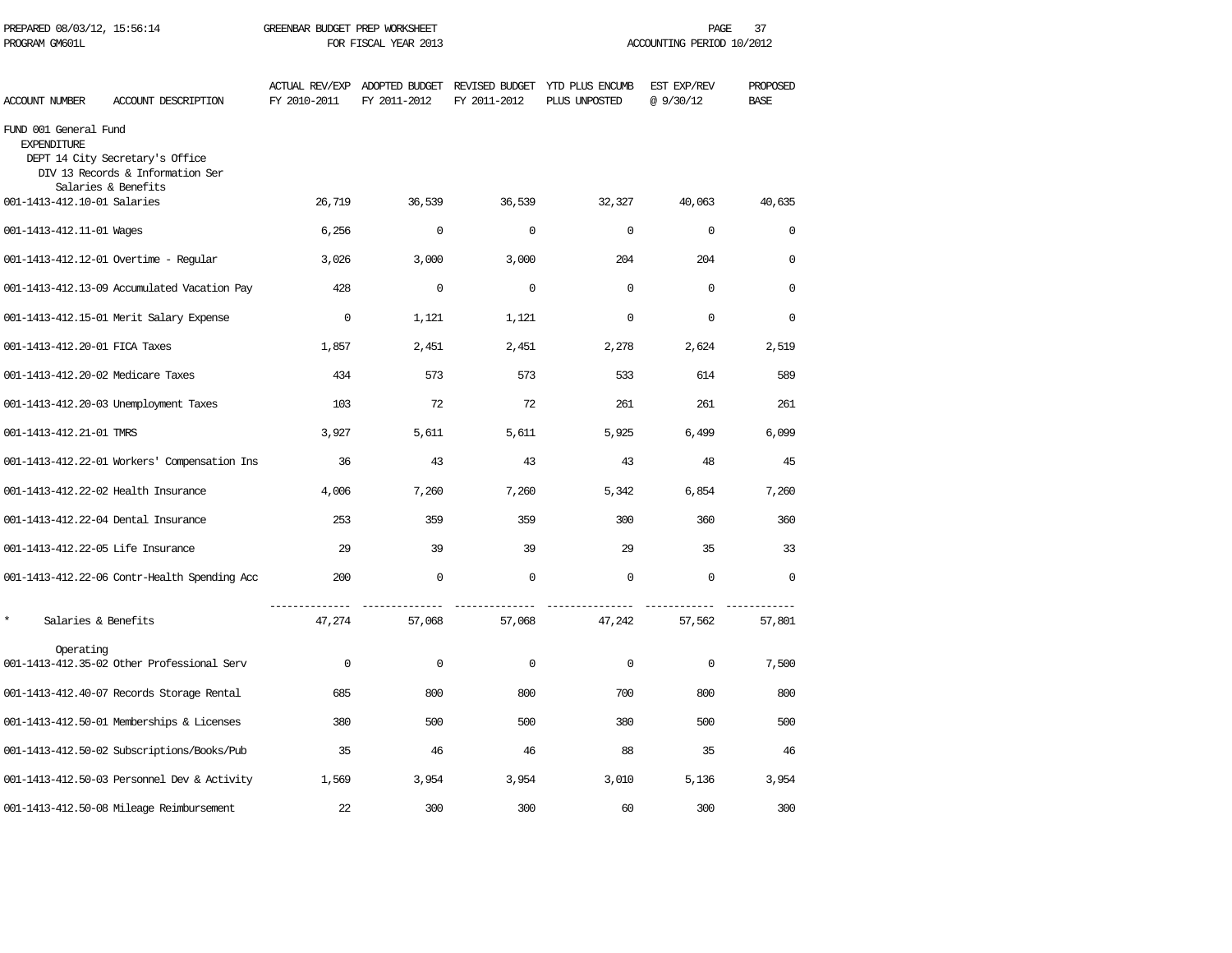| PROGRAM GM601L        |                                                                                                           | FOR FISCAL YEAR 2013 |                                               |                                | ACCOUNTING PERIOD 10/2012        |                          |                         |  |
|-----------------------|-----------------------------------------------------------------------------------------------------------|----------------------|-----------------------------------------------|--------------------------------|----------------------------------|--------------------------|-------------------------|--|
| <b>ACCOUNT NUMBER</b> | ACCOUNT DESCRIPTION                                                                                       | FY 2010-2011         | ACTUAL REV/EXP ADOPTED BUDGET<br>FY 2011-2012 | REVISED BUDGET<br>FY 2011-2012 | YTD PLUS ENCUMB<br>PLUS UNPOSTED | EST EXP/REV<br>@ 9/30/12 | PROPOSED<br><b>BASE</b> |  |
| <b>EXPENDITURE</b>    | FUND 001 General Fund<br>DEPT 14 City Secretary's Office<br>DIV 13 Records & Information Ser<br>Operating |                      |                                               |                                |                                  |                          |                         |  |
|                       | 001-1413-412.54-01 Printing & Graphic Serv                                                                | 47                   | $\mathbf 0$                                   | $\mathbf 0$                    | 32                               | 29                       | 700                     |  |
|                       | 001-1413-412.54-02 Microfilming Services                                                                  | $\mathbf 0$          | 2,000                                         | 2,000                          | $\mathbf 0$                      | $\Omega$                 | 500                     |  |
|                       | 001-1413-412.54-06 Convenience copies                                                                     | $\mathbf 0$          | $\mathbf 0$                                   | $\mathbf 0$                    | 23                               | 49                       | $\mathbf 0$             |  |
|                       | 001-1413-412.60-01 Office Supplies & Mat                                                                  | 1,239                | 1,800                                         | 1,800                          | 1,255                            | 1,200                    | 1,060                   |  |
|                       | 001-1413-412.60-11 Minor Tools & Materials                                                                | 365                  | 1,740                                         | 1,740                          | 470                              | 1,000                    | 1,740                   |  |
|                       | 001-1413-412.66-01 Minor Office Equipment                                                                 | $\mathbf 0$          | $\mathbf 0$                                   | $\mathbf 0$                    | 1,071                            | 1,080                    | $\mathbf 0$             |  |
| $\star$               | Operating                                                                                                 | 4,342                | 11,140                                        | 11,140                         | 7,089                            | 10,129                   | 17,100                  |  |
|                       | Utilities/Internal Chros<br>001-1413-412.63-02 Electricity                                                | 2,936                | 3,030                                         | 3,030                          | 1,520                            | 3,030                    | 3,031                   |  |
|                       | 001-1413-412.63-03 Natural Gas                                                                            | 1,397                | 1,436                                         | 1,436                          | 965                              | 988                      | 1,200                   |  |
| $\star$               | Utilities/Internal Chrgs                                                                                  | 4,333                | 4,466                                         | 4,466                          | 2,485                            | 4,018                    | 4,231                   |  |
| $***$                 | Records & Information Ser                                                                                 | 55,949               | 72,674                                        | 72,674                         | 56,816                           | 71,709                   | 79,132                  |  |

PREPARED 08/03/12, 15:56:14 GREENBAR BUDGET PREP WORKSHEET **FREED ASSESSED ASSESSED** 38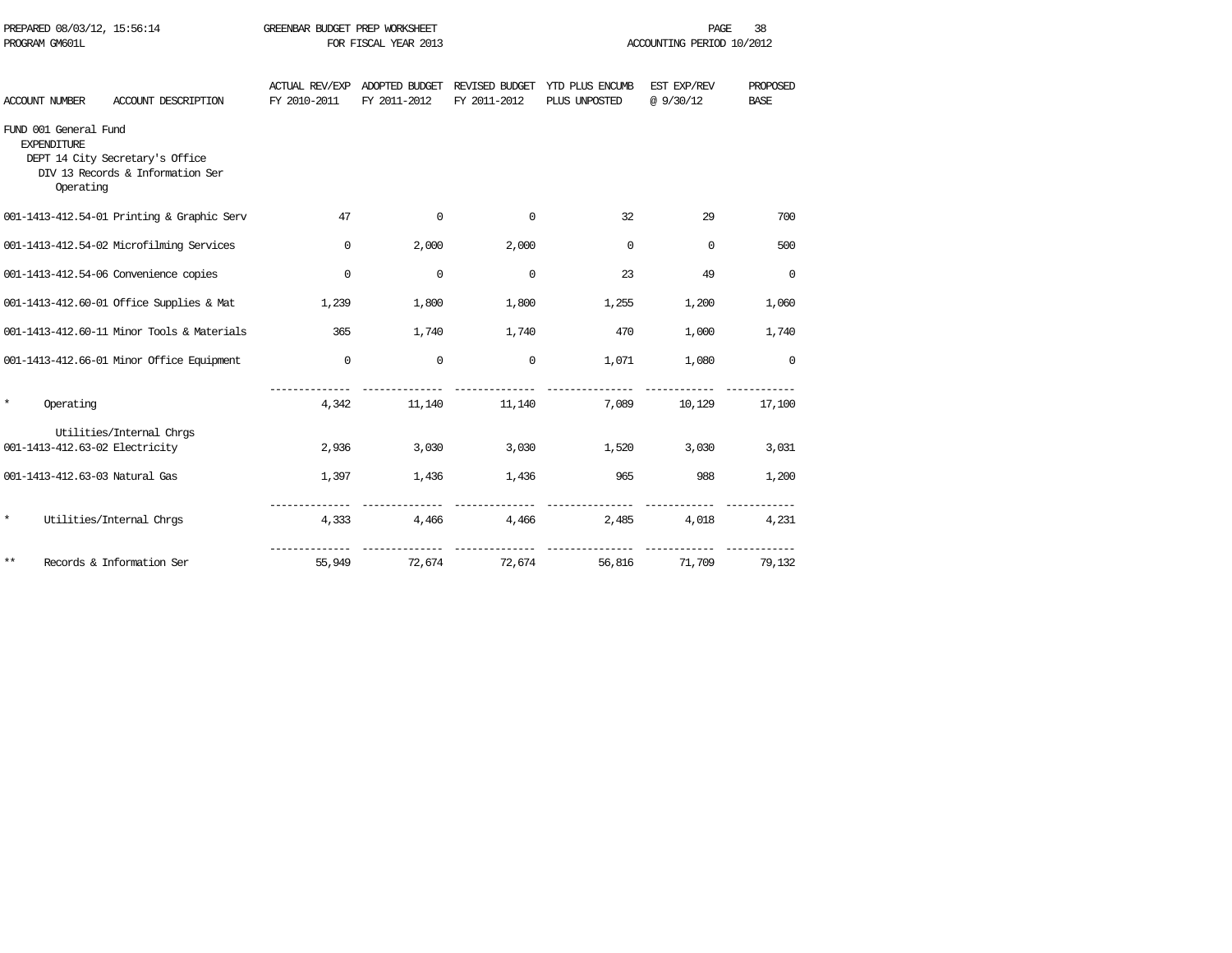| PREPARED 08/03/12, 15:56:14<br>PROGRAM GM601L                         |                                              | GREENBAR BUDGET PREP WORKSHEET<br>FOR FISCAL YEAR 2013 |              |              |                                                                               | 39<br>PAGE<br>ACCOUNTING PERIOD 10/2012 |                         |
|-----------------------------------------------------------------------|----------------------------------------------|--------------------------------------------------------|--------------|--------------|-------------------------------------------------------------------------------|-----------------------------------------|-------------------------|
| ACCOUNT NUMBER                                                        | ACCOUNT DESCRIPTION                          | FY 2010-2011                                           | FY 2011-2012 | FY 2011-2012 | ACTUAL REV/EXP ADOPTED BUDGET REVISED BUDGET YTD PLUS ENCUMB<br>PLUS UNPOSTED | EST EXP/REV<br>@9/30/12                 | PROPOSED<br><b>BASE</b> |
| FUND 001 General Fund<br><b>EXPENDITURE</b><br>DIV 14 Municipal Court | DEPT 14 City Secretary's Office              |                                                        |              |              |                                                                               |                                         |                         |
| 001-1414-416.10-01 Salaries                                           | Salaries & Benefits                          | 398,658                                                | $\Omega$     | $\Omega$     | $\Omega$                                                                      | $\Omega$                                | $\Omega$                |
| 001-1414-416.11-01 Wages                                              |                                              | 6,045                                                  | $\Omega$     | $\Omega$     | $\Omega$                                                                      | $\Omega$                                | $\Omega$                |
|                                                                       | 001-1414-416.12-01 Overtime - Regular        | 7,908                                                  | $\Omega$     | $\Omega$     | $\Omega$                                                                      | $\Omega$                                | $\Omega$                |
| 001-1414-416.13-01 Longevity Pay                                      |                                              | 520                                                    | $\mathbf 0$  | 0            | 0                                                                             | 0                                       | 0                       |
|                                                                       | 001-1414-416.13-09 Accumulated Vacation Pay  | 2,141                                                  | $\Omega$     | $\Omega$     | 0                                                                             | $\Omega$                                | $\Omega$                |
|                                                                       | 001-1414-416.13-11 Accumlated Sick Leave Pay | 756                                                    | $\mathbf 0$  | $\mathbf 0$  | 0                                                                             | $\mathbf 0$                             | 0                       |
| 001-1414-416.13-14 Ins Opt Out                                        |                                              | 2,410                                                  | $\mathbf 0$  | $\mathbf 0$  | 0                                                                             | $\mathbf 0$                             | 0                       |
| 001-1414-416.16-01 Car Allowance                                      |                                              | 6,023                                                  | $\mathbf 0$  | $\mathbf 0$  | $\mathbf 0$                                                                   | $\Omega$                                | 0                       |
|                                                                       | 001-1414-416.16-05 Cell Phone Allowance      | 2,609                                                  | $\mathbf 0$  | $\mathbf 0$  | 0                                                                             | $\mathbf 0$                             | $\Omega$                |
| 001-1414-416.20-01 FICA Taxes                                         |                                              | 26,593                                                 | $\Omega$     | $\mathbf 0$  | 0                                                                             | $\Omega$                                | $\Omega$                |
| 001-1414-416.20-02 Medicare Taxes                                     |                                              | 6,219                                                  | $\mathbf 0$  | $\mathbf 0$  | 0                                                                             | $\mathbf 0$                             | $\Omega$                |
|                                                                       | 001-1414-416.20-03 Unemployment Taxes        | 775                                                    | $\Omega$     | $\Omega$     | $\Omega$                                                                      | $\Omega$                                | $\Omega$                |
| 001-1414-416.21-01 TMRS                                               |                                              | 48,548                                                 | $\Omega$     | $\Omega$     | $\Omega$                                                                      | $\Omega$                                | $\Omega$                |
|                                                                       | 001-1414-416.22-01 Workers' Compensation Ins | 1,306                                                  | $\Omega$     | $\Omega$     | 0                                                                             | $\Omega$                                | $\Omega$                |
| 001-1414-416.22-02 Health Insurance                                   |                                              | 32,613                                                 | $\mathbf 0$  | 0            | 0                                                                             | $\Omega$                                | $\Omega$                |
|                                                                       | 001-1414-416.22-04 Dental Insurance          | 2,557                                                  | $\mathbf 0$  | $\Omega$     | 0                                                                             | $\Omega$                                | $\Omega$                |
| 001-1414-416.22-05 Life Insurance                                     |                                              | 293                                                    | $\mathbf 0$  | $\Omega$     | 0                                                                             | 0                                       | $\Omega$                |
|                                                                       | 001-1414-416.22-06 Contr-Health Spending Acc | 4,400                                                  | $\mathbf 0$  | $\mathbf 0$  | $\mathbf 0$                                                                   | $\mathbf 0$                             | $\mathbf 0$             |
|                                                                       | 001-1414-416.29-99 Reimb by CP/SR funds      | $969 -$                                                | $\mathbf 0$  | $\mathbf 0$  | $\mathbf 0$                                                                   | $\mathbf 0$                             | $\mathbf 0$             |
| $\star$<br>Salaries & Benefits                                        |                                              | 549,405                                                | $\mathbf 0$  | $\mathbf 0$  | $\mathbf 0$                                                                   | $\mathbf 0$                             | $\mathbf 0$             |
| Operating                                                             | 001-1414-416.31-02 Mun Ct Judge Retain Fees  | 13,868                                                 | $\mathbf 0$  | $\mathbf 0$  | 0                                                                             | 0                                       | $\mathbf 0$             |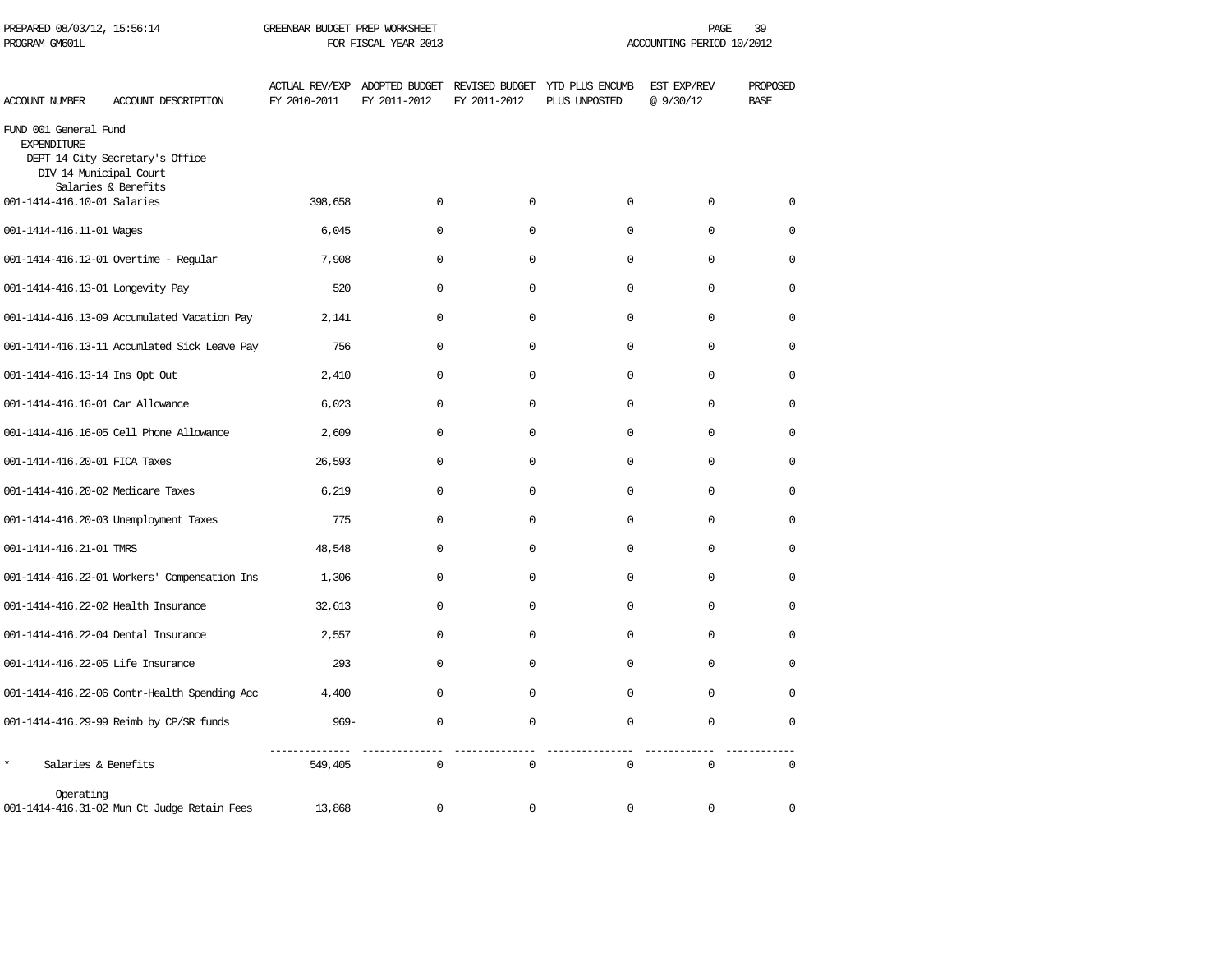| PREPARED 08/03/12, 15:56:14<br>PROGRAM GM601L                                      |                                              | GREENBAR BUDGET PREP WORKSHEET<br>FOR FISCAL YEAR 2013 |              |              |                                                                               | PAGE<br>ACCOUNTING PERIOD 10/2012 |                         |  |  |
|------------------------------------------------------------------------------------|----------------------------------------------|--------------------------------------------------------|--------------|--------------|-------------------------------------------------------------------------------|-----------------------------------|-------------------------|--|--|
| ACCOUNT NUMBER                                                                     | ACCOUNT DESCRIPTION                          | FY 2010-2011                                           | FY 2011-2012 | FY 2011-2012 | ACTUAL REV/EXP ADOPTED BUDGET REVISED BUDGET YTD PLUS ENCUMB<br>PLUS UNPOSTED | EST EXP/REV<br>@9/30/12           | PROPOSED<br><b>BASE</b> |  |  |
| FUND 001 General Fund<br><b>EXPENDITURE</b><br>DIV 14 Municipal Court<br>Operating | DEPT 14 City Secretary's Office              |                                                        |              |              |                                                                               |                                   |                         |  |  |
| 001-1414-416.40-05 Building Lease                                                  |                                              | 13,500                                                 | $\mathbf 0$  | $\mathbf 0$  | $\mathbf 0$                                                                   | $\mathbf 0$                       | $\mathbf 0$             |  |  |
|                                                                                    | 001-1414-416.42-01 Office Eqpt Maint & Rep   | 682                                                    | 0            | $\mathbf 0$  | 0                                                                             | $\mathbf 0$                       | $\mathbf 0$             |  |  |
|                                                                                    | 001-1414-416.42-08 Equipment Maint & Repair  | 4,465                                                  | $\mathbf 0$  | $\mathbf 0$  | $\mathbf{0}$                                                                  | $\mathbf 0$                       | $\mathbf 0$             |  |  |
|                                                                                    | 001-1414-416.50-01 Memberships & Licenses    | 465                                                    | $\Omega$     | $\Omega$     | $\Omega$                                                                      | $\mathbf 0$                       | $\Omega$                |  |  |
|                                                                                    | 001-1414-416.50-02 Subscriptions/Books/Pub   | 160                                                    | $\Omega$     | $\mathbf 0$  | $\mathbf{0}$                                                                  | $\mathbf 0$                       | $\Omega$                |  |  |
|                                                                                    | 001-1414-416.50-03 Personnel Dev & Activity  | 3,806                                                  | $\Omega$     | 0            | $\mathbf{0}$                                                                  | $\Omega$                          | $\Omega$                |  |  |
|                                                                                    | 001-1414-416.50-08 Mileage Reimbursement     | 33                                                     | $\Omega$     | $\Omega$     | $\mathbf{0}$                                                                  | $\Omega$                          | $\Omega$                |  |  |
| 001-1414-416.53-02 Access Fees                                                     |                                              | 3,327                                                  | $\mathbf 0$  | $\Omega$     | $\mathbf{0}$                                                                  | $\Omega$                          | $\Omega$                |  |  |
|                                                                                    | 001-1414-416.54-01 Printing & Graphic Serv   | 3,690                                                  | $\mathbf 0$  | $\mathbf 0$  | $\mathbf 0$                                                                   | $\mathbf 0$                       | $\mathbf 0$             |  |  |
|                                                                                    | 001-1414-416.55-08 Other Retainer & Ser Fees | 389                                                    | $\mathbf 0$  | $\mathbf 0$  | $\mathbf{0}$                                                                  | $\mathbf 0$                       | $\mathbf 0$             |  |  |
| 001-1414-416.55-12 Jury Expense                                                    |                                              | 270                                                    | 0            | 0            | $\Omega$                                                                      | $\Omega$                          | $\Omega$                |  |  |
|                                                                                    | 001-1414-416.60-01 Office Supplies & Mat     | 3,258                                                  | 0            | 0            | $\Omega$                                                                      | $\Omega$                          | $\Omega$                |  |  |
| 001-1414-416.60-13 Uniforms                                                        |                                              | 482                                                    | 0            | 0            | 0                                                                             | $\mathbf 0$                       | 0                       |  |  |
| 001-1414-416.62-03 Ammunition                                                      |                                              | 2,791                                                  | $\mathbf 0$  | $\mathbf 0$  | $\mathbf{0}$                                                                  | $\mathbf 0$                       | $\mathbf 0$             |  |  |
|                                                                                    | 001-1414-416.66-01 Minor Office Equipment    | 54                                                     | $\mathbf 0$  | $\mathbf 0$  | $\mathbf 0$                                                                   | $\mathbf 0$                       | $\mathbf 0$             |  |  |
|                                                                                    | 001-1414-416.80-05 Miscellaneous Expense     | 238                                                    | $\mathsf 0$  | $\mathbf 0$  | $\mathsf 0$                                                                   | $\mathbf 0$                       | $\mathbf 0$             |  |  |
| $\star$<br>Operating                                                               |                                              | 51,478                                                 | $\mathsf 0$  | $\mathbf 0$  | $\mathsf{O}\xspace$                                                           | $\Omega$                          | $\Omega$                |  |  |
| 001-1414-416.64-03 Fuel                                                            | Utilities/Internal Chrgs                     | 6,034                                                  | $\Omega$     | $\Omega$     | $\Omega$                                                                      | $\Omega$                          | $\Omega$                |  |  |
|                                                                                    | 001-1414-416.82-01 Contrib to Eqpt Repl Fund | 38,304                                                 | 0            | $\mathbf 0$  | $\mathbf 0$                                                                   | $\Omega$                          | $\Omega$                |  |  |
| $\star$                                                                            | Utilities/Internal Chrgs                     | 44,338                                                 | $\mathbf 0$  | $\mathbf 0$  | $\mathbf 0$                                                                   | $\mathbf 0$                       | $\mathbf 0$             |  |  |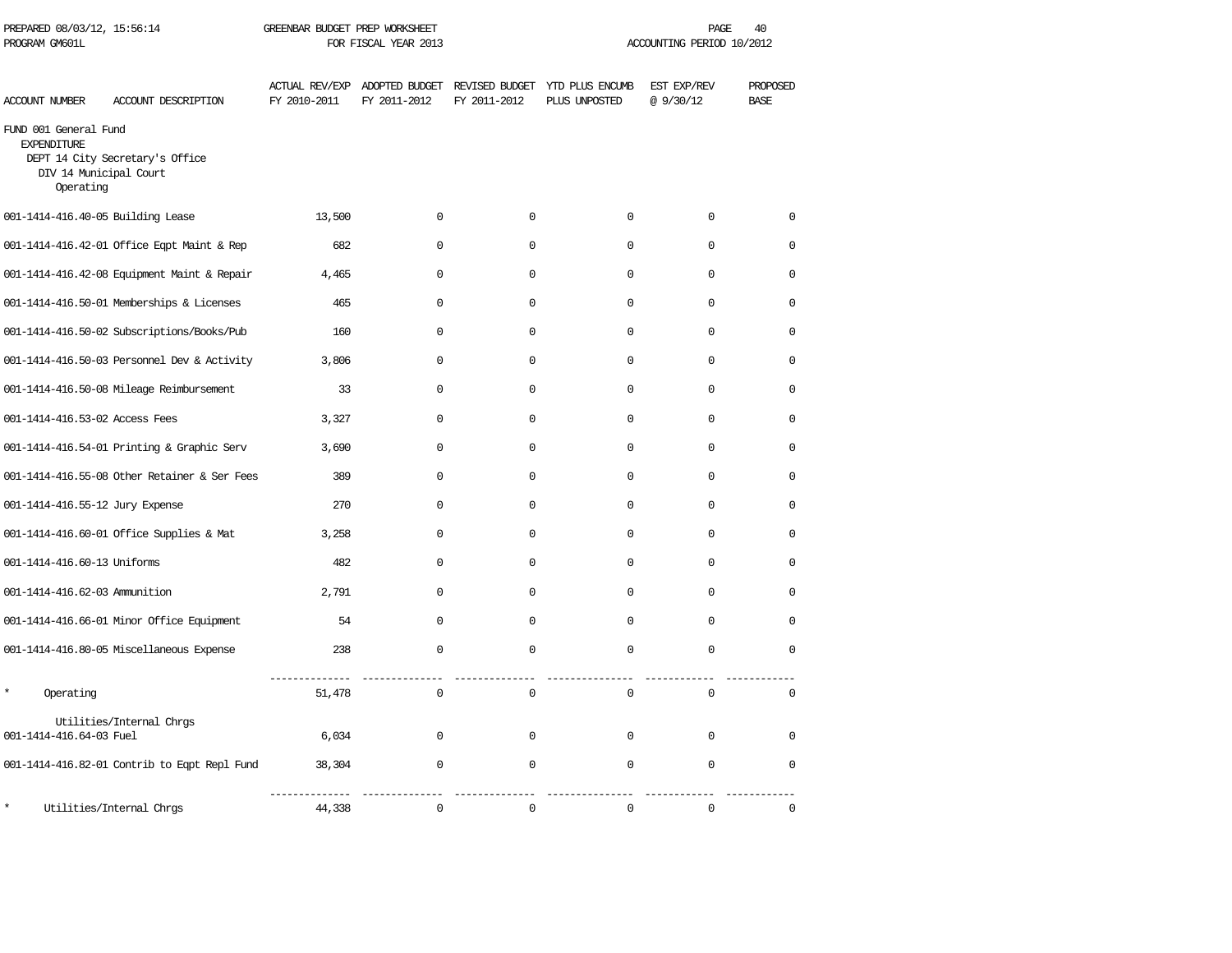| PREPARED 08/03/12, 15:56:14<br>PROGRAM GM601L |                                                                       | GREENBAR BUDGET PREP WORKSHEET<br>FOR FISCAL YEAR 2013      |                                       |                                | 41<br>PAGE<br>ACCOUNTING PERIOD 10/2012 |                                  |                          |                         |
|-----------------------------------------------|-----------------------------------------------------------------------|-------------------------------------------------------------|---------------------------------------|--------------------------------|-----------------------------------------|----------------------------------|--------------------------|-------------------------|
|                                               | <b>ACCOUNT NUMBER</b>                                                 | ACCOUNT DESCRIPTION                                         | <b>ACTUAL REV/EXP</b><br>FY 2010-2011 | ADOPTED BUDGET<br>FY 2011-2012 | REVISED BUDGET<br>FY 2011-2012          | YTD PLUS ENCUMB<br>PLUS UNPOSTED | EST EXP/REV<br>@ 9/30/12 | PROPOSED<br><b>BASE</b> |
|                                               | FUND 001 General Fund<br><b>EXPENDITURE</b><br>DIV 14 Municipal Court | DEPT 14 City Secretary's Office<br>Utilities/Internal Chros |                                       |                                |                                         |                                  |                          |                         |
| $***$                                         | Municipal Court                                                       |                                                             | 645,221                               | $\Omega$                       | $\Omega$                                | $\Omega$                         | $\mathbf 0$              | $\Omega$                |
| ***                                           |                                                                       | City Secretary's Office                                     | 1,009,503                             | 516,389                        | 516,389                                 | 415,776                          | 507,606                  | 519,327                 |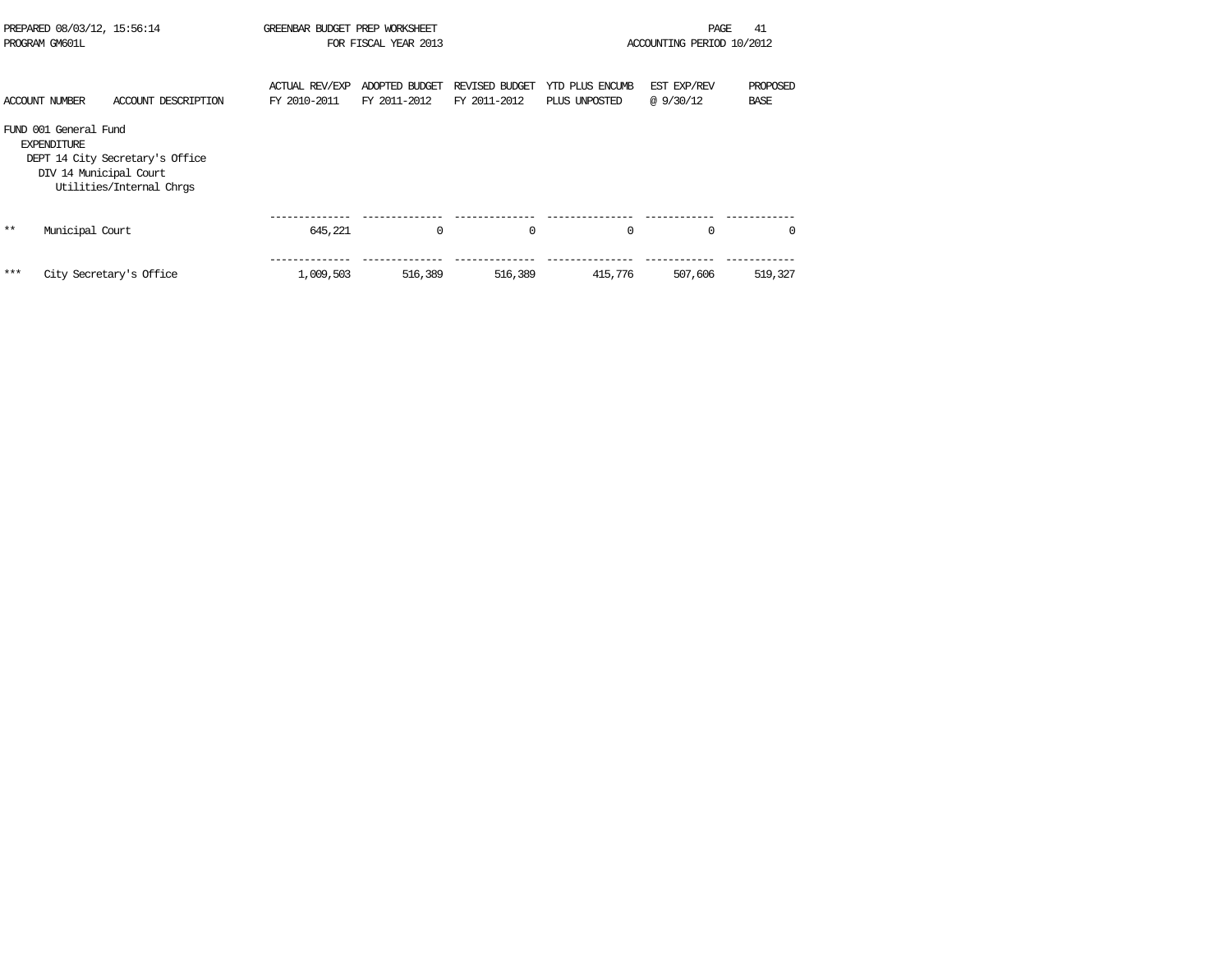| PREPARED 08/03/12, 15:56:14<br>PROGRAM GM601L                                    |                                              | GREENBAR BUDGET PREP WORKSHEET<br>FOR FISCAL YEAR 2013 |                                               |              |                                                 | PAGE<br>42<br>ACCOUNTING PERIOD 10/2012 |                         |
|----------------------------------------------------------------------------------|----------------------------------------------|--------------------------------------------------------|-----------------------------------------------|--------------|-------------------------------------------------|-----------------------------------------|-------------------------|
| <b>ACCOUNT NUMBER</b>                                                            | ACCOUNT DESCRIPTION                          | FY 2010-2011                                           | ACTUAL REV/EXP ADOPTED BUDGET<br>FY 2011-2012 | FY 2011-2012 | REVISED BUDGET YTD PLUS ENCUMB<br>PLUS UNPOSTED | EST EXP/REV<br>@9/30/12                 | PROPOSED<br><b>BASE</b> |
| FUND 001 General Fund<br><b>EXPENDITURE</b><br>DEPT 16 LIBRARY<br>DIV 11 Library |                                              |                                                        |                                               |              |                                                 |                                         |                         |
| 001-1611-451.10-01 Salaries                                                      | Salaries & Benefits                          | 294,583                                                | 285,794                                       | 285,794      | 237,736                                         | 294,345                                 | 294,367                 |
| 001-1611-451.11-01 Wages                                                         |                                              | 104,727                                                | 104,129                                       | 104,129      | 83,795                                          | 105,448                                 | 119,800                 |
|                                                                                  | 001-1611-451.12-01 Overtime - Regular        | 143                                                    | $\mathbf 0$                                   | $\mathbf 0$  | 15                                              | 0                                       | $\mathbf 0$             |
| 001-1611-451.13-01 Longevity Pay                                                 |                                              | 1,344                                                  | 1,392                                         | 1,392        | 1,481                                           | 1,588                                   | 1,584                   |
|                                                                                  | 001-1611-451.13-09 Accumulated Vacation Pay  | 735                                                    | $\Omega$                                      | $\Omega$     | $\Omega$                                        | $\Omega$                                | $\Omega$                |
|                                                                                  | 001-1611-451.13-11 Accumlated Sick Leave Pay | 521                                                    | $\Omega$                                      | $\Omega$     | $\Omega$                                        | $\Omega$                                | $\Omega$                |
| 001-1611-451.13-14 Ins Opt Out                                                   |                                              | 4,820                                                  | 4,800                                         | 4,800        | 3,800                                           | 4,800                                   | 4,800                   |
|                                                                                  | 001-1611-451.15-01 Merit Salary Expense      | $\mathbf 0$                                            | 8,770                                         | 8,770        | $\Omega$                                        | $\Omega$                                | $\Omega$                |
| 001-1611-451.16-01 Car Allowance                                                 |                                              | 6,023                                                  | 6,000                                         | 6,000        | 4,846                                           | 6,000                                   | 6,000                   |
|                                                                                  | 001-1611-451.16-05 Cell Phone Allowance      | 1,305                                                  | 1,300                                         | 1,300        | 1,069                                           | 1,300                                   | 1,300                   |
| 001-1611-451.20-01 FICA Taxes                                                    |                                              | 25,272                                                 | 25,273                                        | 25,273       | 20,359                                          | 25,461                                  | 26,527                  |
| 001-1611-451.20-02 Medicare Taxes                                                |                                              | 5,910                                                  | 5,911                                         | 5,911        | 4,761                                           | 5,955                                   | 6,204                   |
|                                                                                  | 001-1611-451.20-03 Unemployment Taxes        | 1,134                                                  | 1,080                                         | 1,080        | 3,284                                           | 3,047                                   | 4,176                   |
| 001-1611-451.21-01 TMRS                                                          |                                              | 41,638                                                 | 42,469                                        | 42,469       | 35,272                                          | 43,655                                  | 46,239                  |
|                                                                                  | 001-1611-451.22-01 Workers' Compensation Ins | 491                                                    | 448                                           | 448          | 388                                             | 471                                     | 471                     |
| 001-1611-451.22-02 Health Insurance                                              |                                              | 20,354                                                 | 29,040                                        | 29,040       | 21,163                                          | 27,213                                  | 29,040                  |
| 001-1611-451.22-04 Dental Insurance                                              |                                              | 2,025                                                  | 2,156                                         | 2,156        | 1,798                                           | 2,307                                   | 2,876                   |
| 001-1611-451.22-05 Life Insurance                                                |                                              | 234                                                    | 235                                           | 235          | 174                                             | 207                                     | 198                     |
|                                                                                  | 001-1611-451.22-06 Contr-Health Spending Acc | 2,400                                                  | $\mathbf 0$                                   | $\mathbf 0$  | $\mathbf 0$                                     | $\mathbf 0$                             | $\Omega$                |
| Salaries & Benefits                                                              |                                              | 513,659                                                | 518,797                                       | 518,797      | 419,941                                         | 521,797                                 | 543,582                 |
| Operating                                                                        | 001-1611-451.34-03 Information Srvcs Contrib | 158,819                                                | $\mathbf 0$                                   | $\Omega$     | $\mathbf 0$                                     | $\mathbf 0$                             | $\mathbf 0$             |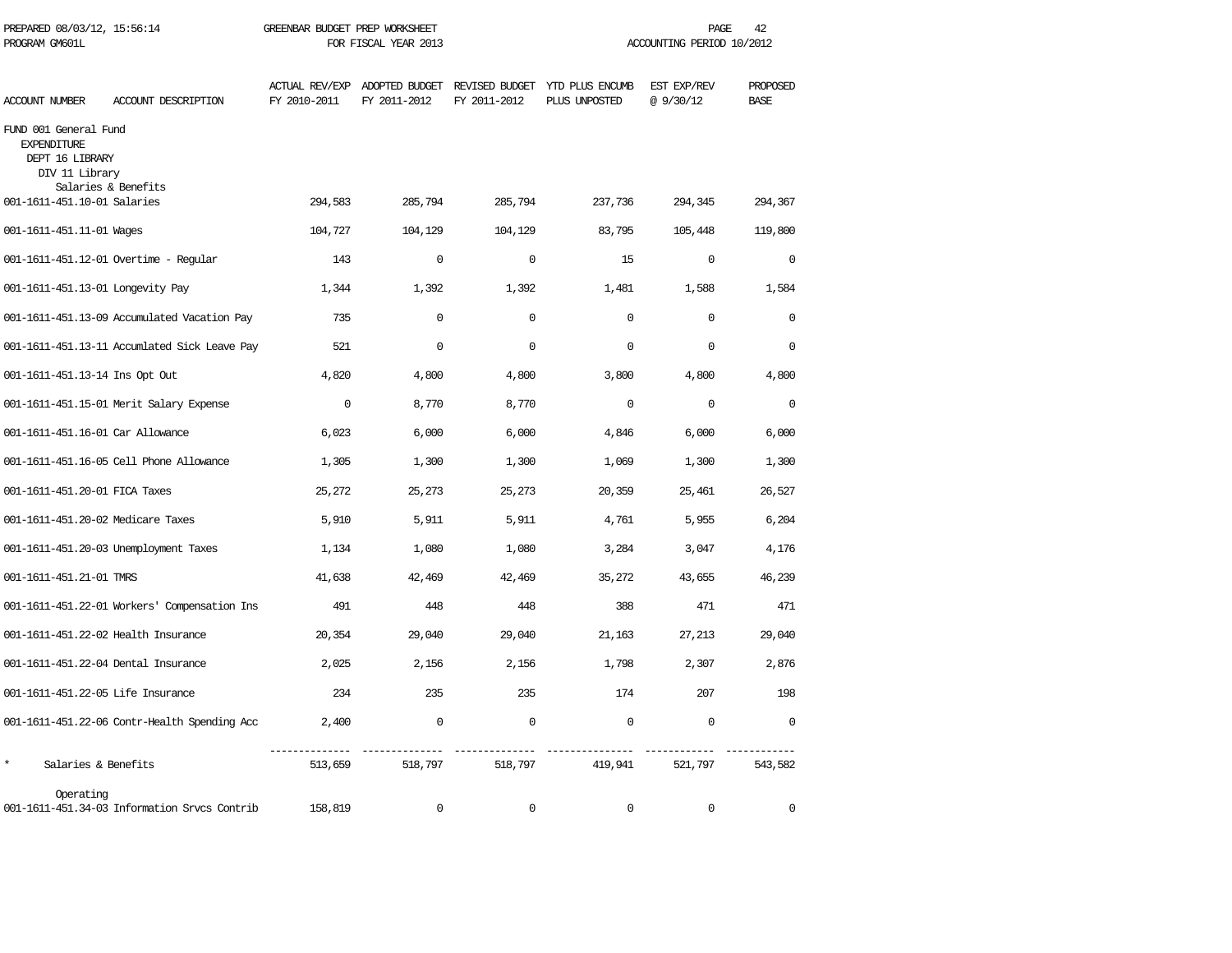| PREPARED 08/03/12, 15:56:14<br>PROGRAM GM601L                                                 |                                              | GREENBAR BUDGET PREP WORKSHEET | FOR FISCAL YEAR 2013 |              |                                                                               | PAGE<br>ACCOUNTING PERIOD 10/2012 | 43                      |
|-----------------------------------------------------------------------------------------------|----------------------------------------------|--------------------------------|----------------------|--------------|-------------------------------------------------------------------------------|-----------------------------------|-------------------------|
| <b>ACCOUNT NUMBER</b>                                                                         | ACCOUNT DESCRIPTION                          | FY 2010-2011                   | FY 2011-2012         | FY 2011-2012 | ACTUAL REV/EXP ADOPTED BUDGET REVISED BUDGET YTD PLUS ENCUMB<br>PLUS UNPOSTED | EST EXP/REV<br>@9/30/12           | PROPOSED<br><b>BASE</b> |
| FUND 001 General Fund<br><b>EXPENDITURE</b><br>DEPT 16 LIBRARY<br>DIV 11 Library<br>Operating |                                              |                                |                      |              |                                                                               |                                   |                         |
| 001-1611-451.40-04 Equipment Lease                                                            |                                              | 2,171                          | $\mathbf 0$          | $\mathbf 0$  | $\mathbf 0$                                                                   | $\mathbf 0$                       | $\mathbf 0$             |
|                                                                                               | 001-1611-451.40-13 Library Materials-Lease   | 13,455                         | 14,904               | 14,904       | 14,352                                                                        | 14,352                            | 14,352                  |
|                                                                                               | 001-1611-451.41-01 Building Maint & Repair   | 50                             | 100                  | 100          | $\mathbf{0}$                                                                  | 100                               | $\mathbf 0$             |
|                                                                                               | 001-1611-451.41-02 Grounds Maint & Repair    | $\mathbf 0$                    | $\mathbf 0$          | $\mathbf 0$  | 1,537                                                                         | 1,537                             | $\mathbf 0$             |
|                                                                                               | 001-1611-451.42-01 Office Eqpt Maint & Rep   | 557                            | 1,700                | 1,700        | 304                                                                           | 305                               | $\mathbf 0$             |
|                                                                                               | 001-1611-451.42-03 Computer Maint & Repair   | $\mathbf 0$                    | $\mathbf 0$          | $\mathbf 0$  | 117                                                                           | 31                                | $\mathbf 0$             |
|                                                                                               | 001-1611-451.50-01 Memberships & Licenses    | 1,506                          | 1,221                | 1,221        | 1,485                                                                         | 1,470                             | 1,470                   |
|                                                                                               | 001-1611-451.50-02 Subscriptions/Books/Pub   | 736                            | 750                  | 750          | $\mathbf 0$                                                                   | 617                               | 500                     |
|                                                                                               | 001-1611-451.50-03 Personnel Dev & Activity  | 2,455                          | 2,700                | 2,700        | 3,665                                                                         | 3,645                             | 3,471                   |
|                                                                                               | 001-1611-451.50-08 Mileage Reimbursement     | 228                            | 500                  | 500          | 310                                                                           | 500                               | 500                     |
| 001-1611-451.53-02 Access Fees                                                                |                                              | 16,046                         | 16,062               | 16,062       | 16,011                                                                        | 16,062                            | 16,062                  |
|                                                                                               | 001-1611-451.54-01 Printing & Graphic Serv   | 1,604                          | 1,500                | 1,500        | 1,154                                                                         | 1,500                             | 1,500                   |
|                                                                                               | 001-1611-451.54-03 Book/AV Repair Expense    | $\mathbf 0$                    | 1,250                | 1,250        | 919                                                                           | 948                               | 1,500                   |
|                                                                                               | 001-1611-451.54-06 Convenience copies        | $\Omega$                       | $\mathbf 0$          | $\mathbf 0$  | 220                                                                           | 1,250                             | 1,700                   |
|                                                                                               | 001-1611-451.55-08 Other Retainer & Ser Fees | 872                            | 1,000                | 1,000        | 804                                                                           | 900                               | 1,000                   |
| 001-1611-451.55-14 Courier Services                                                           |                                              | 5,275                          | 5,803                | 5,803        | 5,803                                                                         | 5,803                             | 5,803                   |
|                                                                                               | 001-1611-451.60-01 Office Supplies & Mat     | 4,015                          | 6,000                | 6,000        | 4,327                                                                         | 5,200                             | 5,300                   |
| 001-1611-451.60-07 Postage                                                                    |                                              | 61                             | 510                  | 510          | 267                                                                           | 510                               | 510                     |
|                                                                                               | 001-1611-451.60-11 Minor Tools & Materials   | 247                            | $\Omega$             | $\mathbf 0$  | $\Omega$                                                                      | $\Omega$                          | $\Omega$                |
|                                                                                               | 001-1611-451.60-29 Material Process Supplies | 3,969                          | 4,000                | 4,000        | 3,731                                                                         | 4,000                             | 4,000                   |
|                                                                                               | 001-1611-451.66-01 Minor Office Equipment    | 200                            | $\mathbf 0$          | $\mathbf 0$  | 301                                                                           | 305                               | $\mathbf 0$             |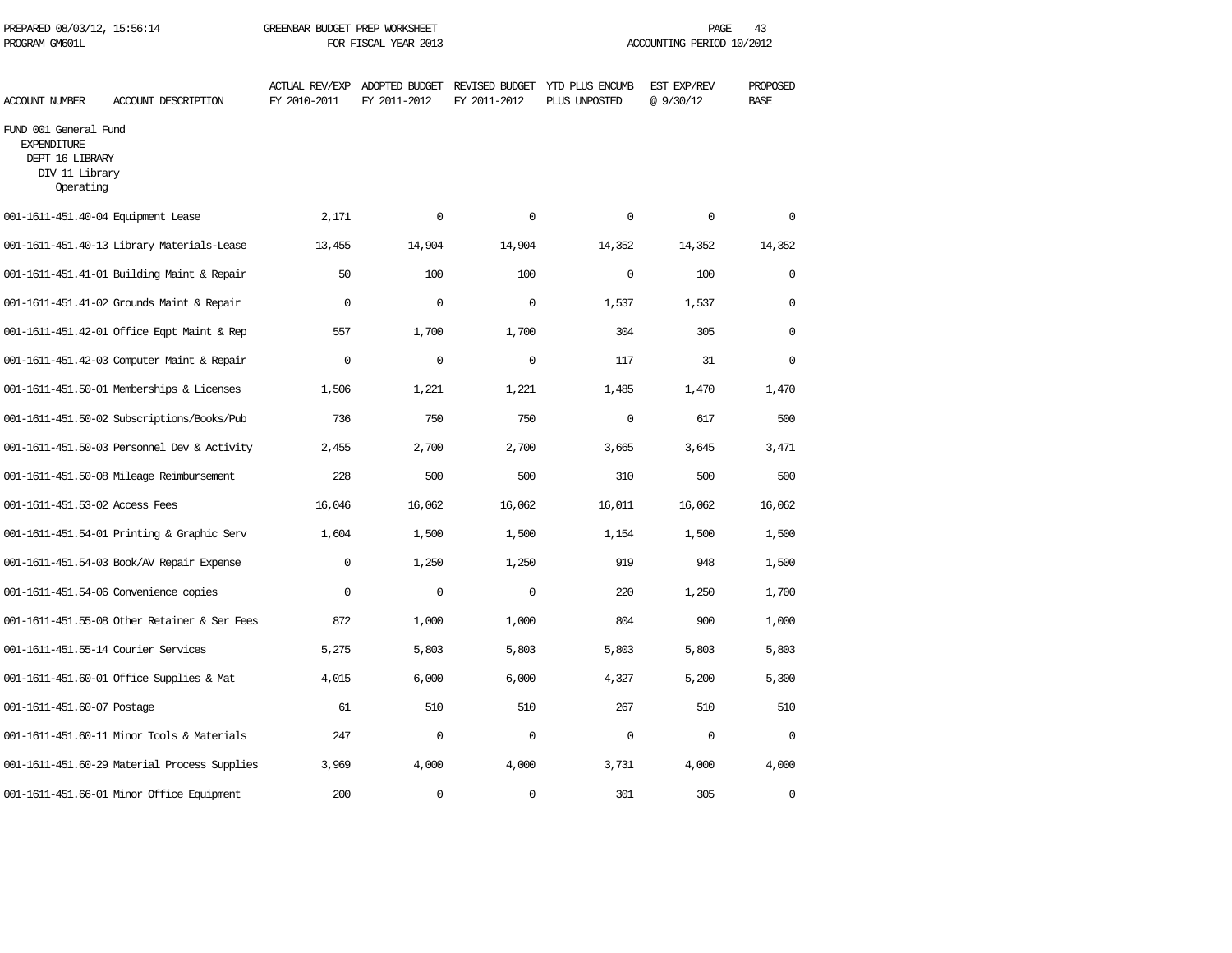| PROGRAM GM601L |                                                                                               |                                                            | FOR FISCAL YEAR 2013 |                          |                               | ACCOUNTING PERIOD 10/2012                                                     |                         |                         |  |
|----------------|-----------------------------------------------------------------------------------------------|------------------------------------------------------------|----------------------|--------------------------|-------------------------------|-------------------------------------------------------------------------------|-------------------------|-------------------------|--|
|                | ACCOUNT NUMBER                                                                                | ACCOUNT DESCRIPTION                                        | FY 2010-2011         | FY 2011-2012             | FY 2011-2012                  | ACTUAL REV/EXP ADOPTED BUDGET REVISED BUDGET YTD PLUS ENCUMB<br>PLUS UNPOSTED | EST EXP/REV<br>@9/30/12 | PROPOSED<br><b>BASE</b> |  |
|                | FUND 001 General Fund<br><b>EXPENDITURE</b><br>DEPT 16 LIBRARY<br>DIV 11 Library<br>Operating |                                                            |                      |                          |                               |                                                                               |                         |                         |  |
|                |                                                                                               | 001-1611-451.66-12 Minor Other Furnishings                 | 1,121                | $\overline{\phantom{0}}$ | $\overline{0}$                | $\mathbf 0$                                                                   | $\Omega$                | $\mathbf 0$             |  |
|                |                                                                                               | 001-1611-451.69-01 Library Books                           | 59,591               | 62,145                   | 62,145                        | 49,702                                                                        | 61,642                  | 64,010                  |  |
|                |                                                                                               | 001-1611-451.69-02 Library Periodicals                     | 3,490                | 3,500                    | 3,500                         | 3,373                                                                         | 3,500                   | 3,500                   |  |
|                |                                                                                               | 001-1611-451.69-03 Library Audio/Visual                    | 11,589               | 12,353                   | 12,353                        | 13,350                                                                        | 12,856                  | 13,000                  |  |
|                |                                                                                               | 001-1611-451.80-13 Project/Event/Meeting Exp               | 4,356                | 3,500                    | 3,500                         | 2,494                                                                         | 4,000                   | 3,500                   |  |
| $^\star$       | Operating                                                                                     |                                                            |                      |                          |                               | 292.413 139.498 139.498 124.226                                               | 141,033                 | 141,678                 |  |
|                |                                                                                               | Utilities/Internal Chrgs<br>001-1611-451.63-02 Electricity | 25,647               | 19,768                   |                               | 19,768 12,584                                                                 | 25,000                  | 26,000                  |  |
|                |                                                                                               | 001-1611-451.63-03 Natural Gas                             | 1,417                | 1,381                    | 1,381                         | 1,023                                                                         | 1,068                   | 1,300                   |  |
|                | 001-1611-451.63-04 Water                                                                      |                                                            | 5,467                | 4,058                    | 4,058                         | 3,229                                                                         | 5,000                   | 5,000                   |  |
|                |                                                                                               | 001-1611-451.82-16 IT Contribution                         | $\mathbf{0}$         | 169,399                  |                               | 169,399 127,049 169,399                                                       |                         | 130,960                 |  |
| $\star$        |                                                                                               | Utilities/Internal Chros                                   |                      |                          |                               | $32,531$ $194,606$ $194,606$ $143,885$ $200,467$ $163,260$                    |                         |                         |  |
| $***$          | Library                                                                                       |                                                            |                      |                          | --------------- ------------- | 838,603 852,901 852,901 688,052                                               | 863,297                 | 848,520                 |  |
| $***$          | LIBRARY                                                                                       |                                                            |                      | 838,603 852,901          |                               | 852,901 688,052                                                               | 863,297                 | 848,520                 |  |

PREPARED 08/03/12, 15:56:14 GREENBAR BUDGET PREP WORKSHEET **FREED ACTION** PAGE 44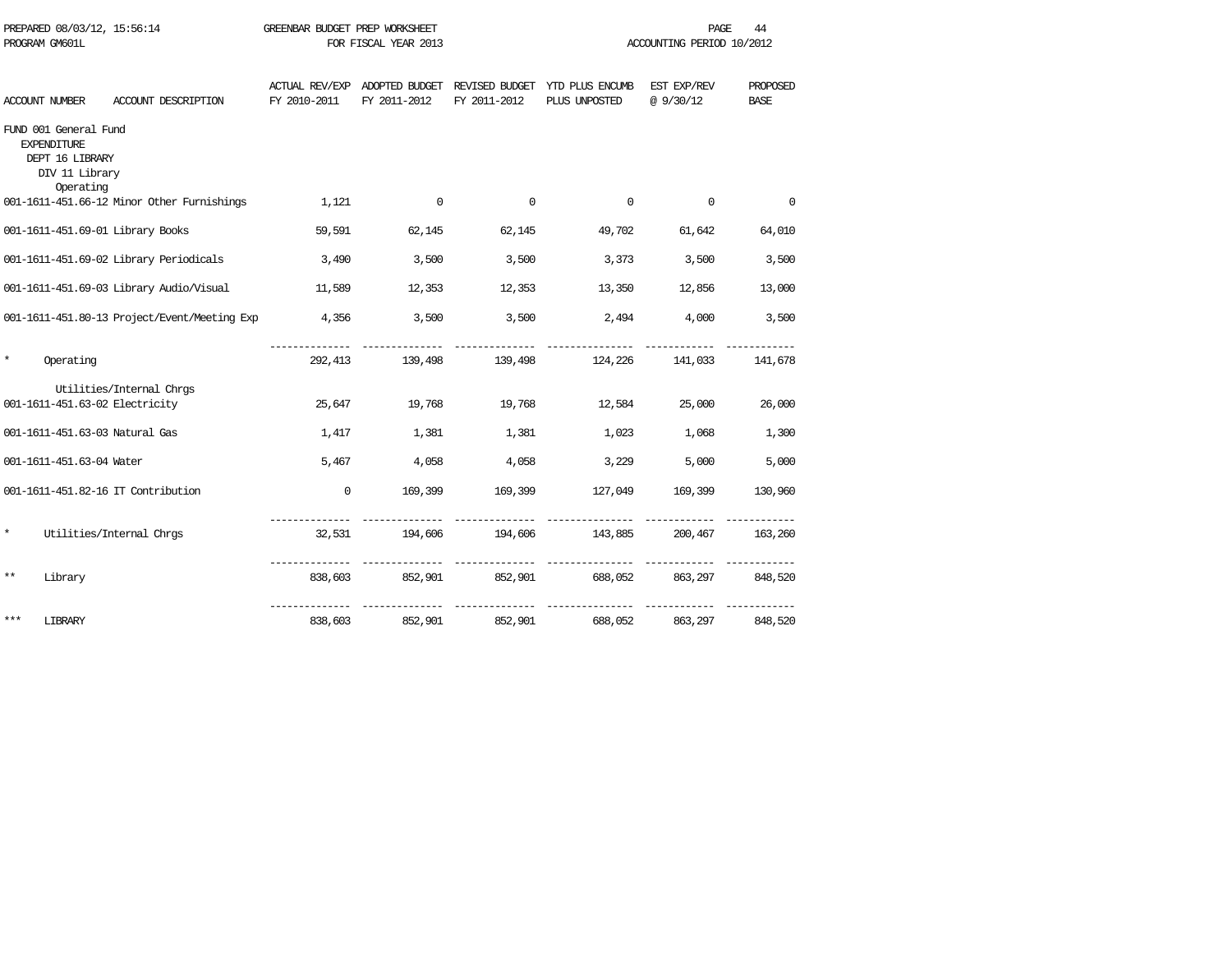| PREPARED 08/03/12, 15:56:14<br>PROGRAM GM601L                                    |                                              | GREENBAR BUDGET PREP WORKSHEET | FOR FISCAL YEAR 2013                          |              |                                                 | PAGE<br>45<br>ACCOUNTING PERIOD 10/2012 |                         |  |  |
|----------------------------------------------------------------------------------|----------------------------------------------|--------------------------------|-----------------------------------------------|--------------|-------------------------------------------------|-----------------------------------------|-------------------------|--|--|
| ACCOUNT NUMBER                                                                   | ACCOUNT DESCRIPTION                          | FY 2010-2011                   | ACTUAL REV/EXP ADOPTED BUDGET<br>FY 2011-2012 | FY 2011-2012 | REVISED BUDGET YTD PLUS ENCUMB<br>PLUS UNPOSTED | EST EXP/REV<br>@9/30/12                 | PROPOSED<br><b>BASE</b> |  |  |
| FUND 001 General Fund<br><b>EXPENDITURE</b><br>DEPT 20 Finance<br>DIV 11 Finance |                                              |                                |                                               |              |                                                 |                                         |                         |  |  |
| 001-2011-413.10-01 Salaries                                                      | Salaries & Benefits                          | 526,899                        | 533,375                                       | 533,375      | 400,255                                         | 497,743                                 | 545,309                 |  |  |
| 001-2011-413.13-01 Longevity Pay                                                 |                                              | 1,981                          | 1,872                                         | 1,872        | 2,042                                           | 2,042                                   | 2,928                   |  |  |
|                                                                                  | 001-2011-413.13-09 Accumulated Vacation Pay  | 763                            | $\mathbf 0$                                   | $\Omega$     | $\Omega$                                        | $\mathbf 0$                             | $\Omega$                |  |  |
|                                                                                  | 001-2011-413.13-11 Accumlated Sick Leave Pay | $178-$                         | $\Omega$                                      | $\Omega$     | $\Omega$                                        | $\Omega$                                | $\Omega$                |  |  |
| 001-2011-413.13-14 Ins Opt Out                                                   |                                              | 8,330                          | 7,200                                         | 7,200        | 5,700                                           | 7,200                                   | 7,200                   |  |  |
|                                                                                  | 001-2011-413.15-01 Merit Salary Expense      | $\mathbf 0$                    | 16,186                                        | 16,186       | $\mathbf 0$                                     | $\mathbf 0$                             | $\mathbf 0$             |  |  |
| 001-2011-413.16-01 Car Allowance                                                 |                                              | 6,023                          | 6,000                                         | 6,000        | 4,846                                           | 6,000                                   | 6,000                   |  |  |
|                                                                                  | 001-2011-413.16-05 Cell Phone Allowance      | 1,305                          | 1,300                                         | 1,300        | 1,069                                           | 1,300                                   | 1,300                   |  |  |
| 001-2011-413.20-01 FICA Taxes                                                    |                                              | 29,943                         | 32,782                                        | 32,782       | 22,703                                          | 30,863                                  | 33,567                  |  |  |
| 001-2011-413.20-02 Medicare Taxes                                                |                                              | 7,305                          | 7,971                                         | 7,971        | 5,618                                           | 7,198                                   | 8,160                   |  |  |
|                                                                                  | 001-2011-413.20-03 Unemployment Taxes        | 704                            | 648                                           | 648          | 2,131                                           | 2,131                                   | 2,349                   |  |  |
| 001-2011-413.21-01 TMRS                                                          |                                              | 74,472                         | 78,009                                        | 78,009       | 58,634                                          | 72,861                                  | 84,467                  |  |  |
|                                                                                  | 001-2011-413.22-01 Workers' Compensation Ins | 598                            | 605                                           | 605          | 457                                             | 567                                     | 619                     |  |  |
| 001-2011-413.22-02 Health Insurance                                              |                                              | 25,889                         | 43,560                                        | 43,560       | 25,393                                          | 32,955                                  | 43,560                  |  |  |
| 001-2011-413.22-04 Dental Insurance                                              |                                              | 2,418                          | 2,875                                         | 2,875        | 2,095                                           | 2,515                                   | 2,876                   |  |  |
| 001-2011-413.22-05 Life Insurance                                                |                                              | 326                            | 352                                           | 352          | 229                                             | 273                                     | 297                     |  |  |
|                                                                                  | 001-2011-413.22-06 Contr-Health Spending Acc | 4,200                          | $\mathbf 0$                                   | $\Omega$     | $\Omega$                                        | $\mathbf 0$                             | $\Omega$                |  |  |
|                                                                                  | 001-2011-413.29-99 Reimb by CP/SR funds      | $3,821-$                       | $3,500-$                                      | $3,500-$     | $\mathbf 0$                                     | $3,500-$                                | $3,500-$                |  |  |
| $\star$<br>Salaries & Benefits                                                   |                                              | 687,157                        | 729,235                                       | 729,235      | 531,172                                         | 660,148                                 | 735,132                 |  |  |
| Operating                                                                        | 001-2011-413.32-01 Financial Audit Services  | 66,000                         | 66,300                                        | 66,300       | 66,000                                          | 66,000                                  | 66,300                  |  |  |
|                                                                                  | 001-2011-413.32-09 Other Financial Services  | 43,488                         | 66,335                                        | 71,547       | 46,807                                          | 46,807                                  | 50,900                  |  |  |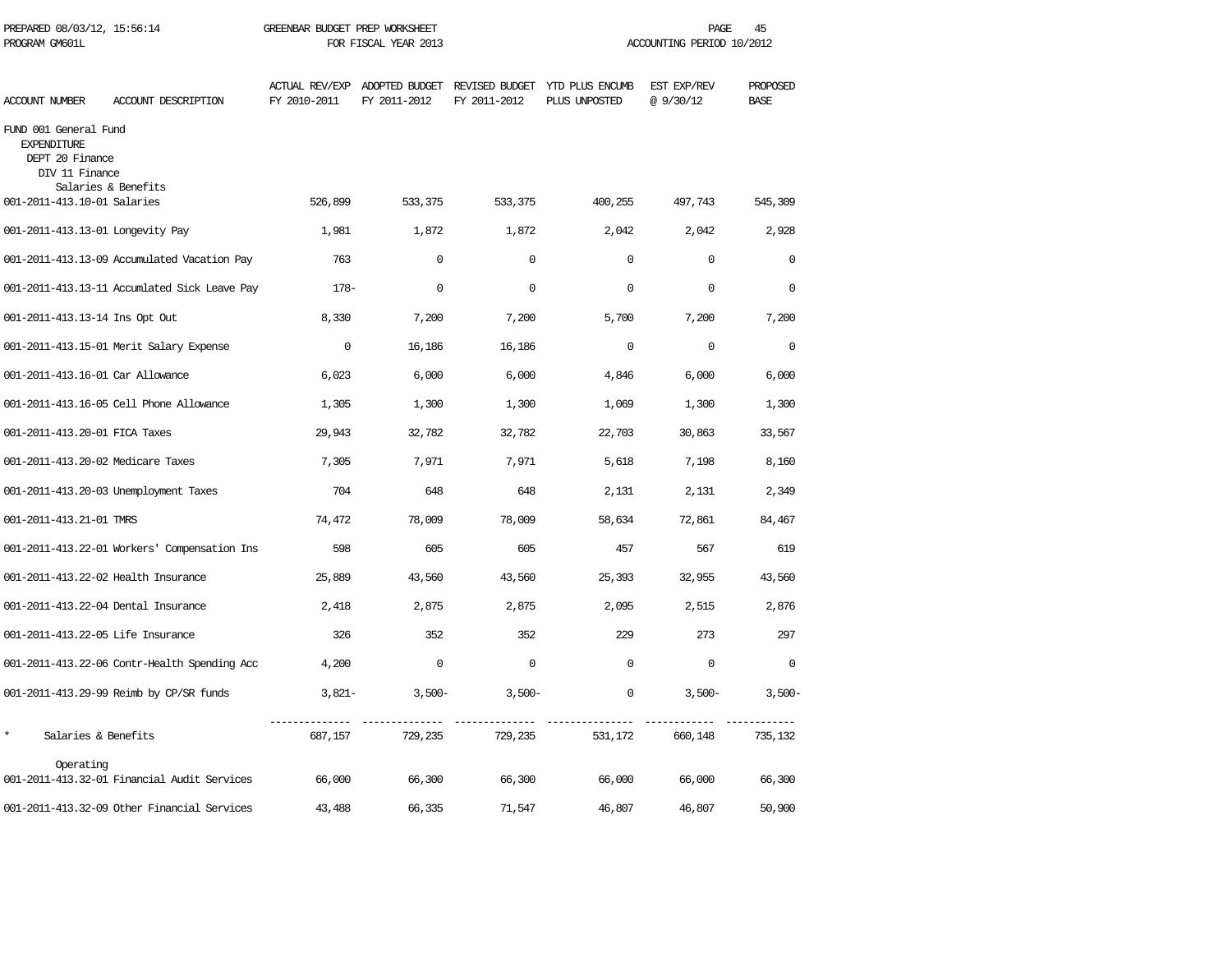| PROGRAM GM601L                                                                                |                                                                | FOR FISCAL YEAR 2013                  |              |              | ACCOUNTING PERIOD 10/2012                                      |                          |                         |  |
|-----------------------------------------------------------------------------------------------|----------------------------------------------------------------|---------------------------------------|--------------|--------------|----------------------------------------------------------------|--------------------------|-------------------------|--|
| ACCOUNT NUMBER                                                                                | ACCOUNT DESCRIPTION                                            | <b>ACTUAL REV/EXP</b><br>FY 2010-2011 | FY 2011-2012 | FY 2011-2012 | ADOPTED BUDGET REVISED BUDGET YTD PLUS ENCUMB<br>PLUS UNPOSTED | EST EXP/REV<br>@ 9/30/12 | PROPOSED<br><b>BASE</b> |  |
| FUND 001 General Fund<br><b>EXPENDITURE</b><br>DEPT 20 Finance<br>DIV 11 Finance<br>Operating |                                                                |                                       |              |              |                                                                |                          |                         |  |
|                                                                                               | 001-2011-413.34-03 Information Srvcs Contrib                   | 50,295                                | $\mathbf 0$  | $\mathbf 0$  | $\mathbf 0$                                                    | $\mathbf 0$              | $\mathbf 0$             |  |
|                                                                                               | 001-2011-413.42-03 Computer Maint & Repair                     | $\mathbf 0$                           | $\mathbf 0$  | $\mathbf 0$  | 41                                                             | 41                       | $\mathbf 0$             |  |
|                                                                                               | 001-2011-413.50-01 Memberships & Licenses                      | 1,831                                 | 1,909        | 1,909        | 531                                                            | 1,080                    | 1,080                   |  |
|                                                                                               | 001-2011-413.50-02 Subscriptions/Books/Pub                     | 819                                   | 1,149        | 1,149        | 659                                                            | 951                      | 1,011                   |  |
|                                                                                               | 001-2011-413.50-03 Personnel Dev & Activity                    | 5,032                                 | 8,771        | 8,771        | 6,999                                                          | 7,000                    | 9,166                   |  |
|                                                                                               | 001-2011-413.50-08 Mileage Reimbursement                       | $\mathbf 0$                           | 0            | $\mathbf 0$  | 31                                                             | 65                       | 0                       |  |
|                                                                                               | 001-2011-413.54-01 Printing & Graphic Serv                     | $\mathbf 0$                           | $\mathbf 0$  | $\mathbf 0$  | 210                                                            | 500                      | $\mathbf 0$             |  |
|                                                                                               | 001-2011-413.54-06 Convenience copies                          | $\Omega$                              | $\Omega$     | $\Omega$     | 722                                                            | 1,209                    | 3,500                   |  |
|                                                                                               | 001-2011-413.55-02 Banking Services Charges                    | 15,837                                | 17,577       | 17,577       | 7,995                                                          | 15,500                   | 17,577                  |  |
|                                                                                               | 001-2011-413.55-03 Employee Bonding Fees                       | 1,000                                 | 1,614        | 1,614        | $\Omega$                                                       | $\Omega$                 | $\Omega$                |  |
|                                                                                               | 001-2011-413.55-04 Collection Services                         | $\Omega$                              | 317          | 317          | $\Omega$                                                       | 317                      | 317                     |  |
|                                                                                               | 001-2011-413.60-01 Office Supplies & Mat                       | 3,039                                 | 3,014        | 3,014        | 2,487                                                          | 3,014                    | 3,014                   |  |
|                                                                                               | 001-2011-413.66-01 Minor Office Equipment                      | 2,310                                 | 518          | 518          | 832                                                            | 832                      | 518                     |  |
| *<br>Operating                                                                                |                                                                | 189,651                               | 167,504      | 172,716      | 133,314                                                        | 143,316                  | 153,383                 |  |
|                                                                                               | Utilities/Internal Chrgs<br>001-2011-413.82-16 IT Contribution | $\mathbf 0$                           | 51,293       | 51,293       | 38,470                                                         | 51,793                   | 47,873                  |  |
| *                                                                                             | Utilities/Internal Chrgs                                       | 0                                     | 51,293       | 51,293       | 38,470                                                         | 51,793                   | 47,873                  |  |
| $***$<br>Finance                                                                              |                                                                | 876,808                               | 948,032      | 953,244      | 702,956                                                        | 855,257                  | 936,388                 |  |

PREPARED 08/03/12, 15:56:14 GREENBAR BUDGET PREP WORKSHEET **CHANNEL CONSTRUSS OF A SET ASSET** 46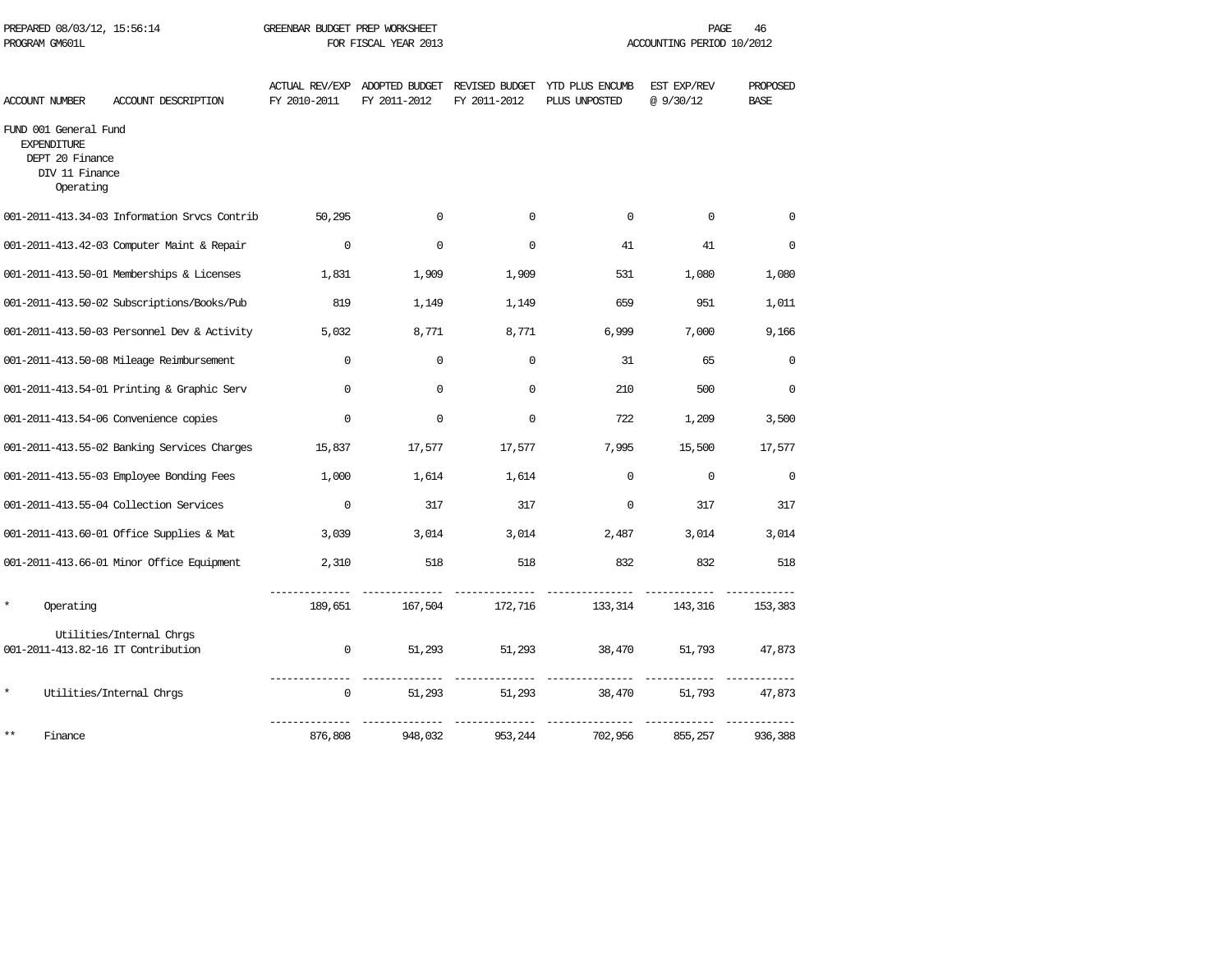| PREPARED 08/03/12, 15:56:14 |                                            | GREENBAR BUDGET PREP WORKSHEET |                      |                |                 | PAGE                      | 47          |
|-----------------------------|--------------------------------------------|--------------------------------|----------------------|----------------|-----------------|---------------------------|-------------|
| PROGRAM GM601L              |                                            |                                | FOR FISCAL YEAR 2013 |                |                 | ACCOUNTING PERIOD 10/2012 |             |
|                             |                                            |                                |                      |                |                 |                           |             |
|                             |                                            | <b>ACTUAL REV/EXP</b>          | ADOPTED BUDGET       | REVISED BUDGET | YTD PLUS ENCUMB | EST EXP/REV               | PROPOSED    |
| ACCOUNT NUMBER              | ACCOUNT DESCRIPTION                        | FY 2010-2011                   | FY 2011-2012         | FY 2011-2012   | PLUS UNPOSTED   | @9/30/12                  | <b>BASE</b> |
| FUND 001 General Fund       |                                            |                                |                      |                |                 |                           |             |
| <b>EXPENDITURE</b>          |                                            |                                |                      |                |                 |                           |             |
| DEPT 20 Finance             |                                            |                                |                      |                |                 |                           |             |
| DIV 12 Tax                  |                                            |                                |                      |                |                 |                           |             |
| Operating                   |                                            |                                |                      |                |                 |                           |             |
|                             | 001-2012-413.33-01 Tax Appraisal Service   | 167,185                        | 173,309              | 173,309        | 177,069         | 177,064                   | 185,143     |
|                             | 001-2012-413.33-02 Tax Collection Service  | 28,360                         | 22,798               | 22,798         | 36,324          | 36,324                    | 37,413      |
|                             |                                            |                                |                      |                |                 |                           |             |
|                             | 001-2012-413.66-09 Minor Computer Software | 298                            | 298                  | 298            | 298             | 298                       | 298         |
|                             |                                            |                                |                      |                |                 |                           |             |
| $\star$<br>Operating        |                                            | 195,843                        | 196,405              | 196,405        | 213,691         | 213,686                   | 222,854     |
|                             |                                            |                                |                      |                |                 |                           |             |
|                             |                                            |                                |                      |                |                 |                           |             |
| $***$<br>Tax                |                                            | 195,843                        | 196,405              | 196,405        | 213,691         | 213,686                   | 222,854     |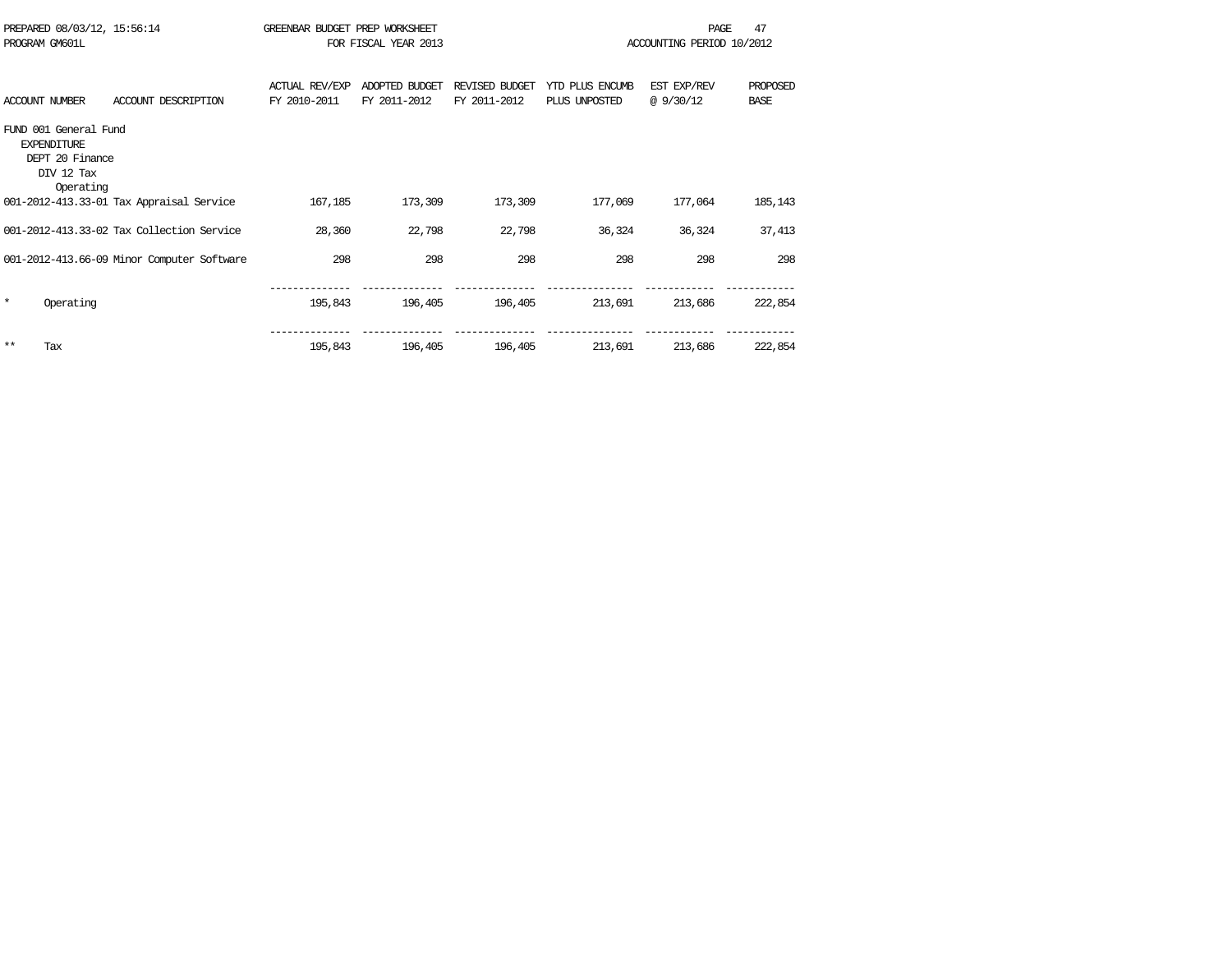| PREPARED 08/03/12, 15:56:14<br>PROGRAM GM601L                                             |                                              | GREENBAR BUDGET PREP WORKSHEET | FOR FISCAL YEAR 2013 |              |                                                                               | PAGE<br>ACCOUNTING PERIOD 10/2012 | 48                      |
|-------------------------------------------------------------------------------------------|----------------------------------------------|--------------------------------|----------------------|--------------|-------------------------------------------------------------------------------|-----------------------------------|-------------------------|
| ACCOUNT NUMBER                                                                            | ACCOUNT DESCRIPTION                          | FY 2010-2011                   | FY 2011-2012         | FY 2011-2012 | ACTUAL REV/EXP ADOPTED BUDGET REVISED BUDGET YTD PLUS ENCUMB<br>PLUS UNPOSTED | EST EXP/REV<br>@9/30/12           | PROPOSED<br><b>BASE</b> |
| FUND 001 General Fund<br><b>EXPENDITURE</b><br>DEPT 20 Finance<br>DIV 13 Support Services | Salaries & Benefits                          |                                |                      |              |                                                                               |                                   |                         |
| 001-2013-413.10-01 Salaries                                                               |                                              | 37,741                         | 51,676               | 39,927       | 32,490                                                                        | 39,436                            | 36,119                  |
| 001-2013-413.11-01 Wages                                                                  |                                              | 16,565                         | $\Omega$             | $\Omega$     | 3,215                                                                         | 3,500                             | 2,500                   |
| 001-2013-413.13-01 Longevity Pay                                                          |                                              | 975                            | 1,008                | 1,008        | 816                                                                           | 1,030                             | 1,104                   |
|                                                                                           | 001-2013-413.13-09 Accumulated Vacation Pay  | 174                            | $\mathbf 0$          | $\mathbf 0$  | $\mathbf 0$                                                                   | $\mathbf 0$                       | $\mathbf 0$             |
|                                                                                           | 001-2013-413.13-11 Accumlated Sick Leave Pay | 112                            | $\mathbf 0$          | $\mathbf 0$  | $\mathbf 0$                                                                   | $\Omega$                          | $\mathbf 0$             |
|                                                                                           | 001-2013-413.15-01 Merit Salary Expense      | $\mathbf 0$                    | 1,586                | 1,586        | $\Omega$                                                                      | $\Omega$                          | $\Omega$                |
| 001-2013-413.20-01 FICA Taxes                                                             |                                              | 3,357                          | 3,266                | 3,266        | 2,245                                                                         | 2,688                             | 2,463                   |
| 001-2013-413.20-02 Medicare Taxes                                                         |                                              | 785                            | 764                  | 764          | 525                                                                           | 629                               | 576                     |
|                                                                                           | 001-2013-413.20-03 Unemployment Taxes        | 144                            | 144                  | 144          | 314                                                                           | 286                               | 334                     |
| 001-2013-413.21-01 TMRS                                                                   |                                              | 7,579                          | 7,476                | $2,177-$     | 4,980                                                                         | 5,971                             | 5,587                   |
|                                                                                           | 001-2013-413.22-01 Workers' Compensation Ins | 61                             | 58                   | 58           | 41                                                                            | 49                                | 44                      |
| 001-2013-413.22-02 Health Insurance                                                       |                                              | 10,669                         | 14,520               | 14,520       | 6,006                                                                         | 7,518                             | 7,260                   |
| 001-2013-413.22-04 Dental Insurance                                                       |                                              | 675                            | 719                  | 719          | 360                                                                           | 419                               | 360                     |
| 001-2013-413.22-05 Life Insurance                                                         |                                              | 47                             | 78                   | 78           | 23                                                                            | 31                                | 33                      |
|                                                                                           | 001-2013-413.22-06 Contr-Health Spending Acc | 400                            | $\mathbf 0$          | $\Omega$     | $\Omega$                                                                      | $\Omega$                          | $\Omega$                |
| $\star$<br>Salaries & Benefits                                                            |                                              | 79,284                         | 81,295               | 59,893       | 51,015                                                                        | 61,557                            | 56,380                  |
| Operating                                                                                 | 001-2013-413.32-08 Other Prof Consulting     | $\mathbf 0$                    | $\mathbf 0$          | 35,325       | 32,501                                                                        | 34,000                            | 47,100                  |
|                                                                                           | 001-2013-413.34-03 Information Srvcs Contrib | 7,044                          | $\mathbf 0$          | $\Omega$     | $\Omega$                                                                      | $\Omega$                          | $\Omega$                |
| 001-2013-413.40-02 Equipment Rental                                                       |                                              | 1,674                          | 1,620                | 1,620        | 0                                                                             | 1,000                             | 1,000                   |
|                                                                                           | 001-2013-413.42-01 Office Eqpt Maint & Rep   | 11,657                         | 21,447               | 5,200        | 6,786                                                                         | 6,786                             | 3,395                   |
|                                                                                           | 001-2013-413.42-08 Equipment Maint & Repair  | 1,896                          | 1,800                | 1,800        | 2,256                                                                         | 2,190                             | 200                     |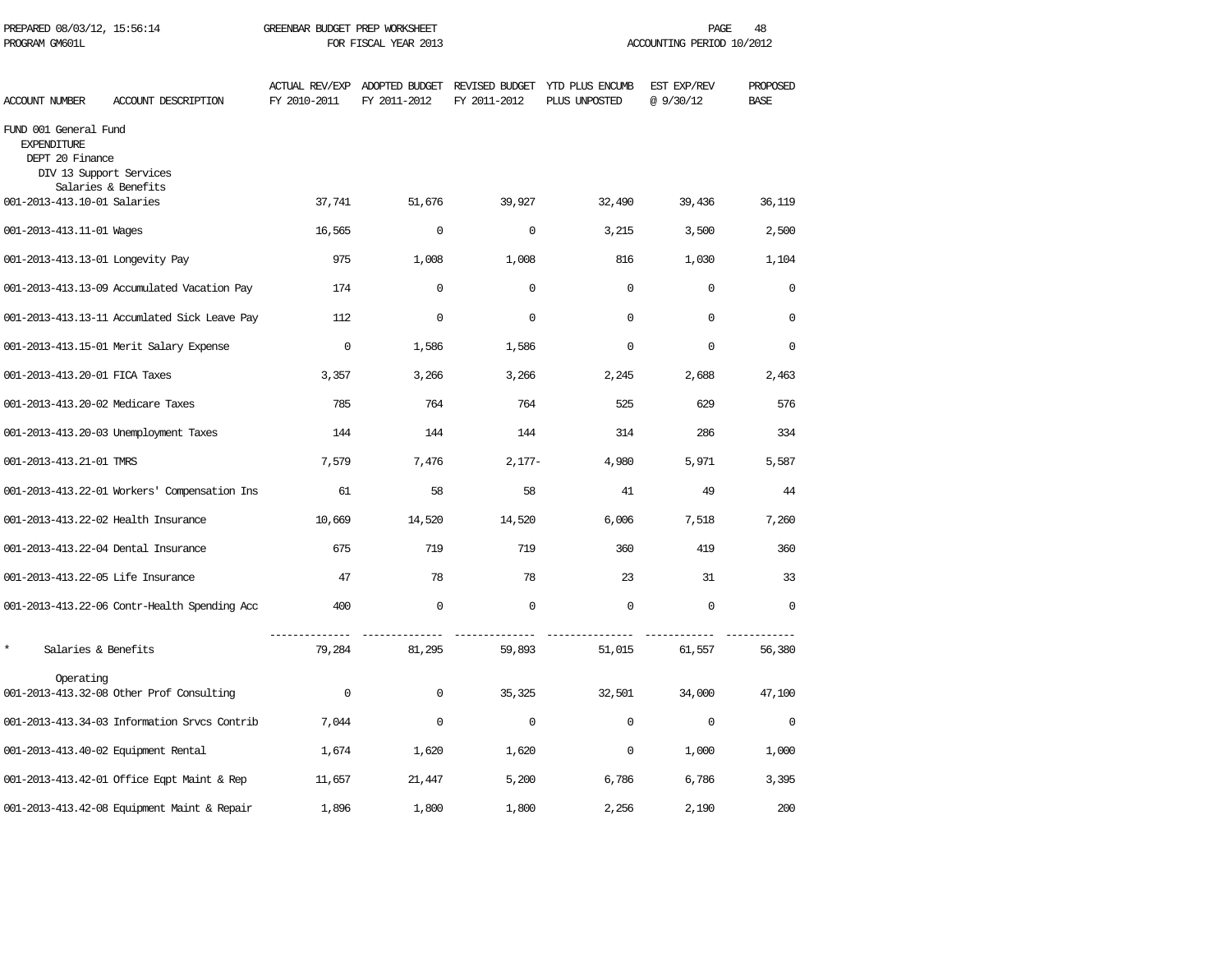| PREPARED 08/03/12, 15:56:14<br>GREENBAR BUDGET PREP WORKSHEET<br>PROGRAM GM601L<br>FOR FISCAL YEAR 2013 |                                              |              |                                                              | 49<br>PAGE<br>ACCOUNTING PERIOD 10/2012 |                                  |                         |                         |
|---------------------------------------------------------------------------------------------------------|----------------------------------------------|--------------|--------------------------------------------------------------|-----------------------------------------|----------------------------------|-------------------------|-------------------------|
| ACCOUNT NUMBER                                                                                          | ACCOUNT DESCRIPTION                          | FY 2010-2011 | ACTUAL REV/EXP ADOPTED BUDGET REVISED BUDGET<br>FY 2011-2012 | FY 2011-2012                            | YTD PLUS ENCUMB<br>PLUS UNPOSTED | EST EXP/REV<br>@9/30/12 | PROPOSED<br><b>BASE</b> |
| FUND 001 General Fund<br><b>EXPENDITURE</b><br>DEPT 20 Finance<br>DIV 13 Support Services<br>Operating  |                                              |              |                                                              |                                         |                                  |                         |                         |
|                                                                                                         | 001-2013-413.42-10 Maintenance of Apparatus  | $\mathbf 0$  | 0                                                            | 17,564                                  | 16,897                           | 19,850                  | 26,000                  |
|                                                                                                         | 001-2013-413.50-01 Memberships & Licenses    | 30           | $\Omega$                                                     | $\Omega$                                | 15                               | $\Omega$                | $\Omega$                |
|                                                                                                         | 001-2013-413.50-02 Subscriptions/Books/Pub   | $\Omega$     | 50                                                           | 50                                      | 35                               | 35                      | 35                      |
|                                                                                                         | 001-2013-413.54-01 Printing & Graphic Serv   | $\Omega$     | $\Omega$                                                     | $\Omega$                                | 53                               | 350                     | 300                     |
|                                                                                                         | 001-2013-413.54-05 Internal Printing Chrgs   | $\Omega$     | $\Omega$                                                     | $47,270-$                               | 17,623-                          | $23,586-$               | $45,000-$               |
|                                                                                                         | 001-2013-413.54-06 Convenience copies        | $\Omega$     | $\mathbf 0$                                                  | $\mathbf 0$                             | $2,686-$                         | $10,400-$               | $15,500-$               |
|                                                                                                         | 001-2013-413.60-01 Office Supplies & Mat     | 932          | 1,500                                                        | 1,500                                   | 109                              | 500                     | 400                     |
| 001-2013-413.60-07 Postage                                                                              |                                              | 24,696       | 29,700                                                       | 29,700                                  | 22,860                           | 29,700                  | 24,000                  |
|                                                                                                         | 001-2013-413.60-11 Minor Tools & Materials   | $\mathbf 0$  | $\mathbf 0$                                                  | $\mathbf 0$                             | 171                              | 172                     | $\mathbf 0$             |
|                                                                                                         | 001-2013-413.60-22 Kitchen Supplies          | 1,059        | 1,800                                                        | 1,800                                   | 753                              | 1,300                   | 1,300                   |
|                                                                                                         | 001-2013-413.60-30 Print Shop Supplies       | $\Omega$     | 0                                                            | 13,124                                  | 6,785                            | 12,000                  | 10,000                  |
|                                                                                                         | 001-2013-413.66-01 Minor Office Equipment    | 390          | $\Omega$                                                     | $\Omega$                                | 437                              | 438                     | $\Omega$                |
|                                                                                                         | 001-2013-413.67-05 Minor Other Improvements  | $\mathbf 0$  | $\mathbf 0$                                                  | 4,906                                   | 4,750                            | 4,750                   | $\mathbf 0$             |
| $\star$<br>Operating                                                                                    |                                              | 49,378       | ------- --------------<br>57,917                             | 65,319                                  | 74,099                           | 79,085                  | 53,230                  |
| 001-2013-413.63-02 Electricity                                                                          | Utilities/Internal Chrgs                     | 24,539       | 27,566                                                       | 27,566                                  | 14,129                           | 24,000                  | 25,000                  |
| 001-2013-413.63-03 Natural Gas                                                                          |                                              | 577          | 646                                                          | 646                                     | 509                              | 532                     | 700                     |
| 001-2013-413.63-04 Water                                                                                |                                              | 4,973        | 3,925                                                        | 3,925                                   | 3,500                            | 4,016                   | 4,016                   |
| 001-2013-413.64-03 Fuel                                                                                 |                                              | 378          | 388                                                          | 388                                     | 470                              | 712                     | 1,030                   |
|                                                                                                         | 001-2013-413.82-01 Contrib to Eqpt Repl Fund | 1,897        | 1,974                                                        | 1,974                                   | 1,974                            | 1,974                   | 2,158                   |
| 001-2013-413.82-16 IT Contribution                                                                      |                                              | $\mathbf 0$  | 8,012                                                        | 8,012                                   | 6,009                            | 8,012                   | 6,670                   |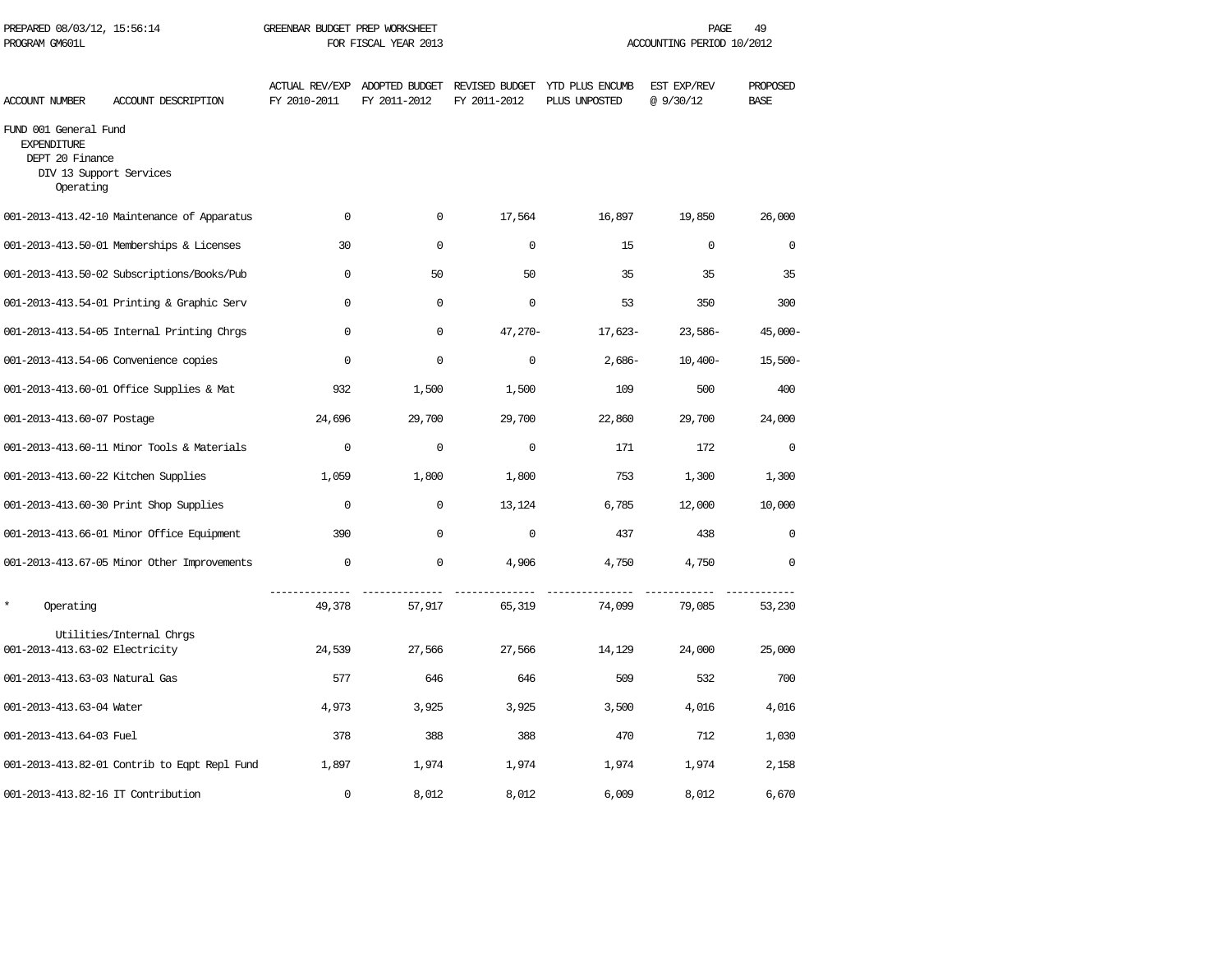|         | PREPARED 08/03/12, 15:56:14                                                               |                                             | GREENBAR BUDGET PREP WORKSHEET |                      |                |                 | PAGE                      | 50              |
|---------|-------------------------------------------------------------------------------------------|---------------------------------------------|--------------------------------|----------------------|----------------|-----------------|---------------------------|-----------------|
|         | PROGRAM GM601L                                                                            |                                             |                                | FOR FISCAL YEAR 2013 |                |                 | ACCOUNTING PERIOD 10/2012 |                 |
|         |                                                                                           |                                             |                                |                      |                |                 |                           |                 |
|         |                                                                                           |                                             | <b>ACTUAL REV/EXP</b>          | ADOPTED BUDGET       | REVISED BUDGET | YTD PLUS ENCUMB | EST EXP/REV               | <b>PROPOSED</b> |
|         | <b>ACCOUNT NUMBER</b>                                                                     | ACCOUNT DESCRIPTION                         | FY 2010-2011                   | FY 2011-2012         | FY 2011-2012   | PLUS UNPOSTED   | @9/30/12                  | <b>BASE</b>     |
|         | FUND 001 General Fund<br><b>EXPENDITURE</b><br>DEPT 20 Finance<br>DIV 13 Support Services | Utilities/Internal Chrgs                    |                                |                      |                |                 |                           |                 |
|         |                                                                                           | 001-2013-413.82-17 Equip Svc Contribution   | $\Omega$                       | 1,586                | 1,586          | 1,322           | 1,586                     | 1,603           |
|         |                                                                                           | 001-2013-413.82-18 Equipment Payment to ERF | $\mathbf 0$                    | 0                    | 45,000         | 44,400          | 44,500                    | 13,400          |
| $\star$ |                                                                                           | Utilities/Internal Chros                    | 32,364                         | 44,097               | 89,097         | 72,313          | 85,332                    | 54,577          |
|         | Capital                                                                                   | 001-2013-413.74-02 Machinery & Equipment    | $\mathbf 0$                    | 31,000               | $\Omega$       | $\Omega$        | $\Omega$                  | $\Omega$        |
| $\star$ | Capital                                                                                   |                                             | $\mathbf{0}$                   | 31,000               | $\Omega$       | $\Omega$        | $\Omega$                  | $\Omega$        |
| $***$   | Support Services                                                                          |                                             | 161,026                        | 214,309              | 214,309        | 197,427         | 225,974                   | 164,187         |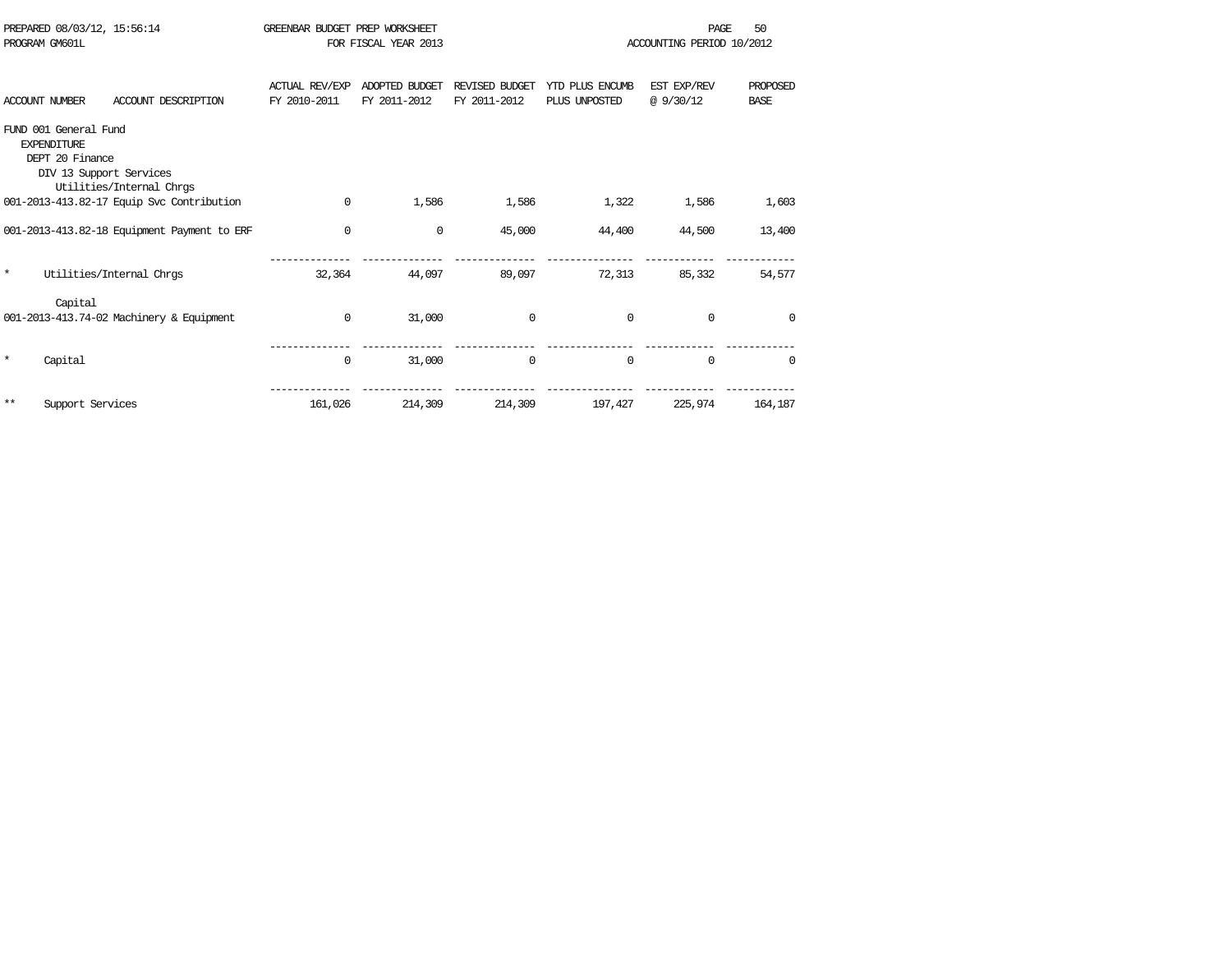| PREPARED 08/03/12, 15:56:14<br>PROGRAM GM601L                                       |                                              | GREENBAR BUDGET PREP WORKSHEET | FOR FISCAL YEAR 2013 |              |                                                                               | PAGE<br>ACCOUNTING PERIOD 10/2012 | 51                      |
|-------------------------------------------------------------------------------------|----------------------------------------------|--------------------------------|----------------------|--------------|-------------------------------------------------------------------------------|-----------------------------------|-------------------------|
| <b>ACCOUNT NUMBER</b>                                                               | ACCOUNT DESCRIPTION                          | FY 2010-2011                   | FY 2011-2012         | FY 2011-2012 | ACTUAL REV/EXP ADOPTED BUDGET REVISED BUDGET YTD PLUS ENCUMB<br>PLUS UNPOSTED | EST EXP/REV<br>@9/30/12           | PROPOSED<br><b>BASE</b> |
| FUND 001 General Fund<br><b>EXPENDITURE</b><br>DEPT 20 Finance<br>DIV 14 Purchasing | Salaries & Benefits                          |                                |                      |              |                                                                               |                                   |                         |
| 001-2014-413.10-01 Salaries                                                         |                                              | 73,718                         | 72,788               | 72,788       | 60,549                                                                        | 74,966                            | 74,972                  |
| 001-2014-413.13-01 Longevity Pay                                                    |                                              | 37                             | 240                  | 240          | 288                                                                           | 288                               | 384                     |
|                                                                                     | 001-2014-413.13-09 Accumulated Vacation Pay  | $51 -$                         | $\mathbf 0$          | $\mathbf 0$  | $\mathbf 0$                                                                   | $\mathbf 0$                       | $\mathbf 0$             |
|                                                                                     | 001-2014-413.13-11 Accumlated Sick Leave Pay | $58-$                          | $\mathbf 0$          | $\mathbf 0$  | $\mathbf 0$                                                                   | $\mathbf 0$                       | 0                       |
|                                                                                     | 001-2014-413.15-01 Merit Salary Expense      | $\mathbf 0$                    | 2,234                | 2,234        | $\mathbf 0$                                                                   | $\mathbf 0$                       | $\mathbf 0$             |
| 001-2014-413.16-01 Car Allowance                                                    |                                              | 2,409                          | 2,400                | 2,400        | 1,938                                                                         | 2,400                             | 2,400                   |
|                                                                                     | 001-2014-413.16-05 Cell Phone Allowance      | 652                            | 650                  | 650          | 535                                                                           | 650                               | 650                     |
| 001-2014-413.20-01 FICA Taxes                                                       |                                              | 4,718                          | 4,717                | 4,717        | 3,905                                                                         | 4,845                             | 4,861                   |
| 001-2014-413.20-02 Medicare Taxes                                                   |                                              | 1,103                          | 1,103                | 1,103        | 913                                                                           | 1,133                             | 1,137                   |
|                                                                                     | 001-2014-413.20-03 Unemployment Taxes        | 72                             | 72                   | 72           | 261                                                                           | 261                               | 261                     |
| 001-2014-413.21-01 TMRS                                                             |                                              | 10,533                         | 10,795               | 10,795       | 8,999                                                                         | 11,121                            | 11,769                  |
|                                                                                     | 001-2014-413.22-01 Workers' Compensation Ins | 85                             | 84                   | 84           | 72                                                                            | 88                                | 86                      |
| 001-2014-413.22-02 Health Insurance                                                 |                                              | 4,842                          | 7,260                | 7,260        | 5,240                                                                         | 6,752                             | 7,260                   |
| 001-2014-413.22-04 Dental Insurance                                                 |                                              | 337                            | 359                  | 359          | 300                                                                           | 360                               | 360                     |
| 001-2014-413.22-05 Life Insurance                                                   |                                              | 39                             | 39                   | 39           | 29                                                                            | 35                                | 33                      |
|                                                                                     | 001-2014-413.22-06 Contr-Health Spending Acc | 1,000                          | $\mathbf 0$          | $\mathbf 0$  | $\mathbf 0$                                                                   | $\mathbf 0$                       | $\mathbf 0$             |
| $\star$<br>Salaries & Benefits                                                      |                                              | 99,436                         | 102,741              | 102,741      | 83,029                                                                        | 102,899                           | 104,173                 |
| Operating                                                                           | 001-2014-413.34-03 Information Srvcs Contrib | 3,778                          | $\mathbf 0$          | 0            | $\mathbf 0$                                                                   | 0                                 | $\mathbf 0$             |
|                                                                                     | 001-2014-413.50-01 Memberships & Licenses    | 380                            | 829                  | 829          | 430                                                                           | 430                               | 829                     |
|                                                                                     | 001-2014-413.50-02 Subscriptions/Books/Pub   | 70                             | 50                   | 50           | 35                                                                            | 50                                | 50                      |
|                                                                                     | 001-2014-413.50-03 Personnel Dev & Activity  | 2,261                          | 1,900                | 1,900        | 1,988                                                                         | 1,800                             | 1,900                   |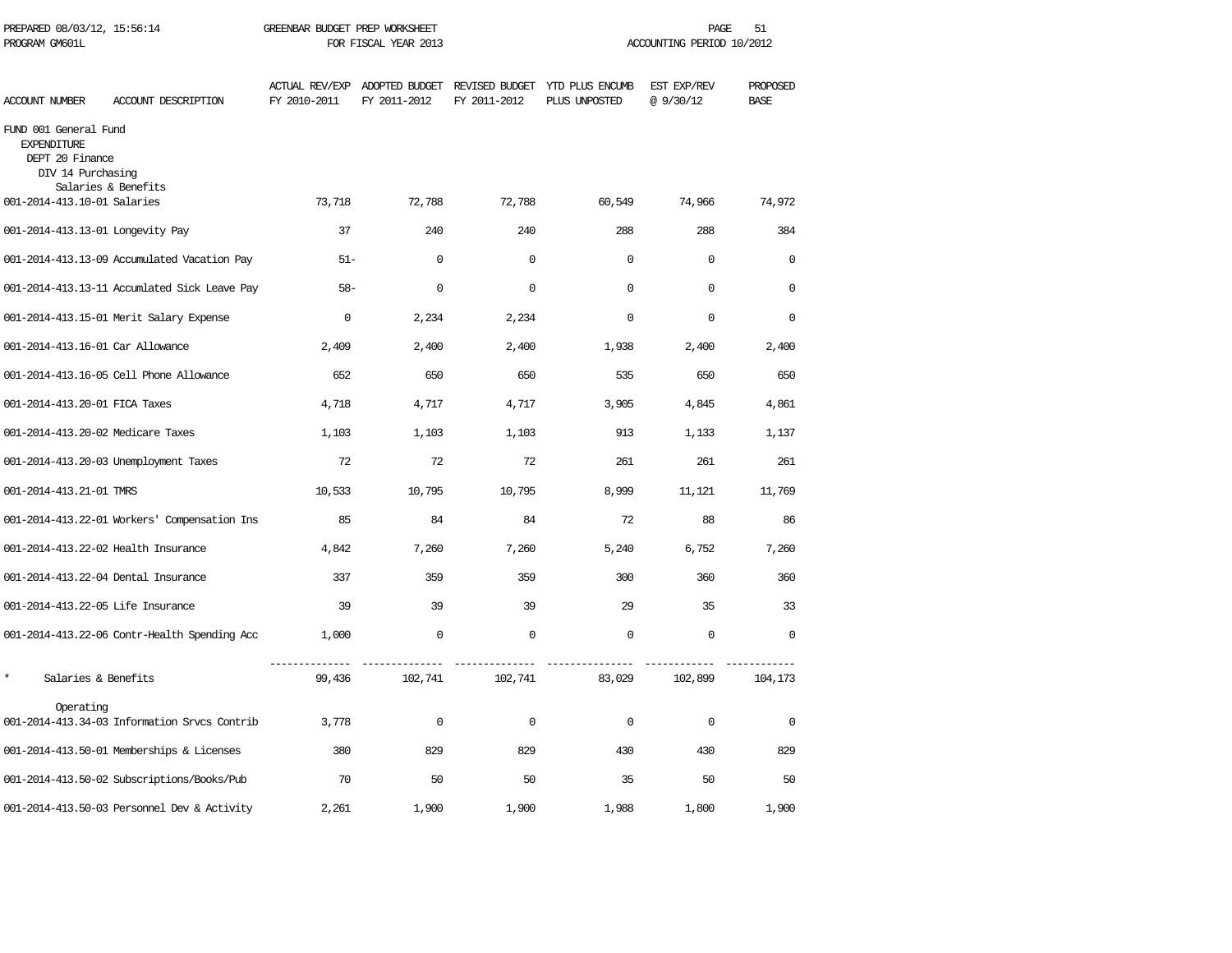| PROGRAM GM601L |                                                                                                  |                                                                |                                | FOR FISCAL YEAR 2013           |                                | ACCOUNTING PERIOD 10/2012                      |                               |                         |  |
|----------------|--------------------------------------------------------------------------------------------------|----------------------------------------------------------------|--------------------------------|--------------------------------|--------------------------------|------------------------------------------------|-------------------------------|-------------------------|--|
|                | <b>ACCOUNT NUMBER</b>                                                                            | ACCOUNT DESCRIPTION                                            | ACTUAL REV/EXP<br>FY 2010-2011 | ADOPTED BUDGET<br>FY 2011-2012 | REVISED BUDGET<br>FY 2011-2012 | YTD PLUS ENCUMB<br>PLUS UNPOSTED               | EST EXP/REV<br>@ 9/30/12      | PROPOSED<br><b>BASE</b> |  |
|                | FUND 001 General Fund<br><b>EXPENDITURE</b><br>DEPT 20 Finance<br>DIV 14 Purchasing<br>Operating |                                                                |                                |                                |                                |                                                |                               |                         |  |
|                |                                                                                                  | 001-2014-413.54-01 Printing & Graphic Serv                     | 47                             | $\Omega$                       | $\mathbf 0$                    | 57                                             | $\Omega$                      | 75                      |  |
|                |                                                                                                  | 001-2014-413.54-06 Convenience copies                          | $\mathbf 0$                    | $\mathbf 0$                    | $\mathbf 0$                    | $\mathbf 0$                                    | 25                            | 200                     |  |
|                |                                                                                                  | 001-2014-413.60-01 Office Supplies & Mat                       | 214                            | 373                            | 373                            | 72                                             | 150                           | 250                     |  |
| $\star$        | Operating                                                                                        |                                                                | 6,750                          | 3,152                          | 3,152                          | 2,582                                          | 2,455                         | 3,304                   |  |
|                |                                                                                                  | Utilities/Internal Chrgs<br>001-2014-413.82-16 IT Contribution | $\mathbf 0$                    | 4,045                          | 4,045                          | 3,034                                          | 4,045                         | 3,371                   |  |
| $\star$        |                                                                                                  | Utilities/Internal Chrgs                                       | $\mathbf 0$                    | 4,045                          | 4,045                          | 3,034                                          | 4,045                         | 3,371                   |  |
| $***$          | Purchasing                                                                                       |                                                                |                                |                                |                                | 106,186 109,938 109,938 88,645 109,399 110,848 |                               |                         |  |
| $***$          | Finance                                                                                          |                                                                | 1,339,863                      | 1,468,684                      | 1,473,896                      |                                                | 1,202,719 1,404,316 1,434,277 |                         |  |

PREPARED 08/03/12, 15:56:14 GREENBAR BUDGET PREP WORKSHEET **FREED AGE 52** PAGE 52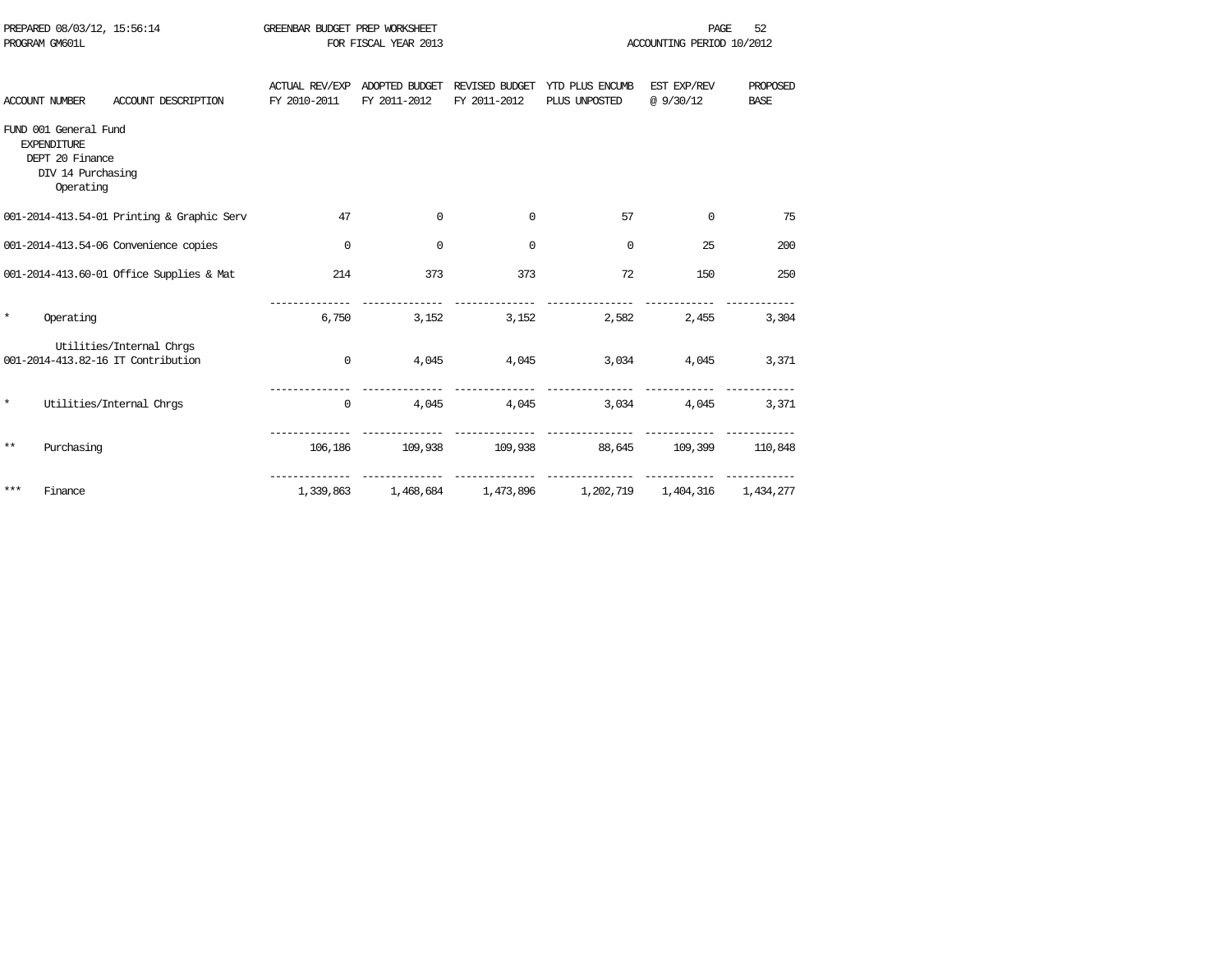| PREPARED 08/03/12, 15:56:14<br>PROGRAM GM601L                                         |                                              | GREENBAR BUDGET PREP WORKSHEET        | FOR FISCAL YEAR 2013                          |              | PAGE<br>53<br>ACCOUNTING PERIOD 10/2012 |                         |                         |  |
|---------------------------------------------------------------------------------------|----------------------------------------------|---------------------------------------|-----------------------------------------------|--------------|-----------------------------------------|-------------------------|-------------------------|--|
| ACCOUNT NUMBER                                                                        | ACCOUNT DESCRIPTION                          | <b>ACTUAL REV/EXP</b><br>FY 2010-2011 | ADOPTED BUDGET REVISED BUDGET<br>FY 2011-2012 | FY 2011-2012 | YTD PLUS ENCUMB<br>PLUS UNPOSTED        | EST EXP/REV<br>@9/30/12 | PROPOSED<br><b>BASE</b> |  |
| FUND 001 General Fund<br><b>EXPENDITURE</b><br>DEPT 30 PUBLIC SAFETY<br>DIV 11 Police | Salaries & Benefits                          |                                       |                                               |              |                                         |                         |                         |  |
| 001-3011-421.10-01 Salaries                                                           |                                              | 4,156,606                             | 4,268,682                                     | 4,268,682    | 3,350,862                               | 4,250,658               | 4,410,919               |  |
| 001-3011-421.11-01 Wages                                                              |                                              | 15,695                                | 17,497                                        | 17,497       | 11,047                                  | 15,913                  | 17,497                  |  |
|                                                                                       | 001-3011-421.12-01 Overtime - Regular        | 307,844                               | 220,000                                       | 214,000      | 248,732                                 | 254,000                 | 250,000                 |  |
| 001-3011-421.13-01 Longevity Pay                                                      |                                              | 31,066                                | 33,623                                        | 33,623       | 27,178                                  | 30,414                  | 37,107                  |  |
| 001-3011-421.13-02 Incentive Pay                                                      |                                              | 47,573                                | 48,124                                        | 48,124       | 37,310                                  | 47,478                  | 47,404                  |  |
| 001-3011-421.13-04 Standby Pay                                                        |                                              | 5,895                                 | 2,800                                         | 2,800        | 5,600                                   | 5,000                   | 1,325                   |  |
| 001-3011-421.13-05 Assignment Pay                                                     |                                              | 16,051                                | 16,286                                        | 16,286       | 14,464                                  | 16,286                  | 16,286                  |  |
|                                                                                       | 001-3011-421.13-09 Accumulated Vacation Pay  | $8,860-$                              | $\Omega$                                      | $\mathbf 0$  | $\Omega$                                | $\Omega$                | $\Omega$                |  |
|                                                                                       | 001-3011-421.13-11 Accumlated Sick Leave Pay | 4,658                                 | 0                                             | $\mathbf 0$  | $\Omega$                                | $\mathbf 0$             | $\Omega$                |  |
| 001-3011-421.13-14 Ins Opt Out                                                        |                                              | 21,400                                | 21,600                                        | 21,600       | 21,700                                  | 28,200                  | 31,200                  |  |
|                                                                                       | 001-3011-421.15-01 Merit Salary Expense      | $\Omega$                              | 133,030                                       | 133,030      | $\Omega$                                | $\mathbf 0$             | $\mathbf 0$             |  |
| 001-3011-421.16-01 Car Allowance                                                      |                                              | 16,865                                | 16,800                                        | 16,800       | 13,569                                  | 16,800                  | 16,801                  |  |
|                                                                                       | 001-3011-421.16-04 Clothing Allowance        | 3,473                                 | 3,915                                         | 4,265        | 3,496                                   | 3,915                   | 3,915                   |  |
|                                                                                       | 001-3011-421.16-05 Cell Phone Allowance      | 14,865                                | 14,952                                        | 14,952       | 12,715                                  | 16,139                  | 16,902                  |  |
| 001-3011-421.20-01 FICA Taxes                                                         |                                              | 275,820                               | 287,161                                       | 287,161      | 222,179                                 | 283,225                 | 296,739                 |  |
| 001-3011-421.20-02 Medicare Taxes                                                     |                                              | 64,873                                | 67,632                                        | 67,632       | 52,356                                  | 66,597                  | 69,881                  |  |
|                                                                                       | 001-3011-421.20-03 Unemployment Taxes        | 5,943                                 | 5,616                                         | 5,616        | 19,904                                  | 20,705                  | 20,358                  |  |
| 001-3011-421.21-01 TMRS                                                               |                                              | 634,107                               | 659,108                                       | 659,108      | 529,439                                 | 661,300                 | 720,473                 |  |
|                                                                                       | 001-3011-421.22-01 Workers' Compensation Ins | 40,633                                | 39,713                                        | 39,713       | 31,700                                  | 39,797                  | 40,960                  |  |
| 001-3011-421.22-02 Health Insurance                                                   |                                              | 330,268                               | 493,680                                       | 493,680      | 322,053                                 | 424,903                 | 464,640                 |  |
| 001-3011-421.22-04 Dental Insurance                                                   |                                              | 23,649                                | 26,236                                        | 26,236       | 18,803                                  | 23,178                  | 24,807                  |  |
| 001-3011-421.22-05 Life Insurance                                                     |                                              | 2,880                                 | 3,012                                         | 3,012        | 2,095                                   | 2,546                   | 2,541                   |  |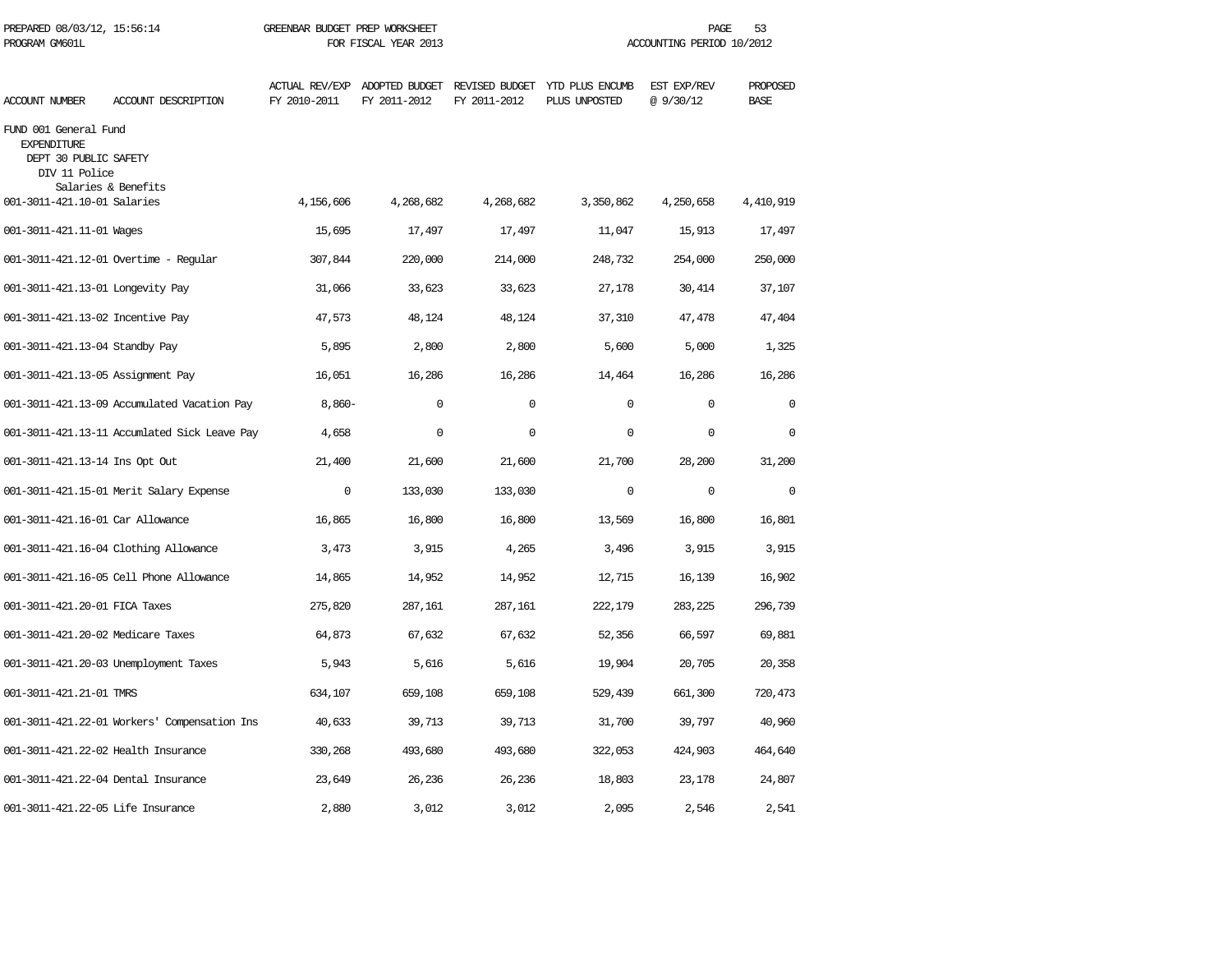| PREPARED 08/03/12, 15:56:14<br>PROGRAM GM601L                                         |                                              | GREENBAR BUDGET PREP WORKSHEET | FOR FISCAL YEAR 2013 |              |                                                                               | PAGE<br>54<br>ACCOUNTING PERIOD 10/2012 |                         |
|---------------------------------------------------------------------------------------|----------------------------------------------|--------------------------------|----------------------|--------------|-------------------------------------------------------------------------------|-----------------------------------------|-------------------------|
| ACCOUNT NUMBER                                                                        | ACCOUNT DESCRIPTION                          | FY 2010-2011                   | FY 2011-2012         | FY 2011-2012 | ACTUAL REV/EXP ADOPTED BUDGET REVISED BUDGET YTD PLUS ENCUMB<br>PLUS UNPOSTED | EST EXP/REV<br>@ 9/30/12                | PROPOSED<br><b>BASE</b> |
| FUND 001 General Fund<br><b>EXPENDITURE</b><br>DEPT 30 PUBLIC SAFETY<br>DIV 11 Police | Salaries & Benefits                          |                                |                      |              |                                                                               |                                         |                         |
|                                                                                       | 001-3011-421.22-06 Contr-Health Spending Acc | 38,200                         | $\mathbf 0$          | $\mathbf 0$  | $\Omega$                                                                      | $\circ$                                 | $\Omega$                |
|                                                                                       | 001-3011-421.29-99 Reimb by CP/SR funds      | 28,254-                        | 30,000-              | $30,000 -$   | $\mathbf{0}$                                                                  | $30,000-$                               | $30,000 -$              |
| $\star$<br>Salaries & Benefits                                                        |                                              | 6,021,250                      | 6,349,467            | 6,343,817    | 4,945,202                                                                     | 6,177,054                               | 6,459,755               |
| Operating                                                                             | 001-3011-421.32-06 Management Consulting Ser | 4,891                          | 12,000               | 12,000       | 9,121                                                                         | 12,000                                  | 8,200                   |
|                                                                                       | 001-3011-421.34-03 Information Srvcs Contrib | 375,345                        | $\circ$              | $\circ$      | $\mathbf{0}$                                                                  | $\mathbf 0$                             | $\mathbf 0$             |
|                                                                                       | 001-3011-421.35-05 Security Services         | $\Omega$                       | $\Omega$             | 6,000        | 7,710                                                                         | 8,000                                   | 10,000                  |
| 001-3011-421.40-04 Equipment Lease                                                    |                                              | 260                            | 260                  | 260          | 260                                                                           | 260                                     | 260                     |
|                                                                                       | 001-3011-421.42-01 Office Eqpt Maint & Rep   | 1,905                          | 2,417                | 2,417        | 733                                                                           | 2,417                                   | 2,417                   |
|                                                                                       | 001-3011-421.42-06 Radio Maintenance & Rep   | 2,067                          | 2,105                | 2,105        | 3,494                                                                         | 3,500                                   | 2,105                   |
|                                                                                       | 001-3011-421.42-08 Equipment Maint & Repair  | 210,424                        | 84,372               | 84,372       | 62,570                                                                        | 85,149                                  | 84,372                  |
|                                                                                       | 001-3011-421.42-10 Maintenance of Apparatus  | 2,009                          | 2,000                | 2,000        | 1,462                                                                         | 2,000                                   | 2,000                   |
|                                                                                       | 001-3011-421.50-01 Memberships & Licenses    | 1,604                          | 1,541                | 1,541        | 1,722                                                                         | 1,700                                   | 1,541                   |
|                                                                                       | 001-3011-421.50-02 Subscriptions/Books/Pub   | 648                            | 1,319                | 1,319        | 1,160                                                                         | 1,319                                   | 1,319                   |
|                                                                                       | 001-3011-421.50-03 Personnel Dev & Activity  | 31,224                         | 30,377               | 30,377       | 28,352                                                                        | 30,377                                  | 30,377                  |
|                                                                                       | 001-3011-421.50-05 Misc Personnel Expense    | 170                            | 259                  | 259          | 83                                                                            | 259                                     | 259                     |
|                                                                                       | 001-3011-421.51-01 Personnel Recruitment Exp | 3,384                          | 2,000                | 2,000        | 5,187                                                                         | 5,187                                   | 2,000                   |
| 001-3011-421.53-01 Cell Telephones                                                    |                                              | 3,980                          | 4,745                | 4,745        | 2,473                                                                         | 4,745                                   | 4,745                   |
| 001-3011-421.53-02 Access Fees                                                        |                                              | 22,814                         | 24,000               | 24,000       | 23,042                                                                        | 24,000                                  | 24,000                  |
| 001-3011-421.53-03 Pagers                                                             |                                              | 1,536                          | 2,951                | 2,951        | 1,500                                                                         | 2,951                                   | 2,951                   |
|                                                                                       | 001-3011-421.54-01 Printing & Graphic Serv   | 274                            | $\mathbf 0$          | 0            | 957                                                                           | 1,000                                   | 0                       |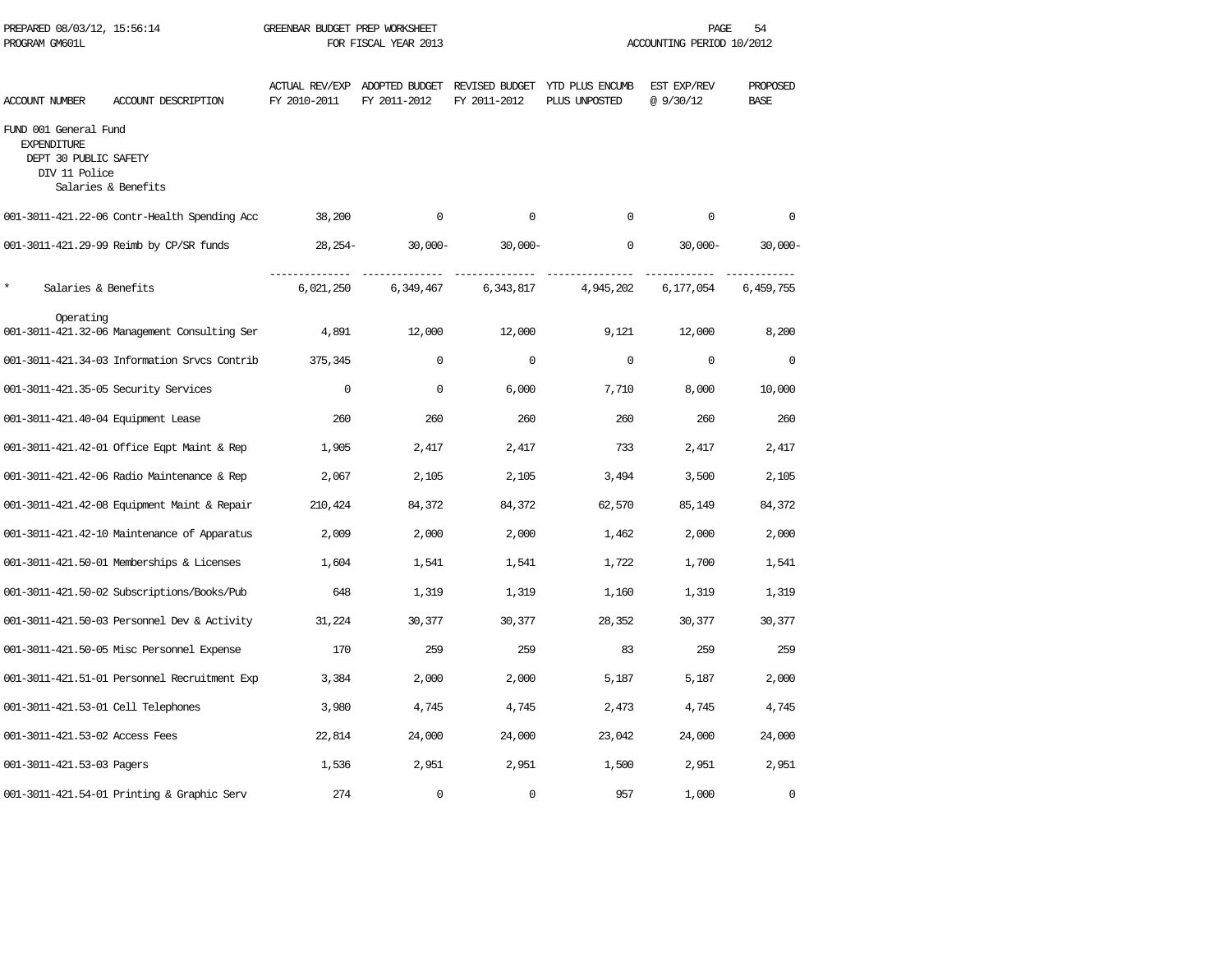| PREPARED 08/03/12, 15:56:14<br>PROGRAM GM601L                                                      |                                              |              | GREENBAR BUDGET PREP WORKSHEET<br>FOR FISCAL YEAR 2013 |              |                                                                               |                         | PAGE<br>55<br>ACCOUNTING PERIOD 10/2012 |  |  |
|----------------------------------------------------------------------------------------------------|----------------------------------------------|--------------|--------------------------------------------------------|--------------|-------------------------------------------------------------------------------|-------------------------|-----------------------------------------|--|--|
| <b>ACCOUNT NUMBER</b>                                                                              | ACCOUNT DESCRIPTION                          | FY 2010-2011 | FY 2011-2012                                           | FY 2011-2012 | ACTUAL REV/EXP ADOPTED BUDGET REVISED BUDGET YTD PLUS ENCUMB<br>PLUS UNPOSTED | EST EXP/REV<br>@9/30/12 | PROPOSED<br><b>BASE</b>                 |  |  |
| FUND 001 General Fund<br><b>EXPENDITURE</b><br>DEPT 30 PUBLIC SAFETY<br>DIV 11 Police<br>Operating |                                              |              |                                                        |              |                                                                               |                         |                                         |  |  |
|                                                                                                    | 001-3011-421.54-06 Convenience copies        | $\Omega$     | $\Omega$                                               | $\Omega$     | 948                                                                           | 1,000                   | $\Omega$                                |  |  |
|                                                                                                    | 001-3011-421.55-08 Other Retainer & Ser Fees | 46,746       | 37,588                                                 | 37,588       | 45,297                                                                        | 45,297                  | 37,588                                  |  |  |
|                                                                                                    | 001-3011-421.55-09 Medical Supplies & Serv   | 663          | 500                                                    | 500          | 357                                                                           | 500                     | 500                                     |  |  |
|                                                                                                    | 001-3011-421.60-01 Office Supplies & Mat     | 18,424       | 11,386                                                 | 11,386       | 19,362                                                                        | 18,814                  | 15,550                                  |  |  |
| 001-3011-421.60-07 Postage                                                                         |                                              | $\mathbf{1}$ | $\mathbf 0$                                            | $\mathbf 0$  | 167                                                                           | 300                     | $\mathbf 0$                             |  |  |
|                                                                                                    | 001-3011-421.60-11 Minor Tools & Materials   | 5,384        | 6,000                                                  | 6,000        | 8,601                                                                         | 9,000                   | 6,000                                   |  |  |
| 001-3011-421.60-13 Uniforms                                                                        |                                              | 16,382       | 22,200                                                 | 23,163       | 18,624                                                                        | 22,200                  | 22,200                                  |  |  |
|                                                                                                    | 001-3011-421.60-14 Protective Clothing/Mat   | 5,950        | 4,000                                                  | 4,000        | 10,188                                                                        | 10,188                  | 4,000                                   |  |  |
|                                                                                                    | 001-3011-421.60-16 SWAT Team Supplies        | 753          | 1,605                                                  | 2,276        | 1,519                                                                         | 1,605                   | 1,605                                   |  |  |
|                                                                                                    | 001-3011-421.62-01 Prisoner Housing Supplies | 12,659       | 10,588                                                 | 10,588       | 11,115                                                                        | 10,588                  | 10,588                                  |  |  |
|                                                                                                    | 001-3011-421.62-02 Investigation Supplies    | 1,985        | 2,331                                                  | 2,331        | 3,320                                                                         | 3,500                   | 2,331                                   |  |  |
| 001-3011-421.62-03 Ammunition                                                                      |                                              | 10,905       | 13,299                                                 | 13,299       | 12,711                                                                        | 13,299                  | 18,353                                  |  |  |
|                                                                                                    | 001-3011-421.62-05 Crime Prevention Supplies | 3,698        | 5,351                                                  | 6,183        | 1,424                                                                         | 5,351                   | 5,351                                   |  |  |
|                                                                                                    | 001-3011-421.66-04 Minor Shop & Plant Eqpt   | $\Omega$     | $\mathbf 0$                                            | $\Omega$     | $\Omega$                                                                      | 0                       | 19,860                                  |  |  |
|                                                                                                    | 001-3011-421.66-05 Minor Radio Equipment     | 4,500        | $\Omega$                                               | $\Omega$     | $\Omega$                                                                      | $\Omega$                | $\Omega$                                |  |  |
|                                                                                                    | 001-3011-421.66-10 Minor A/V Equipment       | $\mathbf 0$  | $\mathbf 0$                                            | $\mathbf 0$  | $\mathbf{0}$                                                                  | 0                       | 2,765                                   |  |  |
| $\star$<br>Operating                                                                               |                                              | 790,585      | 285,194                                                | 293,660      | 283,459                                                                       | 326,506                 | 323,237                                 |  |  |
| 001-3011-421.63-02 Electricity                                                                     | Utilities/Internal Chrgs                     | 28,018       | 20,286                                                 | 20,286       | 15,296                                                                        | 29,000                  | 30,000                                  |  |  |
| 001-3011-421.63-03 Natural Gas                                                                     |                                              | 962          | 991                                                    | 991          | 637                                                                           | 687                     | 750                                     |  |  |
| 001-3011-421.63-04 Water                                                                           |                                              | 4,795        | 3,200                                                  | 3,200        | 3,270                                                                         | 3,800                   | 3,800                                   |  |  |
| 001-3011-421.64-03 Fuel                                                                            |                                              | 132,500      | 148,195                                                | 148,195      | 104,718                                                                       | 146,471                 | 149,684                                 |  |  |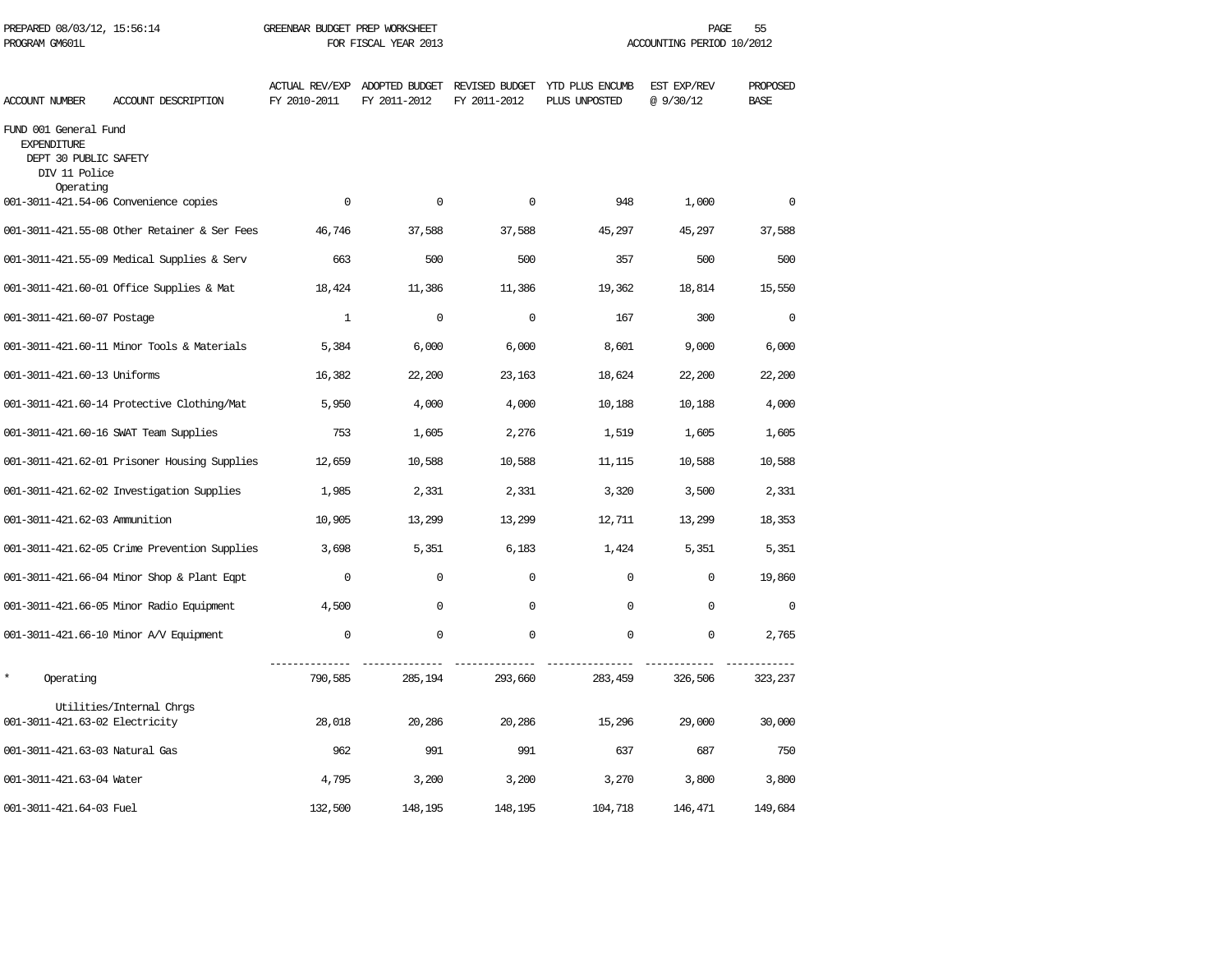| PREPARED 08/03/12, 15:56:14<br>PROGRAM GM601L |                                                                                       |                                              | GREENBAR BUDGET PREP WORKSHEET | FOR FISCAL YEAR 2013           |                                |                                  | 56<br>PAGE<br>ACCOUNTING PERIOD 10/2012 |                         |
|-----------------------------------------------|---------------------------------------------------------------------------------------|----------------------------------------------|--------------------------------|--------------------------------|--------------------------------|----------------------------------|-----------------------------------------|-------------------------|
| <b>ACCOUNT NUMBER</b>                         |                                                                                       | ACCOUNT DESCRIPTION                          | ACTUAL REV/EXP<br>FY 2010-2011 | ADOPTED BUDGET<br>FY 2011-2012 | REVISED BUDGET<br>FY 2011-2012 | YTD PLUS ENCUMB<br>PLUS UNPOSTED | EST EXP/REV<br>@9/30/12                 | PROPOSED<br><b>BASE</b> |
|                                               | FUND 001 General Fund<br><b>EXPENDITURE</b><br>DEPT 30 PUBLIC SAFETY<br>DIV 11 Police | Utilities/Internal Chrgs                     |                                |                                |                                |                                  |                                         |                         |
|                                               |                                                                                       | 001-3011-421.82-01 Contrib to Eqpt Repl Fund | 169,098                        | 203,785                        | 203,785                        | 203,785                          | 203,785                                 | 252,872                 |
|                                               |                                                                                       | 001-3011-421.82-16 IT Contribution           | 0                              | 426,174                        | 426,174                        | 319,631                          | 426,174                                 | 367,963                 |
|                                               |                                                                                       | 001-3011-421.82-17 Equip Svc Contribution    | 0                              | 124,391                        | 124,391                        | 103,659                          | 124,391                                 | 125,687                 |
| $\star$                                       |                                                                                       | Utilities/Internal Chrgs                     | 335,373                        | 927,022                        | 927,022                        | 750,996                          | 934,308                                 | 930,756                 |
|                                               | Capital<br>001-3011-421.71-01 Buildings                                               |                                              | 0                              | $\Omega$                       | 0                              | $\mathbf 0$                      | $\Omega$                                | 330,000                 |
|                                               |                                                                                       | 001-3011-421.74-03 Shop or Plant Equipment   | 0                              | 0                              | $\mathbf 0$                    | $\mathbf 0$                      | 0                                       | 5,500                   |
| $\star$                                       | Capital                                                                               |                                              | 0                              | $\mathbf 0$                    | $\mathbf 0$                    | $\mathbf 0$                      | 0                                       | 335,500                 |
| $***$                                         | Police                                                                                |                                              | 7,147,208                      | 7,561,683                      | 7,564,499                      | 5,979,657                        | 7,437,868                               | 8,049,248               |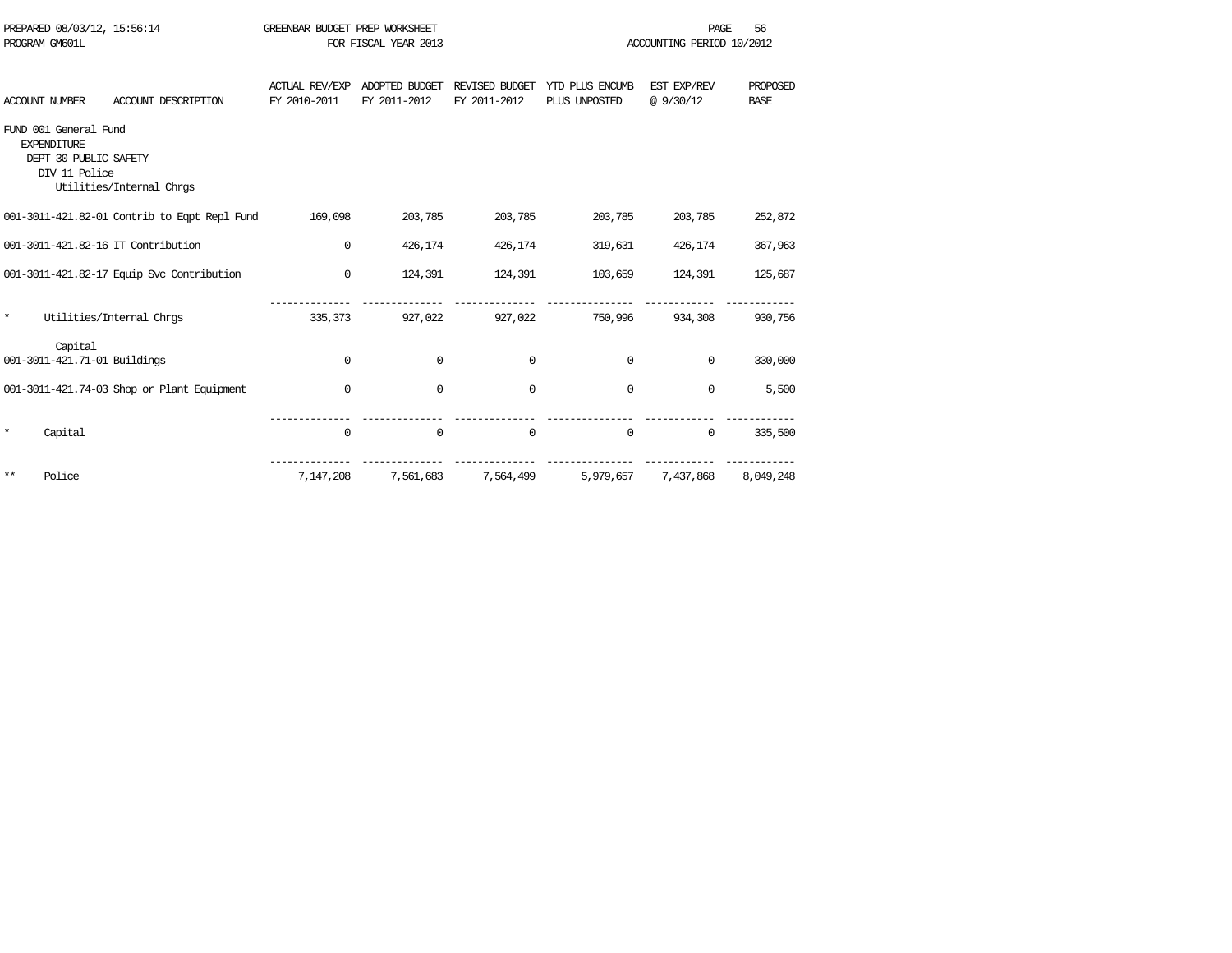| PREPARED 08/03/12, 15:56:14<br>PROGRAM GM601L                                       |                                              | GREENBAR BUDGET PREP WORKSHEET | FOR FISCAL YEAR 2013 |              | PAGE<br>57<br>ACCOUNTING PERIOD 10/2012                                       |                          |                         |
|-------------------------------------------------------------------------------------|----------------------------------------------|--------------------------------|----------------------|--------------|-------------------------------------------------------------------------------|--------------------------|-------------------------|
| <b>ACCOUNT NUMBER</b>                                                               | ACCOUNT DESCRIPTION                          | FY 2010-2011                   | FY 2011-2012         | FY 2011-2012 | ACTUAL REV/EXP ADOPTED BUDGET REVISED BUDGET YTD PLUS ENCUMB<br>PLUS UNPOSTED | EST EXP/REV<br>@ 9/30/12 | PROPOSED<br><b>BASE</b> |
| FUND 001 General Fund<br><b>EXPENDITURE</b><br>DEPT 30 PUBLIC SAFETY<br>DIV 12 Fire | Salaries & Benefits                          |                                |                      |              |                                                                               |                          |                         |
| 001-3012-422.10-01 Salaries                                                         |                                              | 2, 114, 317                    | 2,126,141            | 2,126,141    | 1,773,571                                                                     | 2,188,012                | 2,189,924               |
| 001-3012-422.11-01 Wages                                                            |                                              | 20,606                         | $\Omega$             | $\Omega$     | $\Omega$                                                                      | $\Omega$                 | $\Omega$                |
|                                                                                     | 001-3012-422.12-01 Overtime - Regular        | 179,514                        | 145,000              | 145,000      | 117,368                                                                       | 158,000                  | 97,488                  |
|                                                                                     | 001-3012-422.12-03 24/48 Shift Overtime      | $\Omega$                       | $\Omega$             | $\Omega$     | $\Omega$                                                                      | $\Omega$                 | 47,512                  |
| 001-3012-422.13-01 Longevity Pay                                                    |                                              | 9,814                          | 11,185               | 11,185       | 10,680                                                                        | 11,280                   | 14,209                  |
| 001-3012-422.13-02 Incentive Pay                                                    |                                              | 18,038                         | 19,560               | 19,560       | 17,047                                                                        | 22,505                   | 23,840                  |
| 001-3012-422.13-05 Assignment Pay                                                   |                                              | 16,236                         | 27,000               | 27,000       | 10,023                                                                        | 16,500                   | 27,000                  |
|                                                                                     | 001-3012-422.13-09 Accumulated Vacation Pay  | 1,144                          | $\Omega$             | $\Omega$     | $\Omega$                                                                      | $\Omega$                 | $\Omega$                |
|                                                                                     | 001-3012-422.13-11 Accumlated Sick Leave Pay | $1,930-$                       | $\mathbf 0$          | $\mathbf 0$  | $\mathbf 0$                                                                   | 0                        | $\mathbf 0$             |
| 001-3012-422.13-14 Ins Opt Out                                                      |                                              | 9,640                          | 9,600                | 9,600        | 7,600                                                                         | 9,600                    | 9,600                   |
|                                                                                     | 001-3012-422.15-01 Merit Salary Expense      | $\Omega$                       | 69,840               | 69,840       | $\Omega$                                                                      | $\Omega$                 | $\Omega$                |
| 001-3012-422.16-01 Car Allowance                                                    |                                              | 9,637                          | 9,600                | 9,600        | 7,754                                                                         | 9,600                    | 9,600                   |
|                                                                                     | 001-3012-422.16-05 Cell Phone Allowance      | 3,914                          | 3,900                | 3,900        | 3,208                                                                         | 3,900                    | 3,900                   |
| 001-3012-422.20-01 FICA Taxes                                                       |                                              | 139,516                        | 143,790              | 143,790      | 113,005                                                                       | 144,944                  | 148,157                 |
| 001-3012-422.20-02 Medicare Taxes                                                   |                                              | 33,039                         | 34,104               | 34,104       | 26,906                                                                        | 34,169                   | 35,135                  |
|                                                                                     | 001-3012-422.20-03 Unemployment Taxes        | 2,520                          | 2,448                | 2,448        | 8,874                                                                         | 8,874                    | 8,874                   |
| 001-3012-422.21-01 TMRS                                                             |                                              | 325,537                        | 333,747              | 333,747      | 276,331                                                                       | 343,047                  | 363,703                 |
|                                                                                     | 001-3012-422.22-01 Workers' Compensation Ins | 18,352                         | 18,549               | 18,549       | 15,141                                                                        | 18,931                   | 18,437                  |
| 001-3012-422.22-02 Health Insurance                                                 |                                              | 155,115                        | 217,800              | 217,800      | 159,232                                                                       | 204,607                  | 217,800                 |
| 001-3012-422.22-04 Dental Insurance                                                 |                                              | 11,136                         | 11,501               | 11,501       | 9,887                                                                         | 11,864                   | 11,864                  |
| 001-3012-422.22-05 Life Insurance                                                   |                                              | 1,326                          | 1,330                | 1,330        | 986                                                                           | 1,173                    | 1,122                   |
|                                                                                     | 001-3012-422.22-06 Contr-Health Spending Acc | 14,000                         | $\Omega$             | $\Omega$     | $\Omega$                                                                      | $\Omega$                 | $\Omega$                |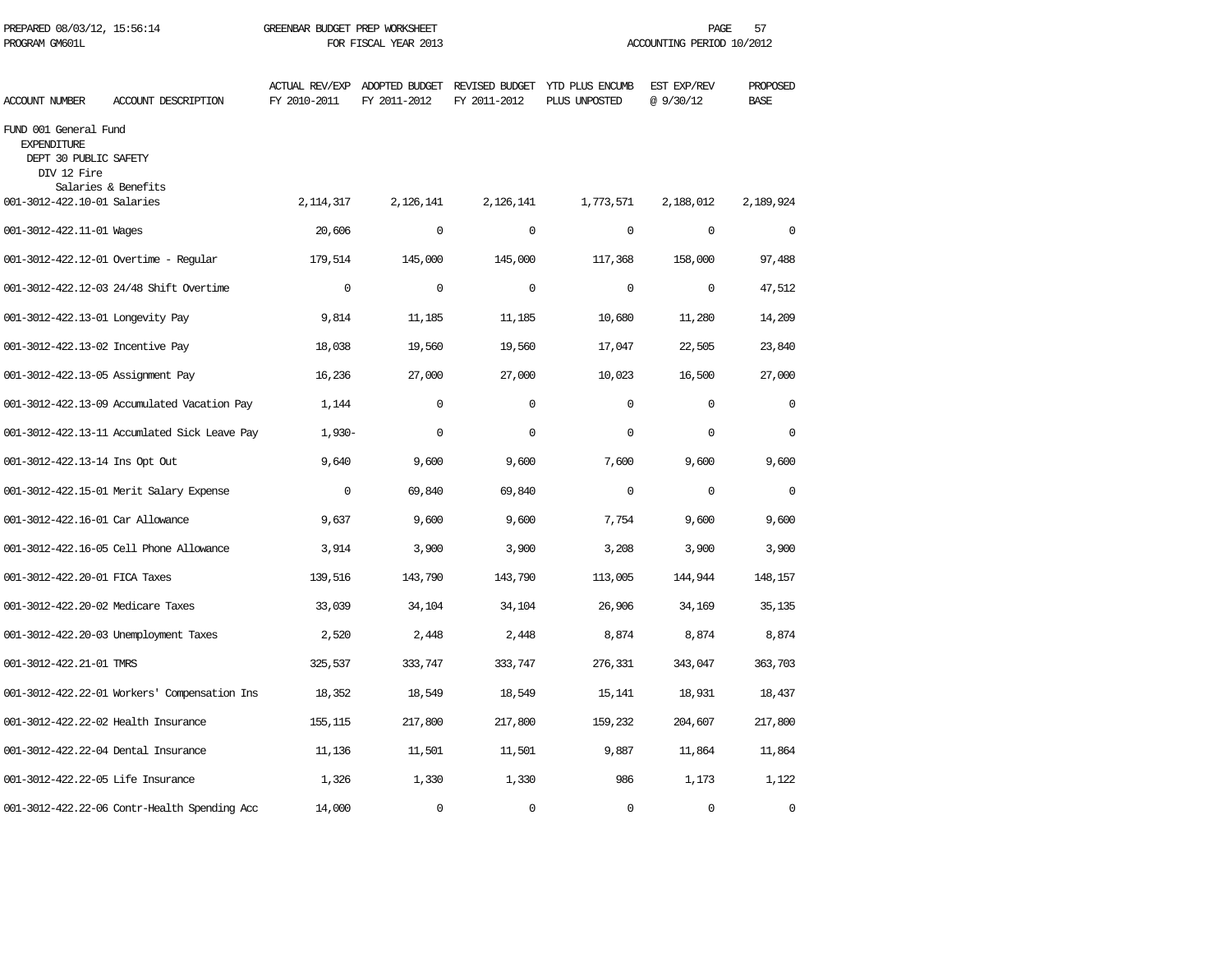| PREPARED 08/03/12, 15:56:14<br>PROGRAM GM601L                                       |                                              | GREENBAR BUDGET PREP WORKSHEET<br>FOR FISCAL YEAR 2013 |              |              | PAGE<br>58<br>ACCOUNTING PERIOD 10/2012                                       |                          |                         |  |  |
|-------------------------------------------------------------------------------------|----------------------------------------------|--------------------------------------------------------|--------------|--------------|-------------------------------------------------------------------------------|--------------------------|-------------------------|--|--|
| ACCOUNT NUMBER                                                                      | ACCOUNT DESCRIPTION                          | FY 2010-2011                                           | FY 2011-2012 | FY 2011-2012 | ACTUAL REV/EXP ADOPTED BUDGET REVISED BUDGET YTD PLUS ENCUMB<br>PLUS UNPOSTED | EST EXP/REV<br>@ 9/30/12 | PROPOSED<br><b>BASE</b> |  |  |
| FUND 001 General Fund<br><b>EXPENDITURE</b><br>DEPT 30 PUBLIC SAFETY<br>DIV 12 Fire | Salaries & Benefits                          |                                                        |              |              |                                                                               |                          |                         |  |  |
|                                                                                     | 001-3012-422.29-99 Reimb by CP/SR funds      | $39,353-$                                              | 0            | $\mathbf 0$  | $\Omega$                                                                      | $\mathbf 0$              | $\mathbf 0$             |  |  |
| *<br>Salaries & Benefits                                                            |                                              | 3,042,118                                              | 3,185,095    | 3,185,095    | 2,557,613                                                                     | 3,187,006                | 3,228,165               |  |  |
| Operating                                                                           | 001-3012-422.34-03 Information Srvcs Contrib | 88,247                                                 | $\mathbf 0$  | $\mathbf 0$  | $\Omega$                                                                      | $\Omega$                 | $\Omega$                |  |  |
|                                                                                     | 001-3012-422.41-01 Building Maint & Repair   | $\Omega$                                               | 2,015        | 2,015        | 1,725                                                                         | 1,725                    | $\Omega$                |  |  |
|                                                                                     | 001-3012-422.42-01 Office Eqpt Maint & Rep   | 235                                                    | 600          | 600          | 59                                                                            | 59                       | $\Omega$                |  |  |
|                                                                                     | 001-3012-422.42-06 Radio Maintenance & Rep   | 2,479                                                  | 3,000        | 3,000        | 1,595                                                                         | 1,595                    | 3,000                   |  |  |
|                                                                                     | 001-3012-422.42-08 Equipment Maint & Repair  | 122,260                                                | 71,774       | 71,774       | 39,610                                                                        | 45,297                   | 71,774                  |  |  |
|                                                                                     | 001-3012-422.42-10 Maintenance of Apparatus  | 14,690                                                 | 23,862       | 26,689       | 20,586                                                                        | 26,689                   | 24,562                  |  |  |
|                                                                                     | 001-3012-422.49-99 Reimb by CP/SR funds      | $21,381-$                                              | $\Omega$     | $\Omega$     | $\Omega$                                                                      | $\Omega$                 | $\Omega$                |  |  |
|                                                                                     | 001-3012-422.50-01 Memberships & Licenses    | 530                                                    | 680          | 680          | 1,160                                                                         | 1,160                    | 1,249                   |  |  |
|                                                                                     | 001-3012-422.50-02 Subscriptions/Books/Pub   | $\Omega$                                               | 155          | 155          | $\mathbf 0$                                                                   | 155                      | 290                     |  |  |
|                                                                                     | 001-3012-422.50-03 Personnel Dev & Activity  | 14,297                                                 | 20,863       | 20,863       | 12,862                                                                        | 15,995                   | 23,402                  |  |  |
|                                                                                     | 001-3012-422.50-05 Misc Personnel Expense    | 57                                                     | $\Omega$     | $\Omega$     | $\Omega$                                                                      | $\Omega$                 | $\Omega$                |  |  |
|                                                                                     | 001-3012-422.50-08 Mileage Reimbursement     | 516                                                    | 540          | 540          | 175                                                                           | 175                      | $\Omega$                |  |  |
|                                                                                     | 001-3012-422.51-01 Personnel Recruitment Exp | $\mathbf 0$                                            | 3,300        | 3,300        | 3,790                                                                         | 3,300                    | 3,300                   |  |  |
| 001-3012-422.53-01 Cell Telephones                                                  |                                              | 44                                                     | $\mathbf 0$  | $\mathbf 0$  | $\mathbf{0}$                                                                  | $\mathbf 0$              | $\mathbf 0$             |  |  |
| 001-3012-422.53-02 Access Fees                                                      |                                              | 8,130                                                  | 9,105        | 9,105        | 6,978                                                                         | 8,784                    | 9,105                   |  |  |
|                                                                                     | 001-3012-422.54-01 Printing & Graphic Serv   | 560                                                    | 1,000        | 1,000        | 55                                                                            | 800                      | 500                     |  |  |
|                                                                                     | 001-3012-422.54-06 Convenience copies        | $\Omega$                                               | $\mathbf 0$  | $\Omega$     | 124                                                                           | 400                      | 1,072                   |  |  |
|                                                                                     | 001-3012-422.55-09 Medical Supplies & Serv   | $\Omega$                                               | 12,390       | 12,390       | 12,390                                                                        | 12,390                   | 12,390                  |  |  |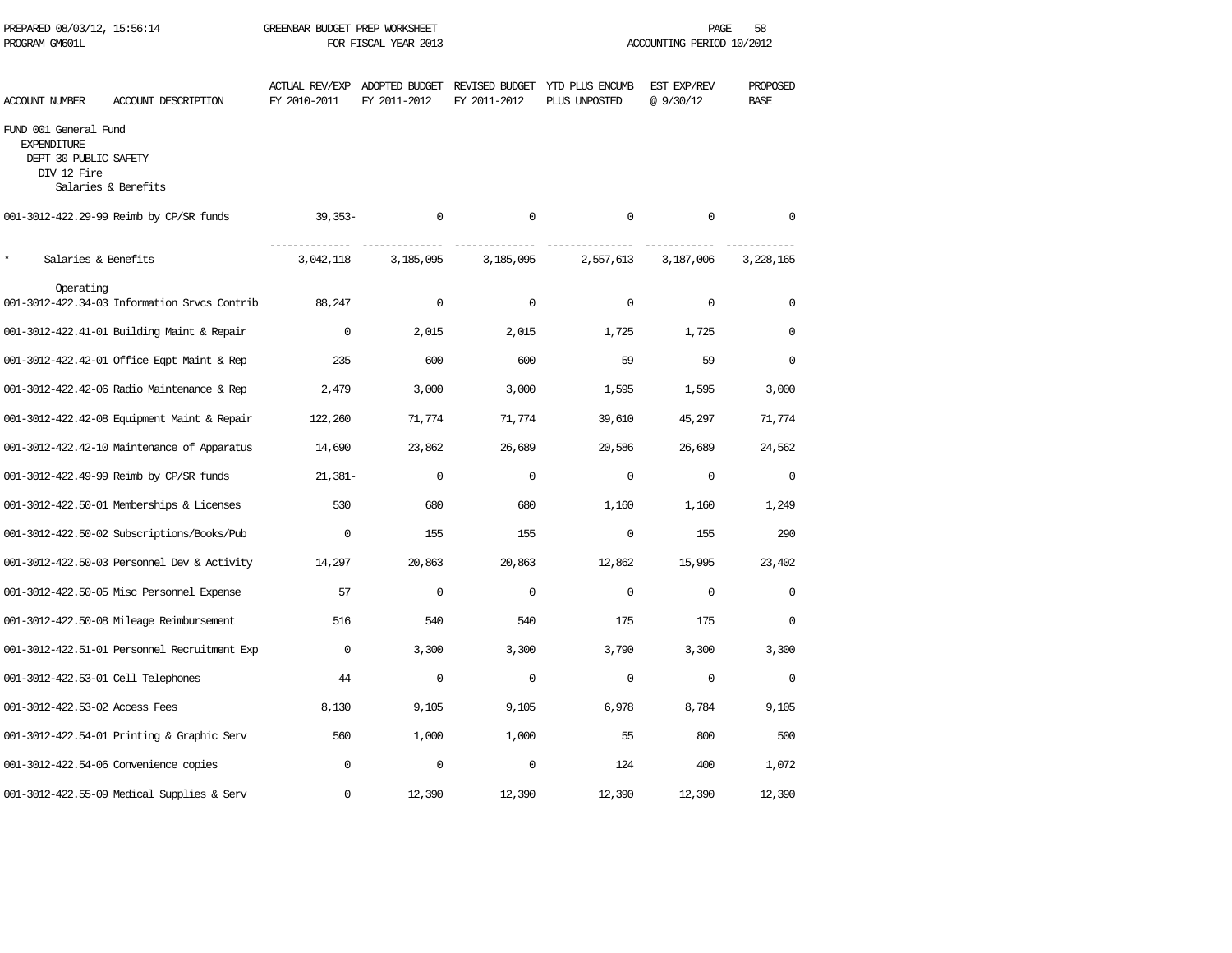| PREPARED 08/03/12, 15:56:14<br>PROGRAM GM601L                                                    |                                              | GREENBAR BUDGET PREP WORKSHEET<br>FOR FISCAL YEAR 2013 |                                               |              |                                                 | 59<br>PAGE<br>ACCOUNTING PERIOD 10/2012 |                         |  |
|--------------------------------------------------------------------------------------------------|----------------------------------------------|--------------------------------------------------------|-----------------------------------------------|--------------|-------------------------------------------------|-----------------------------------------|-------------------------|--|
| ACCOUNT NUMBER                                                                                   | ACCOUNT DESCRIPTION                          | FY 2010-2011                                           | ACTUAL REV/EXP ADOPTED BUDGET<br>FY 2011-2012 | FY 2011-2012 | REVISED BUDGET YTD PLUS ENCUMB<br>PLUS UNPOSTED | EST EXP/REV<br>@ 9/30/12                | PROPOSED<br><b>BASE</b> |  |
| FUND 001 General Fund<br><b>EXPENDITURE</b><br>DEPT 30 PUBLIC SAFETY<br>DIV 12 Fire<br>Operating |                                              |                                                        |                                               |              |                                                 |                                         |                         |  |
|                                                                                                  | 001-3012-422.60-01 Office Supplies & Mat     | 2,623                                                  | 3,000                                         | 3,000        | 1,233                                           | 2,500                                   | 3,000                   |  |
|                                                                                                  | 001-3012-422.60-09 Recognition Awards        | 3,172                                                  | 3,056                                         | 3,056        | 3,001                                           | 3,001                                   | 3,381                   |  |
|                                                                                                  | 001-3012-422.60-11 Minor Tools & Materials   | 25,072                                                 | 25,625                                        | 26,824       | 10,916                                          | 25,625                                  | 25,625                  |  |
| 001-3012-422.60-13 Uniforms                                                                      |                                              | 14,177                                                 | 14,850                                        | 15,087       | 13,140                                          | 15,087                                  | 15,650                  |  |
|                                                                                                  | 001-3012-422.60-14 Protective Clothing/Mat   | 40,547                                                 | 35,907                                        | 38,010       | 30,266                                          | 38,010                                  | 40,782                  |  |
| 001-3012-422.62-04 EMS Supplies                                                                  |                                              | 14,038                                                 | 25,900                                        | 25,900       | 4,918                                           | 25,900                                  | 25,900                  |  |
|                                                                                                  | 001-3012-422.62-09 Training Class Supplies   | $\Omega$                                               | $\Omega$                                      | $\Omega$     | 139                                             | 139                                     | $\Omega$                |  |
| 001-3012-422.65-03 Chemicals                                                                     |                                              | 216                                                    | 1,000                                         | 1,000        | 1,000                                           | 1,000                                   | 1,300                   |  |
|                                                                                                  | 001-3012-422.66-03 Minor Machinery & Eqpt    | $\Omega$                                               | $\mathbf 0$                                   | $\mathbf 0$  | 4,368                                           | 4,368                                   | 3,699                   |  |
|                                                                                                  | 001-3012-422.66-05 Minor Radio Equipment     | $\Omega$                                               | $\Omega$                                      | $\Omega$     | 1,560                                           | 1,560                                   | $\Omega$                |  |
| 001-3012-422.80-04 Interest Expense                                                              |                                              | 24,406                                                 | 22,210                                        | 22,210       | 22,209                                          | 22,210                                  | 19,898                  |  |
| $\star$<br>Operating                                                                             |                                              | 354,915                                                | 280,832                                       | 287,198      | 193,859                                         | 257,924                                 | 289,879                 |  |
| 001-3012-422.63-02 Electricity                                                                   | Utilities/Internal Chrgs                     | 31,837                                                 | 27,319                                        | 27,319       | 16,208                                          | 30,000                                  | 31,500                  |  |
| 001-3012-422.63-03 Natural Gas                                                                   |                                              | 6,332                                                  | 7,000                                         | 7,000        | 4,690                                           | 5,148                                   | 5,500                   |  |
| 001-3012-422.63-04 Water                                                                         |                                              | 23,420                                                 | 19,000                                        | 19,000       | 12,815                                          | 19,361                                  | 19,361                  |  |
| 001-3012-422.64-03 Fuel                                                                          |                                              | 49,005                                                 | 49,421                                        | 49,421       | 34,384                                          | 48,240                                  | 49,918                  |  |
|                                                                                                  | 001-3012-422.82-01 Contrib to Eqpt Repl Fund | 53,514                                                 | 57,800                                        | 57,800       | 57,800                                          | 57,800                                  | 63,390                  |  |
| 001-3012-422.82-16 IT Contribution                                                               |                                              | $\mathbf 0$                                            | 105,763                                       | 105,763      | 79,322                                          | 105,763                                 | 91,619                  |  |
|                                                                                                  | 001-3012-422.82-17 Equip Svc Contribution    | $\mathbf 0$                                            | 69,881                                        | 69,881       | 58,234                                          | 69,881                                  | 70,609                  |  |
|                                                                                                  | 001-3012-422.82-18 Equipment Payment to ERF  | $\Omega$                                               | $\mathbf 0$                                   | $\mathbf 0$  | $\Omega$                                        | $\mathbf 0$                             | 41,080                  |  |

-------------- -------------- -------------- --------------- ------------ ------------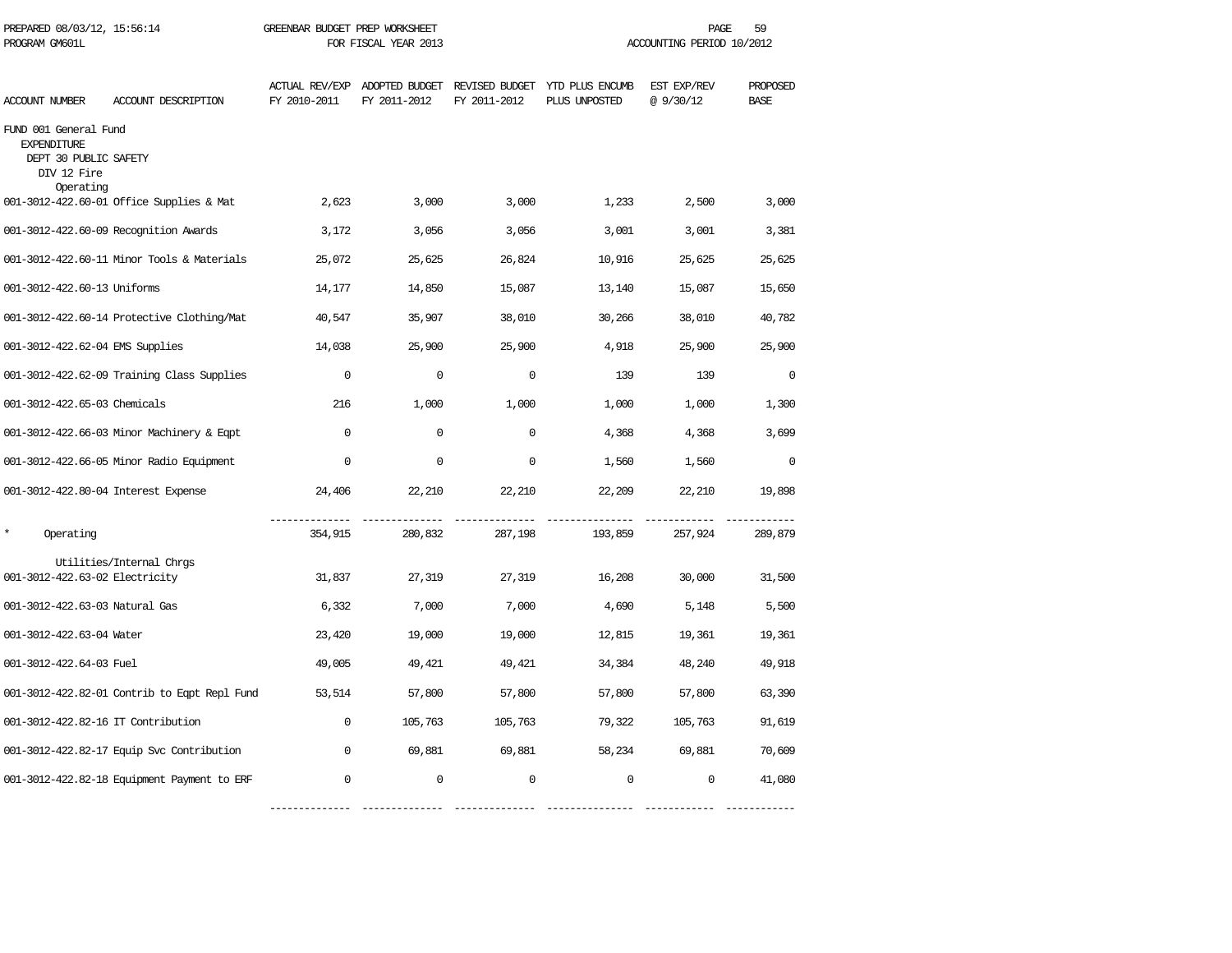|                       |                                                                                                                                                                                                                                                                                       |                |                                                                     |                 | PAGE        | 60                                     |
|-----------------------|---------------------------------------------------------------------------------------------------------------------------------------------------------------------------------------------------------------------------------------------------------------------------------------|----------------|---------------------------------------------------------------------|-----------------|-------------|----------------------------------------|
| PROGRAM GM601L        |                                                                                                                                                                                                                                                                                       |                |                                                                     |                 |             |                                        |
|                       |                                                                                                                                                                                                                                                                                       |                |                                                                     |                 |             |                                        |
|                       | <b>ACTUAL REV/EXP</b>                                                                                                                                                                                                                                                                 | ADOPTED BUDGET | REVISED BUDGET                                                      | YTD PLUS ENCUMB | EST EXP/REV | PROPOSED                               |
| <b>ACCOUNT NUMBER</b> | FY 2010-2011                                                                                                                                                                                                                                                                          | FY 2011-2012   | FY 2011-2012                                                        | PLUS UNPOSTED   | @9/30/12    | <b>BASE</b>                            |
|                       |                                                                                                                                                                                                                                                                                       |                |                                                                     |                 |             |                                        |
| <b>EXPENDITURE</b>    |                                                                                                                                                                                                                                                                                       |                |                                                                     |                 |             |                                        |
|                       |                                                                                                                                                                                                                                                                                       |                |                                                                     |                 |             |                                        |
| DIV 12 Fire           |                                                                                                                                                                                                                                                                                       |                |                                                                     |                 |             |                                        |
|                       |                                                                                                                                                                                                                                                                                       |                |                                                                     |                 |             |                                        |
|                       | 164,108                                                                                                                                                                                                                                                                               | 336,184        | 336,184                                                             | 263,453         | 336,193     | 372,977                                |
|                       |                                                                                                                                                                                                                                                                                       |                |                                                                     |                 |             |                                        |
| Capital               |                                                                                                                                                                                                                                                                                       |                |                                                                     |                 |             |                                        |
|                       | $\mathbf 0$                                                                                                                                                                                                                                                                           | $\Omega$       | $\Omega$                                                            | $\Omega$        | 0           | 45,000                                 |
|                       |                                                                                                                                                                                                                                                                                       |                |                                                                     |                 |             |                                        |
|                       | 16,750                                                                                                                                                                                                                                                                                | $\Omega$       | $\Omega$                                                            | $\Omega$        | $\mathbf 0$ | $\Omega$                               |
|                       |                                                                                                                                                                                                                                                                                       |                |                                                                     |                 |             |                                        |
|                       | 40,748                                                                                                                                                                                                                                                                                | 44,618         | 44,618                                                              | 44,618          | 44,618      | 46,929                                 |
|                       |                                                                                                                                                                                                                                                                                       |                |                                                                     |                 |             |                                        |
|                       |                                                                                                                                                                                                                                                                                       |                |                                                                     |                 |             |                                        |
| Capital               | 57,498                                                                                                                                                                                                                                                                                | 44,618         | 44,618                                                              | 44,618          | 44,618      | 91,929                                 |
|                       |                                                                                                                                                                                                                                                                                       |                |                                                                     |                 |             |                                        |
| Fire                  |                                                                                                                                                                                                                                                                                       |                |                                                                     |                 |             | 3,982,950                              |
|                       | PREPARED 08/03/12, 15:56:14<br>ACCOUNT DESCRIPTION<br>FUND 001 General Fund<br>DEPT 30 PUBLIC SAFETY<br>Utilities/Internal Chrgs<br>Utilities/Internal Chros<br>001-3012-422.71-01 Buildings<br>001-3012-422.74-01 Automotive Equipment<br>001-3012-422.74-63 CLP - Pumper Fire Truck | 3,618,639      | GREENBAR BUDGET PREP WORKSHEET<br>FOR FISCAL YEAR 2013<br>3,846,729 | 3,853,095       | 3,059,543   | ACCOUNTING PERIOD 10/2012<br>3,825,741 |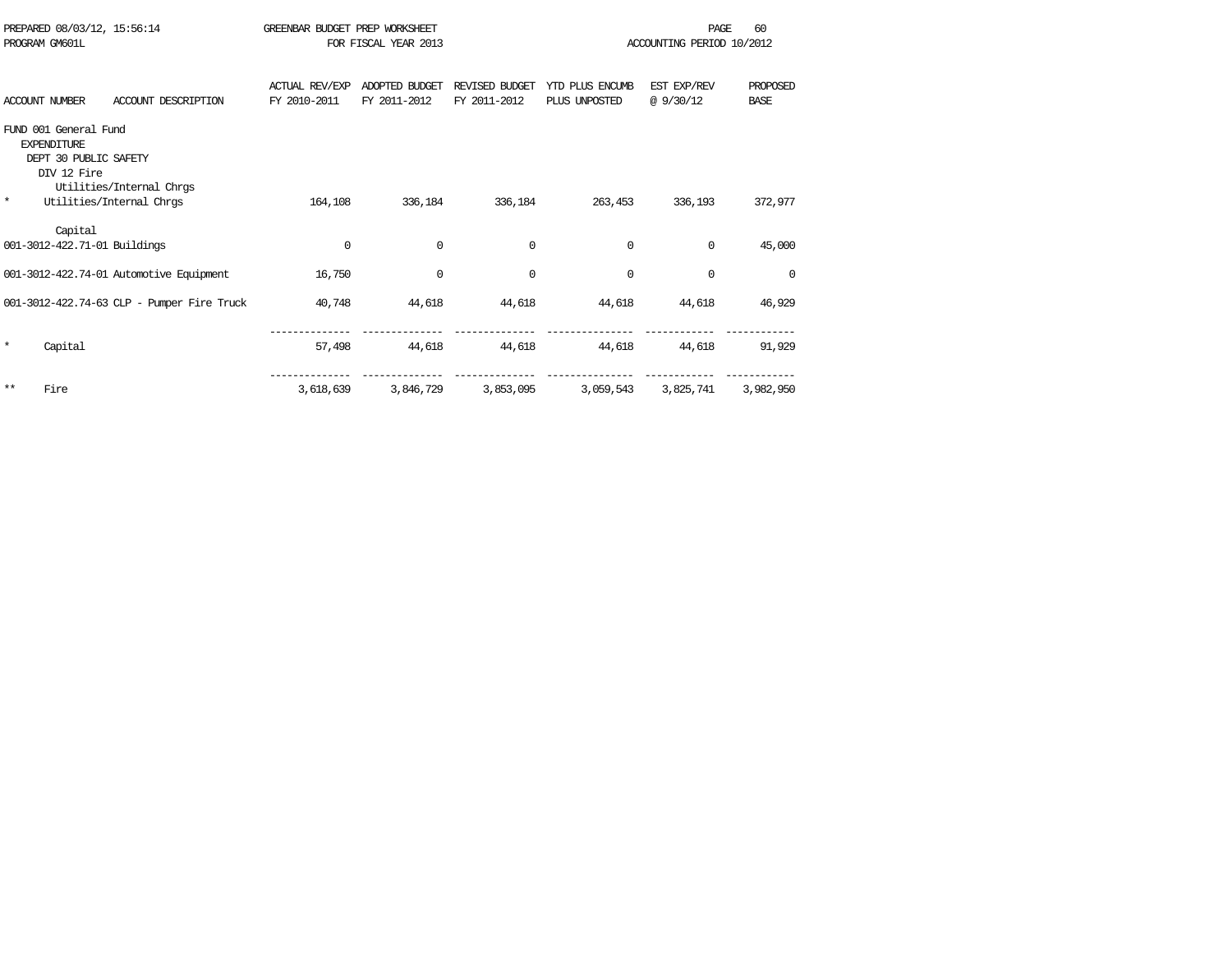| PREPARED 08/03/12, 15:56:14<br>PROGRAM GM601L                                                  |                                              | GREENBAR BUDGET PREP WORKSHEET | FOR FISCAL YEAR 2013 |              |                                                                               | PAGE<br>ACCOUNTING PERIOD 10/2012 | 61                      |
|------------------------------------------------------------------------------------------------|----------------------------------------------|--------------------------------|----------------------|--------------|-------------------------------------------------------------------------------|-----------------------------------|-------------------------|
| <b>ACCOUNT NUMBER</b>                                                                          | ACCOUNT DESCRIPTION                          | FY 2010-2011                   | FY 2011-2012         | FY 2011-2012 | ACTUAL REV/EXP ADOPTED BUDGET REVISED BUDGET YTD PLUS ENCUMB<br>PLUS UNPOSTED | EST EXP/REV<br>@9/30/12           | PROPOSED<br><b>BASE</b> |
| FUND 001 General Fund<br><b>EXPENDITURE</b><br>DEPT 30 PUBLIC SAFETY<br>DIV 13 Fire Prevention | Salaries & Benefits                          |                                |                      |              |                                                                               |                                   |                         |
| 001-3013-422.10-01 Salaries                                                                    |                                              | 168,314                        | 167,022              | 167,022      | 138,936                                                                       | 172,019                           | 172,032                 |
|                                                                                                | 001-3013-422.12-01 Overtime - Regular        | 3,251                          | 4,000                | 4,000        | 1,571                                                                         | 4,000                             | 4,000                   |
| 001-3013-422.13-01 Longevity Pay                                                               |                                              | 1,492                          | 1,584                | 1,584        | 1,400                                                                         | 1,584                             | 1,728                   |
| 001-3013-422.13-02 Incentive Pay                                                               |                                              | 964                            | 960                  | 960          | 776                                                                           | 960                               | 960                     |
|                                                                                                | 001-3013-422.13-09 Accumulated Vacation Pay  | $1,053-$                       | $\Omega$             | $\Omega$     | $\Omega$                                                                      | $\Omega$                          | $\Omega$                |
|                                                                                                | 001-3013-422.13-11 Accumlated Sick Leave Pay | $198 -$                        | $\mathbf 0$          | $\Omega$     | $\Omega$                                                                      | $\Omega$                          | $\Omega$                |
|                                                                                                | 001-3013-422.15-01 Merit Salary Expense      | $\Omega$                       | 5,145                | 5,145        | $\Omega$                                                                      | $\Omega$                          | $\Omega$                |
|                                                                                                | 001-3013-422.16-05 Cell Phone Allowance      | 2,609                          | 2,600                | 2,600        | 2,138                                                                         | 2,600                             | 2,600                   |
| 001-3013-422.20-01 FICA Taxes                                                                  |                                              | 10,316                         | 10,922               | 10,922       | 8,513                                                                         | 10,904                            | 11,242                  |
| 001-3013-422.20-02 Medicare Taxes                                                              |                                              | 2,413                          | 2,554                | 2,554        | 1,991                                                                         | 2,550                             | 2,629                   |
|                                                                                                | 001-3013-422.20-03 Unemployment Taxes        | 144                            | 144                  | 144          | 522                                                                           | 522                               | 522                     |
| 001-3013-422.21-01 TMRS                                                                        |                                              | 24,234                         | 24,998               | 24,998       | 20,495                                                                        | 25,658                            | 27,216                  |
|                                                                                                | 001-3013-422.22-01 Workers' Compensation Ins | 993                            | 999                  | 999          | 828                                                                           | 1,028                             | 1,028                   |
| 001-3013-422.22-02 Health Insurance                                                            |                                              | 10,177                         | 14,520               | 14,520       | 10,581                                                                        | 13,606                            | 14,520                  |
| 001-3013-422.22-04 Dental Insurance                                                            |                                              | 675                            | 719                  | 719          | 599                                                                           | 719                               | 719                     |
| 001-3013-422.22-05 Life Insurance                                                              |                                              | 78                             | 78                   | 78           | 58                                                                            | 69                                | 66                      |
|                                                                                                | 001-3013-422.22-06 Contr-Health Spending Acc | 1,200                          | $\mathbf 0$          | $\mathbf 0$  | $\mathbf 0$                                                                   | $\mathbf 0$                       | $\Omega$                |
| $\star$<br>Salaries & Benefits                                                                 |                                              | 225,609                        | 236,245              | 236,245      | 188,408                                                                       | 236,219                           | 239,262                 |
| Operating                                                                                      | 001-3013-422.34-03 Information Srvcs Contrib | 43,043                         | $\mathbf 0$          | $\mathbf 0$  | $\mathbf 0$                                                                   | $\mathbf 0$                       | $\mathbf 0$             |
|                                                                                                | 001-3013-422.42-06 Radio Maintenance & Rep   | 301                            | 350                  | 350          | $\Omega$                                                                      | 350                               | 350                     |
|                                                                                                | 001-3013-422.42-08 Equipment Maint & Repair  | 15,382                         | 6,565                | 6,565        | 1,563                                                                         | 1,747                             | 6,565                   |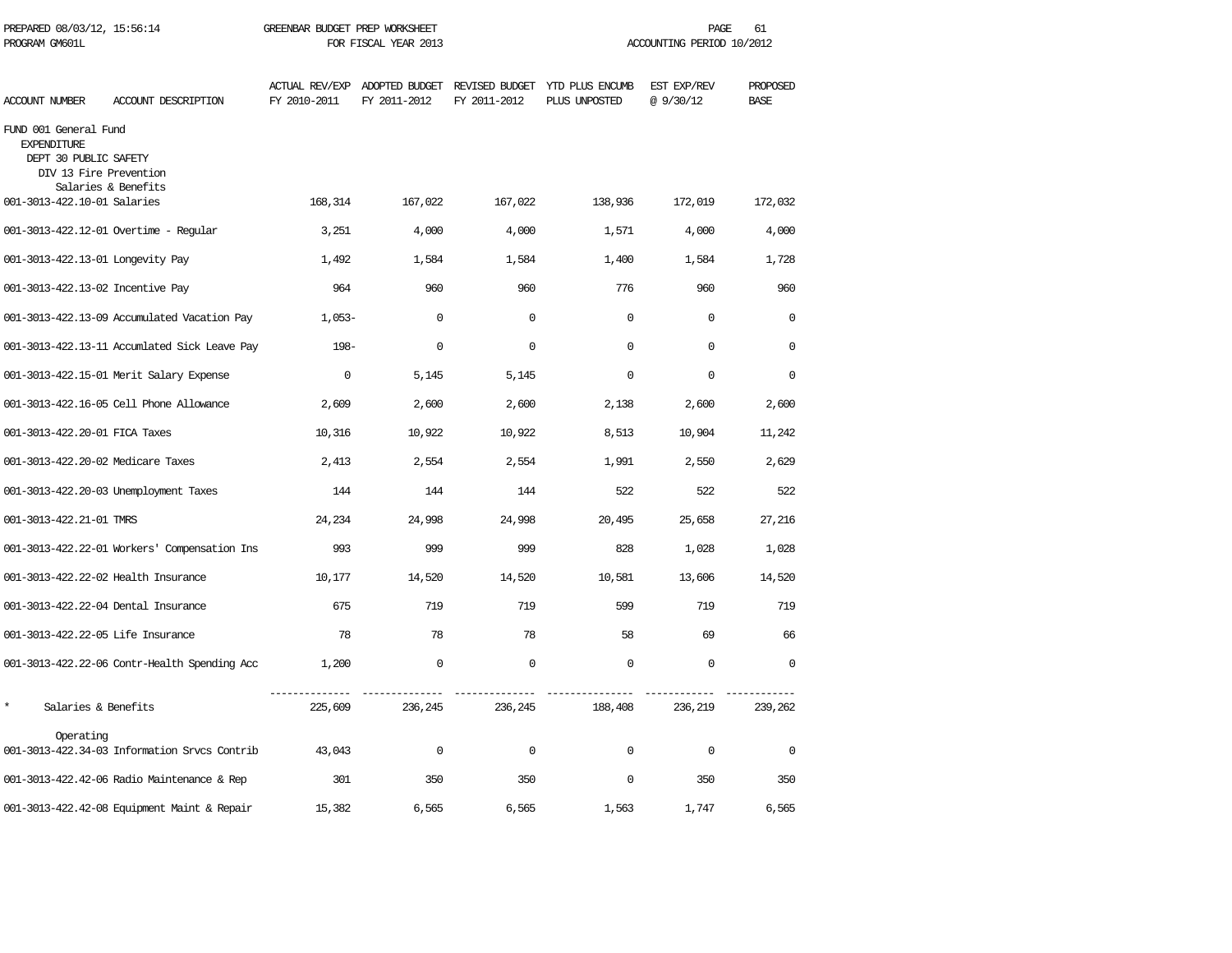| PREPARED 08/03/12, 15:56:14<br>PROGRAM GM601L                                                               |                                              | GREENBAR BUDGET PREP WORKSHEET<br>FOR FISCAL YEAR 2013 |                                                              |              | PAGE<br>62<br>ACCOUNTING PERIOD 10/2012 |                          |                         |  |
|-------------------------------------------------------------------------------------------------------------|----------------------------------------------|--------------------------------------------------------|--------------------------------------------------------------|--------------|-----------------------------------------|--------------------------|-------------------------|--|
| ACCOUNT NUMBER                                                                                              | ACCOUNT DESCRIPTION                          | FY 2010-2011                                           | ACTUAL REV/EXP ADOPTED BUDGET REVISED BUDGET<br>FY 2011-2012 | FY 2011-2012 | YTD PLUS ENCUMB<br>PLUS UNPOSTED        | EST EXP/REV<br>@ 9/30/12 | PROPOSED<br><b>BASE</b> |  |
| FUND 001 General Fund<br><b>EXPENDITURE</b><br>DEPT 30 PUBLIC SAFETY<br>DIV 13 Fire Prevention<br>Operating |                                              |                                                        |                                                              |              |                                         |                          |                         |  |
|                                                                                                             | 001-3013-422.50-01 Memberships & Licenses    | 574                                                    | 605                                                          | 605          | 754                                     | 744                      | 680                     |  |
|                                                                                                             | 001-3013-422.50-02 Subscriptions/Books/Pub   | 89                                                     | 107                                                          | 107          | 83                                      | 107                      | 98                      |  |
|                                                                                                             | 001-3013-422.50-03 Personnel Dev & Activity  | 2,687                                                  | 4,300                                                        | 4,300        | 2,297                                   | 4,300                    | 4,300                   |  |
| 001-3013-422.53-02 Access Fees                                                                              |                                              | 1,984                                                  | 5,100                                                        | 5,100        | 2,061                                   | 2,539                    | 5,454                   |  |
| 001-3013-422.53-03 Pagers                                                                                   |                                              | 70                                                     | $\Omega$                                                     | $\Omega$     | $\Omega$                                | $\Omega$                 | $\Omega$                |  |
|                                                                                                             | 001-3013-422.54-01 Printing & Graphic Serv   | 396                                                    | 700                                                          | 846          | 770                                     | 770                      | 750                     |  |
| 001-3013-422.54-04 Code Maintenance                                                                         |                                              | 1,428                                                  | 1,426                                                        | 1,426        | 855                                     | 1,426                    | 1,261                   |  |
|                                                                                                             | 001-3013-422.54-06 Convenience copies        | $\Omega$                                               | $\mathbf{0}$                                                 | $\mathbf 0$  | $\Omega$                                | $\mathbf 0$              | 150                     |  |
|                                                                                                             | 001-3013-422.55-08 Other Retainer & Ser Fees | $\Omega$                                               | 300                                                          | 300          | $\Omega$                                | 300                      | 300                     |  |
|                                                                                                             | 001-3013-422.55-09 Medical Supplies & Serv   | $\Omega$                                               | 840                                                          | 840          | $\Omega$                                | 840                      | 740                     |  |
|                                                                                                             | 001-3013-422.60-01 Office Supplies & Mat     | 634                                                    | 600                                                          | 600          | 257                                     | 600                      | 600                     |  |
| 001-3013-422.60-07 Postage                                                                                  |                                              | 27                                                     | $\Omega$                                                     | $\Omega$     | $\Omega$                                | $\Omega$                 | $\Omega$                |  |
|                                                                                                             | 001-3013-422.60-11 Minor Tools & Materials   | 599                                                    | 500                                                          | 500          | 145                                     | 500                      | 500                     |  |
| 001-3013-422.60-13 Uniforms                                                                                 |                                              | 998                                                    | 1,100                                                        | 1,100        | 1,181                                   | 1,100                    | 900                     |  |
|                                                                                                             | 001-3013-422.60-14 Protective Clothing/Mat   | 1,910                                                  | $\mathbf{0}$                                                 | $\mathbf 0$  | $\Omega$                                | $\mathbf 0$              | $\mathbf 0$             |  |
|                                                                                                             | 001-3013-422.62-02 Investigation Supplies    | 108                                                    | 150                                                          | 150          | $\Omega$                                | 150                      | 150                     |  |
| 001-3013-422.62-03 Ammunition                                                                               |                                              | $\Omega$                                               | 350                                                          | 702          | 352                                     | 702                      | 350                     |  |
|                                                                                                             | 001-3013-422.66-02 Minor Automotive Eqpt     | 805                                                    | 1,000                                                        | 1,000        | 1,019                                   | 1,000                    | 1,000                   |  |
|                                                                                                             | 001-3013-422.66-08 Minor Computer Equipment  | $\Omega$                                               | $\mathbf 0$                                                  | $\mathbf 0$  | 1,561                                   | 1,561                    | $\mathbf{0}$            |  |
|                                                                                                             | 001-3013-422.66-09 Minor Computer Software   | 51                                                     | $\mathbf 0$                                                  | $\mathbf 0$  | 1,000                                   | 1,000                    | 0                       |  |
|                                                                                                             | 001-3013-422.66-10 Minor A/V Equipment       | 238                                                    | 300                                                          | 300          | 280                                     | 300                      | 0                       |  |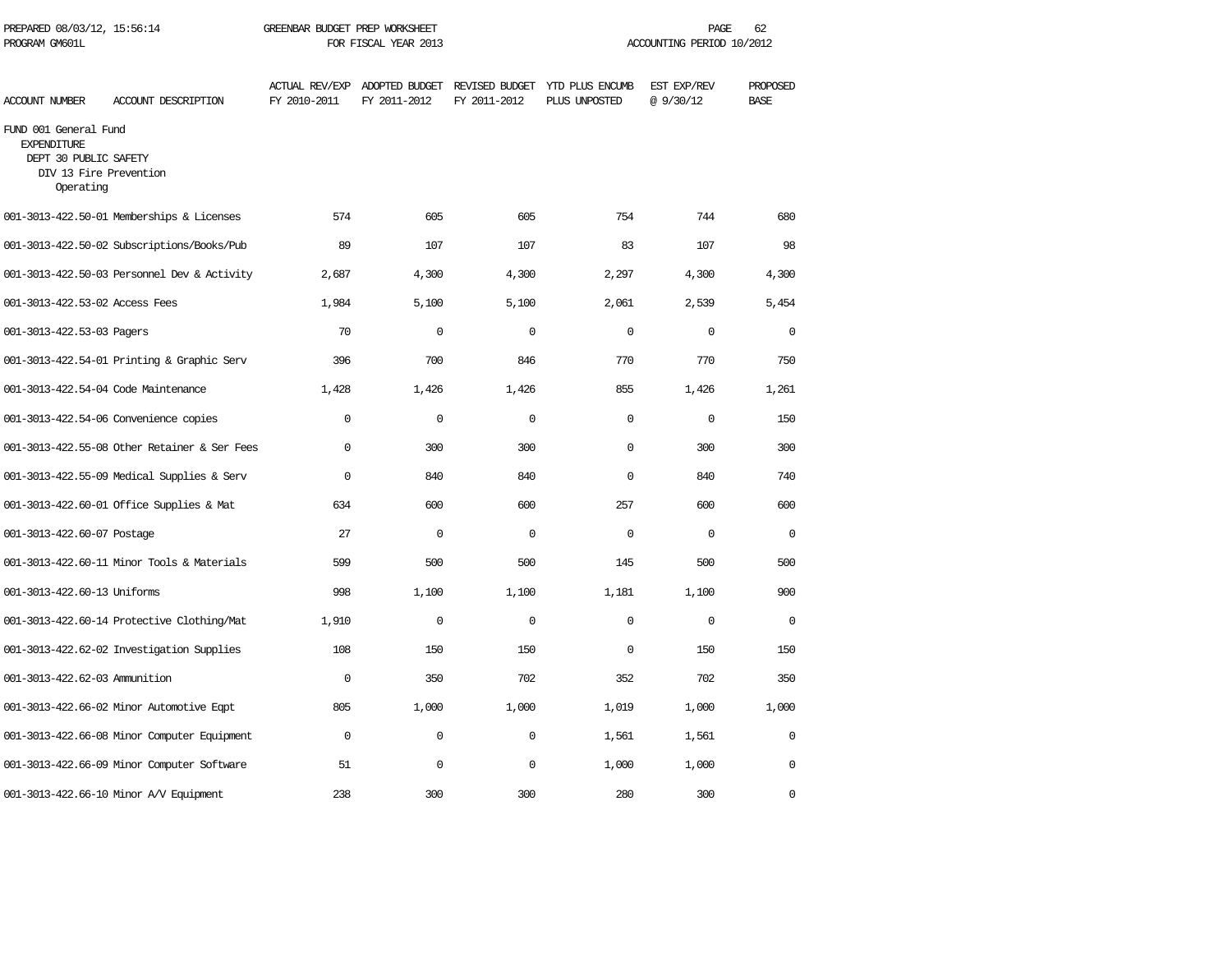|         | PROGRAM GM601L                                                                                              |                                                     |              | FOR FISCAL YEAR 2013 |              |                                                                                           | ACCOUNTING PERIOD 10/2012 |                         |
|---------|-------------------------------------------------------------------------------------------------------------|-----------------------------------------------------|--------------|----------------------|--------------|-------------------------------------------------------------------------------------------|---------------------------|-------------------------|
|         | <b>ACCOUNT NUMBER</b>                                                                                       | ACCOUNT DESCRIPTION                                 | FY 2010-2011 | FY 2011-2012         | FY 2011-2012 | ACTUAL REV/EXP ADOPTED BUDGET REVISED BUDGET YTD PLUS ENCUMB EST EXP/REV<br>PLUS UNPOSTED | @9/30/12                  | PROPOSED<br><b>BASE</b> |
|         | FUND 001 General Fund<br><b>EXPENDITURE</b><br>DEPT 30 PUBLIC SAFETY<br>DIV 13 Fire Prevention<br>Operating |                                                     |              |                      |              |                                                                                           |                           |                         |
|         |                                                                                                             | 001-3013-422.80-03 Legal Filing Fees                | 50           | 50                   | 50           | 50                                                                                        | 50                        | 50                      |
|         |                                                                                                             | 001-3013-422.80-13 Project/Event/Meeting Exp        | 2,906        | 3.100                | 3,100        | 2,184                                                                                     | 3,100                     | 3,100                   |
| $\star$ | Operating                                                                                                   |                                                     | 74,280       |                      |              | 27,443 27,941 16,412                                                                      | 23,186                    | 27,298                  |
|         | 001-3013-422.64-03 Fuel                                                                                     | Utilities/Internal Chros                            | 6,500        | 6,158                | 6,158        | 4,920                                                                                     | 6,587                     | 6,219                   |
|         |                                                                                                             | 001-3013-422.82-01 Contrib to Egpt Repl Fund 12,016 |              | 12,523               | 12,523       | 21,656                                                                                    | 21,656                    | 21,037                  |
|         |                                                                                                             | 001-3013-422.82-16 IT Contribution                  | $\Omega$     | 45,404               | 45,404       | 34,053                                                                                    | 45,404                    | 42,334                  |
|         |                                                                                                             | 001-3013-422.82-17 Equip Svc Contribution           | $\mathbf 0$  | 13,089               | 13,089       | 10,908                                                                                    | 13,089                    | 13,225                  |
| $\star$ |                                                                                                             | Utilities/Internal Chrgs                            | 18,516       |                      |              | 77,174 77,174 71,537                                                                      | 86,736                    | 82,815                  |
| **      | Fire Prevention                                                                                             |                                                     | 318,405      | 340,862              | 341,360      | 276,357                                                                                   | 346,141                   | 349,375                 |

PREPARED 08/03/12, 15:56:14 GREENBAR BUDGET PREP WORKSHEET **FREED ASSESSED ASSAULT** PAGE 63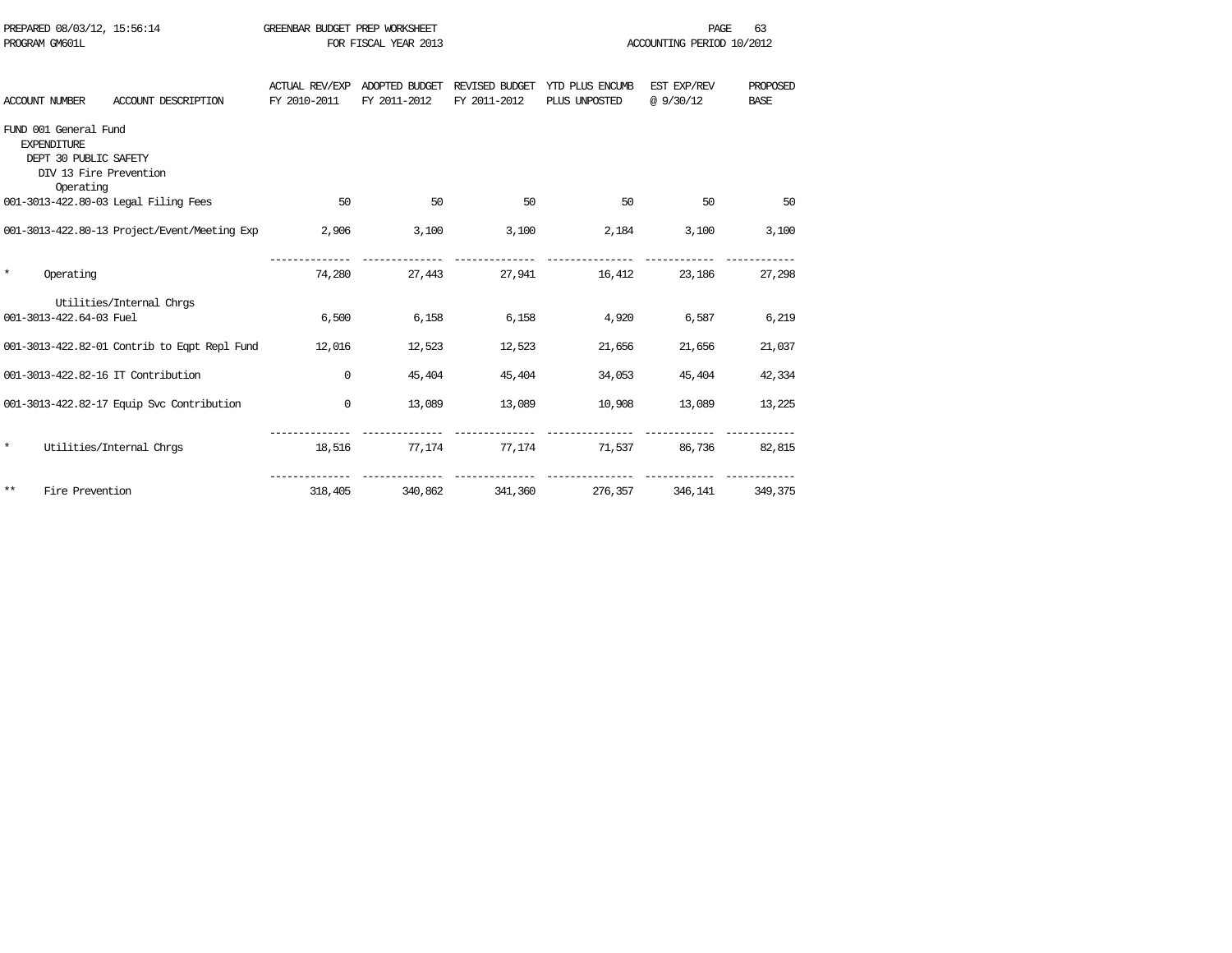| PREPARED 08/03/12, 15:56:14<br>PROGRAM GM601L                                     |                                              | GREENBAR BUDGET PREP WORKSHEET<br>FOR FISCAL YEAR 2013 |                                               |              |                                                 | 64<br>PAGE<br>ACCOUNTING PERIOD 10/2012 |                         |  |
|-----------------------------------------------------------------------------------|----------------------------------------------|--------------------------------------------------------|-----------------------------------------------|--------------|-------------------------------------------------|-----------------------------------------|-------------------------|--|
| <b>ACCOUNT NUMBER</b>                                                             | ACCOUNT DESCRIPTION                          | FY 2010-2011                                           | ACTUAL REV/EXP ADOPTED BUDGET<br>FY 2011-2012 | FY 2011-2012 | REVISED BUDGET YTD PLUS ENCUMB<br>PLUS UNPOSTED | EST EXP/REV<br>@9/30/12                 | PROPOSED<br><b>BASE</b> |  |
| FUND 001 General Fund<br><b>EXPENDITURE</b><br>DEPT 30 PUBLIC SAFETY<br>Operating | DIV 14 Emergency Services                    |                                                        |                                               |              |                                                 |                                         |                         |  |
|                                                                                   | 001-3014-425.34-03 Information Srvcs Contrib | 35,902                                                 | $\Omega$                                      | $\Omega$     | $\Omega$                                        | $\Omega$                                | $\Omega$                |  |
|                                                                                   | 001-3014-425.41-09 Outdoor Warning Sys M & R | 5,668                                                  | 7,477                                         | 7,807        | 3,569                                           | 7,477                                   | 7,477                   |  |
|                                                                                   | 001-3014-425.42-08 Equipment Maint & Repair  | 1,208                                                  | 652                                           | 652          | $\Omega$                                        | $\Omega$                                | 652                     |  |
|                                                                                   | 001-3014-425.50-01 Memberships & Licenses    | 200                                                    | 200                                           | 200          | 200                                             | 200                                     | 200                     |  |
|                                                                                   | 001-3014-425.50-03 Personnel Dev & Activity  | 2,582                                                  | 4,800                                         | 4,800        | 1,476                                           | 2,963                                   | 4,800                   |  |
| 001-3014-425.53-01 Cell Telephones                                                |                                              | 370                                                    | 371                                           | 371          | 373                                             | 373                                     | 374                     |  |
| 001-3014-425.53-02 Access Fees                                                    |                                              | 936                                                    | 936                                           | 936          | 1,097                                           | 1,281                                   | 1,649                   |  |
|                                                                                   | 001-3014-425.54-01 Printing & Graphic Serv   | 287                                                    | 300                                           | 300          | 12                                              | 300                                     | $\mathbf 0$             |  |
|                                                                                   | 001-3014-425.54-06 Convenience copies        | $\mathbf 0$                                            | $\mathbf 0$                                   | $\mathbf 0$  | 71                                              | 100                                     | 100                     |  |
|                                                                                   | 001-3014-425.55-18 Emerg Notification Serv   | 21,825                                                 | 21,825                                        | 21,825       | 21,825                                          | 21,825                                  | 21,825                  |  |
|                                                                                   | 001-3014-425.60-01 Office Supplies & Mat     | 348                                                    | 750                                           | 750          | $\mathbf 0$                                     | 400                                     | 1,050                   |  |
| 001-3014-425.62-08 EOC Supplies                                                   |                                              | 228                                                    | 400                                           | 400          | $\Omega$                                        | 400                                     | 400                     |  |
|                                                                                   | 001-3014-425.66-05 Minor Radio Equipment     | $\Omega$                                               | 17,950                                        | 17,950       | 6,505                                           | 15,976                                  | 1,398                   |  |
|                                                                                   | 001-3014-425.66-08 Minor Computer Equipment  | $\Omega$                                               | $\mathbf 0$                                   | $\mathbf 0$  | 1,756                                           | 1,760                                   | $\Omega$                |  |
|                                                                                   | 001-3014-425.66-09 Minor Computer Software   | 5                                                      | $\mathbf 0$                                   | 0            | $\mathbf 0$                                     | 30                                      | 0                       |  |
|                                                                                   | 001-3014-425.66-10 Minor A/V Equipment       | 770                                                    | $\mathbf 0$                                   | $\mathbf 0$  | 233                                             | 233                                     | $\Omega$                |  |
|                                                                                   | 001-3014-425.80-05 Miscellaneous Expense     | 44,000                                                 | $\mathbf 0$                                   | $\Omega$     | $\mathbf 0$                                     | 0                                       | $\Omega$                |  |
|                                                                                   | 001-3014-425.80-13 Project/Event/Meeting Exp | $\mathsf 0$                                            | 2,000                                         | 2,000        | $\mathsf 0$                                     | 1,200                                   | 2,000                   |  |
| $\star$<br>Operating                                                              |                                              | 114,329                                                | 57,661                                        | 57,991       | 37,117                                          | 54,518                                  | 41,925                  |  |
| 001-3014-425.63-02 Electricity                                                    | Utilities/Internal Chrgs                     | 451                                                    | 648                                           | 648          | 304                                             | 600                                     | 600                     |  |
| 001-3014-425.63-03 Natural Gas                                                    |                                              | 300                                                    | 484                                           | 484          | 169                                             | 185                                     | 300                     |  |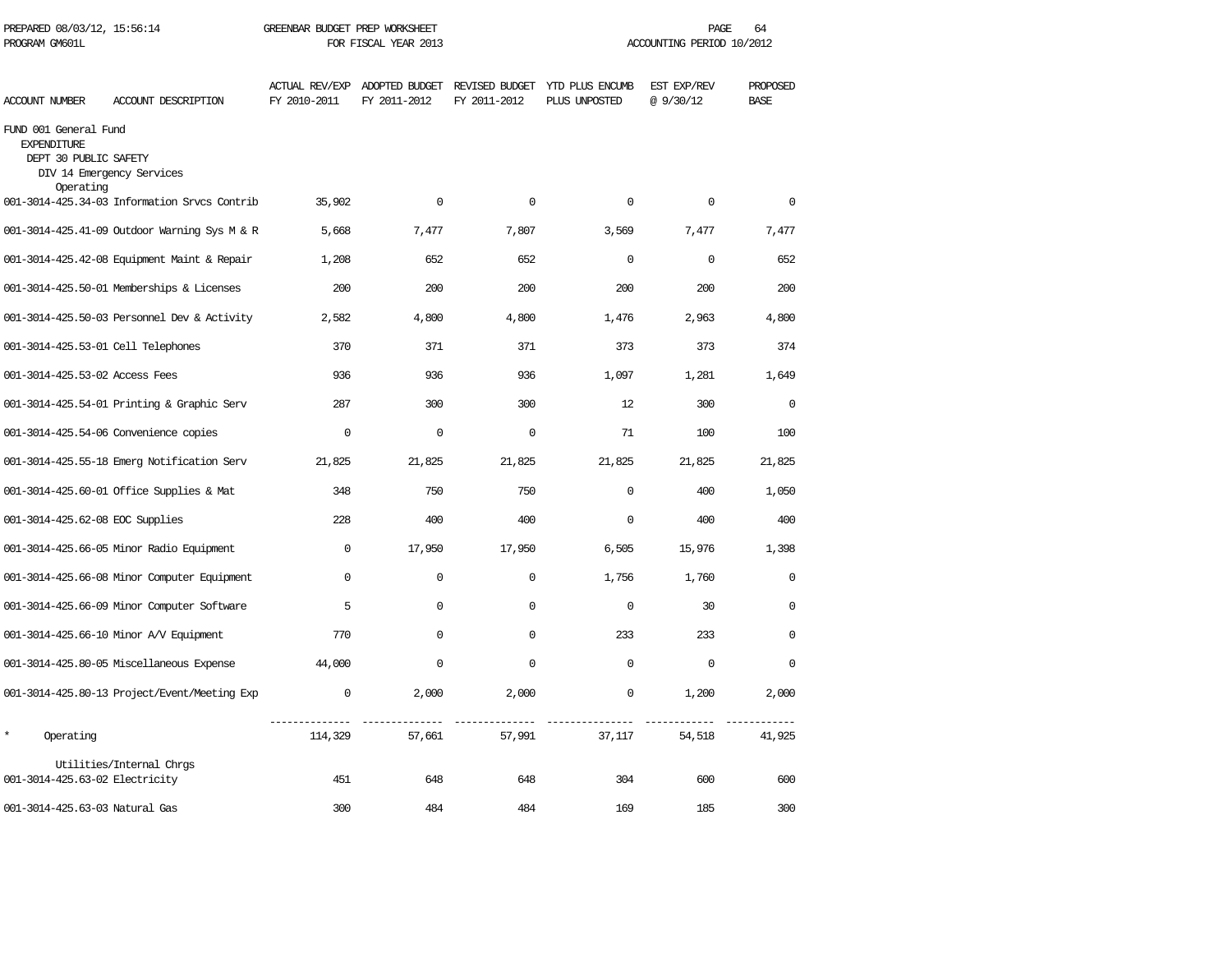| PROGRAM GM601L        | PREPARED 08/03/12, 15:56:14                                          |                                                       | GREENBAR BUDGET PREP WORKSHEET        | FOR FISCAL YEAR 2013           |                                |                                  | PAGE<br>ACCOUNTING PERIOD 10/2012 | 65                      |
|-----------------------|----------------------------------------------------------------------|-------------------------------------------------------|---------------------------------------|--------------------------------|--------------------------------|----------------------------------|-----------------------------------|-------------------------|
| <b>ACCOUNT NUMBER</b> |                                                                      | ACCOUNT DESCRIPTION                                   | <b>ACTUAL REV/EXP</b><br>FY 2010-2011 | ADOPTED BUDGET<br>FY 2011-2012 | REVISED BUDGET<br>FY 2011-2012 | YTD PLUS ENCUMB<br>PLUS UNPOSTED | EST EXP/REV<br>@ 9/30/12          | PROPOSED<br><b>BASE</b> |
|                       | FUND 001 General Fund<br><b>EXPENDITIRE</b><br>DEPT 30 PUBLIC SAFETY | DIV 14 Emergency Services<br>Utilities/Internal Chros |                                       |                                |                                |                                  |                                   |                         |
|                       | 001-3014-425.64-03 Fuel                                              |                                                       | 323                                   | 811                            | 811                            | 332                              | 580                               | 819                     |
|                       |                                                                      | 001-3014-425.82-01 Contrib to Eqpt Repl Fund          | 4,942                                 | $\mathbf 0$                    | $\mathbf 0$                    | 0                                | $\Omega$                          | $\Omega$                |
|                       |                                                                      | 001-3014-425.82-16 IT Contribution                    | 0                                     | 33,413                         | 33,413                         | 25,060                           | 33,413                            | 28,261                  |
|                       |                                                                      | 001-3014-425.82-17 Equip Svc Contribution             | 0                                     | 2,706                          | 2,706                          | 2,255                            | 2,706                             | 2,734                   |
| $\star$               |                                                                      | Utilities/Internal Chros                              | 6,016                                 | 38,062                         | 38,062                         | 28,120                           | 37,484                            | 32,714                  |
| $* *$                 | <b>Emergency Services</b>                                            |                                                       | 120,345                               | 95,723                         | 96,053                         | 65,237                           | 92,002                            | 74,639                  |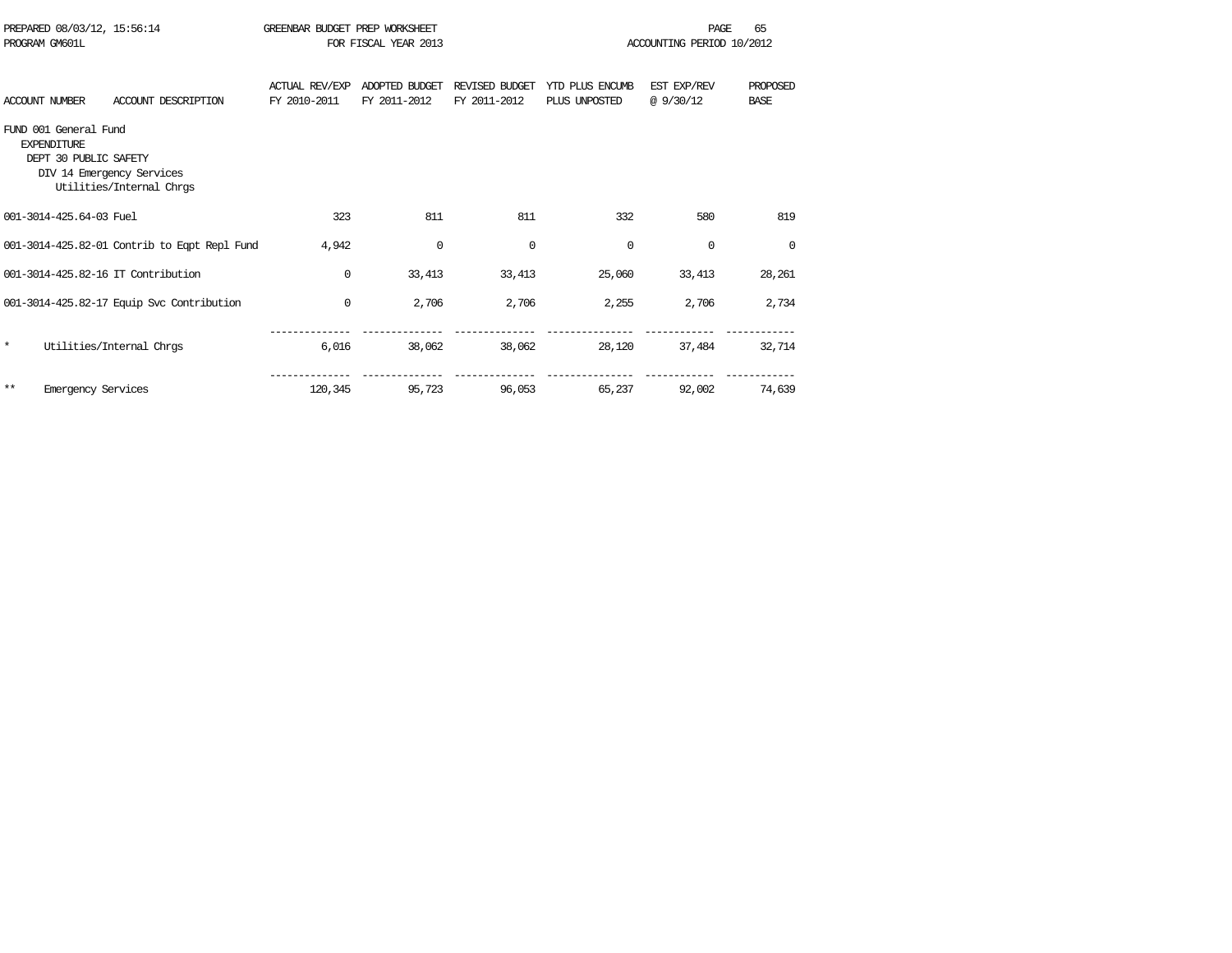| PREPARED 08/03/12, 15:56:14<br>PROGRAM GM601L                                                  |                                              | GREENBAR BUDGET PREP WORKSHEET | FOR FISCAL YEAR 2013                          |              |                                                 | PAGE<br>ACCOUNTING PERIOD 10/2012 | 66                      |
|------------------------------------------------------------------------------------------------|----------------------------------------------|--------------------------------|-----------------------------------------------|--------------|-------------------------------------------------|-----------------------------------|-------------------------|
| <b>ACCOUNT NUMBER</b>                                                                          | ACCOUNT DESCRIPTION                          | FY 2010-2011                   | ACTUAL REV/EXP ADOPTED BUDGET<br>FY 2011-2012 | FY 2011-2012 | REVISED BUDGET YTD PLUS ENCUMB<br>PLUS UNPOSTED | EST EXP/REV<br>@9/30/12           | PROPOSED<br><b>BASE</b> |
| FUND 001 General Fund<br><b>EXPENDITURE</b><br>DEPT 30 PUBLIC SAFETY<br>DIV 15 Municipal Court | Salaries & Benefits                          |                                |                                               |              |                                                 |                                   |                         |
| 001-3015-423.10-01 Salaries                                                                    |                                              | $\Omega$                       | 354,922                                       | 354,922      | 284,563                                         | 353,401                           | 357,962                 |
| 001-3015-423.11-01 Wages                                                                       |                                              | $\Omega$                       | $\mathbf{0}$                                  | $\mathbf 0$  | 4,934                                           | 8,053                             | 12,150                  |
|                                                                                                | 001-3015-423.12-01 Overtime - Regular        | $\Omega$                       | 19,470                                        | 19,470       | 2,606                                           | 20,166                            | 19,470                  |
| 001-3015-423.13-01 Longevity Pay                                                               |                                              | $\Omega$                       | 624                                           | 624          | 608                                             | 691                               | 1,392                   |
| 001-3015-423.13-14 Ins Opt Out                                                                 |                                              | $\Omega$                       | 2,400                                         | 2,400        | 1,900                                           | 2,400                             | 2,400                   |
|                                                                                                | 001-3015-423.15-01 Merit Salary Expense      | $\mathbf 0$                    | 10,686                                        | 10,686       | $\mathbf 0$                                     | $\mathbf 0$                       | $\mathbf 0$             |
| 001-3015-423.16-01 Car Allowance                                                               |                                              | $\mathbf 0$                    | 6,000                                         | 6,000        | 4,846                                           | 6,000                             | 6,000                   |
|                                                                                                | 001-3015-423.16-05 Cell Phone Allowance      | $\mathbf 0$                    | 2,600                                         | 2,600        | 1,677                                           | 1,908                             | 1,300                   |
| 001-3015-423.20-01 FICA Taxes                                                                  |                                              | $\mathbf 0$                    | 23,933                                        | 23,933       | 18,993                                          | 25,279                            | 24,842                  |
| 001-3015-423.20-02 Medicare Taxes                                                              |                                              | $\Omega$                       | 5,597                                         | 5,597        | 4,442                                           | 5,912                             | 5,810                   |
|                                                                                                | 001-3015-423.20-03 Unemployment Taxes        | $\Omega$                       | 504                                           | 504          | 2,255                                           | 2,357                             | 2,088                   |
| 001-3015-423.21-01 TMRS                                                                        |                                              | $\Omega$                       | 46,077                                        | 46,077       | 38,260                                          | 50,881                            | 58,317                  |
|                                                                                                | 001-3015-423.22-01 Workers' Compensation Ins | $\Omega$                       | 1,184                                         | 1,184        | 1,002                                           | 1,508                             | 1,679                   |
| 001-3015-423.22-02 Health Insurance                                                            |                                              | $\mathbf{0}$                   | 43,560                                        | 43,560       | 33,014                                          | 43,602                            | 50,820                  |
| 001-3015-423.22-04 Dental Insurance                                                            |                                              | $\mathbf{0}$                   | 2,516                                         | 2,516        | 1,917                                           | 2,337                             | 2,517                   |
| 001-3015-423.22-05 Life Insurance                                                              |                                              | $\mathbf{0}$                   | 274                                           | 274          | 200                                             | 248                               | 264                     |
| $\star$<br>Salaries & Benefits                                                                 |                                              | 0                              | 520,347                                       | 520,347      | 401,217                                         | 524,743                           | 547,011                 |
| Operating                                                                                      | 001-3015-423.31-01 Mun Ct Legal Retain Fees  | $\Omega$                       | 0                                             | $\mathbf 0$  | $\Omega$                                        | $\Omega$                          | 50,000                  |
|                                                                                                | 001-3015-423.31-02 Mun Ct Judge Retain Fees  | 0                              | 27,524                                        | 27,524       | 11,381                                          | 27,524                            | 27,524                  |
| 001-3015-423.40-05 Building Lease                                                              |                                              | $\Omega$                       | 13,770                                        | 13,770       | 13,500                                          | 13,770                            | 13,770                  |
|                                                                                                | 001-3015-423.42-01 Office Eqpt Maint & Rep   | $\Omega$                       | 1,247                                         | 1,247        | 199                                             | 1,247                             | 1,247                   |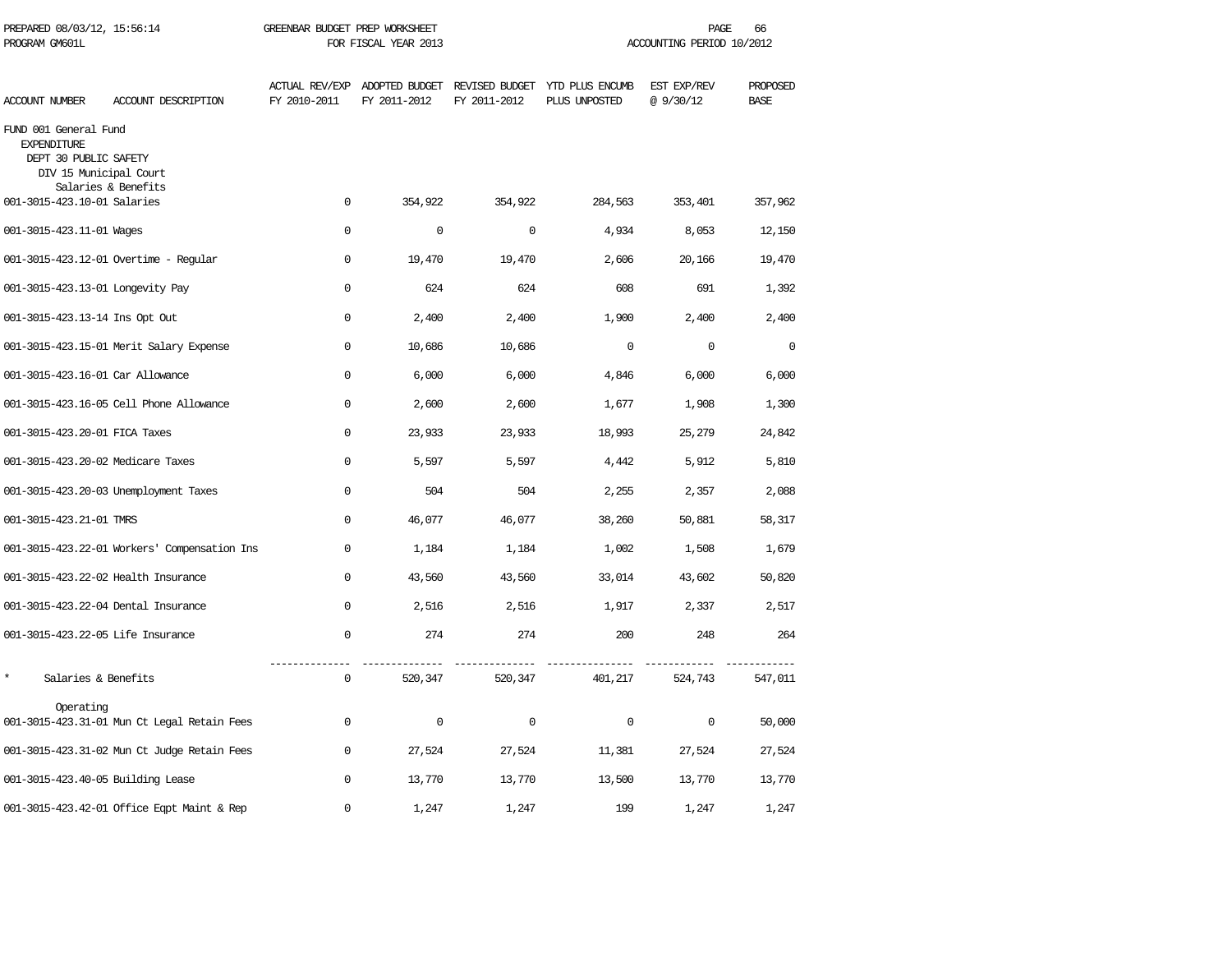| PREPARED 08/03/12, 15:56:14<br>PROGRAM GM601L                                                               |                                              | GREENBAR BUDGET PREP WORKSHEET<br>FOR FISCAL YEAR 2013 |                                               |              | PAGE<br>67<br>ACCOUNTING PERIOD 10/2012         |                         |                         |
|-------------------------------------------------------------------------------------------------------------|----------------------------------------------|--------------------------------------------------------|-----------------------------------------------|--------------|-------------------------------------------------|-------------------------|-------------------------|
| <b>ACCOUNT NUMBER</b>                                                                                       | ACCOUNT DESCRIPTION                          | FY 2010-2011                                           | ACTUAL REV/EXP ADOPTED BUDGET<br>FY 2011-2012 | FY 2011-2012 | REVISED BUDGET YTD PLUS ENCUMB<br>PLUS UNPOSTED | EST EXP/REV<br>@9/30/12 | PROPOSED<br><b>BASE</b> |
| FUND 001 General Fund<br><b>EXPENDITURE</b><br>DEPT 30 PUBLIC SAFETY<br>DIV 15 Municipal Court<br>Operating |                                              |                                                        |                                               |              |                                                 |                         |                         |
|                                                                                                             | 001-3015-423.42-08 Equipment Maint & Repair  | $\Omega$                                               | 2,111                                         | 2,111        | 490                                             | 346                     | 2,111                   |
|                                                                                                             | 001-3015-423.50-01 Memberships & Licenses    | $\Omega$                                               | 555                                           | 555          | 505                                             | 555                     | 680                     |
|                                                                                                             | 001-3015-423.50-02 Subscriptions/Books/Pub   | $\mathbf{0}$                                           | 104                                           | 104          | 93                                              | 104                     | 104                     |
|                                                                                                             | 001-3015-423.50-03 Personnel Dev & Activity  | $\mathbf 0$                                            | 4,150                                         | 4,150        | 3,978                                           | 4,150                   | 4,550                   |
|                                                                                                             | 001-3015-423.50-08 Mileage Reimbursement     | $\mathbf{0}$                                           | 300                                           | 300          | $\mathbf 0$                                     | 300                     | 300                     |
|                                                                                                             | 001-3015-423.51-01 Personnel Recruitment Exp | $\Omega$                                               | $\Omega$                                      | $\Omega$     | 19                                              | $\Omega$                | $\Omega$                |
| 001-3015-423.53-02 Access Fees                                                                              |                                              | $\Omega$                                               | 3,154                                         | 3,154        | 2,505                                           | 3,154                   | 3,180                   |
|                                                                                                             | 001-3015-423.54-01 Printing & Graphic Serv   | $\Omega$                                               | 5,000                                         | 5,000        | 2,060                                           | 5,000                   | 5,000                   |
|                                                                                                             | 001-3015-423.54-06 Convenience copies        | $\Omega$                                               | $\mathbf 0$                                   | $\mathbf 0$  | 233                                             | 400                     | 840                     |
| 001-3015-423.55-12 Jury Expense                                                                             |                                              | $\Omega$                                               | $\mathbf 0$                                   | $\mathbf 0$  | 156                                             | $\mathbf 0$             | $\Omega$                |
|                                                                                                             | 001-3015-423.60-01 Office Supplies & Mat     | $\Omega$                                               | 3,200                                         | 3,200        | 2,964                                           | 3,200                   | 4,200                   |
| 001-3015-423.60-13 Uniforms                                                                                 |                                              | $\Omega$                                               | 500                                           | 500          | 1,732                                           | 500                     | 500                     |
| 001-3015-423.62-03 Ammunition                                                                               |                                              | $\mathbf{0}$                                           | 1,500                                         | 1,500        | 1,510                                           | 1,500                   | 1,500                   |
|                                                                                                             | 001-3015-423.66-01 Minor Office Equipment    | $\mathbf{0}$                                           | $\mathbf 0$                                   | $\mathbf 0$  | 739                                             | $\mathbf 0$             | 0                       |
| Operating                                                                                                   |                                              | $\Omega$                                               | 63,115                                        | 63,115       | 42,064                                          | 61,750                  | 115,506                 |
| 001-3015-423.64-03 Fuel                                                                                     | Utilities/Internal Chrgs                     | $\mathbf 0$                                            | 5,743                                         | 5,743        | 3,962                                           | 6,353                   | 5,801                   |
|                                                                                                             | 001-3015-423.82-01 Contrib to Eqpt Repl Fund | $\mathbf{0}$                                           | 9,922                                         | 9,922        | 9,922                                           | 9,922                   | 10,676                  |
| 001-3015-423.82-16 IT Contribution                                                                          |                                              | $\Omega$                                               | 39,343                                        | 39,343       | 29,507                                          | 39,343                  | 37,168                  |
|                                                                                                             | 001-3015-423.82-17 Equip Svc Contribution    | 0                                                      | 2,298                                         | 2,298        | 1,915                                           | 2,298                   | 2,322                   |
|                                                                                                             | Utilities/Internal Chrqs                     | 0                                                      | 57,306                                        | 57,306       | 45,306                                          | 57,916                  | 55,967                  |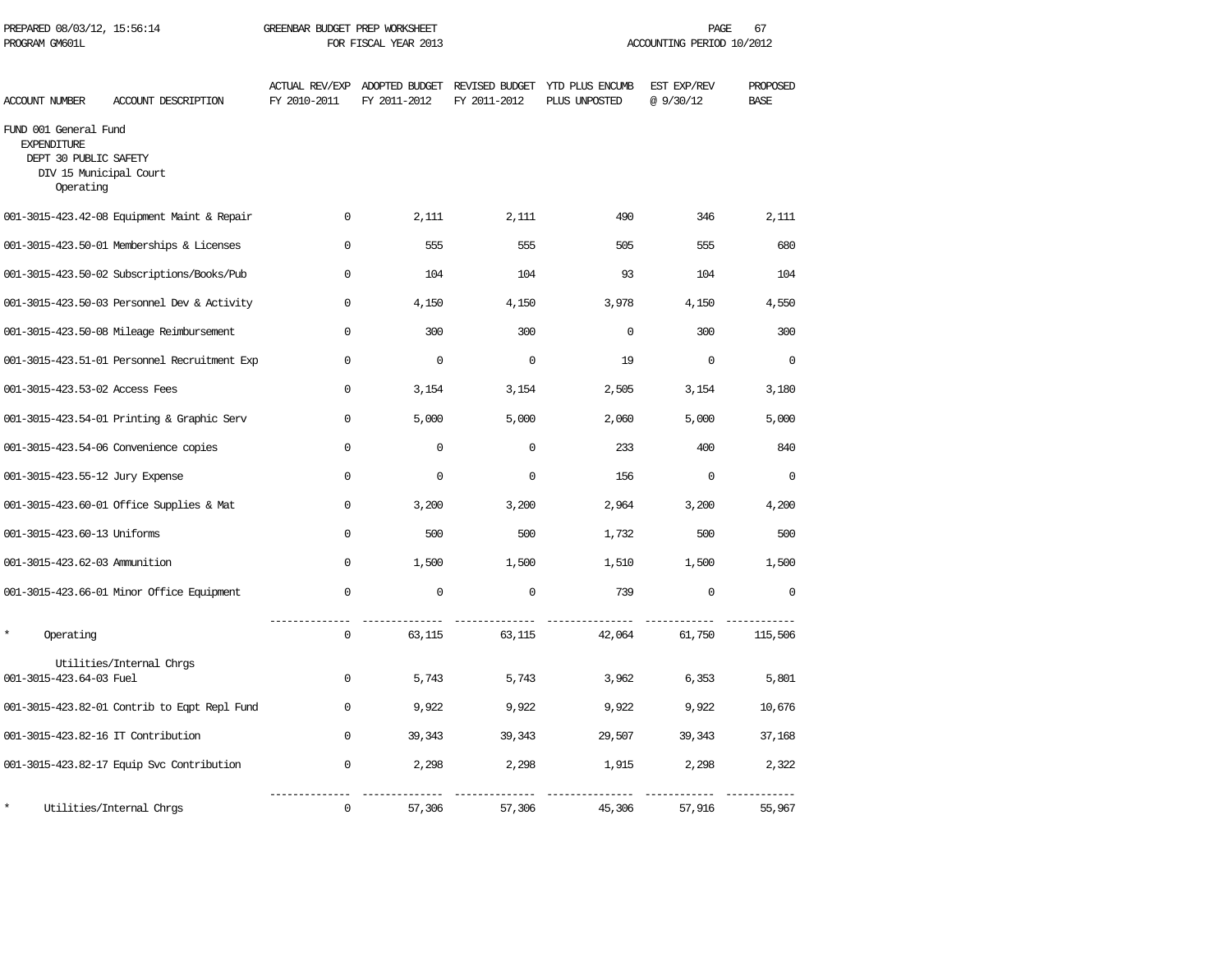|      | PREPARED 08/03/12, 15:56:14<br>PROGRAM GM601L                                                  |                          | GREENBAR BUDGET PREP WORKSHEET | FOR FISCAL YEAR 2013           |                                |                                  | PAGE<br>ACCOUNTING PERIOD 10/2012 | 68                      |
|------|------------------------------------------------------------------------------------------------|--------------------------|--------------------------------|--------------------------------|--------------------------------|----------------------------------|-----------------------------------|-------------------------|
|      | ACCOUNT NUMBER                                                                                 | ACCOUNT DESCRIPTION      | ACTUAL REV/EXP<br>FY 2010-2011 | ADOPTED BUDGET<br>FY 2011-2012 | REVISED BUDGET<br>FY 2011-2012 | YTD PLUS ENCUMB<br>PLUS UNPOSTED | EST EXP/REV<br>@9/30/12           | PROPOSED<br><b>BASE</b> |
|      | FUND 001 General Fund<br><b>EXPENDITURE</b><br>DEPT 30 PUBLIC SAFETY<br>DIV 15 Municipal Court | Utilities/Internal Chrqs |                                |                                |                                |                                  |                                   |                         |
| $**$ | Municipal Court                                                                                |                          | 0                              | 640,768                        | 640,768                        | 488,587                          | 644,409                           | 718,484                 |
| ***  | PUBLIC SAFETY                                                                                  |                          | 11,204,597                     | 12,485,765                     | 12,495,775                     | 9,869,381                        | 12,346,161                        | 13,174,696              |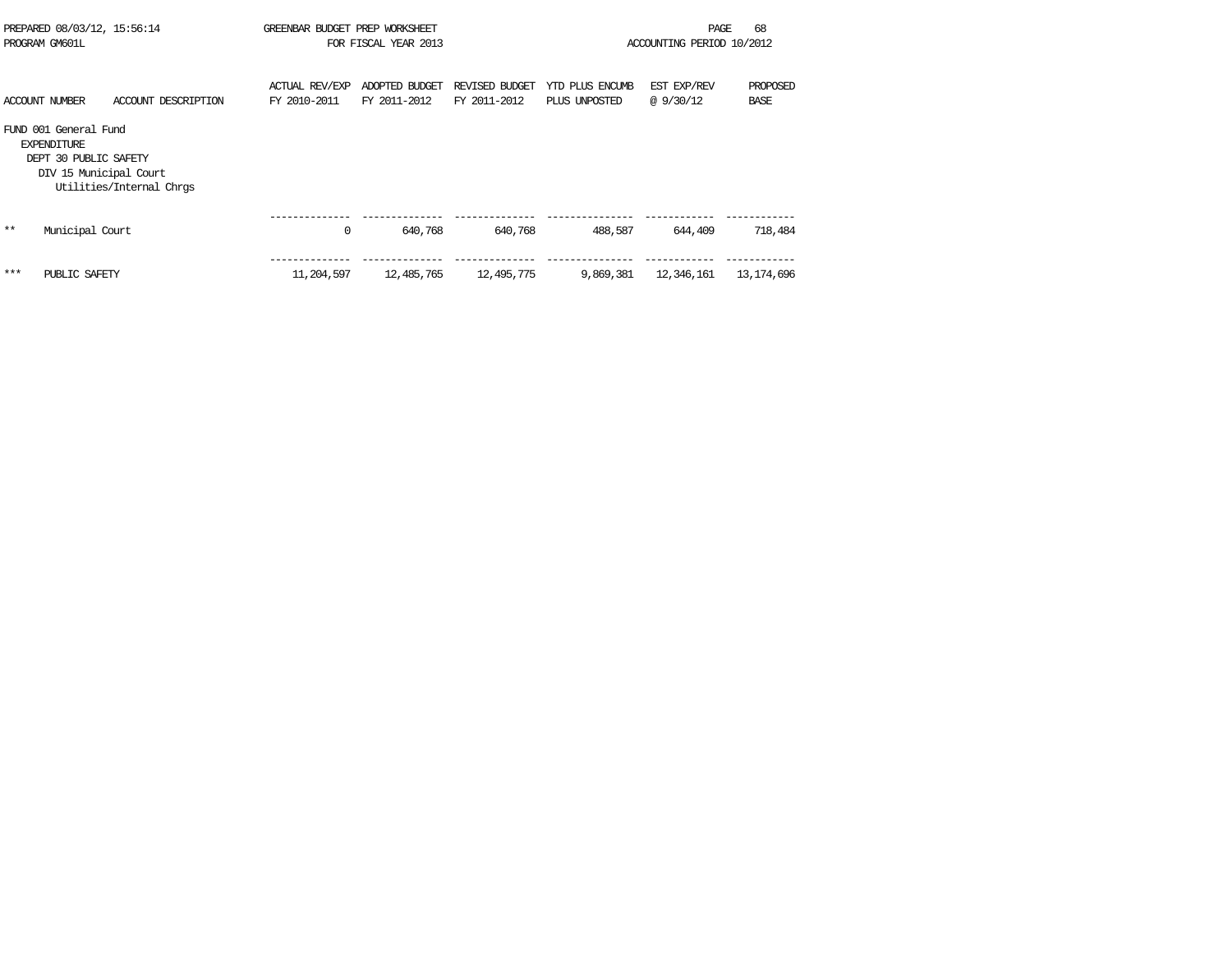| PREPARED 08/03/12, 15:56:14<br>PROGRAM GM601L                       |                                              | GREENBAR BUDGET PREP WORKSHEET<br>FOR FISCAL YEAR 2013 |              |              | 69<br>PAGE<br>ACCOUNTING PERIOD 10/2012                                       |                          |                         |  |  |
|---------------------------------------------------------------------|----------------------------------------------|--------------------------------------------------------|--------------|--------------|-------------------------------------------------------------------------------|--------------------------|-------------------------|--|--|
| ACCOUNT NUMBER                                                      | ACCOUNT DESCRIPTION                          | FY 2010-2011                                           | FY 2011-2012 | FY 2011-2012 | ACTUAL REV/EXP ADOPTED BUDGET REVISED BUDGET YTD PLUS ENCUMB<br>PLUS UNPOSTED | EST EXP/REV<br>@ 9/30/12 | PROPOSED<br><b>BASE</b> |  |  |
| FUND 001 General Fund<br><b>EXPENDITURE</b><br>DEPT 40 PUBLIC WORKS | DIV 11 Public Works Admin                    |                                                        |              |              |                                                                               |                          |                         |  |  |
| 001-4011-431.10-01 Salaries                                         | Salaries & Benefits                          | 233,467                                                | 297,899      | 297,899      | 247,280                                                                       | 306,161                  | 356,152                 |  |  |
|                                                                     | 001-4011-431.12-01 Overtime - Regular        | $\mathbf 0$                                            | 200          | 200          | $\Omega$                                                                      | 200                      | 200                     |  |  |
| 001-4011-431.13-01 Longevity Pay                                    |                                              | 657                                                    | 720          | 720          | 686                                                                           | 731                      | 1,632                   |  |  |
|                                                                     | 001-4011-431.13-09 Accumulated Vacation Pay  | 1,089                                                  | $\mathbf 0$  | $\mathbf 0$  | $\mathbf 0$                                                                   | $\mathbf 0$              | $\mathbf 0$             |  |  |
|                                                                     | 001-4011-431.13-11 Accumlated Sick Leave Pay | 922                                                    | $\mathbf 0$  | $\mathbf 0$  | $\Omega$                                                                      | $\mathbf 0$              | 0                       |  |  |
|                                                                     | 001-4011-431.15-01 Merit Salary Expense      | $\mathbf 0$                                            | 8,962        | 8,962        | $\cap$                                                                        | $\mathbf 0$              | 0                       |  |  |
| 001-4011-431.16-01 Car Allowance                                    |                                              | 7,780                                                  | 11,250       | 11,250       | 9,087                                                                         | 11,250                   | 13,000                  |  |  |
|                                                                     | 001-4011-431.16-05 Cell Phone Allowance      | 1,631                                                  | 2,275        | 2,275        | 1,871                                                                         | 2,275                    | 2,600                   |  |  |
| 001-4011-431.20-01 FICA Taxes                                       |                                              | 13,857                                                 | 18,504       | 18,504       | 14,577                                                                        | 19,784                   | 22,281                  |  |  |
| 001-4011-431.20-02 Medicare Taxes                                   |                                              | 3,344                                                  | 4,529        | 4,529        | 3,526                                                                         | 4,497                    | 5,417                   |  |  |
|                                                                     | 001-4011-431.20-03 Unemployment Taxes        | 216                                                    | 324          | 324          | 1,044                                                                         | 1,044                    | 1,305                   |  |  |
| 001-4011-431.21-01 TMRS                                             |                                              | 33,392                                                 | 44,322       | 44,322       | 36,557                                                                        | 45,386                   | 56,075                  |  |  |
|                                                                     | 001-4011-431.22-01 Workers' Compensation Ins | 268                                                    | 343          | 343          | 1,765                                                                         | 1,339                    | 411                     |  |  |
| 001-4011-431.22-02 Health Insurance                                 |                                              | 18,201                                                 | 32,670       | 32,670       | 23,834                                                                        | 30,640                   | 36,300                  |  |  |
| 001-4011-431.22-04 Dental Insurance                                 |                                              | 1,012                                                  | 1,617        | 1,617        | 1,198                                                                         | 1,513                    | 1,798                   |  |  |
| 001-4011-431.22-05 Life Insurance                                   |                                              | 117                                                    | 176          | 176          | 116                                                                           | 145                      | 165                     |  |  |
|                                                                     | 001-4011-431.22-06 Contr-Health Spending Acc | 1,400                                                  | $\mathbf 0$  | $\mathbf 0$  | $\mathbf 0$                                                                   | $\mathbf 0$              | $\mathbf 0$             |  |  |
| $\star$<br>Salaries & Benefits                                      |                                              | 317,353                                                | 423,791      | 423,791      | 341,541                                                                       | 424,965                  | 497,336                 |  |  |
| Operating                                                           | 001-4011-431.34-03 Information Srvcs Contrib | 35,778                                                 | 0            | $\Omega$     | $\Omega$                                                                      | 0                        | 0                       |  |  |
|                                                                     | 001-4011-431.42-01 Office Eqpt Maint & Rep   | 716                                                    | 528          | 528          | 87                                                                            | 403                      | 403                     |  |  |
|                                                                     | 001-4011-431.42-08 Equipment Maint & Repair  | 451                                                    | $\Omega$     | $\Omega$     | 23                                                                            | 24                       | $\Omega$                |  |  |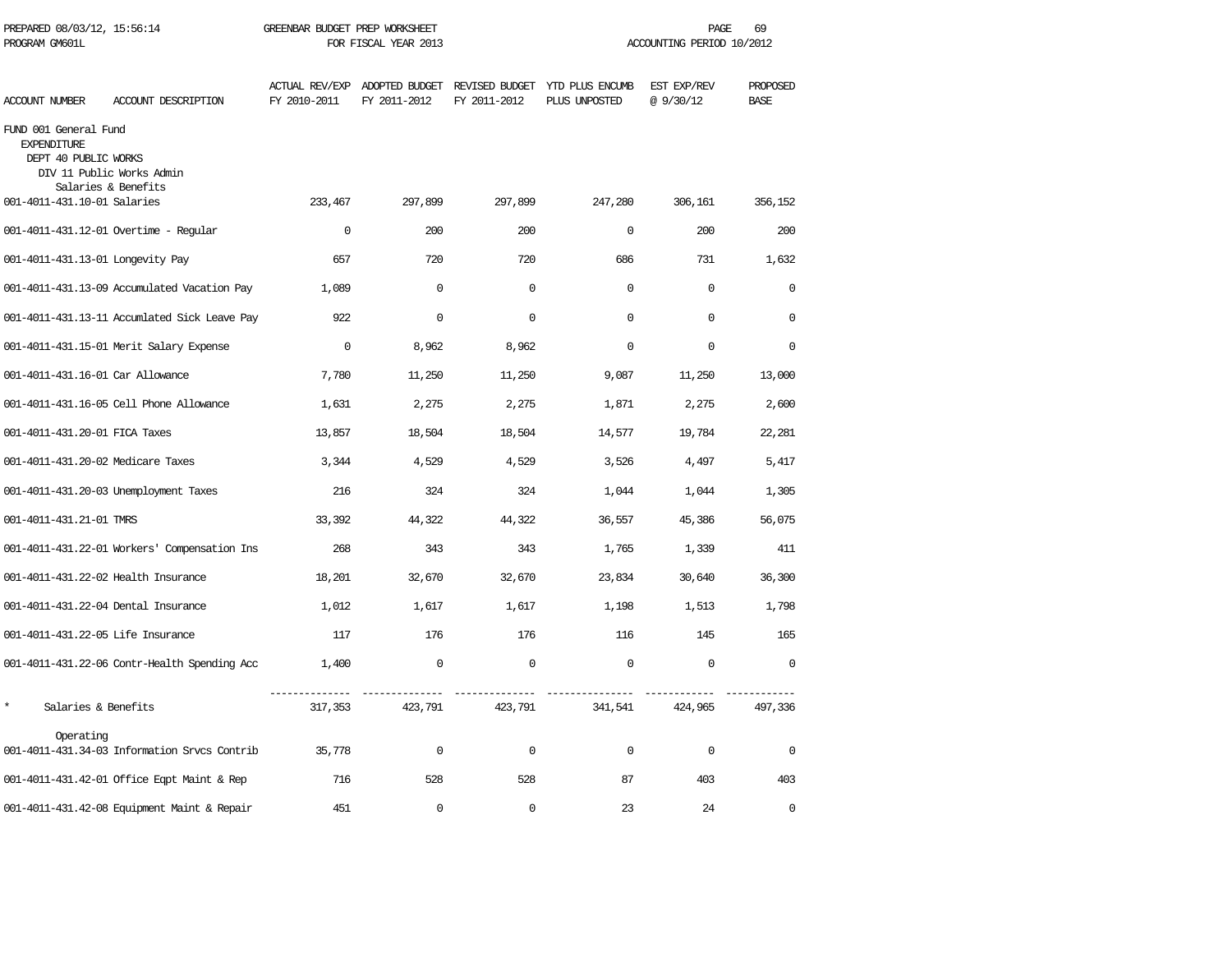| PREPARED 08/03/12, 15:56:14<br>PROGRAM GM601L                                    |                                             | GREENBAR BUDGET PREP WORKSHEET<br>FOR FISCAL YEAR 2013 |                                               |              | PAGE<br>70<br>ACCOUNTING PERIOD 10/2012         |                          |                         |  |
|----------------------------------------------------------------------------------|---------------------------------------------|--------------------------------------------------------|-----------------------------------------------|--------------|-------------------------------------------------|--------------------------|-------------------------|--|
| <b>ACCOUNT NUMBER</b>                                                            | ACCOUNT DESCRIPTION                         | FY 2010-2011                                           | ACTUAL REV/EXP ADOPTED BUDGET<br>FY 2011-2012 | FY 2011-2012 | REVISED BUDGET YTD PLUS ENCUMB<br>PLUS UNPOSTED | EST EXP/REV<br>@ 9/30/12 | PROPOSED<br><b>BASE</b> |  |
| FUND 001 General Fund<br><b>EXPENDITURE</b><br>DEPT 40 PUBLIC WORKS<br>Operating | DIV 11 Public Works Admin                   |                                                        |                                               |              |                                                 |                          |                         |  |
|                                                                                  | 001-4011-431.42-10 Maintenance of Apparatus | $\Omega$                                               | 36                                            | 36           | $\Omega$                                        | 36                       | 36                      |  |
|                                                                                  | 001-4011-431.50-01 Memberships & Licenses   | 364                                                    | 412                                           | 412          | 368                                             | 412                      | 412                     |  |
|                                                                                  | 001-4011-431.50-02 Subscriptions/Books/Pub  | $\mathbf 0$                                            | 77                                            | 77           | 51                                              | 51                       | 77                      |  |
|                                                                                  | 001-4011-431.50-03 Personnel Dev & Activity | 4,675                                                  | 2,400                                         | 2,400        | 2,029                                           | 2,029                    | 2,400                   |  |
|                                                                                  | 001-4011-431.50-05 Misc Personnel Expense   | 834                                                    | 2,412                                         | 2,412        | 584                                             | 1,650                    | 8,400                   |  |
|                                                                                  | 001-4011-431.50-08 Mileage Reimbursement    | 525                                                    | 550                                           | 550          | 193                                             | 193                      | 550                     |  |
|                                                                                  | 001-4011-431.54-01 Printing & Graphic Serv  | $\mathbf 0$                                            | 300                                           | 300          | $\mathbf 0$                                     | $\mathbf 0$              | 300                     |  |
|                                                                                  | 001-4011-431.54-06 Convenience copies       | $\Omega$                                               | $\Omega$                                      | $\Omega$     | 176                                             | 125                      | $\mathbf 0$             |  |
|                                                                                  | 001-4011-431.60-01 Office Supplies & Mat    | 236                                                    | 700                                           | 700          | 1,427                                           | 2,000                    | 1,650                   |  |
|                                                                                  | 001-4011-431.60-11 Minor Tools & Materials  | $\Omega$                                               | 204                                           | 204          | $\Omega$                                        | $\mathbf 0$              | $\Omega$                |  |
| 001-4011-431.60-13 Uniforms                                                      |                                             | $\Omega$                                               | $\mathbf 0$                                   | $\Omega$     | 6                                               | $\mathsf 0$              | $\Omega$                |  |
| 001-4011-431.60-22 Kitchen Supplies                                              |                                             | 479                                                    | 648                                           | 648          | 690                                             | 648                      | 648                     |  |
| Operating                                                                        |                                             | 44,058                                                 | 8,267                                         | 8,267        | 5,634                                           | 7,571                    | 14,876                  |  |
| 001-4011-431.63-02 Electricity                                                   | Utilities/Internal Chrgs                    | 6,336                                                  | 8,696                                         | 8,696        | 4,293                                           | 6,000                    | 7,100                   |  |
| 001-4011-431.63-03 Natural Gas                                                   |                                             | 361                                                    | 374                                           | 374          | 204                                             | 219                      | 300                     |  |
| 001-4011-431.63-04 Water                                                         |                                             | 560                                                    | 551                                           | 551          | 482                                             | 584                      | 584                     |  |
| 001-4011-431.82-16 IT Contribution                                               |                                             | $\mathbf 0$                                            | 24,861                                        | 24,861       | 18,646                                          | 24,861                   | 21,530                  |  |
| $\star$                                                                          | Utilities/Internal Chrgs                    | 7,257                                                  | 34,482                                        | 34,482       | 23,625                                          | 31,664                   | 29,514                  |  |
| $* *$<br>Public Works Admin                                                      |                                             | 368,668                                                | 466,540                                       | 466,540      | 370,800                                         | 464,200                  | 541,726                 |  |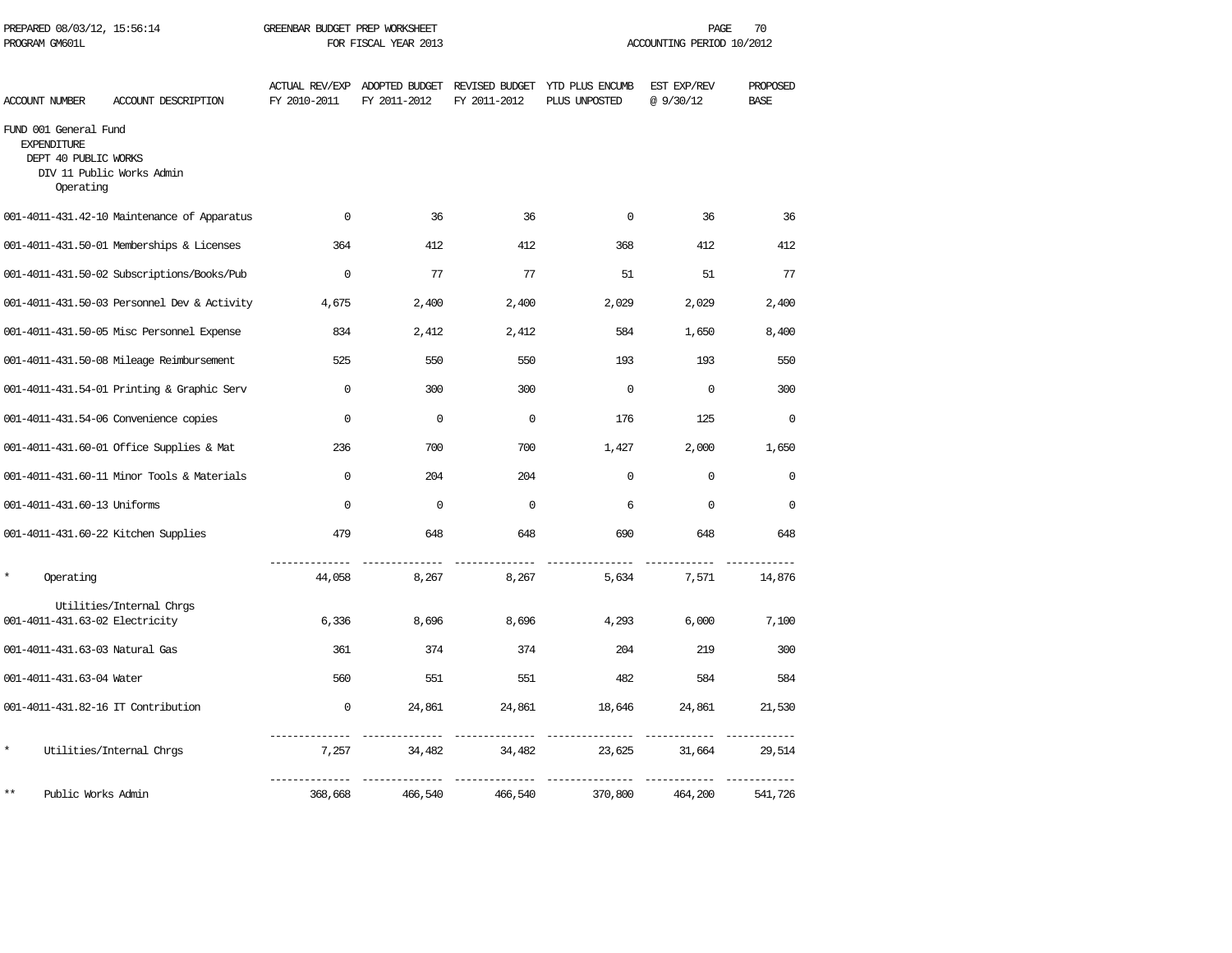| PREPARED 08/03/12, 15:56:14<br>PROGRAM GM601L                       |                                                      | GREENBAR BUDGET PREP WORKSHEET | FOR FISCAL YEAR 2013 |              |                                                                               | PAGE<br>ACCOUNTING PERIOD 10/2012 | 71                      |
|---------------------------------------------------------------------|------------------------------------------------------|--------------------------------|----------------------|--------------|-------------------------------------------------------------------------------|-----------------------------------|-------------------------|
| ACCOUNT NUMBER                                                      | ACCOUNT DESCRIPTION                                  | FY 2010-2011                   | FY 2011-2012         | FY 2011-2012 | ACTUAL REV/EXP ADOPTED BUDGET REVISED BUDGET YTD PLUS ENCUMB<br>PLUS UNPOSTED | EST EXP/REV<br>@9/30/12           | PROPOSED<br><b>BASE</b> |
| FUND 001 General Fund<br><b>EXPENDITURE</b><br>DEPT 40 PUBLIC WORKS | DIV 16 Facilities Maintenance<br>Salaries & Benefits |                                |                      |              |                                                                               |                                   |                         |
| 001-4016-435.10-01 Salaries                                         |                                                      | 236,357                        | 231,567              | 231,567      | 192,628                                                                       | 238,508                           | 83,614                  |
| 001-4016-435.11-01 Wages                                            |                                                      | 8,435                          | 24,003               | 24,003       | $\mathbf 0$                                                                   | 11,078                            | 24,003                  |
|                                                                     | 001-4016-435.12-01 Overtime - Regular                | 1,178                          | 3,200                | 3,200        | 1,322                                                                         | 3,200                             | 3,200                   |
| 001-4016-435.13-01 Longevity Pay                                    |                                                      | 2,006                          | 2,393                | 2,393        | 1,778                                                                         | 2,079                             | 1,008                   |
| 001-4016-435.13-02 Incentive Pay                                    |                                                      | 2,168                          | 2,161                | 2,161        | 1,745                                                                         | 2,160                             | $\Omega$                |
| 001-4016-435.13-04 Standby Pay                                      |                                                      | $\Omega$                       | $\Omega$             | $\Omega$     | 80                                                                            | $\mathbf 0$                       | $\Omega$                |
|                                                                     | 001-4016-435.13-09 Accumulated Vacation Pay          | $193 -$                        | $\Omega$             | $\Omega$     | $\Omega$                                                                      | $\Omega$                          | $\Omega$                |
|                                                                     | 001-4016-435.13-11 Accumlated Sick Leave Pay         | 42                             | $\mathbf 0$          | $\mathbf 0$  | 0                                                                             | $\mathbf 0$                       | $\Omega$                |
| 001-4016-435.13-14 Ins Opt Out                                      |                                                      | 2,410                          | 2,400                | 2,400        | 1,900                                                                         | 2,400                             | 0                       |
|                                                                     | 001-4016-435.15-01 Merit Salary Expense              | $\mathbf 0$                    | 7,170                | 7,170        | $\mathbf 0$                                                                   | $\mathbf 0$                       | $\Omega$                |
|                                                                     | 001-4016-435.16-05 Cell Phone Allowance              | 3,914                          | 3,900                | 3,900        | 3,208                                                                         | 3,900                             | 1,200                   |
| 001-4016-435.20-01 FICA Taxes                                       |                                                      | 15,400                         | 16,717               | 16,717       | 12,211                                                                        | 16,085                            | 7,008                   |
| 001-4016-435.20-02 Medicare Taxes                                   |                                                      | 3,602                          | 3,910                | 3,910        | 2,856                                                                         | 3,762                             | 1,639                   |
|                                                                     | 001-4016-435.20-03 Unemployment Taxes                | 500                            | 504                  | 504          | 1,566                                                                         | 1,827                             | 783                     |
| 001-4016-435.21-01 TMRS                                             |                                                      | 33,993                         | 34,854               | 34,854       | 28,877                                                                        | 35,860                            | 13,362                  |
|                                                                     | 001-4016-435.22-01 Workers' Compensation Ins         | 3,026                          | 3,289                | 3,289        | 2,526                                                                         | 3,255                             | 2,323                   |
| 001-4016-435.22-02 Health Insurance                                 |                                                      | 24,704                         | 36,300               | 36,300       | 26,300                                                                        | 33,863                            | 14,520                  |
| 001-4016-435.22-04 Dental Insurance                                 |                                                      | 1,687                          | 1,797                | 1,797        | 1,498                                                                         | 1,798                             | 719                     |
| 001-4016-435.22-05 Life Insurance                                   |                                                      | 234                            | 235                  | 235          | 174                                                                           | 207                               | 66                      |
|                                                                     | 001-4016-435.22-06 Contr-Health Spending Acc         | 4,200                          | $\mathbf 0$          | 0            | $\mathbf 0$                                                                   | 0                                 | $\Omega$                |
| Salaries & Benefits                                                 |                                                      | 343,663                        | 374,400              | 374,400      | 278,669                                                                       | 359,982                           | 153,445                 |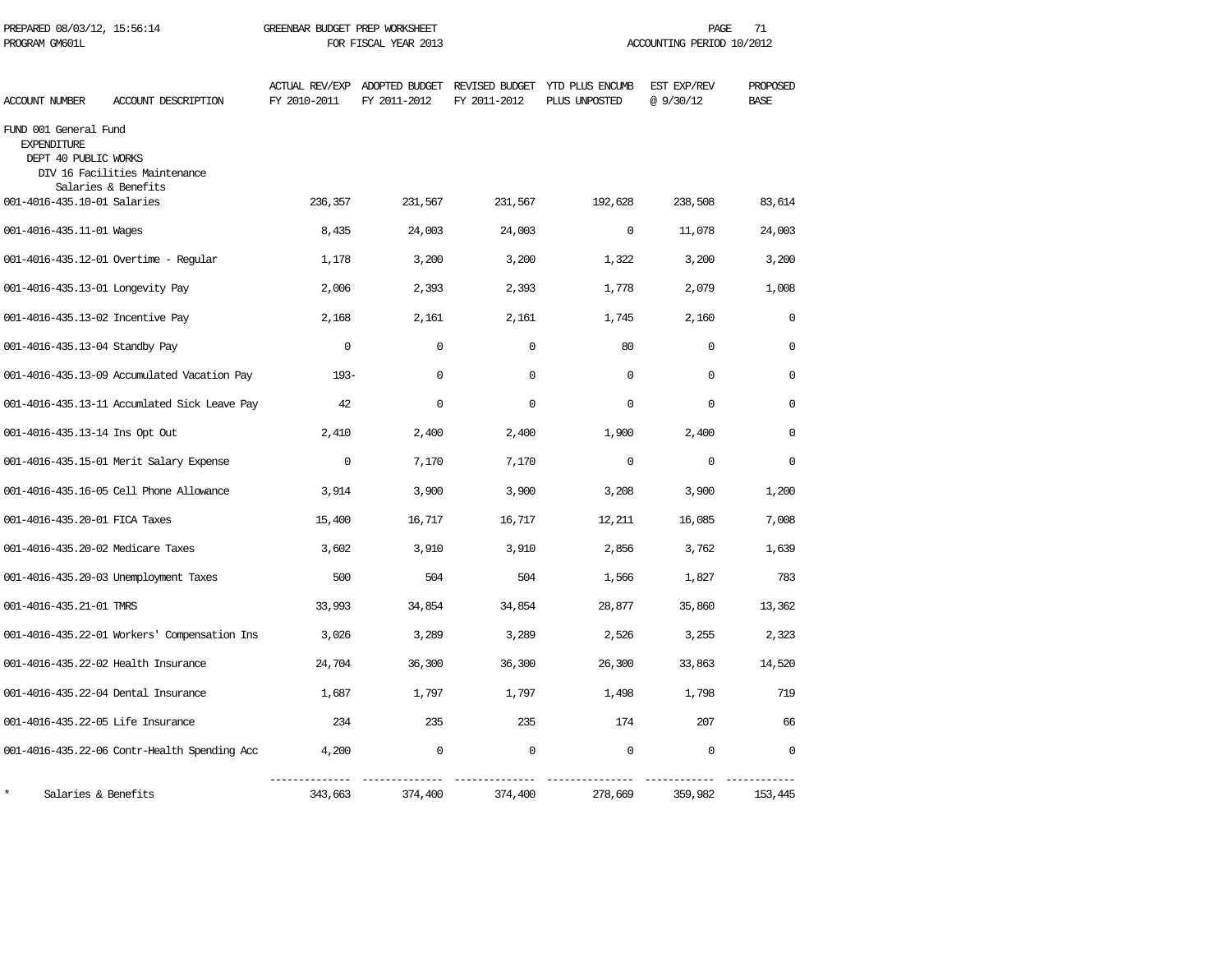| PROGRAM GM601L                                                                                |                                              |                                       | FOR FISCAL YEAR 2013                          |              | ACCOUNTING PERIOD 10/2012        |                         |                         |  |
|-----------------------------------------------------------------------------------------------|----------------------------------------------|---------------------------------------|-----------------------------------------------|--------------|----------------------------------|-------------------------|-------------------------|--|
| <b>ACCOUNT NUMBER</b>                                                                         | ACCOUNT DESCRIPTION                          | <b>ACTUAL REV/EXP</b><br>FY 2010-2011 | ADOPTED BUDGET REVISED BUDGET<br>FY 2011-2012 | FY 2011-2012 | YTD PLUS ENCUMB<br>PLUS UNPOSTED | EST EXP/REV<br>@9/30/12 | PROPOSED<br><b>BASE</b> |  |
| FUND 001 General Fund<br><b>EXPENDITURE</b><br>DEPT 40 PUBLIC WORKS<br>Operating<br>Operating | DIV 16 Facilities Maintenance                |                                       |                                               |              |                                  |                         |                         |  |
|                                                                                               | 001-4016-435.34-03 Information Srvcs Contrib | 7,488                                 | $\mathbf 0$                                   | $\mathbf 0$  | 0                                | $\mathbf 0$             | $\mathbf 0$             |  |
|                                                                                               | 001-4016-435.40-02 Equipment Rental          | 105                                   | 593                                           | 593          | 55                               | 593                     | 593                     |  |
|                                                                                               | 001-4016-435.41-01 Building Maint & Repair   | 73,508                                | 89,771                                        | 107,452      | 129,358                          | 147,452                 | 230,452                 |  |
|                                                                                               | 001-4016-435.41-02 Grounds Maint & Repair    | 6,064                                 | 11,816                                        | 12,178       | 12,318                           | 11,816                  | $\Omega$                |  |
|                                                                                               | 001-4016-435.42-08 Equipment Maint & Repair  | 13,940                                | 8,932                                         | 8,932        | 2,040                            | 3,337                   | 550                     |  |
|                                                                                               | 001-4016-435.42-10 Maintenance of Apparatus  | 115                                   | $\mathbf 0$                                   | $\mathbf 0$  | $\mathbf 0$                      | $\mathbf 0$             | $\mathbf 0$             |  |
|                                                                                               | 001-4016-435.43-01 Janitorial Services       | 52,826                                | 55,000                                        | 55,000       | 55,000                           | 55,000                  | 117,100                 |  |
|                                                                                               | 001-4016-435.43-02 Insect Control Services   | 3,793                                 | 6,737                                         | 6,737        | 3,150                            | 6,737                   | 6,737                   |  |
|                                                                                               | 001-4016-435.50-01 Memberships & Licenses    | 315                                   | 394                                           | 394          | 159                              | 394                     | 200                     |  |
|                                                                                               | 001-4016-435.50-03 Personnel Dev & Activity  | 1,243                                 | 3,381                                         | 3,381        | 1,602                            | 3,381                   | 2,841                   |  |
|                                                                                               | 001-4016-435.60-01 Office Supplies & Mat     | 260                                   | 593                                           | 593          | 97                               | 593                     | 296                     |  |
|                                                                                               | 001-4016-435.60-02 Janitorial Supplies       | 17,548                                | 17,408                                        | 17,433       | 9,530                            | 17,408                  | 17,408                  |  |
|                                                                                               | 001-4016-435.60-03 Insect Control Supplies   | 36                                    | 969                                           | 969          | 161                              | 969                     | $\mathbf{0}$            |  |
|                                                                                               | 001-4016-435.60-04 Weed Control Supplies     | 3,416                                 | 3,552                                         | 3,552        | 236                              | 3,552                   | 0                       |  |
|                                                                                               | 001-4016-435.60-11 Minor Tools & Materials   | 5,345                                 | 5,273                                         | 5,273        | 1,928                            | 5,273                   | 4,745                   |  |
| 001-4016-435.60-13 Uniforms                                                                   |                                              | 611                                   | 1,508                                         | 1,508        | 616                              | 1,508                   | 503                     |  |
|                                                                                               | 001-4016-435.60-14 Protective Clothing/Mat   | 1,871                                 | 1,421                                         | 1,421        | 1,917                            | 1,916                   | 947                     |  |
|                                                                                               | 001-4016-435.66-03 Minor Machinery & Eqpt    | 740                                   | 1,050                                         | 1,050        | 620                              | 1,050                   | $\Omega$                |  |
| $\star$<br>Operating                                                                          |                                              | 189,224                               | 208,398                                       | 226,466      | 218,787                          | 260,979                 | 382,372                 |  |
| 001-4016-435.63-02 Electricity                                                                | Utilities/Internal Chrgs                     | 975                                   | 1,024                                         | 1,024        | 443                              | 1,000                   | $\mathbf 0$             |  |

PREPARED 08/03/12, 15:56:14 GREENBAR BUDGET PREP WORKSHEET **FREED AGE 72** PAGE 72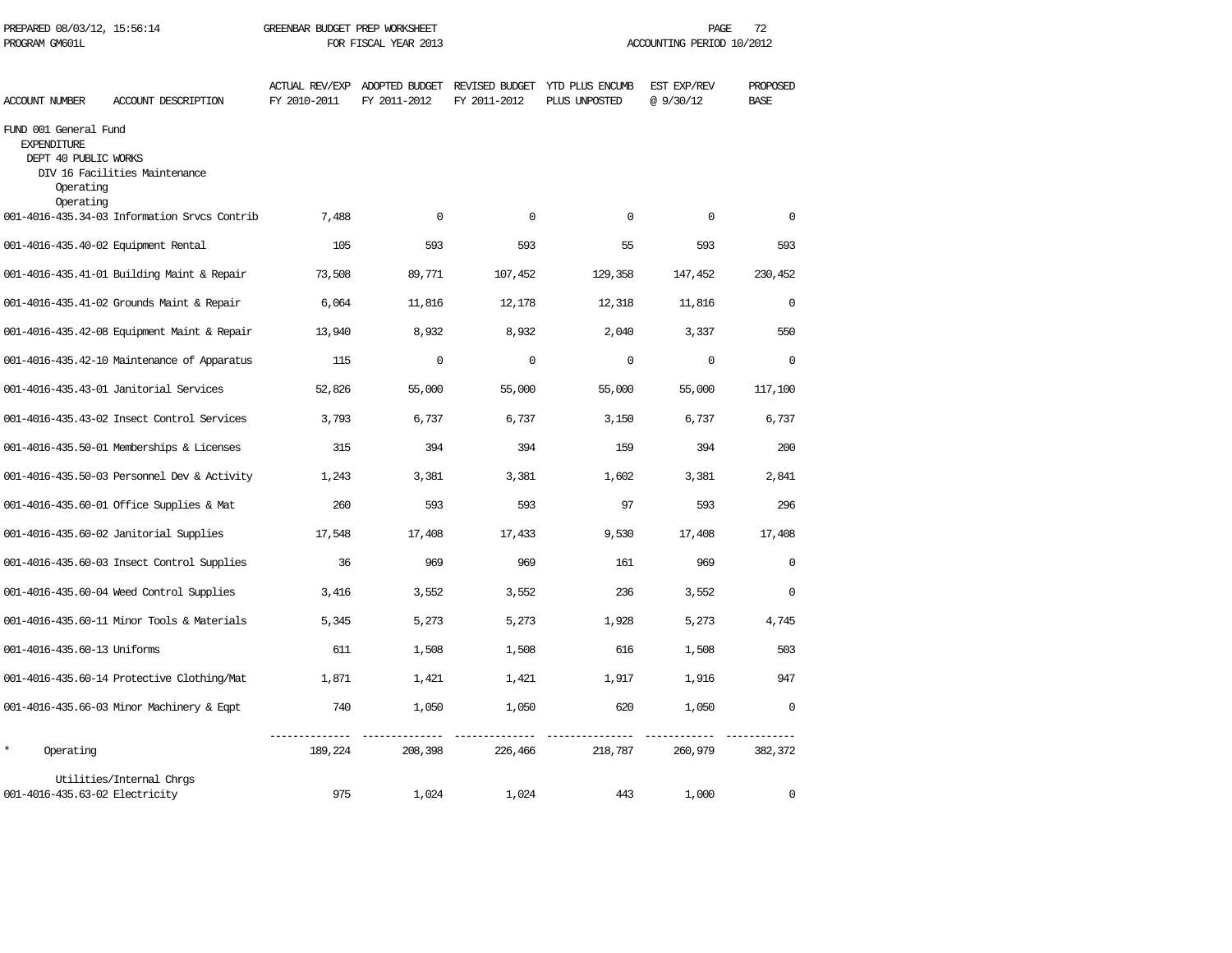| PROGRAM GM601L        | PREPARED 08/03/12, 15:56:14                                         |                                                           | GREENBAR BUDGET PREP WORKSHEET        | FOR FISCAL YEAR 2013           |                                |                                  | <b>PAGE</b><br>ACCOUNTING PERIOD 10/2012 | 73                      |
|-----------------------|---------------------------------------------------------------------|-----------------------------------------------------------|---------------------------------------|--------------------------------|--------------------------------|----------------------------------|------------------------------------------|-------------------------|
| <b>ACCOUNT NUMBER</b> |                                                                     | ACCOUNT DESCRIPTION                                       | <b>ACTUAL REV/EXP</b><br>FY 2010-2011 | ADOPTED BUDGET<br>FY 2011-2012 | REVISED BUDGET<br>FY 2011-2012 | YTD PLUS ENCUMB<br>PLUS UNPOSTED | EST EXP/REV<br>@9/30/12                  | PROPOSED<br><b>BASE</b> |
|                       | FUND 001 General Fund<br><b>EXPENDITURE</b><br>DEPT 40 PUBLIC WORKS | DIV 16 Facilities Maintenance<br>Utilities/Internal Chrgs |                                       |                                |                                |                                  |                                          |                         |
|                       |                                                                     | 001-4016-435.63-03 Natural Gas                            | 560                                   | 550                            | 550                            | 481                              | 511                                      | 0                       |
|                       | 001-4016-435.63-04 Water                                            |                                                           | 910                                   | 1,200                          | 1,200                          | 808                              | 1,000                                    | $\mathbf 0$             |
|                       | 001-4016-435.64-03 Fuel                                             |                                                           | 12,474                                | 13,470                         | 13,470                         | 8,398                            | 13,179                                   | 3,273                   |
|                       |                                                                     | 001-4016-435.82-01 Contrib to Eqpt Repl Fund              | 16,614                                | 11,679                         | 11,679                         | 11,679                           | 11,679                                   | 7,186                   |
|                       |                                                                     | 001-4016-435.82-16 IT Contribution                        | $\mathbf{0}$                          | 8,012                          | 8,012                          | 6,009                            | 8,012                                    | 3,298                   |
|                       |                                                                     | 001-4016-435.82-17 Equip Svc Contribution                 | 0                                     | 13,921                         | 13,921                         | 11,601                           | 13,921                                   | 14,066                  |
| $\star$               |                                                                     | Utilities/Internal Chros                                  | 31,533                                | 49,856                         | 49,856                         | 39,419                           | 49,302                                   | 27,823                  |
| $***$                 |                                                                     | Facilities Maintenance                                    | 564,420                               | 632,654                        | 650,722                        | 536,875                          | 670,263                                  | 563,640                 |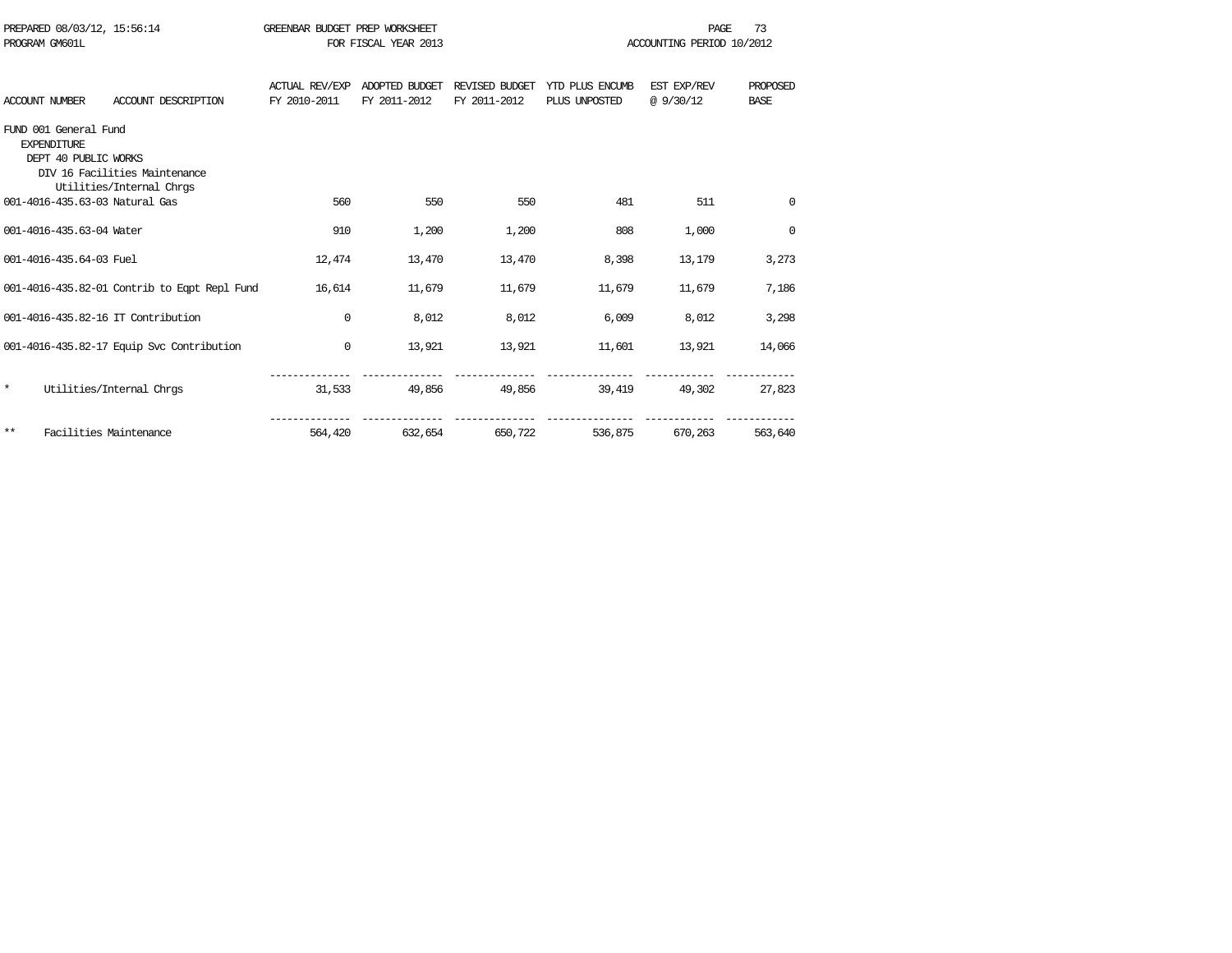| PREPARED 08/03/12, 15:56:14<br>PROGRAM GM601L                       |                                                      | GREENBAR BUDGET PREP WORKSHEET<br>FOR FISCAL YEAR 2013 |              |              | PAGE<br>74<br>ACCOUNTING PERIOD 10/2012                                       |                         |                         |
|---------------------------------------------------------------------|------------------------------------------------------|--------------------------------------------------------|--------------|--------------|-------------------------------------------------------------------------------|-------------------------|-------------------------|
| <b>ACCOUNT NUMBER</b>                                               | ACCOUNT DESCRIPTION                                  | FY 2010-2011                                           | FY 2011-2012 | FY 2011-2012 | ACTUAL REV/EXP ADOPTED BUDGET REVISED BUDGET YTD PLUS ENCUMB<br>PLUS UNPOSTED | EST EXP/REV<br>@9/30/12 | PROPOSED<br><b>BASE</b> |
| FUND 001 General Fund<br><b>EXPENDITURE</b><br>DEPT 40 PUBLIC WORKS | DIV 17 Streets Pavement Maint<br>Salaries & Benefits |                                                        |              |              |                                                                               |                         |                         |
| 001-4017-432.10-01 Salaries                                         |                                                      | 501,726                                                | 488,941      | 488,941      | 419,937                                                                       | 511,207                 | 436,724                 |
|                                                                     | 001-4017-432.12-01 Overtime - Regular                | 7,416                                                  | 12,000       | 12,000       | 6,215                                                                         | 12,000                  | 12,000                  |
| 001-4017-432.13-01 Longevity Pay                                    |                                                      | 6,338                                                  | 6,613        | 6,613        | 5,497                                                                         | 6,070                   | 4,608                   |
| 001-4017-432.13-04 Standby Pay                                      |                                                      | 4,070                                                  | 4,275        | 4,275        | 3,500                                                                         | 4,275                   | 4,275                   |
|                                                                     | 001-4017-432.13-09 Accumulated Vacation Pay          | 86                                                     | $\mathbf 0$  | $\mathbf 0$  | 0                                                                             | $\mathbf 0$             | $\mathbf 0$             |
|                                                                     | 001-4017-432.13-11 Accumlated Sick Leave Pay         | $1,082-$                                               | $\mathbf 0$  | 0            | $\cap$                                                                        | $\mathbf 0$             | $\Omega$                |
| 001-4017-432.13-14 Ins Opt Out                                      |                                                      | 600                                                    | 2,400        | 2,400        | $\Omega$                                                                      | $\mathbf 0$             | $\cap$                  |
|                                                                     | 001-4017-432.15-01 Merit Salary Expense              | $\mathbf 0$                                            | 15,276       | 15,276       | 0                                                                             | $\Omega$                | 0                       |
| 001-4017-432.16-01 Car Allowance                                    |                                                      | 1,757                                                  | 1,750        | 1,750        | 1,413                                                                         | 1,750                   | $\cap$                  |
|                                                                     | 001-4017-432.16-05 Cell Phone Allowance              | 1,415                                                  | 1,411        | 1,411        | 1,230                                                                         | 1,459                   | 1,300                   |
| 001-4017-432.20-01 FICA Taxes                                       |                                                      | 32,500                                                 | 32,078       | 32,078       | 26,847                                                                        | 33,135                  | 28,452                  |
| 001-4017-432.20-02 Medicare Taxes                                   |                                                      | 7,601                                                  | 7,502        | 7,502        | 6,279                                                                         | 7,749                   | 6,654                   |
|                                                                     | 001-4017-432.20-03 Unemployment Taxes                | 1,087                                                  | 1,020        | 1,020        | 3,947                                                                         | 4,238                   | 3,393                   |
| 001-4017-432.21-01 TMRS                                             |                                                      | 73,065                                                 | 73,418       | 73,418       | 63,410                                                                        | 77,068                  | 68,882                  |
|                                                                     | 001-4017-432.22-01 Workers' Compensation Ins         | 12,343                                                 | 12,385       | 12,385       | 10,721                                                                        | 13,043                  | 11,977                  |
| 001-4017-432.22-02 Health Insurance                                 |                                                      | 71,092                                                 | 95,614       | 95,614       | 69,387                                                                        | 94,213                  | 94,380                  |
| 001-4017-432.22-04 Dental Insurance                                 |                                                      | 4,809                                                  | 5,093        | 5,093        | 4,015                                                                         | 4,969                   | 4,674                   |
| 001-4017-432.22-05 Life Insurance                                   |                                                      | 562                                                    | 554          | 554          | 396                                                                           | 484                     | 429                     |
|                                                                     | 001-4017-432.22-06 Contr-Health Spending Acc         | 3,600                                                  | 0            | $\mathbf 0$  | $\mathbf 0$                                                                   | $\mathbf 0$             | $\mathbf 0$             |
| $\star$<br>Salaries & Benefits                                      |                                                      | 728,985                                                | 760,330      | 760,330      | 622,794                                                                       | 771,660                 | 677,748                 |
| Operating                                                           | 001-4017-432.34-03 Information Srvcs Contrib         | 19,880                                                 | $\Omega$     | $\Omega$     | $\Omega$                                                                      | $\mathbf 0$             | $\Omega$                |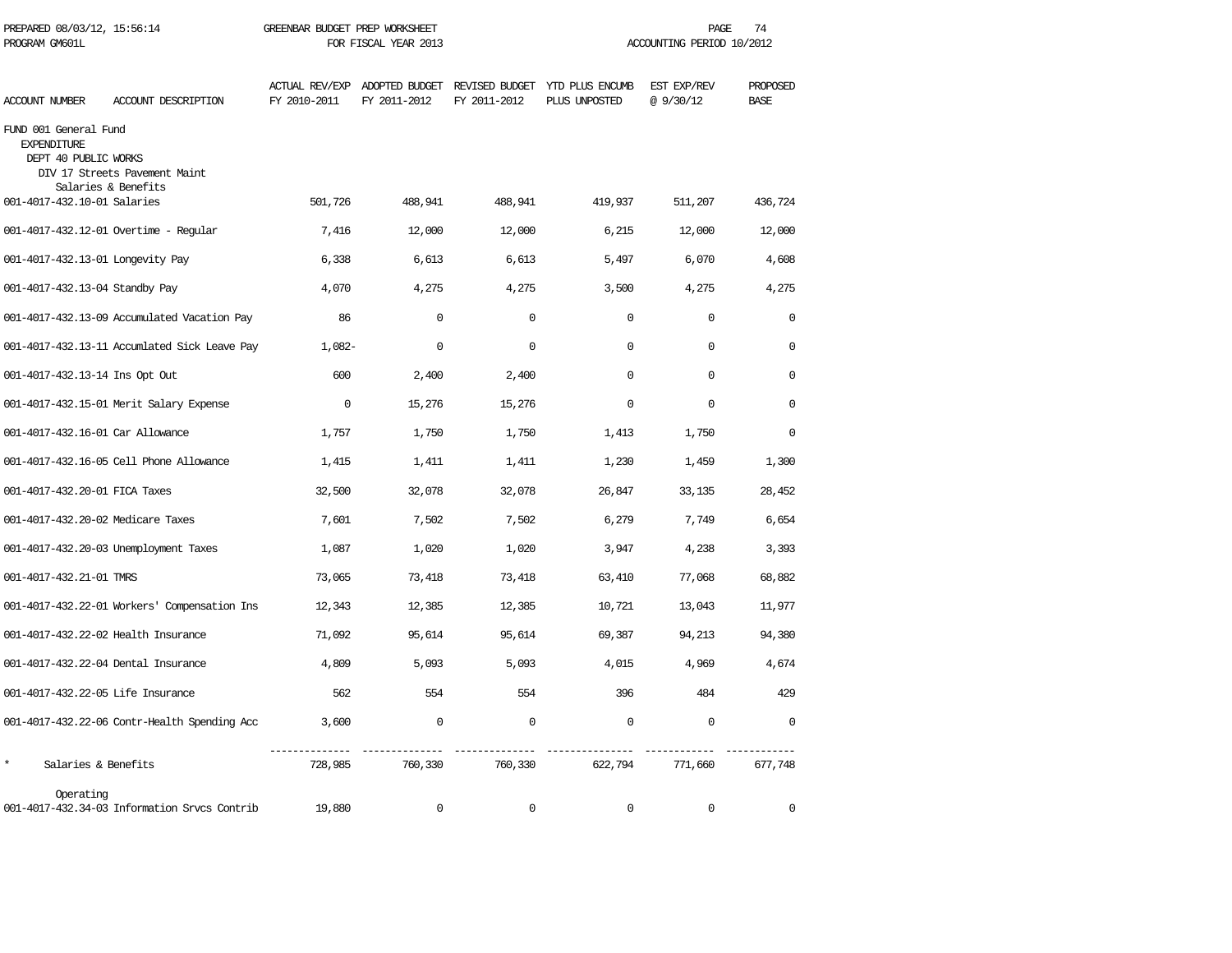| PREPARED 08/03/12, 15:56:14<br>PROGRAM GM601L                                    |                                              | GREENBAR BUDGET PREP WORKSHEET | FOR FISCAL YEAR 2013 |              |                                                                               | 75<br>PAGE<br>ACCOUNTING PERIOD 10/2012 |                         |  |  |
|----------------------------------------------------------------------------------|----------------------------------------------|--------------------------------|----------------------|--------------|-------------------------------------------------------------------------------|-----------------------------------------|-------------------------|--|--|
| <b>ACCOUNT NUMBER</b>                                                            | ACCOUNT DESCRIPTION                          | FY 2010-2011                   | FY 2011-2012         | FY 2011-2012 | ACTUAL REV/EXP ADOPTED BUDGET REVISED BUDGET YTD PLUS ENCUMB<br>PLUS UNPOSTED | EST EXP/REV<br>@9/30/12                 | PROPOSED<br><b>BASE</b> |  |  |
| FUND 001 General Fund<br><b>EXPENDITURE</b><br>DEPT 40 PUBLIC WORKS<br>Operating | DIV 17 Streets Pavement Maint                |                                |                      |              |                                                                               |                                         |                         |  |  |
| 001-4017-432.40-02 Equipment Rental                                              |                                              | 330                            | 1,000                | 1,000        | 0                                                                             | 1,000                                   | 1,000                   |  |  |
|                                                                                  | 001-4017-432.41-03 Street Maint / Preventive | 638,783                        | 642,069              | 642,069      | 631,733                                                                       | 642,069                                 | 642,096                 |  |  |
|                                                                                  | 001-4017-432.41-04 Street Maint-Utility Rep  | 66,504                         | 59,760               | 59,760       | 61,720                                                                        | 61,720                                  | 59,760                  |  |  |
|                                                                                  | 001-4017-432.41-05 Street Maint - Misc       | 230,038                        | 240,269              | 240,269      | 212,515                                                                       | 240,269                                 | 240,000                 |  |  |
|                                                                                  | 001-4017-432.42-08 Equipment Maint & Repair  | 124,627                        | 45,003               | 45,003       | 31,990                                                                        | 36,176                                  | 45,003                  |  |  |
|                                                                                  | 001-4017-432.50-01 Memberships & Licenses    | 1,261                          | 739                  | 739          | 539                                                                           | 672                                     | 735                     |  |  |
|                                                                                  | 001-4017-432.50-03 Personnel Dev & Activity  | 3,038                          | 4,370                | 4,370        | 2,262                                                                         | 4,370                                   | 4,045                   |  |  |
| 001-4017-432.53-01 Cell Telephones                                               |                                              | 394                            | 410                  | 410          | 317                                                                           | 410                                     | 380                     |  |  |
|                                                                                  | 001-4017-432.54-01 Printing & Graphic Serv   | $\mathbf 0$                    | 81                   | 81           | $\mathbf 0$                                                                   | 81                                      | 81                      |  |  |
|                                                                                  | 001-4017-432.60-01 Office Supplies & Mat     | 256                            | 269                  | 269          | 25                                                                            | 269                                     | 269                     |  |  |
|                                                                                  | 001-4017-432.60-11 Minor Tools & Materials   | 3,531                          | 6,000                | 6,000        | 3,033                                                                         | 6,000                                   | 6,000                   |  |  |
| 001-4017-432.60-13 Uniforms                                                      |                                              | 1,547                          | 3,600                | 3,600        | 1,524                                                                         | 3,025                                   | 3,300                   |  |  |
|                                                                                  | 001-4017-432.60-14 Protective Clothing/Mat   | 3,248                          | 3,000                | 3,000        | 3,374                                                                         | 4,360                                   | 3,835                   |  |  |
| 001-4017-432.65-02 Propane                                                       |                                              | 111                            | 260                  | 260          | 209                                                                           | 260                                     | 260                     |  |  |
|                                                                                  | 001-4017-432.66-03 Minor Machinery & Eqpt    | 1,302                          | 4,000                | 4,000        | $\mathbf 0$                                                                   | 4,000                                   | 4,000                   |  |  |
| $\star$<br>Operating                                                             |                                              | 1,094,850                      | 1,010,830            | 1,010,830    | 949,241                                                                       | 1,004,681                               | 1,010,764               |  |  |
| 001-4017-432.63-02 Electricity                                                   | Utilities/Internal Chros                     | 298,786                        | 286,413              | 286,413      | 218,508                                                                       | 315,000                                 | 305,000                 |  |  |
| 001-4017-432.63-03 Natural Gas                                                   |                                              | 3,052                          | 3,162                | 3,162        | 1,725                                                                         | 1,883                                   | 2,500                   |  |  |
| 001-4017-432.63-05 Trash Removal                                                 |                                              | 2,327                          | 3,000                | 3,000        | 2,363                                                                         | 3,800                                   | 4,000                   |  |  |
| 001-4017-432.64-03 Fuel                                                          |                                              | 60,385                         | 59,175               | 59,175       | 37,491                                                                        | 55,925                                  | 59,770                  |  |  |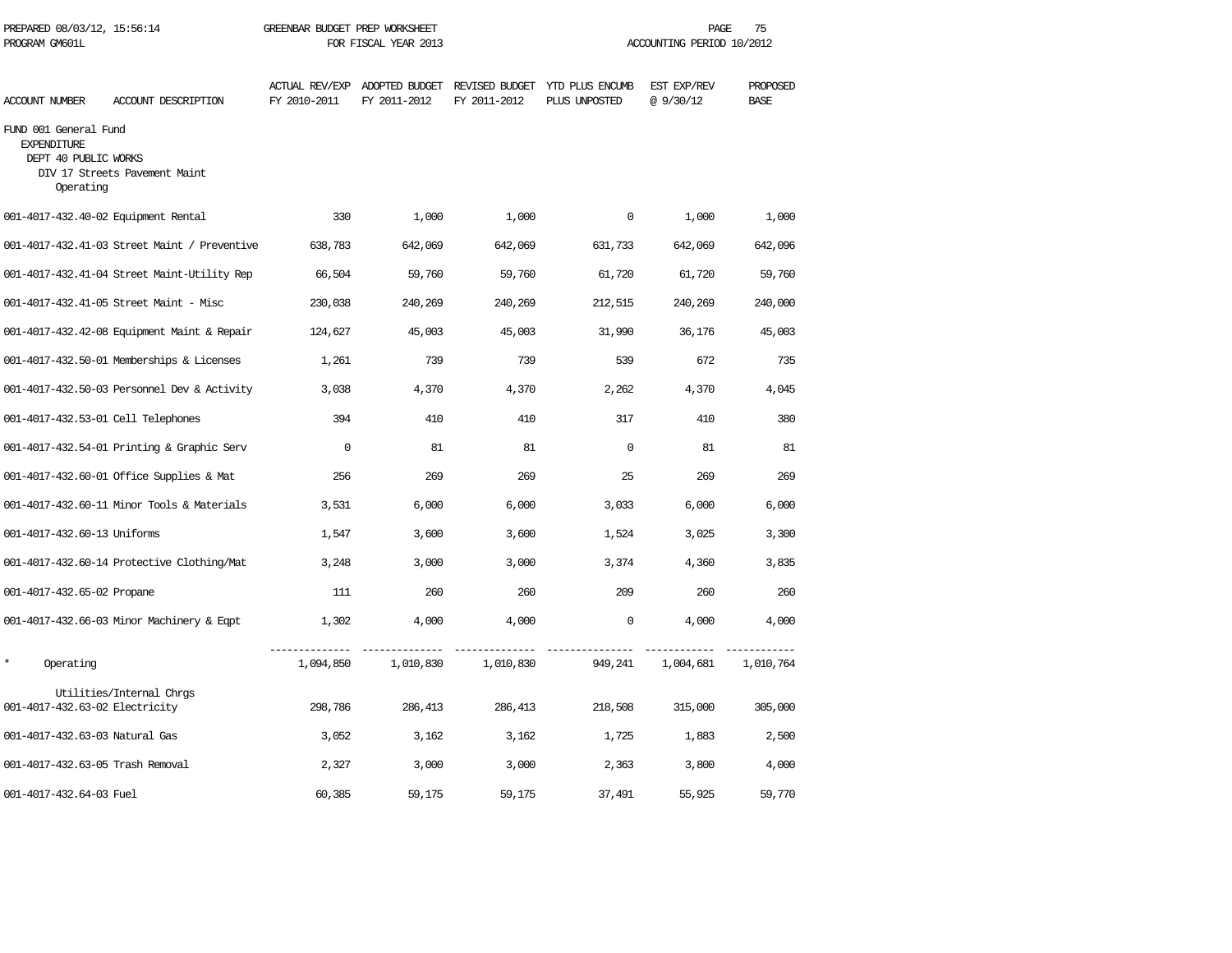| PREPARED 08/03/12, 15:56:14        |                                              | GREENBAR BUDGET PREP WORKSHEET |                      |                |                 | PAGE                      | 76          |
|------------------------------------|----------------------------------------------|--------------------------------|----------------------|----------------|-----------------|---------------------------|-------------|
| PROGRAM GM601L                     |                                              |                                | FOR FISCAL YEAR 2013 |                |                 | ACCOUNTING PERIOD 10/2012 |             |
|                                    |                                              |                                |                      |                |                 |                           |             |
|                                    |                                              | <b>ACTUAL REV/EXP</b>          | ADOPTED BUDGET       | REVISED BUDGET | YTD PLUS ENCUMB | EST EXP/REV               | PROPOSED    |
| <b>ACCOUNT NUMBER</b>              | ACCOUNT DESCRIPTION                          | FY 2010-2011                   | FY 2011-2012         | FY 2011-2012   | PLUS UNPOSTED   | @9/30/12                  | <b>BASE</b> |
| FUND 001 General Fund              |                                              |                                |                      |                |                 |                           |             |
| <b>EXPENDITURE</b>                 |                                              |                                |                      |                |                 |                           |             |
| DEPT 40 PUBLIC WORKS               |                                              |                                |                      |                |                 |                           |             |
|                                    | DIV 17 Streets Pavement Maint                |                                |                      |                |                 |                           |             |
|                                    | Utilities/Internal Chros                     |                                |                      |                |                 |                           |             |
|                                    | 001-4017-432.82-01 Contrib to Eqpt Repl Fund | 100,731                        | 107,841              | 107,841        | 107,841         | 107,841                   | 122,344     |
| 001-4017-432.82-16 IT Contribution |                                              | 0                              | 18,389               | 18,389         | 13,792          | 18,389                    | 9,127       |
|                                    |                                              |                                |                      |                |                 |                           |             |
|                                    | 001-4017-432.82-17 Equip Svc Contribution    | $\mathbf{0}$                   | 84,079               | 84,079         | 70,066          | 84,079                    | 84,955      |
|                                    |                                              |                                |                      |                |                 |                           |             |
| $\star$                            | Utilities/Internal Chros                     | 465,281                        | 562,059              | 562,059        | 451,786         | 586,917                   | 587,696     |
|                                    |                                              |                                |                      |                |                 |                           |             |
| $***$                              | Streets Pavement Maint                       | 2,289,116                      | 2,333,219            | 2,333,219      | 2,023,821       | 2,363,258                 | 2,276,208   |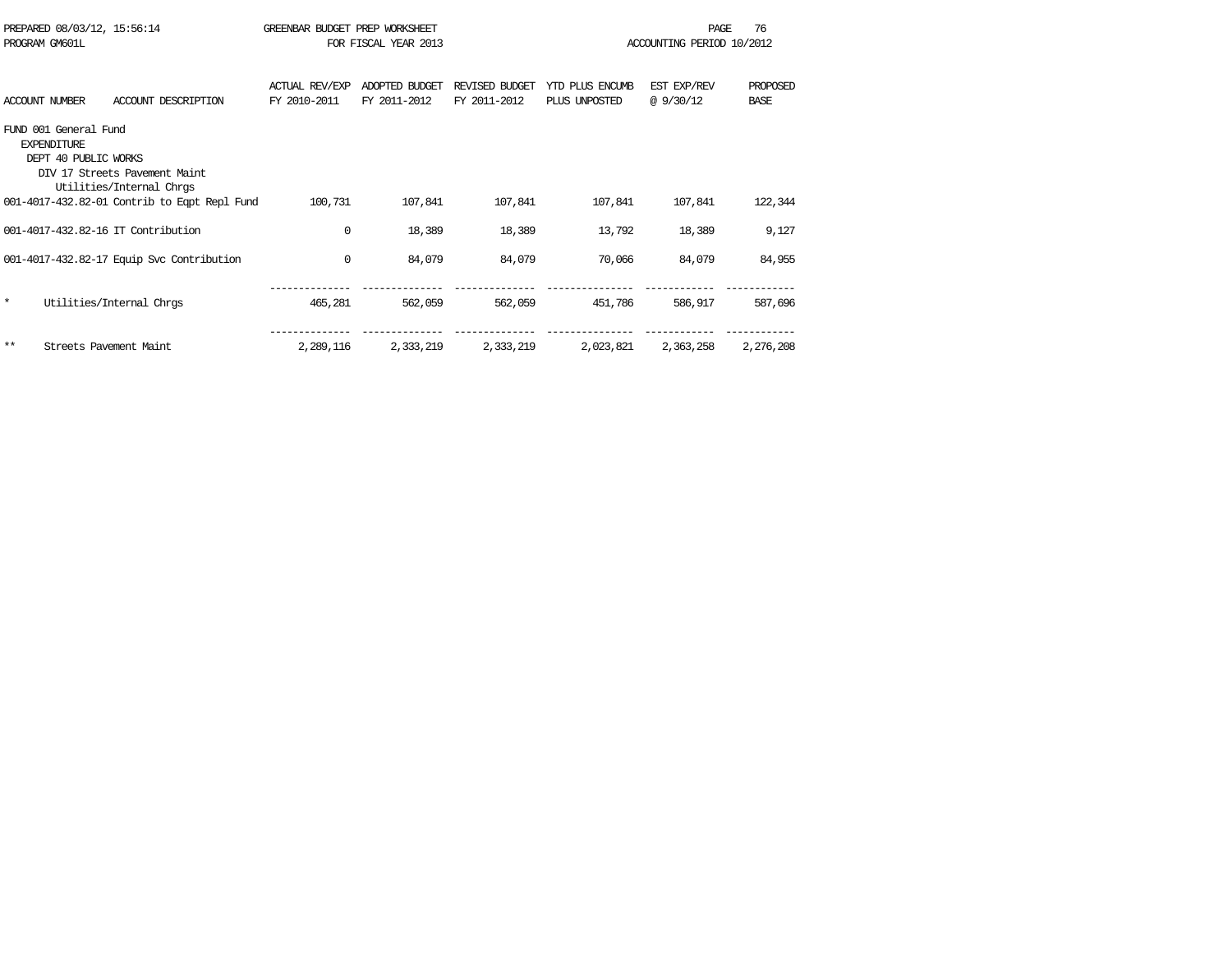| PREPARED 08/03/12, 15:56:14<br>PROGRAM GM601L                       |                                                      | GREENBAR BUDGET PREP WORKSHEET | FOR FISCAL YEAR 2013                          |              |                                                 | PAGE<br>77<br>ACCOUNTING PERIOD 10/2012 |                         |  |  |
|---------------------------------------------------------------------|------------------------------------------------------|--------------------------------|-----------------------------------------------|--------------|-------------------------------------------------|-----------------------------------------|-------------------------|--|--|
| <b>ACCOUNT NUMBER</b>                                               | ACCOUNT DESCRIPTION                                  | FY 2010-2011                   | ACTUAL REV/EXP ADOPTED BUDGET<br>FY 2011-2012 | FY 2011-2012 | REVISED BUDGET YTD PLUS ENCUMB<br>PLUS UNPOSTED | EST EXP/REV<br>@ 9/30/12                | PROPOSED<br><b>BASE</b> |  |  |
| FUND 001 General Fund<br><b>EXPENDITURE</b><br>DEPT 40 PUBLIC WORKS | DIV 18 Streets Drainage Maint<br>Salaries & Benefits |                                |                                               |              |                                                 |                                         |                         |  |  |
| 001-4018-432.10-01 Salaries                                         |                                                      | 157,986                        | 114,825                                       | 114,825      | 70,599                                          | 105,868                                 | 208,565                 |  |  |
|                                                                     | 001-4018-432.12-01 Overtime - Regular                | 2,239                          | 2,000                                         | 2,000        | 1,842                                           | 1,760                                   | 2,000                   |  |  |
| 001-4018-432.13-01 Longevity Pay                                    |                                                      | 1,655                          | 1,344                                         | 1,344        | 1,015                                           | 1,019                                   | 2,160                   |  |  |
| 001-4018-432.13-04 Standby Pay                                      |                                                      | 1,400                          | 1,425                                         | 1,425        | 1,050                                           | 2,175                                   | 1,425                   |  |  |
|                                                                     | 001-4018-432.13-09 Accumulated Vacation Pay          | 687                            | $\mathbf 0$                                   | $\mathbf 0$  | $\mathbf{0}$                                    | $\mathbf 0$                             | $\mathbf 0$             |  |  |
|                                                                     | 001-4018-432.13-11 Accumlated Sick Leave Pay         | 1,912                          | $\mathbf 0$                                   | $\mathbf 0$  | $\Omega$                                        | $\mathbf 0$                             | $\Omega$                |  |  |
|                                                                     | 001-4018-432.15-01 Merit Salary Expense              | $\Omega$                       | 3,593                                         | 3,593        | $\Omega$                                        | $\Omega$                                | $\Omega$                |  |  |
| 001-4018-432.16-01 Car Allowance                                    |                                                      | $\mathbf 0$                    | $\mathbf 0$                                   | $\mathbf 0$  | $\Omega$                                        | $\mathbf 0$                             | 3,500                   |  |  |
|                                                                     | 001-4018-432.16-05 Cell Phone Allowance              | 131                            | 130                                           | 130          | $\mathbf{0}$                                    | 55                                      | 650                     |  |  |
| 001-4018-432.20-01 FICA Taxes                                       |                                                      | 9,760                          | 7,423                                         | 7,423        | 5,203                                           | 7,101                                   | 13,535                  |  |  |
| 001-4018-432.20-02 Medicare Taxes                                   |                                                      | 2,282                          | 1,736                                         | 1,736        | 1,217                                           | 1,661                                   | 3,165                   |  |  |
|                                                                     | 001-4018-432.20-03 Unemployment Taxes                | 288                            | 216                                           | 216          | 783                                             | 783                                     | 1,305                   |  |  |
| 001-4018-432.21-01 TMRS                                             |                                                      | 22,448                         | 16,989                                        | 16,989       | 12,071                                          | 16,340                                  | 32,767                  |  |  |
|                                                                     | 001-4018-432.22-01 Workers' Compensation Ins         | 4,127                          | 3,125                                         | 3,125        | 2,216                                           | 3,008                                   | 3,875                   |  |  |
| 001-4018-432.22-02 Health Insurance                                 |                                                      | 20,413                         | 23,232                                        | 23,232       | 15,420                                          | 21,228                                  | 36,300                  |  |  |
| 001-4018-432.22-04 Dental Insurance                                 |                                                      | 1,237                          | 1,150                                         | 1,150        | 899                                             | 1,109                                   | 1,798                   |  |  |
| 001-4018-432.22-05 Life Insurance                                   |                                                      | 143                            | 125                                           | 125          | 84                                              | 106                                     | 165                     |  |  |
|                                                                     | 001-4018-432.22-06 Contr-Health Spending Acc         | 800                            | $\mathbf 0$                                   | $\mathbf 0$  | $\mathbf 0$                                     | $\mathbf 0$                             | $\mathbf 0$             |  |  |
| $\star$<br>Salaries & Benefits                                      |                                                      | 227,508                        | 177,313                                       | 177,313      | 112,399                                         | 162,213                                 | 311,210                 |  |  |
| Operating                                                           | 001-4018-432.34-03 Information Srvcs Contrib         | 1,283                          | $\mathbf 0$                                   | $\mathbf 0$  | $\mathbf 0$                                     | 0                                       | $\mathbf 0$             |  |  |
|                                                                     | 001-4018-432.41-07 Drainage Channel M & R            | 11,873                         | 18,611                                        | 18,611       | 16,503                                          | 18,611                                  | 18,611                  |  |  |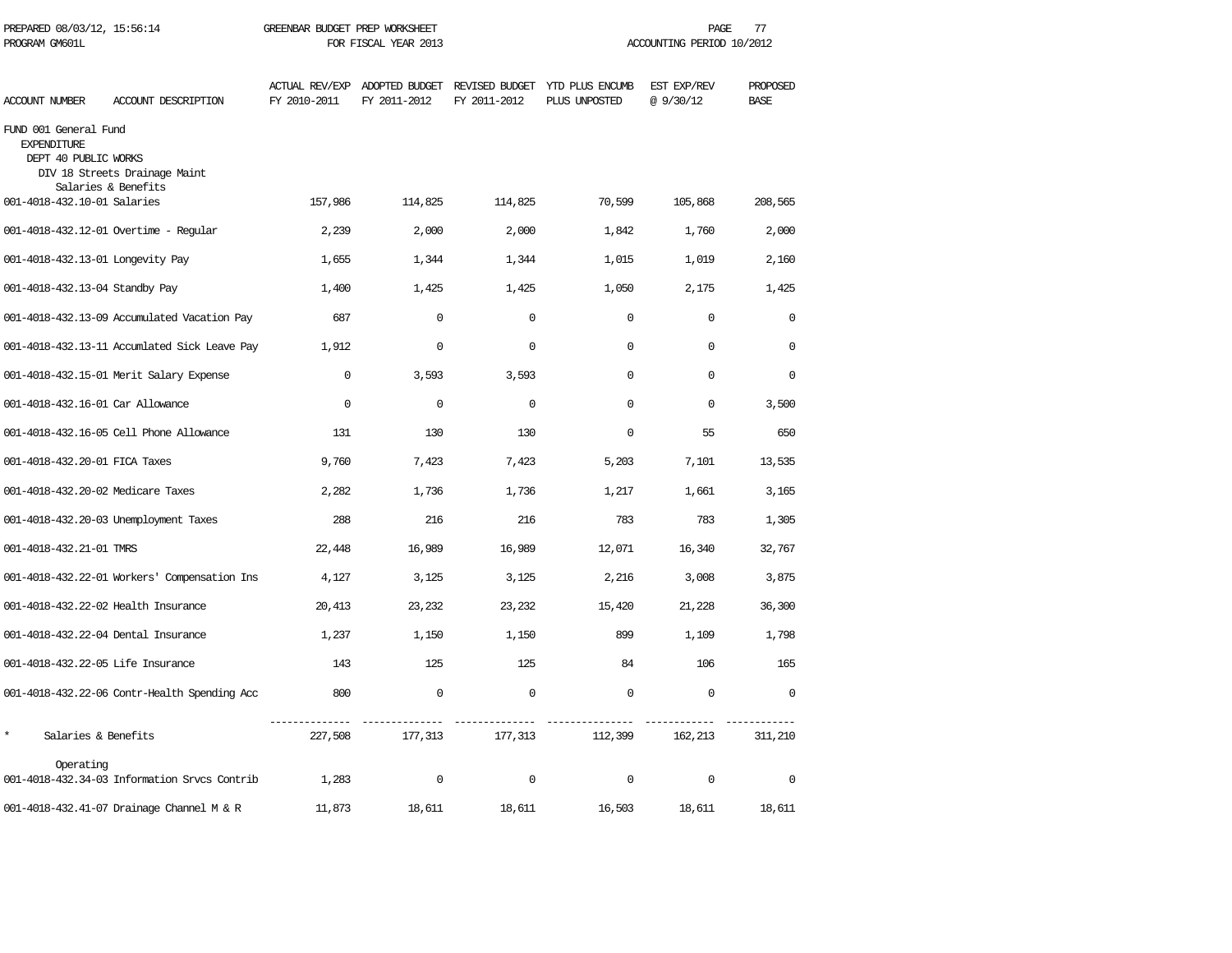| PREPARED 08/03/12, 15:56:14<br>PROGRAM GM601L                                    |                                              | GREENBAR BUDGET PREP WORKSHEET<br>FOR FISCAL YEAR 2013 |                                               |              | 78<br>PAGE<br>ACCOUNTING PERIOD 10/2012         |                          |                         |  |
|----------------------------------------------------------------------------------|----------------------------------------------|--------------------------------------------------------|-----------------------------------------------|--------------|-------------------------------------------------|--------------------------|-------------------------|--|
| ACCOUNT NUMBER                                                                   | ACCOUNT DESCRIPTION                          | FY 2010-2011                                           | ACTUAL REV/EXP ADOPTED BUDGET<br>FY 2011-2012 | FY 2011-2012 | REVISED BUDGET YTD PLUS ENCUMB<br>PLUS UNPOSTED | EST EXP/REV<br>@ 9/30/12 | PROPOSED<br><b>BASE</b> |  |
| FUND 001 General Fund<br><b>EXPENDITURE</b><br>DEPT 40 PUBLIC WORKS<br>Operating | DIV 18 Streets Drainage Maint                |                                                        |                                               |              |                                                 |                          |                         |  |
|                                                                                  | 001-4018-432.41-15 ROW Maintenance & Repair  | 2,800                                                  | 2,800                                         | 2,800        | 2,120                                           | 2,800                    | 2,800                   |  |
|                                                                                  | 001-4018-432.42-06 Radio Maintenance & Rep   | $\Omega$                                               | $\Omega$                                      | $\Omega$     | 40                                              | $\Omega$                 | $\Omega$                |  |
|                                                                                  | 001-4018-432.42-08 Equipment Maint & Repair  | 76,744                                                 | 22,924                                        | 22,924       | 10,594                                          | 12,677                   | 22,924                  |  |
|                                                                                  | 001-4018-432.50-01 Memberships & Licenses    | $\Omega$                                               | $\Omega$                                      | $\Omega$     | $\Omega$                                        | 336                      | 336                     |  |
|                                                                                  | 001-4018-432.50-03 Personnel Dev & Activity  | $\Omega$                                               | 510                                           | 510          | 472                                             | 472                      | 600                     |  |
|                                                                                  | 001-4018-432.60-01 Office Supplies & Mat     | 133                                                    | 269                                           | 269          | 67                                              | 269                      | 269                     |  |
|                                                                                  | 001-4018-432.60-11 Minor Tools & Materials   | 750                                                    | 1,000                                         | 1,000        | 1,062                                           | 1,000                    | 600                     |  |
| 001-4018-432.60-13 Uniforms                                                      |                                              | 118                                                    | 1,100                                         | 1,100        | 645                                             | 825                      | 1,200                   |  |
|                                                                                  | 001-4018-432.60-14 Protective Clothing/Mat   | 483                                                    | 900                                           | 900          | 647                                             | 900                      | 900                     |  |
|                                                                                  | 001-4018-432.66-03 Minor Machinery & Eqpt    | $\Omega$                                               | 0                                             | $\Omega$     | $\Omega$                                        | $\Omega$                 | 400                     |  |
| 001-4018-432.80-04 Interest Expense                                              |                                              | 930                                                    | $\mathbf 0$                                   | $\Omega$     | $\Omega$                                        | $\mathbf 0$              | $\Omega$                |  |
| $\star$<br>Operating                                                             |                                              | 95,114                                                 | 48,114                                        | 48,114       | 32,150                                          | 37,890                   | 48,640                  |  |
| 001-4018-432.64-03 Fuel                                                          | Utilities/Internal Chrgs                     | 5,495                                                  | 8,223                                         | 8,223        | 5,403                                           | 8,268                    | 8,306                   |  |
|                                                                                  | 001-4018-432.82-01 Contrib to Eqpt Repl Fund | 35,252                                                 | 36,627                                        | 36,627       | 36,627                                          | 36,627                   | 38,401                  |  |
| 001-4018-432.82-16 IT Contribution                                               |                                              | $\Omega$                                               | 608                                           | 608          | 456                                             | 608                      | 608                     |  |
|                                                                                  | 001-4018-432.82-17 Equip Svc Contribution    | $\mathbf 0$                                            | 17,892                                        | 17,892       | 14,910                                          | 17,892                   | 18,078                  |  |
| $\star$                                                                          | Utilities/Internal Chrgs                     | 40,747                                                 | 63,350                                        | 63,350       | 57,396                                          | 63,395                   | 65,393                  |  |
| Capital                                                                          | 001-4018-432.74-02 Machinery & Equipment     | $\mathbf 0$                                            | $\mathbf 0$                                   | $\mathbf 0$  | $\mathbf 0$                                     | $\mathbf 0$              | 190,000                 |  |
|                                                                                  | 001-4018-432.74-69 CLP-SW Collection Truck/1 | 18,785                                                 | 0                                             | $\mathbf 0$  | $\mathbf 0$                                     | $\mathbf 0$              | $\mathbf 0$             |  |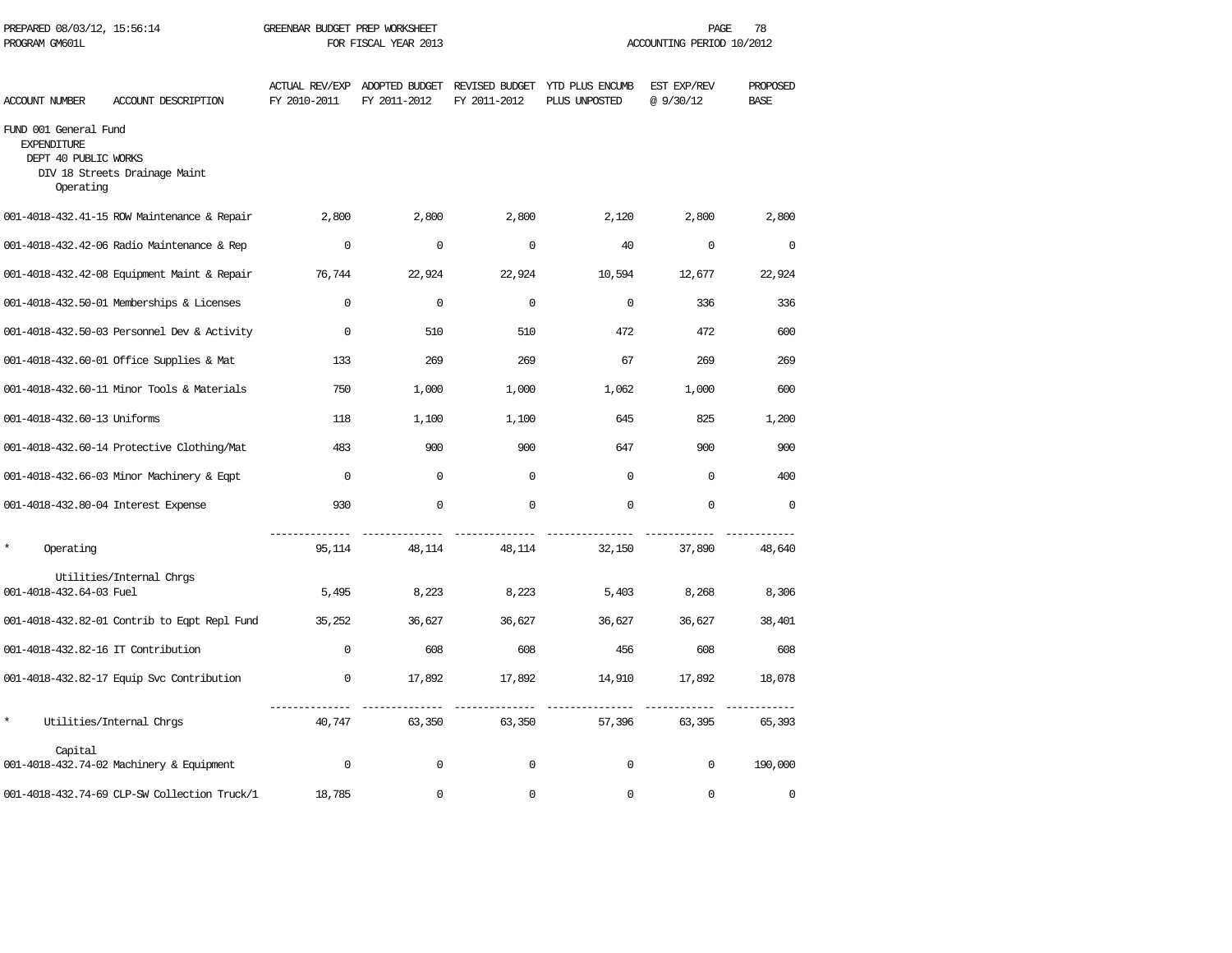| PREPARED 08/03/12, 15:56:14<br>PROGRAM GM601L |                                                                                | GREENBAR BUDGET PREP WORKSHEET<br>FOR FISCAL YEAR 2013 |                                       |                                | 79<br>PAGE<br>ACCOUNTING PERIOD 10/2012 |                                  |                          |                         |
|-----------------------------------------------|--------------------------------------------------------------------------------|--------------------------------------------------------|---------------------------------------|--------------------------------|-----------------------------------------|----------------------------------|--------------------------|-------------------------|
|                                               | ACCOUNT NUMBER                                                                 | ACCOUNT DESCRIPTION                                    | <b>ACTUAL REV/EXP</b><br>FY 2010-2011 | ADOPTED BUDGET<br>FY 2011-2012 | REVISED BUDGET<br>FY 2011-2012          | YTD PLUS ENCUMB<br>PLUS UNPOSTED | EST EXP/REV<br>@ 9/30/12 | PROPOSED<br><b>BASE</b> |
|                                               | FUND 001 General Fund<br><b>EXPENDITURE</b><br>DEPT 40 PUBLIC WORKS<br>Capital | DIV 18 Streets Drainage Maint                          |                                       |                                |                                         |                                  |                          |                         |
| $\star$                                       | Capital                                                                        |                                                        | 18,785                                | $\mathbf 0$                    | 0                                       | 0                                | $\mathbf 0$              | 190,000                 |
| **                                            | Streets Drainage Maint                                                         |                                                        | 382,154                               | 288,777                        | 288,777                                 | 201,945                          | 263,498                  | 615,243                 |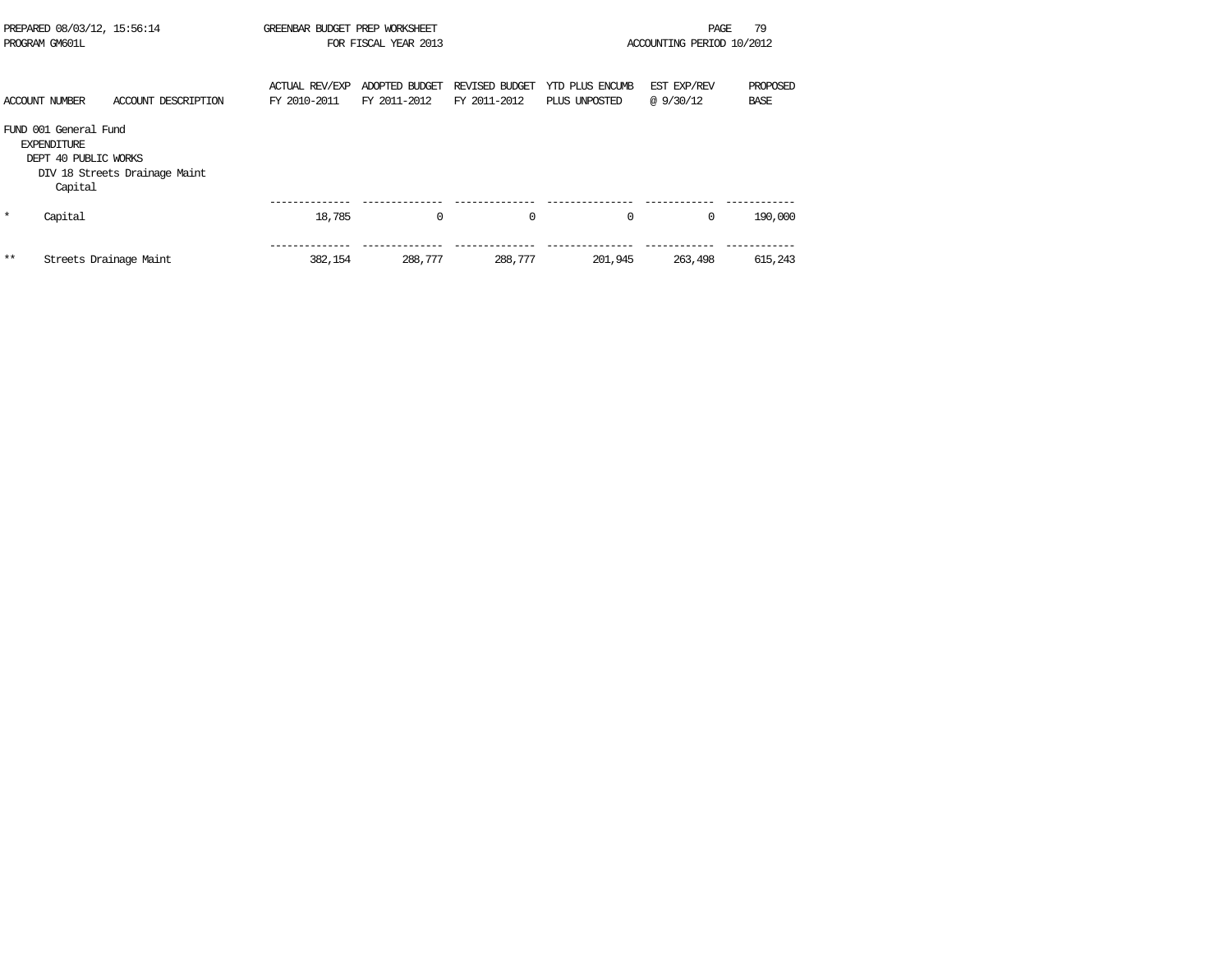| PREPARED 08/03/12, 15:56:14<br>PROGRAM GM601L                       |                                                     | GREENBAR BUDGET PREP WORKSHEET<br>FOR FISCAL YEAR 2013 |              |              | PAGE<br>80<br>ACCOUNTING PERIOD 10/2012                                       |                         |                         |
|---------------------------------------------------------------------|-----------------------------------------------------|--------------------------------------------------------|--------------|--------------|-------------------------------------------------------------------------------|-------------------------|-------------------------|
| ACCOUNT NUMBER                                                      | ACCOUNT DESCRIPTION                                 | FY 2010-2011                                           | FY 2011-2012 | FY 2011-2012 | ACTUAL REV/EXP ADOPTED BUDGET REVISED BUDGET YTD PLUS ENCUMB<br>PLUS UNPOSTED | EST EXP/REV<br>@9/30/12 | PROPOSED<br><b>BASE</b> |
| FUND 001 General Fund<br><b>EXPENDITURE</b><br>DEPT 40 PUBLIC WORKS | DIV 19 Streets Traffic Maint<br>Salaries & Benefits |                                                        |              |              |                                                                               |                         |                         |
| 001-4019-432.10-01 Salaries                                         |                                                     | 75,713                                                 | 74,043       | 74,043       | 65,466                                                                        | 78,841                  | 67,358                  |
|                                                                     | 001-4019-432.12-01 Overtime - Regular               | 1,035                                                  | 750          | 750          | 263                                                                           | 953                     | 750                     |
| 001-4019-432.13-01 Longevity Pay                                    |                                                     | 475                                                    | 732          | 732          | 764                                                                           | 847                     | 768                     |
|                                                                     | 001-4019-432.13-09 Accumulated Vacation Pay         | 1,652-                                                 | $\mathbf 0$  | 0            | $\Omega$                                                                      | 0                       | $\Omega$                |
|                                                                     | 001-4019-432.13-11 Accumlated Sick Leave Pay        | $636-$                                                 | $\mathbf 0$  | $\mathbf 0$  | $\Omega$                                                                      | $\Omega$                | $\Omega$                |
|                                                                     | 001-4019-432.15-01 Merit Salary Expense             | $\mathbf 0$                                            | 2,317        | 2,317        | $\mathbf 0$                                                                   | $\mathbf 0$             | $\Omega$                |
|                                                                     | 001-4019-432.16-05 Cell Phone Allowance             | 737                                                    | 735          | 735          | 642                                                                           | 761                     | 650                     |
| 001-4019-432.20-01 FICA Taxes                                       |                                                     | 4,651                                                  | 4,728        | 4,728        | 3,889                                                                         | 4,884                   | 4,311                   |
| 001-4019-432.20-02 Medicare Taxes                                   |                                                     | 1,088                                                  | 1,106        | 1,106        | 909                                                                           | 1,142                   | 1,008                   |
|                                                                     | 001-4019-432.20-03 Unemployment Taxes               | 144                                                    | 144          | 144          | 522                                                                           | 522                     | 522                     |
| 001-4019-432.21-01 TMRS                                             |                                                     | 10,702                                                 | 10,821       | 10,821       | 9,552                                                                         | 11,583                  | 10,436                  |
|                                                                     | 001-4019-432.22-01 Workers' Compensation Ins        | 1,970                                                  | 1,990        | 1,990        | 1,768                                                                         | 2,135                   | 1,815                   |
| 001-4019-432.22-02 Health Insurance                                 |                                                     | 10,871                                                 | 15,464       | 15,464       | 11,650                                                                        | 14,744                  | 14,520                  |
| 001-4019-432.22-04 Dental Insurance                                 |                                                     | 675                                                    | 766          | 766          | 599                                                                           | 739                     | 719                     |
| 001-4019-432.22-05 Life Insurance                                   |                                                     | 78                                                     | 83           | 83           | 58                                                                            | 71                      | 66                      |
|                                                                     | 001-4019-432.22-06 Contr-Health Spending Acc        | 1,200                                                  | $\mathbf 0$  | $\mathbf 0$  | $\mathbf 0$                                                                   | $\mathbf 0$             | $\mathbf 0$             |
| $\star$<br>Salaries & Benefits                                      |                                                     | 107,051                                                | 113,679      | 113,679      | 96,082                                                                        | 117,222                 | 102,923                 |
| Operating                                                           | 001-4019-432.34-03 Information Srvcs Contrib        | 9,307                                                  | $\mathbf 0$  | $\mathbf 0$  | $\mathbf 0$                                                                   | $\Omega$                | $\Omega$                |
|                                                                     | 001-4019-432.41-05 Street Maint - Misc              | $\mathbf 0$                                            | $\Omega$     | $\mathbf 0$  | 129                                                                           | $\Omega$                | $\Omega$                |
|                                                                     | 001-4019-432.41-06 Street Light/Signal Maint        | 10,339                                                 | 16,100       | 18,354       | 13,906                                                                        | 18,354                  | 18,354                  |
|                                                                     | 001-4019-432.42-08 Equipment Maint & Repair         | 8,529                                                  | 2,000        | 2,000        | 828                                                                           | 1,217                   | 2,000                   |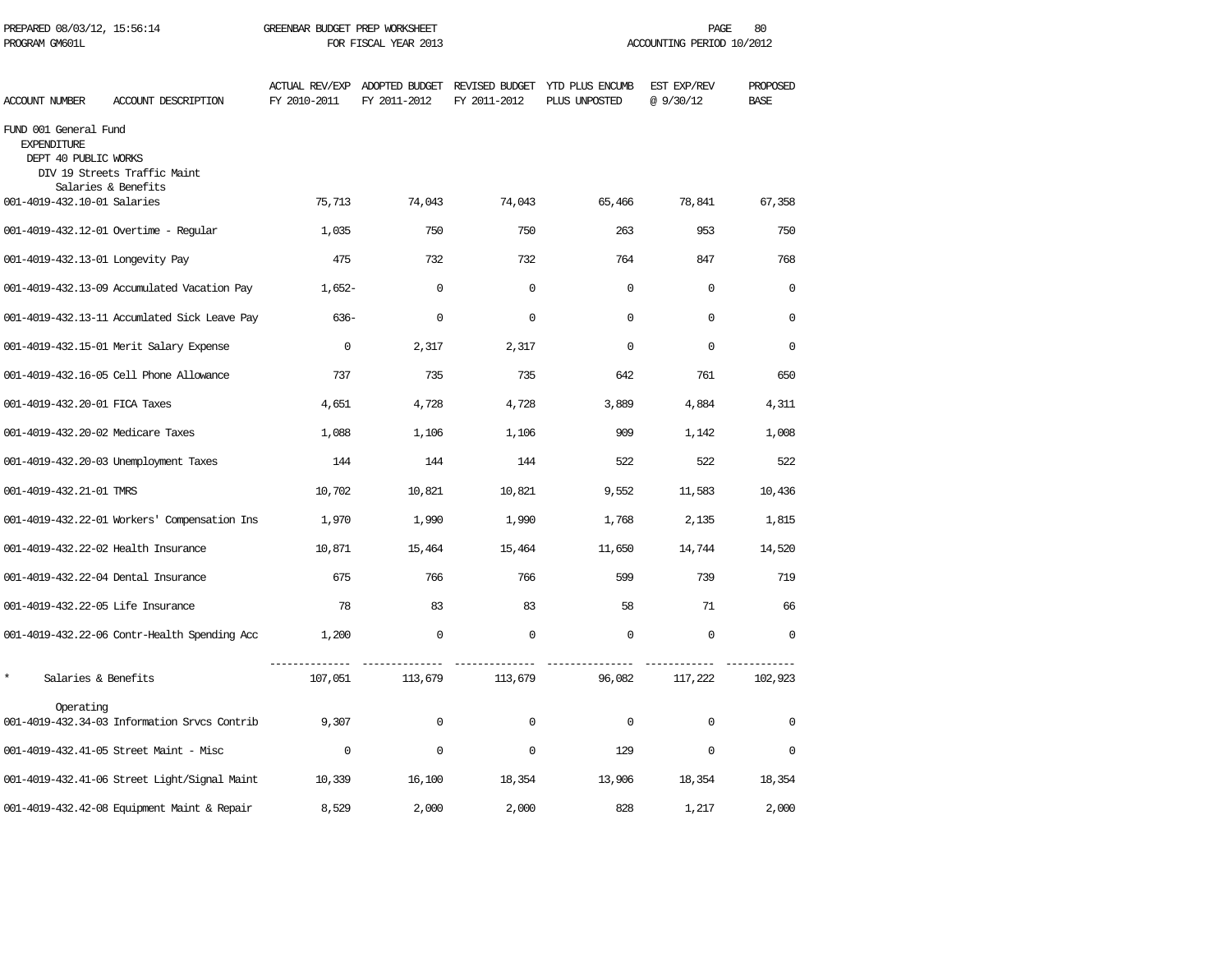|          | PROGRAM GM601L                                                                   |                                              |              | FOR FISCAL YEAR 2013        |              | ACCOUNTING PERIOD 10/2012                                                     |                          |                         |  |
|----------|----------------------------------------------------------------------------------|----------------------------------------------|--------------|-----------------------------|--------------|-------------------------------------------------------------------------------|--------------------------|-------------------------|--|
|          | ACCOUNT NUMBER                                                                   | ACCOUNT DESCRIPTION                          | FY 2010-2011 | FY 2011-2012                | FY 2011-2012 | ACTUAL REV/EXP ADOPTED BUDGET REVISED BUDGET YTD PLUS ENCUMB<br>PLUS UNPOSTED | EST EXP/REV<br>@ 9/30/12 | PROPOSED<br><b>BASE</b> |  |
|          | FUND 001 General Fund<br><b>EXPENDITURE</b><br>DEPT 40 PUBLIC WORKS<br>Operating | DIV 19 Streets Traffic Maint                 |              |                             |              |                                                                               |                          |                         |  |
|          |                                                                                  | 001-4019-432.50-01 Memberships & Licenses    | 180          | 180                         | 180          | 140                                                                           | 180                      | 180                     |  |
|          |                                                                                  | 001-4019-432.50-03 Personnel Dev & Activity  | 551          | 1,836                       | 1,836        | 1,325                                                                         | 1,836                    | 2,030                   |  |
|          |                                                                                  | 001-4019-432.60-01 Office Supplies & Mat     | 188          | 269                         | 269          | 21                                                                            | 269                      | 269                     |  |
|          |                                                                                  | 001-4019-432.60-11 Minor Tools & Materials   | 559          | 1,000                       | 1,000        | 888                                                                           | 1,000                    | 1,000                   |  |
|          |                                                                                  | 001-4019-432.60-12 Sign Materials            | 67,237       | 65,740                      | 65,740       | 53,766                                                                        | 65,740                   | 65,740                  |  |
|          | 001-4019-432.60-13 Uniforms                                                      |                                              | 281          | 550                         | 550          | 221                                                                           | 550                      | 600                     |  |
|          |                                                                                  | 001-4019-432.60-14 Protective Clothing/Mat   | 241          | 450                         | 450          | 522                                                                           | 450                      | 450                     |  |
| $\star$  | Operating                                                                        |                                              | 97,412       | 88,125                      | 90,379       | 71,746                                                                        | 89,596                   | 90,623                  |  |
|          | 001-4019-432.64-03 Fuel                                                          | Utilities/Internal Chrgs                     | 3,345        | 3,333                       | 3,333        | 2,656                                                                         | 3,207                    | 3,367                   |  |
|          |                                                                                  | 001-4019-432.82-01 Contrib to Eqpt Repl Fund | 8,519        | 9,000                       | 9,000        | 9,000                                                                         | 9,000                    | 10,073                  |  |
|          |                                                                                  | 001-4019-432.82-16 IT Contribution           | $\Omega$     | 9,098                       | 9,098        | 6,824                                                                         | 9,098                    | 7,596                   |  |
|          |                                                                                  | 001-4019-432.82-17 Equip Svc Contribution    | $\Omega$     | 1,527                       | 1,527        | 1,273                                                                         | 1,527                    | 1,543                   |  |
| $^\star$ |                                                                                  | Utilities/Internal Chrgs                     | 11,864       | 22,958                      | 22,958       | ---------------<br>19,753 22,832                                              |                          | 22,579                  |  |
| $***$    | Streets Traffic Maint                                                            |                                              | 216,327      | --- ----------<br>224,762   | 227,016      | 187,581                                                                       | 229,650                  | 216,125                 |  |
| ***      | PUBLIC WORKS                                                                     |                                              | 3,820,685    | ______________<br>3,945,952 | 3,966,274    | 3,321,022                                                                     | 3,990,869                | 4,212,942               |  |

PREPARED 08/03/12, 15:56:14 GREENBAR BUDGET PREP WORKSHEET **FREED ACTION** PAGE 81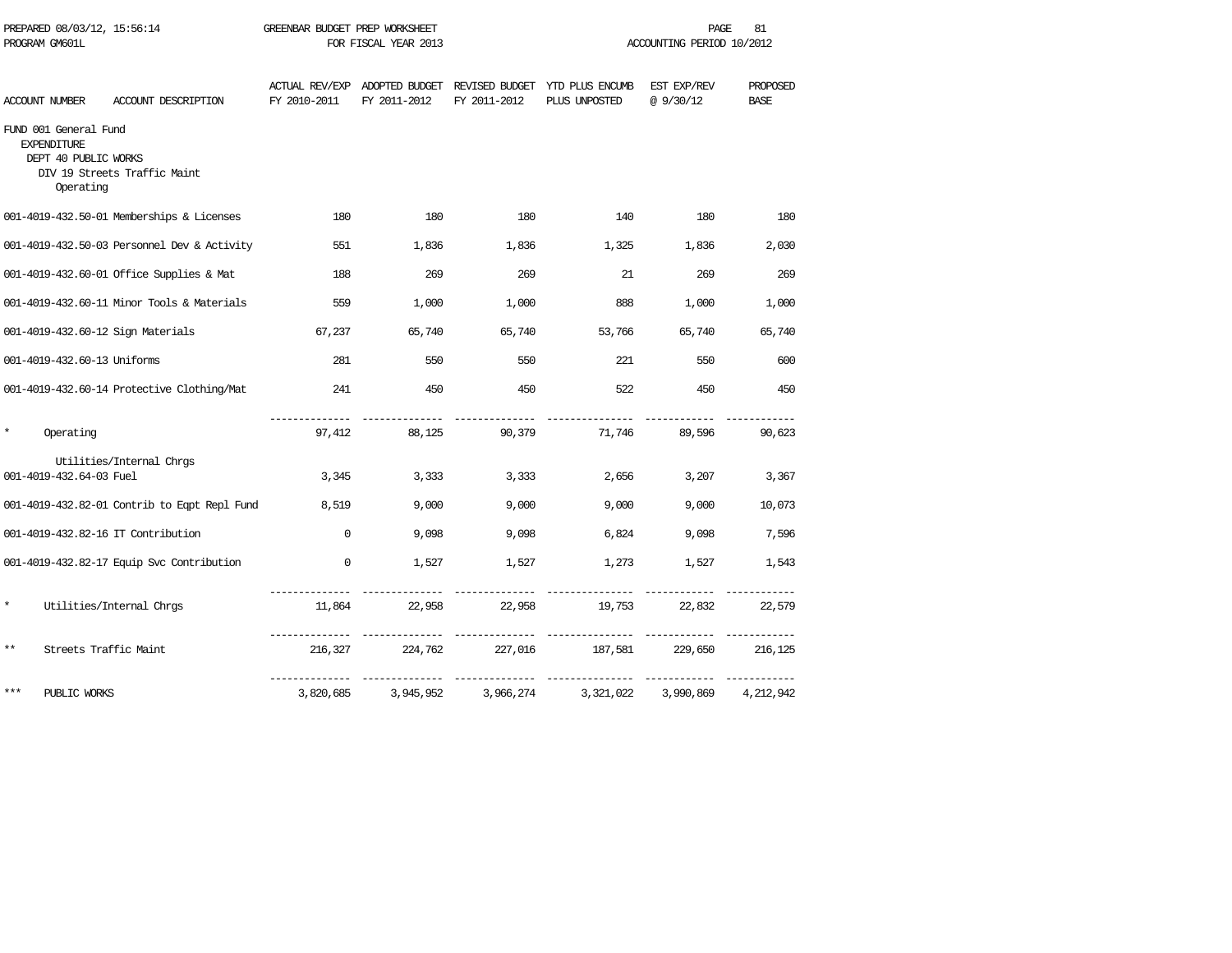| PREPARED 08/03/12, 15:56:14<br>PROGRAM GM601L                            |                                                       | GREENBAR BUDGET PREP WORKSHEET<br>FOR FISCAL YEAR 2013 |                     |              |                                                                               | PAGE<br>82<br>ACCOUNTING PERIOD 10/2012 |                         |
|--------------------------------------------------------------------------|-------------------------------------------------------|--------------------------------------------------------|---------------------|--------------|-------------------------------------------------------------------------------|-----------------------------------------|-------------------------|
| ACCOUNT NUMBER                                                           | ACCOUNT DESCRIPTION                                   | FY 2010-2011                                           | FY 2011-2012        | FY 2011-2012 | ACTUAL REV/EXP ADOPTED BUDGET REVISED BUDGET YTD PLUS ENCUMB<br>PLUS UNPOSTED | EST EXP/REV<br>@9/30/12                 | PROPOSED<br><b>BASE</b> |
| FUND 001 General Fund<br><b>EXPENDITURE</b><br>DEPT 45 NEIGHBORHOOD SVCS | DIV 11 NEIGHBORHOOD SVCS ADMIN<br>Salaries & Benefits |                                                        |                     |              |                                                                               |                                         |                         |
| 001-4511-419.10-01 Salaries                                              |                                                       | 77,547                                                 | 77,250              | 77,250       | 66,697                                                                        | 93,485                                  | 115,770                 |
| 001-4511-419.13-01 Longevity Pay                                         |                                                       | $\mathbf 0$                                            | $\mathbf 0$         | $\mathbf 0$  | $\mathbf 0$                                                                   | $\mathbf 0$                             | 288                     |
|                                                                          | 001-4511-419.13-09 Accumulated Vacation Pay           | $65 -$                                                 | $\mathbf 0$         | $\mathbf 0$  | $\mathbf{0}$                                                                  | $\mathbf 0$                             | $\mathbf 0$             |
| 001-4511-419.13-14 Ins Opt Out                                           |                                                       | 2,410                                                  | 2,400               | 2,400        | 1,900                                                                         | 2,400                                   | 2,400                   |
|                                                                          | 001-4511-419.15-01 Merit Salary Expense               | $\mathbf{0}$                                           | 2,371               | 2,371        | $\Omega$                                                                      | $\Omega$                                | $\Omega$                |
| 001-4511-419.16-01 Car Allowance                                         |                                                       | 6,023                                                  | 6,000               | 6,000        | 4,846                                                                         | 6,000                                   | 6,000                   |
|                                                                          | 001-4511-419.16-05 Cell Phone Allowance               | 1,305                                                  | 1,300               | 1,300        | 1,069                                                                         | 1,300                                   | 1,300                   |
| 001-4511-419.20-01 FICA Taxes                                            |                                                       | 5,396                                                  | 5,391               | 5,391        | 4,602                                                                         | 6,377                                   | 7.797                   |
| 001-4511-419.20-02 Medicare Taxes                                        |                                                       | 1,262                                                  | 1,261               | 1,261        | 1,076                                                                         | 1,491                                   | 1,823                   |
|                                                                          | 001-4511-419.20-03 Unemployment Taxes                 | 72                                                     | 72                  | 72           | 261                                                                           | 261                                     | 522                     |
| 001-4511-419.21-01 TMRS                                                  |                                                       | 11,977                                                 | 12,338              | 12,338       | 10,524                                                                        | 14,568                                  | 18,876                  |
|                                                                          | 001-4511-419.22-01 Workers' Compensation Ins          | 96                                                     | 96                  | 96           | 82                                                                            | 114                                     | 138                     |
|                                                                          | 001-4511-419.22-02 Health Insurance                   | $\Omega$                                               | $\Omega$            | $\Omega$     | 605                                                                           | 2,723                                   | 7,260                   |
|                                                                          | 001-4511-419.22-04 Dental Insurance                   | 337                                                    | 359                 | 359          | 330                                                                           | 479                                     | 719                     |
| 001-4511-419.22-05 Life Insurance                                        |                                                       | 39                                                     | 39                  | 39           | 32                                                                            | 46                                      | 66                      |
| $\star$<br>Salaries & Benefits                                           |                                                       | 106,399                                                | 108,877             | 108,877      | 92,024                                                                        | 129,244                                 | 162,959                 |
| Operating                                                                | 001-4511-419.34-03 Information Srvcs Contrib          | 3,972                                                  | $\mathsf{O}\xspace$ | $\mathsf 0$  | $\Omega$                                                                      | $\mathsf 0$                             | $\mathbf 0$             |
|                                                                          | 001-4511-419.50-01 Memberships & Licenses             | 328                                                    | 593                 | 593          | 465                                                                           | 593                                     | 593                     |
|                                                                          | 001-4511-419.50-03 Personnel Dev & Activity           | 1,371                                                  | 2,819               | 2,819        | 619                                                                           | 2,819                                   | 3,119                   |
|                                                                          | 001-4511-419.54-01 Printing & Graphic Serv            | $\Omega$                                               | 215                 | 215          | 103                                                                           | 215                                     | 215                     |
|                                                                          | 001-4511-419.60-01 Office Supplies & Mat              | 464                                                    | 534                 | 534          | 440                                                                           | 534                                     | 684                     |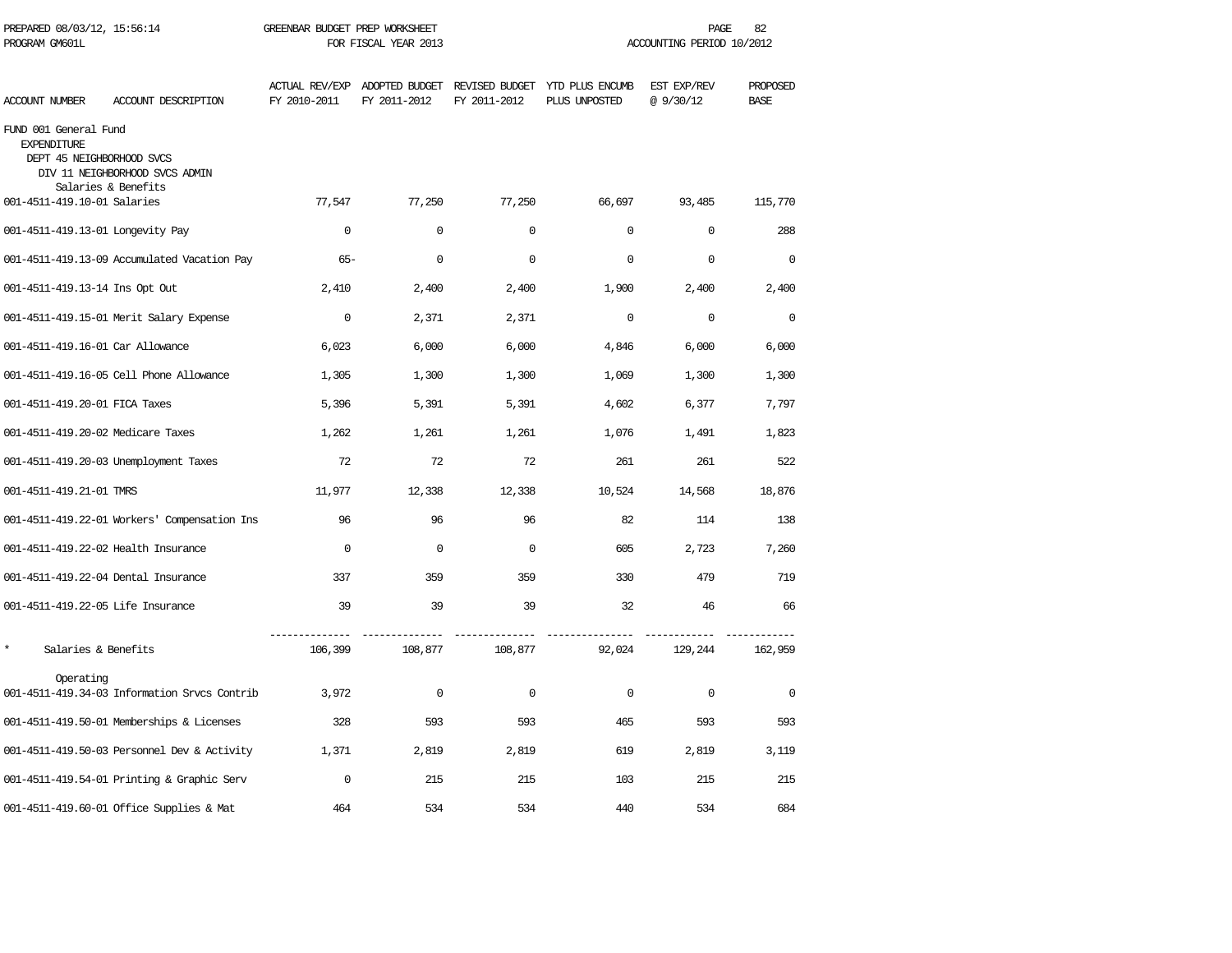| PREPARED 08/03/12, 15:56:14<br>PROGRAM GM601L                                         |                                                                |                                       | GREENBAR BUDGET PREP WORKSHEET<br>FOR FISCAL YEAR 2013 |                                |                                  | PAGE<br>ACCOUNTING PERIOD 10/2012 |                         |  |
|---------------------------------------------------------------------------------------|----------------------------------------------------------------|---------------------------------------|--------------------------------------------------------|--------------------------------|----------------------------------|-----------------------------------|-------------------------|--|
| <b>ACCOUNT NUMBER</b>                                                                 | ACCOUNT DESCRIPTION                                            | <b>ACTUAL REV/EXP</b><br>FY 2010-2011 | ADOPTED BUDGET<br>FY 2011-2012                         | REVISED BUDGET<br>FY 2011-2012 | YTD PLUS ENCUMB<br>PLUS UNPOSTED | EST EXP/REV<br>@9/30/12           | PROPOSED<br><b>BASE</b> |  |
| FUND 001 General Fund<br><b>EXPENDITURE</b><br>DEPT 45 NEIGHBORHOOD SVCS<br>Operating | DIV 11 NEIGHBORHOOD SVCS ADMIN                                 |                                       |                                                        |                                |                                  |                                   |                         |  |
| $\star$<br>Operating                                                                  |                                                                | 6,135                                 | 4,161                                                  | 4,161                          | 1,627                            | 4,161                             | 4,611                   |  |
|                                                                                       | Utilities/Internal Chrgs<br>001-4511-419.82-16 IT Contribution | $\mathbf 0$                           | 4,188                                                  | 4,188                          | 3,141                            | 4,188                             | 3,527                   |  |
| $\star$                                                                               | Utilities/Internal Chros                                       | 0                                     | 4,188                                                  | 4,188                          | 3,141                            | 4,188                             | 3,527                   |  |
| $***$                                                                                 | NEIGHBORHOOD SVCS ADMIN                                        | 112,534                               | 117,226                                                | 117,226                        | 96,792                           | 137,593                           | 171,097                 |  |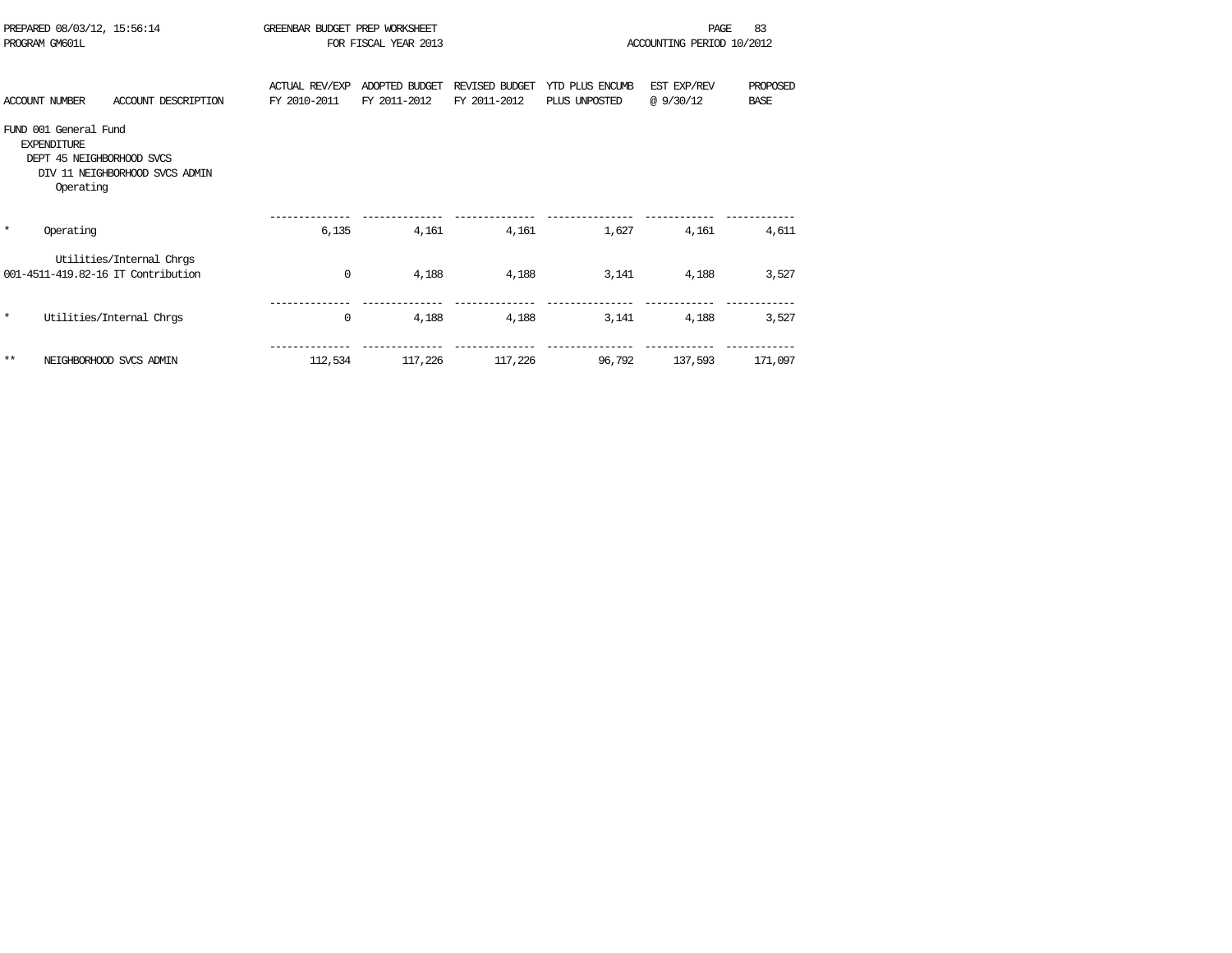| PREPARED 08/03/12, 15:56:14<br>PROGRAM GM601L                                                      |                                              | GREENBAR BUDGET PREP WORKSHEET<br>FOR FISCAL YEAR 2013 |              |              |                                                                               | PAGE<br>84<br>ACCOUNTING PERIOD 10/2012 |                         |
|----------------------------------------------------------------------------------------------------|----------------------------------------------|--------------------------------------------------------|--------------|--------------|-------------------------------------------------------------------------------|-----------------------------------------|-------------------------|
| <b>ACCOUNT NUMBER</b>                                                                              | ACCOUNT DESCRIPTION                          | FY 2010-2011                                           | FY 2011-2012 | FY 2011-2012 | ACTUAL REV/EXP ADOPTED BUDGET REVISED BUDGET YTD PLUS ENCUMB<br>PLUS UNPOSTED | EST EXP/REV<br>@9/30/12                 | PROPOSED<br><b>BASE</b> |
| FUND 001 General Fund<br><b>EXPENDITURE</b><br>DEPT 45 NEIGHBORHOOD SVCS<br>DIV 14 ANIMAL SERVICES | Salaries & Benefits                          |                                                        |              |              |                                                                               |                                         |                         |
| 001-4514-434.10-01 Salaries                                                                        |                                              | 186,599                                                | 182,646      | 182,646      | 142,102                                                                       | 179,659                                 | 188,125                 |
|                                                                                                    | 001-4514-434.12-01 Overtime - Regular        | 5,490                                                  | 7,745        | 7,745        | 2,792                                                                         | 7,745                                   | 7,745                   |
| 001-4514-434.13-01 Longevity Pay                                                                   |                                              | $\Omega$                                               | $\mathbf 0$  | $\mathbf 0$  | 28                                                                            | $\mathbf 0$                             | 240                     |
| 001-4514-434.13-04 Standby Pay                                                                     |                                              | 2,610                                                  | 2,800        | 2,800        | 2,100                                                                         | 2,800                                   | 2,800                   |
|                                                                                                    | 001-4514-434.13-09 Accumulated Vacation Pay  | 1,013                                                  | $\Omega$     | $\Omega$     | $\Omega$                                                                      | $\Omega$                                | $\Omega$                |
| 001-4514-434.13-14 Ins Opt Out                                                                     |                                              | 2,410                                                  | 2,400        | 2,400        | 1,900                                                                         | 2,400                                   | 2,400                   |
|                                                                                                    | 001-4514-434.15-01 Merit Salary Expense      | $\Omega$                                               | 5,644        | 5,644        | $\Omega$                                                                      | $\Omega$                                | $\Omega$                |
|                                                                                                    | 001-4514-434.16-05 Cell Phone Allowance      | 652                                                    | 650          | 650          | 535                                                                           | 650                                     | 650                     |
| 001-4514-434.20-01 FICA Taxes                                                                      |                                              | 12,226                                                 | 12,167       | 12,167       | 9,210                                                                         | 11,946                                  | 12,522                  |
| 001-4514-434.20-02 Medicare Taxes                                                                  |                                              | 2,859                                                  | 2,845        | 2,845        | 2,154                                                                         | 2,794                                   | 2,928                   |
|                                                                                                    | 001-4514-434.20-03 Unemployment Taxes        | 360                                                    | 360          | 360          | 1,489                                                                         | 1,466                                   | 1,305                   |
| 001-4514-434.21-01 TMRS                                                                            |                                              | 27,167                                                 | 27,847       | 27,847       | 21,277                                                                        | 27,476                                  | 30,314                  |
|                                                                                                    | 001-4514-434.22-01 Workers' Compensation Ins | 1,853                                                  | 1,904        | 1,904        | 1,466                                                                         | 1,889                                   | 1,959                   |
| 001-4514-434.22-02 Health Insurance                                                                |                                              | 21,338                                                 | 29,040       | 29,040       | 20,490                                                                        | 26,569                                  | 29,040                  |
| 001-4514-434.22-04 Dental Insurance                                                                |                                              | 1,687                                                  | 1,797        | 1,797        | 1,438                                                                         | 1,738                                   | 1,798                   |
| 001-4514-434.22-05 Life Insurance                                                                  |                                              | 195                                                    | 196          | 196          | 136                                                                           | 164                                     | 165                     |
|                                                                                                    | 001-4514-434.22-06 Contr-Health Spending Acc | 800                                                    | $\mathbf 0$  | $\mathbf 0$  | $\mathbf 0$                                                                   | $\mathbf 0$                             | $\Omega$                |
| $\star$<br>Salaries & Benefits                                                                     |                                              | 267,259                                                | 278,041      | 278,041      | 207,117                                                                       | 267,296                                 | 281,991                 |
| Operating                                                                                          | 001-4514-434.34-03 Information Srvcs Contrib | 11,735                                                 | $\Omega$     | $\Omega$     | $\Omega$                                                                      | $\Omega$                                | $\Omega$                |
|                                                                                                    | 001-4514-434.42-08 Equipment Maint & Repair  | 5,463                                                  | 876          | 876          | 388                                                                           | 450                                     | 876                     |
|                                                                                                    | 001-4514-434.42-10 Maintenance of Apparatus  | $\mathbf 0$                                            | 1,700        | 1,700        | 544                                                                           | 1,700                                   | 1,700                   |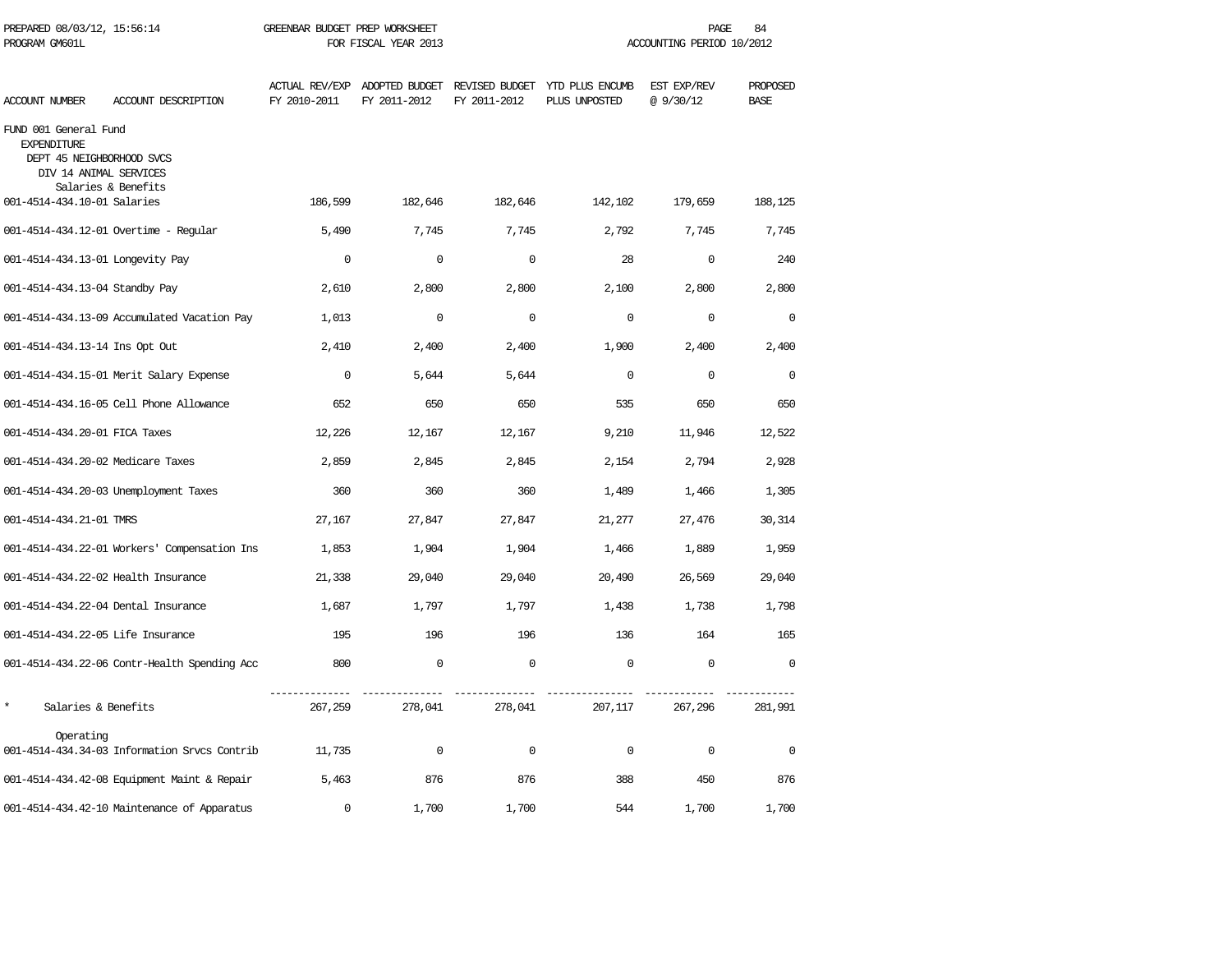| PREPARED 08/03/12, 15:56:14<br>PROGRAM GM601L                                                                   |                                              | GREENBAR BUDGET PREP WORKSHEET<br>FOR FISCAL YEAR 2013 |              |              | 85<br>PAGE<br>ACCOUNTING PERIOD 10/2012                                       |                         |                         |  |
|-----------------------------------------------------------------------------------------------------------------|----------------------------------------------|--------------------------------------------------------|--------------|--------------|-------------------------------------------------------------------------------|-------------------------|-------------------------|--|
| ACCOUNT NUMBER                                                                                                  | ACCOUNT DESCRIPTION                          | FY 2010-2011                                           | FY 2011-2012 | FY 2011-2012 | ACTUAL REV/EXP ADOPTED BUDGET REVISED BUDGET YTD PLUS ENCUMB<br>PLUS UNPOSTED | EST EXP/REV<br>@9/30/12 | PROPOSED<br><b>BASE</b> |  |
| FUND 001 General Fund<br><b>EXPENDITURE</b><br>DEPT 45 NEIGHBORHOOD SVCS<br>DIV 14 ANIMAL SERVICES<br>Operating |                                              |                                                        |              |              |                                                                               |                         |                         |  |
|                                                                                                                 | 001-4514-434.50-01 Memberships & Licenses    | 100                                                    | 500          | 500          | 350                                                                           | 500                     | 500                     |  |
|                                                                                                                 | 001-4514-434.50-03 Personnel Dev & Activity  | 2,068                                                  | 2,145        | 2,145        | 1,288                                                                         | 2,145                   | 2,145                   |  |
|                                                                                                                 | 001-4514-434.50-08 Mileage Reimbursement     | 711                                                    | 500          | 500          | 583                                                                           | 900                     | 500                     |  |
| 001-4514-434.53-01 Cell Telephones                                                                              |                                              | 975                                                    | 920          | 920          | 865                                                                           | 1,120                   | 1,020                   |  |
|                                                                                                                 | 001-4514-434.54-01 Printing & Graphic Serv   | 82                                                     | 300          | 300          | 237                                                                           | 500                     | 300                     |  |
|                                                                                                                 | 001-4514-434.55-09 Medical Supplies & Serv   | 838                                                    | 3,270        | 3,270        | 712                                                                           | 1,270                   | 3,070                   |  |
|                                                                                                                 | 001-4514-434.55-10 Animal Disposal Fees      | 2,598                                                  | 3,660        | 3,660        | 2,153                                                                         | 2,660                   | 3,660                   |  |
|                                                                                                                 | 001-4514-434.60-01 Office Supplies & Mat     | 1,566                                                  | 2,300        | 2,300        | 875                                                                           | 2,300                   | 2,300                   |  |
|                                                                                                                 | 001-4514-434.60-02 Janitorial Supplies       | 480                                                    | 660          | 660          | 193                                                                           | 660                     | 660                     |  |
| 001-4514-434.60-05 Animal Food                                                                                  |                                              | 3,318                                                  | 3,876        | 3,876        | 3,210                                                                         | 3,876                   | 3,876                   |  |
|                                                                                                                 | 001-4514-434.60-06 Animal Care Expense       | 13,890                                                 | 15,012       | 15,012       | 12,415                                                                        | 18,377                  | 16,622                  |  |
|                                                                                                                 | 001-4514-434.60-11 Minor Tools & Materials   | 2,037                                                  | 738          | 738          | 555                                                                           | 738                     | 738                     |  |
| 001-4514-434.60-13 Uniforms                                                                                     |                                              | 832                                                    | 1,385        | 1,385        | 1,815                                                                         | 1,585                   | 1,385                   |  |
|                                                                                                                 | 001-4514-434.60-14 Protective Clothing/Mat   | 607                                                    | 825          | 825          | 411                                                                           | 825                     | 825                     |  |
|                                                                                                                 | 001-4514-434.66-08 Minor Computer Equipment  | 640                                                    | 0            | $\Omega$     | $\Omega$                                                                      | $\mathbf 0$             | $\Omega$                |  |
|                                                                                                                 | 001-4514-434.66-09 Minor Computer Software   | 1,000                                                  | $\Omega$     | $\Omega$     | $\Omega$                                                                      | $\Omega$                | $\Omega$                |  |
|                                                                                                                 | 001-4514-434.66-12 Minor Other Furnishings   | $\mathbf 0$                                            | $\mathbf 0$  | $\mathbf 0$  | 1,170                                                                         | 1,170                   | $\mathbf 0$             |  |
|                                                                                                                 | 001-4514-434.80-13 Project/Event/Meeting Exp | 536                                                    | 668          | 668          | 458                                                                           | 668                     | 668                     |  |
| $\star$<br>Operating                                                                                            |                                              | ----------<br>49,476                                   | 39,335       | 39,335       | 28,222                                                                        | 41,444                  | 40,845                  |  |
| 001-4514-434.63-02 Electricity                                                                                  | Utilities/Internal Chrgs                     | 13,430                                                 | 15,185       | 15,185       | 8,657                                                                         | 13,000                  | 14,000                  |  |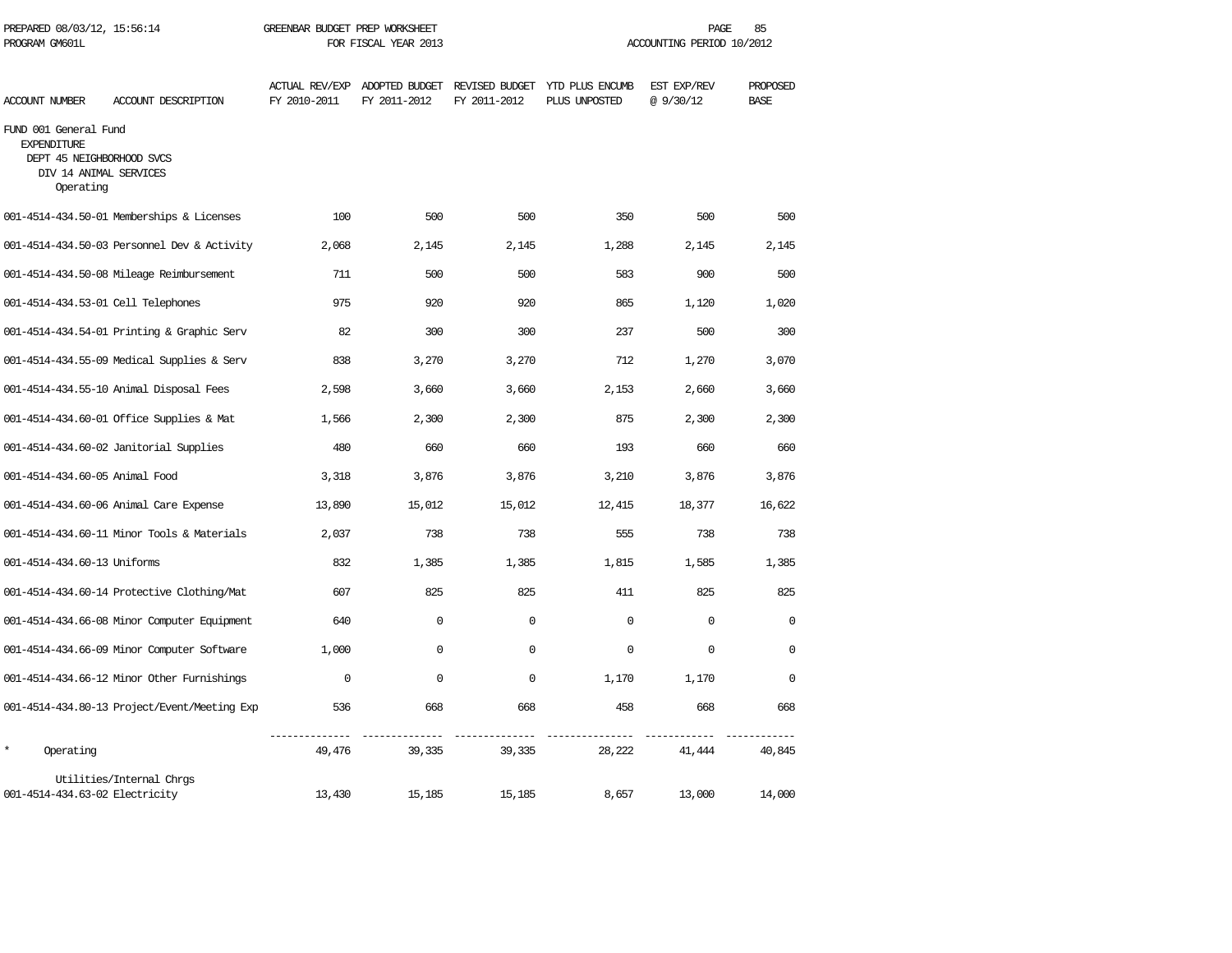| PREPARED 08/03/12, 15:56:14<br>PROGRAM GM601L |                                                                                                    |                                              | GREENBAR BUDGET PREP WORKSHEET        | FOR FISCAL YEAR 2013           | PAGE<br>ACCOUNTING PERIOD 10/2012 |                                  |                          | 86                      |
|-----------------------------------------------|----------------------------------------------------------------------------------------------------|----------------------------------------------|---------------------------------------|--------------------------------|-----------------------------------|----------------------------------|--------------------------|-------------------------|
|                                               | <b>ACCOUNT NUMBER</b>                                                                              | ACCOUNT DESCRIPTION                          | <b>ACTUAL REV/EXP</b><br>FY 2010-2011 | ADOPTED BUDGET<br>FY 2011-2012 | REVISED BUDGET<br>FY 2011-2012    | YTD PLUS ENCUMB<br>PLUS UNPOSTED | EST EXP/REV<br>@ 9/30/12 | PROPOSED<br><b>BASE</b> |
|                                               | FUND 001 General Fund<br><b>EXPENDITURE</b><br>DEPT 45 NEIGHBORHOOD SVCS<br>DIV 14 ANIMAL SERVICES | Utilities/Internal Chrgs                     |                                       |                                |                                   |                                  |                          |                         |
|                                               |                                                                                                    | 001-4514-434.63-03 Natural Gas               | 639                                   | 662                            | 662                               | 361                              | 402                      | 550                     |
|                                               | 001-4514-434.63-04 Water                                                                           |                                              | 5,526                                 | 5,000                          | 5,000                             | 3,077                            | 5,800                    | 5,800                   |
|                                               | 001-4514-434.64-03 Fuel                                                                            |                                              | 3,052                                 | 4,469                          | 4,469                             | 2,877                            | 4,880                    | 4,514                   |
|                                               |                                                                                                    | 001-4514-434.82-01 Contrib to Eqpt Repl Fund | 5,447                                 | 5,668                          | 5,668                             | 5,668                            | 5,668                    | 6,198                   |
|                                               |                                                                                                    | 001-4514-434.82-16 IT Contribution           | $\mathbf 0$                           | 20,609                         | 20,609                            | 15,457                           | 20,609                   | 17,272                  |
|                                               |                                                                                                    | 001-4514-434.82-17 Equip Svc Contribution    | $\mathbf 0$                           | 3,971                          | 3,971                             | 3,309                            | 3,971                    | 4,012                   |
| $\star$                                       |                                                                                                    | Utilities/Internal Chrgs                     | 28,094                                | 55,564                         | 55,564                            | 39,406                           | 54,330                   | 52,346                  |
| **                                            | <b>ANIMAL SERVICES</b>                                                                             |                                              | 344,829                               | 372,940                        | 372,940                           | 274,745                          | 363,070                  | 375,182                 |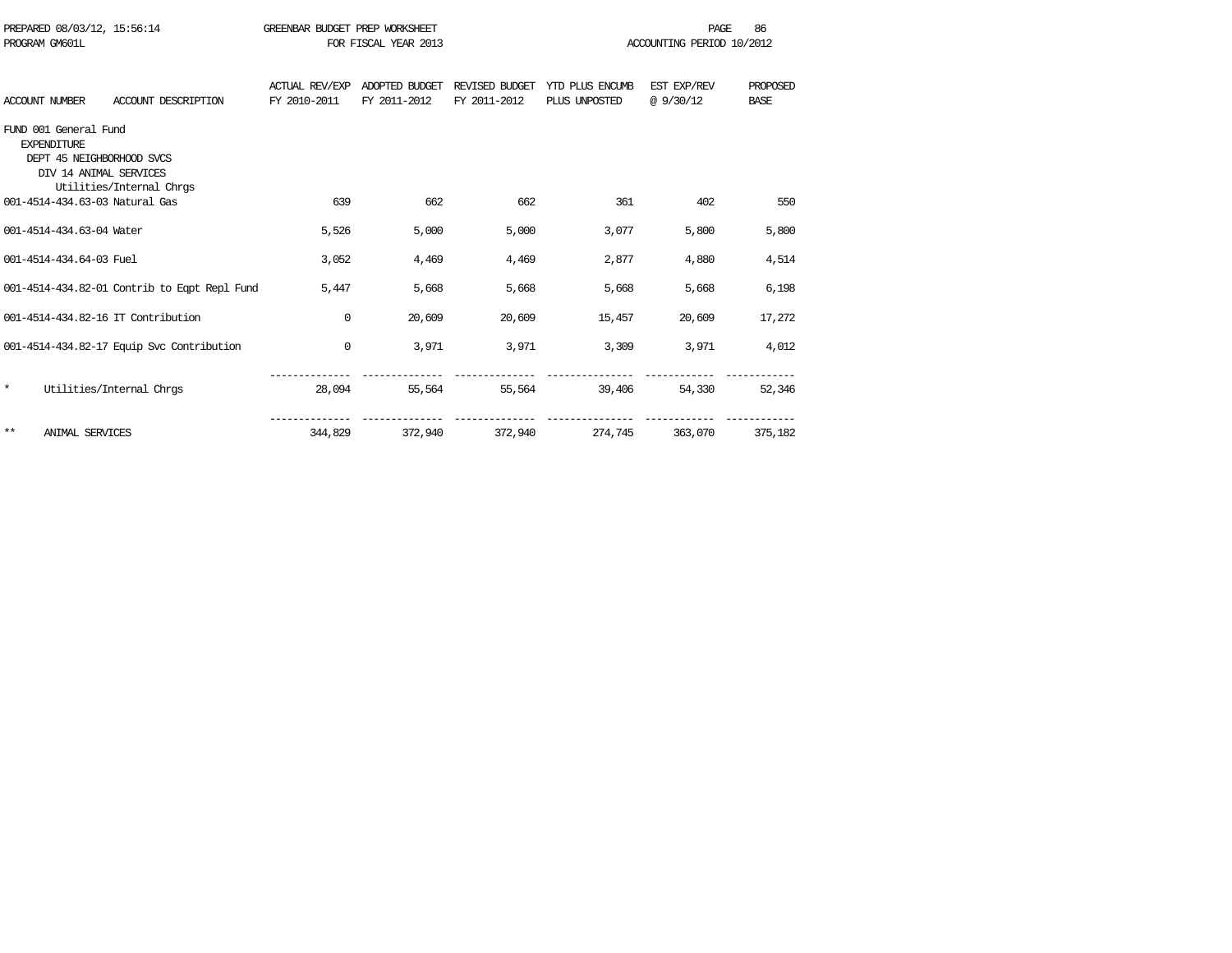| PREPARED 08/03/12, 15:56:14<br>PROGRAM GM601L                            |                                                      | GREENBAR BUDGET PREP WORKSHEET<br>FOR FISCAL YEAR 2013 |              |              | 87<br>PAGE<br>ACCOUNTING PERIOD 10/2012                                       |                         |                         |  |
|--------------------------------------------------------------------------|------------------------------------------------------|--------------------------------------------------------|--------------|--------------|-------------------------------------------------------------------------------|-------------------------|-------------------------|--|
| <b>ACCOUNT NUMBER</b>                                                    | ACCOUNT DESCRIPTION                                  | FY 2010-2011                                           | FY 2011-2012 | FY 2011-2012 | ACTUAL REV/EXP ADOPTED BUDGET REVISED BUDGET YTD PLUS ENCUMB<br>PLUS UNPOSTED | EST EXP/REV<br>@9/30/12 | PROPOSED<br><b>BASE</b> |  |
| FUND 001 General Fund<br><b>EXPENDITURE</b><br>DEPT 45 NEIGHBORHOOD SVCS | DIV 15 ENVIRONMENTAL SERVICES<br>Salaries & Benefits |                                                        |              |              |                                                                               |                         |                         |  |
| 001-4515-434.10-01 Salaries                                              |                                                      | 48,826                                                 | 47,991       | 47,991       | 39,921                                                                        | 49,427                  | 49,431                  |  |
|                                                                          | 001-4515-434.12-01 Overtime - Regular                | 201                                                    | 275          | 275          | 180                                                                           | 275                     | 167                     |  |
| 001-4515-434.13-01 Longevity Pay                                         |                                                      | 386                                                    | 432          | 432          | 345                                                                           | 451                     | 528                     |  |
|                                                                          | 001-4515-434.13-09 Accumulated Vacation Pay          | $106-$                                                 | $\mathbf 0$  | $\Omega$     | $\Omega$                                                                      | $\Omega$                | $\Omega$                |  |
|                                                                          | 001-4515-434.13-11 Accumlated Sick Leave Pay         | 392                                                    | $\mathbf 0$  | $\Omega$     | $\Omega$                                                                      | $\Omega$                | $\Omega$                |  |
|                                                                          | 001-4515-434.15-01 Merit Salary Expense              | $\mathbf 0$                                            | 1,473        | 1,473        | $\mathbf 0$                                                                   | $\mathbf 0$             | $\Omega$                |  |
|                                                                          | 001-4515-434.16-05 Cell Phone Allowance              | 652                                                    | 650          | 650          | 535                                                                           | 650                     | 650                     |  |
| 001-4515-434.20-01 FICA Taxes                                            |                                                      | 2,708                                                  | 3,060        | 3,060        | 2,236                                                                         | 2,945                   | 3,148                   |  |
| 001-4515-434.20-02 Medicare Taxes                                        |                                                      | 633                                                    | 716          | 716          | 523                                                                           | 689                     | 736                     |  |
|                                                                          | 001-4515-434.20-03 Unemployment Taxes                | 72                                                     | 72           | 72           | 261                                                                           | 261                     | 261                     |  |
| 001-4515-434.21-01 TMRS                                                  |                                                      | 6,860                                                  | 7,003        | 7,003        | 5,821                                                                         | 7,220                   | 7,621                   |  |
|                                                                          | 001-4515-434.22-01 Workers' Compensation Ins         | 55                                                     | 54           | 54           | 46                                                                            | 56                      | 56                      |  |
| 001-4515-434.22-02 Health Insurance                                      |                                                      | 5,335                                                  | 7,260        | 7,260        | 5,342                                                                         | 6,854                   | 7,260                   |  |
| 001-4515-434.22-04 Dental Insurance                                      |                                                      | 337                                                    | 359          | 359          | 300                                                                           | 360                     | 360                     |  |
| 001-4515-434.22-05 Life Insurance                                        |                                                      | 39                                                     | 39           | 39           | 29                                                                            | 35                      | 33                      |  |
|                                                                          | 001-4515-434.22-06 Contr-Health Spending Acc         | 200                                                    | $\mathbf 0$  | $\mathbf 0$  | $\mathbf 0$                                                                   | $\mathbf 0$             | $\mathbf 0$             |  |
| $\star$<br>Salaries & Benefits                                           |                                                      | 66,590                                                 | 69,384       | 69,384       | 55,539                                                                        | 69,223                  | 70,251                  |  |
| Operating                                                                | 001-4515-434.34-03 Information Srvcs Contrib         | 5,522                                                  | $\mathbf 0$  | $\mathbf 0$  | $\Omega$                                                                      | $\Omega$                | $\Omega$                |  |
|                                                                          | 001-4515-434.43-02 Insect Control Services           | 258                                                    | $\Omega$     | $\Omega$     | $\mathbf 0$                                                                   | $\Omega$                | $\Omega$                |  |
|                                                                          | 001-4515-434.50-01 Memberships & Licenses            | 3,841                                                  | 3,950        | 3,950        | 3,787                                                                         | 3,902                   | 4,175                   |  |
|                                                                          | 001-4515-434.50-02 Subscriptions/Books/Pub           | 35                                                     | 40           | 40           | 35                                                                            | 40                      | 40                      |  |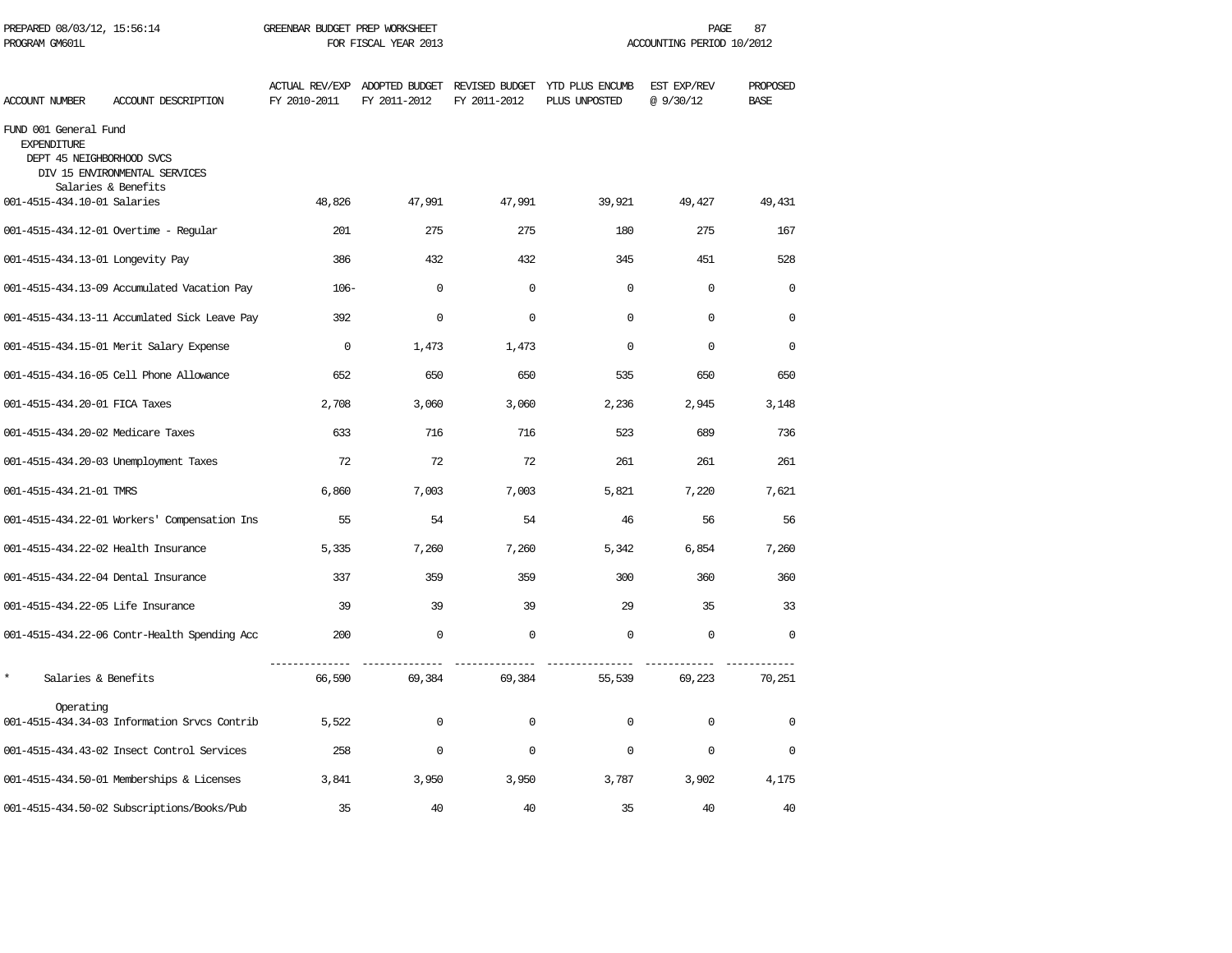| PREPARED 08/03/12, 15:56:14<br>PROGRAM GM601L            |                                                                | GREENBAR BUDGET PREP WORKSHEET<br>FOR FISCAL YEAR 2013 |                                               |                      | 88<br>PAGE<br>ACCOUNTING PERIOD 10/2012         |                         |                         |
|----------------------------------------------------------|----------------------------------------------------------------|--------------------------------------------------------|-----------------------------------------------|----------------------|-------------------------------------------------|-------------------------|-------------------------|
| ACCOUNT NUMBER                                           | ACCOUNT DESCRIPTION                                            | FY 2010-2011                                           | ACTUAL REV/EXP ADOPTED BUDGET<br>FY 2011-2012 | FY 2011-2012         | REVISED BUDGET YTD PLUS ENCUMB<br>PLUS UNPOSTED | EST EXP/REV<br>@9/30/12 | PROPOSED<br><b>BASE</b> |
| FUND 001 General Fund<br><b>EXPENDITURE</b><br>Operating | DEPT 45 NEIGHBORHOOD SVCS<br>DIV 15 ENVIRONMENTAL SERVICES     |                                                        |                                               |                      |                                                 |                         |                         |
|                                                          | 001-4515-434.50-03 Personnel Dev & Activity                    | 1,564                                                  | 3,230                                         | 3,230                | 636                                             | 1,060                   | 2,065                   |
|                                                          | 001-4515-434.50-08 Mileage Reimbursement                       | 1,990                                                  | 1,600                                         | 1,600                | 1,021                                           | 1,600                   | 1,600                   |
|                                                          | 001-4515-434.54-01 Printing & Graphic Serv                     | 5,379                                                  | 4,475                                         | 4,475                | 2,232                                           | 4,370                   | 4,000                   |
|                                                          | 001-4515-434.55-07 Laboratory Charges                          | 50                                                     | 200                                           | 200                  | $\Omega$                                        | 200                     | 100                     |
|                                                          | 001-4515-434.60-01 Office Supplies & Mat                       | 650                                                    | 646                                           | 646                  | 761                                             | 761                     | 646                     |
| 001-4515-434.60-07 Postage                               |                                                                | 72                                                     | 800                                           | 800                  | 28                                              | 800                     | 100                     |
|                                                          | 001-4515-434.60-11 Minor Tools & Materials                     | 822                                                    | 530                                           | 530                  | 127                                             | 530                     | 500                     |
| 001-4515-434.60-13 Uniforms                              |                                                                | $\Omega$                                               | 80                                            | 80                   | $\overline{4}$                                  | 80                      | 80                      |
|                                                          | 001-4515-434.60-14 Protective Clothing/Mat                     | 26                                                     | 295                                           | 295                  | 262                                             | 268                     | 300                     |
|                                                          | 001-4515-434.80-13 Project/Event/Meeting Exp                   | 1,571                                                  | 1,660                                         | 1,660                | 985                                             | 1,660                   | 4,950                   |
|                                                          | 001-4515-434.90-04 Environmental Disposal                      | 22,434                                                 | 21,150                                        | 21,150               | 21,526                                          | 23,500                  | 25,000                  |
| $\star$<br>Operating                                     |                                                                | 44,214                                                 | 38,656                                        | 38,656               | 31,404                                          | 38,771                  | 43,556                  |
|                                                          | Utilities/Internal Chrgs<br>001-4515-434.82-16 IT Contribution | $\circ$                                                | 9,088                                         | 9,088                | 6,816                                           | 9,088                   | 3,527                   |
| $\star$                                                  | Utilities/Internal Chrgs                                       | --------------<br>$\mathbf{0}$                         | 9,088                                         | 9,088                | _______________<br>6,816                        | 9,088                   | 3,527                   |
| $***$                                                    | ENVIRONMENTAL SERVICES                                         | 110,804                                                | 117,128                                       | _________<br>117,128 | ---- -----------<br>93,759                      | 117,082                 | 117,334                 |
| ***                                                      | NEIGHBORHOOD SVCS                                              | 568,167                                                | 607,294                                       | 607,294              | 465,296                                         | 617,745                 | 663,613                 |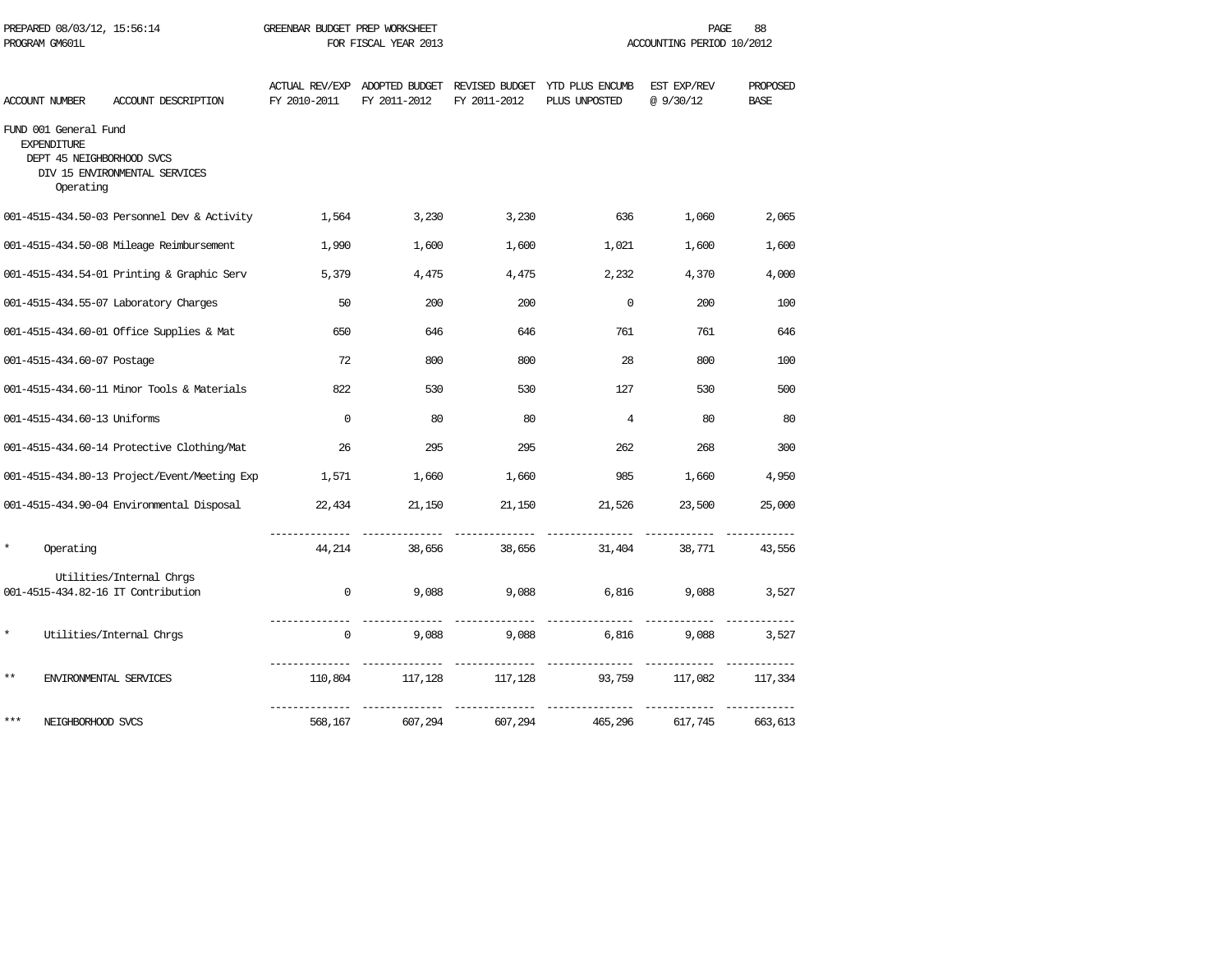| PREPARED 08/03/12, 15:56:14<br>PROGRAM GM601L |                                                                                      | GREENBAR BUDGET PREP WORKSHEET        | FOR FISCAL YEAR 2013           |                                |                                  | PAGE<br>ACCOUNTING PERIOD 10/2012 | 89                      |
|-----------------------------------------------|--------------------------------------------------------------------------------------|---------------------------------------|--------------------------------|--------------------------------|----------------------------------|-----------------------------------|-------------------------|
| <b>ACCOUNT NUMBER</b>                         | ACCOUNT DESCRIPTION                                                                  | <b>ACTUAL REV/EXP</b><br>FY 2010-2011 | ADOPTED BUDGET<br>FY 2011-2012 | REVISED BUDGET<br>FY 2011-2012 | YTD PLUS ENCUMB<br>PLUS UNPOSTED | EST EXP/REV<br>@ 9/30/12          | PROPOSED<br><b>BASE</b> |
| FUND 001 General Fund<br><b>EXPENDITURE</b>   | DEPT 50 Community Development<br>DIV 11 Community Development<br>Salaries & Benefits |                                       |                                |                                |                                  |                                   |                         |
| 001-5011-417.10-01 Salaries                   |                                                                                      | 286,614                               | 300,263                        | 300,263                        | 201,012                          | 293,176                           | 340,256                 |
| 001-5011-417.11-01 Wages                      |                                                                                      | 52                                    | $\Omega$                       | $\Omega$                       | $\Omega$                         | 0                                 | $\Omega$                |
| 001-5011-417.13-01 Longevity Pay              |                                                                                      | $\mathbf 0$                           | $\mathbf 0$                    | $\mathbf 0$                    | $\overline{4}$                   | $\mathbf 0$                       | $\mathbf 0$             |
|                                               | 001-5011-417.13-09 Accumulated Vacation Pay                                          | 1,621                                 | $\Omega$                       | $\mathbf 0$                    | $\Omega$                         | $\mathbf 0$                       | $\mathbf 0$             |
| 001-5011-417.13-14 Ins Opt Out                |                                                                                      | 4,010                                 | 4,800                          | 4,800                          | 2,400                            | 2,900                             | 2,400                   |
|                                               | 001-5011-417.15-01 Merit Salary Expense                                              | $\mathbf 0$                           | 9,058                          | 9,058                          | $\mathbf 0$                      | $\mathbf 0$                       | $\mathbf 0$             |
| 001-5011-417.16-01 Car Allowance              |                                                                                      | 6,023                                 | 6,000                          | 6,000                          | 1,615                            | 4,385                             | 6,000                   |
|                                               | 001-5011-417.16-05 Cell Phone Allowance                                              | 1,305                                 | 1,300                          | 1,300                          | 323                              | 977                               | 1,300                   |
| 001-5011-417.20-01 FICA Taxes                 |                                                                                      | 17,729                                | 19,286                         | 19,286                         | 12,397                           | 21,952                            | 20,631                  |
| 001-5011-417.20-02 Medicare Taxes             |                                                                                      | 4,146                                 | 4,529                          | 4,529                          | 2,899                            | 4,310                             | 5,074                   |
|                                               | 001-5011-417.20-03 Unemployment Taxes                                                | 543                                   | 360                            | 360                            | 1,173                            | 1,434                             | 1,305                   |
| 001-5011-417.21-01 TMRS                       |                                                                                      | 40,021                                | 44,324                         | 44,324                         | 29,177                           | 42,740                            | 52,528                  |
|                                               | 001-5011-417.22-01 Workers' Compensation Ins                                         | 333                                   | 344                            | 344                            | 231                              | 337                               | 385                     |
| 001-5011-417.22-02 Health Insurance           |                                                                                      | 12,768                                | 21,780                         | 21,780                         | 16,145                           | 24,615                            | 29,040                  |
| 001-5011-417.22-04 Dental Insurance           |                                                                                      | 982                                   | 1,078                          | 1,078                          | 1,198                            | 1,618                             | 1,798                   |
| 001-5011-417.22-05 Life Insurance             |                                                                                      | 172                                   | 196                            | 196                            | 126                              | 164                               | 165                     |
|                                               | 001-5011-417.22-06 Contr-Health Spending Acc                                         | 2,200                                 | $\mathbf 0$                    | $\mathbf 0$                    | $\Omega$                         | $\mathbf 0$                       | $\Omega$                |
| $\star$<br>Salaries & Benefits                |                                                                                      | 378,519                               | 413,318                        | 413,318                        | 268,700                          | 398,608                           | 460,882                 |
| Operating                                     | 001-5011-417.32-05 Planning Consulting Fees                                          | 45,000                                | 48,500                         | 71,000                         | 22,500                           | 22,500                            | 100,000                 |
|                                               | 001-5011-417.34-03 Information Srvcs Contrib                                         | 40,353                                | $\mathbf 0$                    | $\mathbf 0$                    | $\mathbf 0$                      | $\mathbf 0$                       | $\mathbf 0$             |
|                                               | 001-5011-417.50-01 Memberships & Licenses                                            | 2,534                                 | 3,048                          | 3,048                          | 1,658                            | 1,618                             | 3,048                   |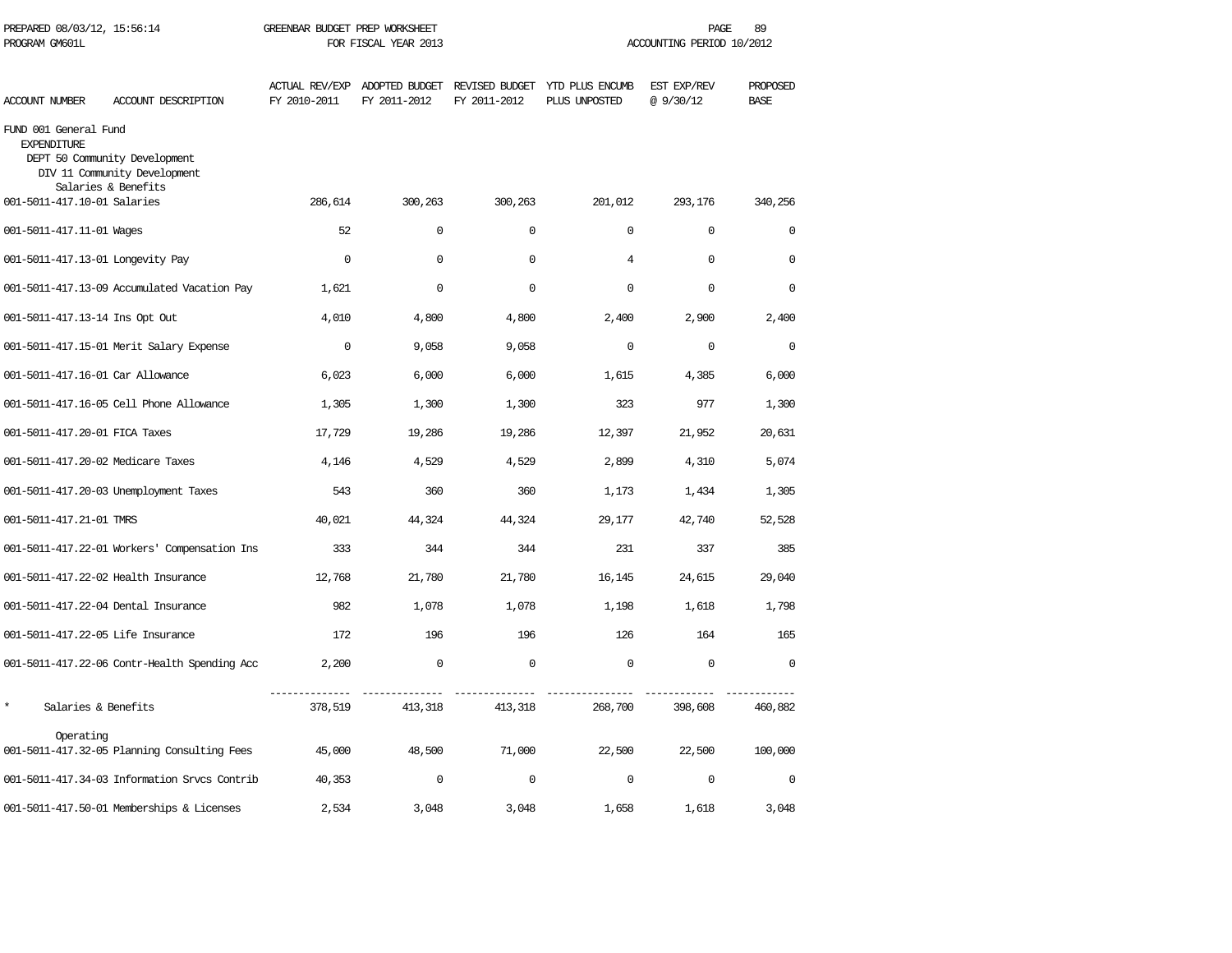|         | PROGRAM GM601L                                           |                                                                |              | FOR FISCAL YEAR 2013 |              |                                                                               | ACCOUNTING PERIOD 10/2012 |                         |
|---------|----------------------------------------------------------|----------------------------------------------------------------|--------------|----------------------|--------------|-------------------------------------------------------------------------------|---------------------------|-------------------------|
|         | ACCOUNT NUMBER                                           | ACCOUNT DESCRIPTION                                            | FY 2010-2011 | FY 2011-2012         | FY 2011-2012 | ACTUAL REV/EXP ADOPTED BUDGET REVISED BUDGET YTD PLUS ENCUMB<br>PLUS UNPOSTED | EST EXP/REV<br>@ 9/30/12  | PROPOSED<br><b>BASE</b> |
|         | FUND 001 General Fund<br><b>EXPENDITURE</b><br>Operating | DEPT 50 Community Development<br>DIV 11 Community Development  |              |                      |              |                                                                               |                           |                         |
|         |                                                          | 001-5011-417.50-02 Subscriptions/Books/Pub                     | 120          | 1,000                | 1,000        | $\mathbf 0$                                                                   | 500                       | 1,000                   |
|         |                                                          | 001-5011-417.50-03 Personnel Dev & Activity                    | 4,046        | 11,253               | 11,253       | 2,618                                                                         | 5,898                     | 11,253                  |
|         |                                                          | 001-5011-417.54-01 Printing & Graphic Serv                     | 4,626        | 1,846                | 1,846        | 662                                                                           | 1,253                     | 1,846                   |
|         |                                                          | 001-5011-417.54-04 Code Maintenance                            | $\Omega$     | 500                  | 500          | $\Omega$                                                                      | $\mathbf 0$               | 500                     |
|         |                                                          | 001-5011-417.54-06 Convenience copies                          | $\Omega$     | $\Omega$             | $\Omega$     | 43                                                                            | 188                       | 500                     |
|         |                                                          | 001-5011-417.60-01 Office Supplies & Mat                       | 2,446        | 2,700                | 2,700        | 687                                                                           | 3,281                     | 2,700                   |
|         |                                                          | 001-5011-417.60-11 Minor Tools & Materials                     | 1,160        | $\Omega$             | $\Omega$     | $\Omega$                                                                      | $\Omega$                  | $\Omega$                |
|         |                                                          | 001-5011-417.66-01 Minor Office Equipment                      | 255          | $\mathbf 0$          | $\Omega$     | $\mathbf{0}$                                                                  | $\Omega$                  | $\mathbf 0$             |
|         |                                                          | 001-5011-417.80-03 Legal Filing Fees                           | 1,533        | 2,400                | 2,400        | 817                                                                           | 2,400                     | 2,400                   |
|         |                                                          | 001-5011-417.80-13 Project/Event Expense                       | 3,143        | 5,000                | 5,000        | 2,443                                                                         | 5,000                     | 5,000                   |
| *       | Operating                                                |                                                                |              | 105,216 76,247       |              | 98,747                                                                        | 31,428 42,638             | 128,247                 |
|         |                                                          | Utilities/Internal Chrgs<br>001-5011-417.82-16 IT Contribution | $\Omega$     |                      |              |                                                                               |                           |                         |
|         |                                                          |                                                                |              | 44,910               | 44,910       | 33,683 44,910 32,096                                                          |                           |                         |
| $\star$ |                                                          | Utilities/Internal Chros                                       | $\mathbf{0}$ | 44,910               | 44,910       | 33,683                                                                        | 44,910                    | 32,096                  |
| $***$   | Community Development                                    |                                                                | 483,735      | 534,475              | 556,975      | 333,811                                                                       | 486,156                   | 621,225                 |

PREPARED 08/03/12, 15:56:14 GREENBAR BUDGET PREP WORKSHEET **FREED ACCESS OF A PAGE** 90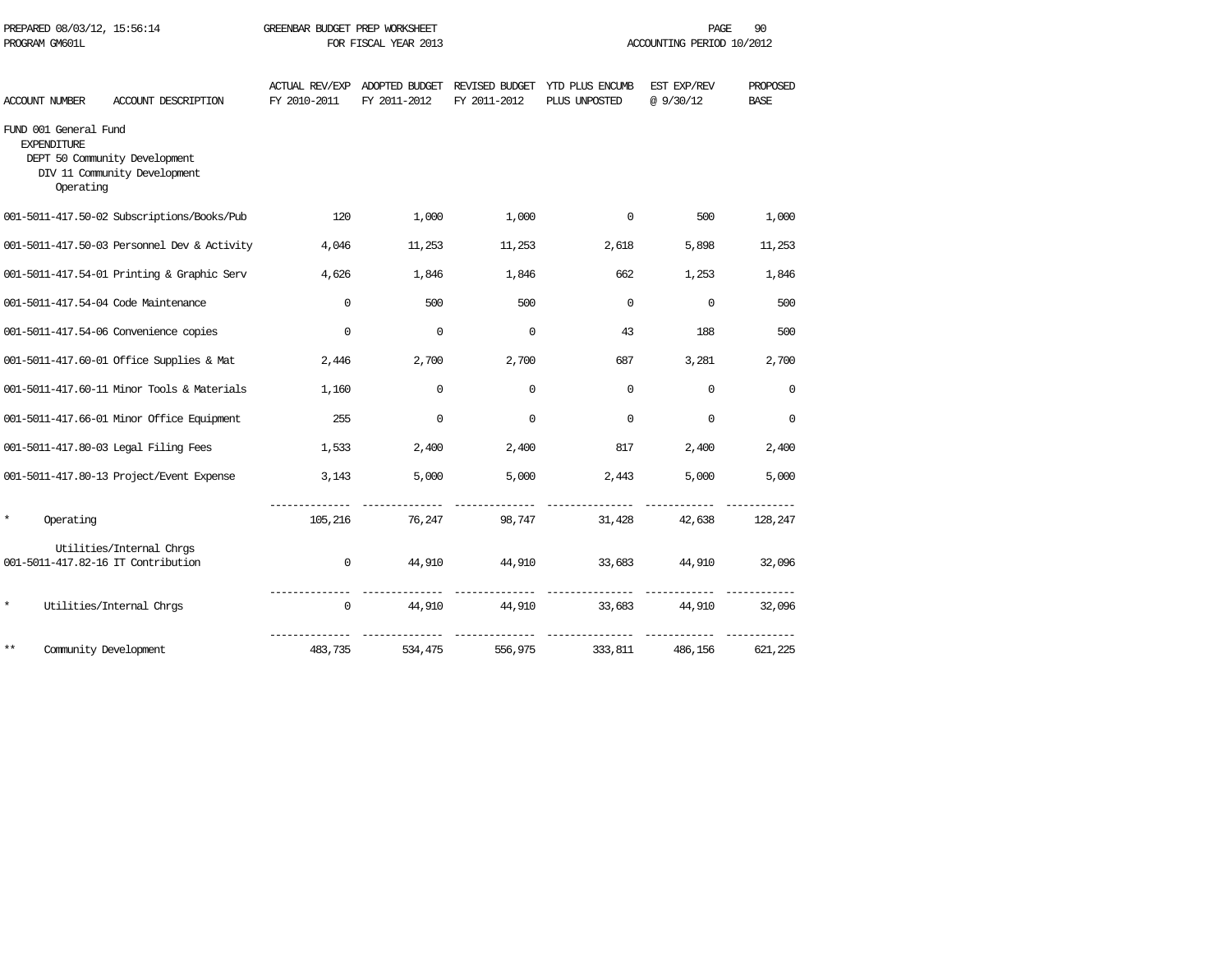| PREPARED 08/03/12, 15:56:14<br>PROGRAM GM601L |                                                                                     | GREENBAR BUDGET PREP WORKSHEET | FOR FISCAL YEAR 2013                          |              |                                                 | PAGE<br>ACCOUNTING PERIOD 10/2012 | 91                      |
|-----------------------------------------------|-------------------------------------------------------------------------------------|--------------------------------|-----------------------------------------------|--------------|-------------------------------------------------|-----------------------------------|-------------------------|
| ACCOUNT NUMBER                                | ACCOUNT DESCRIPTION                                                                 | FY 2010-2011                   | ACTUAL REV/EXP ADOPTED BUDGET<br>FY 2011-2012 | FY 2011-2012 | REVISED BUDGET YTD PLUS ENCUMB<br>PLUS UNPOSTED | EST EXP/REV<br>@9/30/12           | PROPOSED<br><b>BASE</b> |
| FUND 001 General Fund<br><b>EXPENDITURE</b>   | DEPT 50 Community Development<br>DIV 12 Building Inspections<br>Salaries & Benefits |                                |                                               |              |                                                 |                                   |                         |
| 001-5012-436.10-01 Salaries                   |                                                                                     | 301,724                        | 202,951                                       | 202,951      | 186,072                                         | 211,184                           | 214,655                 |
| 001-5012-436.11-01 Wages                      |                                                                                     | 6,894                          | 14,498                                        | 14,498       | 1,631                                           | 5,576                             | 14,498                  |
|                                               | 001-5012-436.12-01 Overtime - Regular                                               | 184                            | 434                                           | 434          | $\mathbf 0$                                     | 434                               | 434                     |
| 001-5012-436.13-01 Longevity Pay              |                                                                                     | 1,921                          | 960                                           | 960          | 1,078                                           | 1,195                             | 1,440                   |
|                                               | 001-5012-436.13-09 Accumulated Vacation Pay                                         | 230                            | $\Omega$                                      | $\Omega$     | $\Omega$                                        | $\Omega$                          | $\Omega$                |
|                                               | 001-5012-436.13-11 Accumlated Sick Leave Pay                                        | 5,165                          | $\Omega$                                      | $\Omega$     | $\Omega$                                        | $\mathbf 0$                       | $\Omega$                |
| 001-5012-436.13-14 Ins Opt Out                |                                                                                     | 3,320                          | 2,400                                         | 2,400        | 2,100                                           | 3,300                             | 4,800                   |
|                                               | 001-5012-436.15-01 Merit Salary Expense                                             | $\mathbf 0$                    | 6,234                                         | 6,234        | $\Omega$                                        | $\mathbf 0$                       | $\mathbf 0$             |
|                                               | 001-5012-436.16-05 Cell Phone Allowance                                             | 2,236                          | 1,950                                         | 1,950        | 1,633                                           | 1,950                             | 1,950                   |
| 001-5012-436.20-01 FICA Taxes                 |                                                                                     | 18,515                         | 13,838                                        | 13,838       | 10,919                                          | 13,155                            | 14,742                  |
| 001-5012-436.20-02 Medicare Taxes             |                                                                                     | 4,330                          | 3,236                                         | 3,236        | 2,554                                           | 3,077                             | 3,448                   |
|                                               | 001-5012-436.20-03 Unemployment Taxes                                               | 447                            | 360                                           | 360          | 1,078                                           | 1,206                             | 1,305                   |
| 001-5012-436.21-01 TMRS                       |                                                                                     | 42,577                         | 29,615                                        | 29,615       | 26,939                                          | 30,867                            | 33,514                  |
|                                               | 001-5012-436.22-01 Workers' Compensation Ins                                        | 658                            | 488                                           | 488          | 489                                             | 496                               | 511                     |
| 001-5012-436.22-02 Health Insurance           |                                                                                     | 20,243                         | 21,780                                        | 21,780       | 15,874                                          | 17,840                            | 14,520                  |
| 001-5012-436.22-04 Dental Insurance           |                                                                                     | 1,687                          | 1,438                                         | 1,438        | 899                                             | 1,079                             | 1,079                   |
| 001-5012-436.22-05 Life Insurance             |                                                                                     | 196                            | 156                                           | 156          | 116                                             | 138                               | 132                     |
|                                               | 001-5012-436.22-06 Contr-Health Spending Acc                                        | 1,600                          | $\Omega$                                      | $\Omega$     | $\Omega$                                        | $\Omega$                          | $\Omega$                |
| $\star$<br>Salaries & Benefits                |                                                                                     | 411,927                        | 300,338                                       | 300,338      | 251,382                                         | 291,497                           | 307,028                 |
| Operating                                     | 001-5012-436.34-03 Information Srvcs Contrib                                        | 20,585                         | $\mathbf 0$                                   | $\mathbf 0$  | $\mathbf 0$                                     | $\mathsf 0$                       | $\mathbf 0$             |
|                                               | 001-5012-436.42-08 Equipment Maint & Repair                                         | 6,993                          | 1,373                                         | 1,373        | 1,113                                           | 380                               | 1,373                   |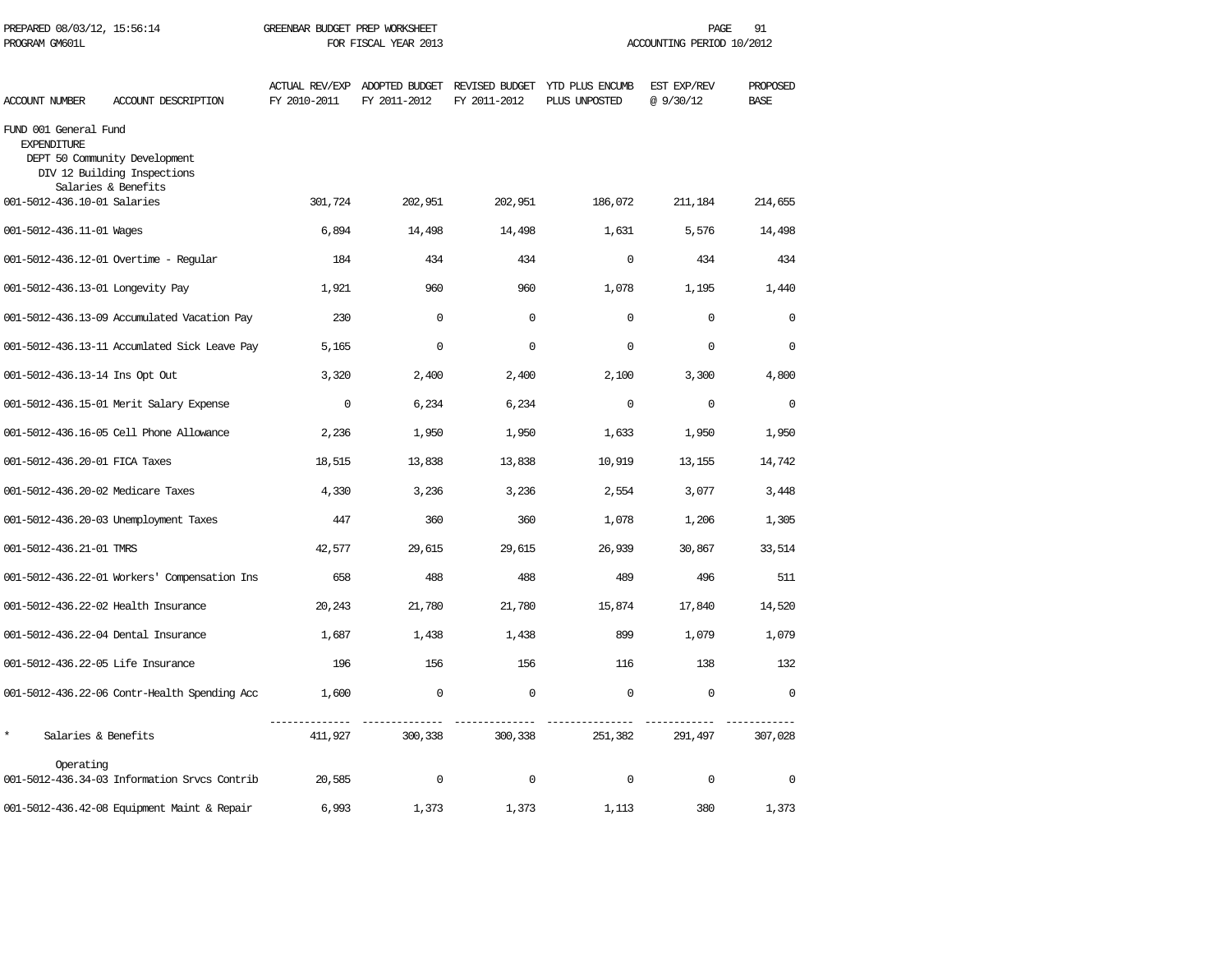| PREPARED 08/03/12, 15:56:14<br>PROGRAM GM601L            |                                                              | GREENBAR BUDGET PREP WORKSHEET<br>FOR FISCAL YEAR 2013 |                                |                                | 92<br>PAGE<br>ACCOUNTING PERIOD 10/2012 |                          |                         |  |
|----------------------------------------------------------|--------------------------------------------------------------|--------------------------------------------------------|--------------------------------|--------------------------------|-----------------------------------------|--------------------------|-------------------------|--|
| <b>ACCOUNT NUMBER</b>                                    | ACCOUNT DESCRIPTION                                          | <b>ACTUAL REV/EXP</b><br>FY 2010-2011                  | ADOPTED BUDGET<br>FY 2011-2012 | REVISED BUDGET<br>FY 2011-2012 | YTD PLUS ENCUMB<br>PLUS UNPOSTED        | EST EXP/REV<br>@ 9/30/12 | PROPOSED<br><b>BASE</b> |  |
| FUND 001 General Fund<br><b>EXPENDITURE</b><br>Operating | DEPT 50 Community Development<br>DIV 12 Building Inspections |                                                        |                                |                                |                                         |                          |                         |  |
|                                                          | 001-5012-436.50-01 Memberships & Licenses                    | 847                                                    | 782                            | 782                            | 667                                     | 782                      | 587                     |  |
|                                                          | 001-5012-436.50-03 Personnel Dev & Activity                  | 1,462                                                  | 3,240                          | 3,240                          | 410                                     | 1,200                    | 2,010                   |  |
|                                                          | 001-5012-436.54-01 Printing & Graphic Serv                   | 3,261                                                  | 7,107                          | 7,107                          | 203                                     | 6,004                    | 4,007                   |  |
|                                                          | 001-5012-436.54-04 Code Maintenance                          | 1,693                                                  | 859                            | 859                            | $\Omega$                                | $\Omega$                 | 859                     |  |
|                                                          | 001-5012-436.54-06 Convenience copies                        | $\mathbf 0$                                            | $\mathbf 0$                    | $\mathbf 0$                    | 108                                     | 300                      | 120                     |  |
|                                                          | 001-5012-436.60-01 Office Supplies & Mat                     | 1,830                                                  | 2,200                          | 2,200                          | 1,194                                   | 1,168                    | 1,910                   |  |
|                                                          | 001-5012-436.60-11 Minor Tools & Materials                   | 11                                                     | 150                            | 150                            | $\Omega$                                | 100                      | 100                     |  |
| 001-5012-436.60-13 Uniforms                              |                                                              | 450                                                    | 1,115                          | 1,115                          | 182                                     | 565                      | 550                     |  |
|                                                          | 001-5012-436.60-14 Protective Clothing/Mat                   | $\Omega$                                               | 500                            | 500                            | 120                                     | 230                      | 300                     |  |
|                                                          | 001-5012-436.66-08 Minor Computer Equipment                  | $\Omega$                                               | $\mathbf 0$                    | $\mathbf 0$                    | 1,663                                   | $\Omega$                 | $\Omega$                |  |
| Operating                                                |                                                              | 37,132                                                 | 17,326                         | 17,326                         | 5,660                                   | 10,729                   | 11,816                  |  |
| 001-5012-436.64-03 Fuel                                  | Utilities/Internal Chros                                     | 4,689                                                  | 6,217                          | 6,217                          | 3,449                                   | 6,217                    | 6,279                   |  |
|                                                          | 001-5012-436.82-01 Contrib to Eqpt Repl Fund                 | 7,989                                                  | 8,313                          | 8,313                          | 8,313                                   | 8,313                    | 9,099                   |  |
| 001-5012-436.82-16 IT Contribution                       |                                                              | $\Omega$                                               | 21,819                         | 21,819                         | 16,364                                  | 21,819                   | 22,495                  |  |
|                                                          | 001-5012-436.82-17 Equip Svc Contribution                    | $\Omega$                                               | 3,157                          | 3,157                          | 2,631                                   | 3,157                    | 3,190                   |  |
| $\star$                                                  | Utilities/Internal Chrgs                                     | 12,678                                                 | 39,506                         | 39,506                         | 30,757                                  | 39,506                   | 41,063                  |  |
| Building Inspections<br>**                               |                                                              | 461,737                                                | 357,170                        | 357,170                        | 287,799                                 | 341,732                  | 359,907                 |  |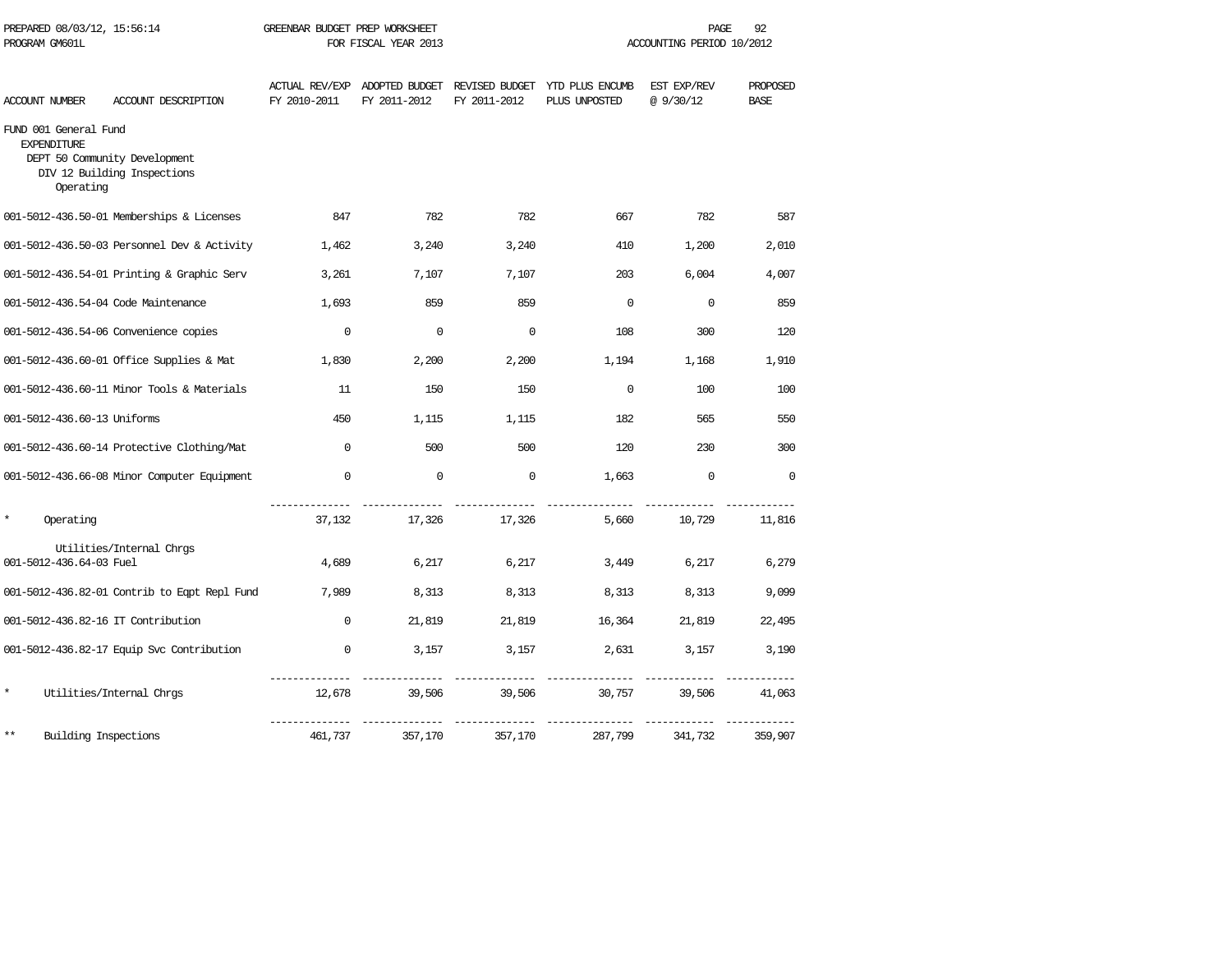| PREPARED 08/03/12, 15:56:14<br>PROGRAM GM601L                          |                                                      | GREENBAR BUDGET PREP WORKSHEET<br>FOR FISCAL YEAR 2013 |                                               |              |                                                 | PAGE<br>93<br>ACCOUNTING PERIOD 10/2012 |                         |
|------------------------------------------------------------------------|------------------------------------------------------|--------------------------------------------------------|-----------------------------------------------|--------------|-------------------------------------------------|-----------------------------------------|-------------------------|
| <b>ACCOUNT NUMBER</b>                                                  | ACCOUNT DESCRIPTION                                  | FY 2010-2011                                           | ACTUAL REV/EXP ADOPTED BUDGET<br>FY 2011-2012 | FY 2011-2012 | REVISED BUDGET YTD PLUS ENCUMB<br>PLUS UNPOSTED | EST EXP/REV<br>@9/30/12                 | PROPOSED<br><b>BASE</b> |
| FUND 001 General Fund<br><b>EXPENDITURE</b><br>DIV 13 Code Enforcement | DEPT 50 Community Development<br>Salaries & Benefits |                                                        |                                               |              |                                                 |                                         |                         |
| 001-5013-436.10-01 Salaries                                            |                                                      | 96,961                                                 | 95,295                                        | 95,295       | 79,271                                          | 98,146                                  | 98,154                  |
| 001-5013-436.13-01 Longevity Pay                                       |                                                      | 996                                                    | 1,104                                         | 1,104        | 942                                             | 1,089                                   | 1,248                   |
|                                                                        | 001-5013-436.13-09 Accumulated Vacation Pay          | 305                                                    | $\mathbf 0$                                   | $\mathbf 0$  | $\Omega$                                        | $\mathbf 0$                             | $\mathbf 0$             |
|                                                                        | 001-5013-436.13-11 Accumlated Sick Leave Pay         | 136                                                    | $\mathbf 0$                                   | $\Omega$     | $\Omega$                                        | $\Omega$                                | $\Omega$                |
|                                                                        | 001-5013-436.15-01 Merit Salary Expense              | $\Omega$                                               | 2,928                                         | 2,928        | $\Omega$                                        | $\Omega$                                | $\Omega$                |
|                                                                        | 001-5013-436.16-05 Cell Phone Allowance              | 1,305                                                  | 1,300                                         | 1,300        | 1,069                                           | 1,300                                   | 1,300                   |
| 001-5013-436.20-01 FICA Taxes                                          |                                                      | 5,687                                                  | 6,057                                         | 6,057        | 4,681                                           | 5,998                                   | 6,244                   |
| 001-5013-436.20-02 Medicare Taxes                                      |                                                      | 1,330                                                  | 1,417                                         | 1,417        | 1,095                                           | 1,403                                   | 1,460                   |
|                                                                        | 001-5013-436.20-03 Unemployment Taxes                | 144                                                    | 144                                           | 144          | 522                                             | 522                                     | 522                     |
| 001-5013-436.21-01 TMRS                                                |                                                      | 13,604                                                 | 13,864                                        | 13,864       | 11,508                                          | 14,274                                  | 15,115                  |
|                                                                        | 001-5013-436.22-01 Workers' Compensation Ins         | 239                                                    | 244                                           | 244          | 205                                             | 252                                     | 252                     |
| 001-5013-436.22-02 Health Insurance                                    |                                                      | 10,177                                                 | 14,520                                        | 14,520       | 10,581                                          | 13,606                                  | 14,520                  |
| 001-5013-436.22-04 Dental Insurance                                    |                                                      | 675                                                    | 719                                           | 719          | 599                                             | 719                                     | 719                     |
| 001-5013-436.22-05 Life Insurance                                      |                                                      | 78                                                     | 78                                            | 78           | 58                                              | 69                                      | 66                      |
|                                                                        | 001-5013-436.22-06 Contr-Health Spending Acc         | 1,200                                                  | $\Omega$                                      | $\Omega$     | $\Omega$                                        | $\Omega$                                | $\Omega$                |
| $\star$<br>Salaries & Benefits                                         |                                                      | 132,837                                                | 137,670                                       | 137,670      | 110,531                                         | 137,378                                 | 139,600                 |
| Operating                                                              | 001-5013-436.34-03 Information Srvcs Contrib         | 9,368                                                  | $\mathsf{O}\xspace$                           | $\Omega$     | $\Omega$                                        | $\Omega$                                | $\mathsf{O}\xspace$     |
|                                                                        | 001-5013-436.42-08 Equipment Maint & Repair          | 2,477                                                  | 1,081                                         | 1,081        | 1,826                                           | 1,889                                   | 1,081                   |
|                                                                        | 001-5013-436.43-02 Insect Control Services           | 400                                                    | $\mathbf 0$                                   | $\mathbf 0$  | $\mathbf 0$                                     | $\mathbf 0$                             | $\mathbf 0$             |
|                                                                        | 001-5013-436.43-03 Nuisance Abatement                | 4,380                                                  | 5,704                                         | 5,704        | 6,662                                           | 16,000                                  | 8,000                   |
|                                                                        | 001-5013-436.50-01 Memberships & Licenses            | 130                                                    | 440                                           | 440          | 146                                             | 440                                     | 440                     |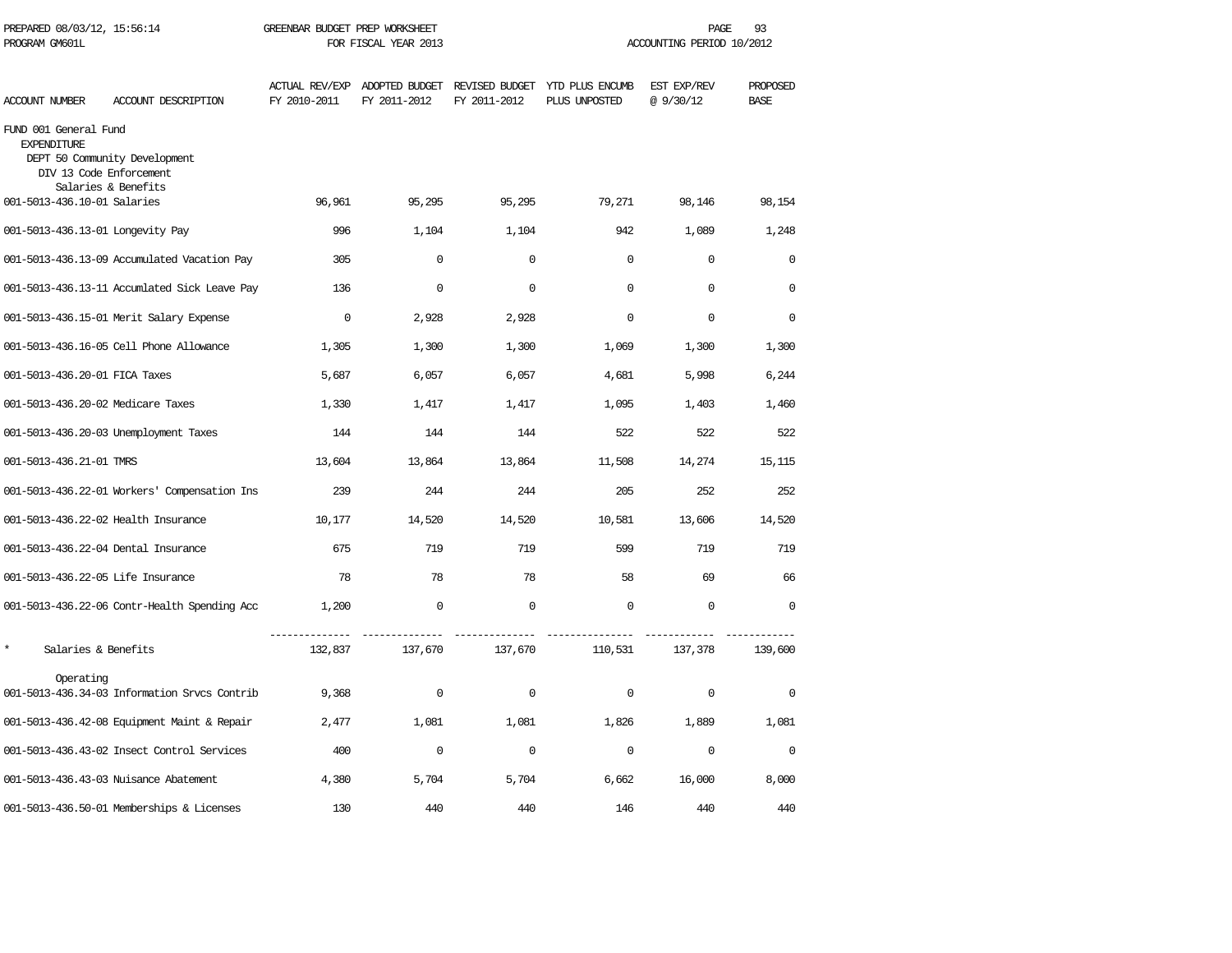| PREPARED 08/03/12, 15:56:14<br>PROGRAM GM601L                                       |                                              | GREENBAR BUDGET PREP WORKSHEET<br>FOR FISCAL YEAR 2013 |              |              | PAGE<br>94<br>ACCOUNTING PERIOD 10/2012                                       |                         |                         |  |
|-------------------------------------------------------------------------------------|----------------------------------------------|--------------------------------------------------------|--------------|--------------|-------------------------------------------------------------------------------|-------------------------|-------------------------|--|
| ACCOUNT NUMBER                                                                      | ACCOUNT DESCRIPTION                          | FY 2010-2011                                           | FY 2011-2012 | FY 2011-2012 | ACTUAL REV/EXP ADOPTED BUDGET REVISED BUDGET YTD PLUS ENCUMB<br>PLUS UNPOSTED | EST EXP/REV<br>@9/30/12 | PROPOSED<br><b>BASE</b> |  |
| FUND 001 General Fund<br><b>EXPENDITURE</b><br>DIV 13 Code Enforcement<br>Operating | DEPT 50 Community Development                |                                                        |              |              |                                                                               |                         |                         |  |
|                                                                                     | 001-5013-436.50-02 Subscriptions/Books/Pub   | 36                                                     | 91           | 91           | 100                                                                           | 101                     | 91                      |  |
|                                                                                     | 001-5013-436.50-03 Personnel Dev & Activity  | 494                                                    | 600          | 600          | 295                                                                           | 600                     | 600                     |  |
| 001-5013-436.53-02 Access Fees                                                      |                                              | 497                                                    | $\Omega$     | $\Omega$     | 890                                                                           | 1,068                   | 1,068                   |  |
|                                                                                     | 001-5013-436.54-01 Printing & Graphic Serv   | 385                                                    | 485          | 485          | 143                                                                           | 143                     | 485                     |  |
| 001-5013-436.54-04 Code Maintenance                                                 |                                              | $\mathbf 0$                                            | 39           | 39           | $\mathbf 0$                                                                   | $\mathbf 0$             | 39                      |  |
|                                                                                     | 001-5013-436.54-06 Convenience copies        | $\Omega$                                               | $\Omega$     | $\Omega$     | 32                                                                            | $\Omega$                | $\Omega$                |  |
|                                                                                     | 001-5013-436.60-01 Office Supplies & Mat     | 193                                                    | 359          | 359          | 513                                                                           | 509                     | 359                     |  |
|                                                                                     | 001-5013-436.60-11 Minor Tools & Materials   | 253                                                    | 162          | 162          | $\Omega$                                                                      | $\Omega$                | 162                     |  |
| 001-5013-436.60-13 Uniforms                                                         |                                              | 21                                                     | 446          | 446          | 205                                                                           | 360                     | 446                     |  |
|                                                                                     | 001-5013-436.60-14 Protective Clothing/Mat   | $\Omega$                                               | 114          | 114          | $\Omega$                                                                      | $\Omega$                | 114                     |  |
|                                                                                     | 001-5013-436.66-09 Minor Computer Software   | 700                                                    | $\mathbf 0$  | $\mathbf 0$  | $\mathbf 0$                                                                   | $\mathbf 0$             | $\mathbf 0$             |  |
|                                                                                     | 001-5013-436.80-03 Legal Filing Fees         | 1,974                                                  | 2,132        | 2,132        | 1,150                                                                         | 1,158                   | 1,004                   |  |
| $\star$<br>Operating                                                                |                                              | 21,308                                                 | 11,653       | 11,653       | 11,962                                                                        | 22,268                  | 13,889                  |  |
| 001-5013-436.64-03 Fuel                                                             | Utilities/Internal Chrgs                     | 5,387                                                  | 5,909        | 5,909        | 3,924                                                                         | 5,947                   | 5,969                   |  |
|                                                                                     | 001-5013-436.82-01 Contrib to Eqpt Repl Fund | 5,698                                                  | 5,930        | 5,930        | 5,930                                                                         | 5,930                   | 6,487                   |  |
| 001-5013-436.82-16 IT Contribution                                                  |                                              | $\mathbf 0$                                            | 10,078       | 10,078       | 7,558                                                                         | 10,078                  | 8,756                   |  |
|                                                                                     | 001-5013-436.82-17 Equip Svc Contribution    | $\mathbf 0$                                            | 1,731        | 1,731        | 1,443                                                                         | 1,731                   | 1,749                   |  |
| $\star$                                                                             | Utilities/Internal Chrgs                     | 11,085                                                 | 23,648       | 23,648       | 18,855                                                                        | 23,686                  | 22,961                  |  |
| Code Enforcement<br>$* *$                                                           |                                              | 165,230                                                | 172,971      | 172,971      | 141,348                                                                       | 183,332                 | 176,450                 |  |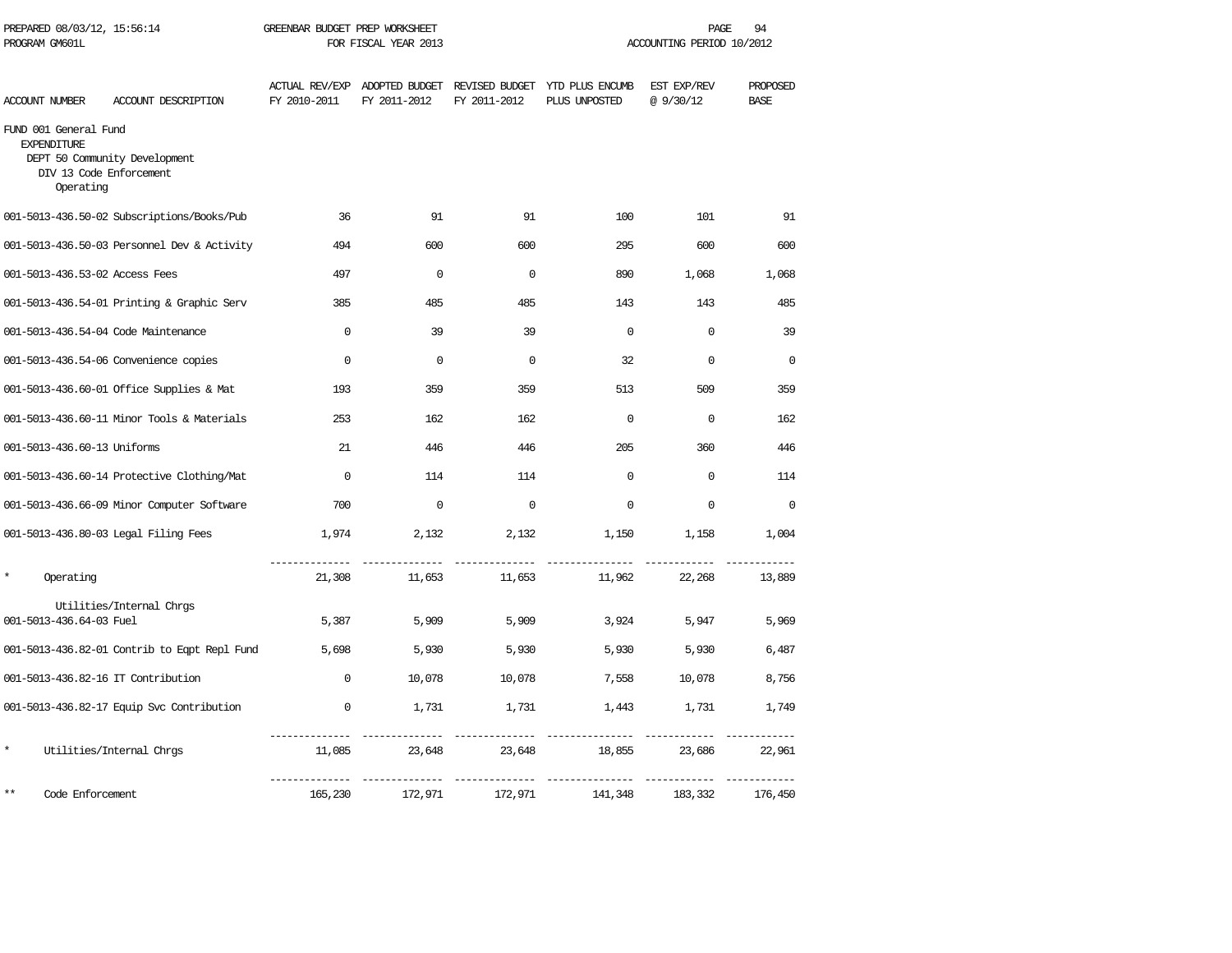| PREPARED 08/03/12, 15:56:14                 |                                                                                      | GREENBAR BUDGET PREP WORKSHEET |                      |                |                 | PAGE                      | 95          |
|---------------------------------------------|--------------------------------------------------------------------------------------|--------------------------------|----------------------|----------------|-----------------|---------------------------|-------------|
| PROGRAM GM601L                              |                                                                                      |                                | FOR FISCAL YEAR 2013 |                |                 | ACCOUNTING PERIOD 10/2012 |             |
|                                             |                                                                                      |                                |                      |                |                 |                           |             |
|                                             |                                                                                      | ACTUAL REV/EXP                 | ADOPTED BUDGET       | REVISED BUDGET | YTD PLUS ENCUMB | EST EXP/REV               | PROPOSED    |
| ACCOUNT NUMBER                              | ACCOUNT DESCRIPTION                                                                  | FY 2010-2011                   | FY 2011-2012         | FY 2011-2012   | PLUS UNPOSTED   | @ 9/30/12                 | <b>BASE</b> |
| FUND 001 General Fund<br><b>EXPENDITURE</b> | DEPT 50 Community Development<br>DIV 13 Code Enforcement<br>Utilities/Internal Chros |                                |                      |                |                 |                           |             |
| ***                                         | Community Development                                                                | 1,110,702                      | 1,064,616            | 1,087,116      | 762,958         | 1,011,220                 | 1,157,582   |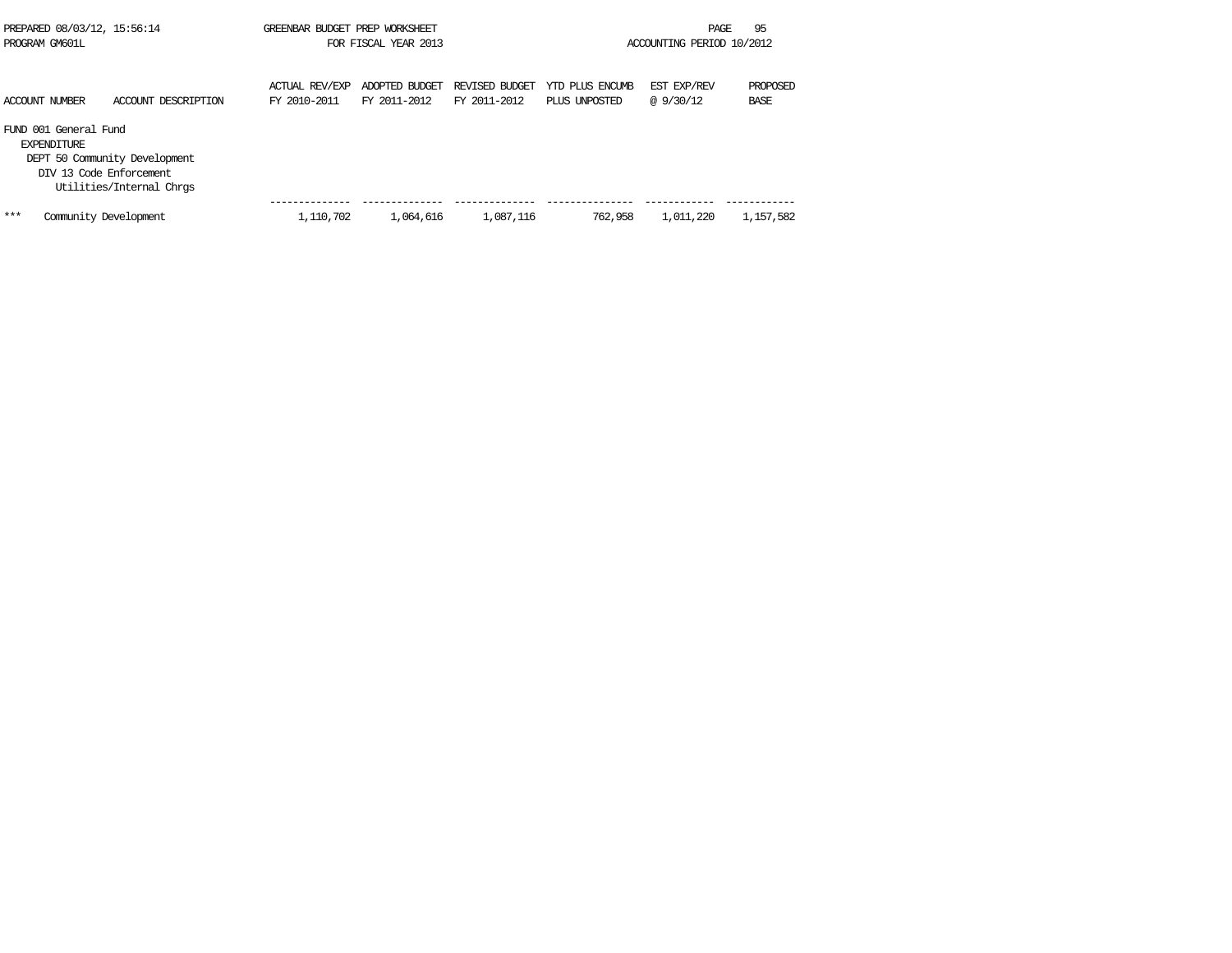| PREPARED 08/03/12, 15:56:14<br>PROGRAM GM601L                      |                                                   | GREENBAR BUDGET PREP WORKSHEET | FOR FISCAL YEAR 2013                      |              |                                                                               | PAGE<br>ACCOUNTING PERIOD 10/2012 | 96                      |
|--------------------------------------------------------------------|---------------------------------------------------|--------------------------------|-------------------------------------------|--------------|-------------------------------------------------------------------------------|-----------------------------------|-------------------------|
| <b>ACCOUNT NUMBER</b>                                              | ACCOUNT DESCRIPTION                               | FY 2010-2011                   | FY 2011-2012                              | FY 2011-2012 | ACTUAL REV/EXP ADOPTED BUDGET REVISED BUDGET YTD PLUS ENCUMB<br>PLUS UNPOSTED | EST EXP/REV<br>@9/30/12           | PROPOSED<br><b>BASE</b> |
| FUND 001 General Fund<br><b>EXPENDITURE</b><br>DEPT 55 ENGINEERING | DIV 11 Engineering/Capital<br>Salaries & Benefits |                                |                                           |              |                                                                               |                                   |                         |
| 001-5511-437.10-01 Salaries                                        |                                                   | 376,360                        | 329,966                                   | 329,966      | 274,480                                                                       | 339,839                           | 339,864                 |
| 001-5511-437.13-01 Longevity Pay                                   |                                                   | 1,293                          | 1,584                                     | 1,584        | 1,442                                                                         | 1,608                             | 1,970                   |
|                                                                    | 001-5511-437.13-03 Reimbursable Overtime          | 1,315                          | 5,682                                     | 5,682        | 848                                                                           | 2,841                             | 5,576                   |
|                                                                    | 001-5511-437.13-09 Accumulated Vacation Pay       | $1,299-$                       | $\Omega$                                  | $\Omega$     | $\Omega$                                                                      | $\Omega$                          | $\Omega$                |
|                                                                    | 001-5511-437.13-11 Accumlated Sick Leave Pay      | 490                            | $\mathbf 0$                               | $\mathbf 0$  | $\Omega$                                                                      | $\mathbf 0$                       | $\mathbf 0$             |
| 001-5511-437.13-14 Ins Opt Out                                     |                                                   | $\Omega$                       | $\Omega$                                  | $\mathbf 0$  | 1,400                                                                         | 1,900                             | 2,400                   |
|                                                                    | 001-5511-437.15-01 Merit Salary Expense           | $\mathbf{0}$                   | 10,077                                    | 10,077       | $\mathbf{0}$                                                                  | $\mathbf 0$                       | $\overline{0}$          |
| 001-5511-437.16-01 Car Allowance                                   |                                                   | 2,040                          | 2,040                                     | 2,040        | 1,648                                                                         | 2,040                             | 2,040                   |
|                                                                    | 001-5511-437.16-05 Cell Phone Allowance           | 1,795                          | 1,742                                     | 1,742        | 1,433                                                                         | 1,742                             | 1,742                   |
| 001-5511-437.20-01 FICA Taxes                                      |                                                   | 22,239                         | 21,092                                    | 21,092       | 16,439                                                                        | 20,306                            | 21,923                  |
| 001-5511-437.20-02 Medicare Taxes                                  |                                                   | 5,201                          | 4,945                                     | 4,945        | 3,845                                                                         | 4,917                             | 5,127                   |
|                                                                    | 001-5511-437.20-03 Unemployment Taxes             | 432                            | 312                                       | 312          | 1,305                                                                         | 1,305                             | 1,133                   |
| 001-5511-437.21-01 TMRS                                            |                                                   | 52,596                         | 48,390                                    | 48,390       | 39,886                                                                        | 49,675                            | 53,074                  |
|                                                                    | 001-5511-437.22-01 Workers' Compensation Ins      | 780                            | 760                                       | 760          | 631                                                                           | 783                               | 788                     |
| 001-5511-437.22-02 Health Insurance                                |                                                   | 27,371                         | 31,508                                    | 31,508       | 18,804                                                                        | 23,856                            | 24,248                  |
| 001-5511-437.22-04 Dental Insurance                                |                                                   | 2,025                          | 1,560                                     | 1,560        | 1,588                                                                         | 1,789                             | 1,560                   |
| 001-5511-437.22-05 Life Insurance                                  |                                                   | 234                            | 170                                       | 170          | 155                                                                           | 173                               | 143                     |
|                                                                    | 001-5511-437.22-06 Contr-Health Spending Acc      | 1,800                          | $\mathbf 0$                               | $\mathbf 0$  | $\mathbf{0}$                                                                  | $\mathbf 0$                       | $\mathbf 0$             |
|                                                                    | 001-5511-437.29-99 Reimb by Capital Proj Fd       | 388,502-                       | 374,257-                                  | 374,257-     | $\mathbf{0}$                                                                  | 374,257-                          | $374, 257 -$            |
| $\star$<br>Salaries & Benefits                                     |                                                   | 106,170                        | _______________________________<br>85,571 | 85,571       | 363,904                                                                       | 78,517                            | 87,331                  |
| Operating                                                          | 001-5511-437.34-03 Information Srvcs Contrib      | 19,669                         | $\Omega$                                  | $\Omega$     | $\Omega$                                                                      | $\Omega$                          | $\Omega$                |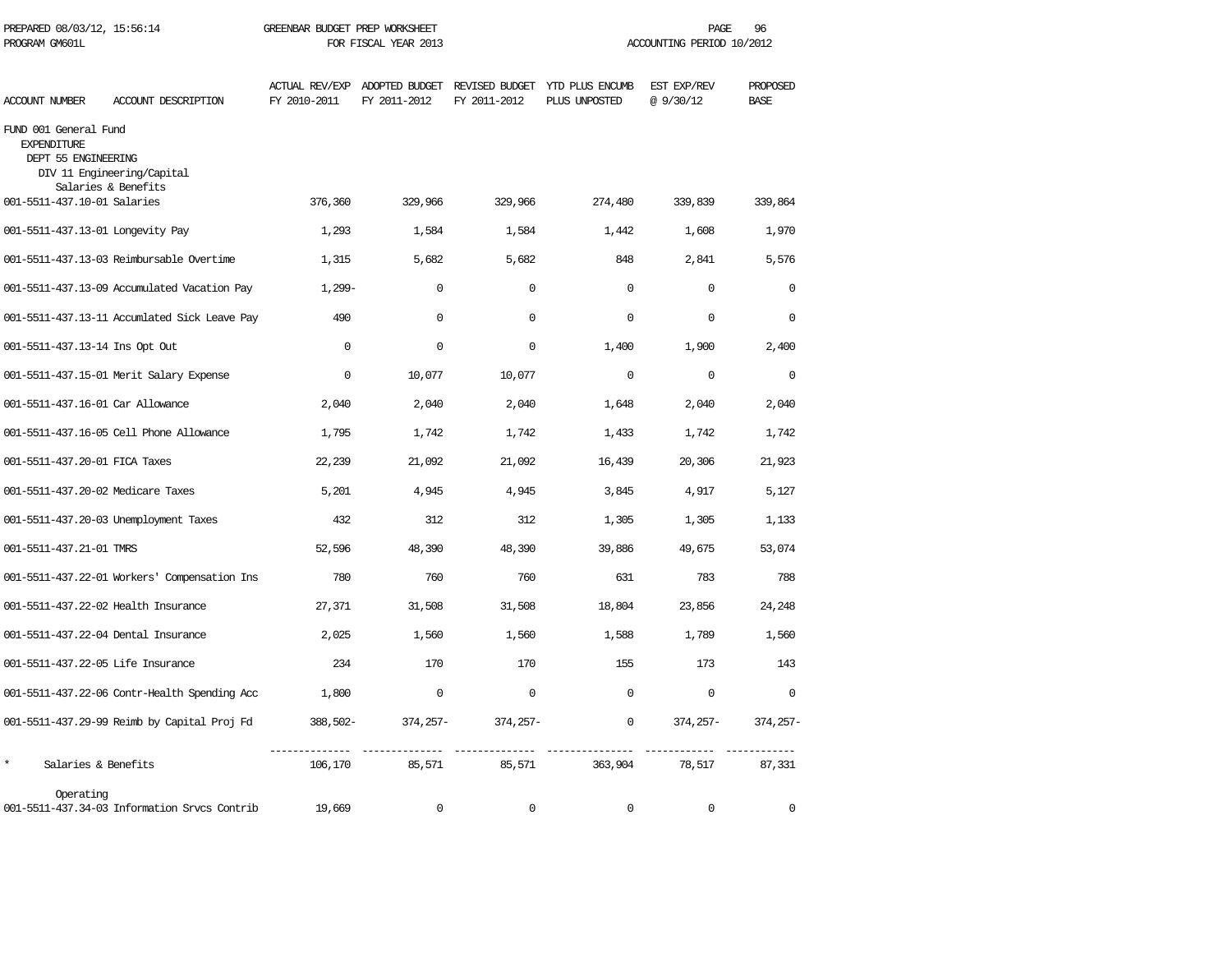| PREPARED 08/03/12, 15:56:14<br>PROGRAM GM601L                                   |                                              | GREENBAR BUDGET PREP WORKSHEET | FOR FISCAL YEAR 2013                          |              |                                                 | 97<br>PAGE<br>ACCOUNTING PERIOD 10/2012 |                         |  |
|---------------------------------------------------------------------------------|----------------------------------------------|--------------------------------|-----------------------------------------------|--------------|-------------------------------------------------|-----------------------------------------|-------------------------|--|
| ACCOUNT NUMBER                                                                  | ACCOUNT DESCRIPTION                          | FY 2010-2011                   | ACTUAL REV/EXP ADOPTED BUDGET<br>FY 2011-2012 | FY 2011-2012 | REVISED BUDGET YTD PLUS ENCUMB<br>PLUS UNPOSTED | EST EXP/REV<br>@ 9/30/12                | PROPOSED<br><b>BASE</b> |  |
| FUND 001 General Fund<br><b>EXPENDITURE</b><br>DEPT 55 ENGINEERING<br>Operating | DIV 11 Engineering/Capital                   |                                |                                               |              |                                                 |                                         |                         |  |
|                                                                                 | 001-5511-437.42-08 Equipment Maint & Repair  | 4,532                          | 1,807                                         | 1,807        | 1,809                                           | 1,723                                   | 1,807                   |  |
|                                                                                 | 001-5511-437.50-01 Memberships & Licenses    | 846                            | 735                                           | 735          | 500                                             | 735                                     | 735                     |  |
|                                                                                 | 001-5511-437.50-03 Personnel Dev & Activity  | 389                            | 505                                           | 505          | 25                                              | 380                                     | 505                     |  |
|                                                                                 | 001-5511-437.50-08 Mileage Reimbursement     | $\mathbf 0$                    | 108                                           | 108          | $\Omega$                                        | 50                                      | 108                     |  |
| 001-5511-437.53-01 Cell Telephones                                              |                                              | 451                            | 506                                           | 506          | 352                                             | 506                                     | 506                     |  |
|                                                                                 | 001-5511-437.54-01 Printing & Graphic Serv   | $\Omega$                       | 275                                           | 275          | 85                                              | 50                                      | 100                     |  |
|                                                                                 | 001-5511-437.54-06 Convenience copies        | $\mathbf 0$                    | $\mathbf 0$                                   | $\mathbf 0$  | 42                                              | 357                                     | $\Omega$                |  |
|                                                                                 | 001-5511-437.60-01 Office Supplies & Mat     | 851                            | 1,705                                         | 1,705        | 354                                             | 1,205                                   | 1,009                   |  |
|                                                                                 | 001-5511-437.60-11 Minor Tools & Materials   | $\mathbf 0$                    | 225                                           | 225          | 48                                              | 125                                     | 287                     |  |
| 001-5511-437.60-13 Uniforms                                                     |                                              | 438                            | 645                                           | 645          | 579                                             | 561                                     | 645                     |  |
|                                                                                 | 001-5511-437.66-01 Minor Office Equipment    | $\mathbf 0$                    | $\mathbf 0$                                   | $\mathbf 0$  | $\mathbf 0$                                     | $\mathbf 0$                             | 200                     |  |
|                                                                                 | 001-5511-437.80-03 Legal Filing Fees         | $\mathbf{0}$                   | $\mathbf 0$                                   | $\mathbf 0$  | 10                                              | 10                                      | $\Omega$                |  |
| Operating                                                                       |                                              | 27,176                         | 6,511                                         | 6,511        | 3,804                                           | 5,702                                   | 5,902                   |  |
| 001-5511-437.64-03 Fuel                                                         | Utilities/Internal Chrgs                     | 6,254                          | 7,321                                         | 7,321        | 5,531                                           | 8,621                                   | 7,394                   |  |
|                                                                                 | 001-5511-437.82-01 Contrib to Eqpt Repl Fund | 12,236                         | 12,736                                        | 12,736       | 12,736                                          | 12,736                                  | 13,909                  |  |
| 001-5511-437.82-16 IT Contribution                                              |                                              | $\mathbf 0$                    | 20,654                                        | 20,654       | 15,491                                          | 20,654                                  | 20,811                  |  |
|                                                                                 | 001-5511-437.82-17 Equip Svc Contribution    | 0                              | 5,120                                         | 5,120        | 4,267                                           | 5,120                                   | 5,173                   |  |
| $\star$                                                                         | Utilities/Internal Chrgs                     | 18,490                         | 45,831                                        | 45,831       | 38,025                                          | 47,131                                  | 47,287                  |  |
| $***$<br>Engineering/Capital                                                    |                                              | 151,836                        | 137,913                                       | 137,913      | 405,733                                         | 131,350                                 | 140,520                 |  |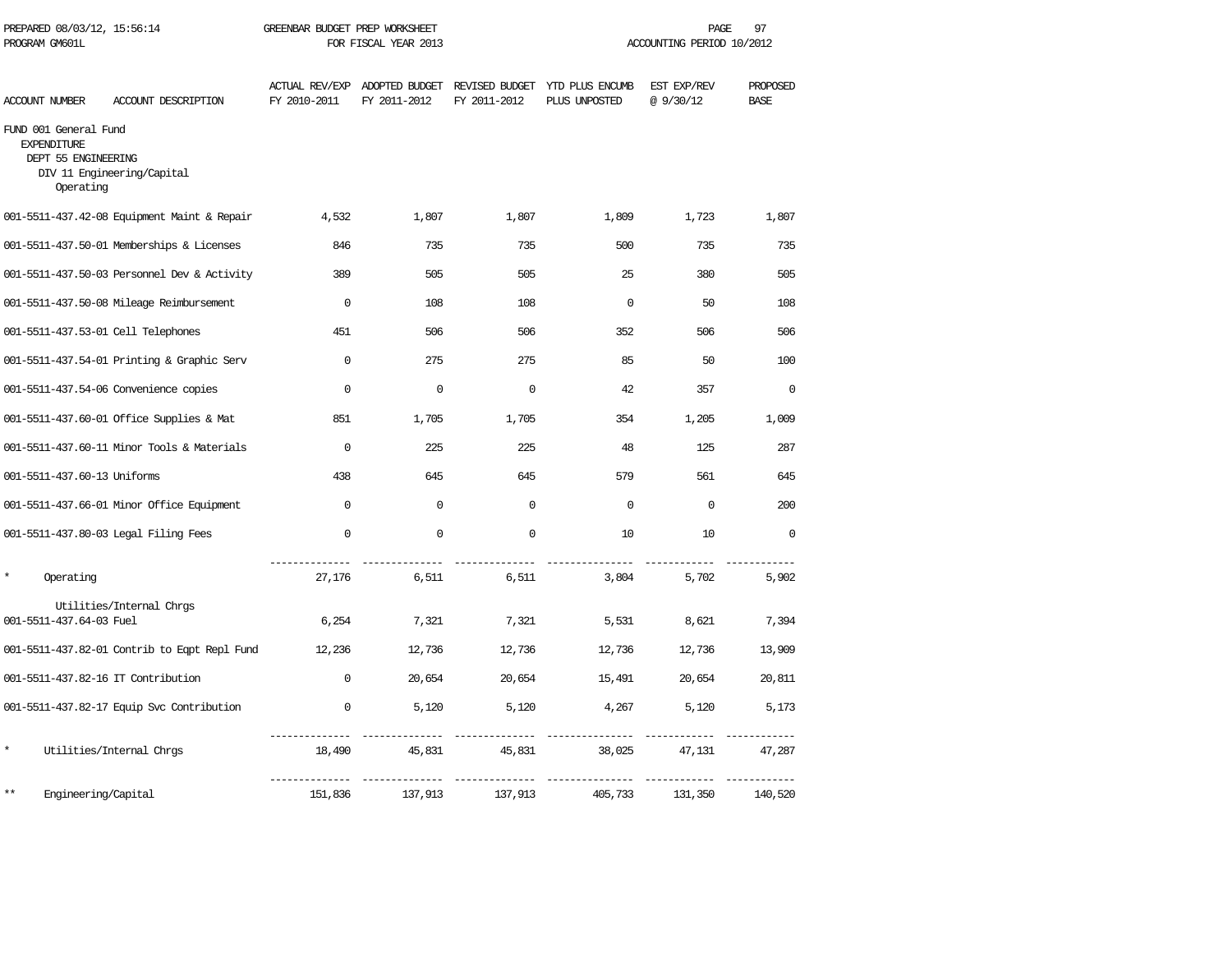| PREPARED 08/03/12, 15:56:14<br>PROGRAM GM601L                      |                                                       | GREENBAR BUDGET PREP WORKSHEET<br>FOR FISCAL YEAR 2013 |              |              | PAGE<br>98<br>ACCOUNTING PERIOD 10/2012                                       |                          |                         |
|--------------------------------------------------------------------|-------------------------------------------------------|--------------------------------------------------------|--------------|--------------|-------------------------------------------------------------------------------|--------------------------|-------------------------|
| ACCOUNT NUMBER                                                     | ACCOUNT DESCRIPTION                                   | FY 2010-2011                                           | FY 2011-2012 | FY 2011-2012 | ACTUAL REV/EXP ADOPTED BUDGET REVISED BUDGET YTD PLUS ENCUMB<br>PLUS UNPOSTED | EST EXP/REV<br>@ 9/30/12 | PROPOSED<br><b>BASE</b> |
| FUND 001 General Fund<br><b>EXPENDITURE</b><br>DEPT 55 ENGINEERING | DIV 12 Engineering/Development<br>Salaries & Benefits |                                                        |              |              |                                                                               |                          |                         |
| 001-5512-437.10-01 Salaries                                        |                                                       | 125,477                                                | 157,698      | 157,698      | 131,179                                                                       | 162,415                  | 162,428                 |
| 001-5512-437.13-01 Longevity Pay                                   |                                                       | 990                                                    | 720          | 720          | 582                                                                           | 742                      | 1,055                   |
|                                                                    | 001-5512-437.13-11 Accumlated Sick Leave Pay          | 1,216                                                  | $\mathbf 0$  | $\mathbf 0$  | $\mathbf 0$                                                                   | $\mathbf 0$              | $\mathbf 0$             |
|                                                                    | 001-5512-437.15-01 Merit Salary Expense               | $\mathbf 0$                                            | 4,779        | 4,779        | $\mathbf 0$                                                                   | $\mathbf 0$              | $\mathbf 0$             |
| 001-5512-437.16-01 Car Allowance                                   |                                                       | 1,986                                                  | 1,980        | 1,980        | 1,599                                                                         | 1,980                    | 1,980                   |
|                                                                    | 001-5512-437.16-05 Cell Phone Allowance               | 646                                                    | 858          | 858          | 706                                                                           | 858                      | 858                     |
| 001-5512-437.20-01 FICA Taxes                                      |                                                       | 7,300                                                  | 9,949        | 9,949        | 7,785                                                                         | 9,226                    | 10,312                  |
| 001-5512-437.20-02 Medicare Taxes                                  |                                                       | 1,707                                                  | 2,338        | 2,338        | 1,821                                                                         | 2,324                    | 2,412                   |
|                                                                    | 001-5512-437.20-03 Unemployment Taxes                 | 123                                                    | 186          | 186          | 783                                                                           | 783                      | 676                     |
| 001-5512-437.21-01 TMRS                                            |                                                       | 17,576                                                 | 22,882       | 22,882       | 19,006                                                                        | 23,534                   | 24,965                  |
|                                                                    | 001-5512-437.22-01 Workers' Compensation Ins          | 221                                                    | 268          | 268          | 224                                                                           | 277                      | 277                     |
| 001-5512-437.22-02 Health Insurance                                |                                                       | 8,781                                                  | 18,803       | 18,803       | 13,963                                                                        | 17,881                   | 18,803                  |
| 001-5512-437.22-04 Dental Insurance                                |                                                       | 478                                                    | 931          | 931          | 809                                                                           | 927                      | 931                     |
| 001-5512-437.22-05 Life Insurance                                  |                                                       | 59                                                     | 101          | 101          | 77                                                                            | 88                       | 85                      |
|                                                                    | 001-5512-437.22-06 Contr-Health Spending Acc          | 200                                                    | $\Omega$     | $\Omega$     | $\Omega$                                                                      | $\Omega$                 | $\Omega$                |
|                                                                    | 001-5512-437.29-99 Reimb by Capital Proj Fd           | 15,502–                                                | 14,900-      | $14,900-$    | $\mathbf 0$                                                                   | 14,900-                  | 14,900-                 |
| $\star$<br>Salaries & Benefits                                     |                                                       | 151,258                                                | 206,593      | 206,593      | 178,534                                                                       | 206,135                  | ------------<br>209,882 |
| Operating                                                          | 001-5512-437.32-02 Engineering Services               | 59,753                                                 | 65,000       | 70,575       | 40,947                                                                        | 80,575                   | 70,400                  |
|                                                                    | 001-5512-437.34-03 Information Srvcs Contrib          | 16,272                                                 | $\mathbf 0$  | $\mathbf 0$  | $\mathbf 0$                                                                   | $\mathbf 0$              | $\overline{0}$          |
|                                                                    | 001-5512-437.42-01 Office Eqpt Maint & Rep            | 1,380                                                  | 1,880        | 1,880        | 1,663                                                                         | 1,880                    | 2,380                   |
|                                                                    | 001-5512-437.50-01 Memberships & Licenses             | 580                                                    | 1,300        | 1,300        | 713                                                                           | 1,050                    | 1,218                   |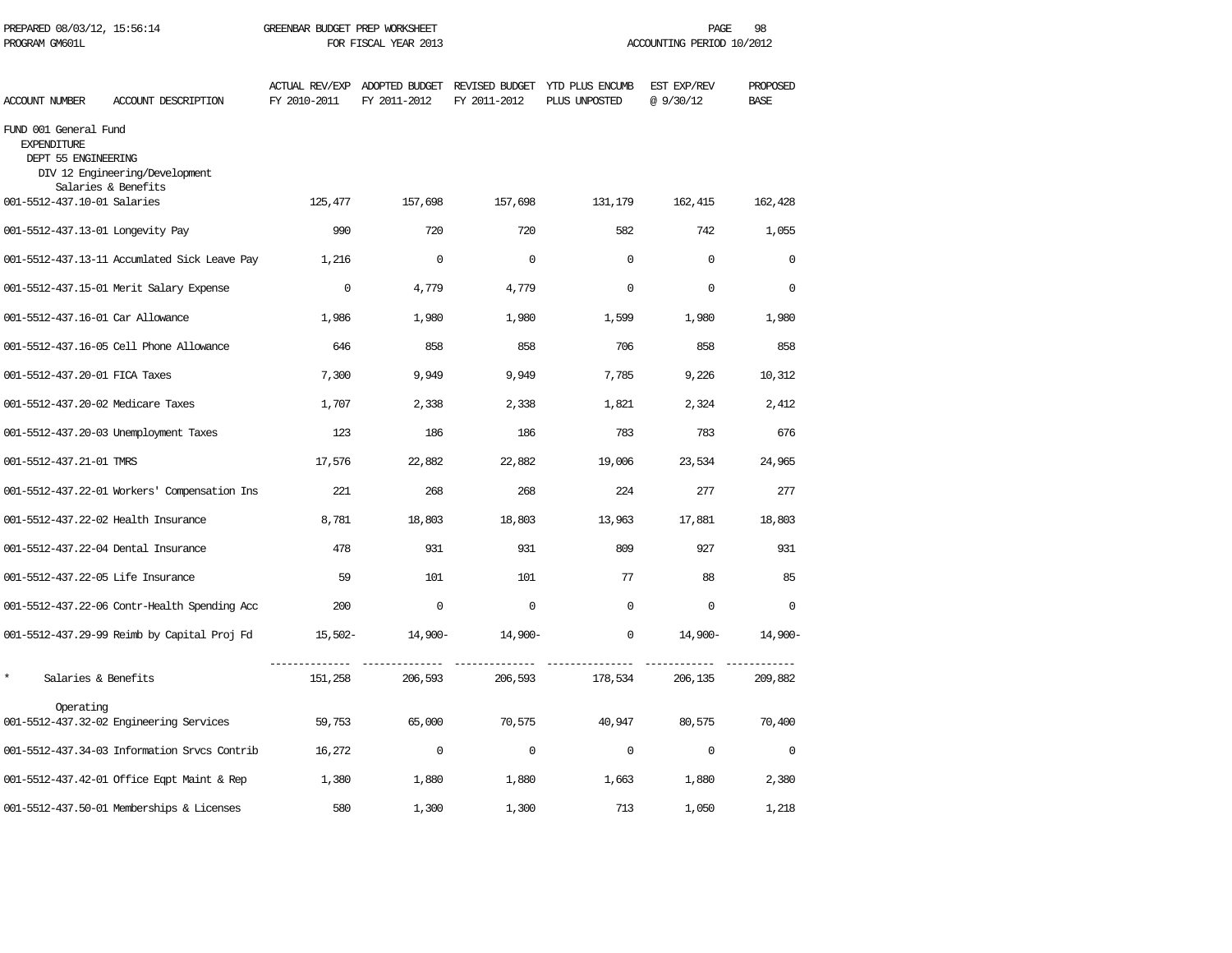| PROGRAM GM601L |                                                                                 |                                             |                               | FOR FISCAL YEAR 2013 |              |                                                                               | ACCOUNTING PERIOD 10/2012 |                         |
|----------------|---------------------------------------------------------------------------------|---------------------------------------------|-------------------------------|----------------------|--------------|-------------------------------------------------------------------------------|---------------------------|-------------------------|
| ACCOUNT NUMBER |                                                                                 | ACCOUNT DESCRIPTION                         | FY 2010-2011                  | FY 2011-2012         | FY 2011-2012 | ACTUAL REV/EXP ADOPTED BUDGET REVISED BUDGET YTD PLUS ENCUMB<br>PLUS UNPOSTED | EST EXP/REV<br>@9/30/12   | PROPOSED<br><b>BASE</b> |
|                | FUND 001 General Fund<br><b>EXPENDITURE</b><br>DEPT 55 ENGINEERING<br>Operating | DIV 12 Engineering/Development              |                               |                      |              |                                                                               |                           |                         |
|                |                                                                                 | 001-5512-437.50-02 Subscriptions/Books/Pub  | 315                           | 450                  | 450          | 175                                                                           | 588                       | 505                     |
|                |                                                                                 | 001-5512-437.50-03 Personnel Dev & Activity | 1,556                         | 2,430                | 2,430        | 2,018                                                                         | 2,738                     | 2,450                   |
|                |                                                                                 | 001-5512-437.50-08 Mileage Reimbursement    | $\mathbf 0$                   | 200                  | 200          | $\mathbf 0$                                                                   | 80                        | 100                     |
|                |                                                                                 | 001-5512-437.54-01 Printing & Graphic Serv  | 198                           | 500                  | 500          | 143                                                                           | 500                       | 200                     |
|                |                                                                                 | 001-5512-437.54-06 Convenience copies       | $\Omega$                      | $\mathbf 0$          | $\Omega$     | 14                                                                            | 200                       | 200                     |
|                |                                                                                 | 001-5512-437.55-07 Laboratory Charges       | 20,664                        | 20,000               | 20,000       | 3,335                                                                         | 5,000                     | 20,000                  |
|                |                                                                                 | 001-5512-437.60-01 Office Supplies & Mat    | 1,852                         | 2,000                | 2,000        | 2,283                                                                         | 2,500                     | 2,000                   |
|                | 001-5512-437.60-07 Postage                                                      |                                             | $\mathbf{0}$                  | $\Omega$             | $\Omega$     | 6                                                                             | 50                        | $\mathbf 0$             |
|                |                                                                                 | 001-5512-437.66-01 Minor Office Equipment   | 335                           | 500                  | 500          | $\mathbf 0$                                                                   | 2,200                     | 300                     |
|                |                                                                                 | 001-5512-437.80-03 Legal Filing Fees        | 1,251                         | 1,350                | 1,350        | 1,348                                                                         | 1,500                     | 1,255                   |
| $\star$        | Operating                                                                       |                                             |                               | 104,156<br>95,610    | 101,185      | ---------------<br>52,645                                                     | 98,861                    | 101,008                 |
|                |                                                                                 | Utilities/Internal Chrgs                    |                               |                      |              |                                                                               |                           |                         |
|                |                                                                                 | 001-5512-437.82-16 IT Contribution          | $\mathbf{0}$                  | 21,061               | 21,061       |                                                                               | 15,796 21,061             | 7,791                   |
| $^{\star}$     |                                                                                 | Utilities/Internal Chrgs                    | --------------<br>$\mathbf 0$ | 21,061               | 21,061       | 15,796                                                                        | 21,061                    | 7,791                   |
| $***$          |                                                                                 | Engineering/Development                     | 255,414                       | 323,264              | 328,839      | 246,975                                                                       | 326,057                   | 318,681                 |

PREPARED 08/03/12, 15:56:14 GREENBAR BUDGET PREP WORKSHEET **FREED ASSESSED ASSAULT** PAGE 99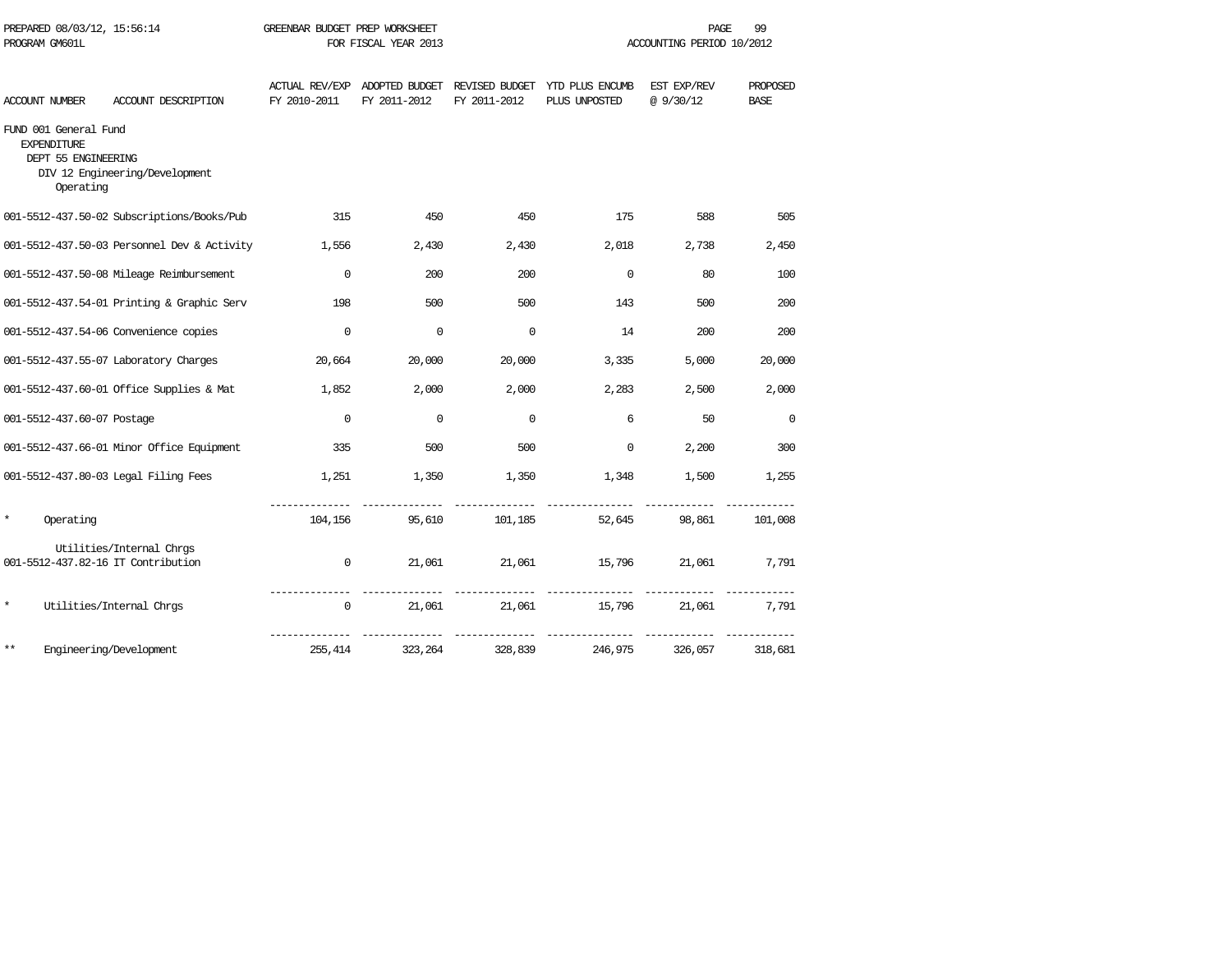| PREPARED 08/03/12, 15:56:14<br>PROGRAM GM601L                      |                                              | GREENBAR BUDGET PREP WORKSHEET<br>FOR FISCAL YEAR 2013 |                                               |              | 100<br>PAGE<br>ACCOUNTING PERIOD 10/2012        |                         |                         |  |
|--------------------------------------------------------------------|----------------------------------------------|--------------------------------------------------------|-----------------------------------------------|--------------|-------------------------------------------------|-------------------------|-------------------------|--|
| ACCOUNT NUMBER                                                     | ACCOUNT DESCRIPTION                          | FY 2010-2011                                           | ACTUAL REV/EXP ADOPTED BUDGET<br>FY 2011-2012 | FY 2011-2012 | REVISED BUDGET YTD PLUS ENCUMB<br>PLUS UNPOSTED | EST EXP/REV<br>@9/30/12 | PROPOSED<br><b>BASE</b> |  |
| FUND 001 General Fund<br><b>EXPENDITURE</b><br>DEPT 55 ENGINEERING | DIV 13 Gas Well Development                  |                                                        |                                               |              |                                                 |                         |                         |  |
| 001-5513-437.10-01 Salaries                                        | Salaries & Benefits                          | 145,318                                                | 179,011                                       | 179,011      | 148,909                                         | 184,367                 | 184,381                 |  |
|                                                                    | 001-5513-437.12-01 Overtime - Regular        | 1,913                                                  | 5,500                                         | 5,500        | 761                                             | 1,500                   | 2,400                   |  |
| 001-5513-437.13-01 Longevity Pay                                   |                                              | 1,270                                                  | 1,392                                         | 1,392        | 1,235                                           | 1,429                   | 1,727                   |  |
| 001-5513-437.13-04 Standby Pay                                     |                                              | 3,130                                                  | 4,160                                         | 4,160        | 3,720                                           | 7,200                   | 4,680                   |  |
|                                                                    | 001-5513-437.13-09 Accumulated Vacation Pay  | $307 -$                                                | $\mathbf 0$                                   | $\mathbf 0$  | $\mathbf 0$                                     | $\mathbf 0$             | $\mathbf 0$             |  |
|                                                                    | 001-5513-437.13-11 Accumlated Sick Leave Pay | $618-$                                                 | 0                                             | $\mathbf 0$  | $\mathbf 0$                                     | $\mathbf 0$             | $\mathbf 0$             |  |
|                                                                    | 001-5513-437.15-01 Merit Salary Expense      | $\mathbf 0$                                            | 5,436                                         | 5,436        | $\mathbf 0$                                     | $\mathbf 0$             | $\mathbf 0$             |  |
| 001-5513-437.16-01 Car Allowance                                   |                                              | 1,997                                                  | 1,980                                         | 1,980        | 1,599                                           | 1,980                   | 1,980                   |  |
|                                                                    | 001-5513-437.16-05 Cell Phone Allowance      | 3,057                                                  | 3,250                                         | 3,250        | 2,673                                           | 3,250                   | 3,250                   |  |
| 001-5513-437.20-01 FICA Taxes                                      |                                              | 9,030                                                  | 12,059                                        | 12,059       | 9,308                                           | 11,326                  | 12,302                  |  |
| 001-5513-437.20-02 Medicare Taxes                                  |                                              | 2,112                                                  | 2,832                                         | 2,832        | 2,177                                           | 2,815                   | 2,877                   |  |
|                                                                    | 001-5513-437.20-03 Unemployment Taxes        | 168                                                    | 221                                           | 221          | 522                                             | 522                     | 801                     |  |
| 001-5513-437.21-01 TMRS                                            |                                              | 21,669                                                 | 27,712                                        | 27,712       | 22,557                                          | 28,415                  | 29,783                  |  |
|                                                                    | 001-5513-437.22-01 Workers' Compensation Ins | 357                                                    | 440                                           | 440          | 361                                             | 452                     | 446                     |  |
| 001-5513-437.22-02 Health Insurance                                |                                              | 12,146                                                 | 22,288                                        | 22,288       | 16,007                                          | 20,650                  | 22,288                  |  |
| 001-5513-437.22-04 Dental Insurance                                |                                              | 647                                                    | 1,103                                         | 1,103        | 599                                             | 879                     | 1,104                   |  |
| 001-5513-437.22-05 Life Insurance                                  |                                              | 75                                                     | 120                                           | 120          | 58                                              | 84                      | 101                     |  |
|                                                                    | 001-5513-437.22-06 Contr-Health Spending Acc | 2,000                                                  | $\mathbf 0$                                   | $\mathbf 0$  | $\mathbf 0$                                     | $\mathbf 0$             | $\Omega$                |  |
| $\star$<br>Salaries & Benefits                                     |                                              | 203,964                                                | 267,504                                       | 267,504      | 210,486                                         | 264,869                 | 268,120                 |  |
| Operating                                                          | 001-5513-437.32-02 Engineering Services      | $\mathbf 0$                                            | 2,500                                         | 2,500        | $\mathbf 0$                                     | 1,500                   | 2,500                   |  |
|                                                                    | 001-5513-437.34-03 Information Srvcs Contrib | 8,932                                                  | $\Omega$                                      | $\Omega$     | $\Omega$                                        | $\Omega$                | $\Omega$                |  |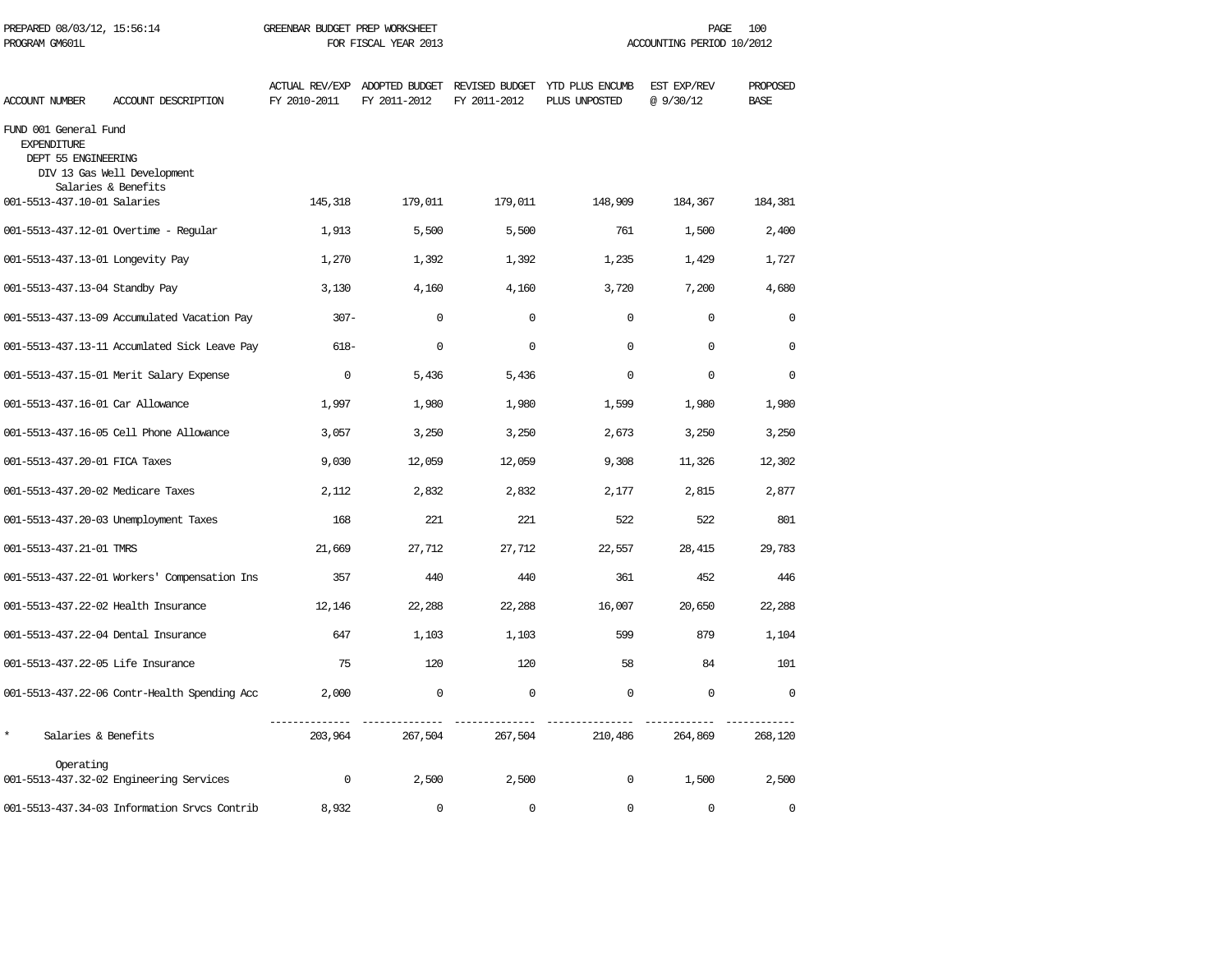| PREPARED 08/03/12, 15:56:14<br>PROGRAM GM601L                                   |                                              | GREENBAR BUDGET PREP WORKSHEET<br>FOR FISCAL YEAR 2013 |              |              | PAGE<br>101<br>ACCOUNTING PERIOD 10/2012                                      |                         |                         |  |
|---------------------------------------------------------------------------------|----------------------------------------------|--------------------------------------------------------|--------------|--------------|-------------------------------------------------------------------------------|-------------------------|-------------------------|--|
| ACCOUNT NUMBER                                                                  | ACCOUNT DESCRIPTION                          | FY 2010-2011                                           | FY 2011-2012 | FY 2011-2012 | ACTUAL REV/EXP ADOPTED BUDGET REVISED BUDGET YTD PLUS ENCUMB<br>PLUS UNPOSTED | EST EXP/REV<br>@9/30/12 | PROPOSED<br><b>BASE</b> |  |
| FUND 001 General Fund<br><b>EXPENDITURE</b><br>DEPT 55 ENGINEERING<br>Operating | DIV 13 Gas Well Development                  |                                                        |              |              |                                                                               |                         |                         |  |
|                                                                                 | 001-5513-437.41-01 Building Maint & Repair   | 7,795                                                  | 7,660        | 7,660        | 8,197                                                                         | 8,197                   | 8,197                   |  |
|                                                                                 | 001-5513-437.42-08 Equipment Maint & Repair  | 3,191                                                  | 1,841        | 1,841        | 1,247                                                                         | 1,247                   | 1,841                   |  |
|                                                                                 | 001-5513-437.50-01 Memberships & Licenses    | 222.2                                                  | 535          | 535          | 535                                                                           | 455                     | 835                     |  |
|                                                                                 | 001-5513-437.50-02 Subscriptions/Books/Pub   | 118                                                    | 385          | 385          | 274                                                                           | 275                     | 255                     |  |
|                                                                                 | 001-5513-437.50-03 Personnel Dev & Activity  | 18                                                     | 1,500        | 1,500        | 1,502                                                                         | 1,390                   | 1,500                   |  |
|                                                                                 | 001-5513-437.50-05 Misc Personnel Expense    | $\mathbf 0$                                            | 500          | 500          | $\mathbf 0$                                                                   | 240                     | 200                     |  |
| 001-5513-437.53-02 Access Fees                                                  |                                              | 1,122                                                  | 1,066        | 1,066        | 707                                                                           | 742                     | $\Omega$                |  |
|                                                                                 | 001-5513-437.54-01 Printing & Graphic Serv   | 59                                                     | $\Omega$     | $\mathbf 0$  | $\Omega$                                                                      | $\mathbf 0$             | $\mathbf 0$             |  |
|                                                                                 | 001-5513-437.60-01 Office Supplies & Mat     | 388                                                    | 400          | 400          | 444                                                                           | 700                     | 700                     |  |
| 001-5513-437.60-07 Postage                                                      |                                              | $\Omega$                                               | 200          | 200          | $\Omega$                                                                      | 200                     | 200                     |  |
|                                                                                 | 001-5513-437.60-11 Minor Tools & Materials   | 2,549                                                  | 2,500        | 2,500        | 70                                                                            | 2,170                   | 2,500                   |  |
| 001-5513-437.60-13 Uniforms                                                     |                                              | 435                                                    | 600          | 600          | 816                                                                           | 740                     | 600                     |  |
|                                                                                 | 001-5513-437.60-14 Protective Clothing/Mat   | 334                                                    | 500          | 500          | $\mathbf 0$                                                                   | 200                     | 300                     |  |
|                                                                                 | 001-5513-437.60-23 Laboratory Supplies       | $\Omega$                                               | 200          | 200          | $\Omega$                                                                      | $\mathbf 0$             | $\Omega$                |  |
|                                                                                 | 001-5513-437.66-12 Minor Other Furnishings   | 564                                                    | 1,500        | 1,500        | $\Omega$                                                                      | 300                     | 1,500                   |  |
| $\star$<br>Operating                                                            |                                              | -------------<br>25,727                                | 21,887       | 21,887       | 13,792                                                                        | 18,356                  | 21,128                  |  |
| 001-5513-437.64-03 Fuel                                                         | Utilities/Internal Chrgs                     | 4,635                                                  | 4,933        | 4,933        | 4,061                                                                         | 5,453                   | 4,983                   |  |
|                                                                                 | 001-5513-437.82-01 Contrib to Eqpt Repl Fund | 5,680                                                  | 5,912        | 5,912        | 5,912                                                                         | 5,912                   | 6,461                   |  |
| 001-5513-437.82-16 IT Contribution                                              |                                              | $\mathbf 0$                                            | 12,461       | 12,461       | 9,346                                                                         | 12,461                  | 7,263                   |  |
|                                                                                 | 001-5513-437.82-17 Equip Svc Contribution    | $\mathbf 0$                                            | 1,411        | 1,411        | 1,176                                                                         | 1,411                   | 1,426                   |  |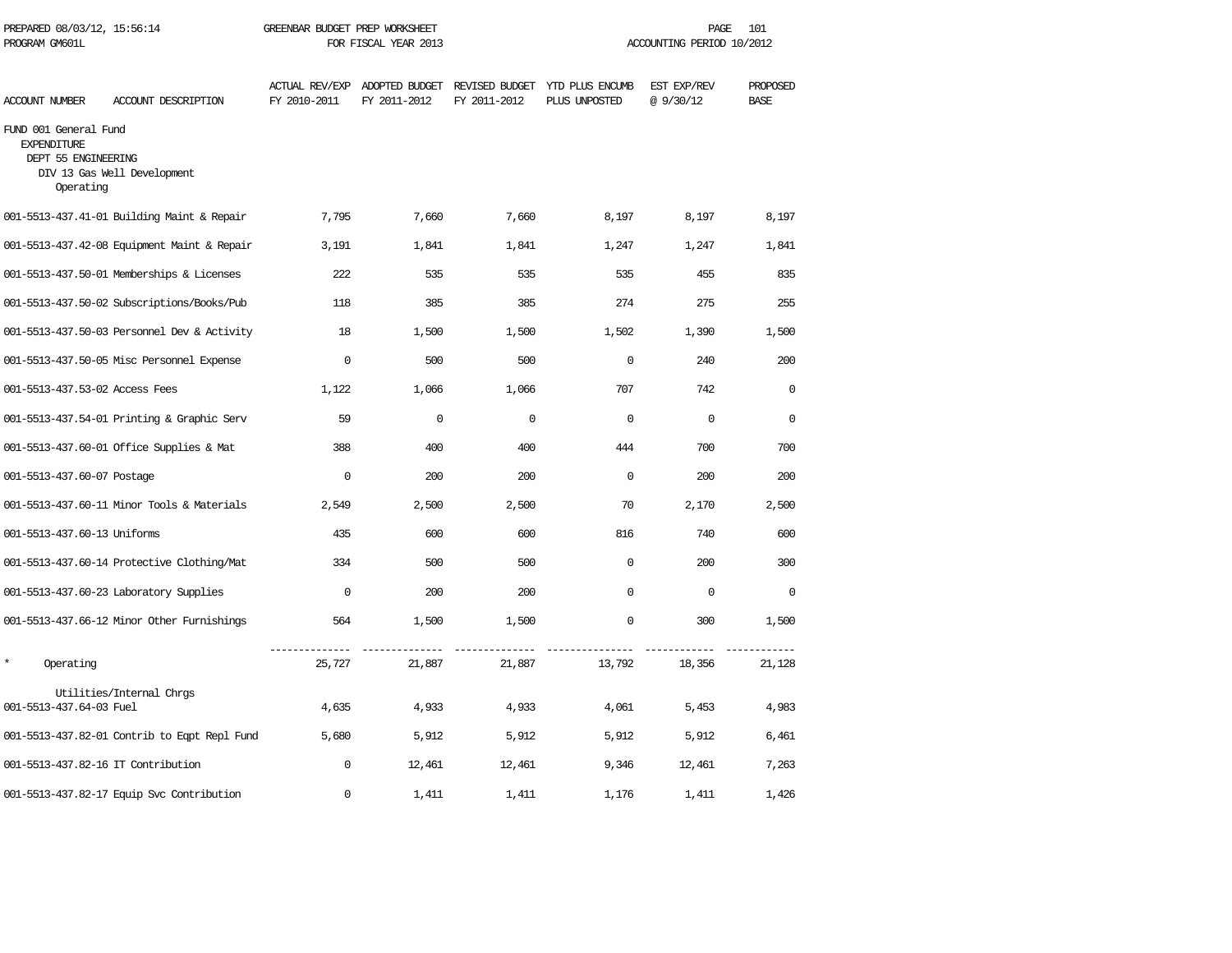| PREPARED 08/03/12, 15:56:14<br>PROGRAM GM601L |                                                                    | GREENBAR BUDGET PREP WORKSHEET<br>FOR FISCAL YEAR 2013  |                                       |                                |                                | 102<br>PAGE<br>ACCOUNTING PERIOD 10/2012 |                         |                         |
|-----------------------------------------------|--------------------------------------------------------------------|---------------------------------------------------------|---------------------------------------|--------------------------------|--------------------------------|------------------------------------------|-------------------------|-------------------------|
|                                               | <b>ACCOUNT NUMBER</b>                                              | ACCOUNT DESCRIPTION                                     | <b>ACTUAL REV/EXP</b><br>FY 2010-2011 | ADOPTED BUDGET<br>FY 2011-2012 | REVISED BUDGET<br>FY 2011-2012 | YTD PLUS ENCUMB<br>PLUS UNPOSTED         | EST EXP/REV<br>@9/30/12 | PROPOSED<br><b>BASE</b> |
|                                               | FUND 001 General Fund<br><b>EXPENDITURE</b><br>DEPT 55 ENGINEERING | DIV 13 Gas Well Development<br>Utilities/Internal Chros |                                       |                                |                                |                                          |                         |                         |
| $\star$                                       |                                                                    | Utilities/Internal Chrgs                                | 10,315                                | 24,717                         | 24,717                         | 20,495                                   | 25,237                  | 20,133                  |
| $**$                                          | Gas Well Development                                               |                                                         | 240,006                               | 314,108                        | 314,108                        | 244,773                                  | 308,462                 | 309,381                 |
| ***                                           | <b>ENGINEERING</b>                                                 |                                                         | 647,256                               | 775,285                        | 780,860                        | 897,481                                  | 765,869                 | 768,582                 |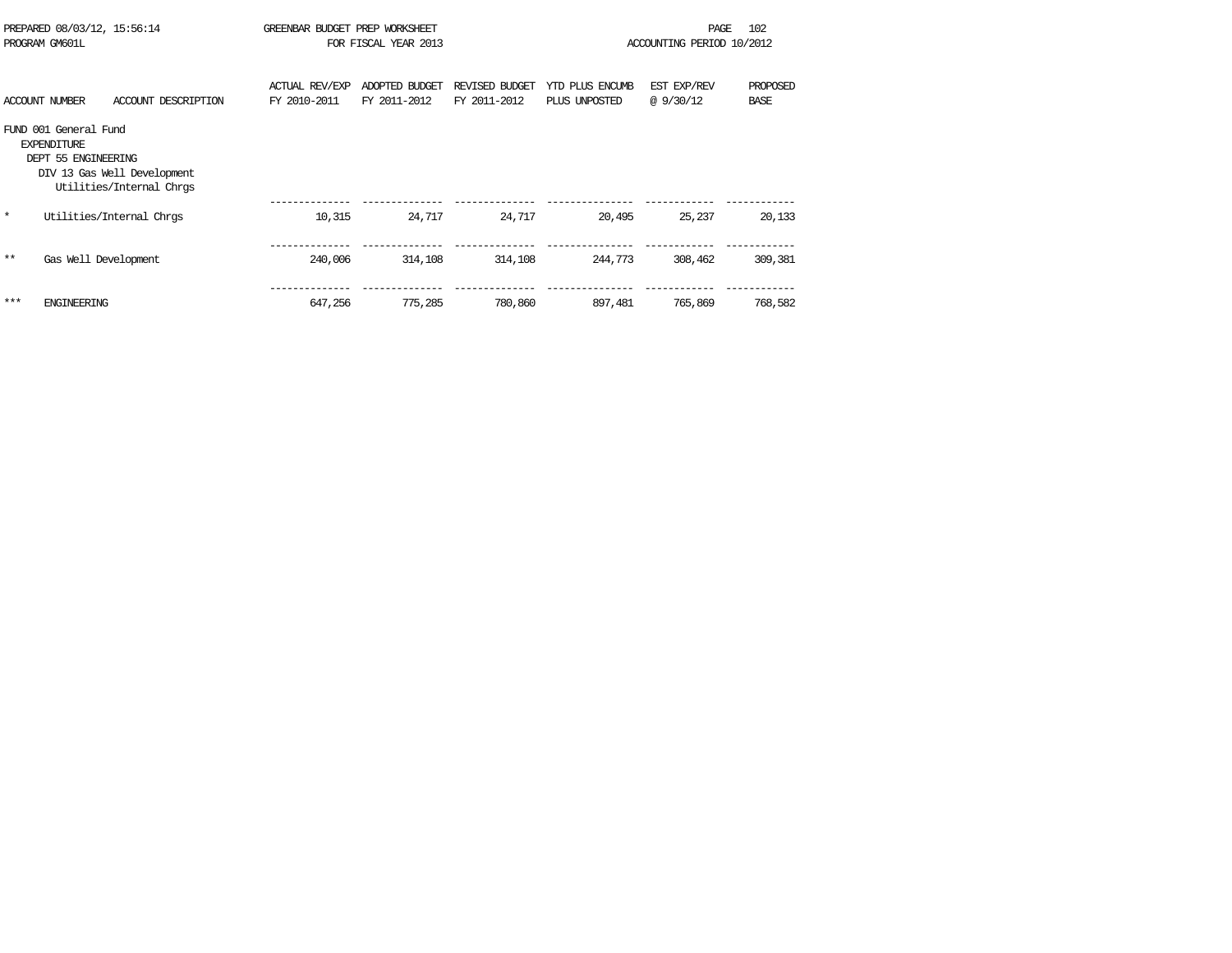| PREPARED 08/03/12, 15:56:14<br>PROGRAM GM601L                             |                                                        | GREENBAR BUDGET PREP WORKSHEET<br>FOR FISCAL YEAR 2013 |                                |                                | PAGE<br>103<br>ACCOUNTING PERIOD 10/2012 |                          |                         |  |
|---------------------------------------------------------------------------|--------------------------------------------------------|--------------------------------------------------------|--------------------------------|--------------------------------|------------------------------------------|--------------------------|-------------------------|--|
| <b>ACCOUNT NUMBER</b>                                                     | ACCOUNT DESCRIPTION                                    | <b>ACTUAL REV/EXP</b><br>FY 2010-2011                  | ADOPTED BUDGET<br>FY 2011-2012 | REVISED BUDGET<br>FY 2011-2012 | YTD PLUS ENCUMB<br>PLUS UNPOSTED         | EST EXP/REV<br>@ 9/30/12 | PROPOSED<br><b>BASE</b> |  |
| FUND 001 General Fund<br><b>EXPENDITURE</b><br>DEPT 60 PARKS & RECREATION | DIV 11 Parks & Recreation Admin<br>Salaries & Benefits |                                                        |                                |                                |                                          |                          |                         |  |
| 001-6011-452.10-01 Salaries                                               |                                                        | 189,413                                                | 169,146                        | 169,146                        | 140,703                                  | 174,207                  | 174,220                 |  |
| 001-6011-452.13-01 Longevity Pay                                          |                                                        | 771                                                    | 816                            | 816                            | 659                                      | 816                      | 1,104                   |  |
|                                                                           | 001-6011-452.13-09 Accumulated Vacation Pay            | $382-$                                                 | 0                              | $\mathbf 0$                    | $\mathbf 0$                              | $\mathbf 0$              | $\mathbf 0$             |  |
|                                                                           | 001-6011-452.13-11 Accumlated Sick Leave Pay           | 1,364                                                  | $\Omega$                       | $\Omega$                       | $\Omega$                                 | $\Omega$                 | $\Omega$                |  |
| 001-6011-452.13-14 Ins Opt Out                                            |                                                        | 1,510                                                  | $\mathbf 0$                    | $\mathbf 0$                    | $\Omega$                                 | $\mathbf 0$              | 0                       |  |
|                                                                           | 001-6011-452.15-01 Merit Salary Expense                | $\mathbf 0$                                            | 5,030                          | 5,030                          | $\Omega$                                 | $\Omega$                 | 0                       |  |
| 001-6011-452.16-01 Car Allowance                                          |                                                        | 9,537                                                  | 9,500                          | 9,500                          | 7,673                                    | 9,500                    | 9,500                   |  |
|                                                                           | 001-6011-452.16-05 Cell Phone Allowance                | 1,957                                                  | 1,920                          | 1,920                          | 1,604                                    | 1,950                    | 1,950                   |  |
| 001-6011-452.20-01 FICA Taxes                                             |                                                        | 12,157                                                 | 10,955                         | 10,955                         | 8,938                                    | 11,303                   | 11,297                  |  |
| 001-6011-452.20-02 Medicare Taxes                                         |                                                        | 2,843                                                  | 2,630                          | 2,630                          | 2,090                                    | 2,643                    | 2,708                   |  |
|                                                                           | 001-6011-452.20-03 Unemployment Taxes                  | 216                                                    | 144                            | 144                            | 522                                      | 522                      | 522                     |  |
| 001-6011-452.21-01 TMRS                                                   |                                                        | 27,877                                                 | 25,742                         | 25,742                         | 21,252                                   | 26,401                   | 28,035                  |  |
|                                                                           | 001-6011-452.22-01 Workers' Compensation Ins           | 224                                                    | 200                            | 200                            | 166                                      | 206                      | 205                     |  |
| 001-6011-452.22-02 Health Insurance                                       |                                                        | 10,669                                                 | 14,520                         | 14,520                         | 10,684                                   | 13,709                   | 14,520                  |  |
| 001-6011-452.22-04 Dental Insurance                                       |                                                        | 900                                                    | 719                            | 719                            | 599                                      | 719                      | 719                     |  |
| 001-6011-452.22-05 Life Insurance                                         |                                                        | 104                                                    | 78                             | 78                             | 58                                       | 69                       | 66                      |  |
|                                                                           | 001-6011-452.22-06 Contr-Health Spending Acc           | 400                                                    | $\mathbf 0$                    | $\mathbf 0$                    | $\mathbf 0$                              | $\mathbf 0$              | $\mathbf 0$             |  |
|                                                                           | 001-6011-452.29-99 Reimb by Capital Proj Fd            | 64,890-                                                | $55,110-$                      | $55,110-$                      | $55,110-$                                | $55,110-$                | $\mathbf 0$             |  |
| $\star$<br>Salaries & Benefits                                            |                                                        | 194,670                                                | 186,290                        | 186,290                        | 139,838                                  | 186,935                  | 244,846                 |  |
| Operating                                                                 | 001-6011-452.34-03 Information Srvcs Contrib           | 7,557                                                  | $\Omega$                       | $\Omega$                       | $\Omega$                                 | $\mathbf 0$              | 0                       |  |
|                                                                           | 001-6011-452.42-01 Office Eqpt Maint & Rep             | 202                                                    | $\Omega$                       | $\Omega$                       | $\Omega$                                 | $\Omega$                 | $\Omega$                |  |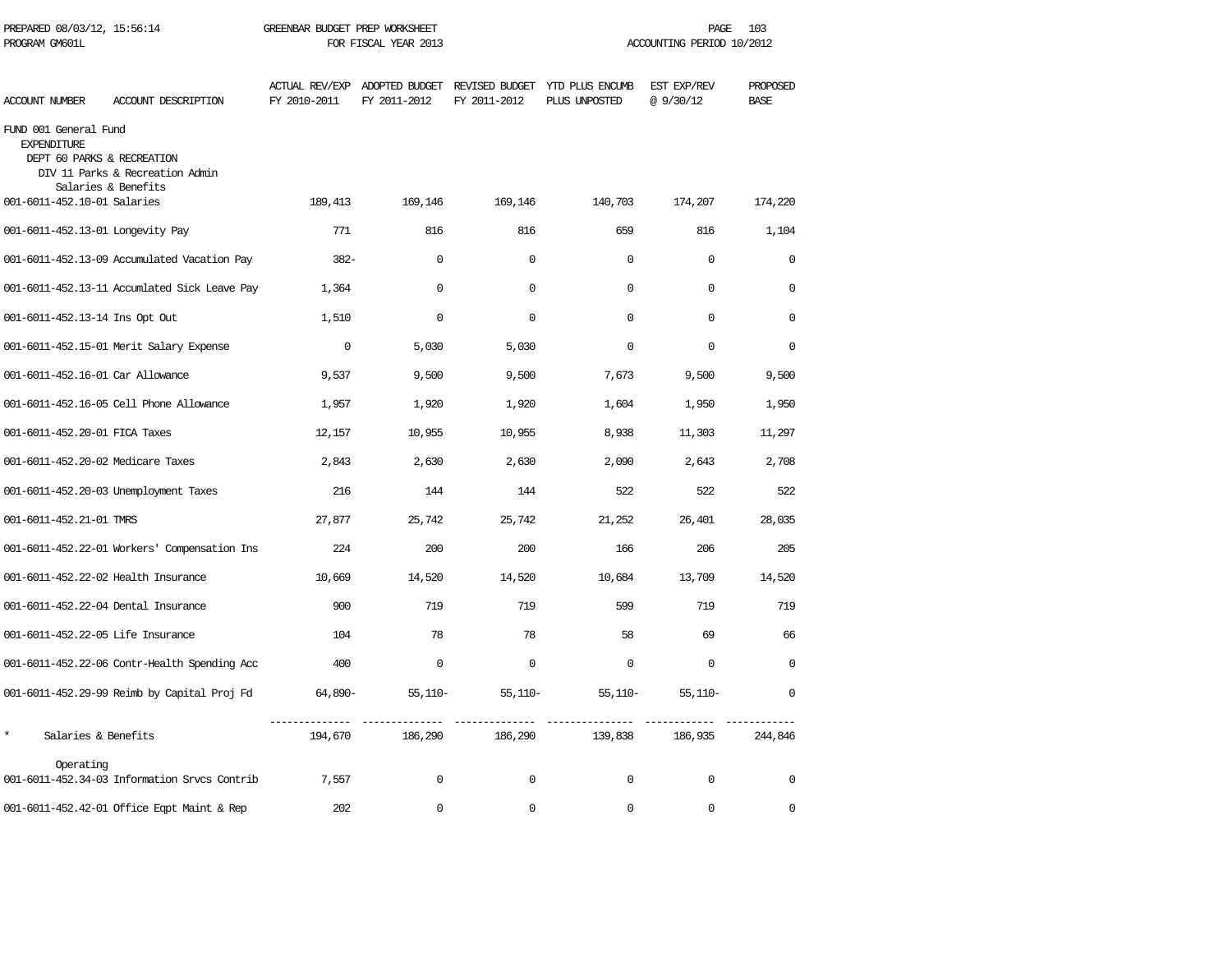| PROGRAM GM601L                              |           |                                                                     | FOR FISCAL YEAR 2013 |                                               |                                | ACCOUNTING PERIOD 10/2012        |                          |                         |  |
|---------------------------------------------|-----------|---------------------------------------------------------------------|----------------------|-----------------------------------------------|--------------------------------|----------------------------------|--------------------------|-------------------------|--|
| ACCOUNT NUMBER                              |           | ACCOUNT DESCRIPTION                                                 | FY 2010-2011         | ACTUAL REV/EXP ADOPTED BUDGET<br>FY 2011-2012 | REVISED BUDGET<br>FY 2011-2012 | YTD PLUS ENCUMB<br>PLUS UNPOSTED | EST EXP/REV<br>@ 9/30/12 | PROPOSED<br><b>BASE</b> |  |
| FUND 001 General Fund<br><b>EXPENDITURE</b> | Operating | DEPT 60 PARKS & RECREATION<br>DIV 11 Parks & Recreation Admin       |                      |                                               |                                |                                  |                          |                         |  |
|                                             |           | 001-6011-452.50-01 Memberships & Licenses                           | 1,218                | 1,290                                         | 1,290                          | 884                              | 1,281                    | 1,050                   |  |
|                                             |           | 001-6011-452.50-03 Personnel Dev & Activity                         | 258                  | 500                                           | 500                            | 33                               | $\Omega$                 | 2,669                   |  |
|                                             |           | 001-6011-452.50-04 Personnel D&A/City Boards                        | $\Omega$             | 150                                           | 150                            | $\Omega$                         | 150                      | $\Omega$                |  |
|                                             |           | 001-6011-452.54-01 Printing & Graphic Serv                          | $\Omega$             | $\Omega$                                      | $\Omega$                       | 10                               | 9                        | $\Omega$                |  |
|                                             |           | 001-6011-452.60-01 Office Supplies & Mat                            | 39                   | $\Omega$                                      | $\Omega$                       | 35                               | 35                       | $\Omega$                |  |
|                                             |           | 001-6011-452.80-13 Project/Event Expense                            | 15                   | 150                                           | 150                            | $\Omega$                         | $\Omega$                 | 150                     |  |
| $^\star$                                    | Operating |                                                                     | 9,289                | 2,090                                         | 2,090                          | 962                              | 1,475                    | 3,869                   |  |
|                                             |           | Utilities/Internal Chrgs<br>001-6011-452.82-15 Contributions to PPF | 85,046               | $\Omega$                                      | 40,000                         | 40,000                           | 40,000                   | $\mathbf 0$             |  |
|                                             |           | 001-6011-452.82-16 IT Contribution                                  | $\Omega$             | 8,090                                         | 8,090                          | 6,068                            | 8,090                    | 10,270                  |  |
| $^{\star}$                                  |           | Utilities/Internal Chros                                            | 85,046               | 8,090                                         | 48,090                         | 46,068                           | 48,090                   | 10,270                  |  |
| $***$                                       |           | Parks & Recreation Admin                                            | 289,005              | 196,470                                       | 236,470                        | 186,868                          | 236,500                  | 258,985                 |  |

PREPARED 08/03/12, 15:56:14 GREENBAR BUDGET PREP WORKSHEET **FREED AGE 104** PAGE 104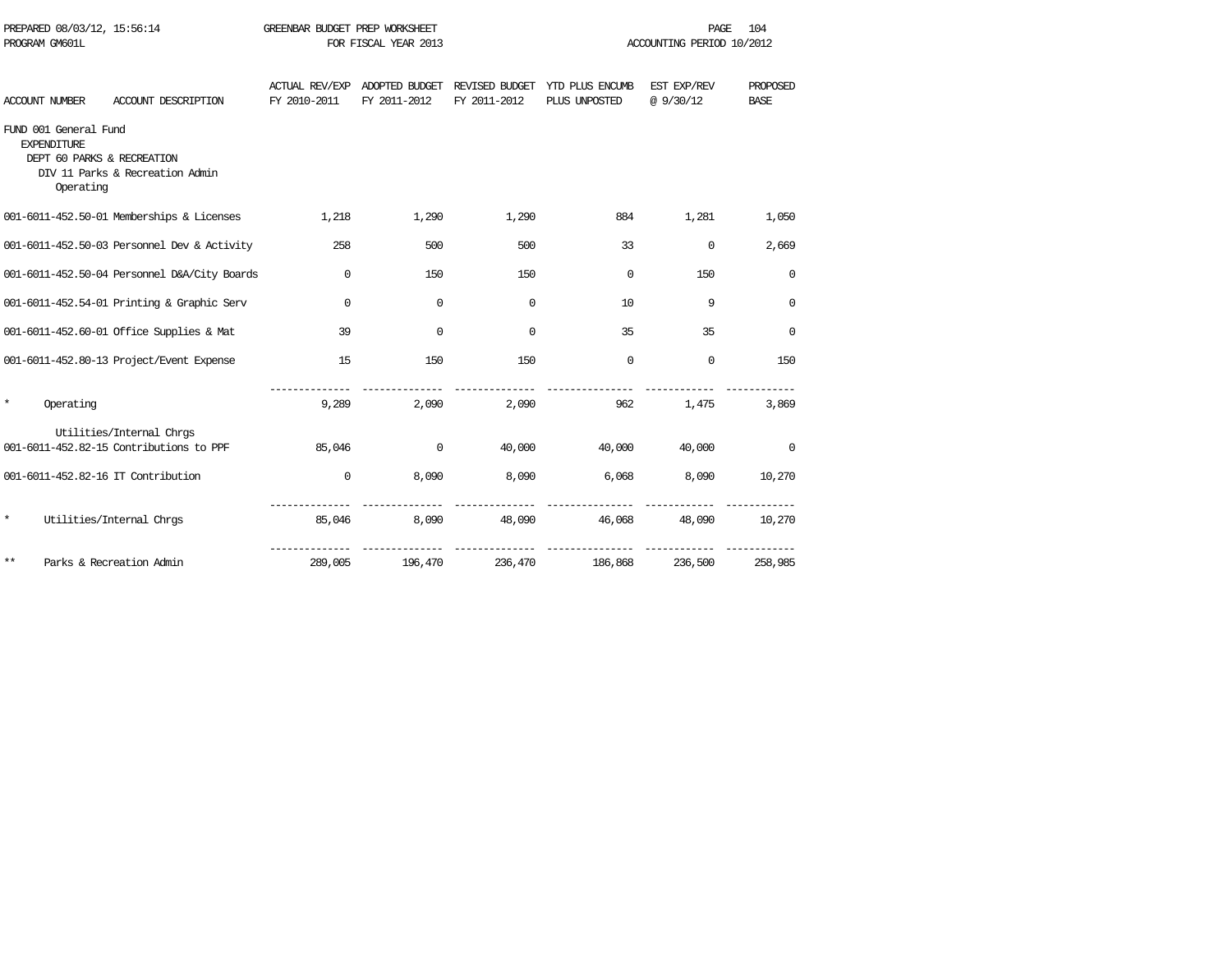| PREPARED 08/03/12, 15:56:14<br>PROGRAM GM601L                                                  |                                              | GREENBAR BUDGET PREP WORKSHEET<br>FOR FISCAL YEAR 2013 |              |              | 105<br>PAGE<br>ACCOUNTING PERIOD 10/2012                                      |                         |                         |  |
|------------------------------------------------------------------------------------------------|----------------------------------------------|--------------------------------------------------------|--------------|--------------|-------------------------------------------------------------------------------|-------------------------|-------------------------|--|
| ACCOUNT NUMBER                                                                                 | ACCOUNT DESCRIPTION                          | FY 2010-2011                                           | FY 2011-2012 | FY 2011-2012 | ACTUAL REV/EXP ADOPTED BUDGET REVISED BUDGET YTD PLUS ENCUMB<br>PLUS UNPOSTED | EST EXP/REV<br>@9/30/12 | PROPOSED<br><b>BASE</b> |  |
| FUND 001 General Fund<br><b>EXPENDITURE</b><br>DEPT 60 PARKS & RECREATION<br>DIV 12 Recreation |                                              |                                                        |              |              |                                                                               |                         |                         |  |
| 001-6012-453.10-01 Salaries                                                                    | Salaries & Benefits                          | 69,805                                                 | 68,890       | 68,890       | 57,306                                                                        | 70,951                  | 70,956                  |  |
| 001-6012-453.11-01 Wages                                                                       |                                              | 6,435                                                  | 5,665        | 5,665        | 5,113                                                                         | 5,039                   | 5,665                   |  |
|                                                                                                | 001-6012-453.12-02 Overtime - Special Events | 9,576                                                  | 9,463        | 9,463        | 11,057                                                                        | 11,056                  | 11,056                  |  |
| 001-6012-453.13-01 Longevity Pay                                                               |                                              | 645                                                    | 672          | 672          | 552                                                                           | 694                     | 768                     |  |
|                                                                                                | 001-6012-453.13-09 Accumulated Vacation Pay  | $390 -$                                                | $\mathbf 0$  | $\mathbf 0$  | $\Omega$                                                                      | $\Omega$                | $\Omega$                |  |
|                                                                                                | 001-6012-453.13-11 Accumlated Sick Leave Pay | 352                                                    | $\mathbf 0$  | $\mathbf 0$  | $\Omega$                                                                      | $\mathbf 0$             | $\Omega$                |  |
|                                                                                                | 001-6012-453.15-01 Merit Salary Expense      | $\mathbf 0$                                            | 2,114        | 2,114        | $\mathbf 0$                                                                   | $\mathbf 0$             | $\mathbf 0$             |  |
| 001-6012-453.16-01 Car Allowance                                                               |                                              | 3,513                                                  | 3,500        | 3,500        | 2,827                                                                         | 3,500                   | 3,500                   |  |
|                                                                                                | 001-6012-453.16-05 Cell Phone Allowance      | 1,305                                                  | 1,300        | 1,300        | 1,069                                                                         | 1,300                   | 1,300                   |  |
| 001-6012-453.20-01 FICA Taxes                                                                  |                                              | 5,066                                                  | 5,548        | 5,548        | 4,115                                                                         | 5,429                   | 5,781                   |  |
| 001-6012-453.20-02 Medicare Taxes                                                              |                                              | 1,185                                                  | 1,298        | 1,298        | 962                                                                           | 1,270                   | 1,352                   |  |
|                                                                                                | 001-6012-453.20-03 Unemployment Taxes        | 146                                                    | 117          | 117          | 376                                                                           | 535                     | 425                     |  |
| 001-6012-453.21-01 TMRS                                                                        |                                              | 10,321                                                 | 10,552       | 10,552       | 8,661                                                                         | 10,805                  | 11,486                  |  |
|                                                                                                | 001-6012-453.22-01 Workers' Compensation Ins | 147                                                    | 151          | 151          | 121                                                                           | 141                     | 155                     |  |
| 001-6012-453.22-02 Health Insurance                                                            |                                              | 4,842                                                  | 7,260        | 7,260        | 5,240                                                                         | 6,752                   | 7,260                   |  |
| 001-6012-453.22-04 Dental Insurance                                                            |                                              | 337                                                    | 359          | 359          | 300                                                                           | 360                     | 360                     |  |
| 001-6012-453.22-05 Life Insurance                                                              |                                              | 39                                                     | 39           | 39           | 29                                                                            | 35                      | 33                      |  |
|                                                                                                | 001-6012-453.22-06 Contr-Health Spending Acc | 1,000                                                  | $\mathbf{0}$ | $\mathbf 0$  | $\Omega$                                                                      | $\mathbf 0$             | $\Omega$                |  |
| $\star$<br>Salaries & Benefits                                                                 |                                              | 114,324                                                | 116,928      | 116,928      | 97,728                                                                        | 117,867                 | 120,097                 |  |
| Operating                                                                                      | 001-6012-453.34-03 Information Srvcs Contrib | 3,778                                                  | $\mathbf 0$  | $\mathbf 0$  | $\Omega$                                                                      | $\mathbf 0$             | $\mathbf 0$             |  |
|                                                                                                | 001-6012-453.50-01 Memberships & Licenses    | 200                                                    | 340          | 340          | 320                                                                           | 340                     | 340                     |  |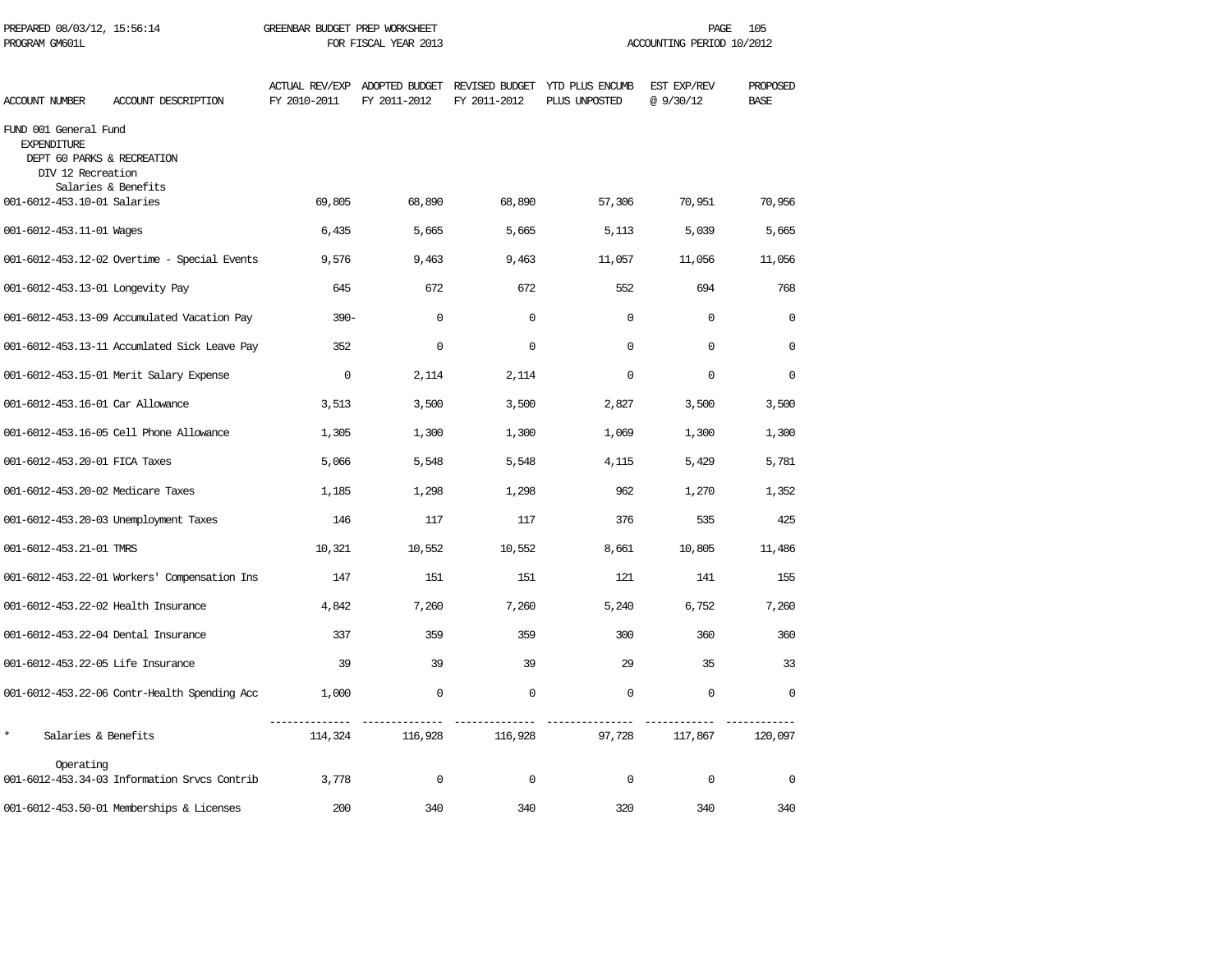| PROGRAM GM601L | PREPARED 08/03/12, 15:56:14                                                   |                                                                                 | GREENBAR BUDGET PREP WORKSHEET | FOR FISCAL YEAR 2013   |               |                                                                               | PAGE<br>ACCOUNTING PERIOD 10/2012 | 106                     |
|----------------|-------------------------------------------------------------------------------|---------------------------------------------------------------------------------|--------------------------------|------------------------|---------------|-------------------------------------------------------------------------------|-----------------------------------|-------------------------|
|                | ACCOUNT NUMBER                                                                | ACCOUNT DESCRIPTION                                                             | FY 2010-2011                   | FY 2011-2012           | FY 2011-2012  | ACTUAL REV/EXP ADOPTED BUDGET REVISED BUDGET YTD PLUS ENCUMB<br>PLUS UNPOSTED | EST EXP/REV<br>@9/30/12           | PROPOSED<br><b>BASE</b> |
|                | FUND 001 General Fund<br><b>EXPENDITURE</b><br>DIV 12 Recreation<br>Operating | DEPT 60 PARKS & RECREATION                                                      |                                |                        |               |                                                                               |                                   |                         |
|                |                                                                               | 001-6012-453.50-03 Personnel Dev & Activity                                     | 517                            | 1,000                  | 1,000         |                                                                               | 534<br>1,000                      | 3,509                   |
|                |                                                                               | 001-6012-453.60-01 Office Supplies & Mat                                        | 15                             | $\mathbf 0$            | 0             | $\Omega$                                                                      | $\Omega$                          | $\mathbf 0$             |
|                | 001-6012-453.60-07 Postage                                                    |                                                                                 | 5                              | $\Omega$               | $\mathbf 0$   | $\mathbf 0$                                                                   | $\Omega$                          | $\overline{0}$          |
|                |                                                                               | 001-6012-453.80-13 Project/Event/Meeting Exp 43,801                             |                                |                        | 50,200 50,200 | 50,103                                                                        | 50,200                            | 50,200                  |
| $\star$        | Operating                                                                     |                                                                                 |                                | ------------<br>48,316 | 51,540        | ---------------<br>51,540<br>50,957                                           | 51,540                            | 54,049                  |
|                |                                                                               | Utilities/Internal Chros<br>001-6012-453.82-01 Contrib to Eqpt Repl Fund 17,000 |                                |                        | 17,000 17,000 | 17,000                                                                        | 17,000                            | 17,000                  |
|                |                                                                               | 001-6012-453.82-16 IT Contribution                                              | $\mathbf 0$                    |                        |               | $4,045$ $4,045$ $3,034$ $4,045$                                               |                                   | 3,371                   |
| $\star$        |                                                                               | Utilities/Internal Chros                                                        |                                |                        |               | ---------------<br>17,000 21,045 21,045 20,034 21,045 20,371                  |                                   |                         |
| $***$          | Recreation                                                                    |                                                                                 | 179,640                        |                        |               | ----------------------------------<br>189,513 189,513 168,719 190,452         |                                   | 194,517                 |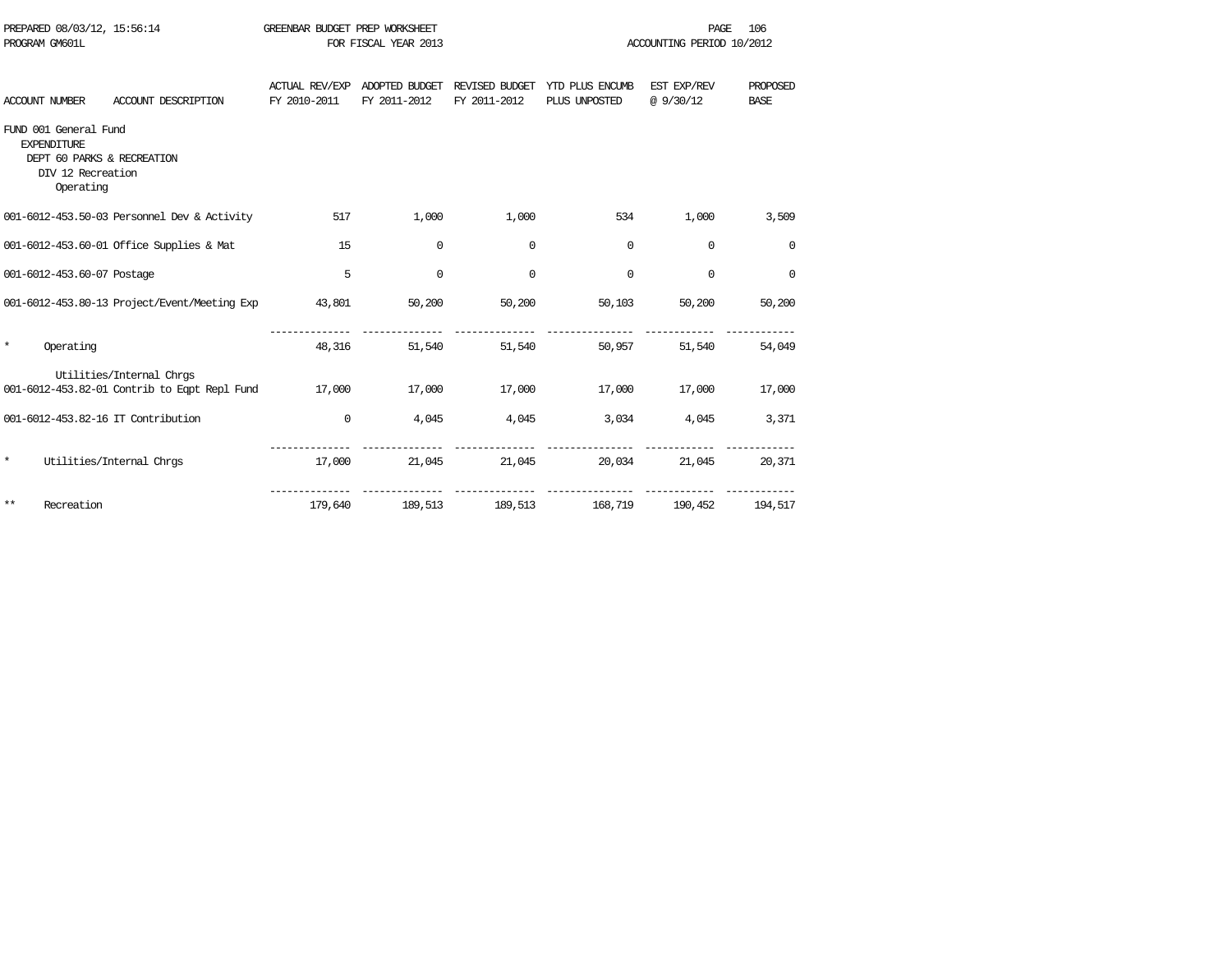| PREPARED 08/03/12, 15:56:14<br>PROGRAM GM601L                                             |                                              | GREENBAR BUDGET PREP WORKSHEET<br>FOR FISCAL YEAR 2013 |                                               |              | PAGE<br>107<br>ACCOUNTING PERIOD 10/2012 |                         |                         |  |
|-------------------------------------------------------------------------------------------|----------------------------------------------|--------------------------------------------------------|-----------------------------------------------|--------------|------------------------------------------|-------------------------|-------------------------|--|
| ACCOUNT NUMBER                                                                            | ACCOUNT DESCRIPTION                          | <b>ACTUAL REV/EXP</b><br>FY 2010-2011                  | ADOPTED BUDGET REVISED BUDGET<br>FY 2011-2012 | FY 2011-2012 | YTD PLUS ENCUMB<br>PLUS UNPOSTED         | EST EXP/REV<br>@9/30/12 | PROPOSED<br><b>BASE</b> |  |
| FUND 001 General Fund<br><b>EXPENDITURE</b><br>DEPT 60 PARKS & RECREATION<br>DIV 13 Parks | Salaries & Benefits                          |                                                        |                                               |              |                                          |                         |                         |  |
| 001-6013-453.10-01 Salaries                                                               |                                              | 307,875                                                | 301,414                                       | 301,414      | 250,730                                  | 310,433                 | 433,182                 |  |
| 001-6013-453.11-01 Wages                                                                  |                                              | 17,812                                                 | 20,738                                        | 20,738       | 14,471                                   | 13,233                  | 21,362                  |  |
|                                                                                           | 001-6013-453.12-01 Overtime - Regular        | 6,891                                                  | 8,032                                         | 8,032        | 3,109                                    | 8,032                   | 8,032                   |  |
| 001-6013-453.13-01 Longevity Pay                                                          |                                              | 2,984                                                  | 3,217                                         | 3,217        | 1,433                                    | 1,555                   | 5,760                   |  |
| 001-6013-453.13-02 Incentive Pay                                                          |                                              | 1,807                                                  | 1,801                                         | 1,801        | 1,454                                    | 1,800                   | 3,601                   |  |
|                                                                                           | 001-6013-453.13-09 Accumulated Vacation Pay  | $129 -$                                                | $\mathbf 0$                                   | $\mathbf 0$  | $\mathbf 0$                              | $\mathbf 0$             | $\mathbf 0$             |  |
|                                                                                           | 001-6013-453.13-11 Accumlated Sick Leave Pay | 436                                                    | $\mathbf 0$                                   | $\mathbf 0$  | $\Omega$                                 | $\Omega$                | 0                       |  |
| 001-6013-453.13-14 Ins Opt Out                                                            |                                              | $\Omega$                                               | $\Omega$                                      | $\Omega$     | $\Omega$                                 | $\Omega$                | 2,400                   |  |
|                                                                                           | 001-6013-453.15-01 Merit Salary Expense      | $\Omega$                                               | 9,302                                         | 9,302        | $\Omega$                                 | $\Omega$                | $\Omega$                |  |
| 001-6013-453.16-01 Car Allowance                                                          |                                              | 3,513                                                  | 3,500                                         | 3,500        | 2,827                                    | 3,500                   | 3,500                   |  |
|                                                                                           | 001-6013-453.16-05 Cell Phone Allowance      | 3,262                                                  | 3,250                                         | 3,250        | 2,673                                    | 3,250                   | 5,201                   |  |
| 001-6013-453.20-01 FICA Taxes                                                             |                                              | 21,282                                                 | 21,201                                        | 21,201       | 17,096                                   | 21,192                  | 29,948                  |  |
| 001-6013-453.20-02 Medicare Taxes                                                         |                                              | 4,977                                                  | 4,958                                         | 4,958        | 3,999                                    | 4,956                   | 7,004                   |  |
|                                                                                           | 001-6013-453.20-03 Unemployment Taxes        | 705                                                    | 784                                           | 784          | 2,521                                    | 2,500                   | 3,626                   |  |
| 001-6013-453.21-01 TMRS                                                                   |                                              | 45,547                                                 | 45,580                                        | 45,580       | 38,081                                   | 47,308                  | 69,298                  |  |
|                                                                                           | 001-6013-453.22-01 Workers' Compensation Ins | 2,820                                                  | 2,702                                         | 2,702        | 2,392                                    | 2,830                   | 4,382                   |  |
| 001-6013-453.22-02 Health Insurance                                                       |                                              | 39,744                                                 | 58,080                                        | 58,080       | 42,121                                   | 54,221                  | 72,600                  |  |
| 001-6013-453.22-04 Dental Insurance                                                       |                                              | 2,728                                                  | 2,875                                         | 2,875        | 2,397                                    | 2,876                   | 3,595                   |  |
| 001-6013-453.22-05 Life Insurance                                                         |                                              | 312                                                    | 313                                           | 313          | 232                                      | 276                     | 363                     |  |
|                                                                                           | 001-6013-453.22-06 Contr-Health Spending Acc | 6,910                                                  | $\mathbf 0$                                   | $\mathbf 0$  | $\mathbf 0$                              | $\mathbf 0$             | $\Omega$                |  |
| Salaries & Benefits                                                                       |                                              | 469,476                                                | 487,747                                       | 487,747      | 385,536                                  | 477,962                 | 673,854                 |  |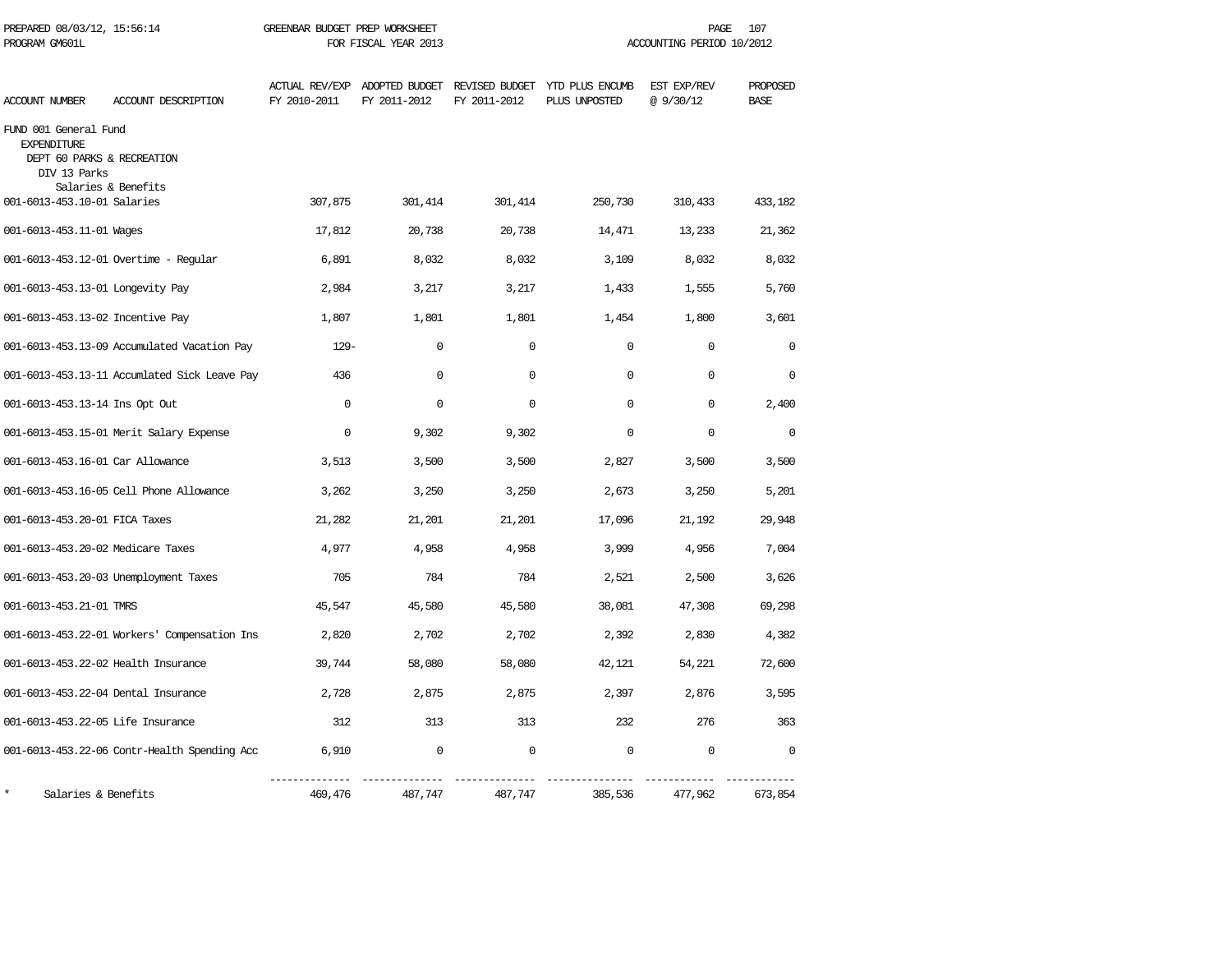| PROGRAM GM601L                                                                                                      |                                               | FOR FISCAL YEAR 2013                  |                                |                                | ACCOUNTING PERIOD 10/2012        |                         |                         |  |
|---------------------------------------------------------------------------------------------------------------------|-----------------------------------------------|---------------------------------------|--------------------------------|--------------------------------|----------------------------------|-------------------------|-------------------------|--|
| <b>ACCOUNT NUMBER</b>                                                                                               | ACCOUNT DESCRIPTION                           | <b>ACTUAL REV/EXP</b><br>FY 2010-2011 | ADOPTED BUDGET<br>FY 2011-2012 | REVISED BUDGET<br>FY 2011-2012 | YTD PLUS ENCUMB<br>PLUS UNPOSTED | EST EXP/REV<br>@9/30/12 | PROPOSED<br><b>BASE</b> |  |
| FUND 001 General Fund<br><b>EXPENDITURE</b><br>DEPT 60 PARKS & RECREATION<br>DIV 13 Parks<br>Operating<br>Operating |                                               |                                       |                                |                                |                                  |                         |                         |  |
|                                                                                                                     | 001-6013-453.34-03 Information Srvcs Contrib  | 7,557                                 | $\Omega$                       | $\Omega$                       | $\Omega$                         | $\mathbf 0$             | $\Omega$                |  |
| 001-6013-453.40-02 Equipment Rental                                                                                 |                                               | 974                                   | 2,000                          | 2,000                          | 1,161                            | 1,200                   | 2,500                   |  |
|                                                                                                                     | 001-6013-453.41-01 Building Maint & Repair    | 2,934                                 | 750                            | 750                            | 1,642                            | 1,700                   | 1,200                   |  |
|                                                                                                                     | 001-6013-453.41-02 Grounds Maint & Repair     | 14,928                                | 15,000                         | 15,207                         | 14,110                           | 15,000                  | 22,000                  |  |
|                                                                                                                     | 001-6013-453.41-15 ROW Maintenance & Repair   | 83,448                                | 124,440                        | 124,440                        | 104,348                          | 124,440                 | 130,000                 |  |
|                                                                                                                     | 001-6013-453.41-17 Water Features Maint & Rep | $\Omega$                              | 5,000                          | 5,000                          | 4,986                            | 5,000                   | 5,000                   |  |
|                                                                                                                     | 001-6013-453.42-08 Equipment Maint & Repair   | 44,263                                | 16,857                         | 16,857                         | 10,618                           | 10,618                  | 25,239                  |  |
|                                                                                                                     | 001-6013-453.42-10 Maintenance of Apparatus   | 693                                   | 1,000                          | 1,000                          | 925                              | 1,000                   | 2,500                   |  |
|                                                                                                                     | 001-6013-453.50-01 Memberships & Licenses     | 896                                   | 1,012                          | 1,012                          | 791                              | 800                     | 2,360                   |  |
|                                                                                                                     | 001-6013-453.50-03 Personnel Dev & Activity   | 591                                   | 600                            | 600                            | 225                              | 225                     | 4,380                   |  |
|                                                                                                                     | 001-6013-453.54-01 Printing & Graphic Serv    | $\Omega$                              | $\Omega$                       | $\Omega$                       | 11                               | 11                      | $\Omega$                |  |
|                                                                                                                     | 001-6013-453.55-08 Other Retainer & Ser Fees  | 1,914                                 | 3,900                          | 3,900                          | 4,269                            | 4,300                   | 5,340                   |  |
|                                                                                                                     | 001-6013-453.55-09 Medical Supplies & Serv    | $\Omega$                              | 300                            | 300                            | 56                               | 120                     | 300                     |  |
|                                                                                                                     | 001-6013-453.60-01 Office Supplies & Mat      | 453                                   | 500                            | 500                            | 421                              | 500                     | 1,000                   |  |
|                                                                                                                     | 001-6013-453.60-02 Janitorial Supplies        | 1,602                                 | 1,500                          | 1,500                          | 1,482                            | 2,000                   | 2,000                   |  |
|                                                                                                                     | 001-6013-453.60-03 Insect Control Supplies    | 991                                   | 1,000                          | 1,000                          | 333                              | 1,000                   | 1,500                   |  |
|                                                                                                                     | 001-6013-453.60-04 Weed Control Supplies      | 1,651                                 | 1,700                          | 1,700                          | 1,653                            | 1,700                   | 3,000                   |  |
|                                                                                                                     | 001-6013-453.60-11 Minor Tools & Materials    | 744                                   | 800                            | 800                            | 770                              | 800                     | 1,800                   |  |
| 001-6013-453.60-12 Sign Materials                                                                                   |                                               | $\Omega$                              | 300                            | 300                            | 347                              | 350                     | 300                     |  |
| 001-6013-453.60-13 Uniforms                                                                                         |                                               | 1,413                                 | 1,700                          | 1,700                          | 1,279                            | 1,700                   | 2,830                   |  |
|                                                                                                                     | 001-6013-453.60-14 Protective Clothing/Mat    | 1,539                                 | 1,600                          | 1,600                          | 1,480                            | 1,600                   | 2,500                   |  |

PREPARED 08/03/12, 15:56:14 GREENBAR BUDGET PREP WORKSHEET **FREED AGE 108** PAGE 108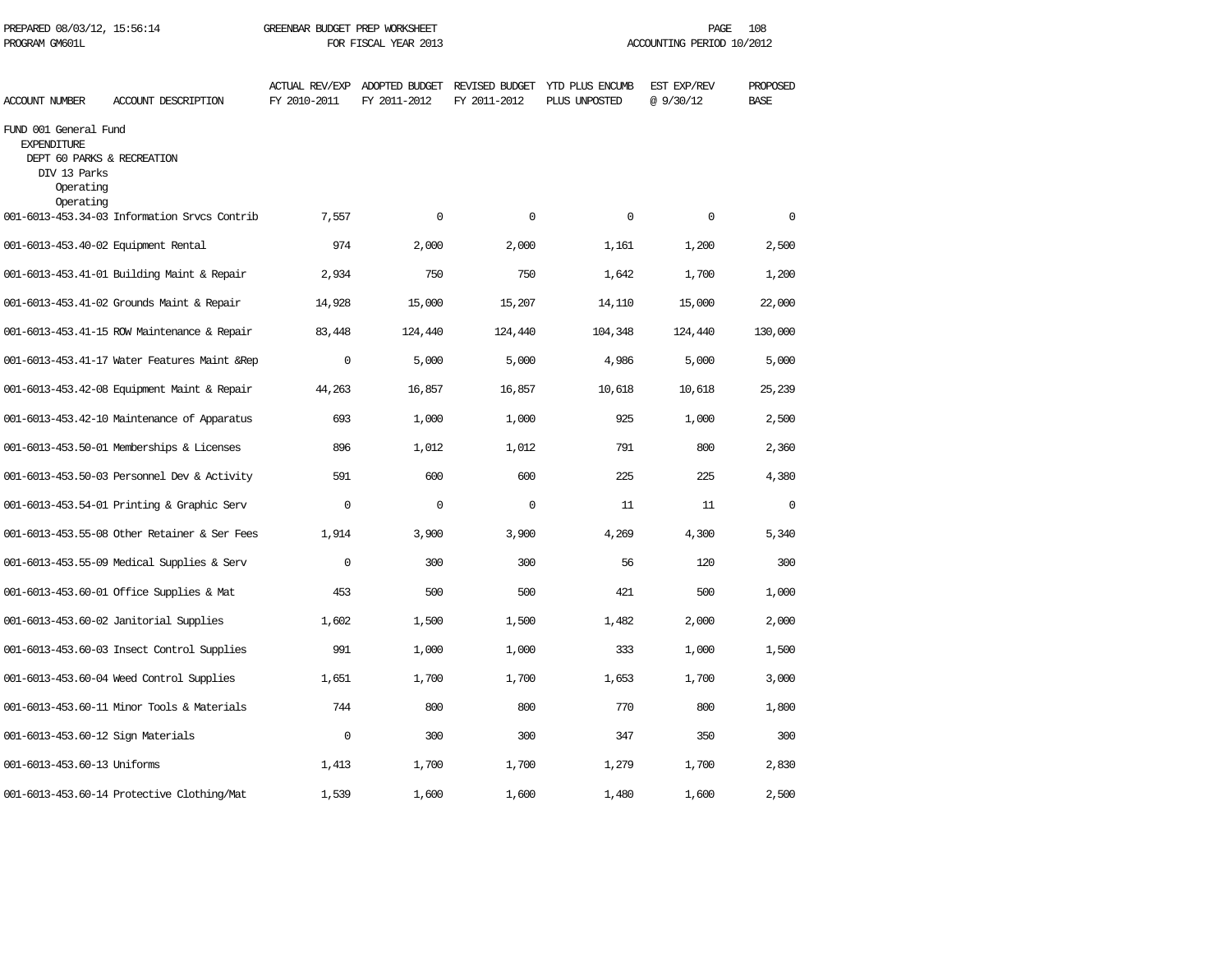| PREPARED 08/03/12, 15:56:14                                | GREENBAR BUDGET PREP WORKSHEET |                      | 109<br>PAGE  |                                                              |                           |             |  |
|------------------------------------------------------------|--------------------------------|----------------------|--------------|--------------------------------------------------------------|---------------------------|-------------|--|
| PROGRAM GM601L                                             |                                | FOR FISCAL YEAR 2013 |              |                                                              | ACCOUNTING PERIOD 10/2012 |             |  |
|                                                            |                                |                      |              |                                                              |                           |             |  |
|                                                            |                                |                      |              | ACTUAL REV/EXP ADOPTED BUDGET REVISED BUDGET YTD PLUS ENCUMB | EST EXP/REV               | PROPOSED    |  |
| ACCOUNT DESCRIPTION<br><b>ACCOUNT NUMBER</b>               | FY 2010-2011                   | FY 2011-2012         | FY 2011-2012 | PLUS UNPOSTED                                                | @9/30/12                  | <b>BASE</b> |  |
| FUND 001 General Fund                                      |                                |                      |              |                                                              |                           |             |  |
| <b>EXPENDITURE</b>                                         |                                |                      |              |                                                              |                           |             |  |
| DEPT 60 PARKS & RECREATION                                 |                                |                      |              |                                                              |                           |             |  |
| DIV 13 Parks                                               |                                |                      |              |                                                              |                           |             |  |
| Operating                                                  |                                |                      |              |                                                              |                           |             |  |
| 001-6013-453.66-03 Minor Machinery & Eqpt                  | 3,149                          | 2,516                | 2,516        | 1,818                                                        | 2,516                     | 2,500       |  |
| 001-6013-453.66-04 Minor Shop & Plant Eqpt                 | 587                            | $\mathbf 0$          | $\mathbf 0$  | $\mathbf 0$                                                  | $\mathbf 0$               | $\mathbf 0$ |  |
| $\star$<br>Operating                                       | 170,327                        | 182,475              | 182,682      | 152,725                                                      | 176,580                   | 218,249     |  |
|                                                            |                                |                      |              |                                                              |                           |             |  |
| Utilities/Internal Chrgs<br>001-6013-453.63-02 Electricity | 21,165                         | 23,970               | 23,970       | 11,489                                                       | 17,000                    | 17,000      |  |
|                                                            |                                |                      |              |                                                              |                           |             |  |
| 001-6013-453.63-03 Natural Gas                             | 1,119                          | 1,079                | 1,079        | 962                                                          | 1,021                     | 2,140       |  |
| 001-6013-453.63-04 Water                                   | 37,567                         | 39,000               | 39,000       | 20,787                                                       | 28,000                    | 42,000      |  |
| 001-6013-453.64-03 Fuel                                    | 16,552                         | 21,050               | 21,050       | 14,733                                                       | 26,103                    | 31,152      |  |
| 001-6013-453.82-01 Contrib to Eqpt Repl Fund               | 41,688                         | 35,452               | 35,452       | 35,452                                                       | 35,452                    | 44,358      |  |
| 001-6013-453.82-16 IT Contribution                         | $\Omega$                       | 8,090                | 8,090        | 6,068                                                        | 8,090                     | 6,743       |  |
| 001-6013-453.82-17 Equip Svc Contribution                  | $\mathbf 0$                    | 23,420               | 23,420       | 19,517                                                       | 23,420                    | 23,664      |  |
| $\star$<br>Utilities/Internal Chrgs                        | 118,091                        | 152,061              | 152,061      | 109,008                                                      | 139,086                   | 167,057     |  |
|                                                            |                                |                      |              |                                                              |                           |             |  |
| Capital<br>001-6013-453.74-02 Machinery & Equipment        | 6,383                          | 0                    | $\mathbf{0}$ | 0                                                            | 0                         | $\mathbf 0$ |  |
|                                                            |                                |                      |              |                                                              |                           |             |  |
| $\star$<br>Capital                                         | 6,383                          | $\mathbf 0$          | $\mathbf 0$  | $\mathbf 0$                                                  | 0                         | $\Omega$    |  |
| $***$<br>Parks                                             | 764,277                        | 822,283              | 822,490      | 647,269                                                      | 793,628                   | 1,059,160   |  |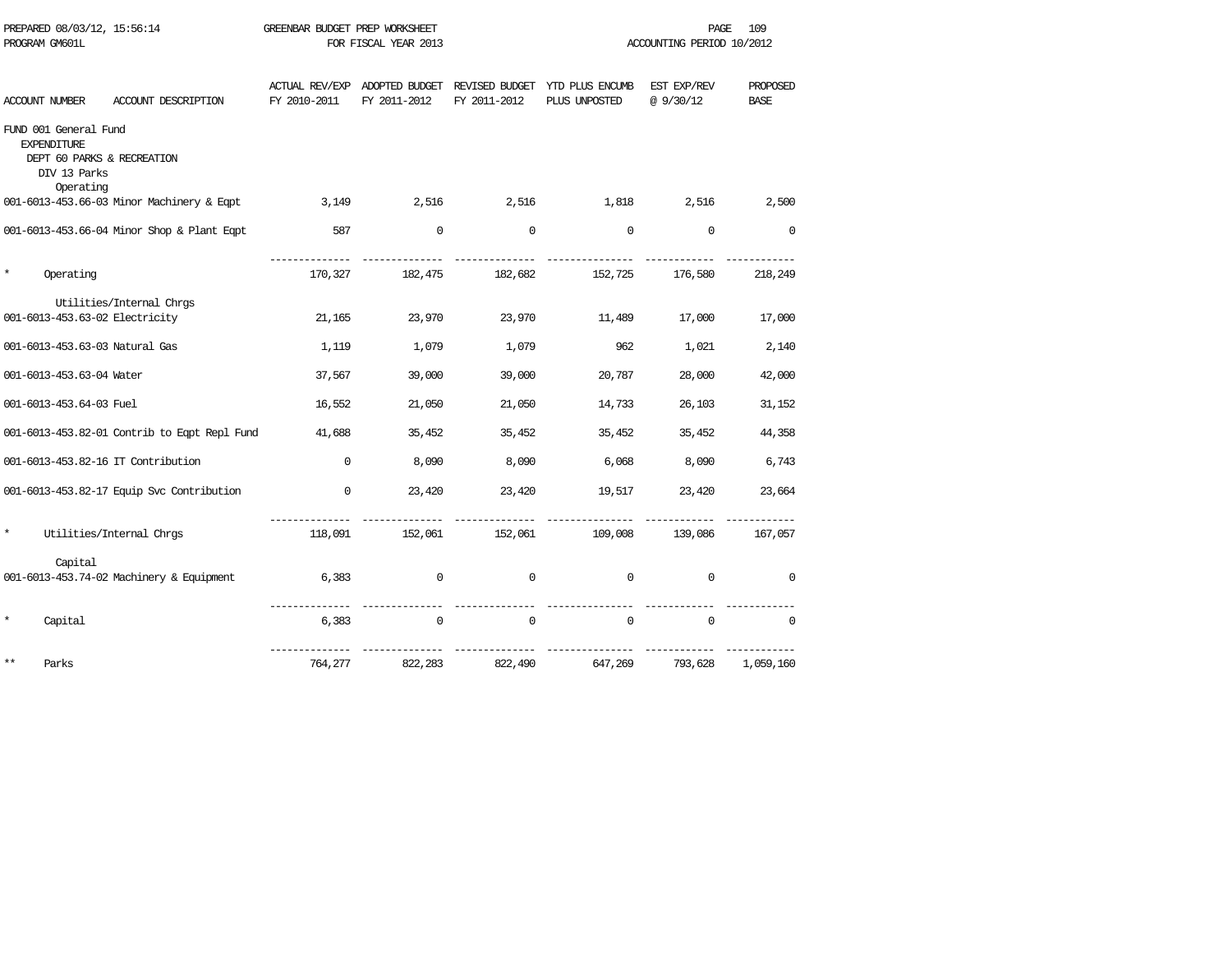| PREPARED 08/03/12, 15:56:14<br>PROGRAM GM601L                             |                                                      | GREENBAR BUDGET PREP WORKSHEET | FOR FISCAL YEAR 2013 |              |                                                                               | PAGE<br>ACCOUNTING PERIOD 10/2012 | 110                     |
|---------------------------------------------------------------------------|------------------------------------------------------|--------------------------------|----------------------|--------------|-------------------------------------------------------------------------------|-----------------------------------|-------------------------|
| ACCOUNT NUMBER                                                            | ACCOUNT DESCRIPTION                                  | FY 2010-2011                   | FY 2011-2012         | FY 2011-2012 | ACTUAL REV/EXP ADOPTED BUDGET REVISED BUDGET YTD PLUS ENCUMB<br>PLUS UNPOSTED | EST EXP/REV<br>@9/30/12           | PROPOSED<br><b>BASE</b> |
| FUND 001 General Fund<br><b>EXPENDITURE</b><br>DEPT 60 PARKS & RECREATION | DIV 15 Senior Citizens Center<br>Salaries & Benefits |                                |                      |              |                                                                               |                                   |                         |
| 001-6015-459.10-01 Salaries                                               |                                                      | 37,042                         | 35,710               | 35,710       | 29,705                                                                        | 36,778                            | 36,781                  |
| 001-6015-459.11-01 Wages                                                  |                                                      | 7,549                          | 14,310               | 14,310       | 10,540                                                                        | 13,815                            | 14,860                  |
|                                                                           | 001-6015-459.12-01 Overtime - Regular                | 396                            | 419                  | 419          | 109                                                                           | 419                               | 419                     |
| 001-6015-459.13-01 Longevity Pay                                          |                                                      | 573                            | 624                  | 624          | 498                                                                           | 618                               | 672                     |
|                                                                           | 001-6015-459.13-09 Accumulated Vacation Pay          | 289                            | $\mathbf 0$          | $\mathbf 0$  | $\mathbf 0$                                                                   | $\mathbf 0$                       | $\mathbf 0$             |
|                                                                           | 001-6015-459.13-11 Accumlated Sick Leave Pay         | 71                             | $\mathbf 0$          | $\mathbf 0$  | $\mathbf 0$                                                                   | $\Omega$                          | $\Omega$                |
| 001-6015-459.13-14 Ins Opt Out                                            |                                                      | 2,410                          | 2,400                | 2,400        | 1,900                                                                         | 2,400                             | 2,400                   |
|                                                                           | 001-6015-459.15-01 Merit Salary Expense              | $\Omega$                       | 1,096                | 1,096        | $\Omega$                                                                      | $\Omega$                          | $\Omega$                |
| 001-6015-459.16-01 Car Allowance                                          |                                                      | 301                            | 300                  | 300          | 242                                                                           | 300                               | 300                     |
| 001-6015-459.20-01 FICA Taxes                                             |                                                      | 2,986                          | 3,367                | 3,367        | 2,617                                                                         | 3,335                             | 3,437                   |
| 001-6015-459.20-02 Medicare Taxes                                         |                                                      | 698                            | 788                  | 788          | 612                                                                           | 780                               | 804                     |
|                                                                           | 001-6015-459.20-03 Unemployment Taxes                | 113                            | 144                  | 144          | 502                                                                           | 466                               | 522                     |
| 001-6015-459.21-01 TMRS                                                   |                                                      | 5,506                          | 5,598                | 5,598        | 4,589                                                                         | 5,733                             | 6,090                   |
|                                                                           | 001-6015-459.22-01 Workers' Compensation Ins         | 59                             | 59                   | 59           | 50                                                                            | 61                                | 61                      |
| 001-6015-459.22-04 Dental Insurance                                       |                                                      | 337                            | 359                  | 359          | 90                                                                            | 90                                | $\Omega$                |
| 001-6015-459.22-05 Life Insurance                                         |                                                      | 14                             | 39                   | 39           | 10                                                                            | 21                                | 33                      |
| $\star$<br>Salaries & Benefits                                            |                                                      | 58,344                         | 65,213               | 65,213       | 51,464                                                                        | 64,816                            | 66,379                  |
| Operating                                                                 | 001-6015-459.34-03 Information Srvcs Contrib         | 3,710                          | $\mathbf 0$          | $\mathbf 0$  | $\Omega$                                                                      | $\Omega$                          | 0                       |
|                                                                           | 001-6015-459.41-01 Building Maint & Repair           | 179                            | 2,071                | 2,071        | $\Omega$                                                                      | $\mathbf 0$                       | 2,071                   |
|                                                                           | 001-6015-459.42-08 Equipment Maint & Repair          | 5,112                          | 1,090                | 1,090        | 292                                                                           | 323                               | 1,090                   |
|                                                                           | 001-6015-459.42-10 Maintenance of Apparatus          | $\Omega$                       | 200                  | 200          | $\Omega$                                                                      | $\Omega$                          | 200                     |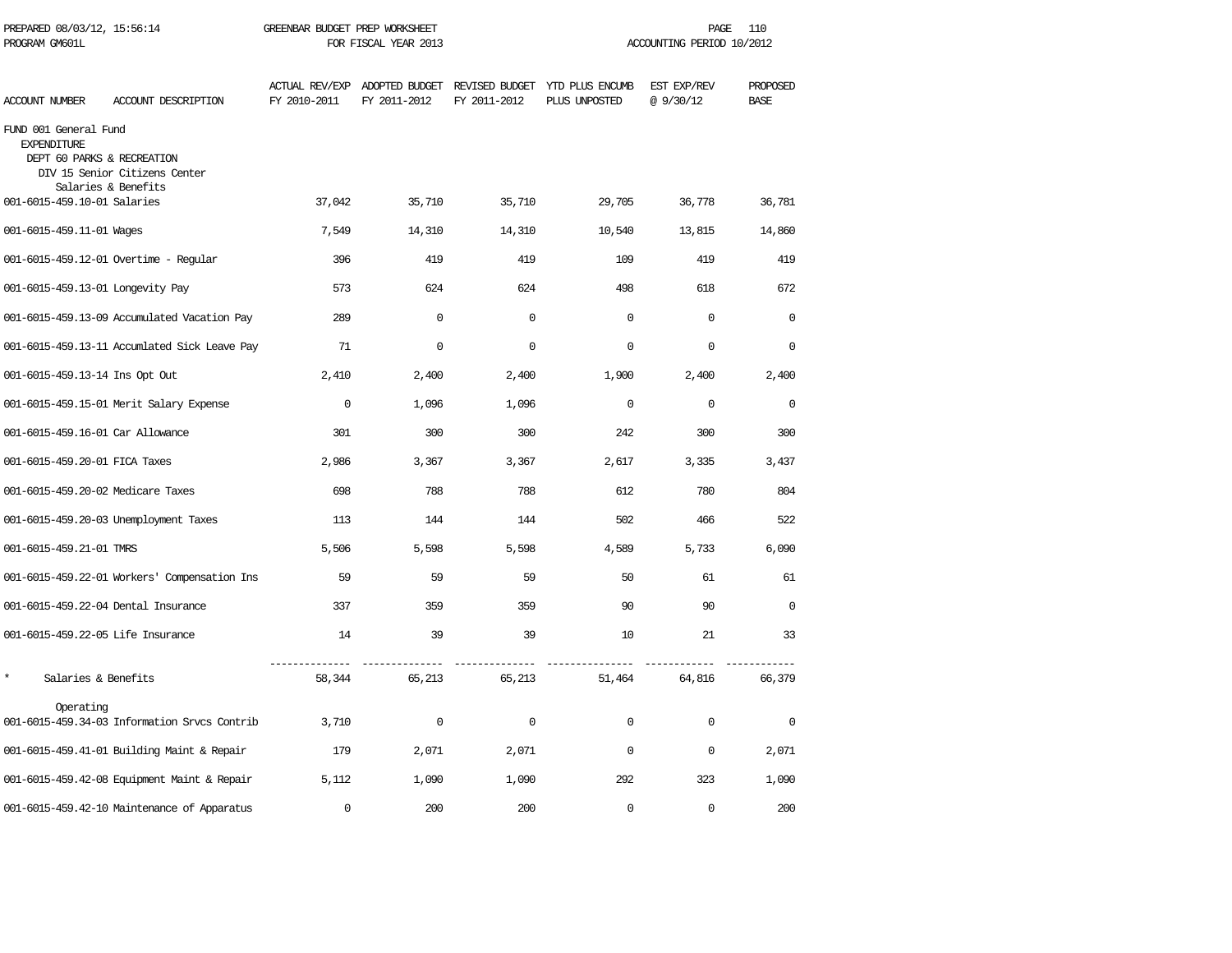| PROGRAM GM601L                              | PREPARED 08/03/12, 15:56:14                                              |                             | GREENBAR BUDGET PREP WORKSHEET<br>FOR FISCAL YEAR 2013 |                              |                                                                               | PAGE<br>111<br>ACCOUNTING PERIOD 10/2012 |                                  |  |
|---------------------------------------------|--------------------------------------------------------------------------|-----------------------------|--------------------------------------------------------|------------------------------|-------------------------------------------------------------------------------|------------------------------------------|----------------------------------|--|
| ACCOUNT NUMBER                              | ACCOUNT DESCRIPTION                                                      | FY 2010-2011                | FY 2011-2012                                           | FY 2011-2012                 | ACTUAL REV/EXP ADOPTED BUDGET REVISED BUDGET YTD PLUS ENCUMB<br>PLUS UNPOSTED | EST EXP/REV<br>@9/30/12                  | PROPOSED<br><b>BASE</b>          |  |
| FUND 001 General Fund<br><b>EXPENDITURE</b> | DEPT 60 PARKS & RECREATION<br>DIV 15 Senior Citizens Center<br>Operating |                             |                                                        |                              |                                                                               |                                          |                                  |  |
|                                             | 001-6015-459.50-01 Memberships & Licenses                                | 15                          | 0                                                      | $\mathbf 0$                  | 15                                                                            | $\Omega$                                 | $\mathbf 0$                      |  |
|                                             | 001-6015-459.53-01 Cell Telephones                                       | 133                         | $\Omega$                                               | $\Omega$                     | 444                                                                           | 600                                      | 600                              |  |
|                                             | 001-6015-459.53-02 Access Fees                                           | 444                         | $\Omega$                                               | $\Omega$                     | $\Omega$                                                                      | $\Omega$                                 | $\Omega$                         |  |
|                                             | 001-6015-459.55-01 Advertising                                           | $\Omega$                    | 285                                                    | 285                          | $\Omega$                                                                      | 285                                      | 285                              |  |
|                                             | 001-6015-459.60-01 Office Supplies & Mat                                 | 122                         | 155                                                    | 155                          | 151                                                                           | 155                                      | 155                              |  |
|                                             | 001-6015-459.60-02 Janitorial Supplies                                   | $\Omega$                    | 155                                                    | 155                          | 40                                                                            | 155                                      | 155                              |  |
|                                             | 001-6015-459.60-15 Sen Center Activity Exp                               | 6,017                       | 8,747                                                  | 8,747                        | 5,391                                                                         | 8,147                                    | 8,745                            |  |
|                                             | 001-6015-459.66-04 Minor Shop & Plant Eqpt                               | $\mathbf 0$                 | $\mathbf 0$                                            | $\mathbf 0$                  | 1,758                                                                         | 1,758                                    | $\mathbf 0$                      |  |
| $\star$                                     | Operating                                                                | 15,732                      | 12,703                                                 | 12,703                       | 8,091                                                                         | 11,423                                   | 13,301                           |  |
|                                             | Utilities/Internal Chrgs<br>001-6015-459.63-01 Telephone                 | $\mathbf 0$                 | 500                                                    | 500                          | $\mathbf 0$                                                                   | 500                                      | 500                              |  |
|                                             | 001-6015-459.63-02 Electricity                                           | 11,707                      | 8,108                                                  | 8,108                        | 5,567                                                                         | 11,000                                   | 11,000                           |  |
|                                             | 001-6015-459.63-03 Natural Gas                                           | 1,573                       | 1,600                                                  | 1,600                        | 1,156                                                                         | 1,188                                    | 1,200                            |  |
|                                             | 001-6015-459.63-04 Water                                                 | 2,667                       | 1,700                                                  | 1,700                        | 1,608                                                                         | 1,700                                    | 1,700                            |  |
|                                             | 001-6015-459.64-03 Fuel                                                  | 2,318                       | 2,559                                                  | 2,559                        | 1,219                                                                         | 2,094                                    | 2,095                            |  |
|                                             | 001-6015-459.82-16 IT Contribution                                       | $\Omega$                    | 3,967                                                  | 3,967                        | 2,975                                                                         | 3,967                                    | 3,848                            |  |
|                                             | 001-6015-459.82-17 Equip Svc Contribution                                | $\mathbf{0}$                | 6,485                                                  | 6,485                        | 5,404                                                                         | 6,485                                    | 6,553                            |  |
| $\star$                                     | Utilities/Internal Chrgs                                                 | 18,265                      | 24,919                                                 | 24,919                       | 17,929                                                                        | 26,934                                   | 26,896                           |  |
| $* *$                                       | Senior Citizens Center                                                   | ___________<br>92,341       | 102,835                                                | 102,835                      | 77,484                                                                        | 103,173                                  | 106,576                          |  |
| ***                                         | PARKS & RECREATION                                                       | --------------<br>1,325,263 | ________________<br>1,311,101                          | _______________<br>1,351,308 | ________________<br>1,080,340                                                 | _____________<br>1,323,753               | <u>____________</u><br>1,619,238 |  |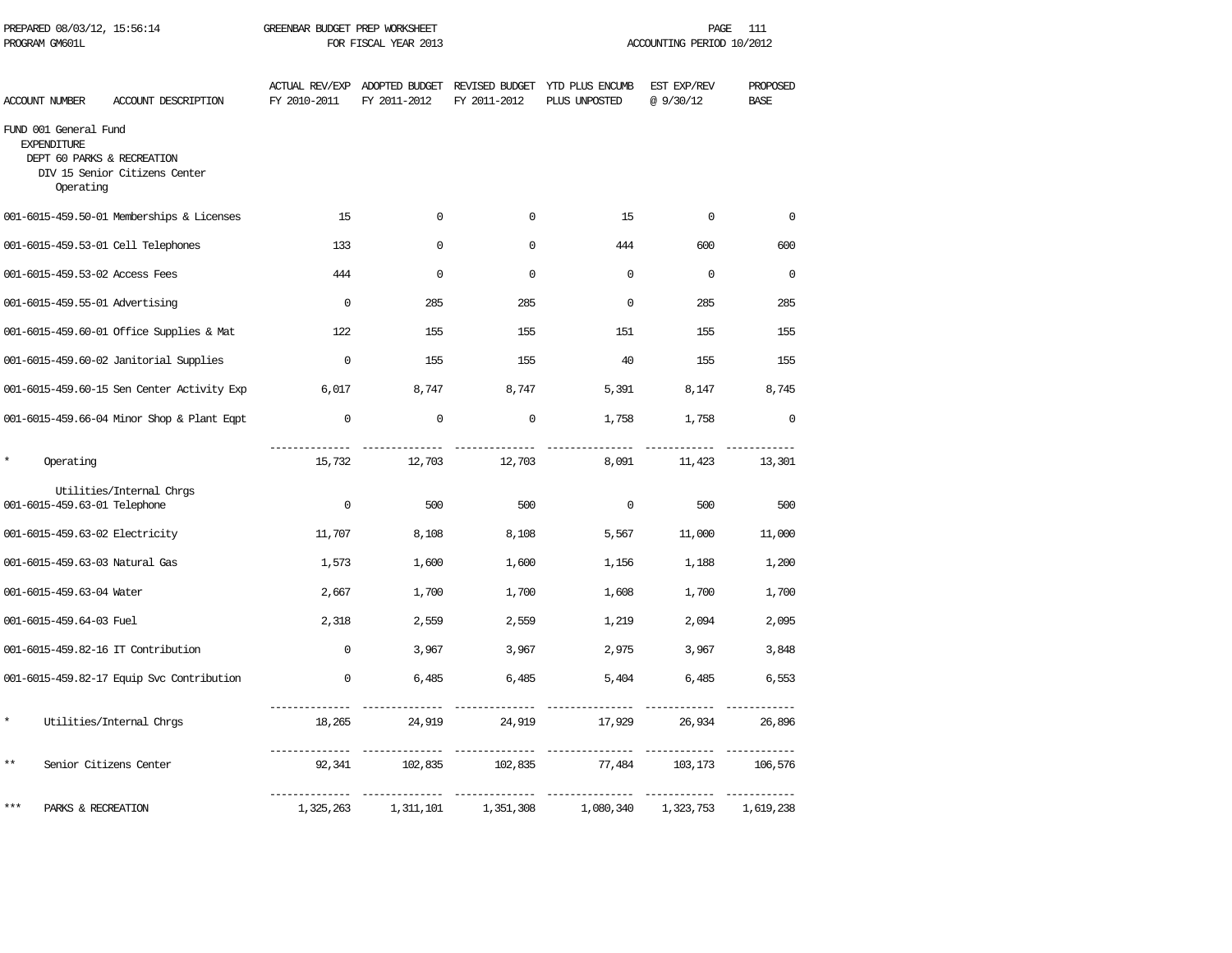| PREPARED 08/03/12, 15:56:14<br>PROGRAM GM601L |                                             | GREENBAR BUDGET PREP WORKSHEET<br>FOR FISCAL YEAR 2013                                  |                                |                                | 112<br>PAGE<br>ACCOUNTING PERIOD 10/2012 |                                  |                          |                         |
|-----------------------------------------------|---------------------------------------------|-----------------------------------------------------------------------------------------|--------------------------------|--------------------------------|------------------------------------------|----------------------------------|--------------------------|-------------------------|
|                                               | <b>ACCOUNT NUMBER</b>                       | ACCOUNT DESCRIPTION                                                                     | ACTUAL REV/EXP<br>FY 2010-2011 | ADOPTED BUDGET<br>FY 2011-2012 | REVISED BUDGET<br>FY 2011-2012           | YTD PLUS ENCUMB<br>PLUS UNPOSTED | EST EXP/REV<br>@ 9/30/12 | PROPOSED<br><b>BASE</b> |
|                                               | FUND 001 General Fund<br><b>EXPENDITURE</b> | DEPT 60 PARKS & RECREATION<br>DIV 15 Senior Citizens Center<br>Utilities/Internal Chros |                                |                                |                                          |                                  |                          |                         |
| ****                                          | <b>EXPENDITURE</b>                          |                                                                                         | 25,590,532                     | 25,354,787                     | 25, 458, 613                             | 21,579,099                       | 26, 263, 557             | 27, 211, 604            |
| *****                                         | General Fund                                |                                                                                         | 1,258,562-                     | $\mathbf 0$                    | 103,826                                  | 1,671,162-                       | 441,071-                 | 1,141,465               |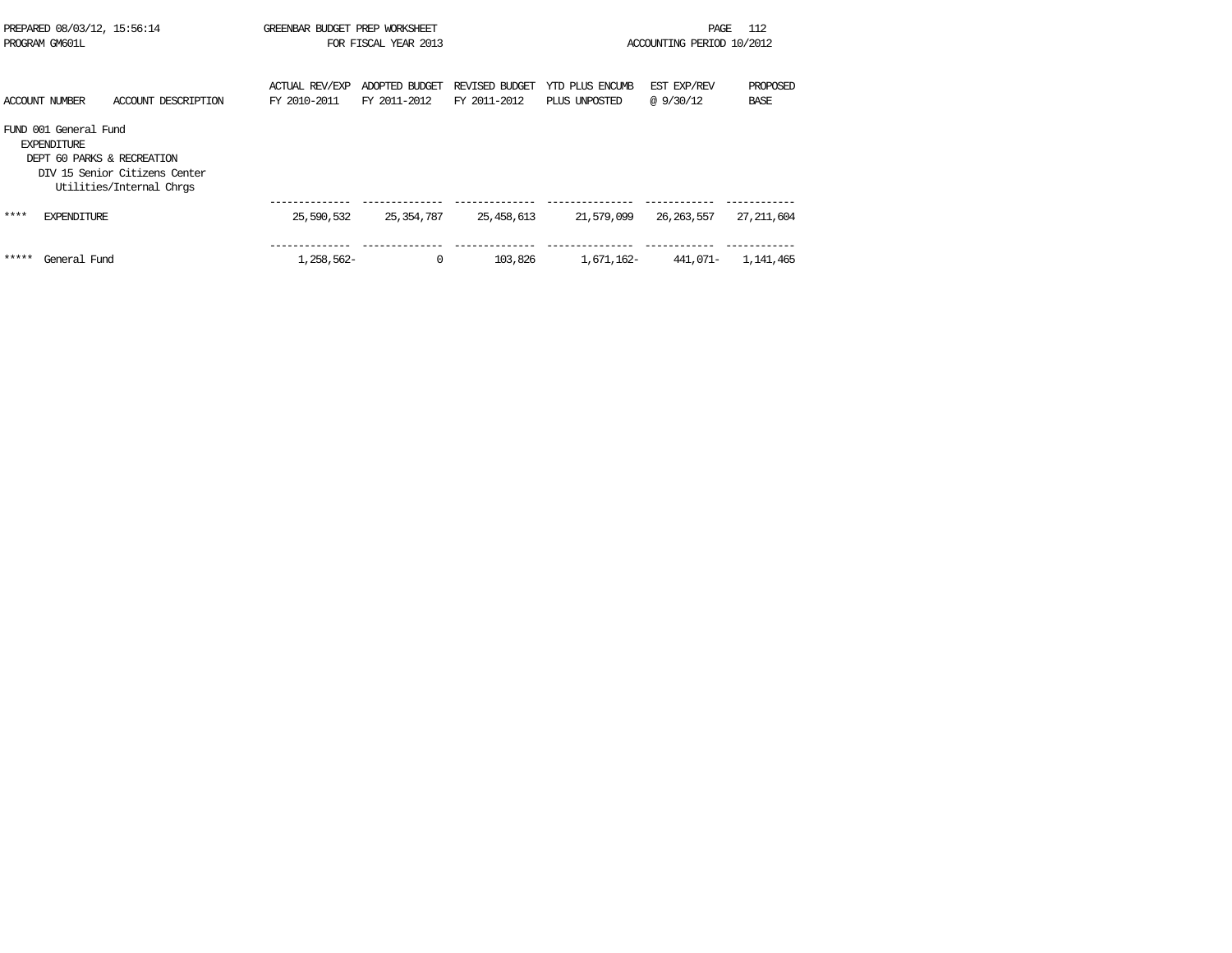|         | PREPARED 08/03/12, 15:56:14<br>PROGRAM GM601L   |                                    | GREENBAR BUDGET PREP WORKSHEET        | FOR FISCAL YEAR 2013           |                                |                                   | PAGE.<br>ACCOUNTING PERIOD 10/2012 | 113                     |
|---------|-------------------------------------------------|------------------------------------|---------------------------------------|--------------------------------|--------------------------------|-----------------------------------|------------------------------------|-------------------------|
|         | ACCOUNT NUMBER                                  | ACCOUNT DESCRIPTION                | <b>ACTUAL REV/EXP</b><br>FY 2010-2011 | ADOPTED BUDGET<br>FY 2011-2012 | REVISED BUDGET<br>FY 2011-2012 | YTD PLUS ENCUMB<br>PLUS UNPOSTED  | EST EXP/REV<br>@ 9/30/12           | PROPOSED<br><b>BASE</b> |
|         | FUND 105 Hotel/Motel Tax Fund<br><b>REVENUE</b> |                                    |                                       |                                |                                |                                   |                                    |                         |
|         |                                                 | 105-0000-313.20-00 Hotel/Motel Tax | 144,521-                              | 110,000-                       | 110,000-                       | 87,160-                           | 110,000-                           | $110,000 -$             |
| $\star$ |                                                 |                                    | 144,521-                              | 110,000-                       | 110,000-                       | 87,160-                           | 110,000-                           | $110,000 -$             |
| **      | Hotel/Motel Tax Fund                            |                                    | 144,521-                              | 110,000-                       | 110,000-                       | 87,160-                           | 110,000-                           | 110,000-                |
| $***$   | Hotel/Motel Tax Fund                            |                                    | 144,521-                              | 110,000-                       | 110,000-                       | 87,160-                           | 110,000-                           | 110,000-                |
| ****    | <b>REVENUE</b>                                  |                                    | 144,521-                              |                                |                                | $110,000 110,000 87,160 110,000-$ |                                    | 110,000-                |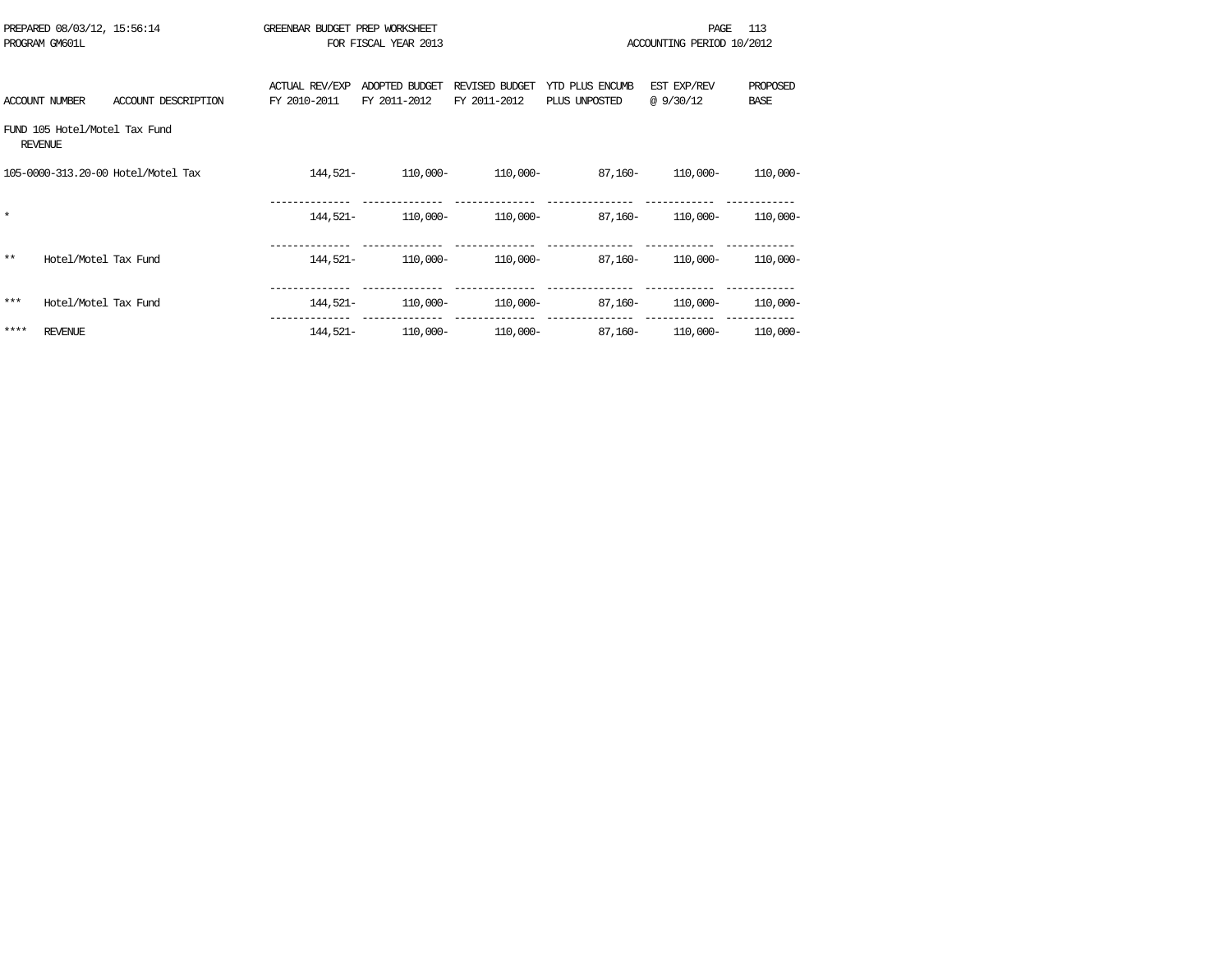| PROGRAM GM601L                                                   | PREPARED 08/03/12, 15:56:14<br>GREENBAR BUDGET PREP WORKSHEET<br>PAGE<br>FOR FISCAL YEAR 2013<br>ACCOUNTING PERIOD 10/2012 |              |              |              | 114                                                                           |                         |                         |
|------------------------------------------------------------------|----------------------------------------------------------------------------------------------------------------------------|--------------|--------------|--------------|-------------------------------------------------------------------------------|-------------------------|-------------------------|
| <b>ACCOUNT NUMBER</b>                                            | ACCOUNT DESCRIPTION                                                                                                        | FY 2010-2011 | FY 2011-2012 | FY 2011-2012 | ACTUAL REV/EXP ADOPTED BUDGET REVISED BUDGET YTD PLUS ENCUMB<br>PLUS UNPOSTED | EST EXP/REV<br>@9/30/12 | PROPOSED<br><b>BASE</b> |
| FUND 105 Hotel/Motel Tax Fund<br><b>EXPENDITURE</b><br>Operating | DEPT 10 Administrative Services<br>DIV 21 Tourism Development                                                              |              |              |              |                                                                               |                         |                         |
|                                                                  | 105-1021-564.32-01 Financial Audit Services                                                                                | 263          | 1,530        | 1,530        | $\Omega$                                                                      | 1,530                   | 1,530                   |
|                                                                  | 105-1021-564.32-05 Planning Consulting Fees                                                                                | 11,000       | $\mathbf 0$  | $\mathbf 0$  | $\mathbf 0$                                                                   | $\mathbf 0$             | $\mathbf 0$             |
|                                                                  | 105-1021-564.34-03 Information Srvcs Contrib                                                                               | 3,710        | $\mathbf 0$  | $\mathbf 0$  | 0                                                                             | $\mathbf 0$             | $\mathbf 0$             |
| 105-1021-564.40-08 Land Lease                                    |                                                                                                                            | 2,122        | 2,122        | 2,122        | 2,185                                                                         | 2,186                   | 2,252                   |
|                                                                  | 105-1021-564.41-01 Building Maint & Repair                                                                                 | 675          | 1,883        | 1,883        | 125                                                                           | 1,883                   | 1,883                   |
|                                                                  | 105-1021-564.41-02 Grounds Maint & Repair                                                                                  | $\Omega$     | 850          | 850          | $\Omega$                                                                      | $\mathbf 0$             | $\Omega$                |
|                                                                  | 105-1021-564.43-01 Janitorial Services                                                                                     | $\Omega$     | 3,000        | 3,000        | $\Omega$                                                                      | 3,000                   | 3,000                   |
|                                                                  | 105-1021-564.55-20 Tourism Promotion                                                                                       | $\Omega$     | $\Omega$     | $\Omega$     | $\Omega$                                                                      | $\Omega$                | 25,000                  |
|                                                                  | 105-1021-564.60-02 Janitorial Supplies                                                                                     | $\cap$       | 237          | 237          | $\cap$                                                                        | 237                     | 237                     |
|                                                                  | 105-1021-564.66-04 Minor Shop & Plant Eqpt                                                                                 | $\Omega$     | 1,530        | 1,530        | $\Omega$                                                                      | 1,530                   | 1,530                   |
|                                                                  | 105-1021-564.80-05 Miscellaneous Expense                                                                                   | $\Omega$     | 510          | 510          | $\Omega$                                                                      | 510                     | 510                     |
|                                                                  | 105-1021-564.80-13 Project/Event Expense                                                                                   | 24,770       | 21,529       | 21,529       | 22,909                                                                        | 22,909                  | 21,529                  |
|                                                                  | 105-1021-564.81-04 Administrative Services                                                                                 | 10,200       | 10,200       | 10,200       | 7,650                                                                         | 10,200                  | 10,200                  |
| $\star$<br>Operating                                             |                                                                                                                            | 52,740       | 43,391       | 43,391       | 32,869                                                                        | 43,985                  | 67,671                  |
| 105-1021-564.63-01 Telephone                                     | Utilities/Internal Chrgs                                                                                                   | 325          | 827          | 827          | 225                                                                           | 827                     | 827                     |
| 105-1021-564.63-02 Electricity                                   |                                                                                                                            | 4,072        | 2,322        | 2,322        | 2,449                                                                         | 4,000                   | 4,000                   |
| 105-1021-564.63-04 Water                                         |                                                                                                                            | 327          | 315          | 315          | 297                                                                           | 360                     | 360                     |
|                                                                  | 105-1021-564.82-02 Business Retention/Expans                                                                               | 76,231       | $\Omega$     | $\Omega$     | $\Omega$                                                                      | $\Omega$                | $\Omega$                |
|                                                                  | 105-1021-564.82-04 Burleson Historical Soc                                                                                 | 6,000        | 6,000        | 6,000        | 6,000                                                                         | 6,000                   | 6,000                   |
|                                                                  | 105-1021-564.82-10 La Buena Vida Contrib                                                                                   | 3,000        | 3,000        | 3,000        | 3,000                                                                         | 3,000                   | 3,000                   |
|                                                                  | 105-1021-564.82-13 Burleson Community Arts                                                                                 | $\mathbf 0$  | 5,000        | 5,000        | $\mathbf 0$                                                                   | 5,000                   | 5,000                   |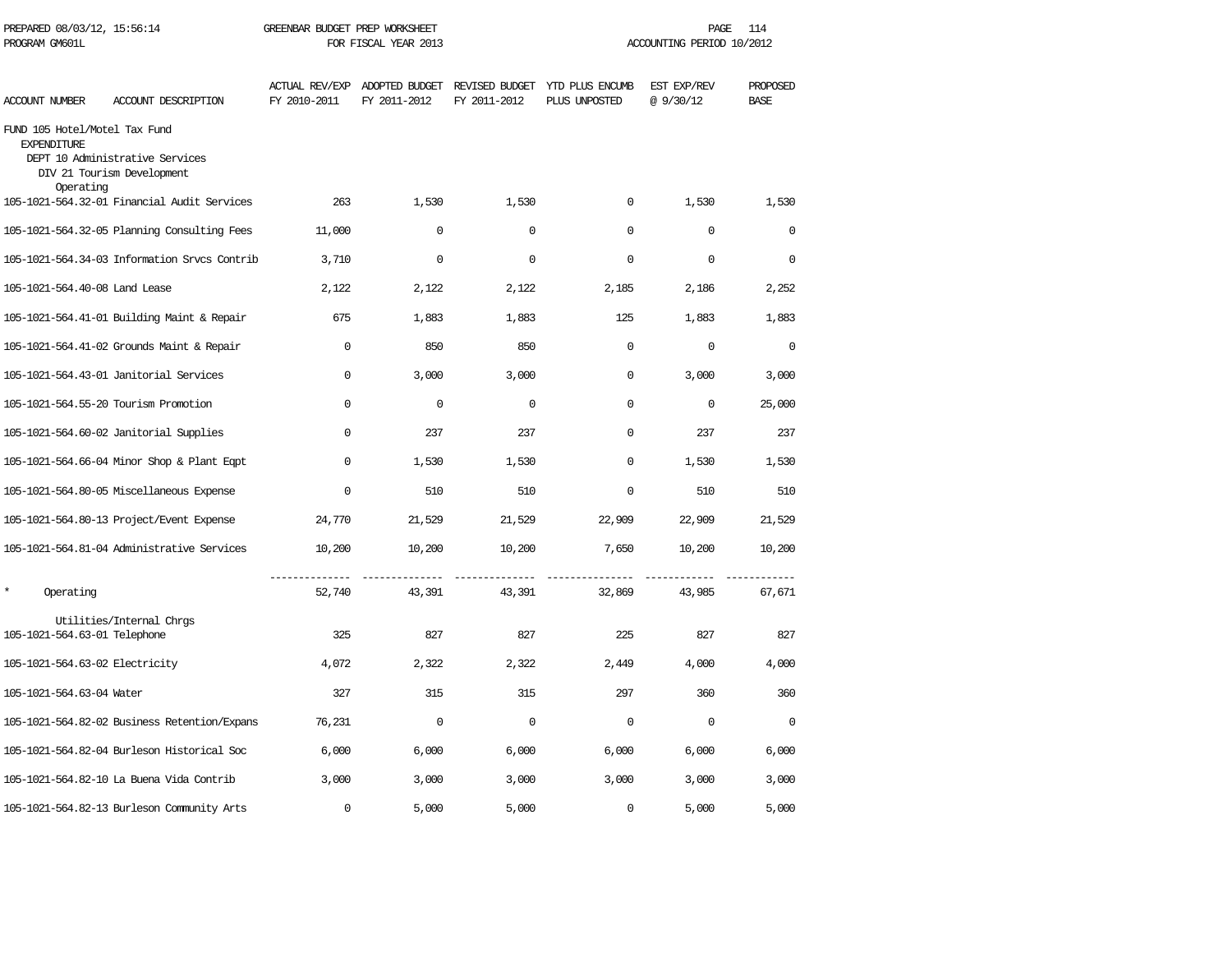|         | PREPARED 08/03/12, 15:56:14<br>PROGRAM GM601L       |                                                                                           | GREENBAR BUDGET PREP WORKSHEET |                                |                                | 115<br><b>PAGE</b>                                |                           |                         |
|---------|-----------------------------------------------------|-------------------------------------------------------------------------------------------|--------------------------------|--------------------------------|--------------------------------|---------------------------------------------------|---------------------------|-------------------------|
|         |                                                     |                                                                                           |                                | FOR FISCAL YEAR 2013           |                                |                                                   | ACCOUNTING PERIOD 10/2012 |                         |
|         | <b>ACCOUNT NUMBER</b>                               | ACCOUNT DESCRIPTION                                                                       | ACTUAL REV/EXP<br>FY 2010-2011 | ADOPTED BUDGET<br>FY 2011-2012 | REVISED BUDGET<br>FY 2011-2012 | YTD PLUS ENCUMB<br>PLUS UNPOSTED                  | EST EXP/REV<br>@ 9/30/12  | PROPOSED<br><b>BASE</b> |
|         | FUND 105 Hotel/Motel Tax Fund<br><b>EXPENDITURE</b> | DEPT 10 Administrative Services<br>DIV 21 Tourism Development<br>Utilities/Internal Chrgs |                                |                                |                                |                                                   |                           |                         |
|         |                                                     | 105-1021-564.82-16 IT Contribution                                                        | $\mathbf{0}$                   |                                |                                | 3,967 3,967 2,975 3,967                           |                           | 3,298                   |
| $\star$ |                                                     | Utilities/Internal Chros                                                                  | 89,955                         |                                |                                | 21,431 21,431 14,946 23,154 22,485                |                           |                         |
| $***$   | Tourism Development                                 |                                                                                           |                                |                                |                                | 142,695 64,822 64,822 47,815 67,139 90,156        |                           |                         |
| ***     |                                                     | Administrative Services                                                                   |                                |                                |                                | 142,695 64,822 64,822 47,815 67,139 90,156        |                           |                         |
| ****    | <b>EXPENDITURE</b>                                  |                                                                                           |                                |                                |                                | 142.695 64.822 64.822 47.815 67.139 90.156        |                           |                         |
| *****   | Hotel/Motel Tax Fund                                |                                                                                           |                                |                                |                                | $1.826 -$ 45.178- 45.178- 39.345- 42.861- 19.844- |                           |                         |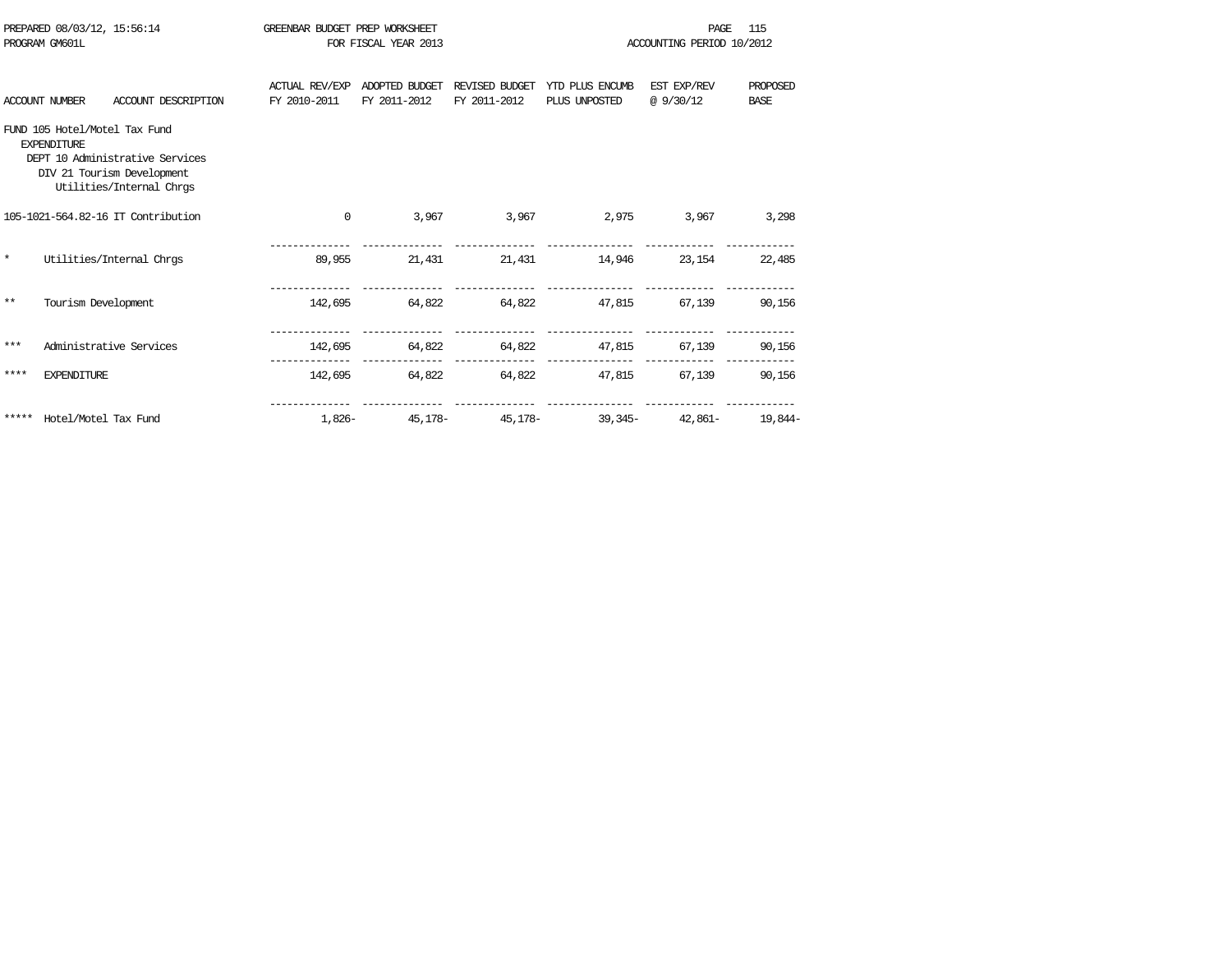| PROGRAM GM601L | PREPARED 08/03/12, 15:56:14 |                                                                                                   | GREENBAR BUDGET PREP WORKSHEET | FOR FISCAL YEAR 2013 |              |                                                                                                   | <b>PAGE</b><br>ACCOUNTING PERIOD 10/2012 | 116                     |
|----------------|-----------------------------|---------------------------------------------------------------------------------------------------|--------------------------------|----------------------|--------------|---------------------------------------------------------------------------------------------------|------------------------------------------|-------------------------|
| ACCOUNT NUMBER |                             | ACCOUNT DESCRIPTION                                                                               | FY 2010-2011                   | FY 2011-2012         | FY 2011-2012 | ACTUAL REV/EXP ADOPTED BUDGET REVISED BUDGET YTD PLUS ENCUMB<br>PLUS UNPOSTED                     | EST EXP/REV<br>@ 9/30/12                 | PROPOSED<br><b>BASE</b> |
| REVENUE        |                             | FUND 106 BCDC 4B Sales Tax SRF                                                                    |                                |                      |              |                                                                                                   |                                          |                         |
|                |                             | 106-0000-312.20-00 BCDC 4B Sales Tax 3,322,546-2,962,000-2,962,000-2,489,249-3,200,000-3,422,574- |                                |                      |              |                                                                                                   |                                          |                         |
|                |                             | 106-0000-371.20-00 Securities Interest                                                            | $89 -$                         | $\Omega$             | $\Omega$     | $25 -$                                                                                            | $\Omega$                                 | $\Omega$                |
|                |                             | 106-0000-371.20-10 CD/Money Market Interest                                                       | $8-$                           | $\Omega$             | $\Omega$     | $\Omega$                                                                                          | $\Omega$                                 | $\Omega$                |
|                |                             | 106-0000-371.25-00 Gain/Loss on Security Val                                                      | 6                              | $\Omega$             | $\Omega$     | 11                                                                                                | $\Omega$                                 | $\Omega$                |
|                |                             | 106-0000-371.30-10 TexPool Interest                                                               | $9 -$                          | $3,000-$             | $3,000-$     | $1 -$                                                                                             | $3,000-$                                 | $3,000-$                |
|                |                             | 106-0000-371.30-11 TexPool Prime Interest                                                         | $43 -$                         | $\Omega$             | $\Omega$     | $3 -$                                                                                             | $\mathbf 0$                              | $\Omega$                |
|                |                             | 106-0000-371.30-20 Lone Star Interest                                                             | $2.632-$                       | $\Omega$             | $\Omega$     | $1.587-$                                                                                          | $\Omega$                                 | $\Omega$                |
|                |                             | 106-0000-371.30-40 TexSTAR Interest                                                               | $5 -$                          | $\Omega$             | $\Omega$     | $1 -$                                                                                             | $\Omega$                                 | $\Omega$                |
| $\star$        |                             |                                                                                                   |                                |                      |              | ________________<br>3, 325, 326- 2, 965, 000- 2, 965, 000- 2, 490, 855- 3, 203, 000- 3, 425, 574- |                                          |                         |
| $***$          | BCDC 4B Sales Tax SRF       |                                                                                                   |                                |                      |              | 3,325,326- 2,965,000- 2,965,000- 2,490,855- 3,203,000- 3,425,574-                                 |                                          |                         |
| $***$          | BCDC 4B Sales Tax SRF       |                                                                                                   |                                |                      |              | 3,325,326- 2,965,000- 2,965,000- 2,490,855- 3,203,000- 3,425,574-                                 |                                          |                         |
| ****           | REVENUE                     |                                                                                                   |                                |                      |              | 3,325,326- 2,965,000- 2,965,000- 2,490,855- 3,203,000- 3,425,574-                                 |                                          |                         |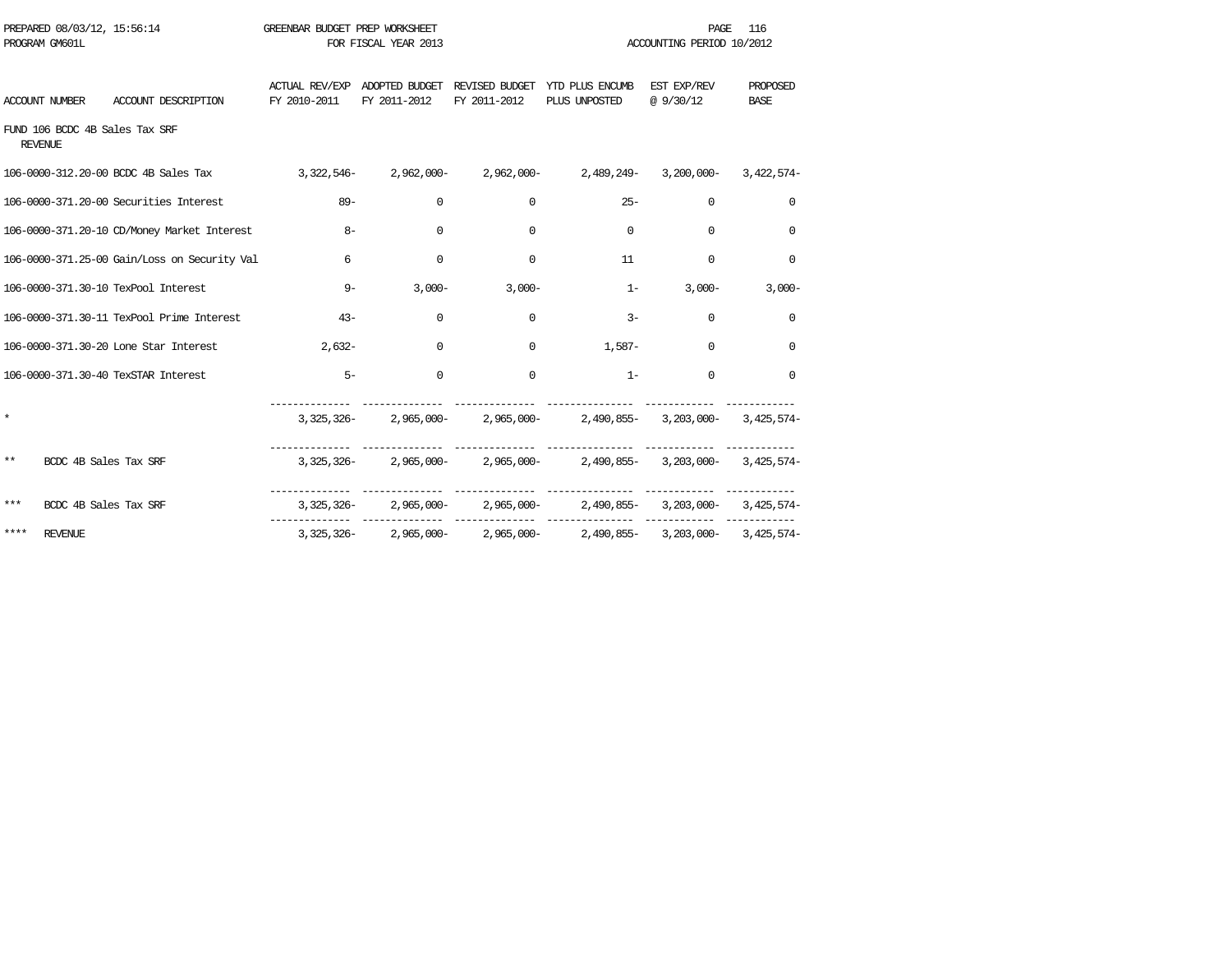|         | PREPARED 08/03/12, 15:56:14 |                                             | GREENBAR BUDGET PREP WORKSHEET |                      |                         |                                                             | PAGE.                     | 117         |
|---------|-----------------------------|---------------------------------------------|--------------------------------|----------------------|-------------------------|-------------------------------------------------------------|---------------------------|-------------|
|         | PROGRAM GM601L              |                                             |                                | FOR FISCAL YEAR 2013 |                         |                                                             | ACCOUNTING PERIOD 10/2012 |             |
|         |                             |                                             | ACTUAL REV/EXP                 |                      |                         | ADOPTED BUDGET REVISED BUDGET YTD PLUS ENCUMB               | EST EXP/REV               | PROPOSED    |
|         | <b>ACCOUNT NUMBER</b>       | ACCOUNT DESCRIPTION                         | FY 2010-2011                   | FY 2011-2012         | FY 2011-2012            | PLUS UNPOSTED                                               | @9/30/12                  | <b>BASE</b> |
|         | <b>EXPENDITURE</b>          | FUND 106 BCDC 4B Sales Tax SRF              |                                |                      |                         |                                                             |                           |             |
|         | Operating                   | 106-0000-561.81-06 Transfer Out             | 3,138,713                      |                      | 3, 167, 216 3, 905, 951 | 2,747,572                                                   | 3,905,951                 | 3,496,294   |
|         |                             | 106-0000-565.32-09 Other Financial Services | 3,500                          | 3,500                | 3,500                   | 1,750                                                       | 3,500                     | 3,500       |
|         |                             | 106-0000-565.81-07 Transfer to CPF          | $\mathbf 0$                    | $\Omega$             | $\Omega$                | 40,000                                                      | 40,000                    | $\Omega$    |
| $\star$ | Operating                   |                                             | 3, 142, 213                    |                      |                         | 3,170,716 3,909,451 2,789,322 3,949,451                     |                           | 3,499,794   |
| **      | BCDC 4B Sales Tax SRF       |                                             |                                |                      |                         | 3, 142, 213 3, 170, 716 3, 909, 451 2, 789, 322 3, 949, 451 |                           | 3,499,794   |
| ***     | BCDC 4B Sales Tax SRF       |                                             |                                |                      |                         | 3, 142, 213 3, 170, 716 3, 909, 451 2, 789, 322 3, 949, 451 |                           | 3,499,794   |
| ****    | <b>EXPENDITURE</b>          |                                             |                                |                      |                         | 3, 142, 213 3, 170, 716 3, 909, 451 2, 789, 322 3, 949, 451 | ------------              | 3,499,794   |
|         | ***** BCDC 4B Sales Tax SRF |                                             |                                |                      |                         | 183,113- 205,716 944,451 298,467 746,451                    |                           | 74,220      |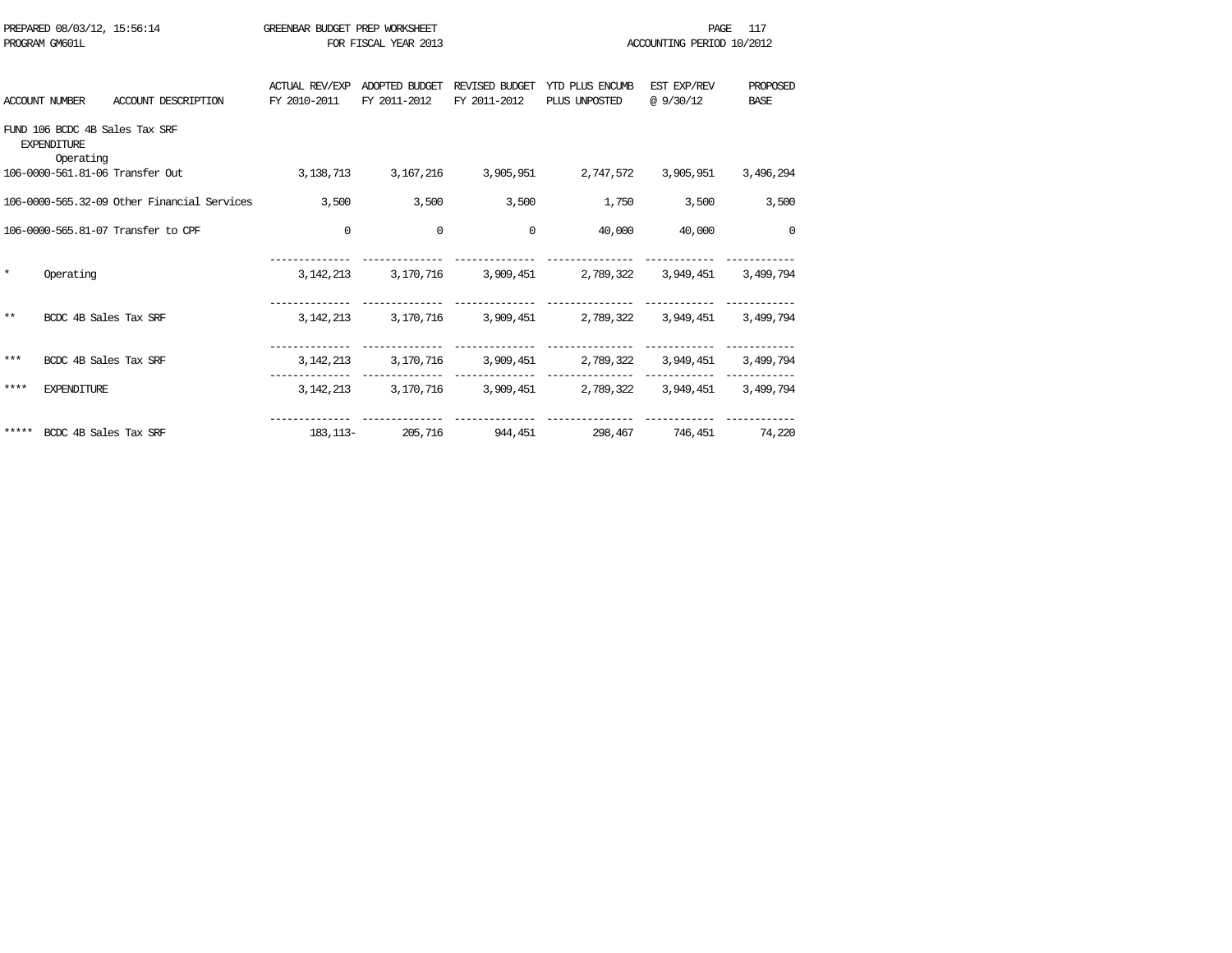|         | PREPARED 08/03/12, 15:56:14<br>PROGRAM GM601L    |                                              | GREENBAR BUDGET PREP WORKSHEET | FOR FISCAL YEAR 2013 |              |                                                                                           | <b>PAGE</b><br>ACCOUNTING PERIOD 10/2012 | 118                     |
|---------|--------------------------------------------------|----------------------------------------------|--------------------------------|----------------------|--------------|-------------------------------------------------------------------------------------------|------------------------------------------|-------------------------|
|         |                                                  |                                              |                                |                      |              |                                                                                           |                                          |                         |
|         |                                                  | ACCOUNT NUMBER ACCOUNT DESCRIPTION           | FY 2010-2011 FY 2011-2012      |                      | FY 2011-2012 | ACTUAL REV/EXP ADOPTED BUDGET REVISED BUDGET YTD PLUS ENCUMB EST EXP/REV<br>PLUS UNPOSTED | @9/30/12                                 | PROPOSED<br><b>BASE</b> |
|         | FUND 110 BCDC 4A Sales Tax SRF<br><b>REVENUE</b> |                                              |                                |                      |              |                                                                                           |                                          |                         |
|         |                                                  | 110-0000-312.30-00 4A Sales Tax              |                                |                      |              | $3,348,550-3,002,000-3,002,000-2,516,249-3,200,000-3,472,574-$                            |                                          |                         |
|         |                                                  | 110-0000-371.20-00 Securities Interest       | $10-$                          | $\mathbf 0$          | $\mathbf{0}$ | $\mathbf 0$                                                                               | $\mathbf 0$                              | $\mathbf 0$             |
|         |                                                  | 110-0000-371.20-10 CD/Money Market Interest  | $-1$ $-1$ $-1$ $-1$            | $\circ$              | $\Omega$     | $\Omega$                                                                                  | $\Omega$                                 | $\Omega$                |
|         |                                                  | 110-0000-371.25-00 Gain/Loss on Security Val | $\overline{5}$                 | $\mathbf 0$          | $\Omega$     | $\Omega$                                                                                  | $\Omega$                                 | $\Omega$                |
|         |                                                  | 110-0000-371.30-10 TexPool Interest          | $2,782 4,000 4,000-$           |                      |              |                                                                                           | $2,299 4,000-$                           | $4,000-$                |
|         |                                                  | 110-0000-371.30-11 TexPool Prime Interest    | $4-$                           | $\Omega$             | $\Omega$     | $\Omega$                                                                                  | $\Omega$                                 | $\Omega$                |
|         |                                                  | 110-0000-371.30-40 TexSTAR Interest          | $1 -$                          | $\Omega$             | $\Omega$     | $\Omega$                                                                                  | $\Omega$                                 | $\Omega$                |
|         |                                                  | 110-0000-372.40-00 Other Rentals             | $100 -$                        | $\Omega$             | $\Omega$     | $\Omega$                                                                                  | $\Omega$                                 | $\Omega$                |
| $\star$ |                                                  |                                              |                                |                      |              | 3, 351, 443-3, 006, 000-3, 006, 000-3, 518, 548-3, 204, 000-3, 476, 574-                  |                                          |                         |
| $***$   | BCDC 4A Sales Tax SRF                            |                                              |                                |                      |              | 3,351,443- 3,006,000- 3,006,000- 2,518,548- 3,204,000- 3,476,574-                         |                                          |                         |
| $***$   | BCDC 4A Sales Tax SRF                            |                                              |                                |                      |              | $3,351,443 3,006,000 3,006,000 2,518,548 3,204,000 3,476,574-$                            |                                          |                         |
| ****    | REVENUE                                          |                                              |                                |                      |              | 3,351,443- 3,006,000- 3,006,000- 2,518,548- 3,204,000- 3,476,574-                         |                                          |                         |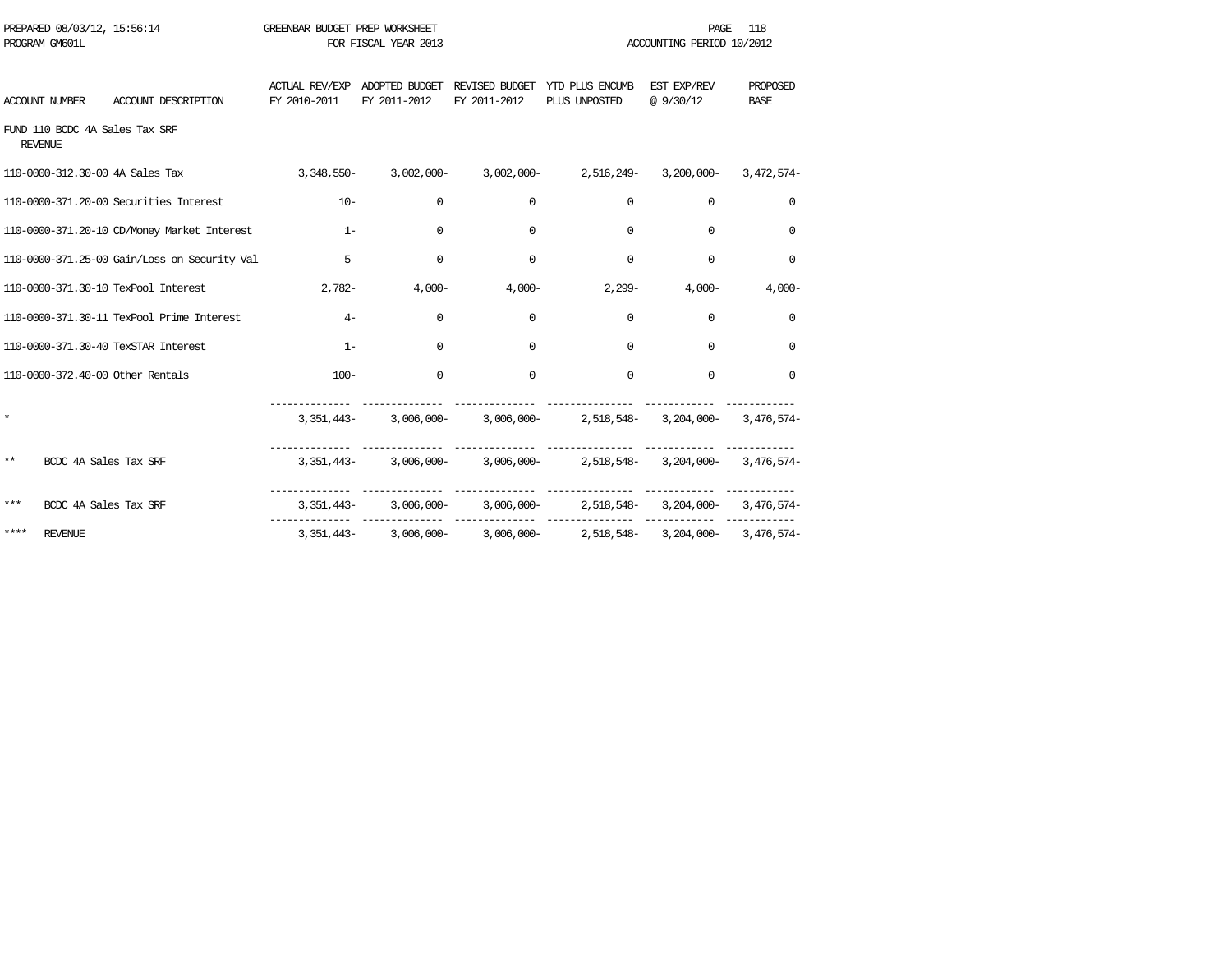| PROGRAM GM601L                  | PREPARED 08/03/12, 15:56:14                                         | GREENBAR BUDGET PREP WORKSHEET<br>FOR FISCAL YEAR 2013 |                                |                     |                                                             |                          | 119<br>PAGE<br>ACCOUNTING PERIOD 10/2012 |  |
|---------------------------------|---------------------------------------------------------------------|--------------------------------------------------------|--------------------------------|---------------------|-------------------------------------------------------------|--------------------------|------------------------------------------|--|
| <b>ACCOUNT NUMBER</b>           | ACCOUNT DESCRIPTION                                                 | ACTUAL REV/EXP<br>FY 2010-2011                         | ADOPTED BUDGET<br>FY 2011-2012 | FY 2011-2012        | REVISED BUDGET YTD PLUS ENCUMB<br>PLUS UNPOSTED             | EST EXP/REV<br>@ 9/30/12 | PROPOSED<br><b>BASE</b>                  |  |
| <b>EXPENDITURE</b><br>Operating | FUND 110 BCDC 4A Sales Tax SRF                                      |                                                        |                                |                     |                                                             |                          |                                          |  |
|                                 | 110-0000-566.32-09 Other Financial Services                         | 3,500                                                  | 3,500                          | 3,500               | 1,750                                                       | 3,500                    | 3,500                                    |  |
|                                 | 110-0000-566.80-04 Interest Expense                                 | 46,438                                                 | 25,961                         | 25,961              | 23,096                                                      | 25,961                   | 25,961                                   |  |
|                                 | 110-0000-566.81-06 Transfer Out                                     | 1,862,416                                              | 1,863,340                      | 1,863,340           | 1,186,228                                                   | 1,863,340                | 2,096,080                                |  |
|                                 | 110-0000-566.81-07 Transfer to CPF                                  | $\mathbf 0$                                            | 466,215                        | 466,215             | $\mathbf 0$                                                 | 0                        | $\mathbf 0$                              |  |
|                                 | 110-0000-566.81-09 Transfer to General Fund                         | 196,822                                                | 322,859                        |                     | 322,859 322,859 322,859                                     |                          | $\Omega$                                 |  |
| $\star$<br>Operating            |                                                                     |                                                        |                                |                     | 2,109,176 2,681,875 2,681,875 1,533,933 2,215,660           |                          | 2,125,541                                |  |
|                                 | Utilities/Internal Chrgs<br>110-0000-566.82-11 Contributions to BOF | 60,000                                                 |                                | $60,000$ $60,000$   | 60,000                                                      | 60,000                   | 60,000                                   |  |
| $\star$                         | Utilities/Internal Chros                                            | 60,000                                                 |                                |                     | $60,000$ $60,000$ $60,000$                                  |                          | 60,000 60,000                            |  |
| $***$                           | BCDC 4A Sales Tax SRF                                               |                                                        |                                |                     | 2,169,176 2,741,875 2,741,875 1,593,933 2,275,660 2,185,541 |                          |                                          |  |
| ***                             | BCDC 4A Sales Tax SRF                                               | 2,169,176                                              |                                | 2,741,875 2,741,875 | 1,593,933                                                   | 2,275,660                | 2,185,541                                |  |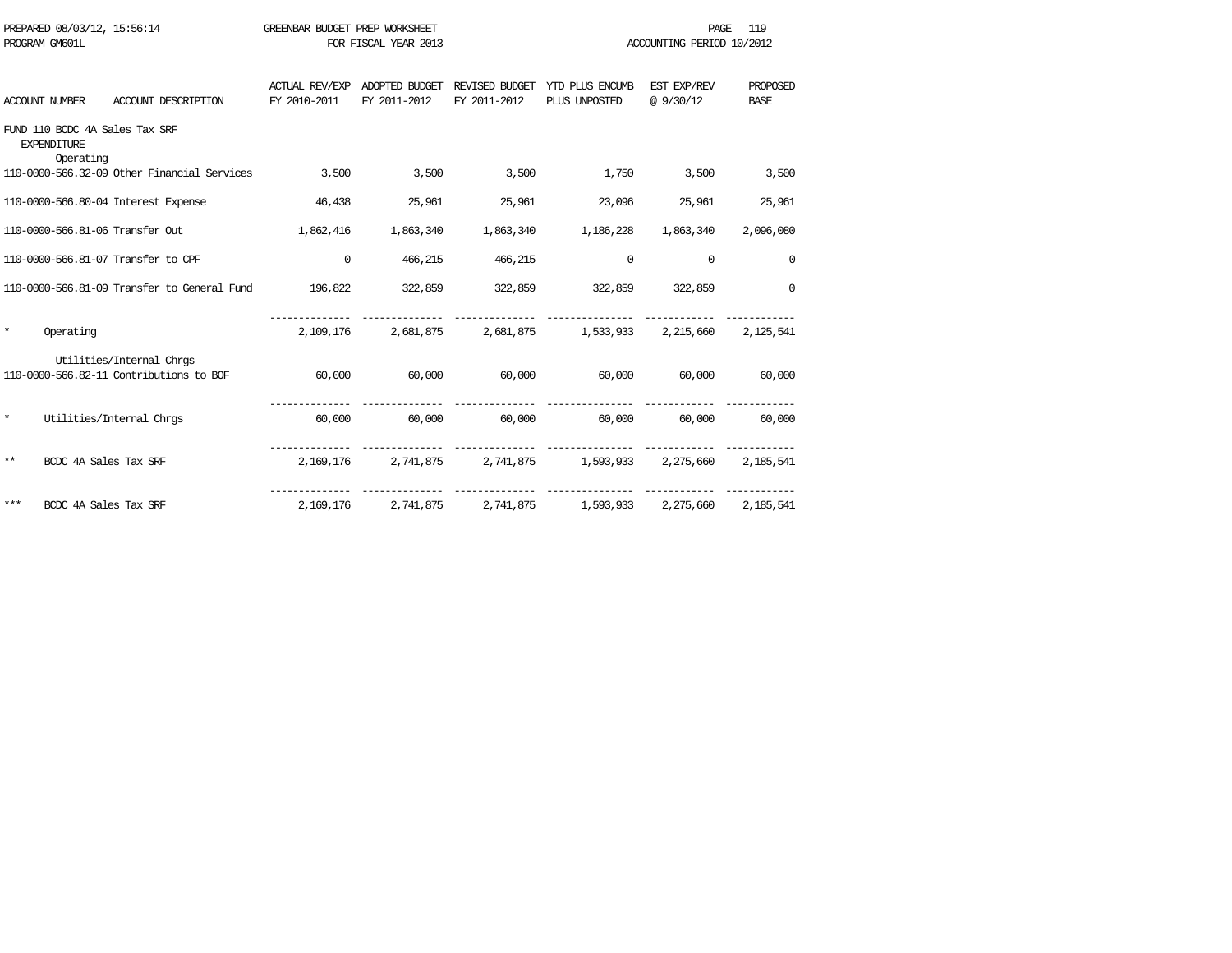| PREPARED 08/03/12, 15:56:14<br>PROGRAM GM601L        |                                                                                       | GREENBAR BUDGET PREP WORKSHEET<br>FOR FISCAL YEAR 2013 |              |              | PAGE<br>120<br>ACCOUNTING PERIOD 10/2012                                      |                         |                         |  |
|------------------------------------------------------|---------------------------------------------------------------------------------------|--------------------------------------------------------|--------------|--------------|-------------------------------------------------------------------------------|-------------------------|-------------------------|--|
| ACCOUNT NUMBER                                       | ACCOUNT DESCRIPTION                                                                   | FY 2010-2011                                           | FY 2011-2012 | FY 2011-2012 | ACTUAL REV/EXP ADOPTED BUDGET REVISED BUDGET YTD PLUS ENCUMB<br>PLUS UNPOSTED | EST EXP/REV<br>@9/30/12 | PROPOSED<br><b>BASE</b> |  |
| FUND 110 BCDC 4A Sales Tax SRF<br><b>EXPENDITURE</b> | DEPT 10 Administrative Services<br>DIV 14 Economic Development<br>Salaries & Benefits |                                                        |              |              |                                                                               |                         |                         |  |
| 110-1014-415.10-01 Salaries                          |                                                                                       | $\Omega$                                               | $\Omega$     | $\Omega$     | $\Omega$                                                                      | $\Omega$                | 146,830                 |  |
| 110-1014-415.13-01 Longevity Pay                     |                                                                                       | $\Omega$                                               | $\Omega$     | $\Omega$     | $\Omega$                                                                      | $\Omega$                | 240                     |  |
|                                                      | 110-1014-415.15-02 Market Adjustment Fund                                             | $\Omega$                                               | $\Omega$     | $\Omega$     | $\Omega$                                                                      | $\Omega$                | 6,000                   |  |
| 110-1014-415.16-01 Car Allowance                     |                                                                                       | 0                                                      | $\mathbf 0$  | 0            | $\mathbf{0}$                                                                  | $\mathbf 0$             | 11,400                  |  |
|                                                      | 110-1014-415.16-05 Cell Phone Allowance                                               | $\mathbf{0}$                                           | $\mathbf 0$  | $\mathbf 0$  | 0                                                                             | $\Omega$                | 2,600                   |  |
| 110-1014-415.20-01 FICA Taxes                        |                                                                                       | $\mathbf 0$                                            | $\mathbf 0$  | $\mathbf 0$  | 0                                                                             | $\mathbf 0$             | 9,986                   |  |
| 110-1014-415.20-02 Medicare Taxes                    |                                                                                       | $\mathbf 0$                                            | $\mathbf 0$  | $\mathbf 0$  | $\mathbf 0$                                                                   | $\mathbf 0$             | 2,336                   |  |
|                                                      | 110-1014-415.20-03 Unemployment Taxes                                                 | $\mathbf 0$                                            | $\mathbf 0$  | $\mathbf 0$  | $\mathbf 0$                                                                   | $\mathbf 0$             | 522                     |  |
| 110-1014-415.21-01 TMRS                              |                                                                                       | $\mathbf 0$                                            | $\mathbf 0$  | $\mathbf 0$  | $\mathbf 0$                                                                   | $\mathbf 0$             | 24,177                  |  |
|                                                      | 110-1014-415.22-01 Workers' Compensation Ins                                          | $\Omega$                                               | $\mathbf 0$  | $\mathbf 0$  | $\mathbf 0$                                                                   | $\mathbf 0$             | 177                     |  |
|                                                      | 110-1014-415.22-02 Health Insurance                                                   | $\Omega$                                               | $\mathbf 0$  | $\mathbf 0$  | 0                                                                             | $\mathbf 0$             | 14,520                  |  |
|                                                      | 110-1014-415.22-04 Dental Insurance                                                   | $\Omega$                                               | $\Omega$     | $\Omega$     | $\Omega$                                                                      | $\Omega$                | 719                     |  |
| 110-1014-415.22-05 Life Insurance                    |                                                                                       | $\Omega$                                               | $\Omega$     | $\Omega$     | $\Omega$                                                                      | $\Omega$                | 66                      |  |
| $\star$<br>Salaries & Benefits                       |                                                                                       | $\mathbf 0$                                            | $\mathbf 0$  | $\mathbf 0$  | $\mathbf 0$                                                                   | $\mathbf 0$             | 219,573                 |  |
| Operating                                            | 110-1014-415.32-08 Other Prof Consulting                                              | $\mathbf{0}$                                           | $\mathbf 0$  | $\mathbf 0$  | 0                                                                             | $\mathbf 0$             | 86,800                  |  |
|                                                      | 110-1014-415.41-15 ROW Maintenance & Repair                                           | $\mathbf{0}$                                           | $\mathbf 0$  | $\Omega$     | $\mathbf{0}$                                                                  | 0                       | 10,000                  |  |
|                                                      | 110-1014-415.50-01 Memberships & Licenses                                             | $\mathbf{0}$                                           | $\mathbf 0$  | $\mathbf 0$  | $\mathbf 0$                                                                   | $\mathbf 0$             | 21,881                  |  |
|                                                      | 110-1014-415.50-02 Subscriptions/Books/Pub                                            | $\Omega$                                               | $\mathbf 0$  | $\mathbf 0$  | $\mathbf 0$                                                                   | $\Omega$                | 2,530                   |  |
|                                                      | 110-1014-415.50-03 Personnel Dev & Activity                                           | $\Omega$                                               | $\mathbf 0$  | $\Omega$     | $\mathbf 0$                                                                   | $\Omega$                | 5,425                   |  |
|                                                      | 110-1014-415.54-01 Printing & Graphic Serv                                            | $\Omega$                                               | $\mathbf 0$  | $\Omega$     | 0                                                                             | $\mathbf 0$             | 5,400                   |  |
|                                                      | 110-1014-415.54-06 Convenience copies                                                 | $\Omega$                                               | $\mathbf 0$  | $\Omega$     | $\Omega$                                                                      | $\Omega$                | 100                     |  |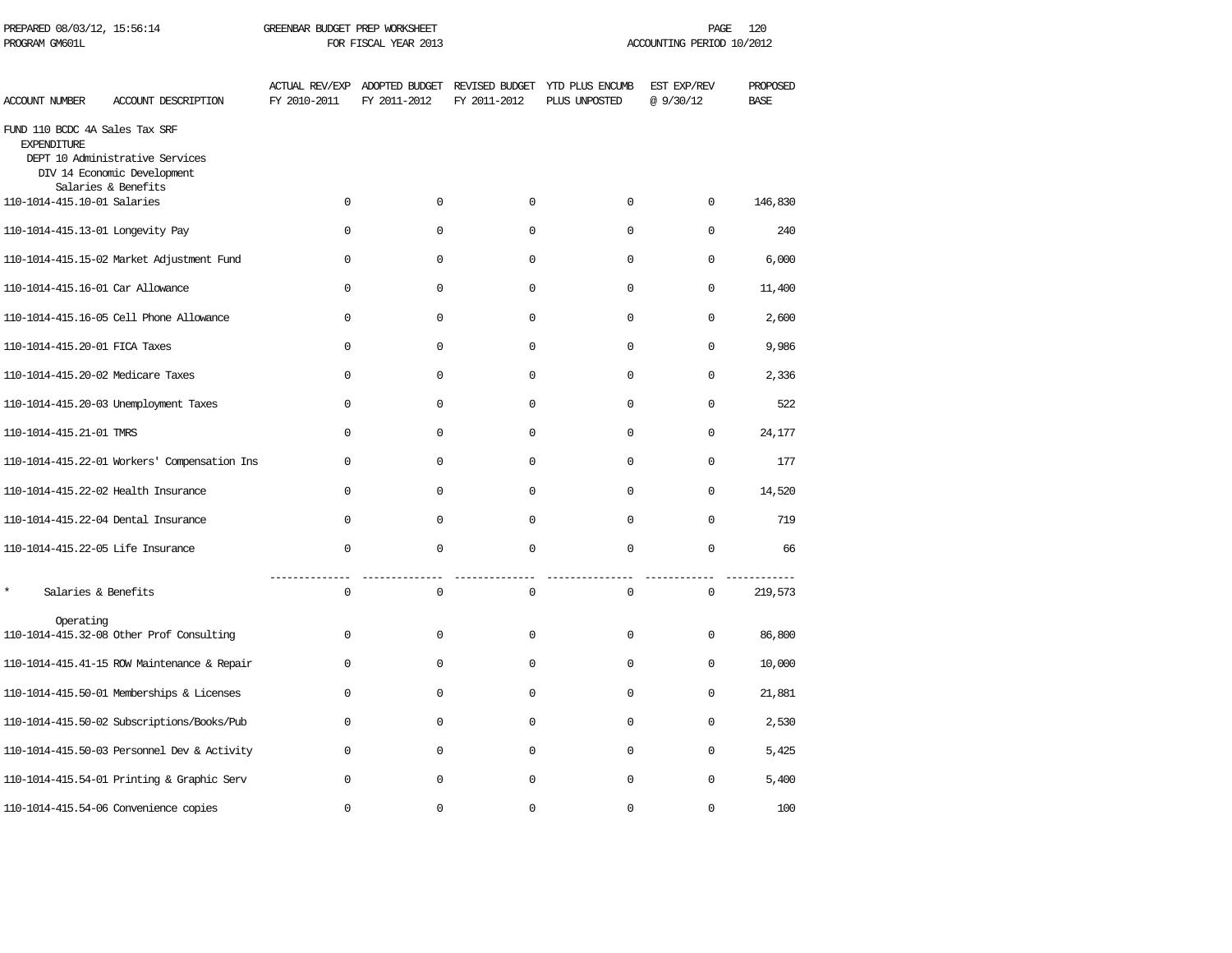|         | PREPARED 08/03/12, 15:56:14<br>PROGRAM GM601L                     |                                                                | GREENBAR BUDGET PREP WORKSHEET | FOR FISCAL YEAR 2013                          |              |                                                 | PAGE<br>ACCOUNTING PERIOD 10/2012 | 121                     |
|---------|-------------------------------------------------------------------|----------------------------------------------------------------|--------------------------------|-----------------------------------------------|--------------|-------------------------------------------------|-----------------------------------|-------------------------|
|         |                                                                   |                                                                |                                |                                               |              |                                                 |                                   |                         |
|         | <b>ACCOUNT NUMBER</b>                                             | ACCOUNT DESCRIPTION                                            | FY 2010-2011                   | ACTUAL REV/EXP ADOPTED BUDGET<br>FY 2011-2012 | FY 2011-2012 | REVISED BUDGET YTD PLUS ENCUMB<br>PLUS UNPOSTED | EST EXP/REV<br>@ 9/30/12          | PROPOSED<br><b>BASE</b> |
|         | FUND 110 BCDC 4A Sales Tax SRF<br><b>EXPENDITURE</b><br>Operating | DEPT 10 Administrative Services<br>DIV 14 Economic Development |                                |                                               |              |                                                 |                                   |                         |
|         | 110-1014-415.55-01 Advertising                                    |                                                                | $\Omega$                       | $\Omega$                                      | $\mathbf 0$  | $\Omega$                                        | $\Omega$                          | 11,000                  |
|         |                                                                   | 110-1014-415.55-08 Other Retainer & Ser Fees                   | $\Omega$                       | $\Omega$                                      | $\Omega$     | $\Omega$                                        | $\Omega$                          | 27,950                  |
|         |                                                                   | 110-1014-415.60-01 Office Supplies & Mat                       | $\mathbf 0$                    | $\Omega$                                      | $\mathbf 0$  | $\mathbf 0$                                     | $\mathbf 0$                       | 750                     |
|         |                                                                   | 110-1014-415.60-10 Promotional Supplies/Act                    | $\Omega$                       | $\Omega$                                      | $\Omega$     | $\Omega$                                        | $\Omega$                          | 9,650                   |
|         |                                                                   | 110-1014-415.80-17 Marketing Travel Expense                    | $\mathbf 0$                    | $\mathbf 0$                                   | $\mathbf 0$  | $\mathbf 0$                                     | $\mathbf 0$                       | 31,800                  |
| $\star$ | Operating                                                         |                                                                | $\mathbf 0$                    | $\mathbf 0$                                   | 0            | $\mathbf 0$                                     | 0                                 | 213,286                 |
|         | 110-1014-415.63-04 Water                                          | Utilities/Internal Chrgs                                       | $\Omega$                       | $\Omega$                                      | $\Omega$     | $\Omega$                                        | $\Omega$                          | 2,800                   |
|         |                                                                   | 110-1014-415.82-02 Business Retention/Expans                   | $\Omega$                       | $\Omega$                                      | $\mathbf 0$  | $\Omega$                                        | $\Omega$                          | 76,231                  |
|         |                                                                   | 110-1014-415.82-16 IT Contribution                             | $\Omega$                       | $\Omega$                                      | $\Omega$     | $\Omega$                                        | $\Omega$                          | 3,527                   |
| $\star$ |                                                                   | Utilities/Internal Chrgs                                       | 0                              | $\mathbf 0$                                   | $\mathsf 0$  | $\mathsf 0$                                     | 0                                 | 82,558                  |
| $***$   | Economic Development                                              |                                                                | ---------------<br>$\Omega$    | $\Omega$                                      | $\mathbf 0$  | $\mathbf 0$                                     | $\mathbf 0$                       | 515,417                 |
| ***     |                                                                   | Administrative Services                                        | $\mathbf 0$                    | $\mathbf 0$                                   | $\mathbf 0$  | $\mathbf 0$                                     | 0                                 | 515,417                 |
| ****    | <b>EXPENDITURE</b>                                                |                                                                | 2,169,176                      | 2,741,875                                     | 2,741,875    | 1,593,933                                       | 2,275,660                         | 2,700,958               |
|         | BCDC 4A Sales Tax SRF                                             |                                                                | 1,182,267-                     | 264,125-                                      | 264,125-     | ________________<br>924,615-                    | 928,340-                          | 775,616-                |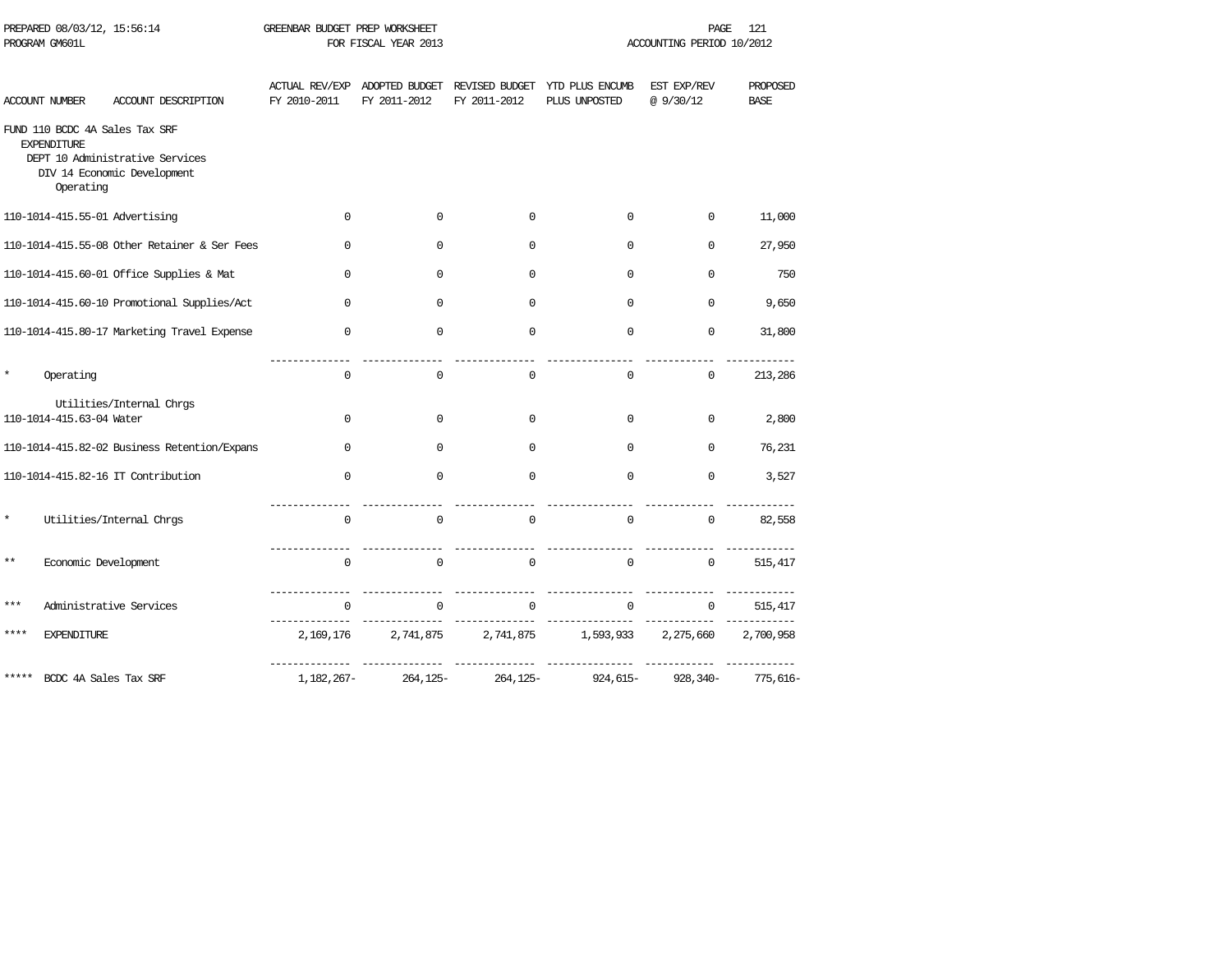|       | PREPARED 08/03/12, 15:56:14<br>PROGRAM GM601L |                                              | GREENBAR BUDGET PREP WORKSHEET | FOR FISCAL YEAR 2013           |                                |                                                                         | <b>PAGE</b><br>ACCOUNTING PERIOD 10/2012 | 122                            |
|-------|-----------------------------------------------|----------------------------------------------|--------------------------------|--------------------------------|--------------------------------|-------------------------------------------------------------------------|------------------------------------------|--------------------------------|
|       | ACCOUNT NUMBER                                | ACCOUNT DESCRIPTION                          | ACTUAL REV/EXP<br>FY 2010-2011 | ADOPTED BUDGET<br>FY 2011-2012 | REVISED BUDGET<br>FY 2011-2012 | YTD PLUS ENCUMB<br>PLUS UNPOSTED                                        | EST EXP/REV<br>@9/30/12                  | <b>PROPOSED</b><br><b>BASE</b> |
|       | <b>REVENUE</b>                                | FUND 113 ECO DEV Incentive Fund              |                                |                                |                                |                                                                         |                                          |                                |
|       |                                               | 113-0000-311.10-70 TIF Zone Taxes            |                                |                                |                                | 169,108- 176,076- 176,076- 178,872- 178,872-                            |                                          | $256,951-$                     |
|       |                                               | 113-0000-311.10-80 TIF Zone Taxes - Deling   | $1,223-$                       | $\Omega$                       | $\Omega$                       | $\Omega$                                                                | $\Omega$                                 | $\Omega$                       |
|       |                                               | 113-0000-311.10-90 Incentive Agreement Taxes |                                | $131,372 133,000-$             | $133,000-$                     | 138,169-                                                                | 138,169-                                 | 133,000-                       |
|       |                                               | 113-0000-312.10-00 Local Sales Tax           |                                |                                |                                |                                                                         |                                          | $365.000 -$                    |
|       |                                               |                                              |                                |                                |                                | $659.191 - 637.576 - 637.576 - 637.576 - 534.713 - 645.541 - 754.951 -$ |                                          |                                |
| $* *$ | ECO DEV Incentive Fund                        |                                              |                                |                                |                                | $659.191 - 637.576 - 637.576 - 637.576 - 534.713 - 645.541 - 754.951 -$ |                                          |                                |
| ***   | ECO DEV Incentive Fund                        |                                              |                                |                                |                                | 659,191- 637,576- 637,576- 534,713- 645,541- 754,951-                   |                                          |                                |
| ****  | <b>REVENUE</b>                                |                                              |                                |                                |                                | 659,191- 637,576- 637,576- 534,713- 645,541- 754,951-                   |                                          |                                |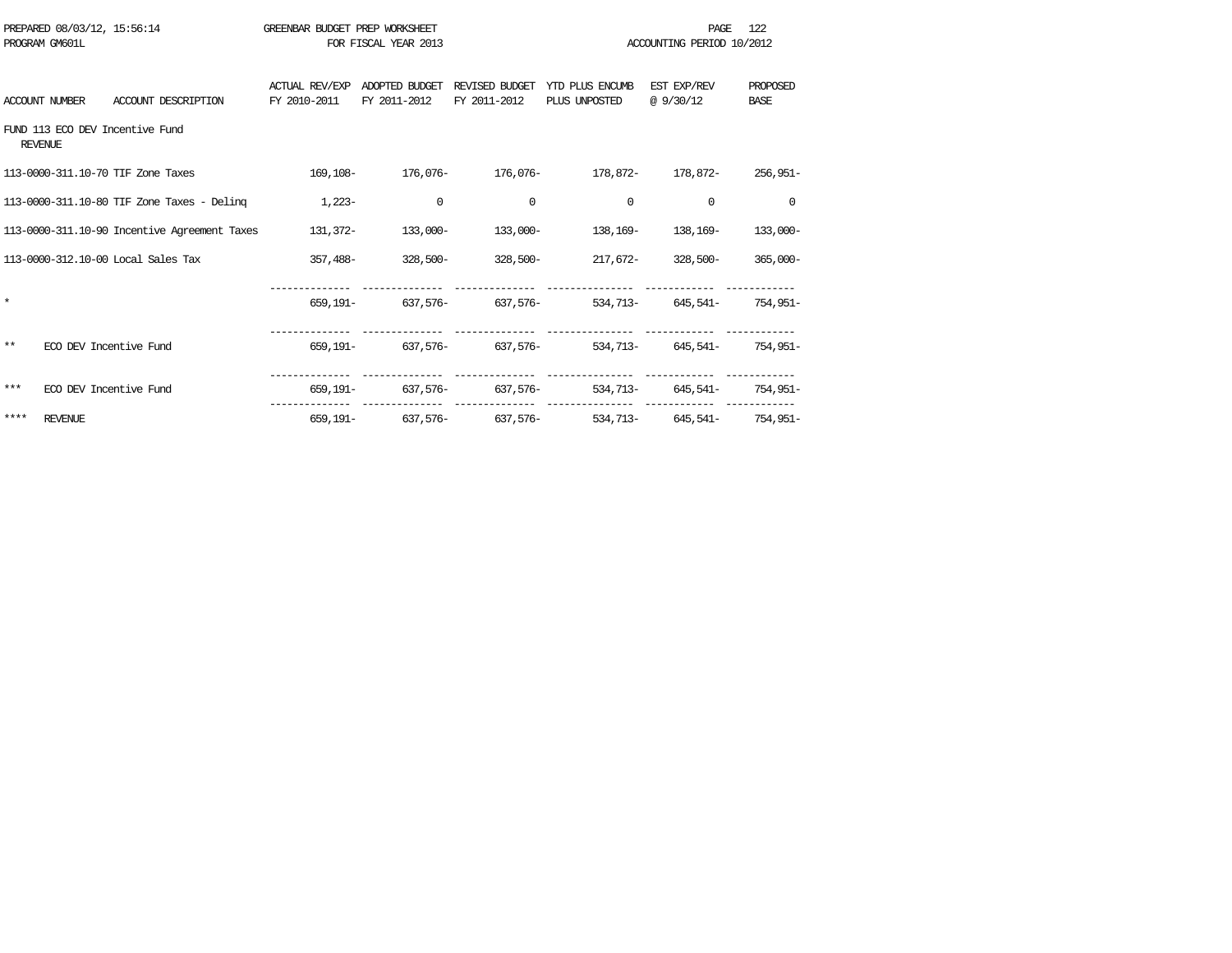|         | PREPARED 08/03/12, 15:56:14     |                                             | GREENBAR BUDGET PREP WORKSHEET |                      |                |                                         | PAGE                      | 123         |
|---------|---------------------------------|---------------------------------------------|--------------------------------|----------------------|----------------|-----------------------------------------|---------------------------|-------------|
|         | PROGRAM GM601L                  |                                             |                                | FOR FISCAL YEAR 2013 |                |                                         | ACCOUNTING PERIOD 10/2012 |             |
|         |                                 |                                             |                                |                      |                |                                         |                           |             |
|         |                                 |                                             | <b>ACTUAL REV/EXP</b>          | ADOPTED BUDGET       | REVISED BUDGET | YTD PLUS ENCUMB                         | EST EXP/REV               | PROPOSED    |
|         | <b>ACCOUNT NUMBER</b>           | ACCOUNT DESCRIPTION                         | FY 2010-2011                   | FY 2011-2012         | FY 2011-2012   | PLUS UNPOSTED                           | @ 9/30/12                 | <b>BASE</b> |
|         | <b>EXPENDITURE</b><br>Operating | FUND 113 ECO DEV Incentive Fund             |                                |                      |                |                                         |                           |             |
|         |                                 | 113-0000-415.80-29 Econ Dev Incentive (380) | 734,737                        | 461,500              | 461,500        | 637,722                                 | 461,500                   | 498,000     |
|         |                                 | 113-0000-415.80-30 Econ Dev Incentive (TIF) | 170,330                        | 176,076              | 176,076        | $\overline{0}$                          | 176,076                   | 256,951     |
|         |                                 |                                             |                                |                      |                |                                         |                           |             |
| $\star$ | Operating                       |                                             |                                |                      |                | 905,067 637,576 637,576 637,722 637,576 |                           | 754,951     |
|         |                                 |                                             |                                |                      |                |                                         |                           |             |
| $* *$   |                                 | ECO DEV Incentive Fund                      | 905,067                        |                      |                |                                         |                           | 754,951     |
|         |                                 |                                             |                                |                      |                |                                         |                           |             |
| ***     |                                 | ECO DEV Incentive Fund                      | 905,067                        | 637,576              | 637,576        | 637, 722 637, 576                       |                           | 754,951     |
| ****    | <b>EXPENDITURE</b>              |                                             |                                |                      |                | 905,067 637,576 637,576 637,722 637,576 |                           | 754,951     |
|         |                                 |                                             |                                |                      |                |                                         |                           |             |
|         | ***** ECO DEV Incentive Fund    |                                             | 245,876                        | $\mathbf 0$          | $\Omega$       | 103,009                                 | $7.965 -$                 | $\Omega$    |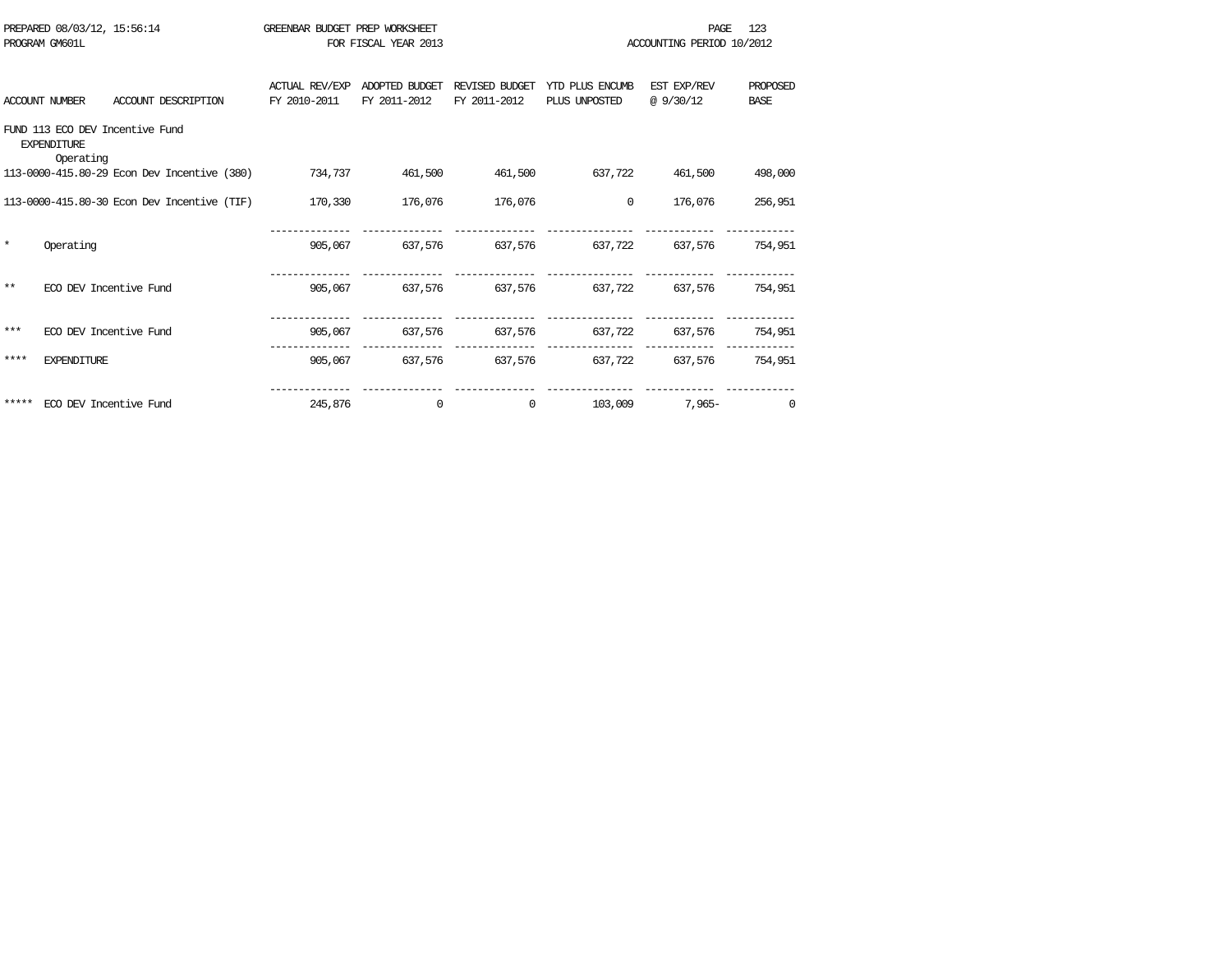| PREPARED 08/03/12, 15:56:14<br>PROGRAM GM601L     |                                              | GREENBAR BUDGET PREP WORKSHEET | FOR FISCAL YEAR 2013 |                                                                              |               | PAGE<br>ACCOUNTING PERIOD 10/2012 | 124                     |
|---------------------------------------------------|----------------------------------------------|--------------------------------|----------------------|------------------------------------------------------------------------------|---------------|-----------------------------------|-------------------------|
| <b>ACCOUNT NUMBER</b>                             | ACCOUNT DESCRIPTION                          | FY 2010-2011                   | FY 2011-2012         | ACTUAL REV/EXP ADOPTED BUDGET REVISED BUDGET YTD PLUS ENCUMB<br>FY 2011-2012 | PLUS UNPOSTED | EST EXP/REV<br>@9/30/12           | PROPOSED<br><b>BASE</b> |
| FUND 116 Parks Performance Fund<br><b>REVENUE</b> |                                              |                                |                      |                                                                              |               |                                   |                         |
|                                                   | 116-0000-323.20-00 Returned Checks Fees      | $2,303-$                       | $\Omega$             | $\mathbf 0$                                                                  | $1,704-$      | $\mathbf 0$                       | $\Omega$                |
| 116-0000-344.10-00 Recreation Fees                |                                              | $250,553-$                     | 260,000-             | $260,000 -$                                                                  | 265,602-      | $302,000 -$                       | $302,000 -$             |
|                                                   | 116-0000-344.10-01 Recreation Memberships    | 1,120,755-                     | 1,109,050-           | 1,109,050-                                                                   | 1,023,626-    | 1,109,050-                        | 1,186,569-              |
|                                                   | 116-0000-344.10-03 Recreation Room Rentals   | $84,567-$                      | $74.200 -$           | $74,200-$                                                                    | 74,655-       | $86,000 -$                        | $86,000 -$              |
|                                                   | 116-0000-344.10-04 Recreation Leagues        | 86,665-                        | $100,000 -$          | $100,000 -$                                                                  | $57,505-$     | $72,000-$                         | $72,000-$               |
|                                                   | 116-0000-344.10-05 Rental Fees-Russell Farm  | $\Omega$                       | $\Omega$             | $\Omega$                                                                     | $89 -$        | $2,000-$                          | $8,000-$                |
|                                                   | 116-0000-344.10-06 Recreation-Russell Farm   | $\mathbf 0$                    | $\mathbf 0$          | $\mathbf 0$                                                                  | $\mathbf 0$   | $300 -$                           | $10,000 -$              |
|                                                   | 116-0000-344.10-07 Activity Fees-Russell Frm | $\mathbf{0}$                   | $\mathbf 0$          | $\mathbf 0$                                                                  | $\mathbf 0$   | $300 -$                           | $2,330-$                |
|                                                   | 116-0000-344.20-00 Concession Revenue        | 26,832-                        | $35,000-$            | $35,000-$                                                                    | 14,482-       | $30,000 -$                        | $30,000 -$              |
|                                                   | 116-0000-344.30-00 Swimming Pool Fees        | 48,591-                        | $40,000-$            | $40,000 -$                                                                   | 44,683-       | $50,000 -$                        | $50,000 -$              |
|                                                   | 116-0000-344.40-00 Swimming Lessons Revenue  | $50,242-$                      | $52,000-$            | $52,000 -$                                                                   | $62,086-$     | $52,000 -$                        | $52,000-$               |
| 116-0000-344.50-00 Tournament Fees                |                                              | $56,812-$                      | $90,000 -$           | $90,000 -$                                                                   | $42,652-$     | $60,000 -$                        | $60,000 -$              |
| 116-0000-344.51-00 Per Player Fees                |                                              | 78,991-                        | $70,000 -$           | $70,000 -$                                                                   | 34,646-       | $80,000 -$                        | $80,000 -$              |
|                                                   | 116-0000-344.60-00 Community Education Fees  | $\mathbf{0}$                   | $\Omega$             | $\mathbf 0$                                                                  | $40 -$        | $\mathbf 0$                       | $\mathbf 0$             |
| 116-0000-344.90-00 Merchandise Sales              |                                              | $10,411-$                      | $12,000-$            | $12,000-$                                                                    | $9,431-$      | $13,000-$                         | $13,500-$               |
|                                                   | 116-0000-344.90-01 Merch Sales-Russell Farms | $\mathbf 0$                    | $\Omega$             | $\mathbf 0$                                                                  | $67-$         | $\Omega$                          | $\mathbf 0$             |
|                                                   | 116-0000-371.20-00 Securities Interest       | $612-$                         | $\Omega$             | $\Omega$                                                                     | $744-$        | $\Omega$                          | $\Omega$                |
|                                                   | 116-0000-371.20-10 CD/Money Market Interest  | $52 -$                         | $\Omega$             | $\Omega$                                                                     | $20 -$        | $\Omega$                          | $\Omega$                |
|                                                   | 116-0000-371.25-00 Gain/Loss on Security Val | 123                            | $\Omega$             | 0                                                                            | 547           | $\Omega$                          | $\Omega$                |
| 116-0000-371.30-10 TexPool Interest               |                                              | $61 -$                         | $1,000-$             | $1,000-$                                                                     | $123 -$       | $1,000-$                          | $1,000-$                |
|                                                   | 116-0000-371.30-11 TexPool Prime Interest    | $290 -$                        | $\mathbf 0$          | 0                                                                            | $213-$        | $\mathbf 0$                       | $\mathbf 0$             |
| 116-0000-371.30-40 TexSTAR Interest               |                                              | $32 -$                         | $\mathbf 0$          | $\mathbf 0$                                                                  | $47 -$        | $\mathbf 0$                       | 0                       |
|                                                   | 116-0000-381.31-05 Contribution from F106    | 840,000-                       | 874,408-             | 962,908-                                                                     | 891,719-      | 962,908-                          | $1,096,000 -$           |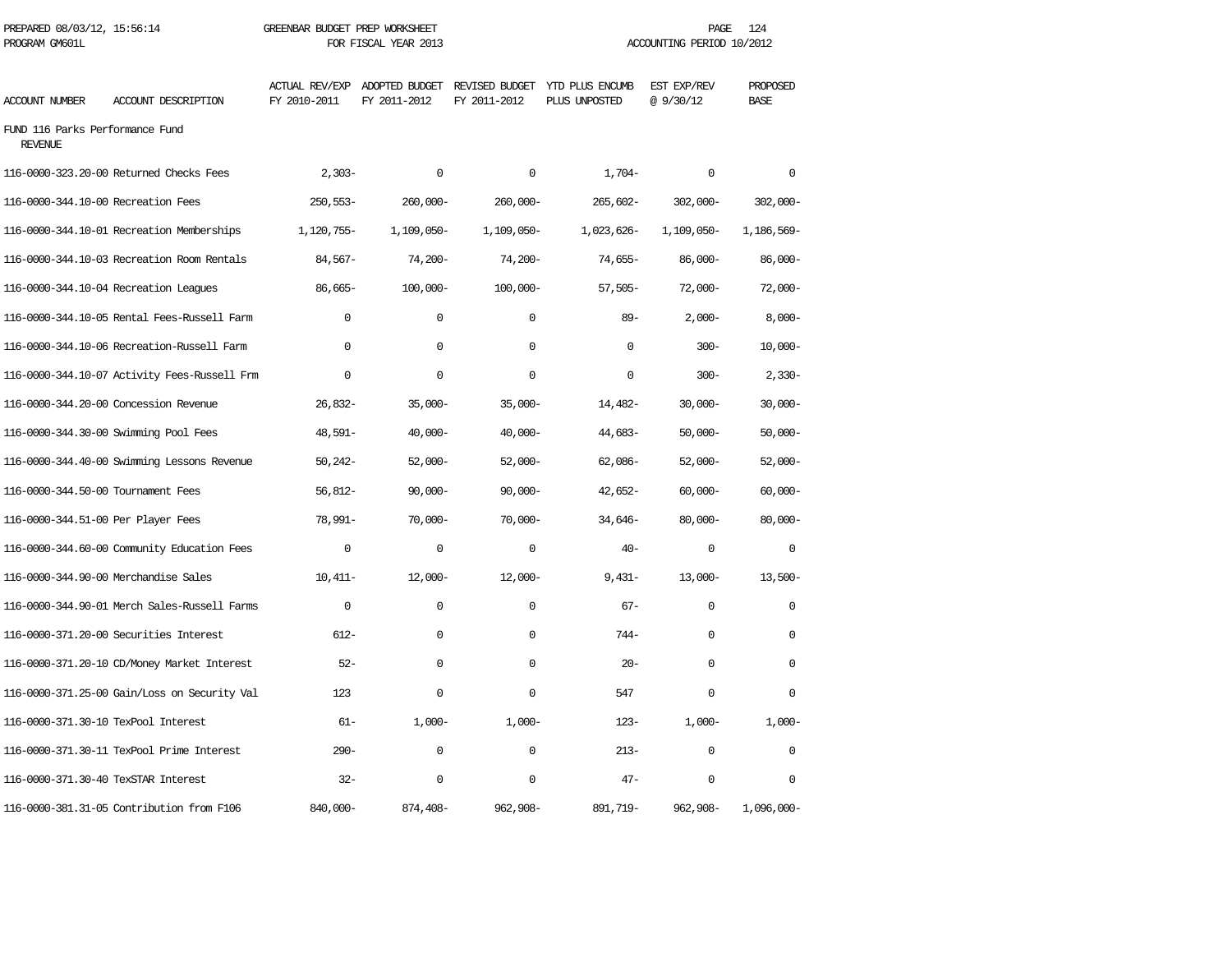|       | PREPARED 08/03/12, 15:56:14<br>PROGRAM GM601L |                                              | GREENBAR BUDGET PREP WORKSHEET | FOR FISCAL YEAR 2013           |                                |                                                                   | <b>PAGE</b><br>ACCOUNTING PERIOD 10/2012 | 125                     |
|-------|-----------------------------------------------|----------------------------------------------|--------------------------------|--------------------------------|--------------------------------|-------------------------------------------------------------------|------------------------------------------|-------------------------|
|       | <b>ACCOUNT NUMBER</b>                         | ACCOUNT DESCRIPTION                          | ACTUAL REV/EXP<br>FY 2010-2011 | ADOPTED BUDGET<br>FY 2011-2012 | REVISED BUDGET<br>FY 2011-2012 | YTD PLUS ENCUMB<br>PLUS UNPOSTED                                  | EST EXP/REV<br>@9/30/12                  | PROPOSED<br><b>BASE</b> |
|       | <b>REVENUE</b>                                | FUND 116 Parks Performance Fund              |                                |                                |                                |                                                                   |                                          |                         |
|       |                                               | 116-0000-381.31-10 Contrib from General Fund | $97,168-$                      | $\mathbf 0$                    | $40.000 -$                     | $40.000 -$                                                        | $\Omega$                                 | $\mathbf 0$             |
|       |                                               | 116-0000-383.10-00 Cash Over/Short           | 49                             | $\mathbf 0$                    | $\mathbf 0$                    | $18-$                                                             | 0                                        | $\mathbf 0$             |
|       |                                               | 116-0000-383.90-00 Other Misc Revenue        | $52.911-$                      | $\mathbf 0$                    | $\Omega$                       | $6.046-$                                                          | $\Omega$                                 | $\Omega$                |
|       |                                               |                                              |                                |                                |                                | 2,807,676- 2,717,658- 2,846,158- 2,569,651- 2,820,558- 3,049,399- |                                          |                         |
| $* *$ | Parks Performance Fund                        |                                              |                                |                                |                                | 2,807,676- 2,717,658- 2,846,158- 2,569,651- 2,820,558- 3,049,399- |                                          |                         |
| ***   | Parks Performance Fund                        |                                              |                                |                                |                                | 2,807,676-2,717,658-2,846,158-2,569,651-2,820,558-3,049,399-      |                                          |                         |
| ****  | <b>REVENUE</b>                                |                                              |                                |                                |                                | 2,807,676-2,717,658-2,846,158-2,569,651-2,820,558-3,049,399-      |                                          |                         |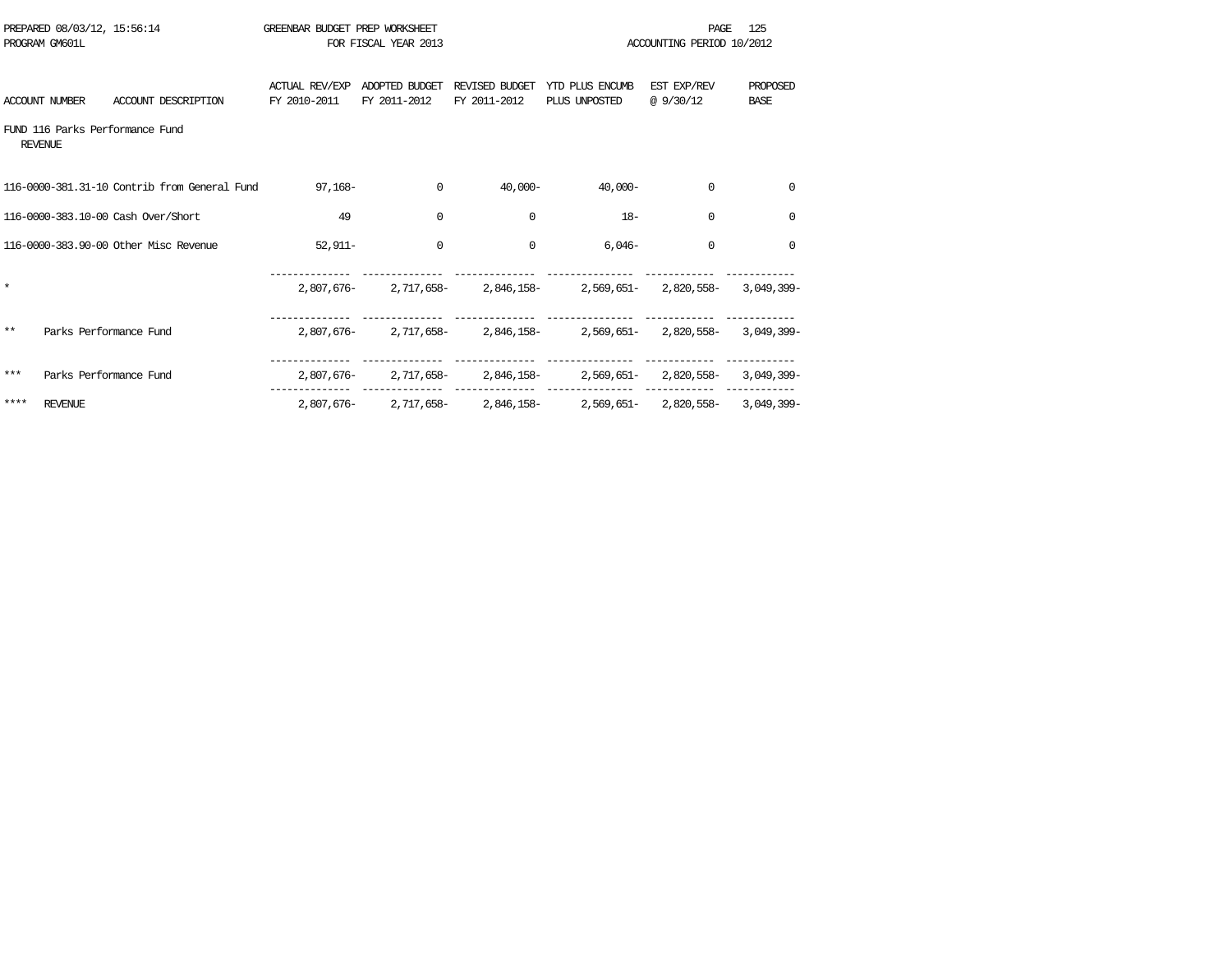| PREPARED 08/03/12, 15:56:14<br>PROGRAM GM601L                                                                   |                                              | GREENBAR BUDGET PREP WORKSHEET | FOR FISCAL YEAR 2013 |              |                                                                               | PAGE<br>ACCOUNTING PERIOD 10/2012 | 126                     |
|-----------------------------------------------------------------------------------------------------------------|----------------------------------------------|--------------------------------|----------------------|--------------|-------------------------------------------------------------------------------|-----------------------------------|-------------------------|
| ACCOUNT NUMBER                                                                                                  | ACCOUNT DESCRIPTION                          | FY 2010-2011                   | FY 2011-2012         | FY 2011-2012 | ACTUAL REV/EXP ADOPTED BUDGET REVISED BUDGET YTD PLUS ENCUMB<br>PLUS UNPOSTED | EST EXP/REV<br>@9/30/12           | PROPOSED<br><b>BASE</b> |
| FUND 116 Parks Performance Fund<br><b>EXPENDITURE</b><br>DEPT 60 PARKS & RECREATION<br>DIV 17 Recreation Center | Salaries & Benefits                          |                                |                      |              |                                                                               |                                   |                         |
| 116-6017-453.10-01 Salaries                                                                                     |                                              | 466,481                        | 487,502              | 508,233      | 413,827                                                                       | 506,428                           | 503,078                 |
| 116-6017-453.11-01 Wages                                                                                        |                                              | 459,303                        | 447,455              | 457,305      | 357,840                                                                       | 460,160                           | 460,160                 |
|                                                                                                                 | 116-6017-453.12-01 Overtime - Regular        | 676                            | 1,800                | 1,800        | 9,687                                                                         | 10,000                            | 10,000                  |
| 116-6017-453.13-01 Longevity Pay                                                                                |                                              | 1,032                          | 1,104                | 1,104        | 1,010                                                                         | 1,241                             | 1,584                   |
| 116-6017-453.13-02 Incentive Pay                                                                                |                                              | 361                            | 360                  | 360          | 291                                                                           | 360                               | 360                     |
|                                                                                                                 | 116-6017-453.13-09 Accumulated Vacation Pay  | 4,046                          | $\mathbf 0$          | $\mathbf 0$  | $\mathbf 0$                                                                   | $\mathbf 0$                       | $\Omega$                |
|                                                                                                                 | 116-6017-453.13-11 Accumlated Sick Leave Pay | $1,323-$                       | 0                    | 0            | 0                                                                             | 0                                 | 0                       |
| 116-6017-453.13-14 Ins Opt Out                                                                                  |                                              | 2,910                          | 2,400                | 2,400        | 4,400                                                                         | 5,900                             | 7,200                   |
|                                                                                                                 | 116-6017-453.15-01 Merit Salary Expense      | $\Omega$                       | 14,992               | 14,992       | $\Omega$                                                                      | $\Omega$                          | $\Omega$                |
|                                                                                                                 | 116-6017-453.15-02 Market Adjustment Fund    | $\mathbf 0$                    | $\mathsf 0$          | $\mathbf 0$  | 0                                                                             | $\mathbf 0$                       | 46,000                  |
|                                                                                                                 | 116-6017-453.16-05 Cell Phone Allowance      | 2,707                          | 3,900                | 3,900        | 3,231                                                                         | 3,923                             | 3,900                   |
| 116-6017-453.20-01 FICA Taxes                                                                                   |                                              | 57,252                         | 58,560               | 59,845       | 49,109                                                                        | 62,628                            | 61,149                  |
| 116-6017-453.20-02 Medicare Taxes                                                                               |                                              | 13,390                         | 13,696               | 14,140       | 11,485                                                                        | 14,647                            | 14,301                  |
|                                                                                                                 | 116-6017-453.20-03 Unemployment Taxes        | 5,805                          | 4,874                | 4,874        | 12,880                                                                        | 15,315                            | 9,536                   |
| 116-6017-453.21-01 TMRS                                                                                         |                                              | 71,090                         | 68,922               | 71,864       | 70,224                                                                        | 85,414                            | 90,539                  |
|                                                                                                                 | 116-6017-453.22-01 Workers' Compensation Ins | 8,076                          | 7,289                | 7,289        | 6,979                                                                         | 10,192                            | 8,019                   |
| 116-6017-453.22-02 Health Insurance                                                                             |                                              | 59,710                         | 87,120               | 94,380       | 62,465                                                                        | 75,775                            | 79,860                  |
| 116-6017-453.22-04 Dental Insurance                                                                             |                                              | 3,993                          | 4,672                | 5,070        | 3,625                                                                         | 4,344                             | 4,314                   |
| 116-6017-453.22-05 Life Insurance                                                                               |                                              | 494                            | 509                  | 509          | 400                                                                           | 477                               | 462                     |
|                                                                                                                 | 116-6017-453.22-06 Contr-Health Spending Acc | 4,000                          | $\mathbf 0$          | $\mathbf 0$  | $\mathbf 0$                                                                   | 0                                 | $\mathbf 0$             |
| $\star$<br>Salaries & Benefits                                                                                  |                                              | 1,160,003                      | 1,205,155            | 1,248,065    | 1,007,453                                                                     | 1,256,804                         | 1,300,462               |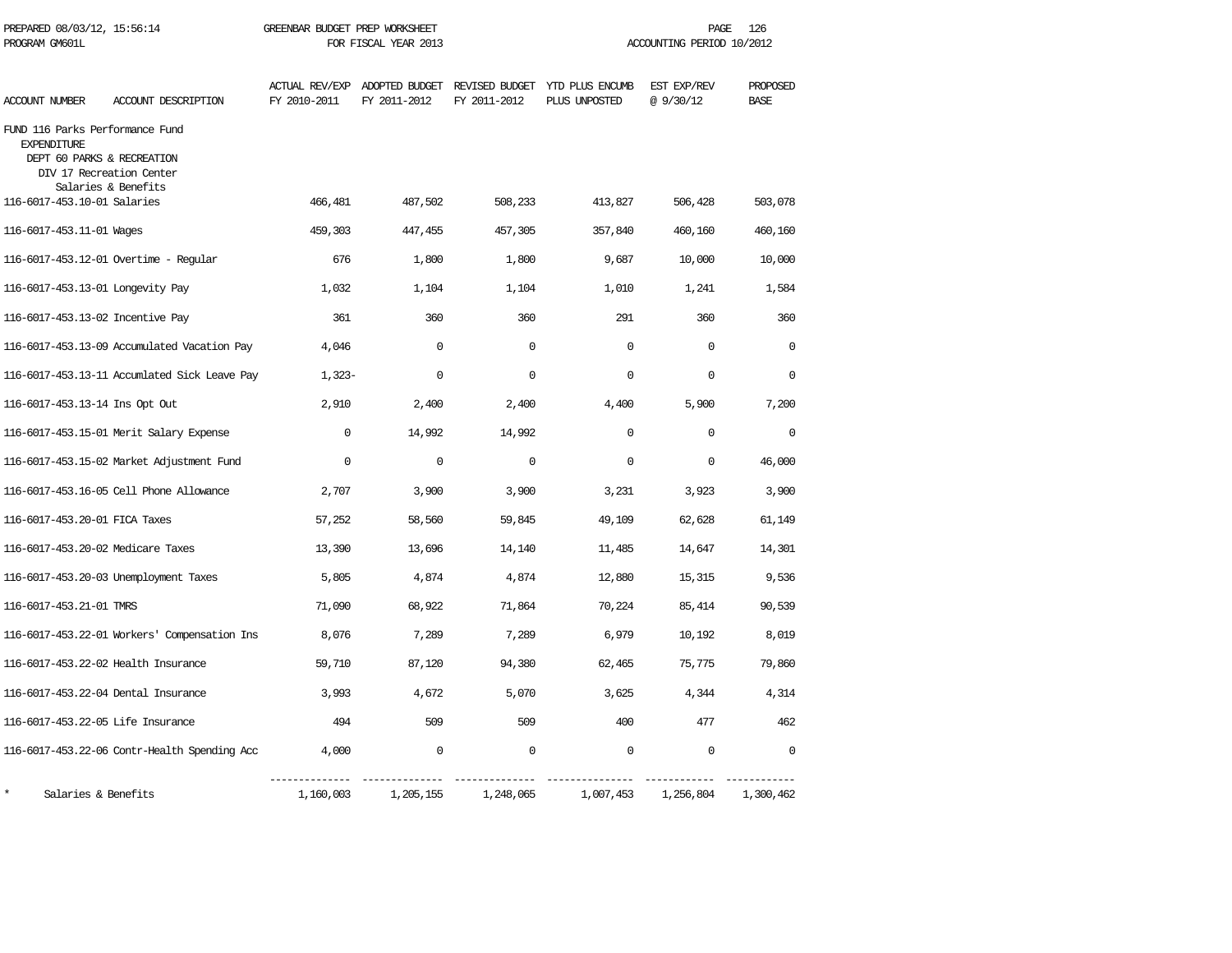| PROGRAM GM601L                                                                  |                                                        | FOR FISCAL YEAR 2013                  |                                               |                | ACCOUNTING PERIOD 10/2012        |                         |                         |  |
|---------------------------------------------------------------------------------|--------------------------------------------------------|---------------------------------------|-----------------------------------------------|----------------|----------------------------------|-------------------------|-------------------------|--|
| <b>ACCOUNT NUMBER</b>                                                           | ACCOUNT DESCRIPTION                                    | <b>ACTUAL REV/EXP</b><br>FY 2010-2011 | ADOPTED BUDGET REVISED BUDGET<br>FY 2011-2012 | FY 2011-2012   | YTD PLUS ENCUMB<br>PLUS UNPOSTED | EST EXP/REV<br>@9/30/12 | PROPOSED<br><b>BASE</b> |  |
| FUND 116 Parks Performance Fund<br><b>EXPENDITURE</b><br>Operating<br>Operating | DEPT 60 PARKS & RECREATION<br>DIV 17 Recreation Center |                                       |                                               |                |                                  |                         |                         |  |
|                                                                                 | 116-6017-453.34-03 Information Srvcs Contrib           | 50,215                                | $\Omega$                                      | $\Omega$       | $\Omega$                         | $\Omega$                | $\Omega$                |  |
|                                                                                 | 116-6017-453.41-01 Building Maint & Repair             | 76,411                                | 14,000                                        | 14,000         | 17,757                           | 17,000                  | 13,500                  |  |
|                                                                                 | 116-6017-453.41-02 Grounds Maint & Repair              | 7,503                                 | 6,500                                         | 6,500          | 5,134                            | 6,500                   | 6,500                   |  |
|                                                                                 | 116-6017-453.41-08 Swimming Pool Maint & Rep           | 24,808                                | 64,200                                        | 55,850         | 32,235                           | 50,800                  | 47,550                  |  |
|                                                                                 | 116-6017-453.42-01 Office Eqpt Maint & Rep             | 2,358                                 | 3,000                                         | 3,000          | 638                              | 3,000                   | 3,000                   |  |
|                                                                                 | 116-6017-453.42-08 Equipment Maint & Repair            | 60                                    | 0                                             | $\mathbf 0$    | $\mathbf 0$                      | 0                       | $\mathbf 0$             |  |
|                                                                                 | 116-6017-453.42-10 Maintenance of Apparatus            | 744                                   | 1,000                                         | 1,000          | 5,267                            | 6,000                   | 5,000                   |  |
|                                                                                 | 116-6017-453.43-01 Janitorial Services                 | 44,886                                | 50,000                                        | $\overline{0}$ | $\Omega$                         | 0                       | $\mathbf 0$             |  |
|                                                                                 | 116-6017-453.50-01 Memberships & Licenses              | 524                                   | 1,240                                         | 1,240          | 543                              | 1,240                   | 1,440                   |  |
|                                                                                 | 116-6017-453.50-02 Subscriptions/Books/Pub             | 1,615                                 | 6,516                                         | 1,716          | 187                              | 187                     | $\Omega$                |  |
|                                                                                 | 116-6017-453.50-03 Personnel Dev & Activity            | 931                                   | 500                                           | 500            | 678                              | 1,700                   | 5,909                   |  |
|                                                                                 | 116-6017-453.50-08 Mileage Reimbursement               | 541                                   | 1,000                                         | 1,000          | 721                              | 1,000                   | 1,000                   |  |
|                                                                                 | 116-6017-453.52-01 Building Insurance                  | 25,876                                | 26,000                                        | 26,000         | 19,353                           | 26,000                  | 26,000                  |  |
|                                                                                 | 116-6017-453.52-03 General Liability Ins               | 1,345                                 | 1,345                                         | 1,345          | 2,420                            | 2,420                   | 2,420                   |  |
| 116-6017-453.53-02 Access Fees                                                  |                                                        | $\Omega$                              | $\Omega$                                      | 4,800          | 2,556                            | 4,800                   | 4,800                   |  |
|                                                                                 | 116-6017-453.54-01 Printing & Graphic Serv             | 48,783                                | 50,000                                        | 50,000         | 50,277                           | 56,000                  | 54,000                  |  |
|                                                                                 | 116-6017-453.54-06 Convenience copies                  | $\mathbf 0$                           | 0                                             | $\mathbf 0$    | 956                              | 1,200                   | 2,000                   |  |
| 116-6017-453.55-01 Advertising                                                  |                                                        | 7,968                                 | 9,000                                         | 9,000          | 6,923                            | 9,000                   | 6,000                   |  |
|                                                                                 | 116-6017-453.55-02 Banking Services Charges            | 15,919                                | 7,424                                         | 7,424          | 9,572                            | 16,000                  | 16,000                  |  |
|                                                                                 | 116-6017-453.55-08 Other Retainer & Ser Fees           | 163,380                               | 160,000                                       | 160,000        | 139,817                          | 160,000                 | 160,000                 |  |
|                                                                                 | 116-6017-453.55-09 Medical Supplies & Serv             | 496                                   | 400                                           | 400            | 431                              | 400                     | 400                     |  |

PREPARED 08/03/12, 15:56:14 GREENBAR BUDGET PREP WORKSHEET **FREED AGE 127** PAGE 127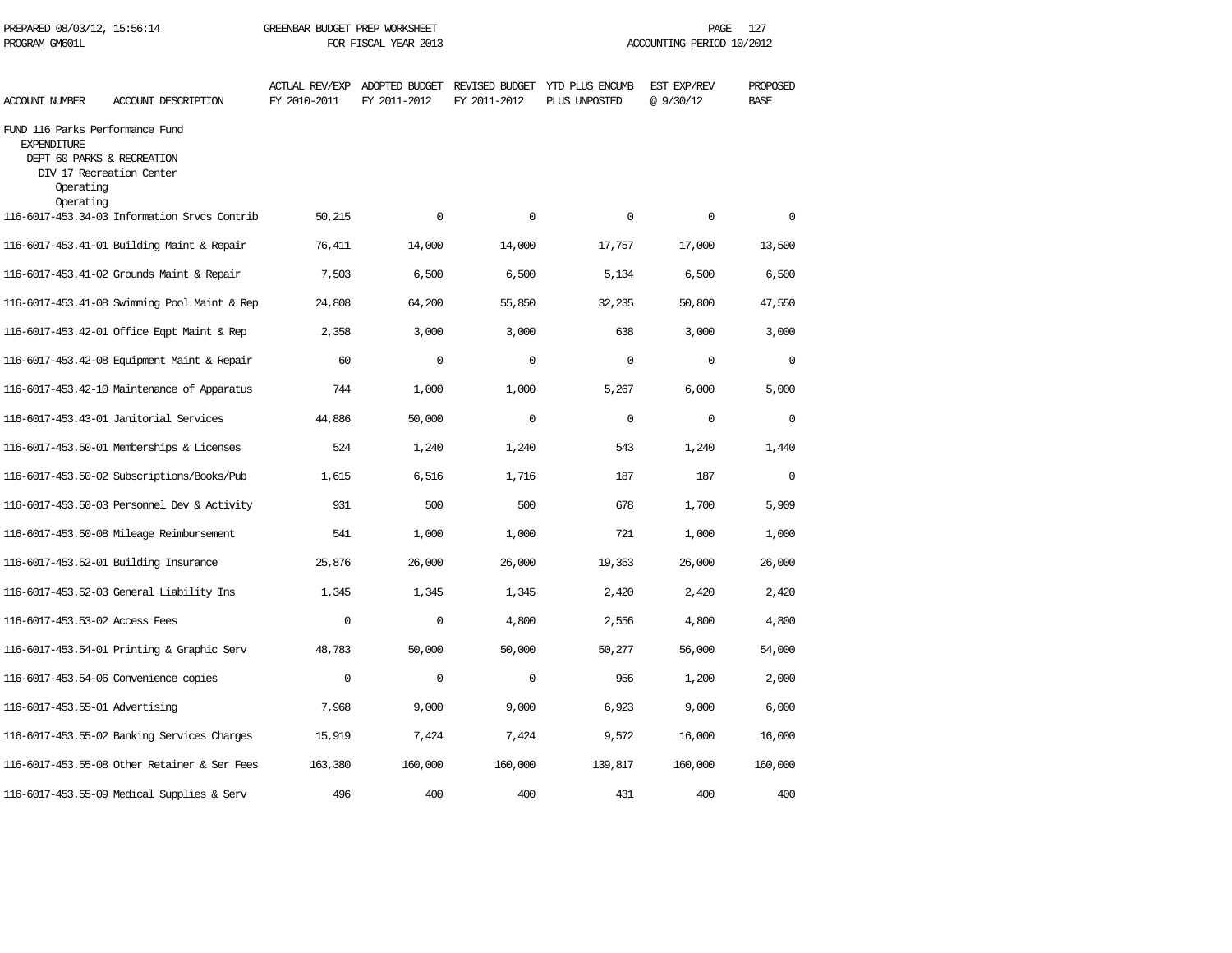| PREPARED 08/03/12, 15:56:14<br>PROGRAM GM601L                                                    |                                              | GREENBAR BUDGET PREP WORKSHEET<br>FOR FISCAL YEAR 2013 |              |              | 128<br>PAGE<br>ACCOUNTING PERIOD 10/2012                                      |                         |                         |  |
|--------------------------------------------------------------------------------------------------|----------------------------------------------|--------------------------------------------------------|--------------|--------------|-------------------------------------------------------------------------------|-------------------------|-------------------------|--|
| <b>ACCOUNT NUMBER</b>                                                                            | ACCOUNT DESCRIPTION                          | FY 2010-2011                                           | FY 2011-2012 | FY 2011-2012 | ACTUAL REV/EXP ADOPTED BUDGET REVISED BUDGET YTD PLUS ENCUMB<br>PLUS UNPOSTED | EST EXP/REV<br>@9/30/12 | PROPOSED<br><b>BASE</b> |  |
| FUND 116 Parks Performance Fund<br><b>EXPENDITURE</b><br>DEPT 60 PARKS & RECREATION<br>Operating | DIV 17 Recreation Center                     |                                                        |              |              |                                                                               |                         |                         |  |
|                                                                                                  | 116-6017-453.55-11 Miscellaneous Fees        | 10,437                                                 | 12,000       | 12,000       | 16,041                                                                        | 13,899                  | 12,000                  |  |
|                                                                                                  | 116-6017-453.60-01 Office Supplies & Mat     | 10,050                                                 | 12,000       | 12,000       | 7,631                                                                         | 11,000                  | 12,000                  |  |
|                                                                                                  | 116-6017-453.60-02 Janitorial Supplies       | 10,889                                                 | 10,000       | 17,090       | 14,017                                                                        | 16,090                  | 15,000                  |  |
|                                                                                                  | 116-6017-453.60-03 Insect Control Supplies   | 168                                                    | 300          | 300          | 189                                                                           | 300                     | $\mathbf 0$             |  |
|                                                                                                  | 116-6017-453.60-04 Weed Control Supplies     | $\mathbf 0$                                            | 300          | 300          | $\mathbf 0$                                                                   | 300                     | $\mathbf 0$             |  |
| 116-6017-453.60-07 Postage                                                                       |                                              | $\overline{4}$                                         | 1,500        | 1,500        | 95                                                                            | 1,500                   | $\mathbf 0$             |  |
|                                                                                                  | 116-6017-453.60-11 Minor Tools & Materials   | 1,099                                                  | 2,050        | 2,050        | 393                                                                           | 2,050                   | 800                     |  |
| 116-6017-453.60-12 Sign Materials                                                                |                                              | $3 -$                                                  | 1,000        | 1,000        | $\Omega$                                                                      | 1,000                   | $\Omega$                |  |
| 116-6017-453.60-13 Uniforms                                                                      |                                              | 4,694                                                  | 3,870        | 3,870        | 1,085                                                                         | 3,870                   | 3,870                   |  |
| 116-6017-453.60-22 Kitchen Supplies                                                              |                                              | 449                                                    | 750          | 750          | 511                                                                           | 750                     | 750                     |  |
|                                                                                                  | 116-6017-453.61-02 Recreation Supplies       | 11,664                                                 | 22,000       | 22,000       | 8,109                                                                         | 16,692                  | 18,000                  |  |
|                                                                                                  | 116-6017-453.61-03 Rec/Ed Support Supplies   | 8,778                                                  | 10,100       | 10,100       | 5,515                                                                         | 10,100                  | 9,000                   |  |
|                                                                                                  | 116-6017-453.66-01 Minor Office Equipment    | 747                                                    | 1,000        | 1,000        | 355                                                                           | 352                     | 1,000                   |  |
|                                                                                                  | 116-6017-453.66-03 Minor Machinery & Eqpt    | 1,161                                                  | $\mathsf 0$  | $\mathsf 0$  | 358                                                                           | 360                     | $\mathbf 0$             |  |
|                                                                                                  | 116-6017-453.66-04 Minor Shop & Plant Eqpt   | 406                                                    | 4,696        | 4,696        | 4,435                                                                         | 4,696                   | 4,696                   |  |
|                                                                                                  | 116-6017-453.66-05 Minor Radio Equipment     | 300                                                    | 300          | 300          | $\mathbf 0$                                                                   | 300                     | 150                     |  |
|                                                                                                  | 116-6017-453.66-10 Minor A/V Equipment       | $\Omega$                                               | 1,100        | 1,100        | $\Omega$                                                                      | $\mathbf 0$             | $\mathbf 0$             |  |
|                                                                                                  | 116-6017-453.67-05 Minor Other Improvements  | 2,323                                                  | $\Omega$     | 2,950        | 2,950                                                                         | 2,950                   | $\Omega$                |  |
| 116-6017-453.80-04 Interest Expense                                                              |                                              | 11,750                                                 | 3,565        | 3,565        | 1,188                                                                         | 1,188                   | 3,229                   |  |
|                                                                                                  | 116-6017-453.80-07 Bad Debts Expense         | 4,336                                                  | 0            | 0            | $\Omega$                                                                      | 4,336                   | 4,336                   |  |
|                                                                                                  | 116-6017-453.80-13 Project/Event/Meeting Exp | 632                                                    | 2,200        | 2,200        | 3,812                                                                         | 3,537                   | 2,200                   |  |
|                                                                                                  | 116-6017-453.90-05 Cost of Sales/Pro Shop    | 5,050                                                  | 7,500        | 7,500        | 3,502                                                                         | 7,500                   | 7,500                   |  |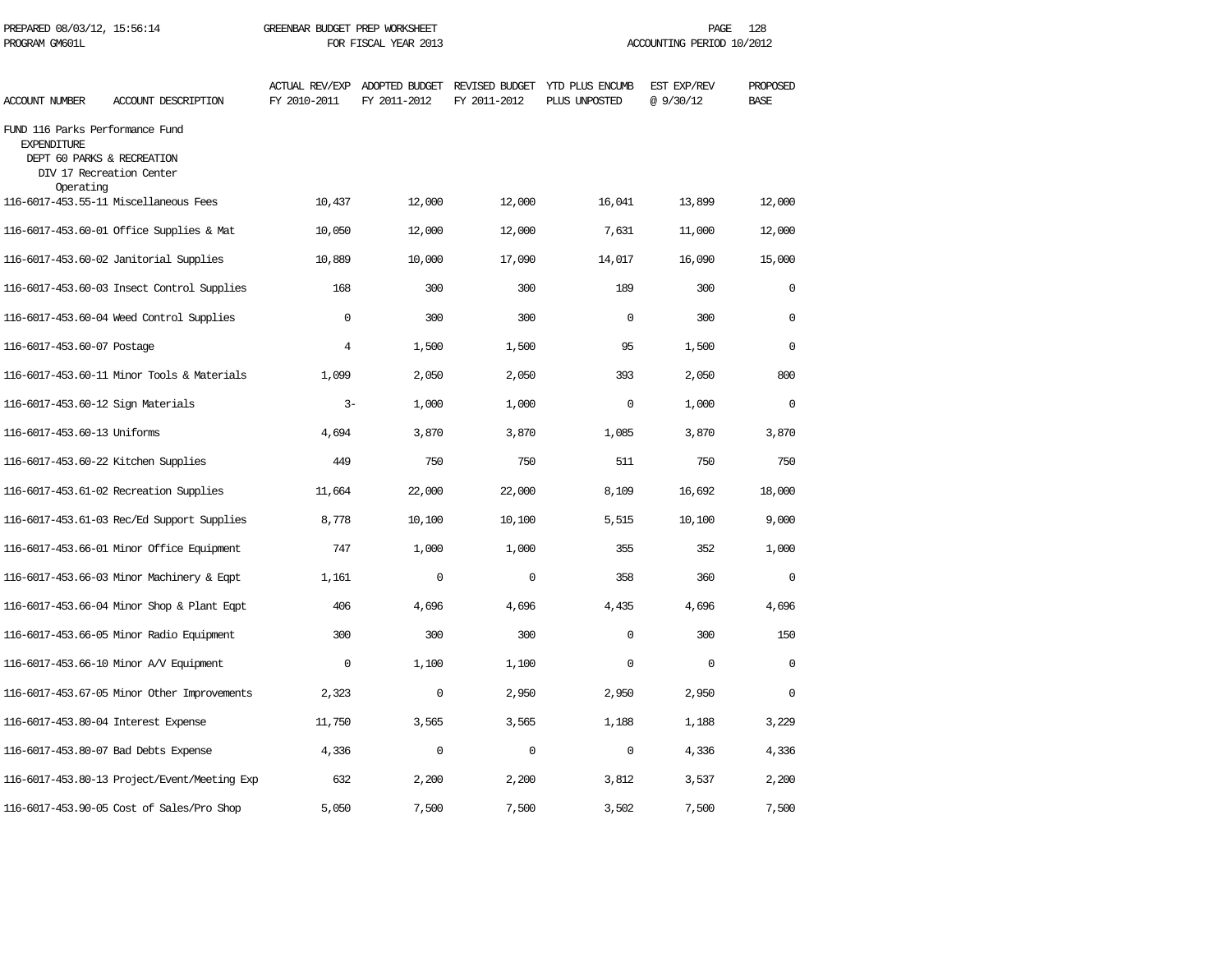| PROGRAM GM601L     | PREPARED 08/03/12, 15:56:14 |                                                                                           | GREENBAR BUDGET PREP WORKSHEET | FOR FISCAL YEAR 2013 |              |                                                                               | PAGE<br>ACCOUNTING PERIOD 10/2012 | 129                      |
|--------------------|-----------------------------|-------------------------------------------------------------------------------------------|--------------------------------|----------------------|--------------|-------------------------------------------------------------------------------|-----------------------------------|--------------------------|
| ACCOUNT NUMBER     |                             | ACCOUNT DESCRIPTION                                                                       | FY 2010-2011                   | FY 2011-2012         | FY 2011-2012 | ACTUAL REV/EXP ADOPTED BUDGET REVISED BUDGET YTD PLUS ENCUMB<br>PLUS UNPOSTED | EST EXP/REV<br>@9/30/12           | PROPOSED<br><b>BASE</b>  |
| <b>EXPENDITURE</b> | Operating                   | FUND 116 Parks Performance Fund<br>DEPT 60 PARKS & RECREATION<br>DIV 17 Recreation Center |                                |                      |              |                                                                               |                                   |                          |
| $\star$            | Operating                   |                                                                                           | 559,297                        | 498,356              | 450,046      | 365,651                                                                       | 466,017                           | 450,050                  |
|                    |                             | Utilities/Internal Chrgs<br>116-6017-453.63-02 Electricity                                | 239,805                        | 161,800              | 161,800      | 135,280                                                                       | 226,000                           | 227,000                  |
|                    |                             | 116-6017-453.63-03 Natural Gas                                                            | 48,469                         | 43,000               | 43,000       | 38,655                                                                        | 45,881                            | 43,000                   |
|                    | 116-6017-453.63-04 Water    |                                                                                           | 19,965                         | 49,007               | 49,007       | 15,558                                                                        | 25,000                            | 30,000                   |
|                    |                             | 116-6017-453.63-05 Trash Removal                                                          | 1,232                          | 1,500                | 1,500        | 1,573                                                                         | 2,148                             | 2,160                    |
|                    |                             | 116-6017-453.82-01 Contrib to Eqpt Repl Fund                                              | 19,723                         | 20,425               | 20,425       | 20,425                                                                        | 20,425                            | 21,904                   |
|                    |                             | 116-6017-453.82-03 Contrib to Athletic Org                                                | 1,128                          | 1,236                | 1,236        | 1,123                                                                         | 1,236                             | 1,236                    |
|                    |                             | 116-6017-453.82-16 IT Contribution                                                        | $\mathbf 0$                    | 53,417               | 53,417       | 40,063                                                                        | 53,417                            | 45,330                   |
| $\star$            |                             | Utilities/Internal Chrgs                                                                  | 330,322                        | 330,385              | 330,385      | 252,677                                                                       | 374,107                           | 370,630                  |
|                    | Capital                     | 116-6017-453.74-02 Machinery & Equipment                                                  | $\Omega$                       | 0                    | 5,400        | 5,390                                                                         | 5,400                             | $\overline{\phantom{0}}$ |
|                    |                             | 116-6017-453.74-05 Park Equipment                                                         | $\Omega$                       | $\Omega$             | $\mathbf 0$  | $\mathbf 0$                                                                   | $\Omega$                          | 100,000                  |
|                    |                             | 116-6017-453.74-81 CLP - Rec Equipment                                                    | 49,569                         | 43,577               | 43,577       | 46,856                                                                        | 46,856                            | 44,816                   |
| $\star$            | Capital                     |                                                                                           | 49,569                         | 43,577               | 48,977       | 52,246                                                                        | 52,256                            | 144,816                  |
| $***$              | Recreation Center           |                                                                                           | 2,099,191                      | 2,077,473            | 2,077,473    | 1,678,027                                                                     | 2,149,184                         | 2,265,958                |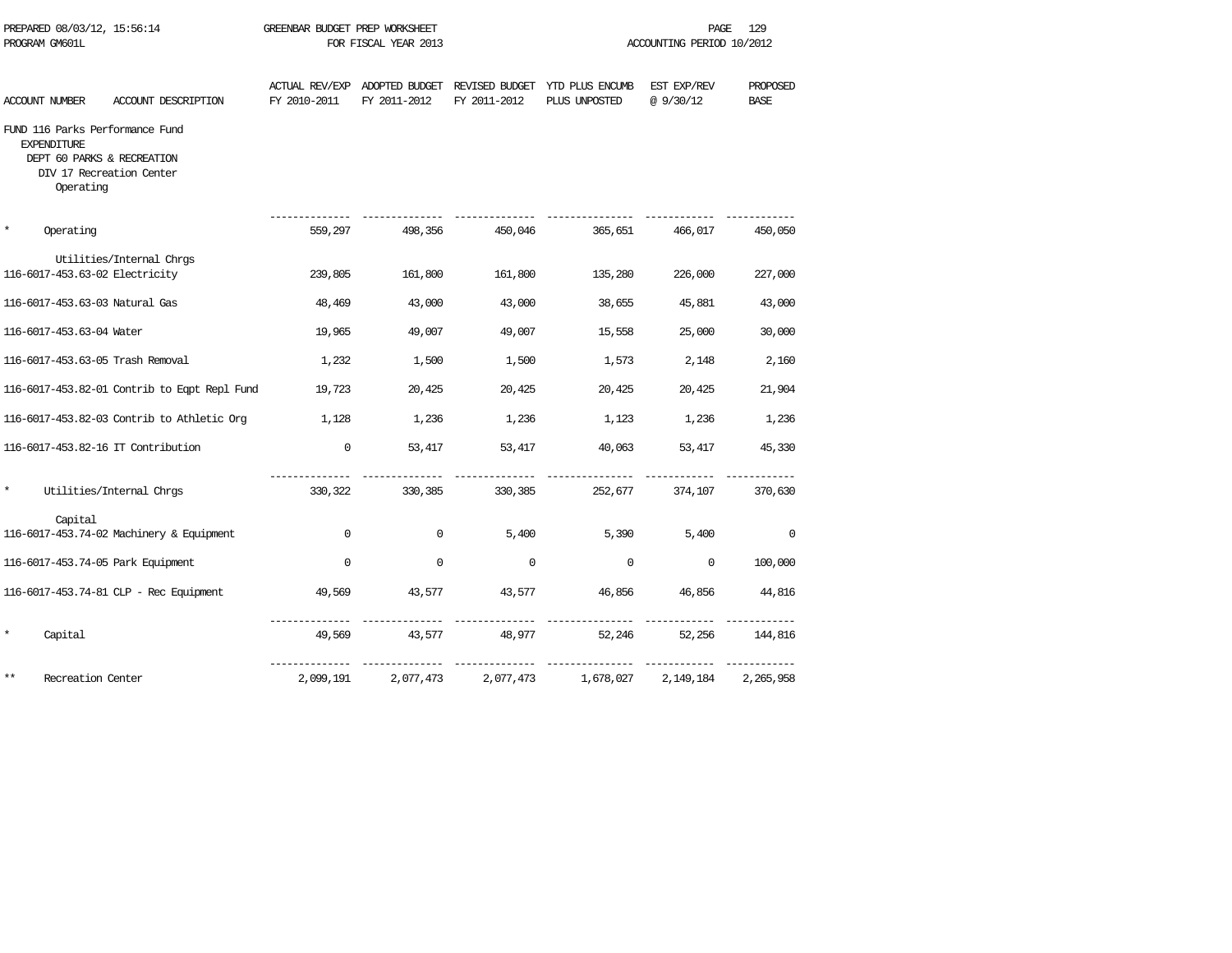| PREPARED 08/03/12, 15:56:14<br>PROGRAM GM601L                                                                 |                                              | GREENBAR BUDGET PREP WORKSHEET | FOR FISCAL YEAR 2013 |              |                                                                               |                         | PAGE<br>130<br>ACCOUNTING PERIOD 10/2012 |  |
|---------------------------------------------------------------------------------------------------------------|----------------------------------------------|--------------------------------|----------------------|--------------|-------------------------------------------------------------------------------|-------------------------|------------------------------------------|--|
| <b>ACCOUNT NUMBER</b>                                                                                         | ACCOUNT DESCRIPTION                          | FY 2010-2011                   | FY 2011-2012         | FY 2011-2012 | ACTUAL REV/EXP ADOPTED BUDGET REVISED BUDGET YTD PLUS ENCUMB<br>PLUS UNPOSTED | EST EXP/REV<br>@9/30/12 | PROPOSED<br><b>BASE</b>                  |  |
| FUND 116 Parks Performance Fund<br><b>EXPENDITURE</b><br>DEPT 60 PARKS & RECREATION<br>DIV 18 Athletic Fields | Salaries & Benefits                          |                                |                      |              |                                                                               |                         |                                          |  |
| 116-6018-453.10-01 Salaries                                                                                   |                                              | 184,670                        | 166,547              | 166,547      | 140,451                                                                       | 174,714                 | 203,710                                  |  |
| 116-6018-453.11-01 Wages                                                                                      |                                              | 18,646                         | 46,839               | 46,839       | 23,004                                                                        | 48,269                  | 49,666                                   |  |
|                                                                                                               | 116-6018-453.12-01 Overtime - Regular        | 6,830                          | 10,000               | 10,000       | 5,515                                                                         | 10,000                  | 10,000                                   |  |
| 116-6018-453.13-01 Longevity Pay                                                                              |                                              | 509                            | 432                  | 432          | 44                                                                            | 44                      | 864                                      |  |
| 116-6018-453.13-02 Incentive Pay                                                                              |                                              | 541                            | 720                  | 720          | 582                                                                           | 720                     | 1,080                                    |  |
| 116-6018-453.13-04 Standby Pay                                                                                |                                              | 1,720                          | 4,000                | 4,000        | 2,840                                                                         | 4,000                   | 4,000                                    |  |
|                                                                                                               | 116-6018-453.13-09 Accumulated Vacation Pay  | 211                            | $\Omega$             | $\Omega$     | $\Omega$                                                                      | $\Omega$                | $\Omega$                                 |  |
|                                                                                                               | 116-6018-453.13-11 Accumlated Sick Leave Pay | 360                            | $\Omega$             | $\Omega$     | $\Omega$                                                                      | $\Omega$                | $\Omega$                                 |  |
| 116-6018-453.13-14 Ins Opt Out                                                                                |                                              | 2,410                          | 2,400                | 2,400        | 3,300                                                                         | 4,300                   | 4,800                                    |  |
|                                                                                                               | 116-6018-453.15-01 Merit Salary Expense      | $\mathbf 0$                    | 5,149                | 5,149        | $\Omega$                                                                      | $\mathbf 0$             | $\Omega$                                 |  |
|                                                                                                               | 116-6018-453.16-05 Cell Phone Allowance      | 652                            | 650                  | 650          | 535                                                                           | 650                     | 1,300                                    |  |
| 116-6018-453.20-01 FICA Taxes                                                                                 |                                              | 13,427                         | 14,358               | 14,358       | 10,744                                                                        | 14,974                  | 17,076                                   |  |
| 116-6018-453.20-02 Medicare Taxes                                                                             |                                              | 3,141                          | 3,358                | 3,358        | 2,513                                                                         | 3,502                   | 3,994                                    |  |
|                                                                                                               | 116-6018-453.20-03 Unemployment Taxes        | 866                            | 648                  | 648          | 2,350                                                                         | 1,830                   | 2,656                                    |  |
| 116-6018-453.21-01 TMRS                                                                                       |                                              | 24,746                         | 26,216               | 26,216       | 21,659                                                                        | 27,287                  | 33,886                                   |  |
|                                                                                                               | 116-6018-453.22-01 Workers' Compensation Ins | 2,149                          | 2,385                | 2,385        | 1,817                                                                         | 2,513                   | 2,901                                    |  |
| 116-6018-453.22-02 Health Insurance                                                                           |                                              | 26,491                         | 36,300               | 36,300       | 22,372                                                                        | 28,422                  | 36,300                                   |  |
| 116-6018-453.22-04 Dental Insurance                                                                           |                                              | 1,687                          | 1,797                | 1,797        | 1,198                                                                         | 1,528                   | 1,798                                    |  |
| 116-6018-453.22-05 Life Insurance                                                                             |                                              | 239                            | 235                  | 235          | 174                                                                           | 207                     | 231                                      |  |
|                                                                                                               | 116-6018-453.22-06 Contr-Health Spending Acc | 1,000                          | 0                    | 0            | $\mathbf 0$                                                                   | 0                       | $\Omega$                                 |  |
| Salaries & Benefits                                                                                           |                                              | 290,295                        | 322,034              | 322,034      | 239,098                                                                       | 322,960                 | 374,262                                  |  |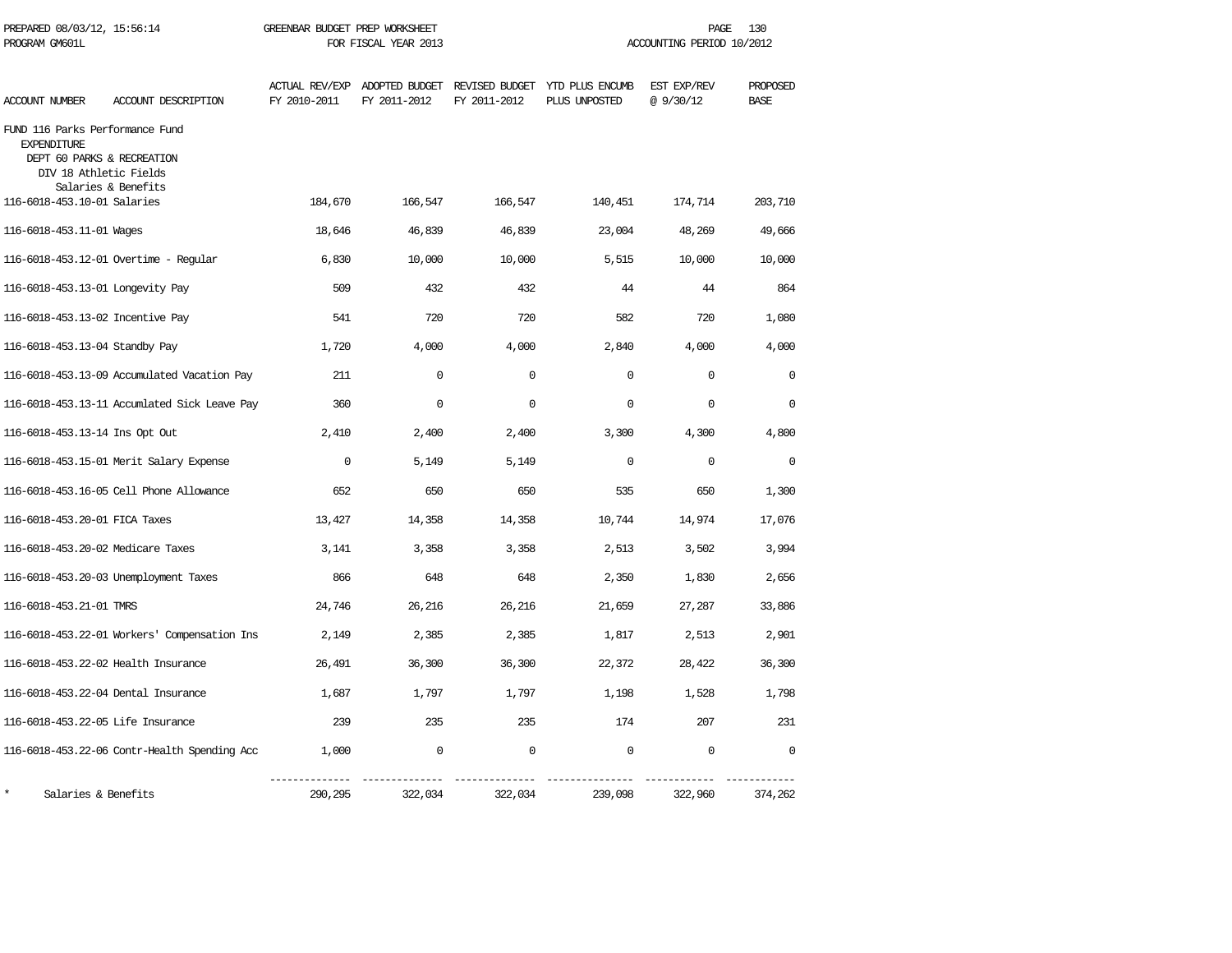| PREPARED 08/03/12, 15:56:14<br>PROGRAM GM601L                                                                              |                                              | GREENBAR BUDGET PREP WORKSHEET        | FOR FISCAL YEAR 2013           |                                | 131<br>PAGE<br>ACCOUNTING PERIOD 10/2012 |                         |                         |  |
|----------------------------------------------------------------------------------------------------------------------------|----------------------------------------------|---------------------------------------|--------------------------------|--------------------------------|------------------------------------------|-------------------------|-------------------------|--|
| ACCOUNT NUMBER                                                                                                             | ACCOUNT DESCRIPTION                          | <b>ACTUAL REV/EXP</b><br>FY 2010-2011 | ADOPTED BUDGET<br>FY 2011-2012 | REVISED BUDGET<br>FY 2011-2012 | YTD PLUS ENCUMB<br>PLUS UNPOSTED         | EST EXP/REV<br>@9/30/12 | PROPOSED<br><b>BASE</b> |  |
| FUND 116 Parks Performance Fund<br><b>EXPENDITURE</b><br>DEPT 60 PARKS & RECREATION<br>DIV 18 Athletic Fields<br>Operating |                                              |                                       |                                |                                |                                          |                         |                         |  |
| Operating<br>116-6018-453.40-02 Equipment Rental                                                                           |                                              | 1,339                                 | 1,800                          | 1,800                          | 446                                      | 1,300                   | 1,800                   |  |
|                                                                                                                            | 116-6018-453.41-01 Building Maint & Repair   | 3,019                                 | 2,000                          | 2,000                          | 1,156                                    | 2,000                   | 2,000                   |  |
|                                                                                                                            | 116-6018-453.41-02 Grounds Maint & Repair    | 27,671                                | 30,000                         | 30,000                         | 26,376                                   | 32,000                  | 30,000                  |  |
|                                                                                                                            | 116-6018-453.41-15 ROW Maintenance & Repair  | 46,950                                | 65,000                         | 65,000                         | 62,984                                   | 65,000                  | 61,900                  |  |
|                                                                                                                            | 116-6018-453.42-06 Radio Maintenance & Rep   | 160                                   | $\Omega$                       | $\Omega$                       | $\Omega$                                 | $\Omega$                | $\Omega$                |  |
|                                                                                                                            | 116-6018-453.42-08 Equipment Maint & Repair  | 6,687                                 | 4,208                          | 4,208                          | 2,239                                    | 3,309                   | 4,208                   |  |
|                                                                                                                            | 116-6018-453.42-10 Maintenance of Apparatus  | 823                                   | 1,200                          | 1,200                          | 933                                      | 1,200                   | 1,200                   |  |
|                                                                                                                            | 116-6018-453.50-01 Memberships & Licenses    | 99                                    | 100                            | 100                            | 105                                      | 100                     | 125                     |  |
|                                                                                                                            | 116-6018-453.50-03 Personnel Dev & Activity  | 196                                   | 430                            | 430                            | 80                                       | 80                      | 120                     |  |
|                                                                                                                            | 116-6018-453.51-01 Personnel Recruitment Exp | $\Omega$                              | 450                            | 450                            | $\Omega$                                 | $\mathbf 0$             | 450                     |  |
|                                                                                                                            | 116-6018-453.51-02 Recruitment Advertising   | $\Omega$                              | 725                            | 725                            | $\Omega$                                 | $\Omega$                | 725                     |  |
| 116-6018-453.53-01 Cell Telephones                                                                                         |                                              | 189                                   | 600                            | 600                            | 324                                      | 600                     | 600                     |  |
|                                                                                                                            | 116-6018-453.54-01 Printing & Graphic Serv   | $\mathbf 0$                           | $\mathbf 0$                    | $\mathbf 0$                    | 6                                        | 6                       | $\mathbf 0$             |  |
|                                                                                                                            | 116-6018-453.55-08 Other Retainer & Ser Fees | 5,535                                 | 8,200                          | 8,200                          | 7,352                                    | 8,200                   | 8,200                   |  |
|                                                                                                                            | 116-6018-453.60-01 Office Supplies & Mat     | 264                                   | 300                            | 300                            | 187                                      | 300                     | 300                     |  |
|                                                                                                                            | 116-6018-453.60-02 Janitorial Supplies       | 2,612                                 | 3,500                          | 3,500                          | 3,100                                    | 3,500                   | 3,500                   |  |
|                                                                                                                            | 116-6018-453.60-03 Insect Control Supplies   | 755                                   | 1,000                          | 1,000                          | 917                                      | 1,000                   | 1,000                   |  |
|                                                                                                                            | 116-6018-453.60-04 Weed Control Supplies     | 2,774                                 | 4,000                          | 4,000                          | 3,747                                    | 4,000                   | 4,000                   |  |
|                                                                                                                            | 116-6018-453.60-11 Minor Tools & Materials   | 882                                   | 1,000                          | 1,000                          | 773                                      | 1,000                   | 1,000                   |  |
| 116-6018-453.60-12 Sign Materials                                                                                          |                                              | 27                                    | 200                            | 200                            | 675                                      | 675                     | 200                     |  |
| 116-6018-453.60-13 Uniforms                                                                                                |                                              | 1,027                                 | 2,000                          | 2,000                          | 1,278                                    | 2,000                   | 2,000                   |  |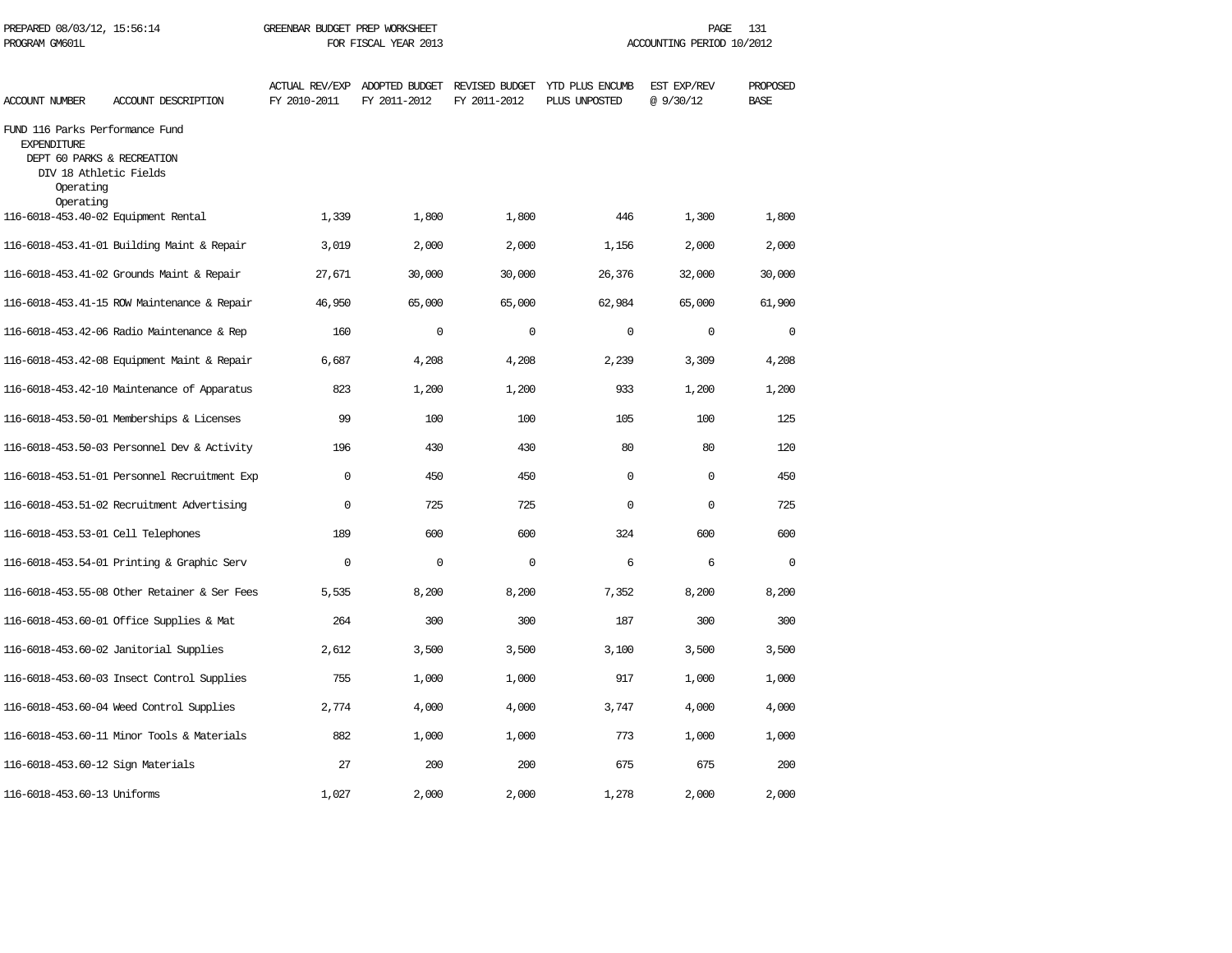| PREPARED 08/03/12, 15:56:14<br>PROGRAM GM601L                      |                                                      | GREENBAR BUDGET PREP WORKSHEET | FOR FISCAL YEAR 2013 |                  |                                                                          | PAGE<br>ACCOUNTING PERIOD 10/2012 | 132         |
|--------------------------------------------------------------------|------------------------------------------------------|--------------------------------|----------------------|------------------|--------------------------------------------------------------------------|-----------------------------------|-------------|
|                                                                    |                                                      |                                |                      |                  | ACTUAL REV/EXP ADOPTED BUDGET REVISED BUDGET YTD PLUS ENCUMB EST EXP/REV |                                   | PROPOSED    |
| ACCOUNT NUMBER                                                     | ACCOUNT DESCRIPTION                                  | FY 2010-2011                   | FY 2011-2012         | FY 2011-2012     | PLUS UNPOSTED                                                            | @9/30/12                          | <b>BASE</b> |
| FUND 116 Parks Performance Fund<br><b>EXPENDITURE</b><br>Operating | DEPT 60 PARKS & RECREATION<br>DIV 18 Athletic Fields |                                |                      |                  |                                                                          |                                   |             |
|                                                                    | 116-6018-453.60-14 Protective Clothing/Mat           | 903                            | 1,500                | 1,500            | 1,408                                                                    | 1,500                             | 1,500       |
|                                                                    | 116-6018-453.66-03 Minor Machinery & Eqpt            | 3,455                          | 3,700                | 3,700            | 3,548                                                                    | 3,700                             | 3,700       |
|                                                                    | 116-6018-453.66-04 Minor Shop & Plant Eqpt           | 3,511                          |                      | 3,200<br>3,200   | 3,074                                                                    | 3,074                             | $\Omega$    |
| $\star$<br>Operating                                               |                                                      | 108,878                        | 135,113              | 135,113          | 120,708                                                                  | 134,544                           | 128,528     |
|                                                                    | Utilities/Internal Chrgs                             |                                |                      |                  |                                                                          |                                   |             |
| 116-6018-453.63-01 Telephone                                       |                                                      | $\mathbf 0$                    | 500                  | 500              | $\mathbf 0$                                                              | $\mathbf 0$                       | $\mathbf 0$ |
| 116-6018-453.63-02 Electricity                                     |                                                      | 137,112                        | 116,731              | 116,731          | 81,649                                                                   | 131,000                           | 127,112     |
| 116-6018-453.63-04 Water                                           |                                                      | 6,364                          | 20,000               | 20,000           | 3,909                                                                    | 7,000                             | 7,000       |
|                                                                    | 116-6018-453.63-08 Groundwater/Conservation          | $\Omega$                       | $\Omega$             | $\Omega$         | 2,221                                                                    | 3,000                             | 5,500       |
| 116-6018-453.64-03 Fuel                                            |                                                      | 7,765                          | 8,834                | 8,834            | 6,424                                                                    | 8,922                             | 8,922       |
|                                                                    | 116-6018-453.82-01 Contrib to Eqpt Repl Fund         | 23,827                         |                      | 22,704<br>22,704 | 22,704                                                                   | 22,704                            | 24,472      |
|                                                                    | 116-6018-453.82-16 IT Contribution                   | 0                              | $\mathbf 0$          | $\mathbf 0$      | $\mathbf 0$                                                              | 0                                 | 3,298       |
|                                                                    | 116-6018-453.82-17 Equip Svc Contribution            | $\overline{0}$                 | 14,269               | 14,269           |                                                                          | 11,891 14,269                     | 14,418      |
| $\star$                                                            | Utilities/Internal Chrgs                             |                                | 175,068 183,038      |                  | 183,038 128,798 186,895                                                  |                                   | 190,722     |
| $***$<br>Athletic Fields                                           |                                                      | 574,241                        | 640,185              | 640,185          | 488,604                                                                  | 644,399                           | 693,512     |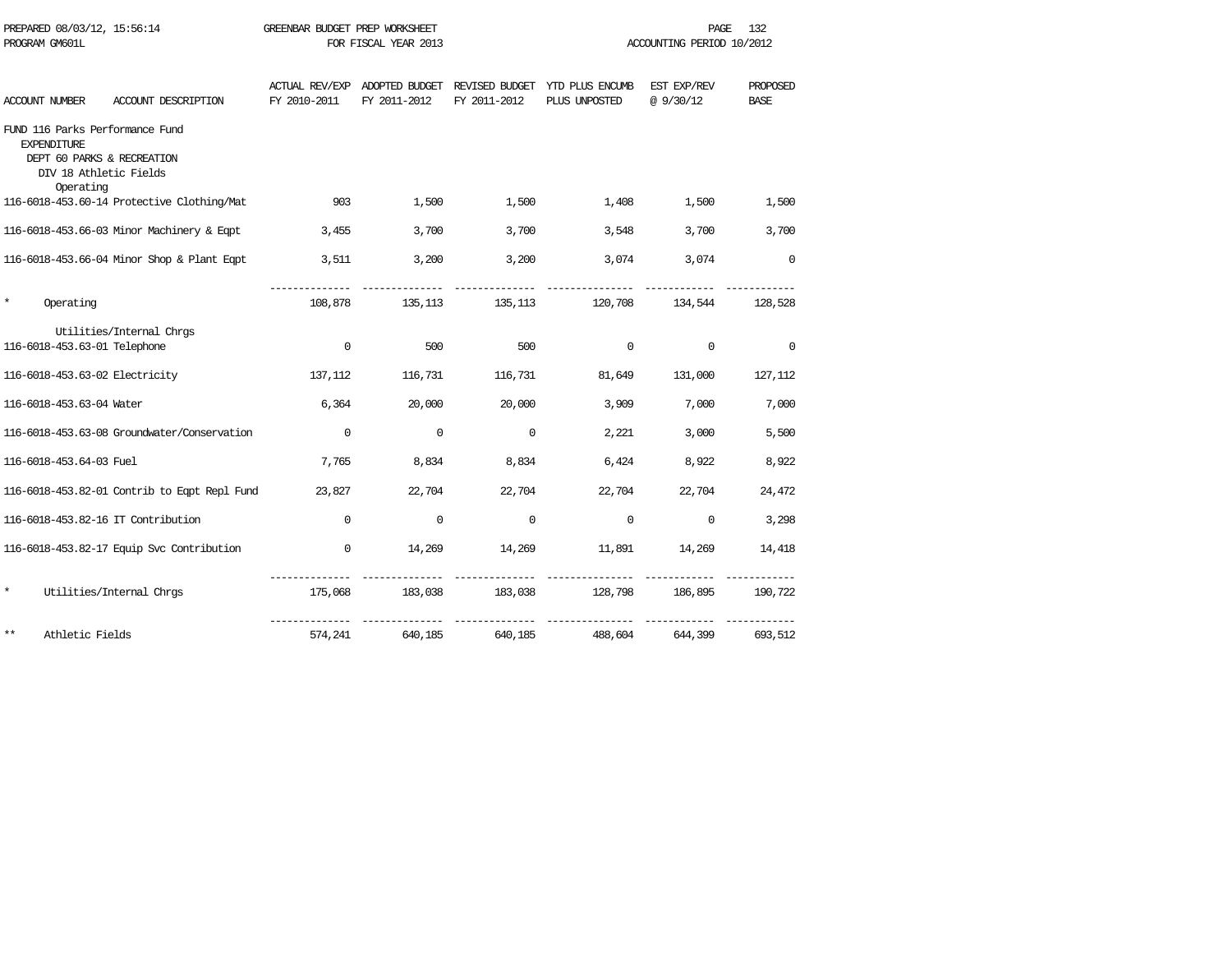| PREPARED 08/03/12, 15:56:14<br>PROGRAM GM601L                                                              |                                              | GREENBAR BUDGET PREP WORKSHEET | FOR FISCAL YEAR 2013 |              |                                                                               | PAGE<br>ACCOUNTING PERIOD 10/2012 | 133                     |
|------------------------------------------------------------------------------------------------------------|----------------------------------------------|--------------------------------|----------------------|--------------|-------------------------------------------------------------------------------|-----------------------------------|-------------------------|
| <b>ACCOUNT NUMBER</b>                                                                                      | ACCOUNT DESCRIPTION                          | FY 2010-2011                   | FY 2011-2012         | FY 2011-2012 | ACTUAL REV/EXP ADOPTED BUDGET REVISED BUDGET YTD PLUS ENCUMB<br>PLUS UNPOSTED | EST EXP/REV<br>@9/30/12           | PROPOSED<br><b>BASE</b> |
| FUND 116 Parks Performance Fund<br><b>EXPENDITURE</b><br>DEPT 60 PARKS & RECREATION<br>DIV 19 Russell Farm |                                              |                                |                      |              |                                                                               |                                   |                         |
| 116-6019-453.10-01 Salaries                                                                                | Salaries & Benefits                          | $\Omega$                       | $\mathbf 0$          | 70,000       | 23,279                                                                        | 31,933                            | 45,000                  |
| 116-6019-453.13-14 Ins Opt Out                                                                             |                                              | $\Omega$                       | $\Omega$             | $\mathbf 0$  | 1,200                                                                         | 1,800                             | 2,400                   |
|                                                                                                            | 116-6019-453.16-05 Cell Phone Allowance      | 0                              | $\mathbf 0$          | $\mathbf 0$  | 746                                                                           | 977                               | 1,300                   |
| 116-6019-453.20-01 FICA Taxes                                                                              |                                              | $\mathbf 0$                    | $\mathbf 0$          | $\mathbf 0$  | 1,505                                                                         | 2,127                             | 3,019                   |
| 116-6019-453.20-02 Medicare Taxes                                                                          |                                              | $\mathbf 0$                    | $\mathbf 0$          | $\mathbf 0$  | 352                                                                           | 497                               | 706                     |
|                                                                                                            | 116-6019-453.20-03 Unemployment Taxes        | $\mathbf 0$                    | $\mathbf 0$          | $\Omega$     | 261                                                                           | 261                               | 261                     |
| 116-6019-453.21-01 TMRS                                                                                    |                                              | $\Omega$                       | $\mathbf 0$          | $\Omega$     | 3,507                                                                         | 4,912                             | 7,310                   |
|                                                                                                            | 116-6019-453.22-01 Workers' Compensation Ins | $\Omega$                       | $\Omega$             | $\Omega$     | 260                                                                           | 151                               | 54                      |
| 116-6019-453.22-04 Dental Insurance                                                                        |                                              | $\Omega$                       | $\Omega$             | $\Omega$     | 180                                                                           | 240                               | 360                     |
| 116-6019-453.22-05 Life Insurance                                                                          |                                              | $\Omega$                       | $\mathbf 0$          | $\mathbf 0$  | 17                                                                            | 22                                | 33                      |
| $\star$<br>Salaries & Benefits                                                                             |                                              | $\mathbf 0$                    | $\mathsf{O}$         | 70,000       | 31,307                                                                        | 42,920                            | 60,443                  |
| Operating                                                                                                  | 116-6019-453.41-01 Building Maint & Repair   | $\mathbf{0}$                   | 0                    | $\mathbf 0$  | 685                                                                           | 1,644                             | 1,225                   |
|                                                                                                            | 116-6019-453.41-02 Grounds Maint & Repair    | $\Omega$                       | $\mathbf 0$          | $\Omega$     | 453                                                                           | 1,142                             | 1,400                   |
|                                                                                                            | 116-6019-453.42-08 Equipment Maint & Repair  | $\Omega$                       | $\mathbf 0$          | $\mathbf 0$  | $\mathbf 0$                                                                   | 800                               | 3,335                   |
|                                                                                                            | 116-6019-453.43-01 Janitorial Services       | $\Omega$                       | $\mathbf 0$          | $\mathbf 0$  | 1,050                                                                         | 1,000                             | 1,400                   |
|                                                                                                            | 116-6019-453.52-01 Building Insurance        | $\mathbf 0$                    | 0                    | 0            | $\mathbf 0$                                                                   | 5,000                             | 5,000                   |
|                                                                                                            | 116-6019-453.54-01 Printing & Graphic Serv   | 0                              | 0                    | $\mathbf 0$  | 53                                                                            | 54                                | $\mathbf 0$             |
| 116-6019-453.55-01 Advertising                                                                             |                                              | $\Omega$                       | $\mathbf 0$          | 0            | $\mathbf 0$                                                                   | 1,042                             | 1,475                   |
|                                                                                                            | 116-6019-453.60-01 Office Supplies & Mat     | $\Omega$                       | $\Omega$             | $\Omega$     | 774                                                                           | 400                               | 900                     |
|                                                                                                            | 116-6019-453.60-02 Janitorial Supplies       | $\mathbf 0$                    | $\mathbf 0$          | $\Omega$     | 164                                                                           | 525                               | 700                     |
|                                                                                                            | 116-6019-453.60-06 Animal Care Expense       | $\Omega$                       | $\mathbf 0$          | $\mathbf 0$  | 50                                                                            | 300                               | 600                     |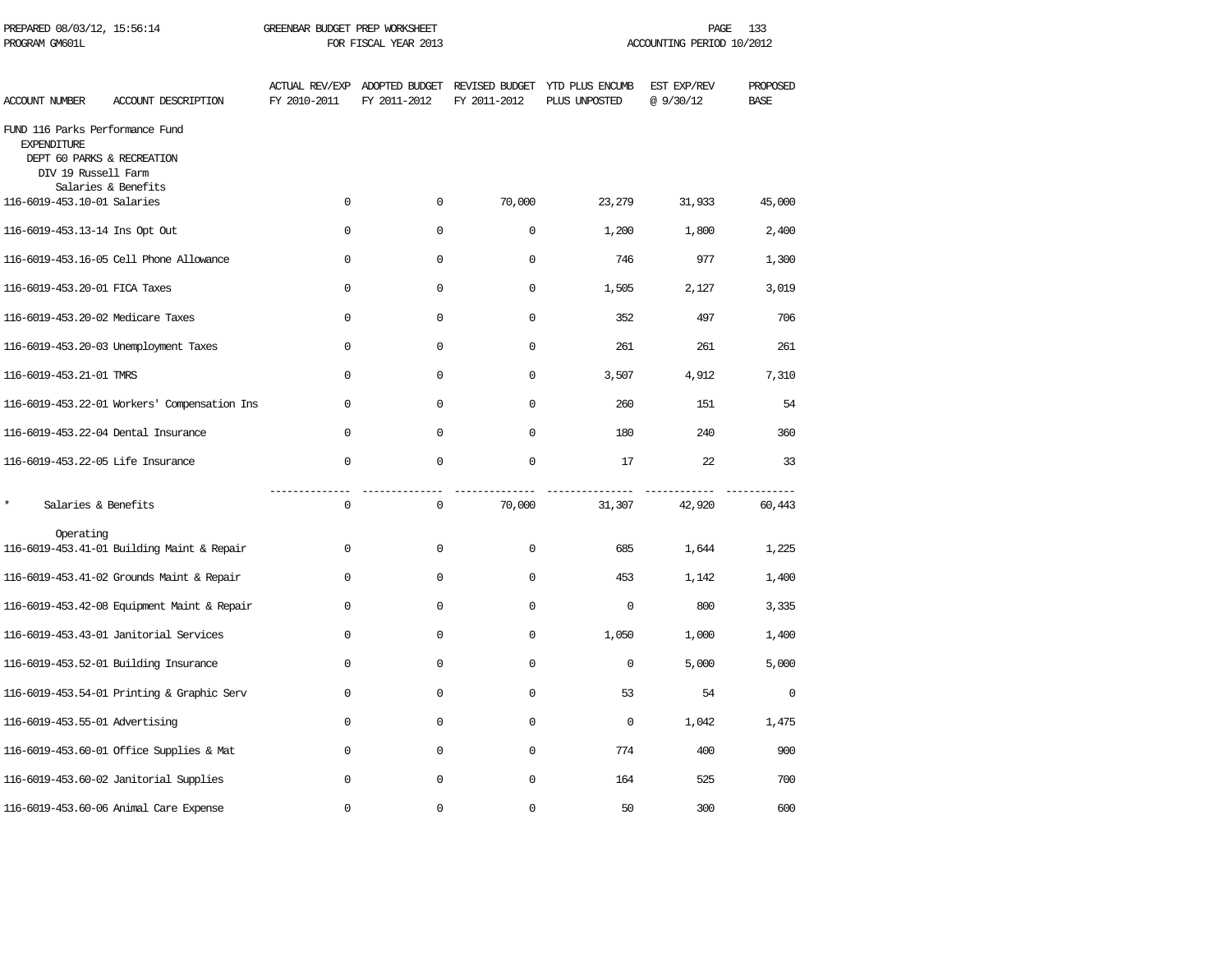| PREPARED 08/03/12, 15:56:14<br>PROGRAM GM601L                                                                           |                                              | GREENBAR BUDGET PREP WORKSHEET<br>FOR FISCAL YEAR 2013 |                                               |                                | 134<br>PAGE<br>ACCOUNTING PERIOD 10/2012 |                          |                         |  |
|-------------------------------------------------------------------------------------------------------------------------|----------------------------------------------|--------------------------------------------------------|-----------------------------------------------|--------------------------------|------------------------------------------|--------------------------|-------------------------|--|
| ACCOUNT NUMBER                                                                                                          | ACCOUNT DESCRIPTION                          | FY 2010-2011                                           | ACTUAL REV/EXP ADOPTED BUDGET<br>FY 2011-2012 | REVISED BUDGET<br>FY 2011-2012 | YTD PLUS ENCUMB<br>PLUS UNPOSTED         | EST EXP/REV<br>@ 9/30/12 | PROPOSED<br><b>BASE</b> |  |
| FUND 116 Parks Performance Fund<br><b>EXPENDITURE</b><br>DEPT 60 PARKS & RECREATION<br>DIV 19 Russell Farm<br>Operating |                                              |                                                        |                                               |                                |                                          |                          |                         |  |
|                                                                                                                         | 116-6019-453.60-11 Minor Tools & Materials   | 0                                                      | $\mathbf 0$                                   | 0                              | 154                                      | 320                      | 900                     |  |
| 116-6019-453.60-13 Uniforms                                                                                             |                                              | 0                                                      | $\mathbf 0$                                   | $\mathbf 0$                    | 279                                      | 300                      | 200                     |  |
|                                                                                                                         | 116-6019-453.60-14 Protective Clothing/Mat   | 0                                                      | $\Omega$                                      | $\mathbf 0$                    | 125                                      | 125                      | 370                     |  |
|                                                                                                                         | 116-6019-453.66-01 Minor Office Equipment    | 0                                                      | $\Omega$                                      | $\mathbf 0$                    | $\mathbf 0$                              | 150                      | 300                     |  |
|                                                                                                                         | 116-6019-453.66-06 Minor Park Equipment      | 0                                                      | $\mathbf 0$                                   | 55,000                         | 6,885                                    | 19,885                   | $\mathbf 0$             |  |
|                                                                                                                         | 116-6019-453.80-13 Project/Event/Meeting Exp | 0                                                      | $\mathbf 0$                                   | $\mathbf 0$                    | 60                                       | 250                      | 500                     |  |
|                                                                                                                         | 116-6019-453.90-05 Cost of Sales/Pro Shop    | $\Omega$                                               | $\Omega$                                      | $\Omega$                       | 468                                      | 1,000                    | 1,000                   |  |
| $\star$<br>Operating                                                                                                    |                                              | 0                                                      | $\mathbf 0$                                   | 55,000                         | 11,200                                   | 33,937                   | 19,305                  |  |
| 116-6019-453.63-01 Telephone                                                                                            | Utilities/Internal Chrgs                     | 0                                                      | $\mathbf 0$                                   | $\mathbf 0$                    | 562                                      | 620                      | 960                     |  |
| 116-6019-453.63-02 Electricity                                                                                          |                                              | 0                                                      | $\mathbf 0$                                   | 3,500                          | 1,462                                    | 3,500                    | 3,500                   |  |
| 116-6019-453.63-03 Natural Gas                                                                                          |                                              | 0                                                      | $\mathbf 0$                                   | $\mathbf 0$                    | 57                                       | 250                      | 600                     |  |
| 116-6019-453.63-04 Water                                                                                                |                                              | 0                                                      | $\mathbf 0$                                   | $\mathbf 0$                    | 579                                      | 800                      | 960                     |  |
| 116-6019-453.63-05 Trash Removal                                                                                        |                                              | 0                                                      | $\Omega$                                      | $\mathbf 0$                    | $\mathbf 0$                              | 315                      | 240                     |  |
| 116-6019-453.64-03 Fuel                                                                                                 |                                              | $\Omega$                                               | $\Omega$                                      | $\Omega$                       | $\Omega$                                 | 340                      | 550                     |  |
| 116-6019-453.82-16 IT Contribution                                                                                      |                                              | 0                                                      | $\mathbf 0$                                   | $\Omega$                       | $\Omega$                                 | $\mathsf 0$              | 3,371                   |  |
| $\star$                                                                                                                 | Utilities/Internal Chrgs                     | 0                                                      | $\mathbf 0$                                   | 3,500                          | 2,660                                    | 5,825                    | 10,181                  |  |
| Capital<br>116-6019-453.71-01 Buildings                                                                                 |                                              | 0                                                      | $\mathbf 0$                                   | $\mathbf 0$                    | 4,756                                    | 4,756                    | $\mathbf 0$             |  |
| 116-6019-453.74-05 Park Equipment                                                                                       |                                              | 0                                                      | $\mathbf 0$                                   | $\mathbf 0$                    | 13,000                                   | $\mathbf 0$              | $\mathbf 0$             |  |
| Capital                                                                                                                 |                                              | 0                                                      | $\mathbf 0$                                   | $\mathbf 0$                    | 17,756                                   | 4,756                    | $\mathbf 0$             |  |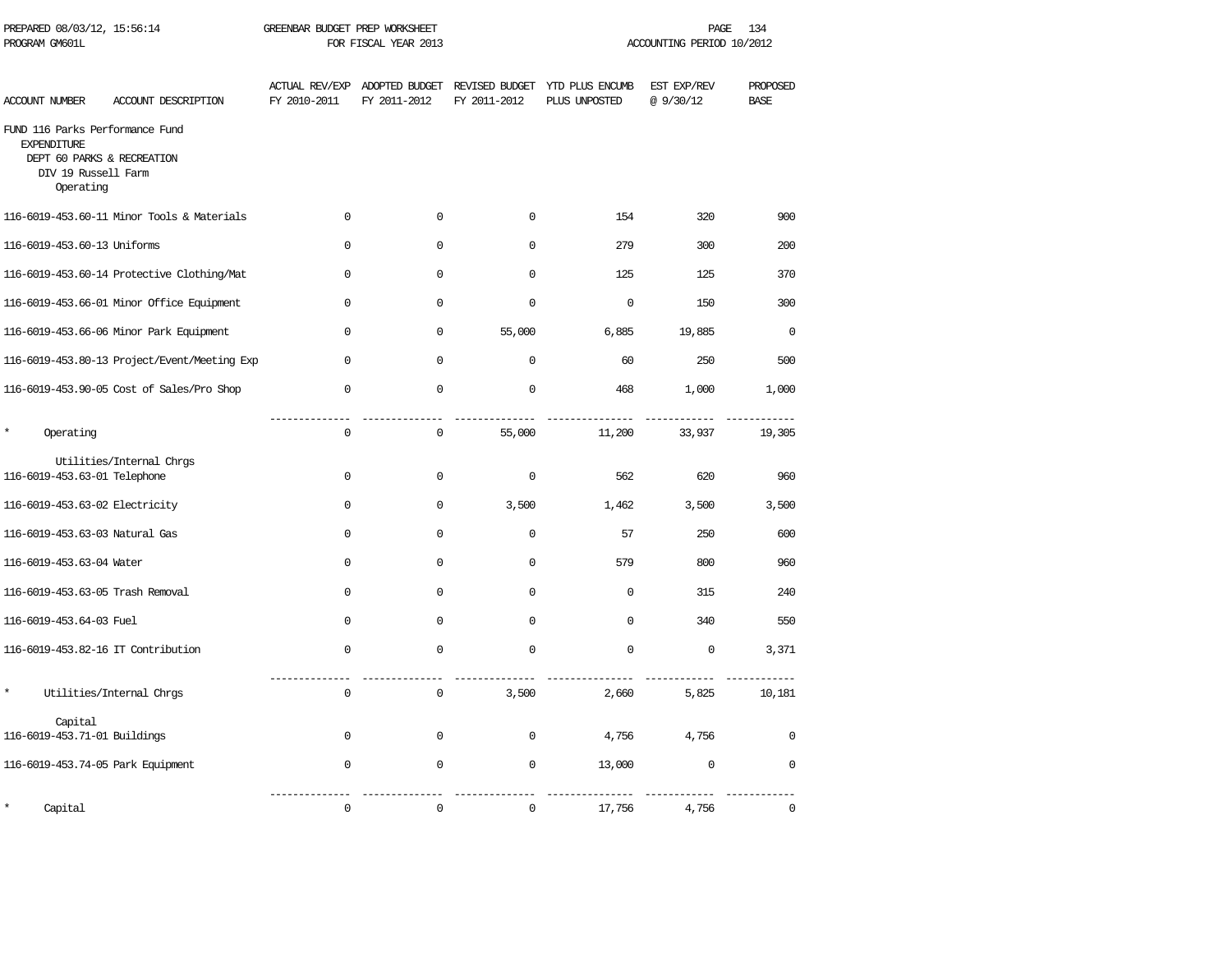|       | PREPARED 08/03/12, 15:56:14<br>PROGRAM GM601L                                      |                                 | GREENBAR BUDGET PREP WORKSHEET | FOR FISCAL YEAR 2013           |                                |                                                             | PAGE<br>ACCOUNTING PERIOD 10/2012 | 135                     |
|-------|------------------------------------------------------------------------------------|---------------------------------|--------------------------------|--------------------------------|--------------------------------|-------------------------------------------------------------|-----------------------------------|-------------------------|
|       | ACCOUNT NUMBER                                                                     | ACCOUNT DESCRIPTION             | ACTUAL REV/EXP<br>FY 2010-2011 | ADOPTED BUDGET<br>FY 2011-2012 | REVISED BUDGET<br>FY 2011-2012 | YTD PLUS ENCUMB<br>PLUS UNPOSTED                            | EST EXP/REV<br>@9/30/12           | PROPOSED<br><b>BASE</b> |
|       | <b>EXPENDITURE</b><br>DEPT 60 PARKS & RECREATION<br>DIV 19 Russell Farm<br>Capital | FUND 116 Parks Performance Fund |                                |                                |                                |                                                             |                                   |                         |
| $* *$ | Russell Farm                                                                       |                                 | $\mathbf 0$                    | $\mathbf 0$                    | 128,500                        | 62,923 87,438                                               |                                   | 89,929                  |
| ***   | PARKS & RECREATION                                                                 |                                 | 2,673,432                      |                                |                                | 2,717,658 2,846,158 2,229,554 2,881,021                     |                                   | 3,049,399               |
| ****  | <b>EXPENDITURE</b>                                                                 |                                 |                                |                                |                                | 2,673,432 2,717,658 2,846,158 2,229,554 2,881,021 3,049,399 |                                   |                         |
| ***** | Parks Performance Fund                                                             |                                 | 134, 244-                      | $\mathbf 0$                    | $\Omega$                       | 340,097–                                                    | 60,463                            | $\mathbf{0}$            |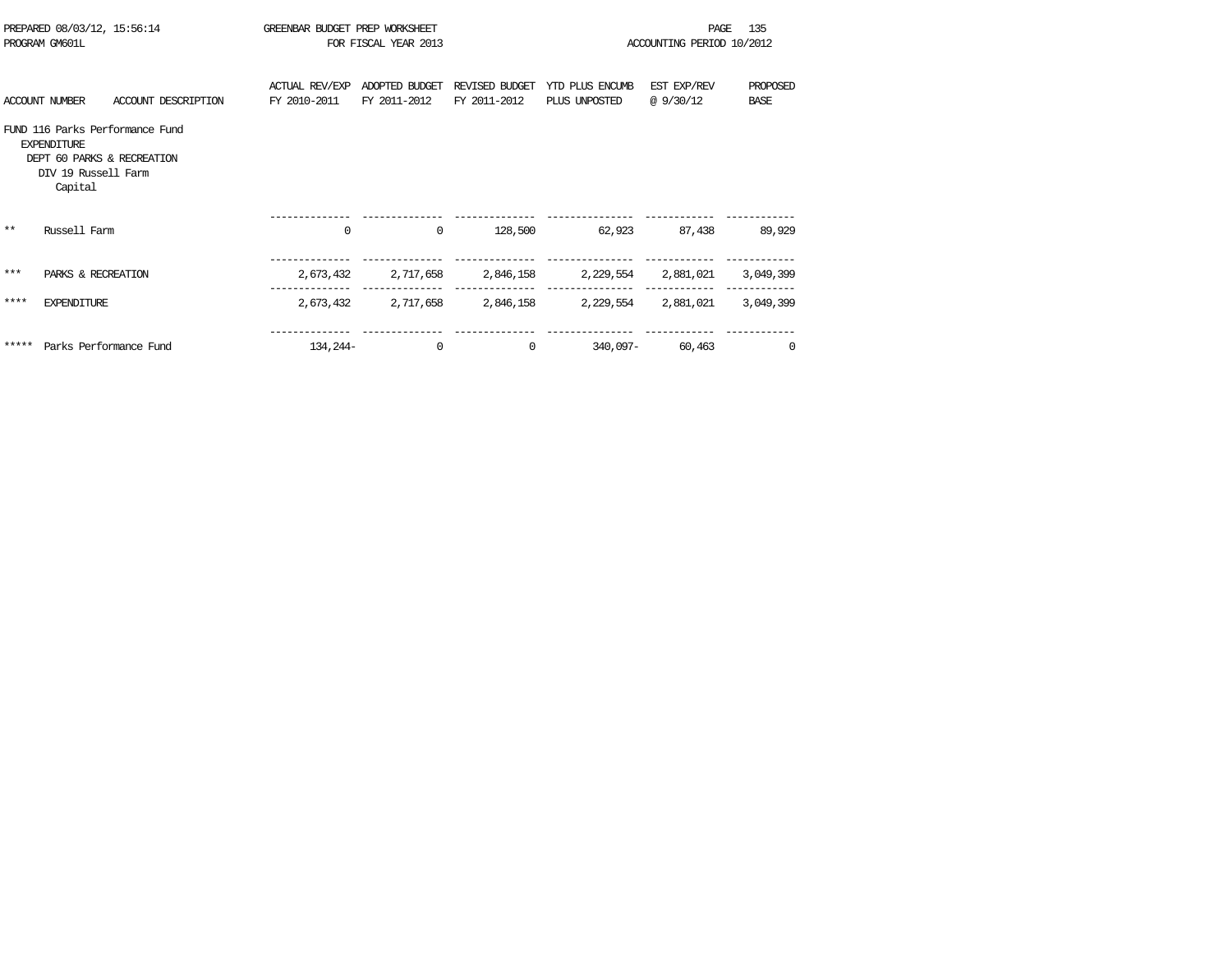| PROGRAM GM601L                                       |                                                                                                                              |              | FOR FISCAL YEAR 2013 |                        |                                                                                   | ACCOUNTING PERIOD 10/2012        |                         |
|------------------------------------------------------|------------------------------------------------------------------------------------------------------------------------------|--------------|----------------------|------------------------|-----------------------------------------------------------------------------------|----------------------------------|-------------------------|
| ACCOUNT NUMBER                                       | ACCOUNT DESCRIPTION                                                                                                          | FY 2010-2011 | FY 2011-2012         | FY 2011-2012           | ACTUAL REV/EXP ADOPTED BUDGET REVISED BUDGET YTD PLUS ENCUMB<br>PLUS UNPOSTED     | EST EXP/REV<br>@ 9/30/12         | PROPOSED<br><b>BASE</b> |
| FUND 201 Debt Service FD - General<br><b>REVENUE</b> |                                                                                                                              |              |                      |                        |                                                                                   |                                  |                         |
|                                                      | 201-0000-311.10-10 Ad Val Taxes - General 3, 157, 365- 3, 185, 056- 3, 185, 056- 3, 165, 926- 3, 185, 056- 3, 275, 582-      |              |                      |                        |                                                                                   |                                  |                         |
|                                                      | -201-0000-311.10-30 Ad Val Taxes - Delinquent 29,760- 25,000- 25,000- 26,900- 26,945- 27,000-                                |              |                      |                        |                                                                                   |                                  | $25,000-$               |
|                                                      | 201-0000-371.20-00 Securities Interest                                                                                       | $40 -$       | $\Omega$             | $\Omega$               | $60 -$                                                                            | $60 -$                           | $\Omega$                |
|                                                      | 201-0000-371.20-10 CD/Money Market Interest                                                                                  | $4-$         | $\Omega$             | $\Omega$               | $\Omega$                                                                          | $\Omega$                         | $\Omega$                |
|                                                      | 201-0000-371.25-00 Gain/Loss on Security Val                                                                                 | 6            | $\Omega$             | $\Omega$               | $\Omega$                                                                          | $\Omega$                         | $\Omega$                |
| 201-0000-371.30-10 TexPool Interest                  |                                                                                                                              | $4-$         | 0                    | $\Omega$               | $\Omega$                                                                          | $\mathbf 0$                      | 0                       |
|                                                      | 201-0000-371.30-11 TexPool Prime Interest                                                                                    | $68-$        | $\Omega$             | $\Omega$               | $\Omega$                                                                          | $\Omega$                         | $\Omega$                |
| 201-0000-371.30-40 TexSTAR Interest                  |                                                                                                                              | $2 -$        | $\Omega$             | $\Omega$               | $\Omega$                                                                          | $\Omega$                         | $\Omega$                |
| 201-0000-383.01-00 Bond Proceeds                     |                                                                                                                              | $\Omega$     | 0                    |                        | $0$ 2.445.912- 2.445.912-                                                         |                                  | $\mathbf 0$             |
| 201-0000-383.01-01 Bond Premium                      |                                                                                                                              | $\Omega$     | $\Omega$             | $\Omega$               |                                                                                   | 117, 125 - 117, 125 -            | $\Omega$                |
|                                                      | 201-0000-391.10-00 Operating Transfers In $1,024,381 1,193,000 1,193,000 1,193,000 1,193,000 1,193,000 1,193,000 1,193,000-$ |              |                      |                        |                                                                                   |                                  |                         |
|                                                      |                                                                                                                              |              |                      |                        | 4,211,618-4,403,056-4,403,056-6,948,968-6,968,153-4,112,582-                      |                                  |                         |
| $***$                                                | Debt Service FD - General                                                                                                    |              |                      |                        | 4, 211, 618 - 4, 403, 056 - 4, 403, 056 - 6, 948, 968 - 6, 968, 153 - 4, 112, 582 |                                  |                         |
| ***                                                  | Debt Service FD - General                                                                                                    |              |                      |                        |                                                                                   |                                  |                         |
| ****<br><b>REVENUE</b>                               |                                                                                                                              | 4,211,618-   |                      | $4,403,056 4,403,056-$ |                                                                                   | 6,948,968- 6,968,153- 4,112,582- |                         |

PREPARED 08/03/12, 15:56:14 GREENBAR BUDGET PREP WORKSHEET **FREED ASSESSED ASSESSED ASSESSED**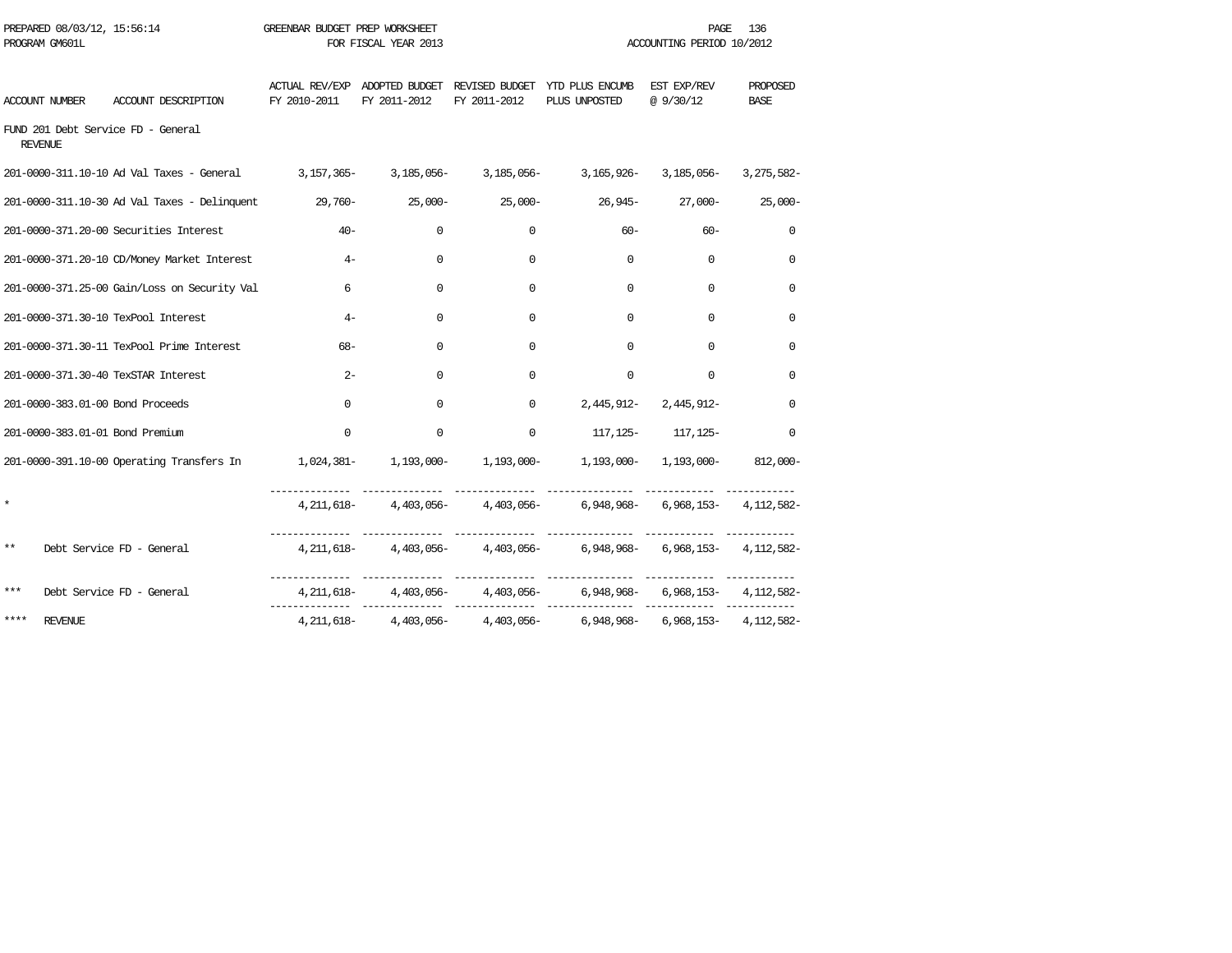|         | PREPARED 08/03/12, 15:56:14    |                                            | GREENBAR BUDGET PREP WORKSHEET |                      |                     |                                                                          | PAGE                      | 137         |
|---------|--------------------------------|--------------------------------------------|--------------------------------|----------------------|---------------------|--------------------------------------------------------------------------|---------------------------|-------------|
|         | PROGRAM GM601L                 |                                            |                                | FOR FISCAL YEAR 2013 |                     |                                                                          | ACCOUNTING PERIOD 10/2012 |             |
|         |                                |                                            |                                |                      |                     |                                                                          |                           |             |
|         |                                |                                            |                                |                      |                     | ACTUAL REV/EXP ADOPTED BUDGET REVISED BUDGET YTD PLUS ENCUMB EST EXP/REV |                           | PROPOSED    |
|         | ACCOUNT NUMBER                 | ACCOUNT DESCRIPTION                        | FY 2010-2011                   | FY 2011-2012         | FY 2011-2012        | PLUS UNPOSTED                                                            | @9/30/12                  | <b>BASE</b> |
|         | <b>EXPENDITURE</b>             | FUND 201 Debt Service FD - General         |                                |                      |                     |                                                                          |                           |             |
|         | Operating                      |                                            |                                |                      |                     |                                                                          |                           |             |
|         |                                | 201-0000-471.80-28 Payment to Escrow Agent | $\Omega$                       | $\Omega$             | $\Omega$            | 2,542,876                                                                | 2,542,876                 | $\Omega$    |
|         |                                | 201-0000-471.83-01 Bond Issuance Expense   | $\mathbf 0$                    | $\mathbf 0$          | $\Omega$            | 61,596                                                                   | 5,040                     | $\Omega$    |
|         |                                | 201-0000-471.84-01 Bond Principal Expense  | 2,382,792                      |                      | 2,562,582 2,562,582 | 2,562,582                                                                | 2,562,582                 | 2,409,861   |
|         |                                | 201-0000-471.84-02 Bond Interest Expense   | 2,049,734                      |                      |                     | 1,877,037 1,877,037 961,639                                              | 1,869,728                 | 1,744,574   |
|         | 201-0000-471.84-03 Agents Fees |                                            | 2,591                          |                      | 5,500 5,500         | 2,074                                                                    | 5,500                     | 6,000       |
|         |                                | 201-0000-473.83-01 Bond Issuance Expense   | $\mathbf 0$                    | $\Omega$             | $\Omega$            | $\Omega$                                                                 | 56,556                    | $\Omega$    |
| $\star$ | Operating                      |                                            |                                |                      |                     | 4,435,117 4,445,119 4,445,119 6,130,767 7,042,282 4,160,435              |                           |             |
|         |                                |                                            |                                |                      |                     |                                                                          |                           |             |
| $***$   |                                | Debt Service FD - General                  |                                |                      |                     | 4,435,117 4,445,119 4,445,119 6,130,767 7,042,282 4,160,435              |                           |             |
| ***     |                                | Debt Service FD - General                  |                                |                      |                     | 4,435,117 4,445,119 4,445,119 6,130,767 7,042,282 4,160,435              |                           |             |
| ****    | <b>EXPENDITURE</b>             |                                            |                                |                      |                     | 4,435,117 4,445,119 4,445,119 6,130,767 7,042,282 4,160,435              |                           |             |
|         |                                |                                            |                                |                      |                     |                                                                          |                           |             |
|         |                                | ***** Debt Service FD - General            | 223,499                        |                      |                     | 42,063 42,063 818,201- 74,129 47,853                                     |                           |             |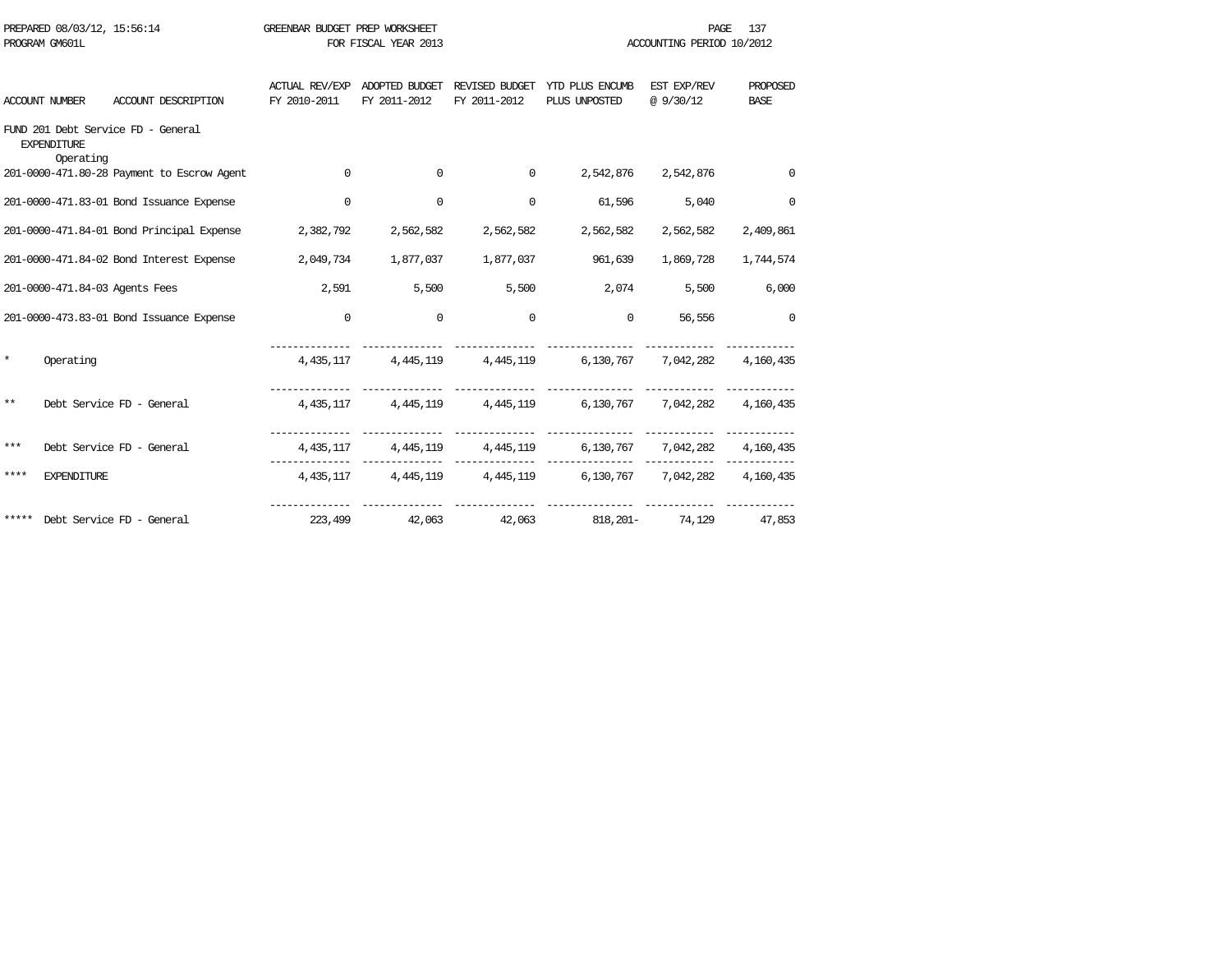| PREPARED 08/03/12, 15:56:14<br>PROGRAM GM601L                                                             |              | GREENBAR BUDGET PREP WORKSHEET<br>FOR FISCAL YEAR 2013 |                |                                                                               |                          | 138<br><b>PAGE</b><br>ACCOUNTING PERIOD 10/2012 |
|-----------------------------------------------------------------------------------------------------------|--------------|--------------------------------------------------------|----------------|-------------------------------------------------------------------------------|--------------------------|-------------------------------------------------|
| ACCOUNT DESCRIPTION<br>ACCOUNT NUMBER                                                                     | FY 2010-2011 | FY 2011-2012                                           | FY 2011-2012   | ACTUAL REV/EXP ADOPTED BUDGET REVISED BUDGET YTD PLUS ENCUMB<br>PLUS UNPOSTED | EST EXP/REV<br>@ 9/30/12 | PROPOSED<br><b>BASE</b>                         |
| FUND 202 STDSF - 4B Sales Tax<br><b>REVENUE</b>                                                           |              |                                                        |                |                                                                               |                          |                                                 |
| 202-0000-371.20-00 Securities Interest                                                                    | $9 -$        | $\Omega$                                               | $\Omega$       | $542-$                                                                        | $\Omega$                 | $\Omega$                                        |
| 202-0000-371.20-10 CD/Money Market Interest                                                               | $1 -$        | $\mathbf 0$                                            | $\Omega$       | $\Omega$                                                                      | $\Omega$                 | $\Omega$                                        |
| 202-0000-371.25-00 Gain/Loss on Security Val                                                              | $\mathbf{1}$ | $\mathbf 0$                                            | $\mathbf 0$    | $\Omega$                                                                      | $\Omega$                 | 0                                               |
| 202-0000-371.30-10 TexPool Interest                                                                       | $1-$         |                                                        | $1,200-1,200-$ | $\mathbf{0}$                                                                  | $1,200-$                 | $1,200-$                                        |
| 202-0000-371.30-11 TexPool Prime Interest                                                                 | $4-$         | $\mathbf 0$                                            | $\Omega$       | $\Omega$                                                                      | $\mathbf 0$              | $\Omega$                                        |
| 202-0000-371.30-20 Lone Star Interest                                                                     | $1.472-$     | $\mathbf 0$                                            | $\Omega$       | 798-                                                                          | $\Omega$                 | $\Omega$                                        |
| 202-0000-391.10-00 Operating Transfers In 1,954,172- 1,912,763- 1,912,763- 915,881- 1,912,763- 1,911,300- |              |                                                        |                |                                                                               |                          |                                                 |
| $\star$                                                                                                   |              |                                                        |                | 1,955,658- 1,913,963- 1,913,963- 917,221- 1,913,963- 1,912,500-               |                          |                                                 |
| $***$<br>STDSF - 4B Sales Tax                                                                             |              |                                                        |                | 1,955,658- 1,913,963- 1,913,963- 917,221- 1,913,963- 1,912,500-               |                          |                                                 |
| $***$<br>STDSF - 4B Sales Tax                                                                             |              |                                                        |                | 1,955,658- 1,913,963- 1,913,963- 917,221- 1,913,963- 1,912,500-               |                          |                                                 |
| ****<br>REVENUE                                                                                           |              |                                                        |                | 1,955,658- 1,913,963- 1,913,963- 917,221- 1,913,963- 1,912,500-               |                          |                                                 |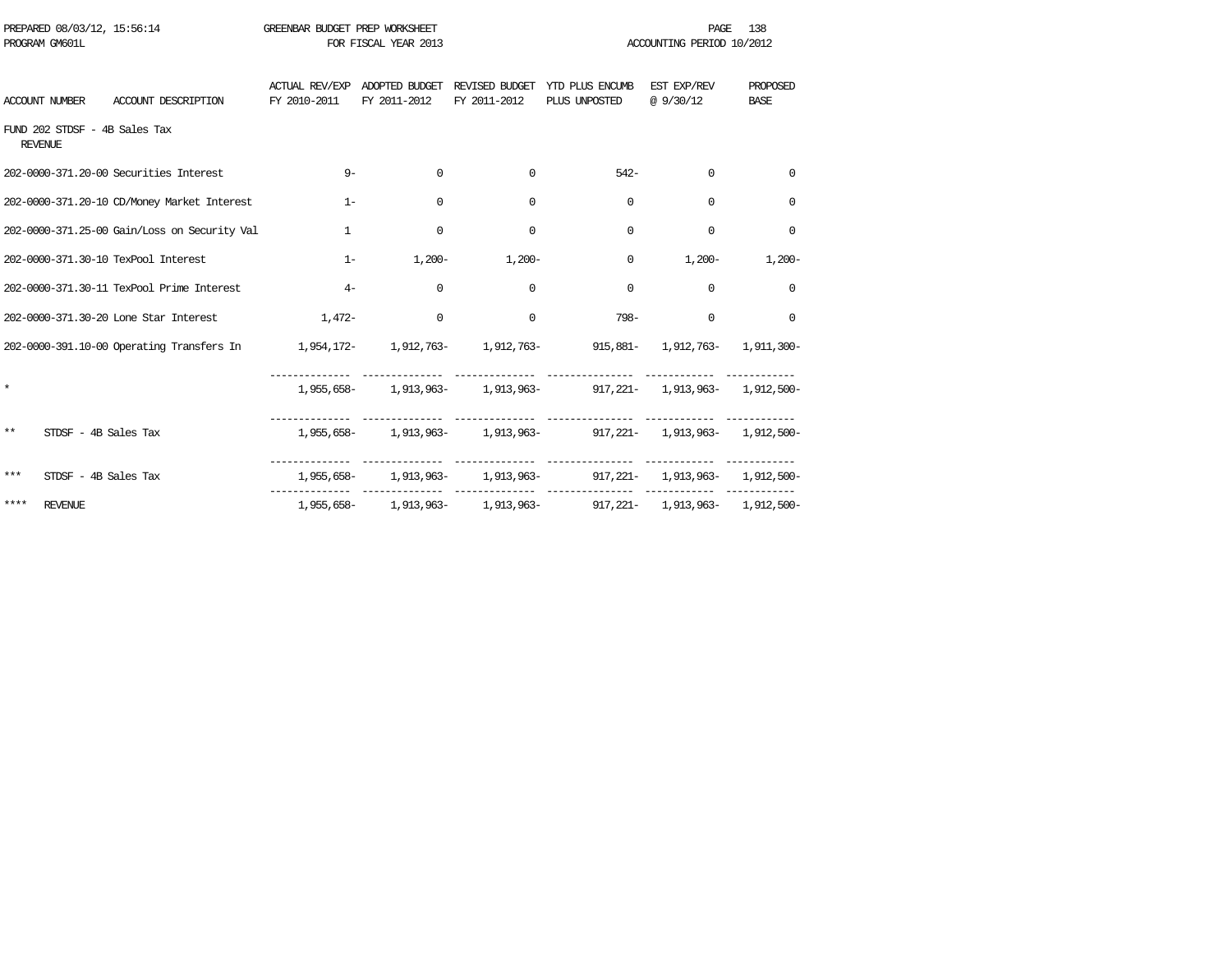|         | PREPARED 08/03/12, 15:56:14<br>PROGRAM GM601L                    | GREENBAR BUDGET PREP WORKSHEET        | FOR FISCAL YEAR 2013           | PAGE<br>ACCOUNTING PERIOD 10/2012 |                                                           |                          |                                |
|---------|------------------------------------------------------------------|---------------------------------------|--------------------------------|-----------------------------------|-----------------------------------------------------------|--------------------------|--------------------------------|
|         | <b>ACCOUNT NUMBER</b><br>ACCOUNT DESCRIPTION                     | <b>ACTUAL REV/EXP</b><br>FY 2010-2011 | ADOPTED BUDGET<br>FY 2011-2012 | REVISED BUDGET<br>FY 2011-2012    | YTD PLUS ENCUMB<br>PLUS UNPOSTED                          | EST EXP/REV<br>@ 9/30/12 | <b>PROPOSED</b><br><b>BASE</b> |
|         | FUND 202 STDSF - 4B Sales Tax<br><b>EXPENDITURE</b><br>Operating |                                       |                                |                                   |                                                           |                          |                                |
|         | 202-0000-471.84-01 Bond Principal Expense                        | 1,170,000                             | 1,210,000                      | 1,210,000                         | 560,000                                                   | 1,210,000                | 1,255,000                      |
|         | 202-0000-471.84-02 Bond Interest Expense                         | 750,064                               | 701,714                        | 701,714                           |                                                           | 355,881 701,714          | 655,251                        |
|         | 202-0000-471.84-03 Agents Fees                                   | 480                                   | 1,050                          | 1,050                             | 668                                                       | 1,050                    | 1,050                          |
| $\star$ | Operating                                                        |                                       |                                |                                   | 1,920,544 1,912,764 1,912,764 916,549 1,912,764 1,911,301 |                          |                                |
| $* *$   | STDSF - 4B Sales Tax                                             |                                       |                                |                                   | 1,920,544 1,912,764 1,912,764 916,549 1,912,764 1,911,301 |                          |                                |
| ***     | STDSF - 4B Sales Tax                                             |                                       |                                |                                   | 1,920,544 1,912,764 1,912,764 916,549 1,912,764 1,911,301 |                          |                                |
| ****    | <b>EXPENDITURE</b>                                               |                                       |                                |                                   | 1,920,544 1,912,764 1,912,764 916,549 1,912,764 1,911,301 |                          |                                |
|         | ***** STDSF - 4B Sales Tax                                       |                                       |                                | $35,114-1,199-1,199-$             |                                                           | 672-<br>1,199-           | 1,199-                         |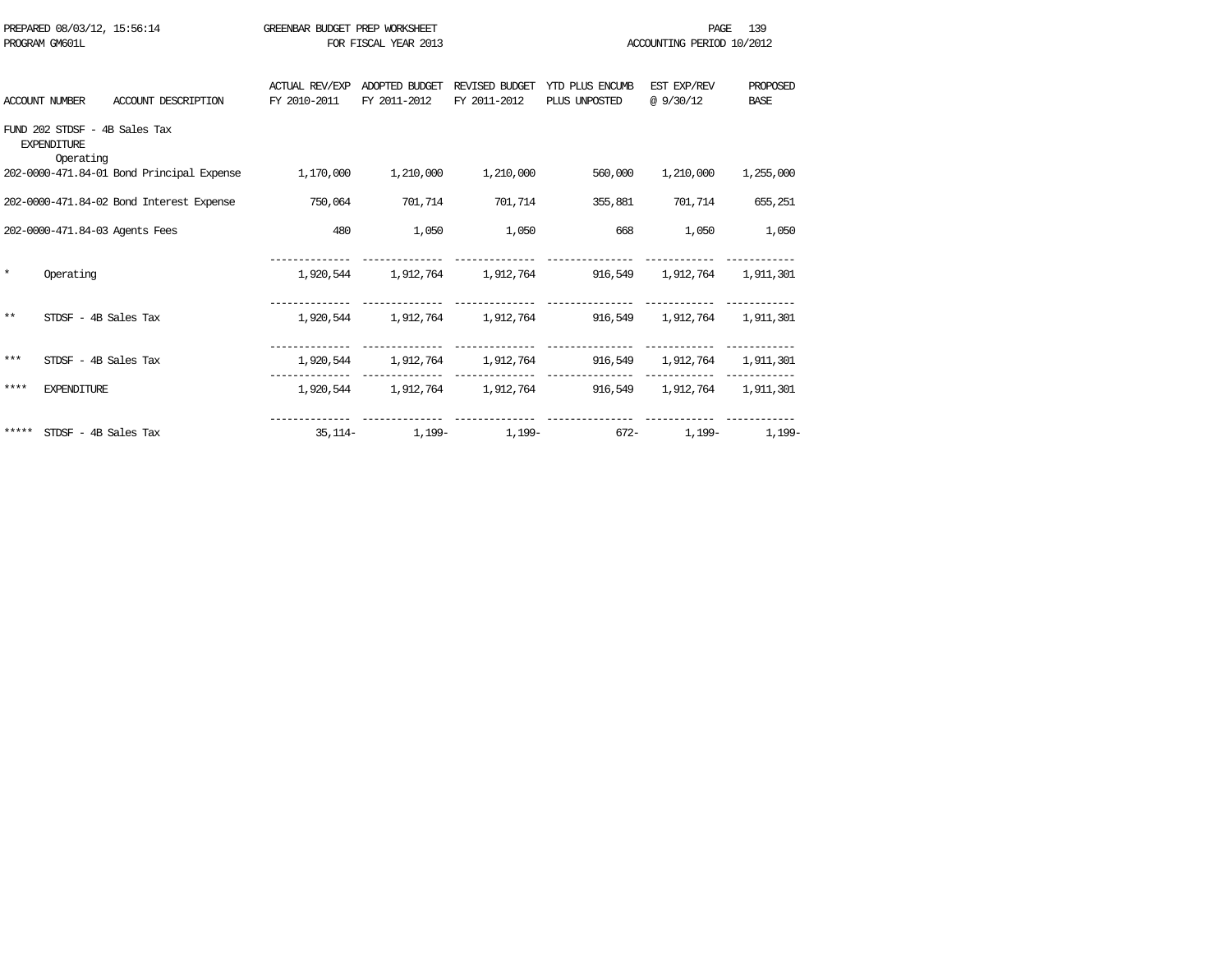| PREPARED 08/03/12, 15:56:14<br>PROGRAM GM601L                                                               | GREENBAR BUDGET PREP WORKSHEET | FOR FISCAL YEAR 2013 |                      |                                                                                           | PAGE<br>ACCOUNTING PERIOD 10/2012 | 140                     |  |
|-------------------------------------------------------------------------------------------------------------|--------------------------------|----------------------|----------------------|-------------------------------------------------------------------------------------------|-----------------------------------|-------------------------|--|
| ACCOUNT DESCRIPTION<br>ACCOUNT NUMBER                                                                       | FY 2010-2011                   | FY 2011-2012         | FY 2011-2012         | ACTUAL REV/EXP ADOPTED BUDGET REVISED BUDGET YTD PLUS ENCUMB EST EXP/REV<br>PLUS UNPOSTED | @ 9/30/12                         | PROPOSED<br><b>BASE</b> |  |
| FUND 203 STDSF - 4A Sales Tax<br><b>REVENUE</b>                                                             |                                |                      |                      |                                                                                           |                                   |                         |  |
| 203-0000-371.20-00 Securities Interest                                                                      | $249-$                         | $\mathbf 0$          | $\Omega$             | $190 -$                                                                                   | $\mathbf 0$                       | $\Omega$                |  |
| 203-0000-371.20-10 CD/Money Market Interest                                                                 | $23 -$                         | $\mathbf 0$          | $\Omega$             | $3-$                                                                                      | $\Omega$                          | $\Omega$                |  |
| 203-0000-371.25-00 Gain/Loss on Security Val                                                                | 17                             | 0                    | $\mathbf 0$          | $2 -$                                                                                     | $\mathbf 0$                       | $\mathbf 0$             |  |
| 203-0000-371.30-10 TexPool Interest                                                                         | $720 -$                        |                      | $3,800-$<br>$3,800-$ |                                                                                           | $446 - 3,800 -$                   | $3,800-$                |  |
| 203-0000-371.30-11 TexPool Prime Interest                                                                   | $119-$                         | 0                    | $\Omega$             | $20 -$                                                                                    | $\mathbf 0$                       | $\mathbf 0$             |  |
| 203-0000-371.30-40 TexSTAR Interest                                                                         | $14-$                          | $\Omega$             | $\Omega$             | $5 -$                                                                                     | $\Omega$                          | $\Omega$                |  |
| 203-0000-383.01-00 Bond Proceeds                                                                            | $\Omega$                       | $\mathbf 0$          | $\Omega$             |                                                                                           | 2,594,088-2,594,088-              | $\mathbf 0$             |  |
| 203-0000-383.01-01 Bond Premium                                                                             | $\Omega$                       | $\mathbf 0$          | $\Omega$             | $124,221 - 124,221 -$                                                                     |                                   | $\Omega$                |  |
| 203-0000-391.10-00 Operating Transfers In 1,862,416- 1,863,340- 1,863,340- 1,186,228- 1,832,195- 2,096,080- |                                |                      |                      |                                                                                           |                                   |                         |  |
| $\star$                                                                                                     |                                |                      |                      | 1,863,524- 1,867,140- 1,867,140- 3,905,203- 4,554,304- 2,099,880-                         |                                   |                         |  |
| $***$<br>STDSF - 4A Sales Tax                                                                               |                                |                      |                      | 1,863,524- 1,867,140- 1,867,140- 3,905,203- 4,554,304- 2,099,880-                         |                                   |                         |  |
| ***<br>STDSF - 4A Sales Tax                                                                                 |                                |                      |                      | $1,863,524 1,867,140 1,867,140 3,905,203 4,554,304 2,099,880-$                            |                                   |                         |  |
| ****<br>REVENUE                                                                                             |                                |                      |                      | $1,863,524 - 1,867,140 - 1,867,140 - 3,905,203 - 4,554,304 - 2,099,880 -$                 |                                   |                         |  |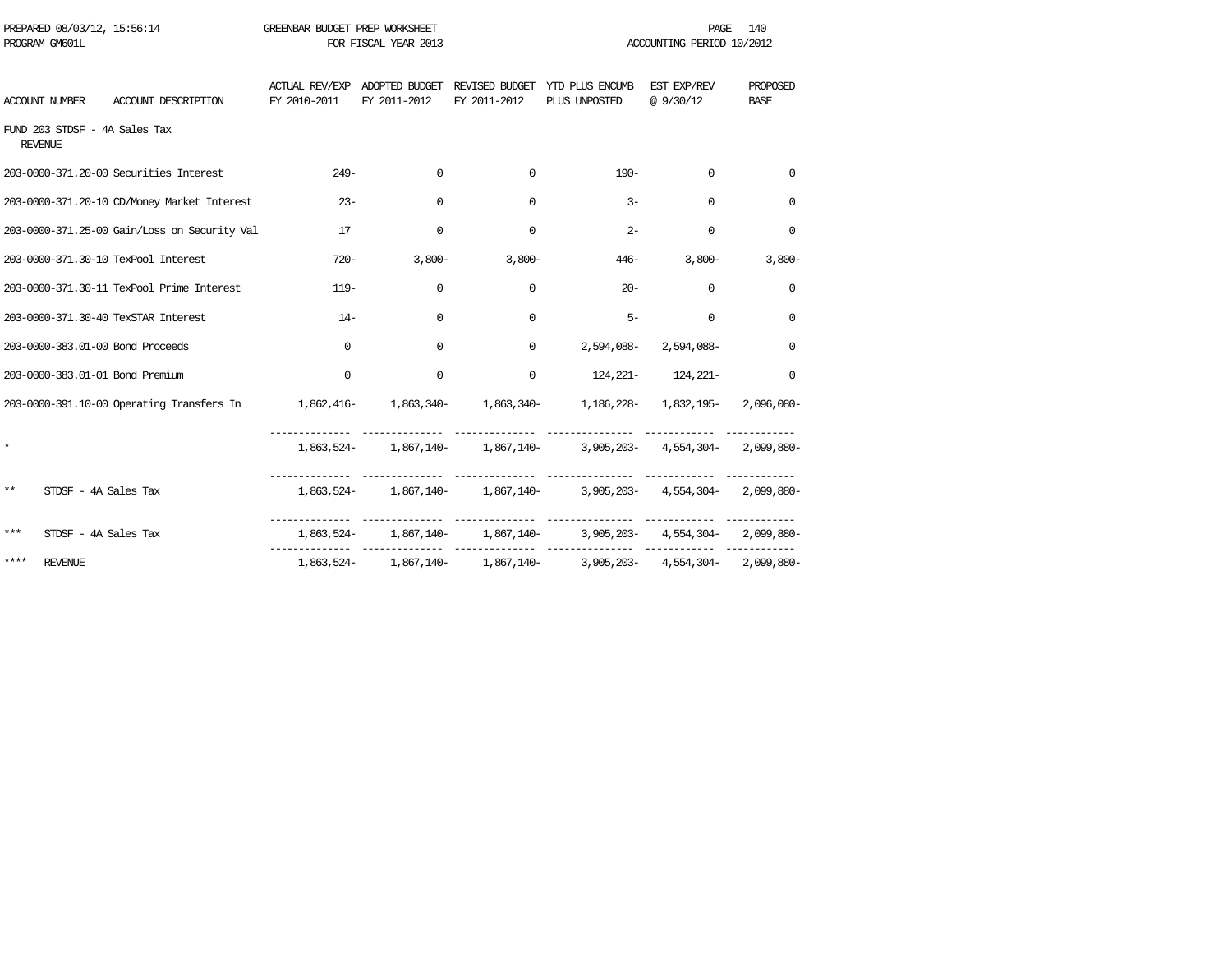| PREPARED 08/03/12, 15:56:14<br>PROGRAM GM601L |                                                                  |                                            | GREENBAR BUDGET PREP WORKSHEET        | FOR FISCAL YEAR 2013           |                                |                                                             | 141<br>PAGE<br>ACCOUNTING PERIOD 10/2012 |                         |
|-----------------------------------------------|------------------------------------------------------------------|--------------------------------------------|---------------------------------------|--------------------------------|--------------------------------|-------------------------------------------------------------|------------------------------------------|-------------------------|
|                                               | <b>ACCOUNT NUMBER</b>                                            | ACCOUNT DESCRIPTION                        | <b>ACTUAL REV/EXP</b><br>FY 2010-2011 | ADOPTED BUDGET<br>FY 2011-2012 | REVISED BUDGET<br>FY 2011-2012 | YTD PLUS ENCUMB<br>PLUS UNPOSTED                            | EST EXP/REV<br>@ 9/30/12                 | PROPOSED<br><b>BASE</b> |
|                                               | FUND 203 STDSF - 4A Sales Tax<br><b>EXPENDITURE</b><br>Operating |                                            |                                       |                                |                                |                                                             |                                          |                         |
|                                               |                                                                  | 203-0000-471.80-28 Payment to Escrow Agent | $\mathbf 0$                           | $\circ$                        | $\mathbf 0$                    | 2,696,926                                                   | 2,696,926                                | $\Omega$                |
|                                               |                                                                  | 203-0000-471.84-01 Bond Principal Expense  | 999,208                               | 1,036,418                      | 1,036,418                      | 766,418                                                     | 1,036,418                                | 1,354,140               |
|                                               |                                                                  | 203-0000-471.84-02 Bond Interest Expense   | 863,208                               | 826,208                        | 826,208                        | 419,810                                                     | 795,063                                  | 741,228                 |
|                                               |                                                                  | 203-0000-471.84-03 Agents Fees             | 1,094                                 | 714                            | 714                            | 860                                                         | 714                                      | 714                     |
|                                               |                                                                  | 203-0000-473.83-01 Bond Issuance Expense   | $\mathbf 0$                           | $\overline{0}$                 | $\mathbf 0$                    | 59,982                                                      | 59,982                                   | $\mathbf 0$             |
| $\star$                                       | Operating                                                        |                                            |                                       |                                |                                | 1,863,510 1,863,340 1,863,340 3,943,996 4,589,103 2,096,082 |                                          |                         |
| $* *$                                         | STDSF - 4A Sales Tax                                             |                                            |                                       |                                |                                | 1,863,510 1,863,340 1,863,340 3,943,996 4,589,103 2,096,082 |                                          |                         |
| ***                                           | STDSF - 4A Sales Tax                                             |                                            |                                       |                                |                                | 1,863,510 1,863,340 1,863,340 3,943,996 4,589,103           |                                          | 2,096,082               |
| ****                                          | <b>EXPENDITURE</b>                                               |                                            |                                       |                                | -------------                  | 1,863,510 1,863,340 1,863,340 3,943,996 4,589,103 2,096,082 |                                          |                         |
| *****                                         | STDSF - 4A Sales Tax                                             |                                            | $14-$                                 | $3,800-$                       | $3,800-$                       | 38,793                                                      | 34,799                                   | $3,798-$                |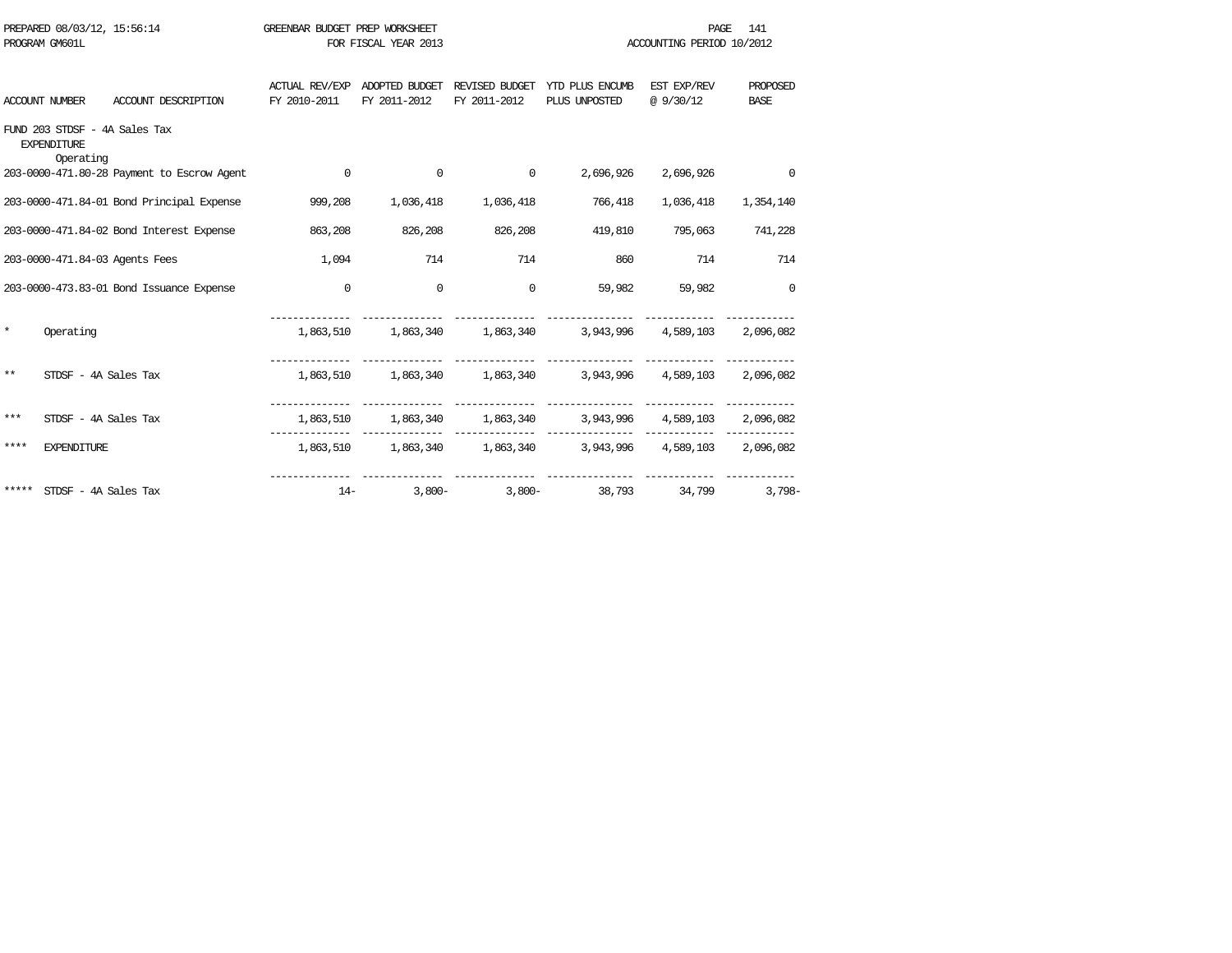| PREPARED 08/03/12, 15:56:14<br>PROGRAM GM601L      | GREENBAR BUDGET PREP WORKSHEET | FOR FISCAL YEAR 2013 | 142<br>PAGE<br>ACCOUNTING PERIOD 10/2012 |                                                                               |                         |                         |
|----------------------------------------------------|--------------------------------|----------------------|------------------------------------------|-------------------------------------------------------------------------------|-------------------------|-------------------------|
| ACCOUNT DESCRIPTION<br>ACCOUNT NUMBER              | FY 2010-2011                   | FY 2011-2012         | FY 2011-2012                             | ACTUAL REV/EXP ADOPTED BUDGET REVISED BUDGET YTD PLUS ENCUMB<br>PLUS UNPOSTED | EST EXP/REV<br>@9/30/12 | PROPOSED<br><b>BASE</b> |
| FUND 401 Water & Wastewater Fund<br><b>REVENUE</b> |                                |                      |                                          |                                                                               |                         |                         |
| 401-0000-342.10-00 Water Revenue                   | 8,409,133-                     | $7,357,000 -$        | $7,357,000 -$                            | 5,979,277-                                                                    | $7,940,000 -$           | 7,910,000-              |
| 401-0000-342.10-01 Water Revenue/Gas Wells         | 1,097,909-                     | $1,200,000 -$        | $1,200,000 -$                            | 68,519-                                                                       | $125,000 -$             | $\mathbf 0$             |
| 401-0000-342.20-00 Sewer Revenue                   | $6,006,156 -$                  | $6,217,000 -$        | $6,217,000 -$                            | 5,518,572-                                                                    | $6,600,000 -$           | $6,870,000 -$           |
| 401-0000-342.25-00 Sewer Surcharge                 | 243,380-                       | $225,000-$           | $225,000-$                               | $200,028-$                                                                    | 240,000-                | $240,000-$              |
| 401-0000-342.30-00 Connections & Extensions        | $8,337-$                       | $75,000-$            | $75,000-$                                | 74,489-                                                                       | $75,000 -$              | $75,000-$               |
| 401-0000-342.40-00 Penalties                       | $402,951-$                     | $355,000-$           | $355,000 -$                              | 347,591-                                                                      | $395,000 -$             | 400,000-                |
| 401-0000-349.18-00 Solid Waste Reimbursement       | $35,072-$                      | $34,200-$            | $34,200 -$                               | $26,832-$                                                                     | $34,200-$               | $34,200-$               |
| 401-0000-371.20-00 Securities Interest             | $9,699-$                       | $\Omega$             | 0                                        | $8,743-$                                                                      | $\Omega$                | $\Omega$                |
| 401-0000-371.20-10 CD/Money Market Interest        | $880 -$                        | 0                    | 0                                        | $213-$                                                                        | $\Omega$                | $\Omega$                |
| 401-0000-371.25-00 Gain/Loss on Security Val       | 518                            | $\Omega$             | $\Omega$                                 | 3,201                                                                         | $\Omega$                | $\Omega$                |
| 401-0000-371.30-10 TexPool Interest                | $2,135-$                       | $30,000 -$           | $30,000 -$                               | $1,061-$                                                                      | $20,000-$               | $30,000 -$              |
| 401-0000-371.30-11 TexPool Prime Interest          | $4,704-$                       | 0                    | 0                                        | $1,939-$                                                                      | $\Omega$                | $\Omega$                |
| 401-0000-371.30-20 Lone Star Interest              | $1,762-$                       | 0                    | $\Omega$                                 | $750 -$                                                                       | $\Omega$                | $\Omega$                |
| 401-0000-371.30-40 TexSTAR Interest                | $532 -$                        | $\Omega$             | $\Omega$                                 | $439 -$                                                                       | $\cap$                  | $\Omega$                |
| 401-0000-372.30-00 Water Tower Attach Lease        | $\Omega$                       | $\Omega$             | $\Omega$                                 | $\Omega$                                                                      | $\Omega$                | $15,000-$               |
| 401-0000-381.30-00 Contrib from Developers         | $920,504-$                     | $\mathbf 0$          | $\mathbf 0$                              | $\Omega$                                                                      | $\Omega$                | $\mathbf 0$             |
| 401-0000-383.10-00 Cash Over/Short                 | 35                             | $\mathbf 0$          | 0                                        | 10                                                                            | $\mathbf 0$             | $\Omega$                |
| 401-0000-383.20-00 Returned Check Fees             | $5,140-$                       | $4,000-$             | $4,000-$                                 | $4,130-$                                                                      | $4,000-$                | $4,000-$                |
| 401-0000-383.90-00 Other Misc Revenue              | $16, 155 -$                    | 0                    | 0                                        | $10,651-$                                                                     | 0                       | $\mathbf 0$             |
| 401-0000-391.10-04 Water Impact Fee Reimb          | 246,487-                       | $250,000 -$          | $250,000 -$                              | 188,295-                                                                      | $275,000 -$             | $275,000-$              |
| 401-0000-391.10-05 Sewer Impact Fee Reimb          | 113,892-                       | $108,000 -$          | $108,000 -$                              | 104,009-                                                                      | 135,000-                | $135,000 -$             |
|                                                    | 17,524,275-                    | 15,855,200-          | 15,855,200-                              | 12,532,327-                                                                   | 15,843,200-             | 15,988,200-             |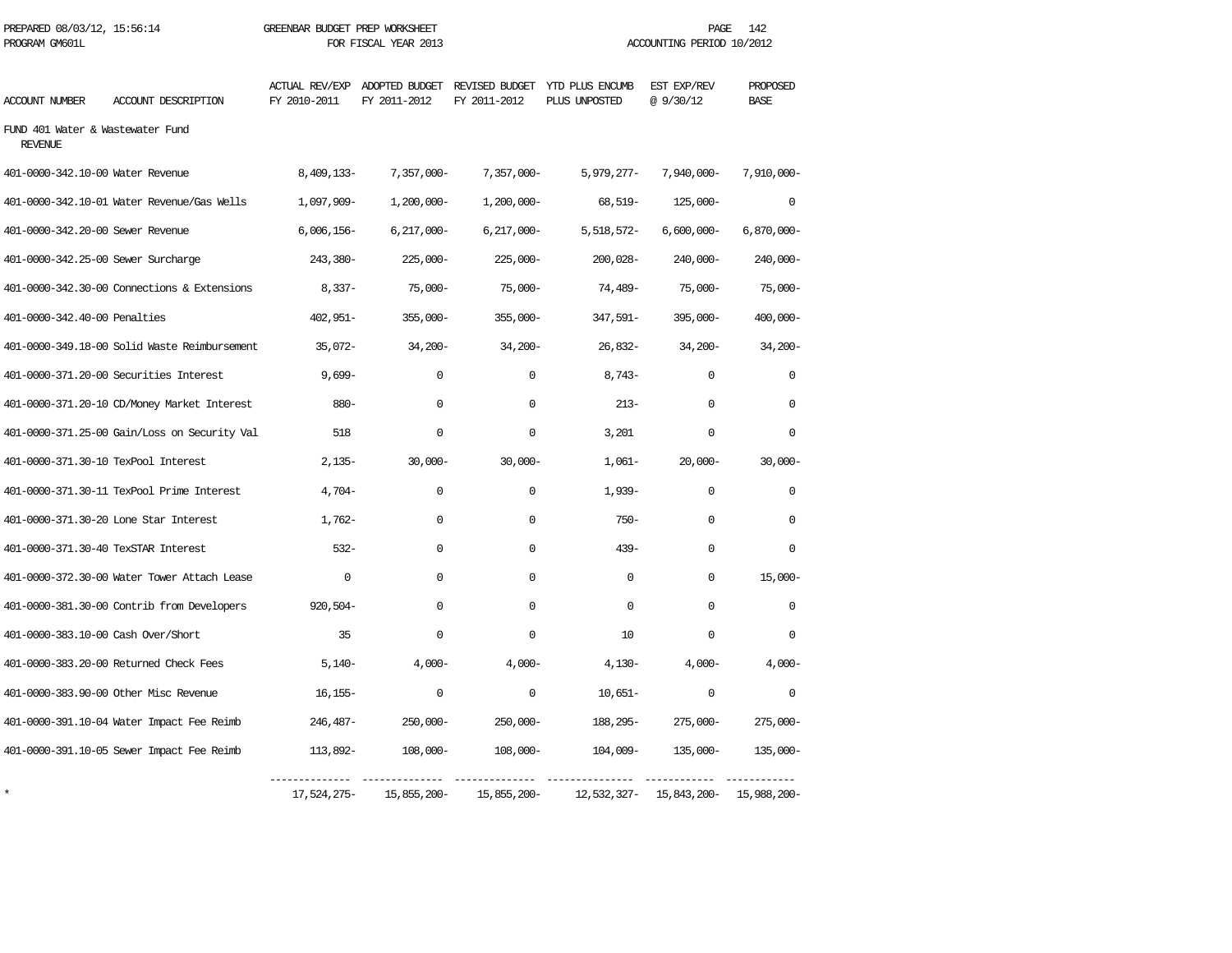|       | PREPARED 08/03/12, 15:56:14<br>PROGRAM GM601L      | GREENBAR BUDGET PREP WORKSHEET | FOR FISCAL YEAR 2013           |                                |                                                 | PAGE<br>ACCOUNTING PERIOD 10/2012 | 143                     |
|-------|----------------------------------------------------|--------------------------------|--------------------------------|--------------------------------|-------------------------------------------------|-----------------------------------|-------------------------|
|       | ACCOUNT NUMBER<br>ACCOUNT DESCRIPTION              | ACTUAL REV/EXP<br>FY 2010-2011 | ADOPTED BUDGET<br>FY 2011-2012 | REVISED BUDGET<br>FY 2011-2012 | YTD PLUS ENCUMB<br>PLUS UNPOSTED                | EST EXP/REV<br>@ 9/30/12          | PROPOSED<br><b>BASE</b> |
|       | FIND 401 Water & Wastewater Fund<br><b>REVENUE</b> |                                |                                |                                |                                                 |                                   |                         |
| $* *$ |                                                    | 17,524,275-                    | 15,855,200-                    |                                | 15,855,200-12,532,327-15,843,200-               |                                   | 15,988,200-             |
| ***   | Water & Wastewater Fund                            | 17,524,275-                    | 15,855,200-                    |                                | 15,855,200- 12,532,327- 15,843,200- 15,988,200- |                                   |                         |
| ****  | REVENUE                                            | 17,524,275–                    | 15,855,200-                    |                                | 15,855,200- 12,532,327- 15,843,200- 15,988,200- |                                   |                         |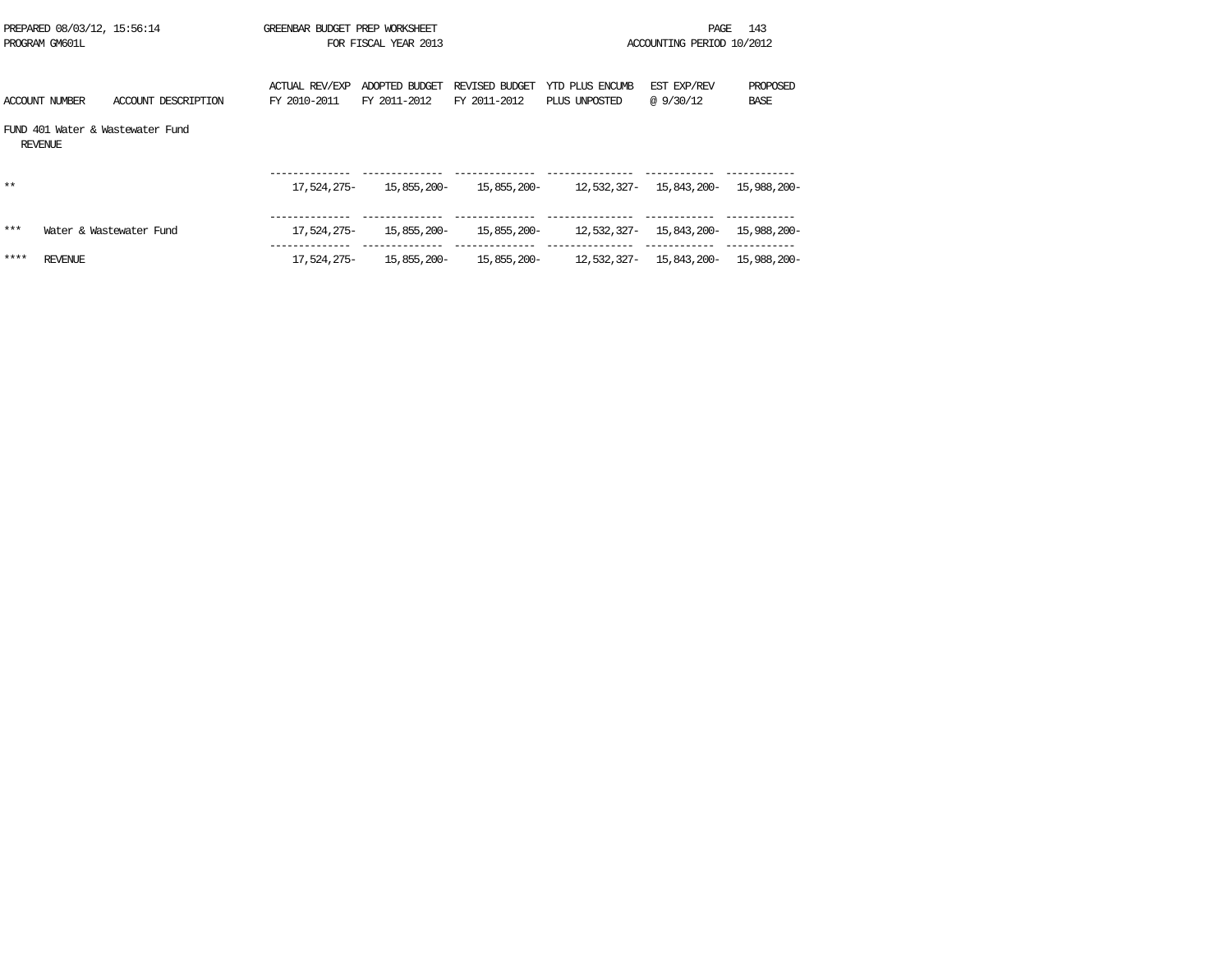| PROGRAM GM601L |                                 |                                              | FOR FISCAL YEAR 2013 |                                               |              | ACCOUNTING PERIOD 10/2012                       |                          |                                |  |
|----------------|---------------------------------|----------------------------------------------|----------------------|-----------------------------------------------|--------------|-------------------------------------------------|--------------------------|--------------------------------|--|
| ACCOUNT NUMBER |                                 | ACCOUNT DESCRIPTION                          | FY 2010-2011         | ACTUAL REV/EXP ADOPTED BUDGET<br>FY 2011-2012 | FY 2011-2012 | REVISED BUDGET YTD PLUS ENCUMB<br>PLUS UNPOSTED | EST EXP/REV<br>@ 9/30/12 | <b>PROPOSED</b><br><b>BASE</b> |  |
|                | <b>EXPENDITURE</b><br>Operating | FUND 401 Water & Wastewater Fund             |                      |                                               |              |                                                 |                          |                                |  |
|                |                                 | 401-0000-515.85-01 Deprec Exp - Buildings    | 51,602               | $\Omega$                                      | $\Omega$     | $\Omega$                                        | $\Omega$                 | $\Omega$                       |  |
|                |                                 | 401-0000-515.85-02 Deprec Exp - Improvements | 27,964               | $\Omega$                                      | $\Omega$     | $\Omega$                                        | $\mathbf 0$              | $\mathbf 0$                    |  |
|                |                                 | 401-0000-515.85-03 Deprec Exp - Equipment    | 19,467               | $\mathbf 0$                                   | $\Omega$     | $\Omega$                                        | $\Omega$                 | 0                              |  |
|                |                                 | 401-0000-515.85-04 Deprec Exp - Water System | 914,238              | $\Omega$                                      | $\Omega$     | $\Omega$                                        | $\Omega$                 | $\Omega$                       |  |
|                |                                 | 401-0000-515.85-05 Deprec Exp - Sewer System | 688,744              | $\Omega$                                      | $\Omega$     | $\mathbf 0$                                     | 0                        | $\mathbf 0$                    |  |
|                |                                 | 401-0000-515.85-09 Deprec Exp -Infrastucture | 1,243                | $\Omega$                                      | $\Omega$     | $\Omega$                                        | $\Omega$                 | 0                              |  |
|                |                                 | 401-0000-515.86-01 Cap Interest Amortization | 5,781                | $\Omega$                                      | $\Omega$     | $\Omega$                                        | $\Omega$                 | $\Omega$                       |  |
|                |                                 | 401-0000-515.86-02 Bond Amortization Expense | 142,919              | $\Omega$                                      | $\Omega$     | $\Omega$                                        | $\Omega$                 | $\Omega$                       |  |
|                |                                 | 401-0000-515.86-03 Intang Asset Amort Exp    | 79,240               | $\mathbf 0$                                   | $\Omega$     | $\Omega$                                        | $\Omega$                 | $\Omega$                       |  |
| *              | Operating                       |                                              | 1,931,198            | $\Omega$                                      | $\Omega$     | $\Omega$                                        | $\Omega$                 | 0                              |  |
|                | Capital                         | 401-0000-512.74-99 M & E Reclassification    | $3,093-$             | $\Omega$                                      | $\Omega$     | $\Omega$                                        | $\Omega$                 | $\mathbf 0$                    |  |
|                |                                 | 401-0000-517.72-99 Improvement Reclass       | $1,308-$             | $\Omega$                                      | $\Omega$     | $\Omega$                                        | $\Omega$                 | $\Omega$                       |  |
|                |                                 | 401-0000-517.78-99 Water System Reclass      | 446,106-             | $\Omega$                                      | $\Omega$     | $\Omega$                                        | $\Omega$                 | $\Omega$                       |  |
| ×              | Capital                         |                                              | 450,507-             | $\Omega$                                      | $\mathbf 0$  | $\mathbf 0$                                     | $\mathbf 0$              | $\mathbf{0}$                   |  |
| $***$          |                                 | Water & Wastewater Fund                      | 1,480,691            | $\mathbf 0$                                   | $\mathbf 0$  | $\Omega$                                        | $\mathbf 0$              | $\Omega$                       |  |
| ***            |                                 | Water & Wastewater Fund                      | 1,480,691            | $\mathbf 0$                                   | $\mathbf 0$  | $\mathbf 0$                                     | $\mathbf 0$              | $\mathbf 0$                    |  |

PREPARED 08/03/12, 15:56:14 GREENBAR BUDGET PREP WORKSHEET **PAGE 144** PAGE 144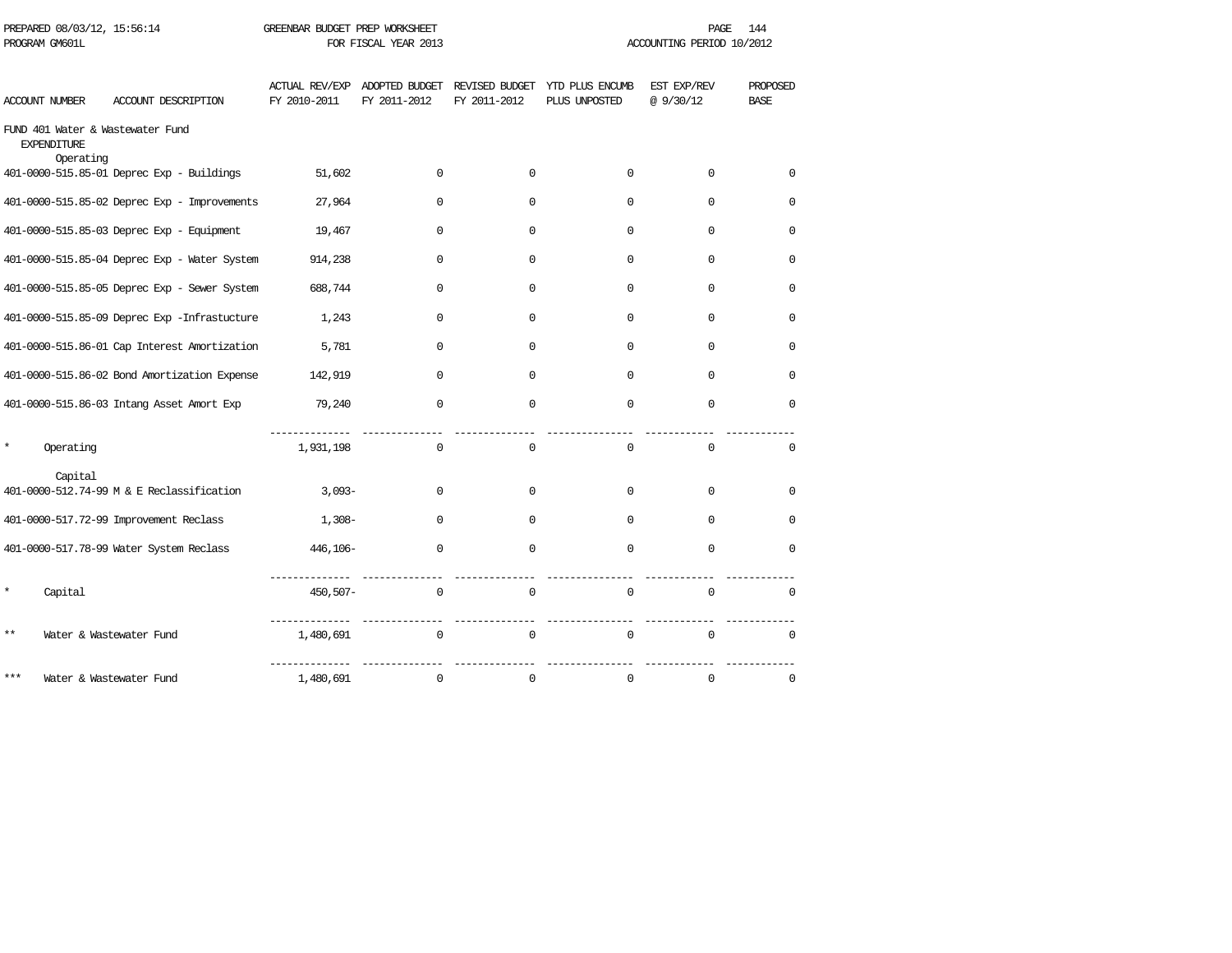| PREPARED 08/03/12, 15:56:14<br>PROGRAM GM601L          |                                                                                       | GREENBAR BUDGET PREP WORKSHEET | FOR FISCAL YEAR 2013                          |              |                                                 | PAGE<br>145<br>ACCOUNTING PERIOD 10/2012 |                         |  |
|--------------------------------------------------------|---------------------------------------------------------------------------------------|--------------------------------|-----------------------------------------------|--------------|-------------------------------------------------|------------------------------------------|-------------------------|--|
| ACCOUNT NUMBER                                         | ACCOUNT DESCRIPTION                                                                   | FY 2010-2011                   | ACTUAL REV/EXP ADOPTED BUDGET<br>FY 2011-2012 | FY 2011-2012 | REVISED BUDGET YTD PLUS ENCUMB<br>PLUS UNPOSTED | EST EXP/REV<br>@9/30/12                  | PROPOSED<br><b>BASE</b> |  |
| FUND 401 Water & Wastewater Fund<br><b>EXPENDITURE</b> | DEPT 10 Administrative Services<br>DIV 41 W&S Non-Departmental<br>Salaries & Benefits |                                |                                               |              |                                                 |                                          |                         |  |
|                                                        | 401-1041-512.15-02 Market Adjustment Fund                                             | $\mathbf 0$                    | $\mathbf 0$                                   | $\mathbf 0$  | $\mathbf 0$                                     | $\mathbf 0$                              | 40,000                  |  |
| $\star$<br>Salaries & Benefits                         |                                                                                       | $\mathbf 0$                    | $\mathbf 0$                                   | $\mathbf 0$  | $\mathbf 0$                                     | $\mathbf 0$                              | 40,000                  |  |
| Operating                                              | 401-1041-512.30-01 City Attorney Fees                                                 | 100                            | $\mathbf 0$                                   | $\mathbf 0$  | 17,050                                          | 17,050                                   | 12,000                  |  |
|                                                        | 401-1041-512.32-08 Other Prof Consulting                                              | $\Omega$                       | $\mathbf 0$                                   | $\Omega$     | $\Omega$                                        | $\Omega$                                 | 60,000                  |  |
|                                                        | 401-1041-512.32-09 Other Financial Services                                           | 3,500                          | 3,500                                         | 3,500        | 3,500                                           | 3,500                                    | 3,500                   |  |
|                                                        | 401-1041-512.34-03 Information Srvcs Contrib                                          | 1,350                          | $\mathbf 0$                                   | $\mathbf 0$  | $\Omega$                                        | $\Omega$                                 | $\Omega$                |  |
|                                                        | 401-1041-512.35-01 Community Newsletter                                               | 5,737                          | 4,551                                         | 4,551        | 2,930                                           | 4,551                                    | 4,779                   |  |
|                                                        | 401-1041-512.50-01 Memberships & Licenses                                             | 6,232                          | 6,734                                         | 6,734        | 7,958                                           | 8,199                                    | 8,195                   |  |
|                                                        | 401-1041-512.50-02 Subscriptions/Books/Pub                                            | 149                            | 149                                           | 149          | 149                                             | 149                                      | 149                     |  |
|                                                        | 401-1041-512.50-05 Misc Personnel Expense                                             | $\mathbf 0$                    | $\Omega$                                      | $\mathbf 0$  | $\mathbf 0$                                     | $\Omega$                                 | 7,000                   |  |
|                                                        | 401-1041-512.50-06 Staff Developmnt/Training                                          | 1,485                          | $\Omega$                                      | $\Omega$     | $\Omega$                                        | $\Omega$                                 | $\Omega$                |  |
|                                                        | 401-1041-512.52-01 Building Insurance                                                 | 6,884                          | 7,549                                         | 7,549        | 6,753                                           | 8,094                                    | 9,256                   |  |
|                                                        | 401-1041-512.52-02 Equipment Insurance                                                | 5,511                          | 5,773                                         | 5,773        | 4,263                                           | 4,263                                    | 3,388                   |  |
|                                                        | 401-1041-512.52-03 General Liability Ins                                              | 7,996                          | 12,487                                        | 12,487       | 5,172                                           | 17,713                                   | 24,546                  |  |
|                                                        | 401-1041-512.60-24 Financial Reporting Exp                                            | 1,443                          | 2,691                                         | 2,691        | 1,226                                           | 2,691                                    | 2,691                   |  |
| 401-1041-512.80-04 Interest Expense                    |                                                                                       | 519                            | 414                                           | 414          | 211                                             | 414                                      | 377                     |  |
| 401-1041-512.81-01 Franchise Fee                       |                                                                                       | 525,000                        | 525,000                                       | 525,000      | 393,750                                         | 525,000                                  | 585,000                 |  |
|                                                        | 401-1041-512.81-02 Payment-In-Lieu-Of-Taxes                                           | 450,000                        | 570,000                                       | 570,000      | 427,500                                         | 570,000                                  | 475,000                 |  |
|                                                        | 401-1041-512.81-04 Administrative Services                                            | 130,950                        | 116,185                                       | 116,185      | 87,139                                          | 116,185                                  | 167,591                 |  |
| 401-1041-512.81-06 Transfer Out                        |                                                                                       | $\Omega$                       | $\Omega$                                      | $\Omega$     | $\Omega$                                        | 575,000                                  | 2,365,000               |  |

-------------- -------------- -------------- --------------- ------------ ------------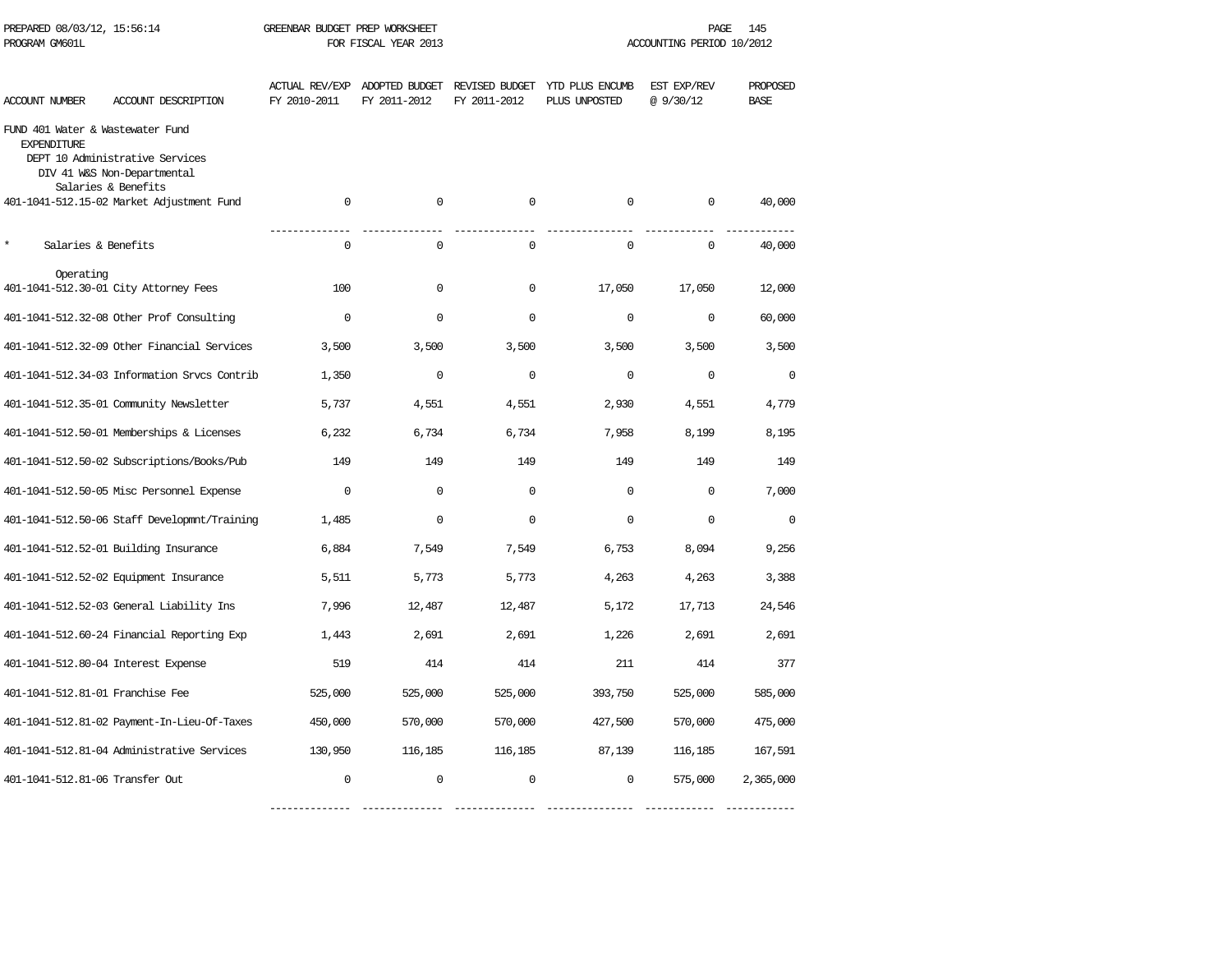|                    | PREPARED 08/03/12, 15:56:14                  | GREENBAR BUDGET PREP WORKSHEET |                      |              |                                                              | PAGE                      | 146         |
|--------------------|----------------------------------------------|--------------------------------|----------------------|--------------|--------------------------------------------------------------|---------------------------|-------------|
| PROGRAM GM601L     |                                              |                                | FOR FISCAL YEAR 2013 |              |                                                              | ACCOUNTING PERIOD 10/2012 |             |
|                    |                                              |                                |                      |              |                                                              |                           |             |
|                    |                                              |                                |                      |              | ACTUAL REV/EXP ADOPTED BUDGET REVISED BUDGET YTD PLUS ENCUMB | EST EXP/REV               | PROPOSED    |
| ACCOUNT NUMBER     | ACCOUNT DESCRIPTION                          | FY 2010-2011                   | FY 2011-2012         | FY 2011-2012 | PLUS UNPOSTED                                                | @9/30/12                  | <b>BASE</b> |
|                    | FUND 401 Water & Wastewater Fund             |                                |                      |              |                                                              |                           |             |
| <b>EXPENDITURE</b> |                                              |                                |                      |              |                                                              |                           |             |
|                    | DEPT 10 Administrative Services              |                                |                      |              |                                                              |                           |             |
|                    | DIV 41 W&S Non-Departmental                  |                                |                      |              |                                                              |                           |             |
| $\star$            | Operating                                    |                                |                      |              |                                                              |                           |             |
| Operating          |                                              |                                |                      |              | 1,146,856 1,255,033 1,255,033 957,601                        | 1,852,809                 | 3,728,472   |
|                    | Utilities/Internal Chrgs                     |                                |                      |              |                                                              |                           |             |
|                    | 401-1041-512.63-01 Telephone                 | 15,600                         | 13,994               | 13,994       | 10,800                                                       | 13,994                    | 13,994      |
|                    | 401-1041-512.82-16 IT Contribution           | $\mathbf 0$                    | 1,800                | 1,800        | 1,350                                                        | 1,800                     | 1,800       |
|                    |                                              |                                |                      |              |                                                              |                           |             |
| $\star$            | Utilities/Internal Chros                     | 15,600                         | 15,794               |              | 15,794 12,150                                                | 15,794                    | 15,794      |
|                    |                                              |                                |                      |              |                                                              |                           |             |
| Capital            |                                              |                                |                      |              |                                                              |                           |             |
|                    | 401-1041-512.72-12 Energy Efficiency Systems | 1,308                          | $\Omega$             | $\Omega$     | $\Omega$                                                     | 0                         | $\mathbf 0$ |
|                    | 401-1041-512.74-83 CLP-Energy Efficiency Prf | 3,093                          | 847                  | 847          | 419                                                          | 847                       | 925         |
|                    |                                              |                                |                      |              |                                                              |                           |             |
| $\star$<br>Capital |                                              | 4,401                          | 847                  | 847          | 419                                                          | 847                       | 925         |
|                    |                                              |                                |                      |              |                                                              |                           |             |
|                    |                                              |                                |                      |              |                                                              |                           |             |
| $***$              | W&S Non-Departmental                         |                                |                      |              | 1,166,857 1,271,674 1,271,674 970,170 1,869,450 3,785,191    |                           |             |
|                    |                                              |                                |                      |              |                                                              |                           |             |
| $***$              | Administrative Services                      |                                |                      |              | 1,166,857 1,271,674 1,271,674 970,170 1,869,450              |                           | 3,785,191   |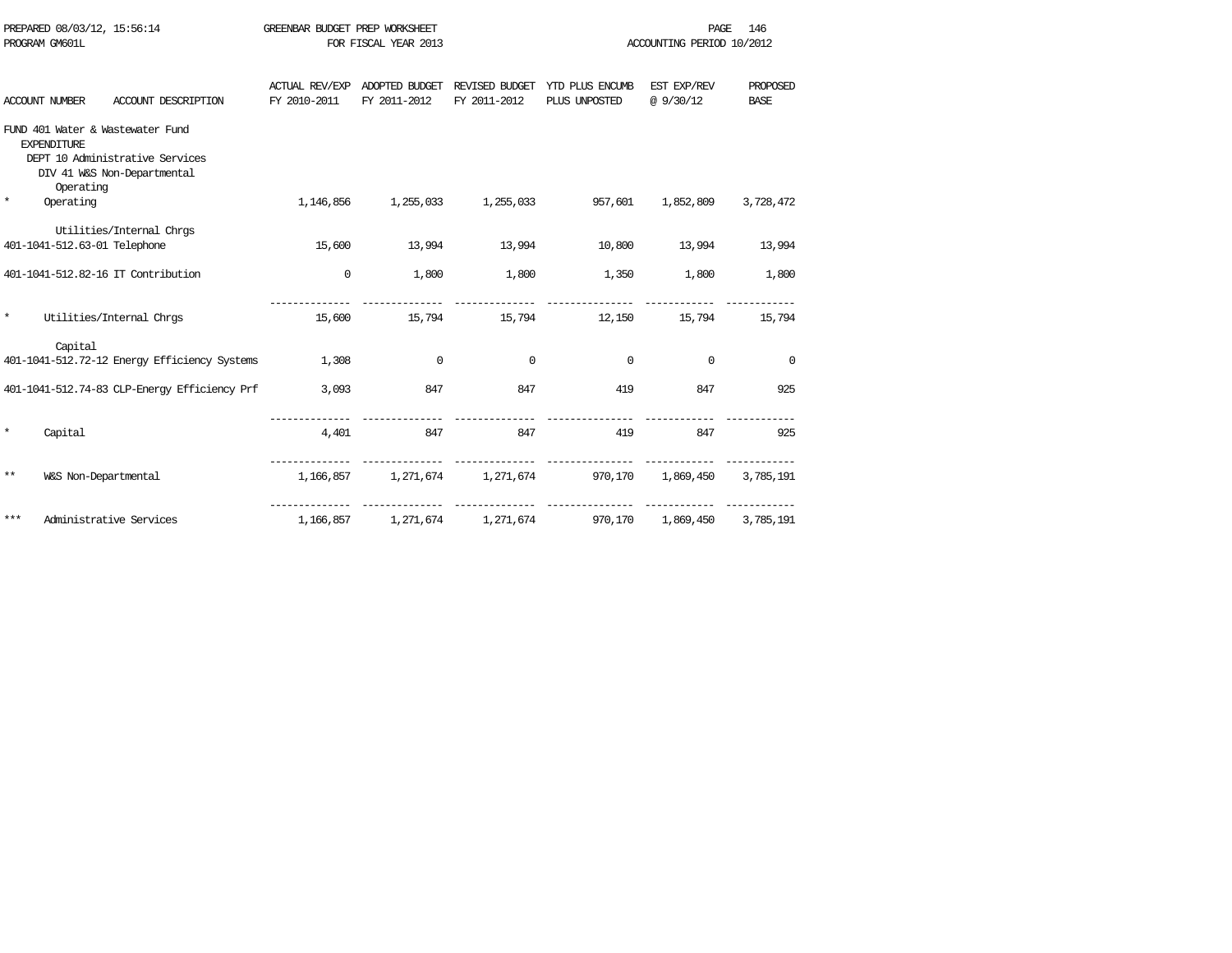| PREPARED 08/03/12, 15:56:14<br>PROGRAM GM601L                                                       |                                              | GREENBAR BUDGET PREP WORKSHEET        | FOR FISCAL YEAR 2013 |              | 147<br>PAGE<br>ACCOUNTING PERIOD 10/2012                       |                         |                         |  |  |
|-----------------------------------------------------------------------------------------------------|----------------------------------------------|---------------------------------------|----------------------|--------------|----------------------------------------------------------------|-------------------------|-------------------------|--|--|
| ACCOUNT NUMBER                                                                                      | ACCOUNT DESCRIPTION                          | <b>ACTUAL REV/EXP</b><br>FY 2010-2011 | FY 2011-2012         | FY 2011-2012 | ADOPTED BUDGET REVISED BUDGET YTD PLUS ENCUMB<br>PLUS UNPOSTED | EST EXP/REV<br>@9/30/12 | PROPOSED<br><b>BASE</b> |  |  |
| FUND 401 Water & Wastewater Fund<br><b>EXPENDITURE</b><br>DEPT 20 Finance<br>DIV 41 Utility Billing |                                              |                                       |                      |              |                                                                |                         |                         |  |  |
| 401-2041-512.10-01 Salaries                                                                         | Salaries & Benefits                          | 281,026                               | 289,296              | 289,296      | 238,683                                                        | 297,254                 | 297,368                 |  |  |
| 401-2041-512.11-01 Wages                                                                            |                                              | 1,318                                 | $\Omega$             | $\Omega$     | $\Omega$                                                       | $\Omega$                | $\Omega$                |  |  |
|                                                                                                     | 401-2041-512.12-01 Overtime - Regular        | 495                                   | 500                  | 500          | 227                                                            | 500                     | 500                     |  |  |
| 401-2041-512.13-01 Longevity Pay                                                                    |                                              | 3,060                                 | 3,169                | 3,169        | 2,819                                                          | 3,260                   | 4,032                   |  |  |
|                                                                                                     | 401-2041-512.13-09 Accumulated Vacation Pay  | 1,726                                 | 0                    | $\mathbf 0$  | $\Omega$                                                       | $\overline{0}$          | 0                       |  |  |
|                                                                                                     | 401-2041-512.13-11 Accumlated Sick Leave Pay | $16,951-$                             | $\mathbf 0$          | $\mathbf 0$  | $\Omega$                                                       | $\mathbf 0$             | $\mathbf 0$             |  |  |
| 401-2041-512.13-14 Ins Opt Out                                                                      |                                              | 7,230                                 | 7,200                | 7,200        | 5,700                                                          | 7,200                   | 7,200                   |  |  |
|                                                                                                     | 401-2041-512.15-01 Merit Salary Expense      | $\mathbf 0$                           | 8,903                | 8,903        | $\Omega$                                                       | $\Omega$                | $\mathbf 0$             |  |  |
|                                                                                                     | 401-2041-512.16-05 Cell Phone Allowance      | 652                                   | 650                  | 650          | 535                                                            | 650                     | 650                     |  |  |
| 401-2041-512.20-01 FICA Taxes                                                                       |                                              | 17,183                                | 18,650               | 18,650       | 14,664                                                         | 18,631                  | 19,205                  |  |  |
| 401-2041-512.20-02 Medicare Taxes                                                                   |                                              | 4,019                                 | 4,362                | 4,362        | 3,429                                                          | 4,357                   | 4,491                   |  |  |
|                                                                                                     | 401-2041-512.20-03 Unemployment Taxes        | 581                                   | 576                  | 576          | 2,088                                                          | 2,088                   | 2,088                   |  |  |
| 401-2041-512.21-01 TMRS                                                                             |                                              | 38,796                                | 42,686               | 42,686       | 35,416                                                         | 43,833                  | 46,494                  |  |  |
|                                                                                                     | 401-2041-512.22-01 Workers' Compensation Ins | 1,191                                 | 1,350                | 1,350        | 1,124                                                          | 1,383                   | 1,379                   |  |  |
| 401-2041-512.22-02 Health Insurance                                                                 |                                              | 23,563                                | 36,300               | 36,300       | 26,402                                                         | 33,965                  | 36,300                  |  |  |
| 401-2041-512.22-04 Dental Insurance                                                                 |                                              | 2,587                                 | 2,875                | 2,875        | 2,397                                                          | 2,876                   | 2,876                   |  |  |
| 401-2041-512.22-05 Life Insurance                                                                   |                                              | 299                                   | 313                  | 313          | 225                                                            | 272                     | 264                     |  |  |
|                                                                                                     | 401-2041-512.22-06 Contr-Health Spending Acc | 4,200                                 | $\mathbf 0$          | $\mathbf 0$  | $\mathbf 0$                                                    | $\mathbf 0$             | $\mathbf{0}$            |  |  |
| $\star$<br>Salaries & Benefits                                                                      |                                              | 370,975                               | 416,830              | 416,830      | 333,709                                                        | 416,269                 | 422,847                 |  |  |
| Operating                                                                                           | 401-2041-512.34-03 Information Srvcs Contrib | 58,880                                | $\mathbf 0$          | $\mathbf 0$  | $\mathbf 0$                                                    | $\mathbf 0$             | $\mathbf 0$             |  |  |
|                                                                                                     | 401-2041-512.42-01 Office Eqpt Maint & Rep   | 1,039                                 | 969                  | 969          | 254                                                            | 969                     | 969                     |  |  |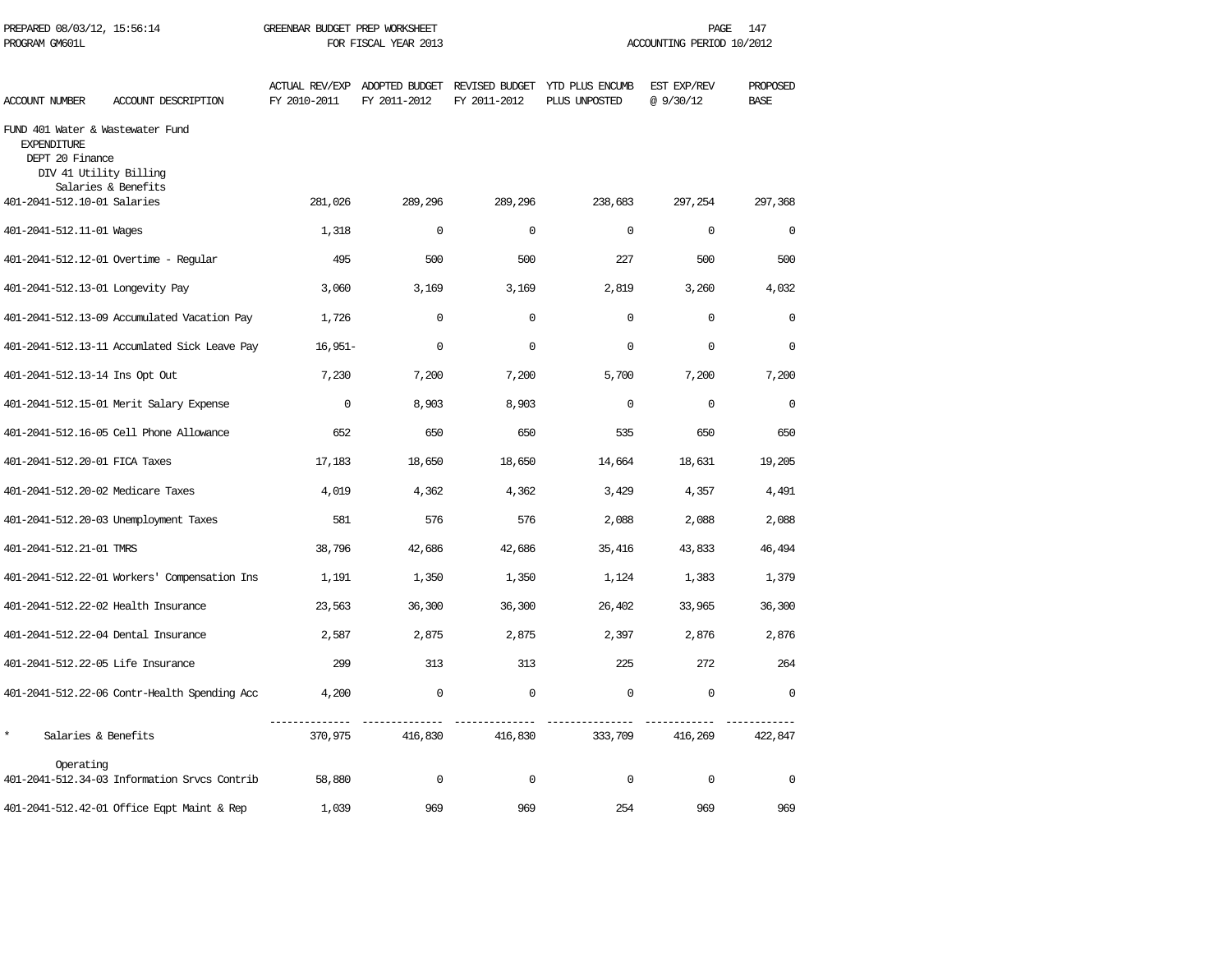| PREPARED 08/03/12, 15:56:14<br>PROGRAM GM601L                                                                    |                                             | GREENBAR BUDGET PREP WORKSHEET<br>FOR FISCAL YEAR 2013 |              |              | PAGE<br>148<br>ACCOUNTING PERIOD 10/2012                                      |                         |                         |  |
|------------------------------------------------------------------------------------------------------------------|---------------------------------------------|--------------------------------------------------------|--------------|--------------|-------------------------------------------------------------------------------|-------------------------|-------------------------|--|
| ACCOUNT NUMBER                                                                                                   | ACCOUNT DESCRIPTION                         | FY 2010-2011                                           | FY 2011-2012 | FY 2011-2012 | ACTUAL REV/EXP ADOPTED BUDGET REVISED BUDGET YTD PLUS ENCUMB<br>PLUS UNPOSTED | EST EXP/REV<br>@9/30/12 | PROPOSED<br><b>BASE</b> |  |
| FUND 401 Water & Wastewater Fund<br><b>EXPENDITURE</b><br>DEPT 20 Finance<br>DIV 41 Utility Billing<br>Operating |                                             |                                                        |              |              |                                                                               |                         |                         |  |
|                                                                                                                  | 401-2041-512.42-08 Equipment Maint & Repair | 8,065                                                  | 3,109        | 3,109        | 2,615                                                                         | 3,636                   | 3,109                   |  |
|                                                                                                                  | 401-2041-512.50-01 Memberships & Licenses   | 140                                                    | 256          | 256          | 29                                                                            | 256                     | 363                     |  |
|                                                                                                                  | 401-2041-512.50-03 Personnel Dev & Activity | $\mathbf 0$                                            | 550          | 550          | 242                                                                           | 550                     | 955                     |  |
|                                                                                                                  | 401-2041-512.50-08 Mileage Reimbursement    | 25                                                     | 25           | 25           | 20                                                                            | 40                      | 100                     |  |
|                                                                                                                  | 401-2041-512.54-01 Printing & Graphic Serv  | 122                                                    | 1,000        | 1,000        | 251                                                                           | 425                     | 543                     |  |
|                                                                                                                  | 401-2041-512.54-06 Convenience copies       | $\Omega$                                               | $\Omega$     | $\Omega$     | $\Omega$                                                                      | $\Omega$                | 10                      |  |
|                                                                                                                  | 401-2041-512.55-02 Banking Services Charges | 61,934                                                 | 75,295       | 75,295       | 36,557                                                                        | 75,295                  | 90,854                  |  |
|                                                                                                                  | 401-2041-512.55-04 Collection Services      | 10,893                                                 | 10,970       | 10,970       | 10,147                                                                        | 15,970                  | 16,391                  |  |
|                                                                                                                  | 401-2041-512.55-15 Water Bills Processing   | 27,852                                                 | 28,900       | 28,900       | 28,674                                                                        | 28,900                  | 28,632                  |  |
|                                                                                                                  | 401-2041-512.60-01 Office Supplies & Mat    | 2,327                                                  | 2,500        | 2,500        | 1,456                                                                         | 2,500                   | 2,500                   |  |
| 401-2041-512.60-07 Postage                                                                                       |                                             | 63,378                                                 | 67,811       | 67,811       | 67,811                                                                        | 67,811                  | 67,140                  |  |
|                                                                                                                  | 401-2041-512.60-11 Minor Tools & Materials  | 296                                                    | 600          | 600          | 566                                                                           | 600                     | 532                     |  |
| 401-2041-512.60-13 Uniforms                                                                                      |                                             | 575                                                    | 642          | 642          | 104                                                                           | 642                     | 900                     |  |
|                                                                                                                  | 401-2041-512.60-14 Protective Clothing/Mat  | 385                                                    | 472          | 472          | 280                                                                           | 472                     | 675                     |  |
|                                                                                                                  | 401-2041-512.66-01 Minor Office Equipment   | $\mathbf 0$                                            | 800          | 800          | 280                                                                           | 400                     | 650                     |  |
|                                                                                                                  | 401-2041-512.80-07 Bad Debts Expense        | 29,276                                                 | 30,000       | 30,000       | $\mathbf 0$                                                                   | 30,000                  | 30,000                  |  |
| $\star$<br>Operating                                                                                             |                                             | 265,187                                                | 223,899      | 223,899      | 149,286                                                                       | 228,466                 | 244,323                 |  |
| 401-2041-512.63-02 Electricity                                                                                   | Utilities/Internal Chrgs                    | 11,844                                                 | 18,879       | 18,879       | 6,767                                                                         | 12,000                  | 12,000                  |  |
| 401-2041-512.63-03 Natural Gas                                                                                   |                                             | 577                                                    | 500          | 500          | 509                                                                           | 532                     | 650                     |  |
| 401-2041-512.64-03 Fuel                                                                                          |                                             | 9,066                                                  | 8,139        | 8,139        | 7,545                                                                         | 10,548                  | 8,220                   |  |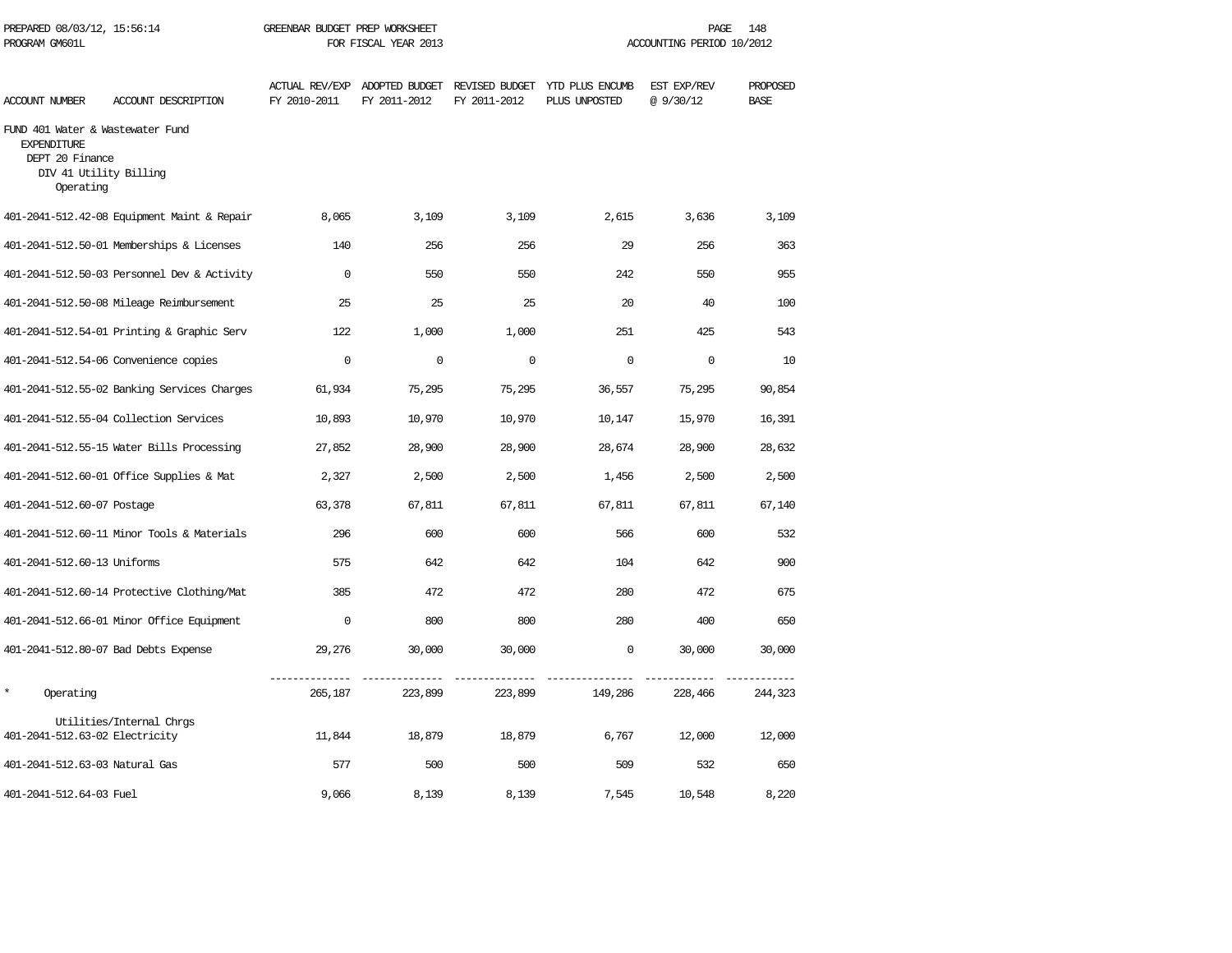|         | PREPARED 08/03/12, 15:56:14<br>PROGRAM GM601L                   |                                                              | GREENBAR BUDGET PREP WORKSHEET<br>FOR FISCAL YEAR 2013 | 149<br><b>PAGE</b><br>ACCOUNTING PERIOD 10/2012 |                                |                                  |                         |                         |
|---------|-----------------------------------------------------------------|--------------------------------------------------------------|--------------------------------------------------------|-------------------------------------------------|--------------------------------|----------------------------------|-------------------------|-------------------------|
|         | ACCOUNT NUMBER                                                  | ACCOUNT DESCRIPTION                                          | <b>ACTUAL REV/EXP</b><br>FY 2010-2011                  | ADOPTED BUDGET<br>FY 2011-2012                  | REVISED BUDGET<br>FY 2011-2012 | YTD PLUS ENCUMB<br>PLUS UNPOSTED | EST EXP/REV<br>@9/30/12 | PROPOSED<br><b>BASE</b> |
|         | <b>EXPENDITURE</b><br>DEPT 20 Finance<br>DIV 41 Utility Billing | FUND 401 Water & Wastewater Fund<br>Utilities/Internal Chrgs |                                                        |                                                 |                                |                                  |                         |                         |
|         |                                                                 | 401-2041-512.82-01 Contrib to Eqpt Repl Fund                 | 7,224                                                  | 10,013                                          | 10,013                         | 10,013                           | 10,013                  | 12,256                  |
|         |                                                                 | 401-2041-512.82-16 IT Contribution                           | $\Omega$                                               | 61,490                                          | 61,490                         | 46,118                           | 61,490                  | 46,702                  |
|         |                                                                 | 401-2041-512.82-17 Equip Svc Contribution                    | 0                                                      | 8,001                                           | 8,001                          | 6,668                            | 8,001                   | 8,084                   |
| $\star$ |                                                                 | Utilities/Internal Chros                                     | 28,711                                                 | 107,022                                         | 107,022                        | 77,620                           | 102,584                 | 87,912                  |
| $***$   | Utility Billing                                                 |                                                              | 664,873                                                | 747,751                                         | 747.751                        | 560,615                          | 747,319                 | 755,082                 |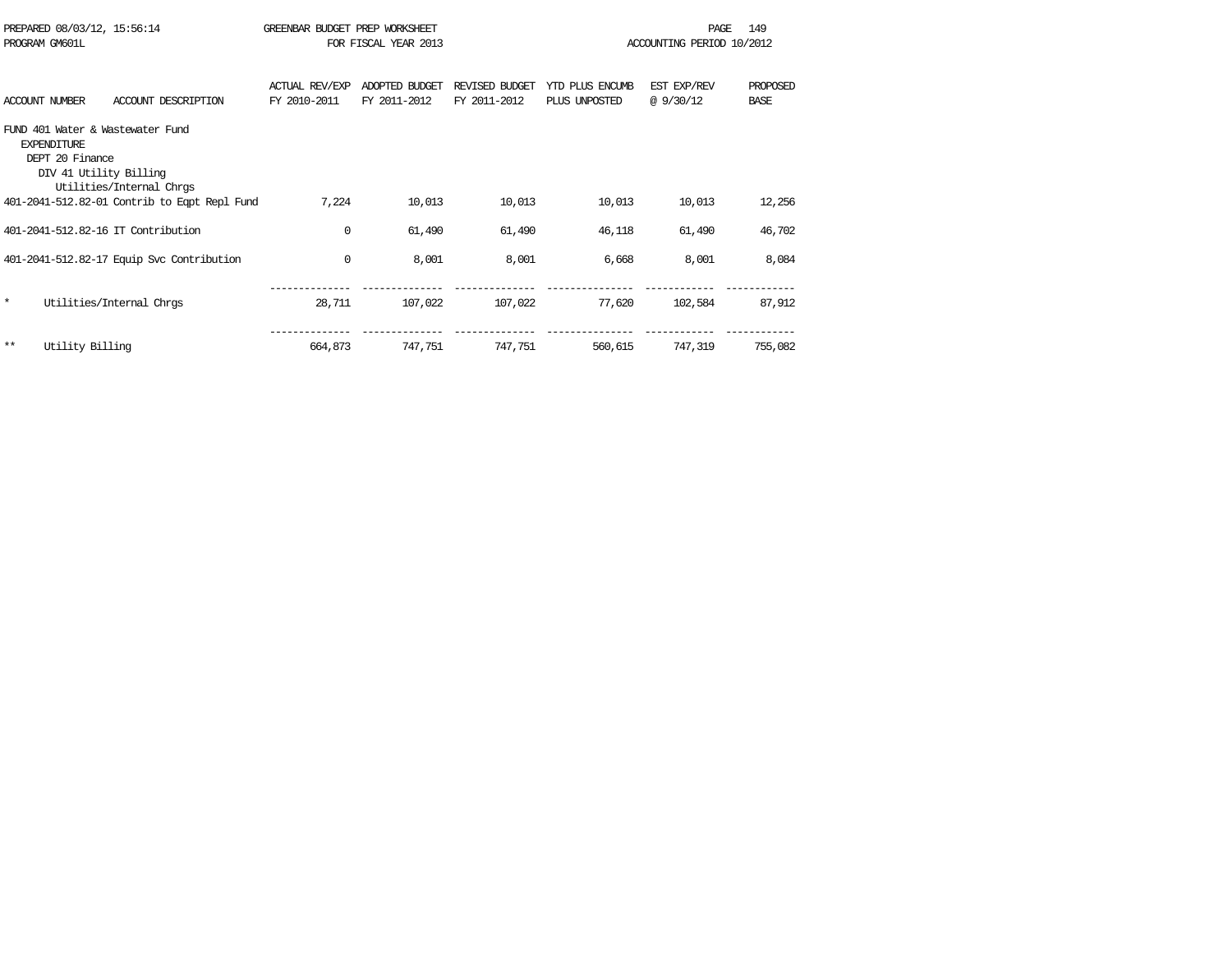|         | PREPARED 08/03/12, 15:56:14<br>PROGRAM GM601L                             |                                           | GREENBAR BUDGET PREP WORKSHEET        | FOR FISCAL YEAR 2013           | PAGE.<br>ACCOUNTING PERIOD 10/2012 |                                  |                         |                                |
|---------|---------------------------------------------------------------------------|-------------------------------------------|---------------------------------------|--------------------------------|------------------------------------|----------------------------------|-------------------------|--------------------------------|
|         | <b>ACCOUNT NUMBER</b>                                                     | ACCOUNT DESCRIPTION                       | <b>ACTUAL REV/EXP</b><br>FY 2010-2011 | ADOPTED BUDGET<br>FY 2011-2012 | REVISED BUDGET<br>FY 2011-2012     | YTD PLUS ENCUMB<br>PLUS UNPOSTED | EST EXP/REV<br>@9/30/12 | <b>PROPOSED</b><br><b>BASE</b> |
|         | <b>EXPENDITURE</b><br>DEPT 20 Finance<br>DIV 42 Debt Service<br>Operating | FUND 401 Water & Wastewater Fund          |                                       |                                |                                    |                                  |                         |                                |
|         |                                                                           | 401-2042-513.84-01 Bond Principal Expense | $\mathbf 0$                           | 2,290,000                      | 2,290,000                          | 2,160,000                        | 2,290,000               | 2,545,000                      |
|         |                                                                           | 401-2042-513.84-02 Bond Interest Expense  | 1,711,064                             | 2,221,732                      | 2, 221, 732                        | 953,406                          | 1,771,942               | 1,773,653                      |
|         | 401-2042-513.84-03 Agents Fees                                            |                                           | 3,814                                 | 2,071                          | 2,071                              | 1,799                            | 2,071                   | 2,071                          |
| $\star$ | Operating                                                                 |                                           | 1,714,878                             | 4,513,803                      | 4,513,803                          | 3,115,205                        | 4,064,013               | 4,320,724                      |
| **      | Debt Service                                                              |                                           | 1,714,878                             | 4,513,803                      | 4,513,803                          | 3,115,205                        | 4,064,013               | 4,320,724                      |
| ***     | Finance                                                                   |                                           | 2,379,751                             | 5,261,554                      | 5,261,554                          | 3,675,820                        | 4,811,332               | 5,075,806                      |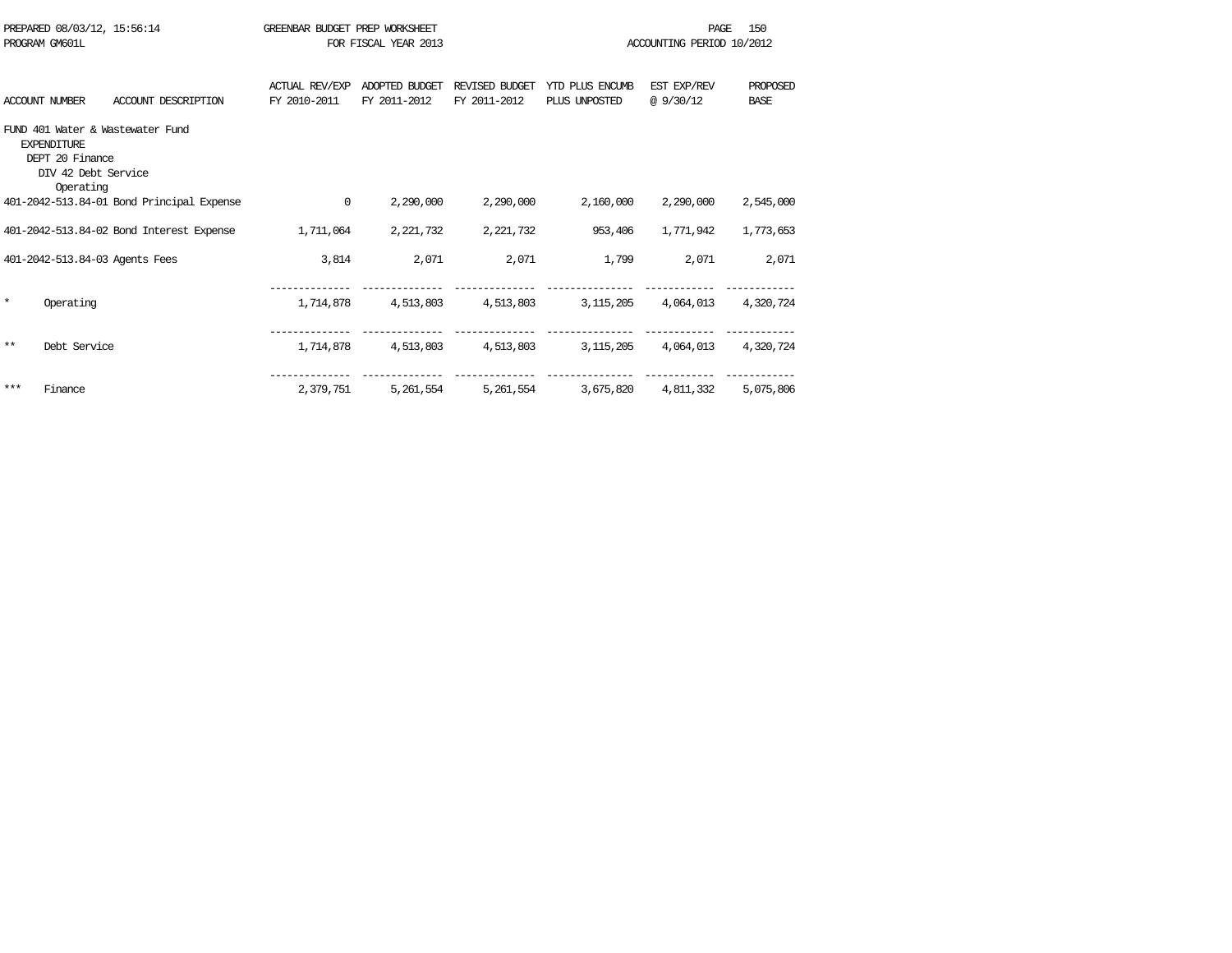| PREPARED 08/03/12, 15:56:14<br>PROGRAM GM601L                                  |                                              | GREENBAR BUDGET PREP WORKSHEET<br>FOR FISCAL YEAR 2013 |              |              | PAGE<br>151<br>ACCOUNTING PERIOD 10/2012                                      |                         |                         |  |
|--------------------------------------------------------------------------------|----------------------------------------------|--------------------------------------------------------|--------------|--------------|-------------------------------------------------------------------------------|-------------------------|-------------------------|--|
| ACCOUNT NUMBER                                                                 | ACCOUNT DESCRIPTION                          | FY 2010-2011                                           | FY 2011-2012 | FY 2011-2012 | ACTUAL REV/EXP ADOPTED BUDGET REVISED BUDGET YTD PLUS ENCUMB<br>PLUS UNPOSTED | EST EXP/REV<br>@9/30/12 | PROPOSED<br><b>BASE</b> |  |
| FUND 401 Water & Wastewater Fund<br><b>EXPENDITURE</b><br>DEPT 40 PUBLIC WORKS | DIV 41 WATER/WASTEWATER SERVICES             |                                                        |              |              |                                                                               |                         |                         |  |
| 401-4041-511.10-01 Salaries                                                    | Salaries & Benefits                          | 605,976                                                | 592,596      | 592,596      | 472,987                                                                       | 603,030                 | 543,349                 |  |
|                                                                                | 401-4041-511.12-01 Overtime - Regular        | 34,696                                                 | 67,009       | 67,009       | 20,096                                                                        | 67,009                  | 40,000                  |  |
| 401-4041-511.13-01 Longevity Pay                                               |                                              | 2,055                                                  | 1,824        | 1,824        | 1,765                                                                         | 2,026                   | 3,216                   |  |
| 401-4041-511.13-02 Incentive Pay                                               |                                              | 6,504                                                  | 6,840        | 6,840        | 4,832                                                                         | 5,677                   | 5,401                   |  |
| 401-4041-511.13-04 Standby Pay                                                 |                                              | 8,476                                                  | 10,080       | 10,080       | 6,970                                                                         | 8,560                   | 9,140                   |  |
|                                                                                | 401-4041-511.13-09 Accumulated Vacation Pay  | 6,153                                                  | $\circ$      | $\mathbf 0$  | $\mathbf{0}$                                                                  | $\mathbf 0$             | 0                       |  |
|                                                                                | 401-4041-511.13-11 Accumlated Sick Leave Pay | $3,665-$                                               | $\mathbf 0$  | $\mathbf 0$  | $\mathbf 0$                                                                   | $\mathbf 0$             | $\Omega$                |  |
|                                                                                | 401-4041-511.15-01 Merit Salary Expense      | $\mathbf{0}$                                           | 18,331       | 18,331       | $\Omega$                                                                      | $\Omega$                | $\Omega$                |  |
| 401-4041-511.16-01 Car Allowance                                               |                                              | 3,514                                                  | 3,500        | 3,500        | 2,827                                                                         | 3,500                   | $\Omega$                |  |
|                                                                                | 401-4041-511.16-05 Cell Phone Allowance      | 3,215                                                  | 3,250        | 3,250        | 2,575                                                                         | 3,204                   | 3,900                   |  |
| 401-4041-511.20-01 FICA Taxes                                                  |                                              | 39,673                                                 | 42,521       | 42,521       | 30,584                                                                        | 42,260                  | 37,430                  |  |
| 401-4041-511.20-02 Medicare Taxes                                              |                                              | 9,278                                                  | 9,944        | 9,944        | 7,153                                                                         | 9,883                   | 8,754                   |  |
|                                                                                | 401-4041-511.20-03 Unemployment Taxes        | 1,458                                                  | 1,158        | 1,158        | 4,110                                                                         | 4,530                   | 3,915                   |  |
| 401-4041-511.21-01 TMRS                                                        |                                              | 88,584                                                 | 97,318       | 97,318       | 73,513                                                                        | 98,906                  | 90,616                  |  |
|                                                                                | 401-4041-511.22-01 Workers' Compensation Ins | 6,971                                                  | 7,577        | 7,577        | 5,684                                                                         | 7,733                   | 7,426                   |  |
| 401-4041-511.22-02 Health Insurance                                            |                                              | 84,600                                                 | 116,160      | 116,160      | 81,761                                                                        | 107,625                 | 108,900                 |  |
| 401-4041-511.22-04 Dental Insurance                                            |                                              | 5,230                                                  | 5,750        | 5,750        | 4,466                                                                         | 5,485                   | 5,393                   |  |
| 401-4041-511.22-05 Life Insurance                                              |                                              | 604                                                    | 626          | 626          | 435                                                                           | 528                     | 495                     |  |
|                                                                                | 401-4041-511.22-06 Contr-Health Spending Acc | 7,600                                                  | $\mathbf 0$  | $\mathbf 0$  | $\mathbf 0$                                                                   | $\mathbf 0$             | $\Omega$                |  |
| $\star$<br>Salaries & Benefits                                                 |                                              | 910,922                                                | 984,484      | 984,484      | 719,758                                                                       | 969,956                 | 867,935                 |  |
| Operating                                                                      | 401-4041-511.32-02 Engineering Services      | 14,312                                                 | 15,000       | 15,000       | 1,250                                                                         | 15,000                  | 15,000                  |  |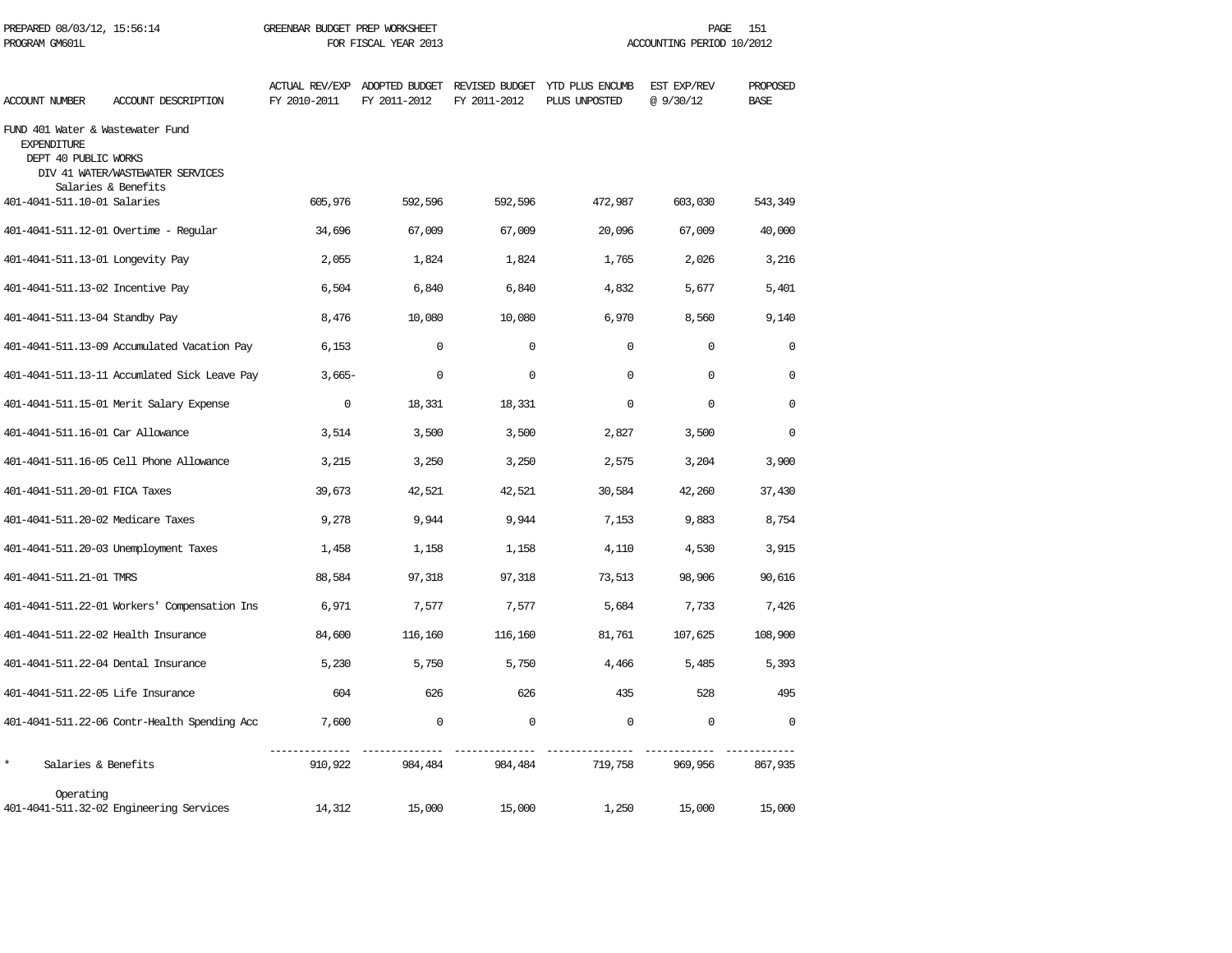| PROGRAM GM601L                                                                              |                                              |              | FOR FISCAL YEAR 2013 |              | ACCOUNTING PERIOD 10/2012                                                     |                          |                         |  |
|---------------------------------------------------------------------------------------------|----------------------------------------------|--------------|----------------------|--------------|-------------------------------------------------------------------------------|--------------------------|-------------------------|--|
| <b>ACCOUNT NUMBER</b>                                                                       | ACCOUNT DESCRIPTION                          | FY 2010-2011 | FY 2011-2012         | FY 2011-2012 | ACTUAL REV/EXP ADOPTED BUDGET REVISED BUDGET YTD PLUS ENCUMB<br>PLUS UNPOSTED | EST EXP/REV<br>@ 9/30/12 | PROPOSED<br><b>BASE</b> |  |
| FUND 401 Water & Wastewater Fund<br><b>EXPENDITURE</b><br>DEPT 40 PUBLIC WORKS<br>Operating | DIV 41 WATER/WASTEWATER SERVICES             |              |                      |              |                                                                               |                          |                         |  |
|                                                                                             | 401-4041-511.34-03 Information Srvcs Contrib | 78,318       | $\Omega$             | $\Omega$     | $\Omega$                                                                      | $\mathsf 0$              | $\Omega$                |  |
| 401-4041-511.40-02 Equipment Rental                                                         |                                              | $\Omega$     | 1,000                | 1,000        | $\Omega$                                                                      | 1,000                    | 1,000                   |  |
| 401-4041-511.40-04 Equipment Lease                                                          |                                              | $\Omega$     | 360                  | 360          | $\Omega$                                                                      | 360                      | 360                     |  |
|                                                                                             | 401-4041-511.41-01 Building Maint & Repair   | 11,331       | 14,185               | 14,185       | 13,208                                                                        | 14,185                   | 14,607                  |  |
|                                                                                             | 401-4041-511.41-04 Street Maint-Utility Rep  | 106,248      | 103,200              | 103,200      | 36,213                                                                        | 143,200                  | 89,040                  |  |
|                                                                                             | 401-4041-511.41-10 Water Main Maint & Repair | 34,046       | 36,000               | 36,000       | 25,184                                                                        | 36,000                   | 36,000                  |  |
|                                                                                             | 401-4041-511.41-12 Water Meter Maint & Rep   | 836          | 4,000                | 4,000        | 1,230                                                                         | 4,000                    | 4,000                   |  |
|                                                                                             | 401-4041-511.41-13 Fire Hydrant Maint & Rep  | 1,673        | 5,850                | 5,850        | 3,069                                                                         | 5,850                    | 5,850                   |  |
|                                                                                             | 401-4041-511.42-06 Radio Maintenance & Rep   | $\Omega$     | 2,264                | 2,264        | $\Omega$                                                                      | 2,264                    | 2,264                   |  |
|                                                                                             | 401-4041-511.42-08 Equipment Maint & Repair  | 103,159      | 47,546               | 47,546       | 41,692                                                                        | 65,013                   | 47,546                  |  |
|                                                                                             | 401-4041-511.42-10 Maintenance of Apparatus  | 17,826       | 16,000               | 16,000       | 38,037                                                                        | 40,000                   | 16,000                  |  |
|                                                                                             | 401-4041-511.50-01 Memberships & Licenses    | 1,935        | 3,631                | 3,631        | 1,476                                                                         | 3,631                    | 3,631                   |  |
|                                                                                             | 401-4041-511.50-02 Subscriptions/Books/Pub   | 70           | 320                  | 320          | 150                                                                           | 320                      | 320                     |  |
|                                                                                             | 401-4041-511.50-03 Personnel Dev & Activity  | 7,146        | 9,910                | 9,910        | 6,823                                                                         | 9,910                    | 9,910                   |  |
|                                                                                             | 401-4041-511.50-05 Misc Personnel Expense    | $\mathbf 0$  | 1,350                | 1,350        | 0                                                                             | 1,350                    | 1,350                   |  |
| 401-4041-511.53-01 Cell Telephones                                                          |                                              | 1,000        | 960                  | 960          | 1,083                                                                         | 1,320                    | 1,320                   |  |
| 401-4041-511.53-02 Access Fees                                                              |                                              | $\mathbf 0$  | 5,760                | 5,760        | $\mathbf 0$                                                                   | 1,920                    | 5,760                   |  |
|                                                                                             | 401-4041-511.54-01 Printing & Graphic Serv   | 1,760        | 2,700                | 2,700        | 1,571                                                                         | 2,700                    | 2,700                   |  |
|                                                                                             | 401-4041-511.55-07 Laboratory Charges        | 8,669        | 9,670                | 9,670        | 9,862                                                                         | 14,582                   | 39,824                  |  |
|                                                                                             | 401-4041-511.55-08 Other Retainer & Ser Fees | 28,126       | 30,799               | 30,799       | 30,650                                                                        | 31,299                   | 31,525                  |  |
|                                                                                             | 401-4041-511.60-01 Office Supplies & Mat     | 196          | 651                  | 651          | 281                                                                           | 651                      | 651                     |  |

PREPARED 08/03/12, 15:56:14 GREENBAR BUDGET PREP WORKSHEET **FREED AGE 152** PAGE 152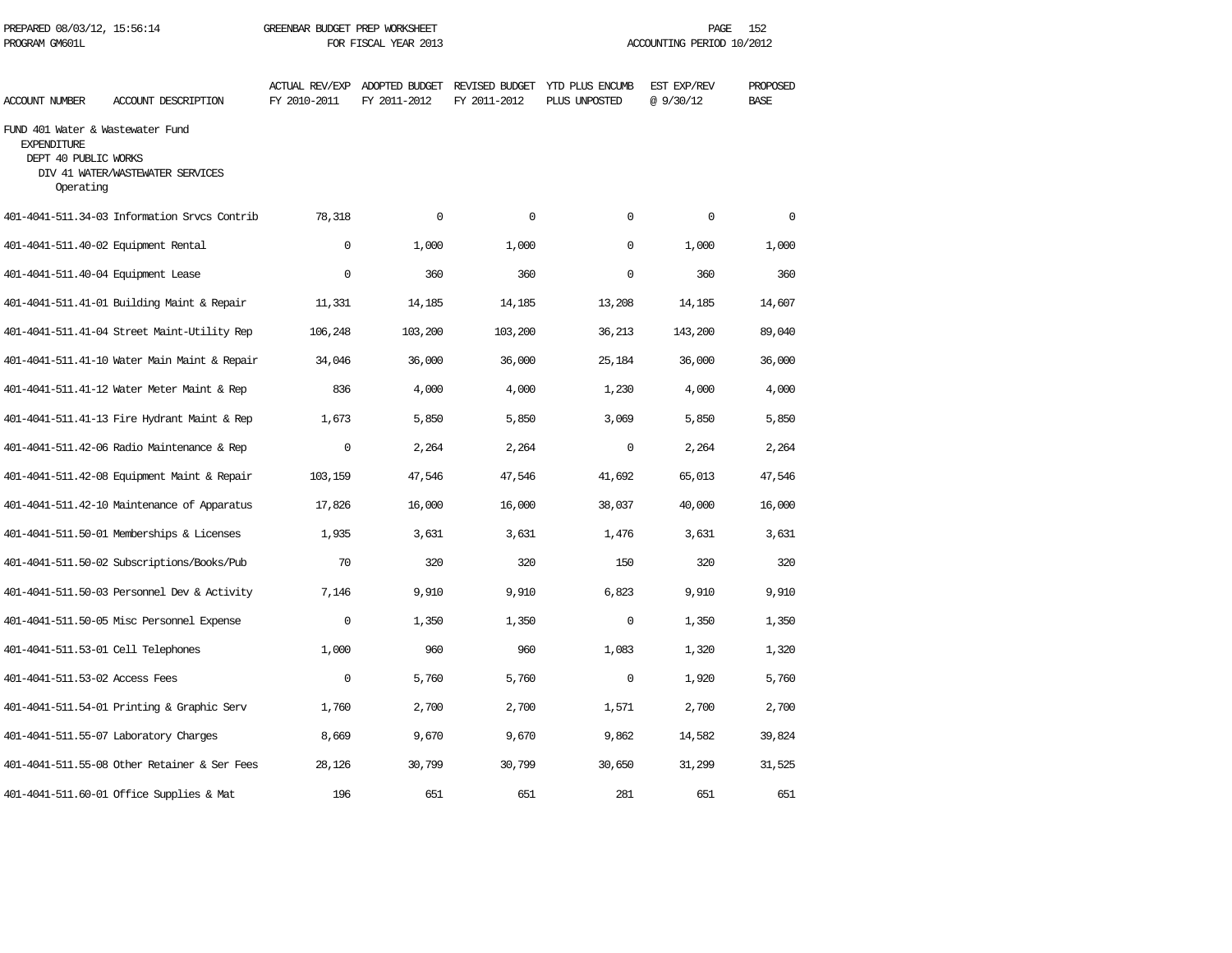| PREPARED 08/03/12, 15:56:14<br>PROGRAM GM601L                                  |                                              | GREENBAR BUDGET PREP WORKSHEET<br>FOR FISCAL YEAR 2013 |              |              | PAGE<br>153<br>ACCOUNTING PERIOD 10/2012                                      |                         |                         |  |
|--------------------------------------------------------------------------------|----------------------------------------------|--------------------------------------------------------|--------------|--------------|-------------------------------------------------------------------------------|-------------------------|-------------------------|--|
| <b>ACCOUNT NUMBER</b>                                                          | ACCOUNT DESCRIPTION                          | FY 2010-2011                                           | FY 2011-2012 | FY 2011-2012 | ACTUAL REV/EXP ADOPTED BUDGET REVISED BUDGET YTD PLUS ENCUMB<br>PLUS UNPOSTED | EST EXP/REV<br>@9/30/12 | PROPOSED<br><b>BASE</b> |  |
| FUND 401 Water & Wastewater Fund<br><b>EXPENDITURE</b><br>DEPT 40 PUBLIC WORKS | DIV 41 WATER/WASTEWATER SERVICES             |                                                        |              |              |                                                                               |                         |                         |  |
| Operating                                                                      | 401-4041-511.60-02 Janitorial Supplies       | $\mathbf 0$                                            | 858          | 858          | $\Omega$                                                                      | 858                     | 858                     |  |
|                                                                                | 401-4041-511.60-11 Minor Tools & Materials   | 5,562                                                  | 7,763        | 7,763        | 5,662                                                                         | 7,763                   | 7,763                   |  |
| 401-4041-511.60-12 Sign Materials                                              |                                              | 719                                                    | 2,700        | 2,700        | 374                                                                           | 2,700                   | 2,700                   |  |
| 401-4041-511.60-13 Uniforms                                                    |                                              | 1,822                                                  | 3,010        | 3,010        | 1,640                                                                         | 3,010                   | 4,200                   |  |
|                                                                                | 401-4041-511.60-14 Protective Clothing/Mat   | 4,023                                                  | 2,870        | 2,870        | 3,322                                                                         | 4,230                   | 4,510                   |  |
| 401-4041-511.65-03 Chemicals                                                   |                                              | 217                                                    | 1,035        | 1,035        | $\mathbf 0$                                                                   | 1,035                   | 1,035                   |  |
|                                                                                | 401-4041-511.66-04 Minor Shop & Plant Eqpt   | 4,222                                                  | 14,000       | 14,000       | 2,052                                                                         | 14,000                  | 14,000                  |  |
|                                                                                | 401-4041-511.66-05 Minor Radio Equipment     | $\Omega$                                               | 690          | 690          | $\Omega$                                                                      | 690                     | 690                     |  |
|                                                                                | 401-4041-511.66-08 Minor Computer Equipment  | 105                                                    | $\Omega$     | $\Omega$     | 710                                                                           | 710                     | $\Omega$                |  |
|                                                                                | 401-4041-511.80-11 Inventory Over/Short      | $124,511-$                                             | $\Omega$     | $\Omega$     | $\Omega$                                                                      | $\Omega$                | $\Omega$                |  |
|                                                                                | 401-4041-511.81-04 Administrative Services   | 786,955                                                | 758,972      | 758,972      | 569,229                                                                       | 758,972                 | 577,671                 |  |
|                                                                                | 401-4041-511.90-01 Purchase of Water         | 3,866,128                                              | 3,552,624    | 3,552,624    | 2,572,990                                                                     | 3,796,000               | 3,597,000               |  |
| $\star$<br>Operating                                                           |                                              | 4,961,893                                              | 4,655,678    | 4,655,678    | 3,367,758                                                                     | 4,984,523               | 4,539,085               |  |
| 401-4041-511.63-02 Electricity                                                 | Utilities/Internal Chrgs                     | 217,465                                                | 208,941      | 208,941      | 106,360                                                                       | 184,000                 | 189,000                 |  |
| 401-4041-511.63-03 Natural Gas                                                 |                                              | 3,293                                                  | 3,412        | 3,412        | 1,861                                                                         | 2,016                   | 2,800                   |  |
| 401-4041-511.63-04 Water                                                       |                                              | 4,444                                                  | 4,257        | 4,257        | 2,565                                                                         | 4,354                   | 4,354                   |  |
| 401-4041-511.63-05 Trash Removal                                               |                                              | 895                                                    | 2,000        | 2,000        | 658                                                                           | 2,000                   | 2,000                   |  |
| 401-4041-511.64-03 Fuel                                                        |                                              | 57,888                                                 | 62,122       | 62,122       | 44,507                                                                        | 61,804                  | 62,747                  |  |
|                                                                                | 401-4041-511.82-01 Contrib to Eqpt Repl Fund | 197,560                                                | 112,627      | 112,627      | 112,627                                                                       | 112,627                 | 125,713                 |  |
| 401-4041-511.82-16 IT Contribution                                             |                                              | $\mathbf 0$                                            | 75,740       | 75,740       | 56,805                                                                        | 75,740                  | 58,546                  |  |
|                                                                                | 401-4041-511.82-17 Equip Svc Contribution    | $\mathbf 0$                                            | 58,417       | 58,417       | 48,681                                                                        | 58,417                  | 59,026                  |  |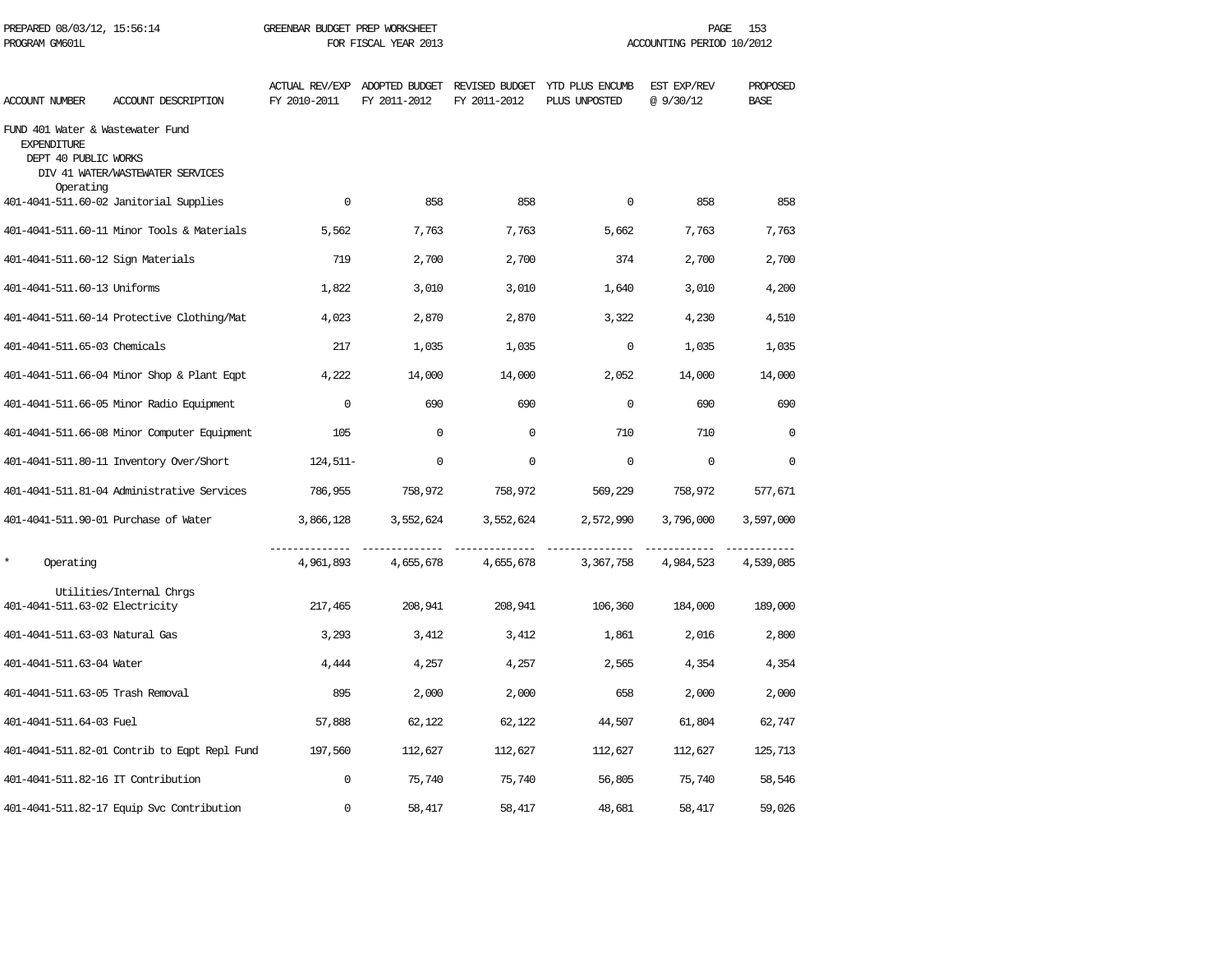| PREPARED 08/03/12, 15:56:14<br>PROGRAM GM601L                                                                                                  |                                       | GREENBAR BUDGET PREP WORKSHEET<br>FOR FISCAL YEAR 2013 |                                |                                  | PAGE<br>ACCOUNTING PERIOD 10/2012 | 154                     |
|------------------------------------------------------------------------------------------------------------------------------------------------|---------------------------------------|--------------------------------------------------------|--------------------------------|----------------------------------|-----------------------------------|-------------------------|
| <b>ACCOUNT NUMBER</b><br>ACCOUNT DESCRIPTION                                                                                                   | <b>ACTUAL REV/EXP</b><br>FY 2010-2011 | ADOPTED BUDGET<br>FY 2011-2012                         | REVISED BUDGET<br>FY 2011-2012 | YTD PLUS ENCUMB<br>PLUS UNPOSTED | EST EXP/REV<br>@9/30/12           | PROPOSED<br><b>BASE</b> |
| FUND 401 Water & Wastewater Fund<br><b>EXPENDITURE</b><br>DEPT 40 PUBLIC WORKS<br>DIV 41 WATER/WASTEWATER SERVICES<br>Utilities/Internal Chros |                                       |                                                        |                                |                                  |                                   |                         |
| $\star$<br>Utilities/Internal Chros                                                                                                            | 481,545                               | 527,516                                                | 527,516                        | 374,064                          | 500,958                           | 504,186                 |
| Capital<br>401-4041-511.74-02 Machinery & Equipment                                                                                            | $\Omega$                              | $\mathbf 0$                                            | $\Omega$                       | $\Omega$                         | $\Omega$                          | 96,000                  |
| 401-4041-511.78-02 Meters & Boxes                                                                                                              | 446,106                               | 464,008                                                | 464,008                        | 459,767                          | 464,008                           | 464,008                 |
| 401-4041-511.78-04 Water System Improvements                                                                                                   | $\mathbf 0$                           | $\mathbf 0$                                            | $\mathbf 0$                    | 0                                | 0                                 | 8,000                   |
| $\star$<br>Capital                                                                                                                             | 446,106                               | 464,008                                                | 464,008                        | 459,767                          | 464,008                           | 568,008                 |
| $***$<br>WATER/WASTEWATER SERVICES                                                                                                             | 6,800,466                             | 6,631,686                                              | 6,631,686                      | 4,921,347                        | 6,919,445                         | 6,479,214               |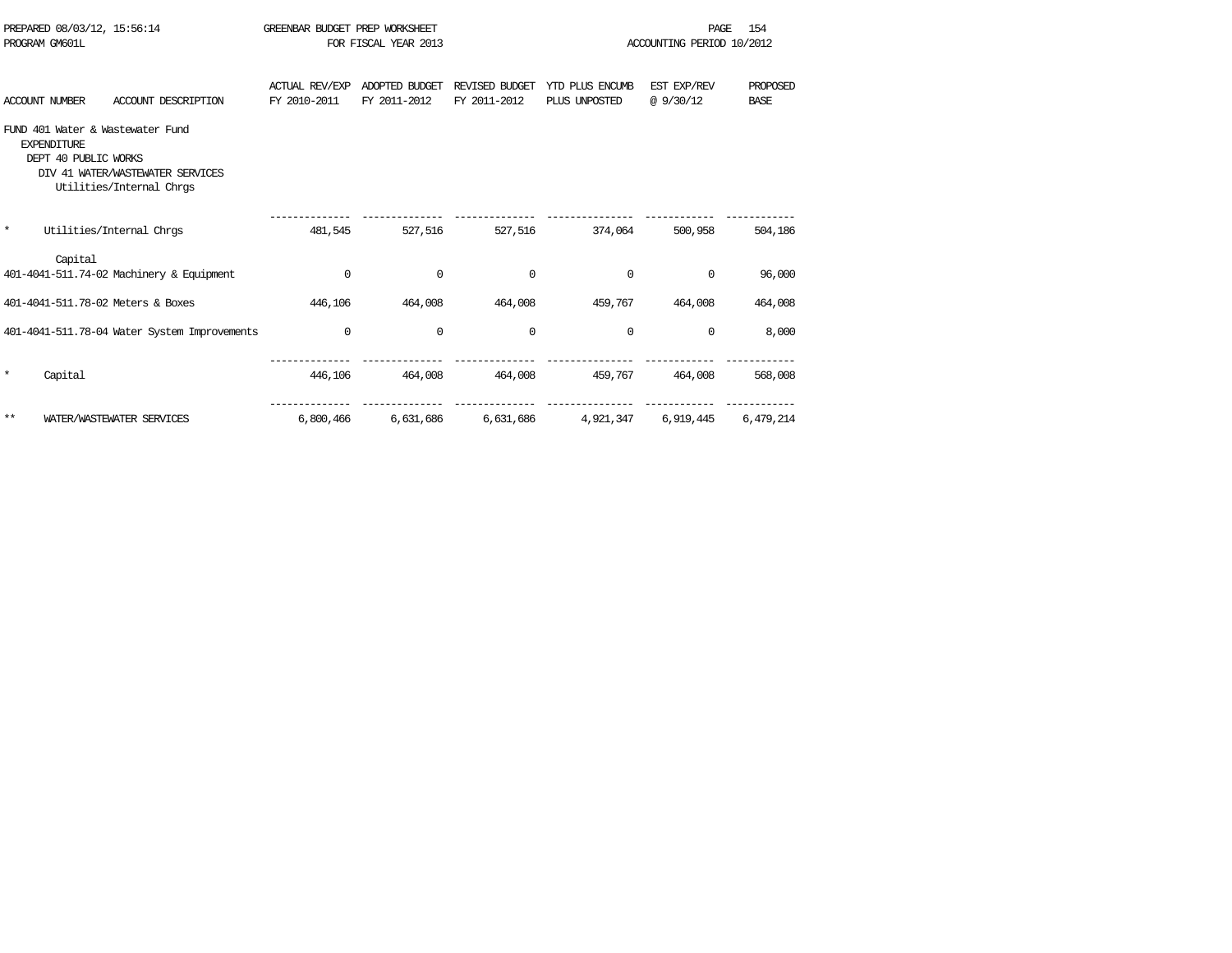| PREPARED 08/03/12, 15:56:14<br>PROGRAM GM601L                                  |                                                   | GREENBAR BUDGET PREP WORKSHEET | FOR FISCAL YEAR 2013 | ACCOUNTING PERIOD 10/2012 | PAGE<br>155                                                                   |                         |                         |
|--------------------------------------------------------------------------------|---------------------------------------------------|--------------------------------|----------------------|---------------------------|-------------------------------------------------------------------------------|-------------------------|-------------------------|
| ACCOUNT NUMBER                                                                 | ACCOUNT DESCRIPTION                               | FY 2010-2011                   | FY 2011-2012         | FY 2011-2012              | ACTUAL REV/EXP ADOPTED BUDGET REVISED BUDGET YTD PLUS ENCUMB<br>PLUS UNPOSTED | EST EXP/REV<br>@9/30/12 | PROPOSED<br><b>BASE</b> |
| FUND 401 Water & Wastewater Fund<br><b>EXPENDITURE</b><br>DEPT 40 PUBLIC WORKS | DIV 42 Wastewater Services<br>Salaries & Benefits |                                |                      |                           |                                                                               |                         |                         |
| 401-4042-511.10-01 Salaries                                                    |                                                   | 129,540                        | 156,313              | 156,313                   | 114,112                                                                       | 147,889                 | 164,735                 |
|                                                                                | 401-4042-511.12-01 Overtime - Regular             | 4,128                          | 2,000                | 2,000                     | 1,353                                                                         | 2,000                   | 3,000                   |
| 401-4042-511.13-01 Longevity Pay                                               |                                                   | 432                            | 480                  | 480                       | 499                                                                           | 499                     | 1,392                   |
| 401-4042-511.13-02 Incentive Pay                                               |                                                   | 723                            | 720                  | 720                       | 803                                                                           | 1,080                   | 1,440                   |
| 401-4042-511.13-04 Standby Pay                                                 |                                                   | 1,400                          | $\mathbf 0$          | $\mathbf 0$               | 1,200                                                                         | 1,760                   | 1,120                   |
|                                                                                | 401-4042-511.13-09 Accumulated Vacation Pay       | 6,263                          | $\mathbf 0$          | $\Omega$                  | $\mathbf 0$                                                                   | $\mathbf 0$             | $\Omega$                |
|                                                                                | 401-4042-511.13-11 Accumlated Sick Leave Pay      | $2,688-$                       | $\Omega$             | $\Omega$                  | $\Omega$                                                                      | $\Omega$                | $\Omega$                |
|                                                                                | 401-4042-511.15-01 Merit Salary Expense           | $\Omega$                       | 4,825                | 4,825                     | $\Omega$                                                                      | $\Omega$                | $\Omega$                |
| 401-4042-511.20-01 FICA Taxes                                                  |                                                   | 8,396                          | 9,890                | 9,890                     | 7,238                                                                         | 9,435                   | 10,645                  |
| 401-4042-511.20-02 Medicare Taxes                                              |                                                   | 1,963                          | 2,313                | 2,313                     | 1,693                                                                         | 2,207                   | 2,489                   |
|                                                                                | 401-4042-511.20-03 Unemployment Taxes             | 387                            | 360                  | 360                       | 1,166                                                                         | 1,186                   | 1,305                   |
| 401-4042-511.21-01 TMRS                                                        |                                                   | 18,633                         | 22,635               | 22,635                    | 16,721                                                                        | 21,692                  | 25,770                  |
|                                                                                | 401-4042-511.22-01 Workers' Compensation Ins      | 1,612                          | 1,962                | 1,962                     | 1,449                                                                         | 1,880                   | 2,112                   |
| 401-4042-511.22-02 Health Insurance                                            |                                                   | 20,160                         | 36,300               | 36,300                    | 22,172                                                                        | 30,340                  | 36,300                  |
| 401-4042-511.22-04 Dental Insurance                                            |                                                   | 1,575                          | 1,797                | 1,797                     | 1,378                                                                         | 1,708                   | 1,798                   |
| 401-4042-511.22-05 Life Insurance                                              |                                                   | 182                            | 196                  | 196                       | 133                                                                           | 163                     | 165                     |
|                                                                                | 401-4042-511,22-06 Contr-Health Spending Acc      | 1,400                          | 0                    | 0                         | $\mathbf 0$                                                                   | $\mathbf 0$             | $\Omega$                |
| $\star$<br>Salaries & Benefits                                                 |                                                   | 194,106                        | 239,791              | 239,791                   | 169,917                                                                       | 221,839                 | 252,271                 |
| Operating                                                                      | 401-4042-511.32-02 Engineering Services           | $\mathbf 0$                    | 10,000               | 10,000                    | $\Omega$                                                                      | 10,000                  | 10,000                  |
|                                                                                | 401-4042-511.34-03 Information Srvcs Contrib      | 22,716                         | $\mathbf 0$          | $\mathbf 0$               | $\mathbf 0$                                                                   | $\mathbf 0$             | $\mathbf 0$             |
| 401-4042-511.40-02 Equipment Rental                                            |                                                   | $\Omega$                       | 1,000                | 1,000                     | 316                                                                           | 1,000                   | 1,000                   |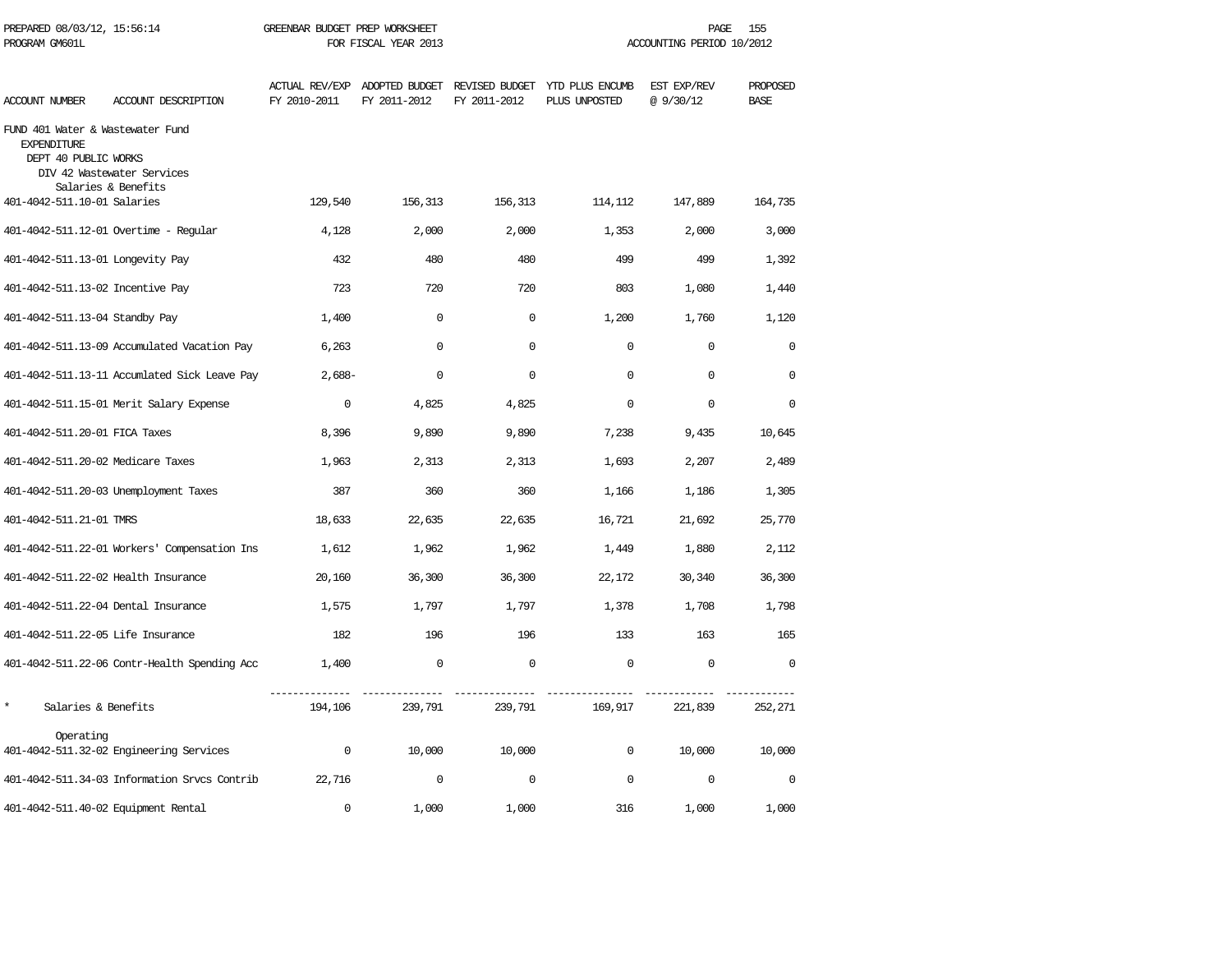| PREPARED 08/03/12, 15:56:14<br>PROGRAM GM601L                                               |                                              | GREENBAR BUDGET PREP WORKSHEET<br>FOR FISCAL YEAR 2013 |                                               |              | 156<br>PAGE.<br>ACCOUNTING PERIOD 10/2012       |                         |                         |  |
|---------------------------------------------------------------------------------------------|----------------------------------------------|--------------------------------------------------------|-----------------------------------------------|--------------|-------------------------------------------------|-------------------------|-------------------------|--|
| <b>ACCOUNT NUMBER</b>                                                                       | ACCOUNT DESCRIPTION                          | FY 2010-2011                                           | ACTUAL REV/EXP ADOPTED BUDGET<br>FY 2011-2012 | FY 2011-2012 | REVISED BUDGET YTD PLUS ENCUMB<br>PLUS UNPOSTED | EST EXP/REV<br>@9/30/12 | PROPOSED<br><b>BASE</b> |  |
| FUND 401 Water & Wastewater Fund<br><b>EXPENDITURE</b><br>DEPT 40 PUBLIC WORKS<br>Operating | DIV 42 Wastewater Services                   |                                                        |                                               |              |                                                 |                         |                         |  |
|                                                                                             | 401-4042-511.41-11 Sewer Main Maint & Repair | 13,644                                                 | 17,000                                        | 17,000       | 4,995                                           | 17,000                  | 17,000                  |  |
|                                                                                             | 401-4042-511.42-05 Maintenance of A/V Eqpt   | 165                                                    | 500                                           | 500          | 0                                               | 500                     | 500                     |  |
|                                                                                             | 401-4042-511.42-06 Radio Maintenance & Rep   | $\mathbf 0$                                            | 2,264                                         | 2,264        | 0                                               | 2,264                   | 2,264                   |  |
|                                                                                             | 401-4042-511.42-08 Equipment Maint & Repair  | 37,872                                                 | 5,252                                         | 5,252        | 1,311                                           | 1,877                   | 5,252                   |  |
|                                                                                             | 401-4042-511.42-10 Maintenance of Apparatus  | 17,504                                                 | 13,000                                        | 13,000       | 22,897                                          | 22,897                  | 13,000                  |  |
|                                                                                             | 401-4042-511.50-01 Memberships & Licenses    | 555                                                    | 625                                           | 625          | 333                                             | 625                     | 625                     |  |
|                                                                                             | 401-4042-511.50-02 Subscriptions/Books/Pub   | $\Omega$                                               | 200                                           | 200          | $\Omega$                                        | 200                     | 200                     |  |
|                                                                                             | 401-4042-511.50-03 Personnel Dev & Activity  | 1,479                                                  | 1,400                                         | 1,400        | 600                                             | 1,400                   | 1,400                   |  |
| 401-4042-511.53-02 Access Fees                                                              |                                              | $\mathbf 0$                                            | 1,440                                         | 1,440        | $\mathbf 0$                                     | 480                     | 1,440                   |  |
|                                                                                             | 401-4042-511.54-01 Printing & Graphic Serv   | 82                                                     | 300                                           | 300          | 28                                              | 300                     | 300                     |  |
|                                                                                             | 401-4042-511.55-07 Laboratory Charges        | 3,255                                                  | 3,820                                         | 3,820        | 3,245                                           | 3,820                   | 3,820                   |  |
|                                                                                             | 401-4042-511.60-01 Office Supplies & Mat     | 15                                                     | 500                                           | 500          | 54                                              | 500                     | 500                     |  |
|                                                                                             | 401-4042-511.60-02 Janitorial Supplies       | $\Omega$                                               | 75                                            | 75           | 0                                               | 75                      | 75                      |  |
|                                                                                             | 401-4042-511.60-11 Minor Tools & Materials   | 607                                                    | 2,000                                         | 2,000        | 1,311                                           | 2,000                   | 2,000                   |  |
| 401-4042-511.60-13 Uniforms                                                                 |                                              | 504                                                    | 1,075                                         | 1,075        | 430                                             | 1,075                   | 1,500                   |  |
|                                                                                             | 401-4042-511.60-14 Protective Clothing/Mat   | 486                                                    | 1,025                                         | 1,025        | 868                                             | 1,025                   | 1,125                   |  |
|                                                                                             | 401-4042-511.66-04 Minor Shop & Plant Eqpt   | $\Omega$                                               | 5,100                                         | 5,100        | 250                                             | 5,100                   | 5,100                   |  |
|                                                                                             | 401-4042-511.81-04 Administrative Services   | $\Omega$                                               | $\mathbf 0$                                   | $\Omega$     | $\mathbf 0$                                     | $\mathbf 0$             | 237,616                 |  |
| 401-4042-511.90-02 Sewer Treatment                                                          |                                              | 2,099,386                                              | 2,393,869                                     | 2,393,869    | 1,795,300                                       | 2,300,000               | 2,735,000               |  |
| $\star$<br>Operating                                                                        |                                              | 2,198,270                                              | 2,460,445                                     | 2,460,445    | 1,831,938                                       | 2,372,138               | 3,039,717               |  |

Utilities/Internal Chrgs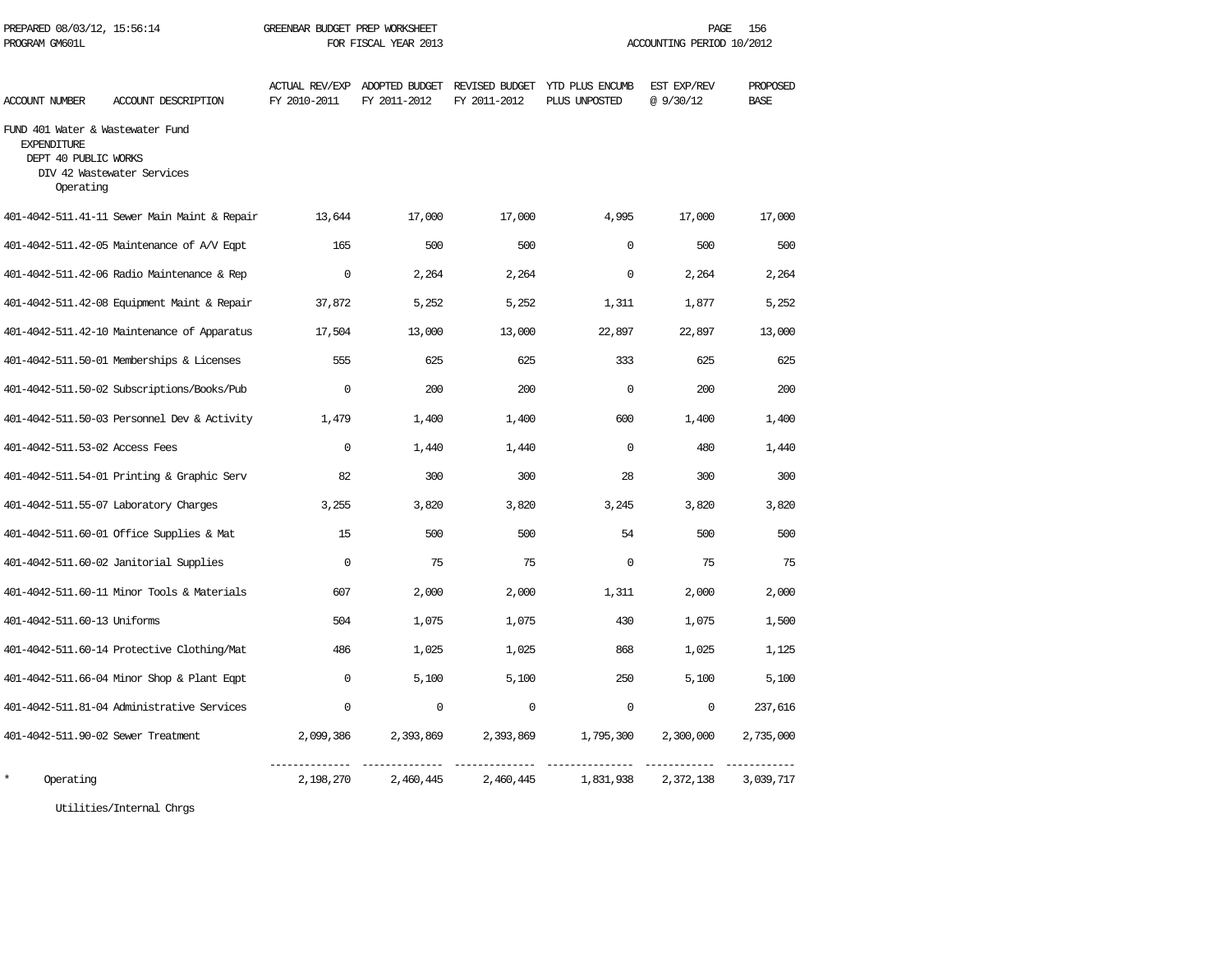|         | PROGRAM GM601L                             |                                                                                            | FOR FISCAL YEAR 2013      |        |              | ACCOUNTING PERIOD 10/2012                                                                 |                            |                         |  |
|---------|--------------------------------------------|--------------------------------------------------------------------------------------------|---------------------------|--------|--------------|-------------------------------------------------------------------------------------------|----------------------------|-------------------------|--|
|         | ACCOUNT NUMBER                             | ACCOUNT DESCRIPTION                                                                        | FY 2010-2011 FY 2011-2012 |        | FY 2011-2012 | ACTUAL REV/EXP ADOPTED BUDGET REVISED BUDGET YTD PLUS ENCUMB EST EXP/REV<br>PLUS UNPOSTED | @ 9/30/12                  | PROPOSED<br><b>BASE</b> |  |
|         | <b>EXPENDITIRE</b><br>DEPT 40 PUBLIC WORKS | FUND 401 Water & Wastewater Fund<br>DIV 42 Wastewater Services<br>Utilities/Internal Chrgs |                           |        |              |                                                                                           |                            |                         |  |
|         |                                            | 401-4042-511.63-02 Electricity                                                             | 2,112                     | 2,896  | 2,896        | 1,431                                                                                     | 2,100                      | 2,400                   |  |
|         |                                            | 401-4042-511.63-03 Natural Gas                                                             | 93                        | 100    | 100          | 53                                                                                        | 62                         | 100                     |  |
|         | 401-4042-511.64-03 Fuel                    |                                                                                            | 2,806                     | 3,388  | 3,388        | 3,549                                                                                     | 3,777                      | 3,422                   |  |
|         |                                            | 401-4042-511.82-01 Contrib to Egpt Repl Fund 24,899                                        |                           | 31,956 | 31,956       | 31,956                                                                                    | 31,956                     | 37,431                  |  |
|         |                                            | 401-4042-511.82-16 IT Contribution                                                         | $\Omega$                  | 22,255 | 22,255       | 16,691                                                                                    | 22,255                     | 18,979                  |  |
|         |                                            | 401-4042-511.82-17 Equip Svc Contribution                                                  | $\Omega$                  | 4,713  | 4,713        |                                                                                           | 3,928 4,713 4,762          |                         |  |
| $\star$ |                                            | Utilities/Internal Chros                                                                   |                           |        |              | 29,910 65,308 65,308 57,608 64,863 67,094                                                 |                            |                         |  |
| $***$   |                                            | Wastewater Services                                                                        |                           |        |              | 2,422,286    2,765,544    2,765,544     2,059,463   2,658,840   3,359,082                 |                            |                         |  |
| ***     | PUBLIC WORKS                               |                                                                                            |                           |        |              | 9,222,752 9,397,230 9,397,230 6,980,810 9,578,285 9,838,296                               |                            |                         |  |
| ****    | <b>EXPENDITURE</b>                         |                                                                                            |                           |        |              | 14,250,051 15,930,458 15,930,458 11,626,800 16,259,067 18,699,293                         |                            |                         |  |
|         |                                            | ***** Water & Wastewater Fund                                                              | 3, 274, 224-              | 75,258 | 75,258       |                                                                                           | 905,527- 415,867 2,711,093 |                         |  |

PREPARED 08/03/12, 15:56:14 GREENBAR BUDGET PREP WORKSHEET **FREED AGE 157** PAGE 157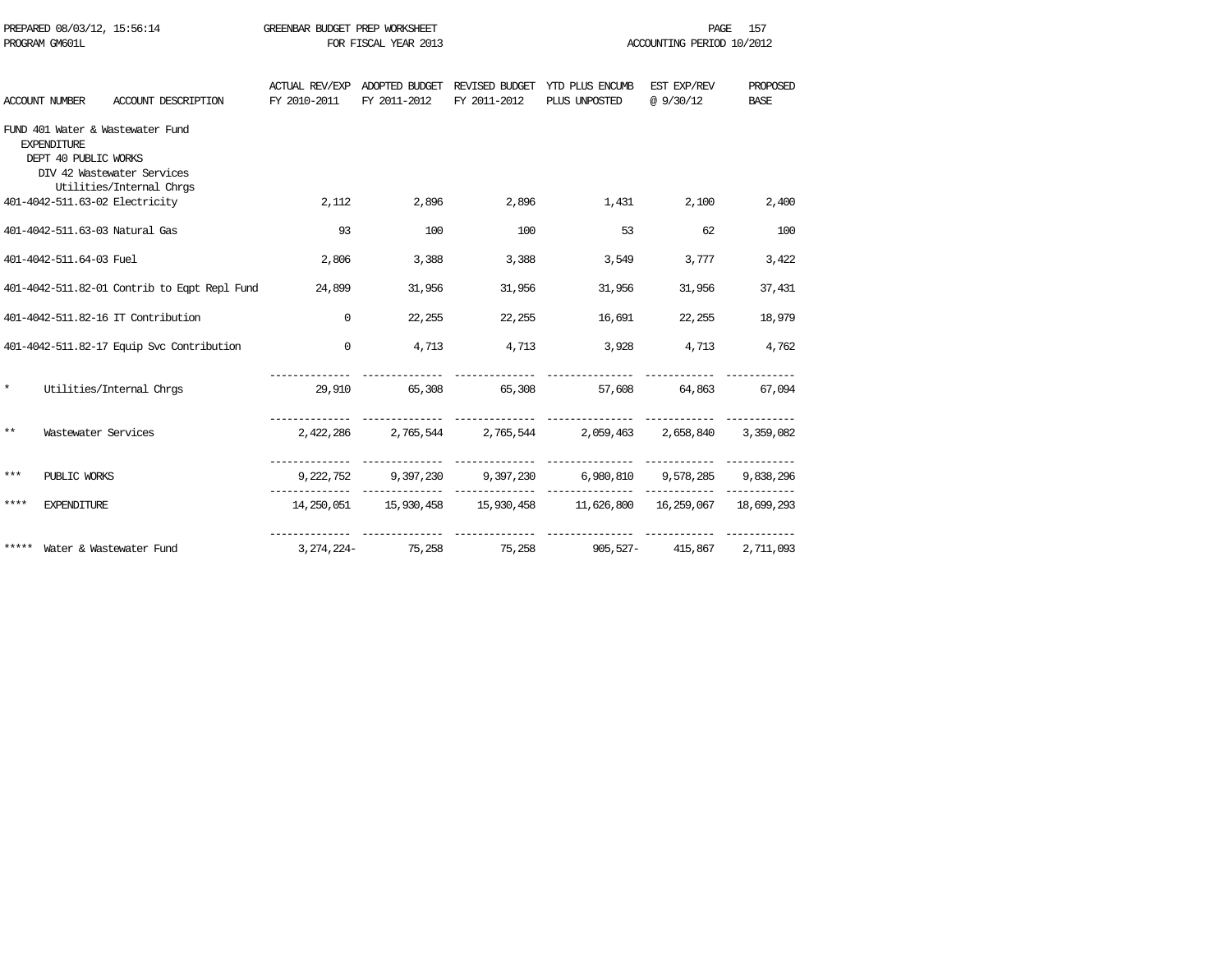| PROGRAM GM601L                                      |                                             |              | FOR FISCAL YEAR 2013 |                                                                              |                  | ACCOUNTING PERIOD 10/2012 |                         |
|-----------------------------------------------------|---------------------------------------------|--------------|----------------------|------------------------------------------------------------------------------|------------------|---------------------------|-------------------------|
| ACCOUNT NUMBER                                      | ACCOUNT DESCRIPTION                         | FY 2010-2011 | FY 2011-2012         | ACTUAL REV/EXP ADOPTED BUDGET REVISED BUDGET YTD PLUS ENCUMB<br>FY 2011-2012 | PLUS UNPOSTED    | EST EXP/REV<br>@9/30/12   | PROPOSED<br><b>BASE</b> |
| FUND 402 Hidden Creek Golf Course<br><b>REVENUE</b> |                                             |              |                      |                                                                              |                  |                           |                         |
| 402-0000-343.10-10 Greens Fees                      |                                             | $229,538-$   | 708,500-             | 708,500-                                                                     | 145,539-         | 214,797-                  | 693,600-                |
|                                                     | 402-0000-343.10-34 Greens Fees - Specials   | $307, 123 -$ | $\Omega$             | $\Omega$                                                                     | $\Omega$         | $\Omega$                  | $\Omega$                |
| 402-0000-343.20-00 Outings Revenue                  |                                             | 121,178–     | $113,250-$           | 113,250-                                                                     | 19,958-          | 34,958-                   | $125,000-$              |
|                                                     | 402-0000-343.30-00 Pro Shop Sales Revenue   | 134,937-     | $120,000 -$          | $120,000 -$                                                                  | $45,263-$        | $57,115-$                 | $126,400-$              |
|                                                     | 402-0000-343.30-03 Shipping and Handling    | $\mathbf 0$  | $100 -$              | $100 -$                                                                      | $\mathbf 0$      | $100 -$                   | $100 -$                 |
|                                                     | 402-0000-343.40-00 Golf Cart Rental Fees    | $225,112-$   | $269,600 -$          | $269,600 -$                                                                  | 62,622-          | $92,622-$                 | $290,000 -$             |
|                                                     | 402-0000-343.50-00 Driving Range Fees       | 73,917-      | $40,000-$            | $40,000-$                                                                    | $23.552-$        | $25,500-$                 | $45,000 -$              |
| 402-0000-343.60-00 Restaurant                       |                                             | 233,879-     | $275,000 -$          | $275,000 -$                                                                  | 71,953-          | $82,387-$                 | $300,000 -$             |
|                                                     | 402-0000-343.60-01 Restaurant - Food        | $1,396-$     | $1,500-$             | $1,500-$                                                                     | 1,248-           | $1,500-$                  | $1,500-$                |
|                                                     | 402-0000-371.10-00 Bank Account Interest    | $6-$         | $5.000 -$            | $5,000-$                                                                     | $5-$             | $100 -$                   | $5.000 -$               |
|                                                     | 402-0000-371.20-00 Securities Interest      | $\mathbf{0}$ | 0                    | 0                                                                            | $150-$           | 0                         | $\mathbf 0$             |
| 402-0000-383.10-00 Cash Over/Short                  |                                             | $52 -$       | $\mathbf 0$          | $\mathbf 0$                                                                  | $29 -$           | $\mathbf 0$               | $\mathbf 0$             |
|                                                     | 402-0000-383.20-00 Returned Check Fees      | $\Omega$     | $100 -$              | $100 -$                                                                      | $\Omega$         | $100 -$                   | $100 -$                 |
|                                                     | 402-0000-383.60-00 Advertising Revenue      | $\mathbf 0$  | $5,000-$             | $5,000-$                                                                     | $\mathbf 0$      | $5,000-$                  | $5,000-$                |
|                                                     | 402-0000-383.90-00 Other Misc Revenue       | $9,898-$     | $5,000-$             | $5,000-$                                                                     | 404,301-         | $404,204-$                | $5,000-$                |
|                                                     | 402-0000-383.91-01 Coke/Pepsi Contract      | $5,000-$     | $5,000-$             | $5,000-$                                                                     | $5,000 -$        | $5,000 -$                 | $5,000-$                |
|                                                     | 402-0000-391.10-00 Operating Transfers In   | 378,649-     | 380,045-             | 970,045-                                                                     | 879,737-         | 970,045-                  | 377,846-                |
|                                                     | 402-0000-391.10-02 Operations Assistance    | $\mathbf 0$  | $\mathbf 0$          | $\mathbf 0$                                                                  | $\mathbf 0$      | $\mathbf{0}$              | 111, 148-               |
|                                                     | 402-0000-391.10-03 Contribution from Gen Fd | 107,635–     | 105,531-             |                                                                              | 105,531- 83,622- | $83,622-$                 | $\mathbf 0$             |
| ×                                                   |                                             | 1,828,320-   | 2,033,626-           | 2,623,626-                                                                   | 1,742,979–       | 1,977,050-                | $2,090,694-$            |
| **                                                  | Hidden Creek Golf Course                    | 1,828,320-   | 2,033,626-           | 2,623,626-                                                                   | 1,742,979–       | 1,977,050-                | $2,090,694-$            |
|                                                     |                                             |              |                      |                                                                              |                  |                           |                         |

PREPARED 08/03/12, 15:56:14 GREENBAR BUDGET PREP WORKSHEET PAGE 158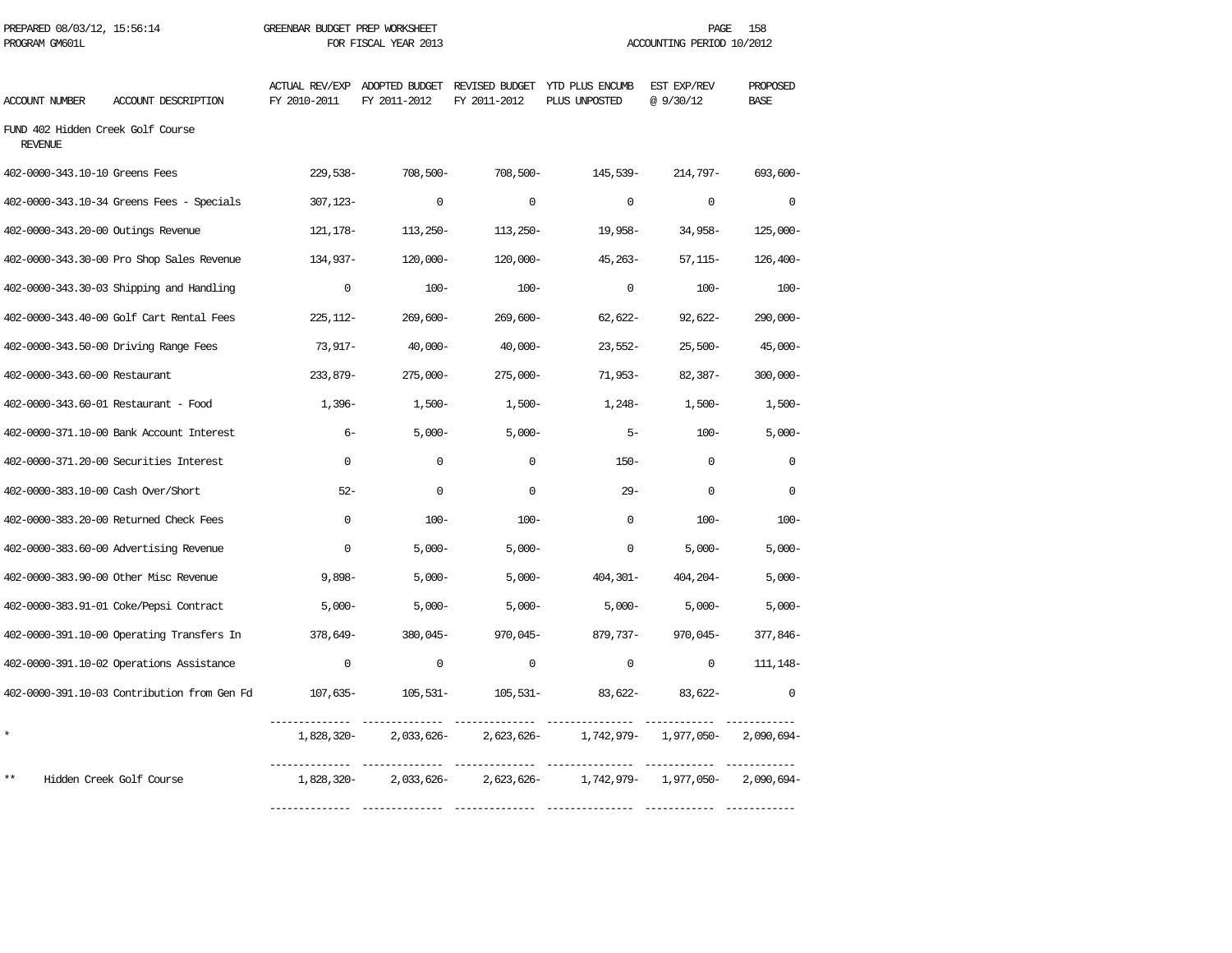| PREPARED 08/03/12, 15:56:14<br>PROGRAM GM601L |                       |                                   | GREENBAR BUDGET PREP WORKSHEET<br>FOR FISCAL YEAR 2013 |                                |                                | ACCOUNTING PERIOD 10/2012        |                          |                  |  |
|-----------------------------------------------|-----------------------|-----------------------------------|--------------------------------------------------------|--------------------------------|--------------------------------|----------------------------------|--------------------------|------------------|--|
|                                               | <b>ACCOUNT NUMBER</b> | ACCOUNT DESCRIPTION               | ACTUAL REV/EXP<br>FY 2010-2011                         | ADOPTED BUDGET<br>FY 2011-2012 | REVISED BUDGET<br>FY 2011-2012 | YTD PLUS ENCUMB<br>PLUS UNPOSTED | EST EXP/REV<br>@ 9/30/12 | PROPOSED<br>BASE |  |
|                                               | REVENUE               | FUND 402 Hidden Creek Golf Course |                                                        |                                |                                |                                  |                          |                  |  |
| ***                                           |                       | Hidden Creek Golf Course          | 1,828,320-                                             | 2,033,626-                     | 2,623,626-                     | 1,742,979-                       | 1,977,050-               | 2,090,694-       |  |
| ****                                          | REVENUE               |                                   | 1,828,320-                                             | 2,033,626-                     | 2,623,626-                     | 1,742,979-                       | 1,977,050-               | 2,090,694-       |  |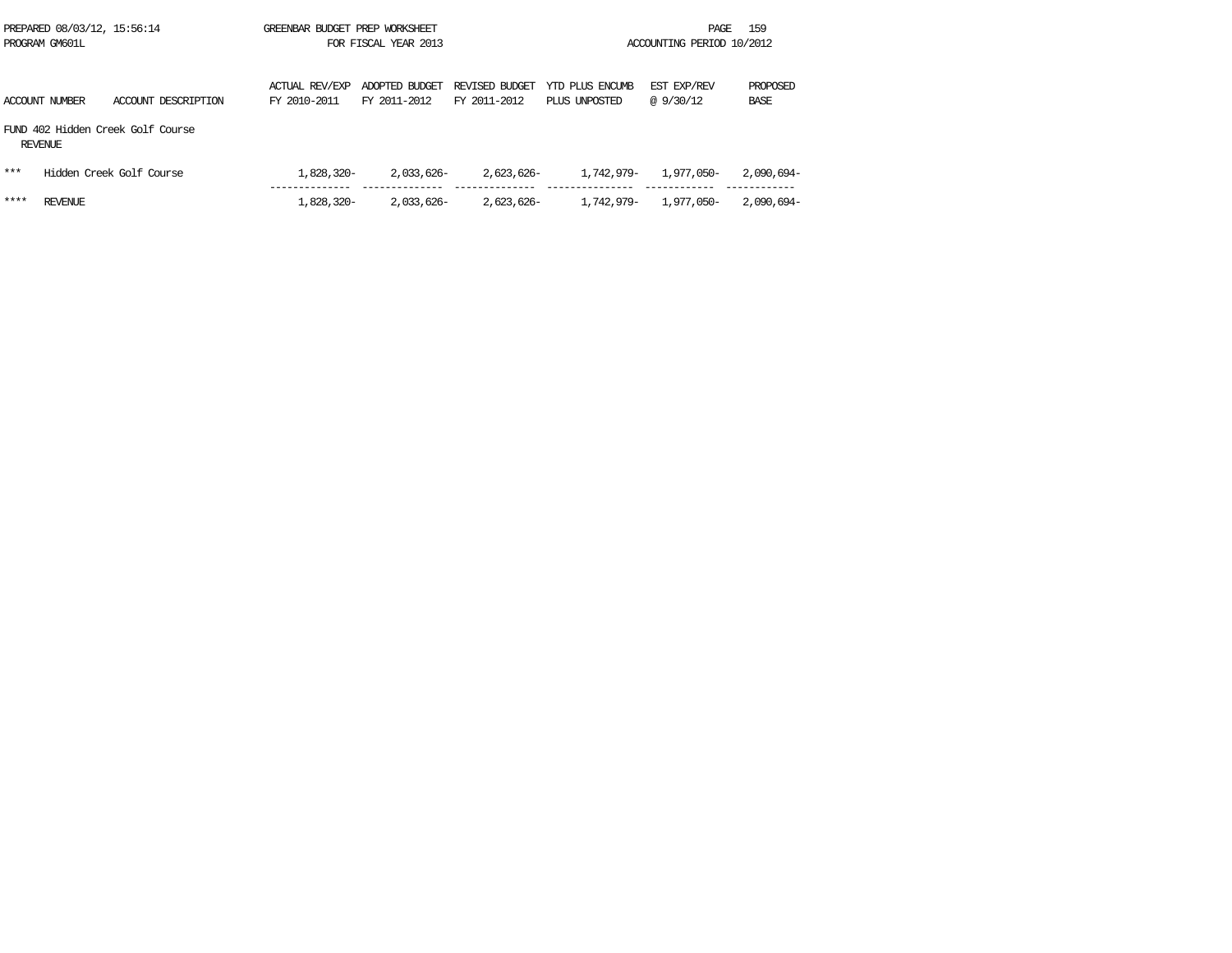|     | PROGRAM GM601L                  |                                              | FOR FISCAL YEAR 2013 |                                               |                                | ACCOUNTING PERIOD 10/2012        |                         |                         |  |
|-----|---------------------------------|----------------------------------------------|----------------------|-----------------------------------------------|--------------------------------|----------------------------------|-------------------------|-------------------------|--|
|     | ACCOUNT NUMBER                  | ACCOUNT DESCRIPTION                          | FY 2010-2011         | ACTUAL REV/EXP ADOPTED BUDGET<br>FY 2011-2012 | REVISED BUDGET<br>FY 2011-2012 | YTD PLUS ENCUMB<br>PLUS UNPOSTED | EST EXP/REV<br>@9/30/12 | PROPOSED<br><b>BASE</b> |  |
|     | <b>EXPENDITURE</b><br>Operating | FUND 402 Hidden Creek Golf Course            |                      |                                               |                                |                                  |                         |                         |  |
|     |                                 | 402-0000-522.83-01 Bond Sale Expense         | 26,801               | 0                                             | $\mathbf 0$                    | 0                                | $\Omega$                | $\Omega$                |  |
|     |                                 | 402-0000-522.85-01 Deprec Exp - Buildings    | 43,744               | 0                                             | $\mathbf 0$                    | 0                                | $\Omega$                | 0                       |  |
|     |                                 | 402-0000-522.85-02 Deprec Exp - Improvements | 84,378               | 0                                             | 0                              | 0                                | 0                       | 0                       |  |
|     |                                 | 402-0000-522.85-03 Deprec Exp - Equipment    | 108,824              | $\Omega$                                      | $\Omega$                       | $\Omega$                         | $\Omega$                | 0                       |  |
|     |                                 | 402-0000-522.85-06 Deprec Exp - Intangibles  | 2,150                | $\Omega$                                      | $\Omega$                       | $\Omega$                         | $\Omega$                | 0                       |  |
|     |                                 | 402-0000-522.85-09 Deprec Exp -Infrastucture | 1,657                | $\Omega$                                      | $\Omega$                       | $\Omega$                         | $\Omega$                | $\Omega$                |  |
|     |                                 | 402-0000-522.86-01 Cap Interest Amortization | 2,340                | $\mathbf 0$                                   | $\mathbf 0$                    | $\mathbf 0$                      | $\mathbf 0$             | $\mathbf 0$             |  |
| *   | Operating                       |                                              | 269,894              | $\mathbf 0$                                   | $\mathbf 0$                    | 0                                | $\mathbf 0$             | 0                       |  |
|     | Capital                         | 402-0000-521.72-99 Improvement Reclass       | 1,744-               | $\Omega$                                      | $\mathbf 0$                    | $\Omega$                         | $\Omega$                | $\Omega$                |  |
|     |                                 | 402-0000-521.74-99 M & E Reclassification    | 87,198-              | $\mathbf 0$                                   | $\mathbf 0$                    | $\mathbf 0$                      | $\mathbf 0$             | $\mathbf 0$             |  |
| *   | Capital                         |                                              | 88,942-              | $\mathbf 0$                                   | $\mathbf 0$                    | $\Omega$                         | $\Omega$                | $\Omega$                |  |
| **  |                                 | Hidden Creek Golf Course                     | 180,952              | $\mathbf 0$                                   | $\mathbf 0$                    | $\Omega$                         | $\Omega$                | $\Omega$                |  |
| *** |                                 | Hidden Creek Golf Course                     | 180,952              | 0                                             | 0                              | 0                                | $\mathsf 0$             | 0                       |  |

PREPARED 08/03/12, 15:56:14 GREENBAR BUDGET PREP WORKSHEET **FREE PAGE** 160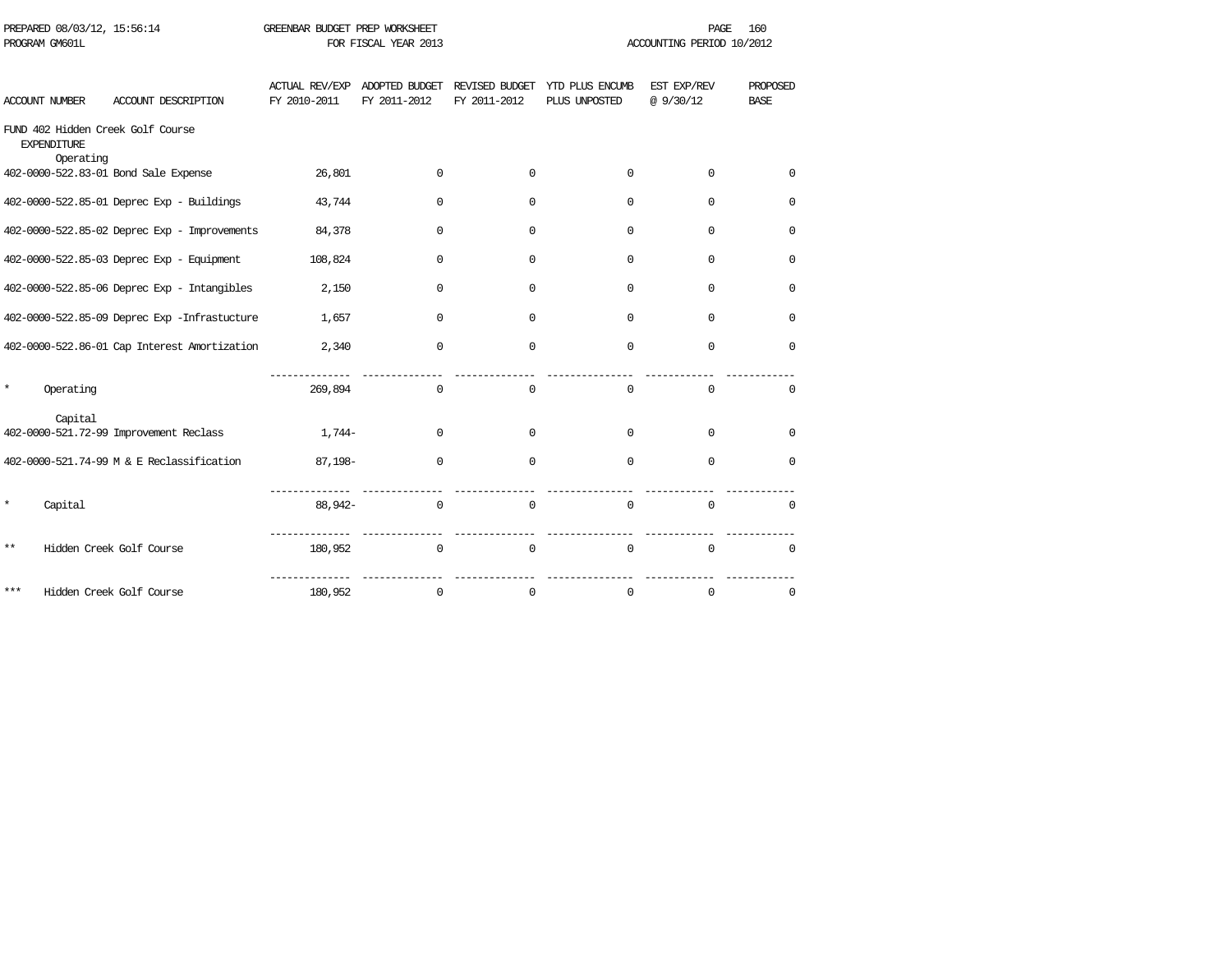| PREPARED 08/03/12, 15:56:14<br>PROGRAM GM601L           |                                                            | GREENBAR BUDGET PREP WORKSHEET<br>FOR FISCAL YEAR 2013 |              |              | PAGE<br>161<br>ACCOUNTING PERIOD 10/2012                                                  |             |                         |  |
|---------------------------------------------------------|------------------------------------------------------------|--------------------------------------------------------|--------------|--------------|-------------------------------------------------------------------------------------------|-------------|-------------------------|--|
| ACCOUNT NUMBER                                          | ACCOUNT DESCRIPTION                                        | FY 2010-2011                                           | FY 2011-2012 | FY 2011-2012 | ACTUAL REV/EXP ADOPTED BUDGET REVISED BUDGET YTD PLUS ENCUMB EST EXP/REV<br>PLUS UNPOSTED | @9/30/12    | PROPOSED<br><b>BASE</b> |  |
| FUND 402 Hidden Creek Golf Course<br><b>EXPENDITURE</b> | DEPT 80 GOLF COURSE OPERATIONS<br>DIV 11 Golf Course Admin |                                                        |              |              |                                                                                           |             |                         |  |
| 402-8011-521.10-01 Salaries                             | Salaries & Benefits                                        | 134,796                                                | 133,632      | 133,632      | 111,089                                                                                   | 137,541     | 137,551                 |  |
|                                                         | 402-8011-521.12-01 Overtime - Regular                      | 79                                                     | $\Omega$     | $\Omega$     | $\Omega$                                                                                  | $\Omega$    | $\Omega$                |  |
| 402-8011-521.13-01 Longevity Pay                        |                                                            | 411                                                    | 432          | 432          | 364                                                                                       | 456         | 768                     |  |
|                                                         | 402-8011-521.13-09 Accumulated Vacation Pay                | 7,043                                                  | 0            | $\mathbf 0$  | $\Omega$                                                                                  | $\mathbf 0$ | $\Omega$                |  |
|                                                         | 402-8011-521.13-11 Accumlated Sick Leave Pay               | 568                                                    | $\Omega$     | $\Omega$     | $\Omega$                                                                                  | 0           | $\Omega$                |  |
| 402-8011-521.13-14 Ins Opt Out                          |                                                            | 2,410                                                  | 2,400        | 2,400        | 1,900                                                                                     | 2,400       | 2,400                   |  |
|                                                         | 402-8011-521.15-01 Merit Salary Expense                    | $\mathbf 0$                                            | 3,845        | 3,845        | $\mathbf 0$                                                                               | $\mathbf 0$ | $\mathbf 0$             |  |
|                                                         | 402-8011-521.15-02 Market Adjustment Fund                  | $\Omega$                                               | $\Omega$     | $\Omega$     | $\Omega$                                                                                  | $\mathbf 0$ | 25,869                  |  |
| 402-8011-521.16-01 Car Allowance                        |                                                            | 8,432                                                  | 8,400        | 8,400        | 6,785                                                                                     | 8,400       | 8,400                   |  |
|                                                         | 402-8011-521.16-05 Cell Phone Allowance                    | 1,957                                                  | 1,950        | 1,950        | 1,604                                                                                     | 1,950       | 1,950                   |  |
| 402-8011-521.20-01 FICA Taxes                           |                                                            | 9,562                                                  | 9,061        | 9,061        | 7,588                                                                                     | 9,385       | 9,338                   |  |
| 402-8011-521.20-02 Medicare Taxes                       |                                                            | 2,243                                                  | 2,129        | 2,129        | 1,794                                                                                     | 2,215       | 2,191                   |  |
|                                                         | 402-8011-521.20-03 Unemployment Taxes                      | 144                                                    | 144          | 144          | 522                                                                                       | 522         | 522                     |  |
| 402-8011-521.21-01 TMRS                                 |                                                            | 20,841                                                 | 20,833       | 20,833       | 17,511                                                                                    | 21,639      | 22,675                  |  |
|                                                         | 402-8011-521.22-01 Workers' Compensation Ins               | 170                                                    | 161          | 161          | 137                                                                                       | 168         | 166                     |  |
|                                                         | 402-8011-521.22-02 Health Insurance                        | 5,335                                                  | 7,260        | 7,260        | 5,342                                                                                     | 6,854       | 7,260                   |  |
|                                                         | 402-8011-521.22-04 Dental Insurance                        | 675                                                    | 719          | 719          | 599                                                                                       | 719         | 719                     |  |
| 402-8011-521.22-05 Life Insurance                       |                                                            | 78                                                     | 78           | 78           | 58                                                                                        | 69          | 66                      |  |
|                                                         | 402-8011-521.22-06 Contr-Health Spending Acc               | 200                                                    | $\mathbf 0$  | $\mathbf 0$  | $\mathbf 0$                                                                               | $\mathbf 0$ | $\Omega$                |  |
| $\star$<br>Salaries & Benefits                          |                                                            | -----------<br>194,944                                 | 191,044      | 191,044      | ________________<br>155,293                                                               | 192,318     | 219,875                 |  |
| Operating                                               | 402-8011-521.30-01 City Attorney Fees                      | 455                                                    | 2,550        | 2,550        | 225                                                                                       | 500         | 2,500                   |  |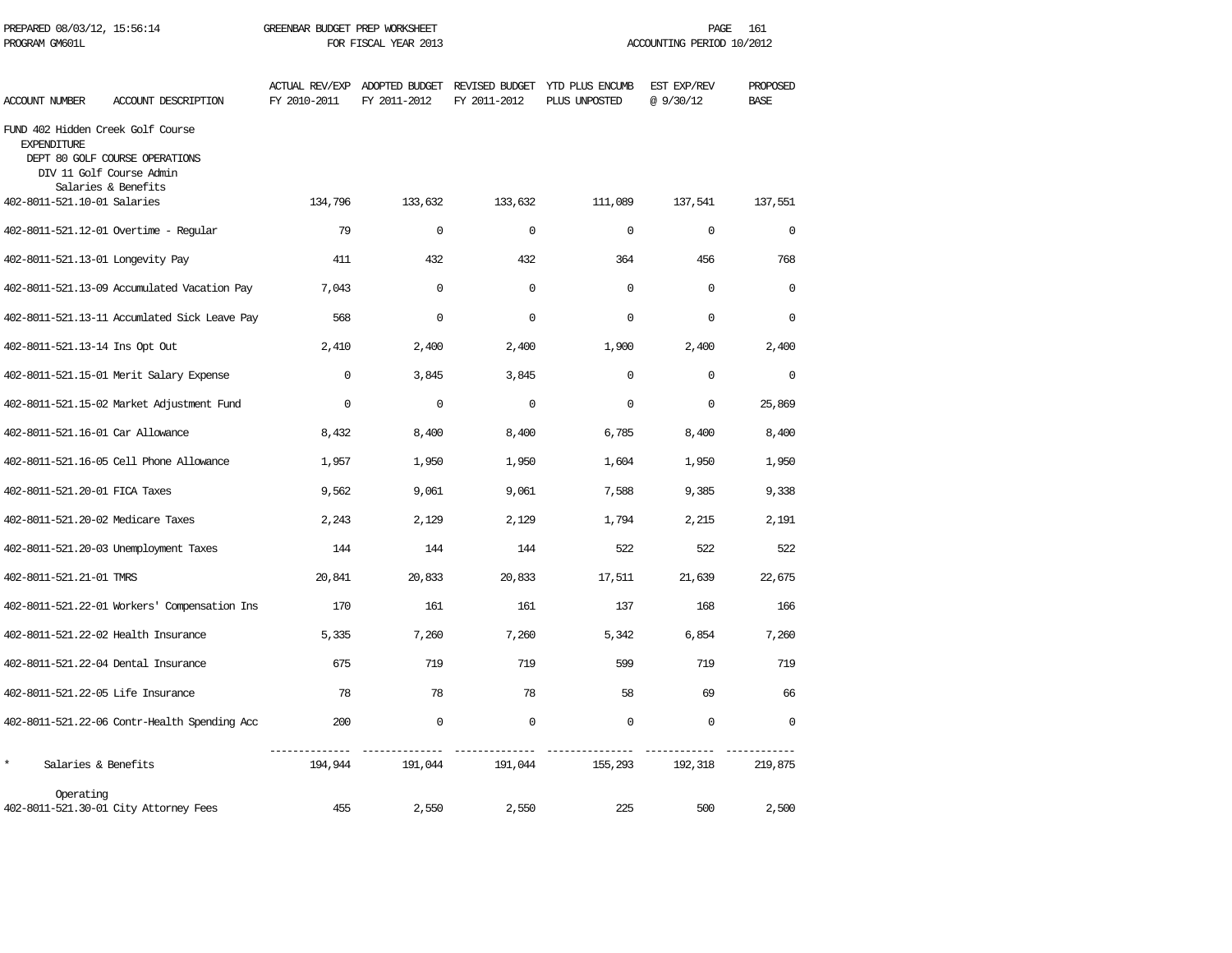| PROGRAM GM601L     |                                                                                                              |              | FOR FISCAL YEAR 2013 |              | ACCOUNTING PERIOD 10/2012                                                     |                          |                         |  |
|--------------------|--------------------------------------------------------------------------------------------------------------|--------------|----------------------|--------------|-------------------------------------------------------------------------------|--------------------------|-------------------------|--|
| ACCOUNT NUMBER     | ACCOUNT DESCRIPTION                                                                                          | FY 2010-2011 | FY 2011-2012         | FY 2011-2012 | ACTUAL REV/EXP ADOPTED BUDGET REVISED BUDGET YTD PLUS ENCUMB<br>PLUS UNPOSTED | EST EXP/REV<br>@ 9/30/12 | PROPOSED<br><b>BASE</b> |  |
| <b>EXPENDITURE</b> | FUND 402 Hidden Creek Golf Course<br>DEPT 80 GOLF COURSE OPERATIONS<br>DIV 11 Golf Course Admin<br>Operating |              |                      |              |                                                                               |                          |                         |  |
|                    | 402-8011-521.34-03 Information Srvcs Contrib                                                                 | 12,254       | $\mathbf 0$          | $\mathbf 0$  | $\mathbf 0$                                                                   | $\mathbf 0$              | 0                       |  |
|                    | 402-8011-521.50-03 Personnel Dev & Activity                                                                  | 0            | 1,250                | 1,250        | 549                                                                           | 700                      | 1,250                   |  |
|                    | 402-8011-521.50-08 Mileage Reimbursement                                                                     | $\Omega$     | 125                  | 125          | $\mathbf 0$                                                                   | $\Omega$                 | 125                     |  |
|                    | 402-8011-521.52-01 Building Insurance                                                                        | 2,473        | 2,654                | 2,654        | 2,429                                                                         | 2,654                    | 2,654                   |  |
|                    | 402-8011-521.52-02 Equipment Insurance                                                                       | 2,295        | 3,365                | 3,365        | 2,290                                                                         | 3,365                    | 3,365                   |  |
|                    | 402-8011-521.52-03 General Liability Ins                                                                     | 2,419        | 4,623                | 4,623        | 1,748                                                                         | 4,623                    | 4,623                   |  |
|                    | 402-8011-521.55-08 Other Retainer & Ser Fees                                                                 | 119          | $\Omega$             | $\Omega$     | $\Omega$                                                                      | $\Omega$                 | $\Omega$                |  |
|                    | 402-8011-521.60-01 Office Supplies & Mat                                                                     | 13           | 200                  | 200          | 236                                                                           | 300                      | 200                     |  |
|                    | 402-8011-521.60-13 Uniforms                                                                                  | 32           | $\mathbf 0$          | $\Omega$     | $\mathbf 0$                                                                   | $\mathbf 0$              | $\mathbf 0$             |  |
|                    | 402-8011-521.66-01 Minor Office Equipment                                                                    | $\mathbf{0}$ | 1,000                | 1,000        | $\Omega$                                                                      | 100                      | 1,000                   |  |
|                    | 402-8011-521.80-05 Miscellaneous Expense                                                                     | 426          | 2,500                | 2,500        | 542                                                                           | 500                      | 2,500                   |  |
| *<br>Operating     |                                                                                                              | 20,486       | 18,267               | 18,267       | 8,019                                                                         | 12,742                   | 18,217                  |  |
|                    | Utilities/Internal Chros<br>402-8011-521.82-16 IT Contribution                                               | 0            | 12,903               | 12,903       | 9,677                                                                         | 12,903                   | 11,019                  |  |
| $^{\star}$         | Utilities/Internal Chros                                                                                     | $\mathbf{0}$ | 12,903               | 12,903       | 9,677                                                                         | 12,903                   | 11,019                  |  |
| $***$              | Golf Course Admin                                                                                            | 215,430      | 222, 214             | 222, 214     | 172,989                                                                       | 217,963                  | 249,111                 |  |

PREPARED 08/03/12, 15:56:14 GREENBAR BUDGET PREP WORKSHEET **FREED ASSESSED ASSESSED FROM A PAGE** 162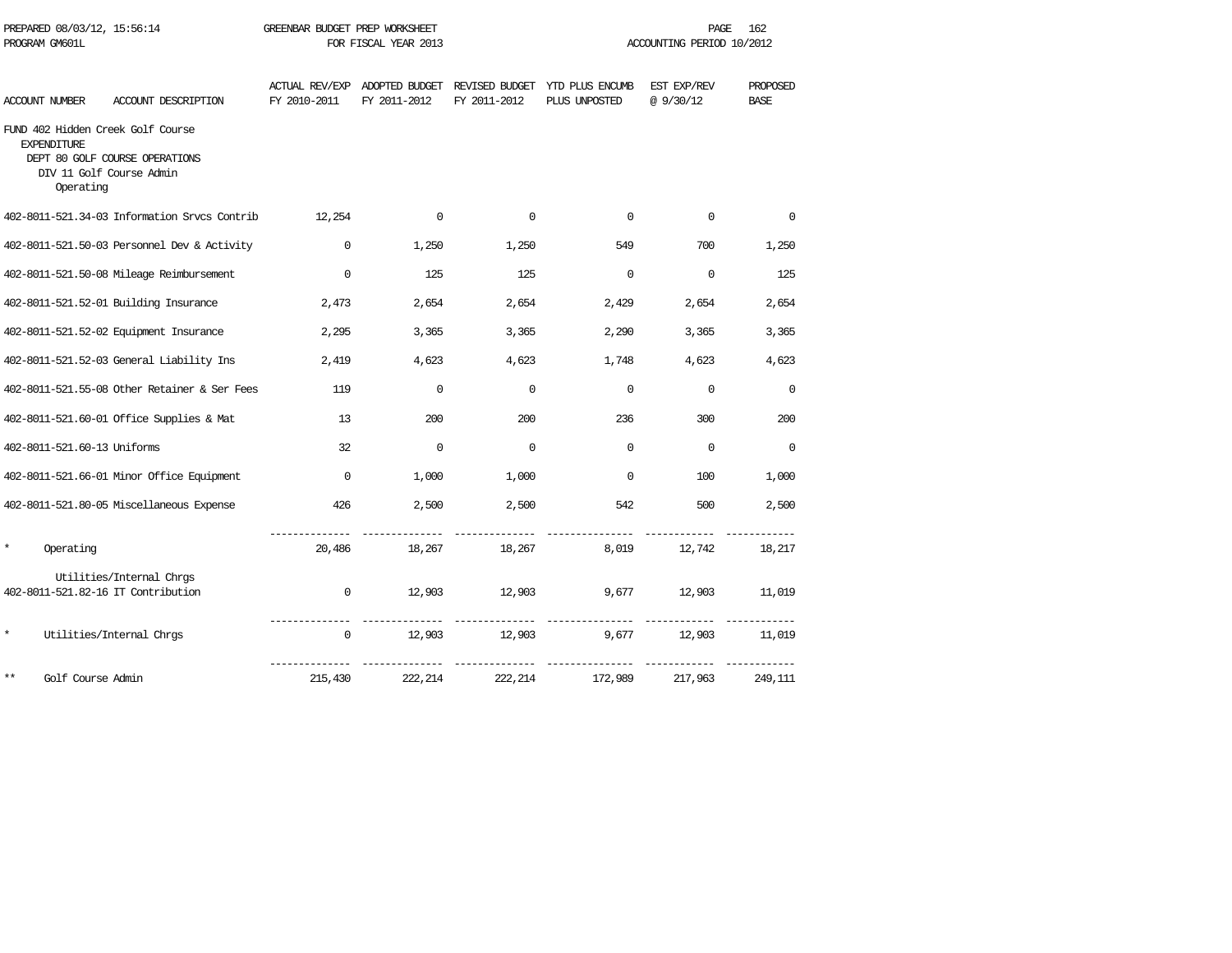| PREPARED 08/03/12, 15:56:14<br>PROGRAM GM601L           |                                                                                       | GREENBAR BUDGET PREP WORKSHEET<br>FOR FISCAL YEAR 2013 |              |              | 163<br>PAGE<br>ACCOUNTING PERIOD 10/2012                                      |                          |                         |  |
|---------------------------------------------------------|---------------------------------------------------------------------------------------|--------------------------------------------------------|--------------|--------------|-------------------------------------------------------------------------------|--------------------------|-------------------------|--|
| ACCOUNT NUMBER                                          | ACCOUNT DESCRIPTION                                                                   | FY 2010-2011                                           | FY 2011-2012 | FY 2011-2012 | ACTUAL REV/EXP ADOPTED BUDGET REVISED BUDGET YTD PLUS ENCUMB<br>PLUS UNPOSTED | EST EXP/REV<br>@ 9/30/12 | PROPOSED<br><b>BASE</b> |  |
| FUND 402 Hidden Creek Golf Course<br><b>EXPENDITURE</b> | DEPT 80 GOLF COURSE OPERATIONS<br>DIV 12 Club House & Pro Shop<br>Salaries & Benefits |                                                        |              |              |                                                                               |                          |                         |  |
| 402-8012-521.10-01 Salaries                             |                                                                                       | 170,095                                                | 167,655      | 167,655      | 138,629                                                                       | 173,516                  | 172,684                 |  |
| 402-8012-521.11-01 Wages                                |                                                                                       | 19,560                                                 | 41,983       | 41,983       | 4,525                                                                         | 12,000                   | 30,346                  |  |
|                                                         | 402-8012-521.12-01 Overtime - Regular                                                 | $\Omega$                                               | 150          | 150          | $\Omega$                                                                      | $\Omega$                 | 150                     |  |
| 402-8012-521.13-01 Longevity Pay                        |                                                                                       | 288                                                    | 473          | 473          | 530                                                                           | 530                      | 960                     |  |
|                                                         | 402-8012-521.13-09 Accumulated Vacation Pay                                           | 2,540                                                  | $\Omega$     | $\Omega$     | $\Omega$                                                                      | $\Omega$                 | $\Omega$                |  |
|                                                         | 402-8012-521.13-11 Accumlated Sick Leave Pay                                          | 4,755                                                  | 0            | $\mathbf 0$  | $\Omega$                                                                      | $\mathbf 0$              | 0                       |  |
|                                                         | 402-8012-521.15-01 Merit Salary Expense                                               | $\mathbf 0$                                            | 5,189        | 5,189        | $\Omega$                                                                      | $\mathbf 0$              | $\mathbf 0$             |  |
| 402-8012-521.16-01 Car Allowance                        |                                                                                       | 2,409                                                  | 2,400        | 2,400        | 1,938                                                                         | 2,400                    | 2,400                   |  |
|                                                         | 402-8012-521.16-05 Cell Phone Allowance                                               | 652                                                    | 650          | 650          | 535                                                                           | 650                      | 650                     |  |
| 402-8012-521.20-01 FICA Taxes                           |                                                                                       | 12,466                                                 | 13,309       | 13,309       | 8,944                                                                         | 11,666                   | 12,846                  |  |
| 402-8012-521.20-02 Medicare Taxes                       |                                                                                       | 2,915                                                  | 3,113        | 3,113        | 2,092                                                                         | 2,728                    | 3,004                   |  |
|                                                         | 402-8012-521.20-03 Unemployment Taxes                                                 | 541                                                    | 648          | 648          | 1,341                                                                         | 1,570                    | 2,185                   |  |
| 402-8012-521.21-01 TMRS                                 |                                                                                       | 25,426                                                 | 24,311       | 24,311       | 21,009                                                                        | 25,736                   | 26,544                  |  |
|                                                         | 402-8012-521.22-01 Workers' Compensation Ins                                          | 2,713                                                  | 2,490        | 2,490        | 2,340                                                                         | 2,745                    | 2,403                   |  |
|                                                         | 402-8012-521.22-02 Health Insurance                                                   | 25,467                                                 | 36,300       | 36,300       | 26,505                                                                        | 34,067                   | 36,300                  |  |
|                                                         | 402-8012-521.22-04 Dental Insurance                                                   | 1,659                                                  | 1,797        | 1,797        | 1,498                                                                         | 1,798                    | 1,798                   |  |
| 402-8012-521.22-05 Life Insurance                       |                                                                                       | 189                                                    | 196          | 196          | 145                                                                           | 173                      | 165                     |  |
|                                                         | 402-8012-521.22-06 Contr-Health Spending Acc                                          | 1,600                                                  | $\mathbf 0$  | $\mathbf 0$  | $\mathbf 0$                                                                   | $\mathbf 0$              | $\Omega$                |  |
| $\star$<br>Salaries & Benefits                          |                                                                                       | 273, 275                                               | 300,664      | 300,664      | 210,031                                                                       | 269,579                  | 292,435                 |  |
| Operating                                               | 402-8012-521.34-03 Information Srvcs Contrib                                          | 16,348                                                 | $\mathbf 0$  | $\Omega$     | $\Omega$                                                                      | $\mathbf 0$              | $\mathbf 0$             |  |
|                                                         | 402-8012-521.40-02 Equipment Rental                                                   | $\Omega$                                               | 500          | 500          | $\Omega$                                                                      | $\mathbf 0$              | 500                     |  |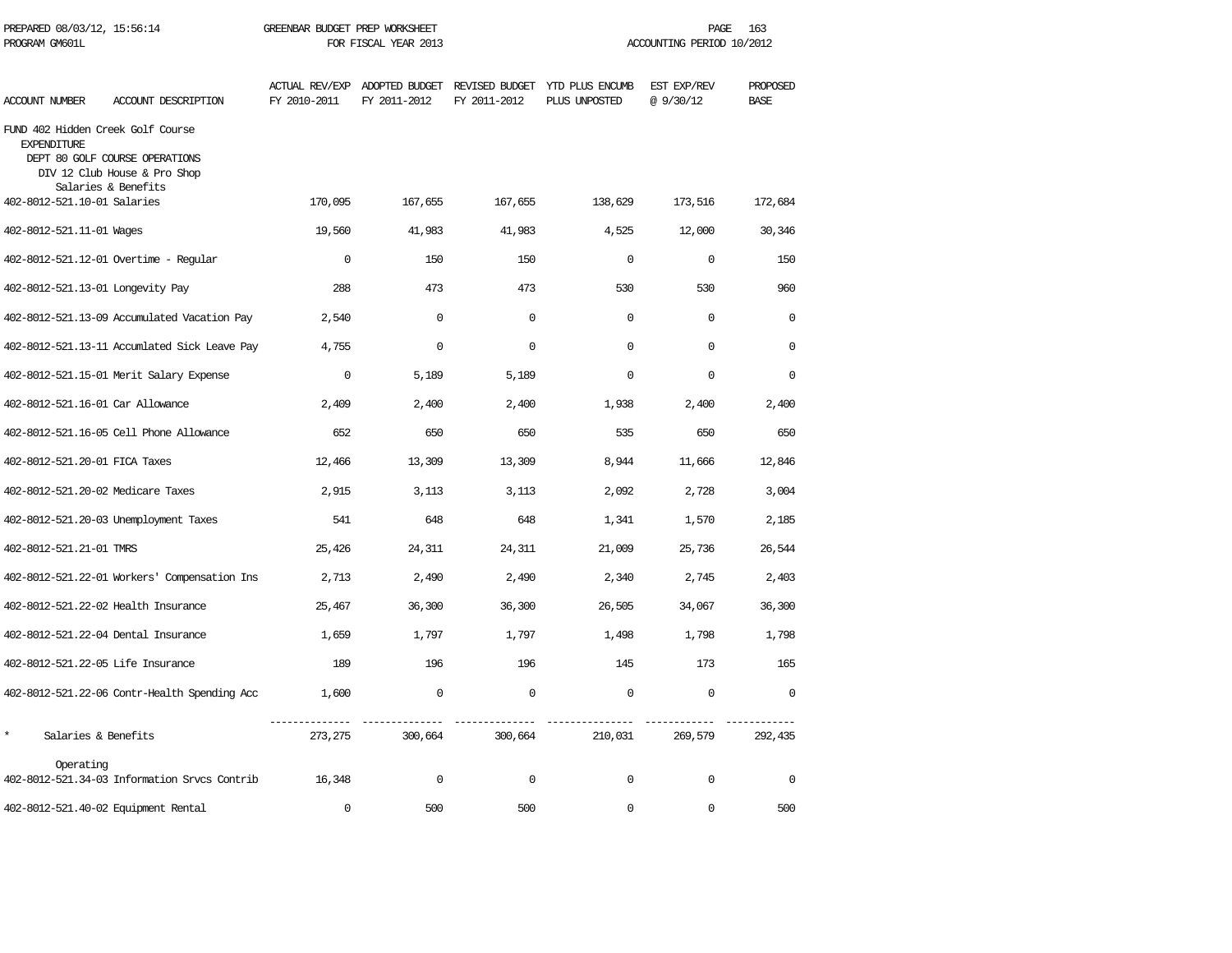| PREPARED 08/03/12, 15:56:14<br>PROGRAM GM601L                        |                                                                | GREENBAR BUDGET PREP WORKSHEET<br>FOR FISCAL YEAR 2013 |                                               |              | 164<br>PAGE<br>ACCOUNTING PERIOD 10/2012        |                         |                         |  |
|----------------------------------------------------------------------|----------------------------------------------------------------|--------------------------------------------------------|-----------------------------------------------|--------------|-------------------------------------------------|-------------------------|-------------------------|--|
| ACCOUNT NUMBER                                                       | ACCOUNT DESCRIPTION                                            | FY 2010-2011                                           | ACTUAL REV/EXP ADOPTED BUDGET<br>FY 2011-2012 | FY 2011-2012 | REVISED BUDGET YTD PLUS ENCUMB<br>PLUS UNPOSTED | EST EXP/REV<br>@9/30/12 | PROPOSED<br><b>BASE</b> |  |
| FUND 402 Hidden Creek Golf Course<br><b>EXPENDITURE</b><br>Operating | DEPT 80 GOLF COURSE OPERATIONS<br>DIV 12 Club House & Pro Shop |                                                        |                                               |              |                                                 |                         |                         |  |
|                                                                      | 402-8012-521.40-04 Equipment Lease                             | 640                                                    | 2,743                                         | 2,743        | 660                                             | 2,743                   | 2,000                   |  |
|                                                                      | 402-8012-521.41-01 Building Maint & Repair                     | 7,376                                                  | 4,000                                         | 4,000        | 7,375                                           | 6,000                   | 4,000                   |  |
|                                                                      | 402-8012-521.42-01 Office Eqpt Maint & Rep                     | $\Omega$                                               | 500                                           | 500          | $\Omega$                                        | 200                     | 500                     |  |
|                                                                      | 402-8012-521.42-08 Equipment Maint & Repair                    | 2,761                                                  | 4,295                                         | 4,295        | 2,848                                           | 3,500                   | 4,853                   |  |
|                                                                      | 402-8012-521.43-02 Insect Control Services                     | 799                                                    | 500                                           | 500          | 800                                             | 600                     | 500                     |  |
|                                                                      | 402-8012-521.50-01 Memberships & Licenses                      | 1,105                                                  | 1,250                                         | 1,250        | 1,362                                           | 700                     | 1,250                   |  |
|                                                                      | 402-8012-521.50-02 Subscriptions/Books/Pub                     | 499                                                    | 400                                           | 400          | 518                                             | 750                     | 400                     |  |
|                                                                      | 402-8012-521.50-03 Personnel Dev & Activity                    | 513                                                    | 1,250                                         | 1,250        | 140                                             | 400                     | 1,000                   |  |
|                                                                      | 402-8012-521.50-08 Mileage Reimbursement                       | $\mathbf 0$                                            | 250                                           | 250          | $\mathbf 0$                                     | $\mathbf 0$             | 250                     |  |
|                                                                      | 402-8012-521.54-01 Printing & Graphic Serv                     | 147                                                    | 2,000                                         | 2,000        | $\Omega$                                        | 1,000                   | 2,000                   |  |
| 402-8012-521.55-01 Advertising                                       |                                                                | 2,799                                                  | 10,000                                        | 10,000       | 980                                             | 4,000                   | 10,000                  |  |
|                                                                      | 402-8012-521.55-02 Banking Services Charges                    | 22,724                                                 | 15,069                                        | 15,069       | 5,913                                           | 10,000                  | 15,069                  |  |
| 402-8012-521.55-17 Shipping                                          |                                                                | 533                                                    | 700                                           | 700          | 577                                             | 700                     | 700                     |  |
|                                                                      | 402-8012-521.60-01 Office Supplies & Mat                       | 902                                                    | 4,500                                         | 4,500        | 573                                             | 1,500                   | 4,500                   |  |
|                                                                      | 402-8012-521.60-02 Janitorial Supplies                         | 5,131                                                  | 6,500                                         | 6,500        | 3,729                                           | 5,000                   | 6,000                   |  |
| 402-8012-521.60-07 Postage                                           |                                                                | $\mathbf 0$                                            | 500                                           | 500          | $\Omega$                                        | $\mathbf 0$             | 500                     |  |
| 402-8012-521.60-13 Uniforms                                          |                                                                | 632                                                    | 3,000                                         | 3,000        | 149                                             | 1,500                   | 3,000                   |  |
|                                                                      | 402-8012-521.61-04 Operating Supplies - HCGC                   | 3,179                                                  | 5,000                                         | 5,000        | 2,937                                           | 5,000                   | 5,000                   |  |
|                                                                      | 402-8012-521.66-04 Minor Shop & Plant Eqpt                     | $\Omega$                                               | 2,000                                         | 2,000        | 10                                              | 500                     | 2,000                   |  |
|                                                                      | 402-8012-521.66-10 Minor A/V Equipment                         | $\mathbf 0$                                            | 625                                           | 625          | $\mathbf 0$                                     | $\mathbf 0$             | 500                     |  |
|                                                                      | 402-8012-521.80-04 Interest Expense                            | 12,816                                                 | 1,747                                         | 1,747        | 13,790                                          | 14,060                  | 11,116                  |  |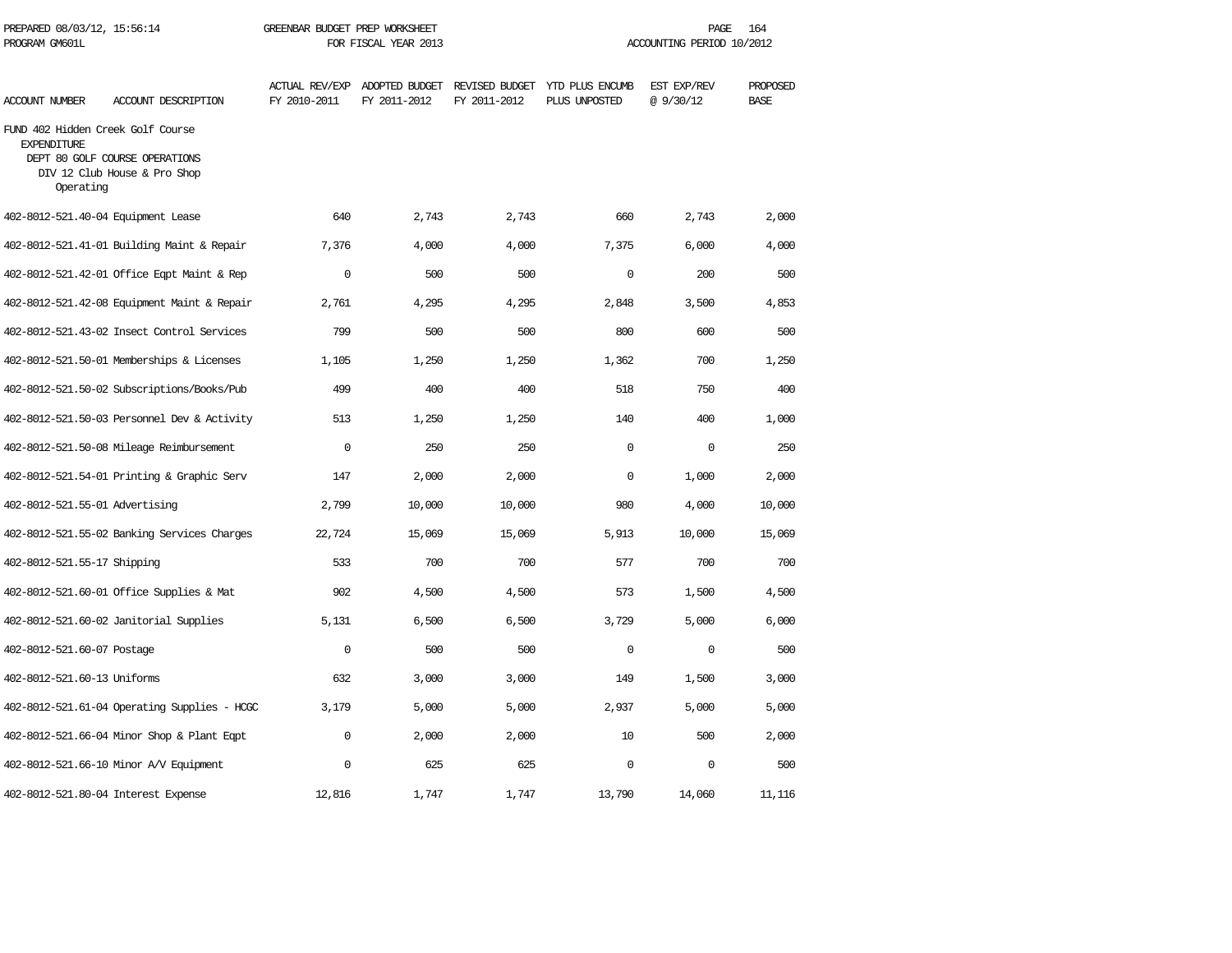| PREPARED 08/03/12, 15:56:14<br>PROGRAM GM601L |                                                                                                     | GREENBAR BUDGET PREP WORKSHEET | FOR FISCAL YEAR 2013                          | PAGE<br>ACCOUNTING PERIOD 10/2012 |                                                 |                         | 165                     |
|-----------------------------------------------|-----------------------------------------------------------------------------------------------------|--------------------------------|-----------------------------------------------|-----------------------------------|-------------------------------------------------|-------------------------|-------------------------|
| <b>ACCOUNT NUMBER</b>                         | ACCOUNT DESCRIPTION                                                                                 | FY 2010-2011                   | ACTUAL REV/EXP ADOPTED BUDGET<br>FY 2011-2012 | FY 2011-2012                      | REVISED BUDGET YTD PLUS ENCUMB<br>PLUS UNPOSTED | EST EXP/REV<br>@9/30/12 | PROPOSED<br><b>BASE</b> |
| <b>EXPENDITURE</b><br>Operating               | FUND 402 Hidden Creek Golf Course<br>DEPT 80 GOLF COURSE OPERATIONS<br>DIV 12 Club House & Pro Shop |                                |                                               |                                   |                                                 |                         |                         |
|                                               | 402-8012-521.80-05 Miscellaneous Expense                                                            | 654                            | 1,000                                         | 1,000                             | 150                                             | 500                     | 1,000                   |
|                                               | 402-8012-521.80-07 Bad Debts Expense                                                                | 7                              | 104                                           | 104                               | $\mathbf 0$                                     | 100                     | 104                     |
|                                               | 402-8012-521.90-05 Cost of Sales/Pro Shop                                                           | 117,107                        | 70,000                                        | 70,000                            | 72,365                                          | 60,000                  | 70,000                  |
|                                               | 402-8012-521.90-06 Cost of Sales/Food & Bev                                                         | $480 -$                        | $\mathbf 0$                                   | 0                                 | 574                                             | $\mathbf 0$             | $\mathbf 0$             |
| Operating                                     |                                                                                                     | 196,192                        | 138,433                                       | 138,433                           | 115,450                                         | 118,753                 | 146,742                 |
| 402-8012-521.63-01 Telephone                  | Utilities/Internal Chrgs                                                                            | 2,704                          | 7,531                                         | 7,531                             | 1,872                                           | 2,700                   | 7,531                   |
| 402-8012-521.63-02 Electricity                |                                                                                                     | 33,655                         | 37,810                                        | 37,810                            | 18,300                                          | 32,000                  | 35,000                  |
| 402-8012-521.63-04 Water                      |                                                                                                     | 1,403                          | 1,462                                         | 1,462                             | 776                                             | 1,200                   | 1,200                   |
|                                               | 402-8012-521.63-05 Trash Removal                                                                    | 3,363                          | 4,000                                         | 4,000                             | 3,600                                           | 4,000                   | 4,000                   |
|                                               | 402-8012-521.63-06 Cable TV - HCGC                                                                  | 1,835                          | 1,836                                         | 1,836                             | 1,900                                           | 1,836                   | 1,836                   |
|                                               | 402-8012-521.82-16 IT Contribution                                                                  | $\mathbf 0$                    | 13,613                                        | 13,613                            | 10,210                                          | 13,613                  | 11,609                  |
| $\star$                                       | Utilities/Internal Chrgs                                                                            | 42,960                         | 66,252                                        | 66,252                            | 36,658                                          | 55,349                  | 61,176                  |
| Capital                                       |                                                                                                     |                                |                                               |                                   |                                                 |                         |                         |
|                                               | 402-8012-521.72-12 Energy Efficiency Systems                                                        | 1,744                          | $\mathbf 0$                                   | $\mathbf 0$                       | $\mathbf 0$                                     | $\mathbf 0$             | $\mathbf 0$             |
|                                               | 402-8012-521.74-77 CLP-Golf carts                                                                   | 49,458                         | 60,118                                        | 60,118                            | 48,098                                          | 48,098                  | 50,911                  |
|                                               | 402-8012-521.74-78 CLP-Range Car                                                                    | 1,430                          | 1,700                                         | 1,700                             | 1,406                                           | 1,406                   | 1,488                   |
|                                               | 402-8012-521.74-83 CLP-Energy Efficiency Prf                                                        | 4,124                          | 1,129                                         | 1,129                             | 559                                             | 1,129                   | 1,233                   |
| $\star$<br>Capital                            |                                                                                                     | 56,756                         | 62,947                                        | 62,947                            | 50,063                                          | 50,633                  | 53,632                  |
| $**$                                          | Club House & Pro Shop                                                                               | 569,183                        | 568,296                                       | 568,296                           | 412,202                                         | 494,314                 | 553,985                 |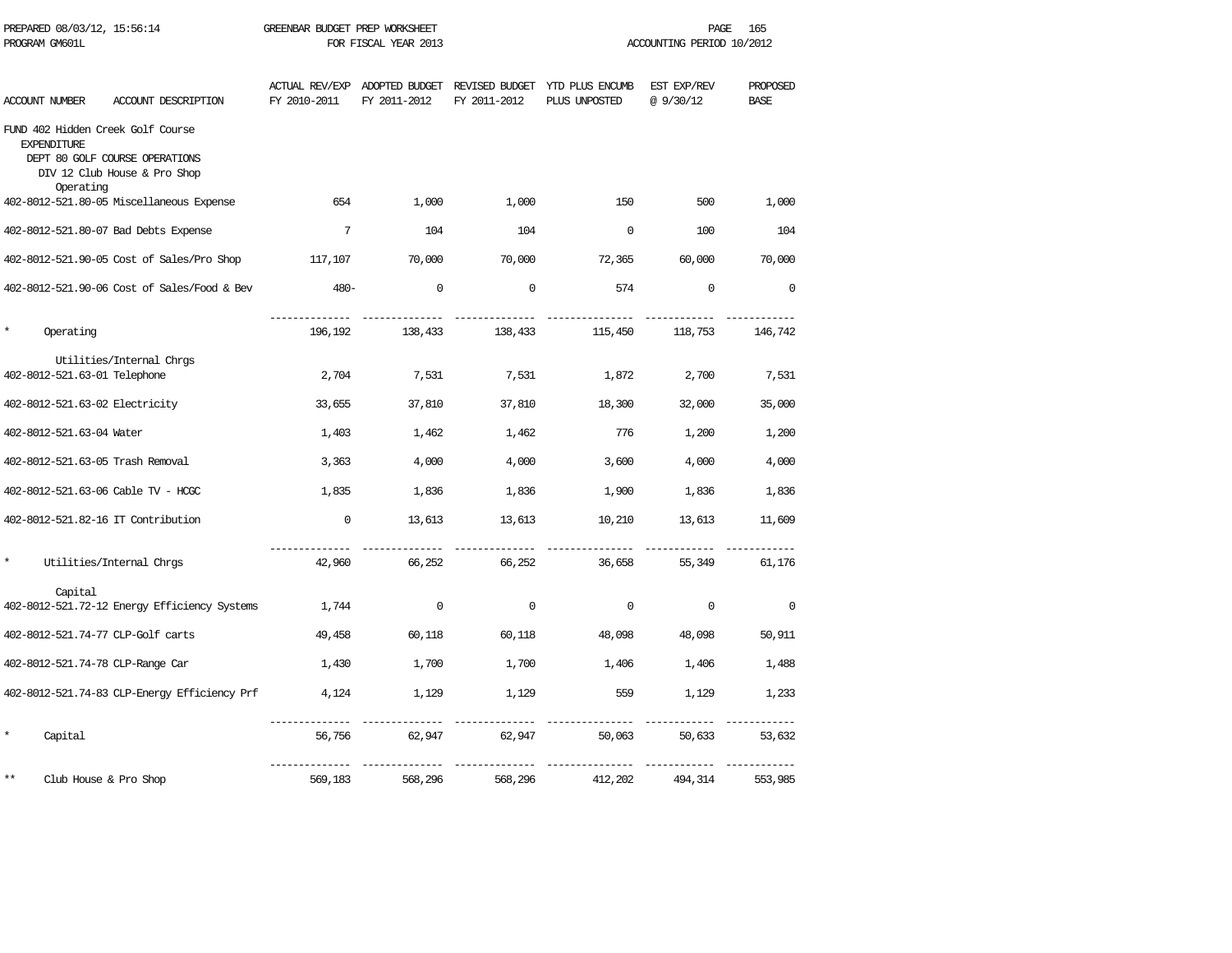| PREPARED 08/03/12, 15:56:14<br>PROGRAM GM601L           |                                                                                         | GREENBAR BUDGET PREP WORKSHEET<br>FOR FISCAL YEAR 2013 |              |              | 166<br>PAGE<br>ACCOUNTING PERIOD 10/2012                                      |                          |                         |  |
|---------------------------------------------------------|-----------------------------------------------------------------------------------------|--------------------------------------------------------|--------------|--------------|-------------------------------------------------------------------------------|--------------------------|-------------------------|--|
| ACCOUNT NUMBER                                          | ACCOUNT DESCRIPTION                                                                     | FY 2010-2011                                           | FY 2011-2012 | FY 2011-2012 | ACTUAL REV/EXP ADOPTED BUDGET REVISED BUDGET YTD PLUS ENCUMB<br>PLUS UNPOSTED | EST EXP/REV<br>@ 9/30/12 | PROPOSED<br><b>BASE</b> |  |
| FUND 402 Hidden Creek Golf Course<br><b>EXPENDITURE</b> | DEPT 80 GOLF COURSE OPERATIONS<br>DIV 13 Golf Course Maintenance<br>Salaries & Benefits |                                                        |              |              |                                                                               |                          |                         |  |
| 402-8013-521.10-01 Salaries                             |                                                                                         | 215,916                                                | 229,382      | 229,382      | 169,123                                                                       | 221,751                  | 235,255                 |  |
| 402-8013-521.11-01 Wages                                |                                                                                         | 11,250                                                 | 23,400       | 23,400       | 7,594                                                                         | 12,000                   | 35,000                  |  |
|                                                         | 402-8013-521.12-01 Overtime - Regular                                                   | $\Omega$                                               | 300          | 300          | $\Omega$                                                                      | $\Omega$                 | 300                     |  |
| 402-8013-521.13-01 Longevity Pay                        |                                                                                         | 2,429                                                  | 2,785        | 2,785        | 1,499                                                                         | 1,846                    | 1,920                   |  |
|                                                         | 402-8013-521.13-09 Accumulated Vacation Pay                                             | $1.072-$                                               | $\Omega$     | $\Omega$     | $\Omega$                                                                      | $\Omega$                 | $\Omega$                |  |
|                                                         | 402-8013-521.13-11 Accumlated Sick Leave Pay                                            | 15,364                                                 | $\mathbf 0$  | $\mathbf 0$  | $\Omega$                                                                      | $\mathbf 0$              | 0                       |  |
| 402-8013-521.13-14 Ins Opt Out                          |                                                                                         | $\Omega$                                               | $\mathbf 0$  | $\mathbf 0$  | 800                                                                           | 1,300                    | 2,400                   |  |
|                                                         | 402-8013-521.15-01 Merit Salary Expense                                                 | $\mathbf 0$                                            | 7,099        | 7,099        | $\Omega$                                                                      | $\Omega$                 | $\mathbf{0}$            |  |
|                                                         | 402-8013-521.16-05 Cell Phone Allowance                                                 | 652                                                    | 650          | 650          | 535                                                                           | 650                      | 650                     |  |
| 402-8013-521.20-01 FICA Taxes                           |                                                                                         | 14,232                                                 | 15,904       | 15,904       | 11,151                                                                        | 14,772                   | 17,083                  |  |
| 402-8013-521.20-02 Medicare Taxes                       |                                                                                         | 3,329                                                  | 3,719        | 3,719        | 2,608                                                                         | 3,455                    | 3,995                   |  |
|                                                         | 402-8013-521.20-03 Unemployment Taxes                                                   | 504                                                    | 648          | 648          | 1,879                                                                         | 2,197                    | 2,349                   |  |
| 402-8013-521.21-01 TMRS                                 |                                                                                         | 29,320                                                 | 33,079       | 33,079       | 24,670                                                                        | 32,208                   | 36,103                  |  |
|                                                         | 402-8013-521.22-01 Workers' Compensation Ins                                            | 2,585                                                  | 2,976        | 2,976        | 2,164                                                                         | 2,829                    | 3,196                   |  |
|                                                         | 402-8013-521.22-02 Health Insurance                                                     | 29,346                                                 | 50,820       | 50,820       | 26,501                                                                        | 37,391                   | 43,560                  |  |
|                                                         | 402-8013-521.22-04 Dental Insurance                                                     | 2,025                                                  | 2,516        | 2,516        | 1,648                                                                         | 2,127                    | 2,517                   |  |
| 402-8013-521.22-05 Life Insurance                       |                                                                                         | 234                                                    | 274          | 274          | 156                                                                           | 203                      | 231                     |  |
|                                                         | 402-8013-521.22-06 Contr-Health Spending Acc                                            | 5,200                                                  | $\mathbf 0$  | $\mathbf 0$  | $\mathbf 0$                                                                   | $\mathbf 0$              | $\Omega$                |  |
| $\star$<br>Salaries & Benefits                          |                                                                                         | 331, 314                                               | 373,552      | 373,552      | 250,328                                                                       | 332,729                  | 384,559                 |  |
| Operating                                               | 402-8013-521.34-03 Information Srvcs Contrib                                            | 5,210                                                  | $\mathbf 0$  | $\mathbf 0$  | $\Omega$                                                                      | $\mathbf 0$              | 0                       |  |
| 402-8013-521.40-02 Equipment Rental                     |                                                                                         | 101                                                    | 3,000        | 3,000        | 4,349                                                                         | 3,000                    | 3,000                   |  |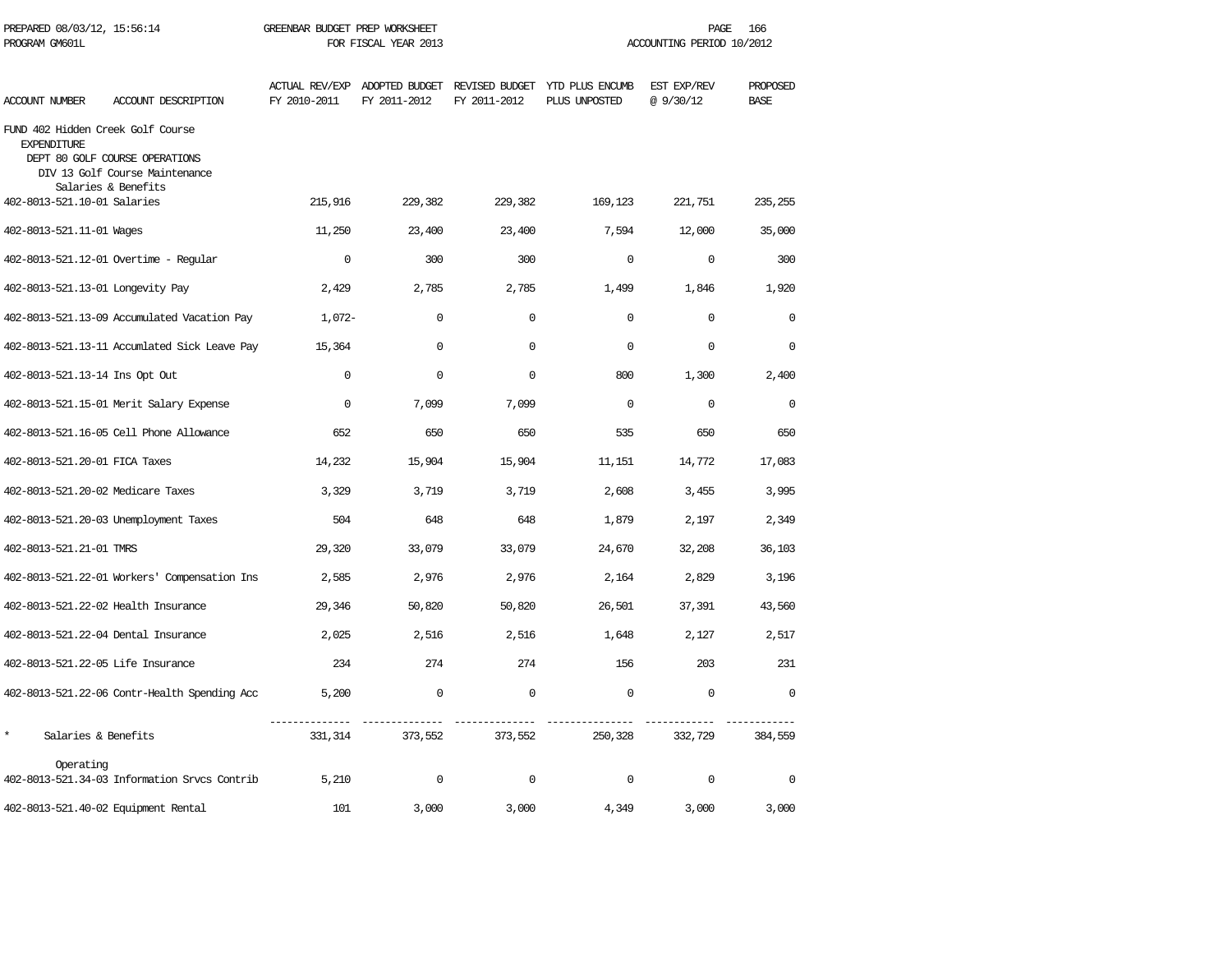| PREPARED 08/03/12, 15:56:14<br>PROGRAM GM601L                        |                                                                  | GREENBAR BUDGET PREP WORKSHEET<br>FOR FISCAL YEAR 2013 |              |              | PAGE<br>167<br>ACCOUNTING PERIOD 10/2012                                      |                          |                         |  |
|----------------------------------------------------------------------|------------------------------------------------------------------|--------------------------------------------------------|--------------|--------------|-------------------------------------------------------------------------------|--------------------------|-------------------------|--|
| <b>ACCOUNT NUMBER</b>                                                | ACCOUNT DESCRIPTION                                              | FY 2010-2011                                           | FY 2011-2012 | FY 2011-2012 | ACTUAL REV/EXP ADOPTED BUDGET REVISED BUDGET YTD PLUS ENCUMB<br>PLUS UNPOSTED | EST EXP/REV<br>@ 9/30/12 | PROPOSED<br><b>BASE</b> |  |
| FUND 402 Hidden Creek Golf Course<br><b>EXPENDITURE</b><br>Operating | DEPT 80 GOLF COURSE OPERATIONS<br>DIV 13 Golf Course Maintenance |                                                        |              |              |                                                                               |                          |                         |  |
| 402-8013-521.40-04 Equipment Lease                                   |                                                                  | $\mathbf{0}$                                           | 5,000        | 5,000        | $\mathbf 0$                                                                   | $\mathbf 0$              | 5,000                   |  |
|                                                                      | 402-8013-521.41-01 Building Maint & Repair                       | $\mathbf 0$                                            | 500          | 500          | $\Omega$                                                                      | $\mathbf 0$              | 500                     |  |
|                                                                      | 402-8013-521.41-02 Grounds Maint & Repair                        | 5,930                                                  | 15,000       | 15,000       | 13,762                                                                        | 12,000                   | 15,000                  |  |
|                                                                      | 402-8013-521.41-14 Greens Maintenance                            | 12,635                                                 | 20,000       | 20,000       | 10,649                                                                        | 15,000                   | 20,000                  |  |
|                                                                      | 402-8013-521.42-08 Equipment Maint & Repair                      | 4,179                                                  | 4,853        | 4,853        | 3,725                                                                         | 4,853                    | 6,000                   |  |
|                                                                      | 402-8013-521.42-10 Maintenance of Apparatus                      | 4,911                                                  | 11,000       | 11,000       | 7,083                                                                         | 11,000                   | 12,000                  |  |
|                                                                      | 402-8013-521.50-01 Memberships & Licenses                        | 568                                                    | 1,000        | 1,000        | 427                                                                           | 1,000                    | 1,000                   |  |
|                                                                      | 402-8013-521.50-03 Personnel Dev & Activity                      | $\Omega$                                               | 1,000        | 1,000        | $\Omega$                                                                      | $\Omega$                 | 1,000                   |  |
|                                                                      | 402-8013-521.55-07 Laboratory Charges                            | 324                                                    | 1,000        | 1,000        | 266                                                                           | 500                      | 800                     |  |
|                                                                      | 402-8013-521.60-11 Minor Tools & Materials                       | 1,251                                                  | 5,000        | 5,000        | 1,430                                                                         | 3,000                    | 5,000                   |  |
| 402-8013-521.60-13 Uniforms                                          |                                                                  | 682                                                    | 2,000        | 2,000        | 43                                                                            | 500                      | 1,000                   |  |
|                                                                      | 402-8013-521.60-18 Landscaping Mat - HCGC                        | 433                                                    | 5,000        | 5,000        | 612                                                                           | 1,000                    | 3,500                   |  |
| 402-8013-521.60-27 Fertilizer                                        |                                                                  | $\Omega$                                               | 20,000       | 20,000       | 13,424                                                                        | 20,000                   | 40,000                  |  |
| 402-8013-521.65-03 Chemicals                                         |                                                                  | 39,795                                                 | 30,000       | 30,000       | 24,894                                                                        | 25,000                   | 25,000                  |  |
|                                                                      | 402-8013-521.66-04 Minor Shop & Plant Eqpt                       | 323                                                    | 2,000        | 2,000        | 847                                                                           | 1,000                    | 2,000                   |  |
|                                                                      | 402-8013-521.67-06 Minor Irrigation                              | 840                                                    | $\Omega$     | $\Omega$     | $\Omega$                                                                      | $\Omega$                 | $\Omega$                |  |
|                                                                      | 402-8013-521.80-04 Interest Expense                              | 3,074                                                  | 1,136        | 1,136        | 2,211                                                                         | 2,212                    | 932                     |  |
|                                                                      | 402-8013-521.90-04 Environmental Disposal                        | $\mathbf 0$                                            | 500          | 500          | $\mathbf 0$                                                                   | $\mathbf 0$              | 500                     |  |
| $\star$<br>Operating                                                 |                                                                  | 80,256                                                 | 127,989      | 127,989      | 83,722                                                                        | 100,065                  | 142,232                 |  |
| 402-8013-521.63-02 Electricity                                       | Utilities/Internal Chrgs                                         | 61,712                                                 | 46,167       | 46,167       | 18,460                                                                        | 58,000                   | 58,000                  |  |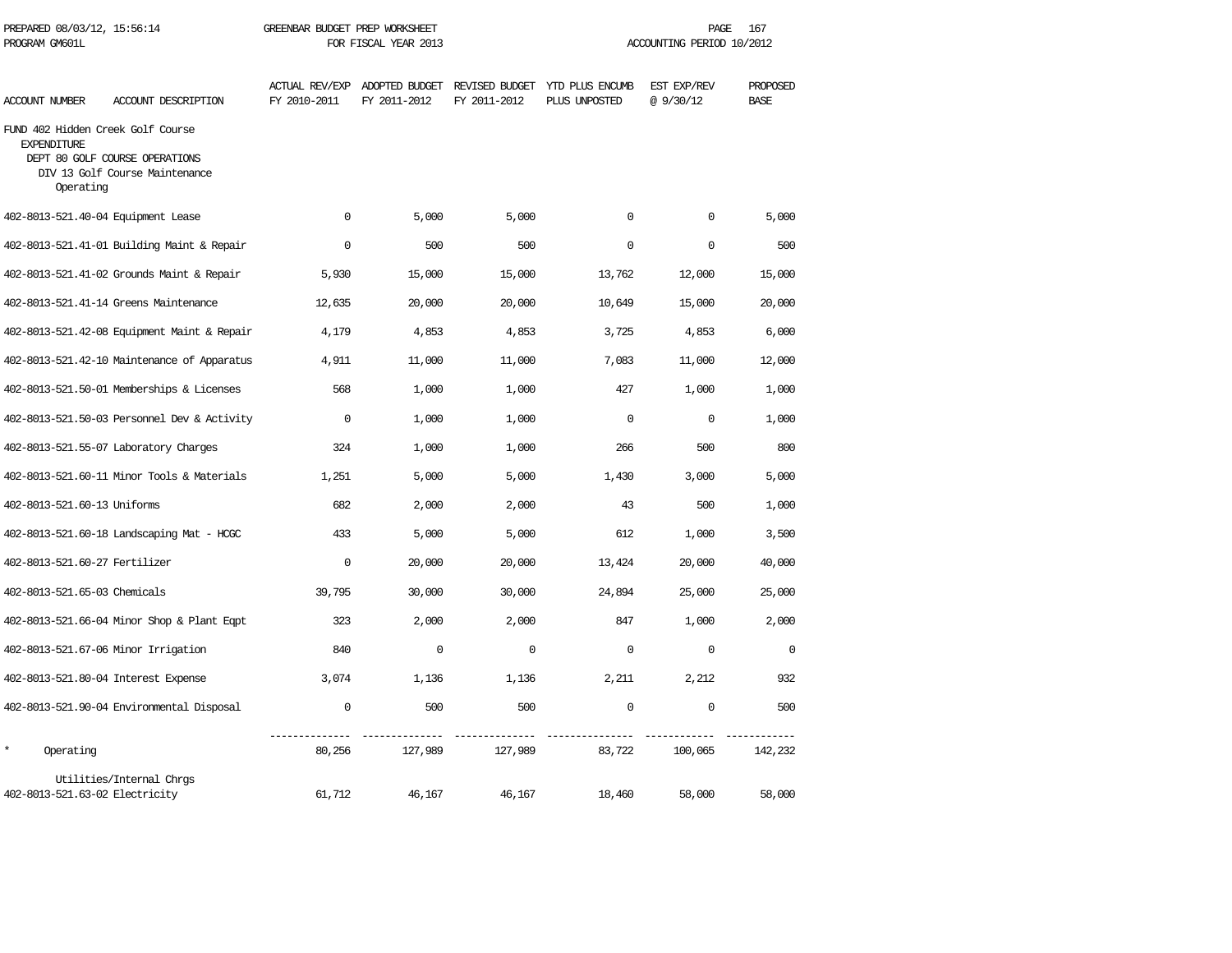| PROGRAM GM601L |                          |                                                                                                                                   |              | FOR FISCAL YEAR 2013      |              |                                                                               | ACCOUNTING PERIOD 10/2012 |                         |
|----------------|--------------------------|-----------------------------------------------------------------------------------------------------------------------------------|--------------|---------------------------|--------------|-------------------------------------------------------------------------------|---------------------------|-------------------------|
| ACCOUNT NUMBER |                          | ACCOUNT DESCRIPTION                                                                                                               | FY 2010-2011 | FY 2011-2012              | FY 2011-2012 | ACTUAL REV/EXP ADOPTED BUDGET REVISED BUDGET YTD PLUS ENCUMB<br>PLUS UNPOSTED | EST EXP/REV<br>@9/30/12   | PROPOSED<br><b>BASE</b> |
|                | <b>EXPENDITURE</b>       | FUND 402 Hidden Creek Golf Course<br>DEPT 80 GOLF COURSE OPERATIONS<br>DIV 13 Golf Course Maintenance<br>Utilities/Internal Chrgs |              |                           |              |                                                                               |                           |                         |
|                | 402-8013-521.63-04 Water |                                                                                                                                   | 813          | 895                       | 895          | 886                                                                           | 895                       | 895                     |
|                |                          | 402-8013-521.63-08 Groundwater/Conservation                                                                                       | $\Omega$     | $\mathbf 0$               | 0            | 3,928                                                                         | 4,000                     | 4,000                   |
|                | 402-8013-521.64-03 Fuel  |                                                                                                                                   | 10,477       | 12,000                    | 12,000       | 11,951                                                                        | 10,000                    | 12,000                  |
|                |                          | 402-8013-521.82-01 Contrib to Eqpt Repl Fund                                                                                      | 2,466        | 5,662                     | 5,662        | 5,662                                                                         | 5,662                     | 5,933                   |
|                |                          | 402-8013-521.82-16 IT Contribution                                                                                                | $\Omega$     | 5,467                     | 5,467        | 4,100                                                                         | 5,467                     | 6,597                   |
|                |                          | 402-8013-521.82-17 Equip Svc Contribution                                                                                         | $\mathbf 0$  | 1,760                     | 1,760        | 1,467                                                                         | 1,760                     | 1,778                   |
| $\star$        |                          | Utilities/Internal Chrgs                                                                                                          |              | 75,468                    |              | 71,951 71,951 46,454                                                          |                           | 85,784 89,203           |
|                | Capital                  | 402-8013-521.72-01 Parking Lots                                                                                                   | $\Omega$     | 0                         | 0            | 8,140                                                                         | 8,140                     | $\circ$                 |
|                |                          | 402-8013-521.74-76 CLP-Golf Course Equip                                                                                          | 21,992       | 22,980                    | 22,980       | 22,979                                                                        | 22,980                    | 20,000                  |
|                |                          | 402-8013-521.74-79 CLP-ST350 Golf Equip                                                                                           | 4,351        | 5,301                     | 5,301        | 4,226                                                                         | 4,226                     | 4,473                   |
| $\star$        | Capital                  |                                                                                                                                   | 26,343       | ---------------<br>28,281 | 28,281       | 35,345                                                                        | 35,346                    | 24,473                  |
| $***$          |                          | Golf Course Maintenance                                                                                                           | 513,381      | 601,773                   | 601,773      | 415,849                                                                       | 553,924                   | 640,467                 |

PREPARED 08/03/12, 15:56:14 GREENBAR BUDGET PREP WORKSHEET **FREED ASSESSED ASSESSED FROM A PAGE** 168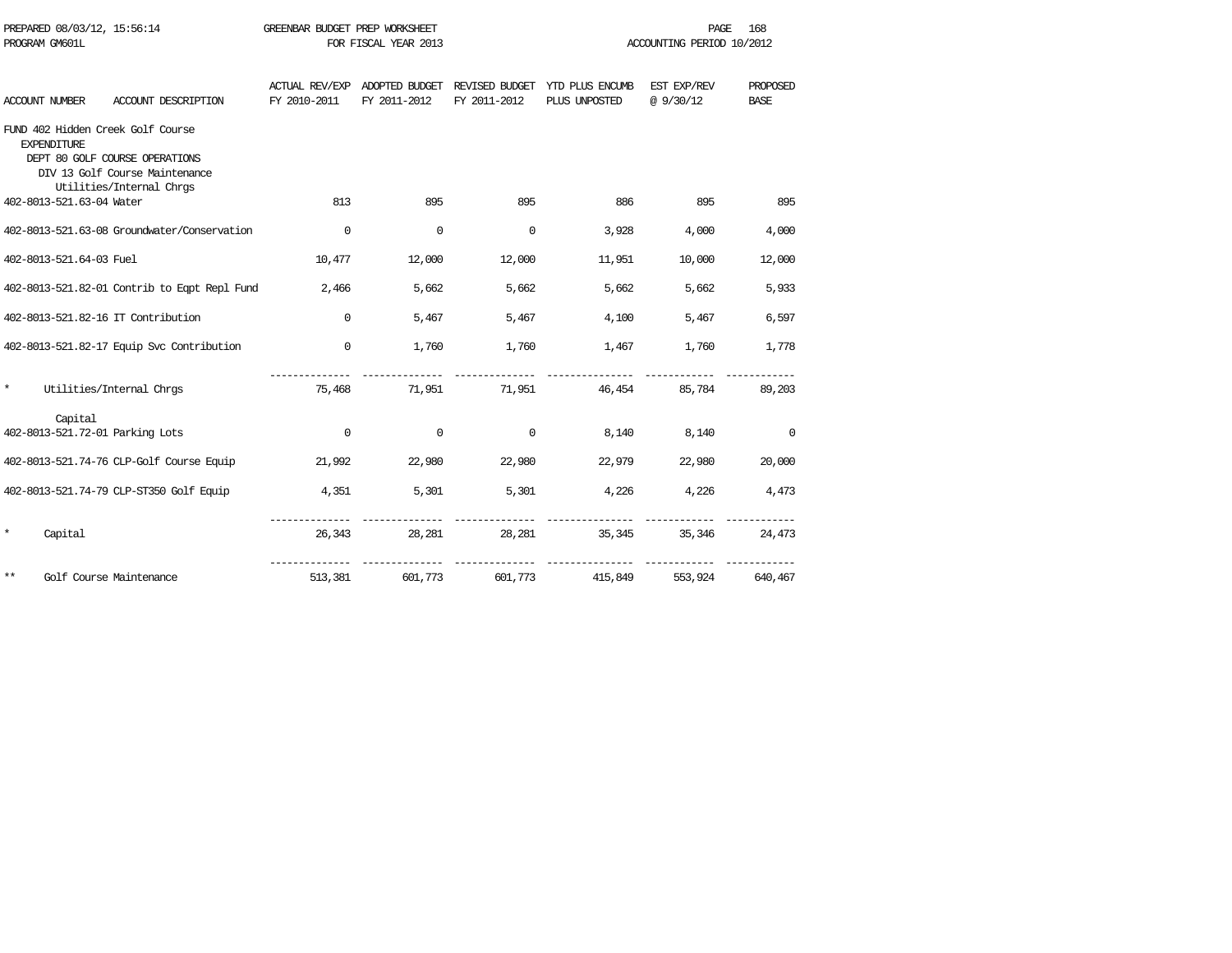|         | PREPARED 08/03/12, 15:56:14<br>PROGRAM GM601L           |                                                                     | GREENBAR BUDGET PREP WORKSHEET        | FOR FISCAL YEAR 2013           |                                |                                  | PAGE<br>ACCOUNTING PERIOD 10/2012 | 169                     |
|---------|---------------------------------------------------------|---------------------------------------------------------------------|---------------------------------------|--------------------------------|--------------------------------|----------------------------------|-----------------------------------|-------------------------|
|         | <b>ACCOUNT NUMBER</b>                                   | ACCOUNT DESCRIPTION                                                 | <b>ACTUAL REV/EXP</b><br>FY 2010-2011 | ADOPTED BUDGET<br>FY 2011-2012 | REVISED BUDGET<br>FY 2011-2012 | YTD PLUS ENCUMB<br>PLUS UNPOSTED | EST EXP/REV<br>@9/30/12           | PROPOSED<br><b>BASE</b> |
|         | <b>EXPENDITURE</b><br>DIV 14 Debt. Service<br>Operating | FUND 402 Hidden Creek Golf Course<br>DEPT 80 GOLF COURSE OPERATIONS |                                       |                                |                                |                                  |                                   |                         |
|         |                                                         | 402-8014-523.84-01 Bond Principal Expense                           | 0                                     | 196,000                        | 196,000                        | 196,000                          | 196,000                           | 201,000                 |
|         |                                                         | 402-8014-523.84-02 Bond Interest Expense                            | 190,120                               | 184,045                        | 184,045                        | 93,737                           | 184,045                           | 176,846                 |
|         |                                                         | 402-8014-523.84-03 Agents Fees                                      | 300                                   | 1,035                          | 1,035                          | 300                              | 1,035                             | 1,035                   |
| $\star$ | Operating                                               |                                                                     | 190,420                               | 381,080                        | 381,080                        | 290,037                          | 381,080                           | 378,881                 |
| $***$   | Debt Service                                            |                                                                     | 190,420                               | 381,080                        | 381,080                        | 290,037                          | 381,080                           | 378,881                 |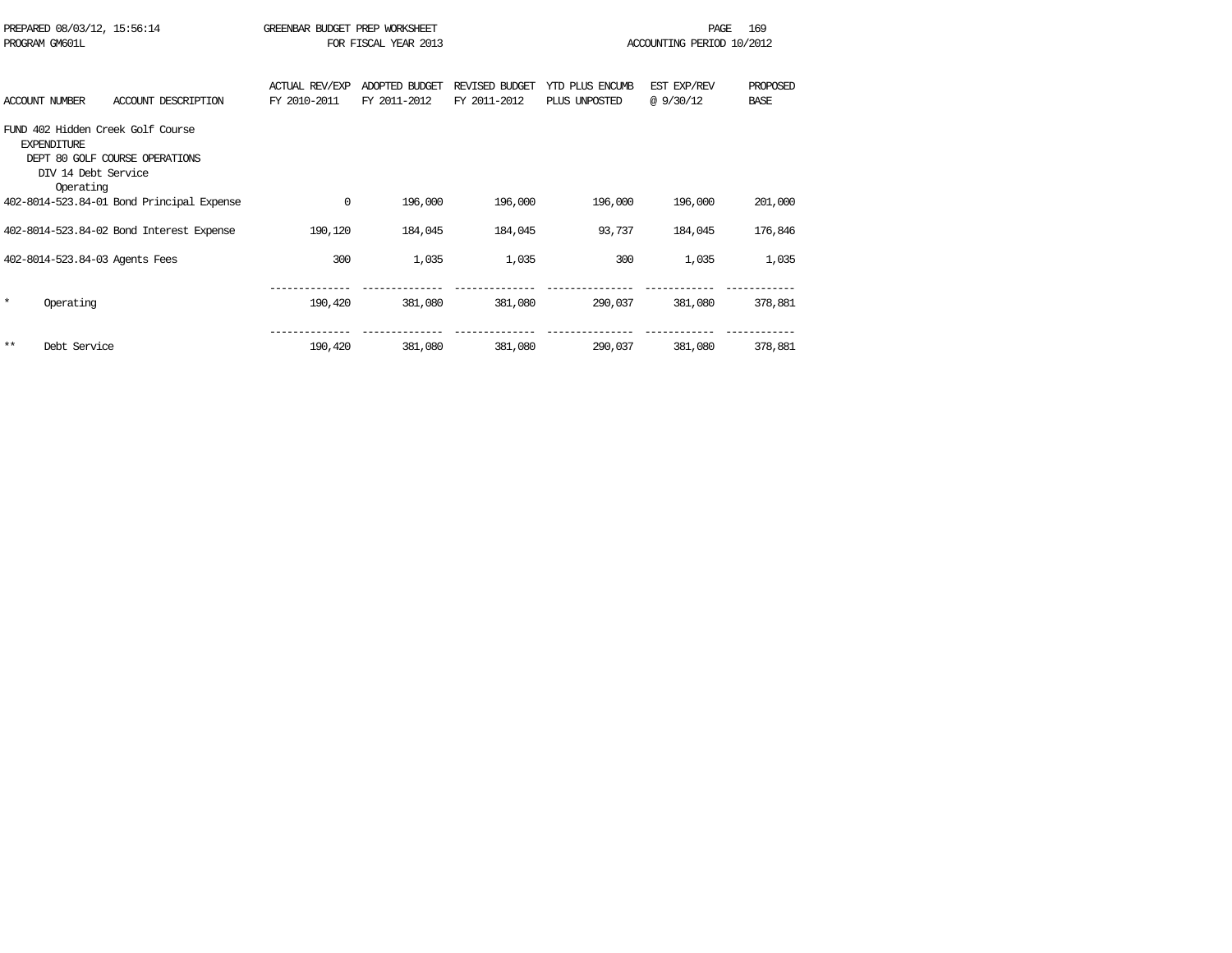| PREPARED 08/03/12, 15:56:14<br>PROGRAM GM601L           |                                                                                         | GREENBAR BUDGET PREP WORKSHEET | FOR FISCAL YEAR 2013 | PAGE<br>ACCOUNTING PERIOD 10/2012 |                                                                               |                         | 170                     |
|---------------------------------------------------------|-----------------------------------------------------------------------------------------|--------------------------------|----------------------|-----------------------------------|-------------------------------------------------------------------------------|-------------------------|-------------------------|
| <b>ACCOUNT NUMBER</b>                                   | ACCOUNT DESCRIPTION                                                                     | FY 2010-2011                   | FY 2011-2012         | FY 2011-2012                      | ACTUAL REV/EXP ADOPTED BUDGET REVISED BUDGET YTD PLUS ENCUMB<br>PLUS UNPOSTED | EST EXP/REV<br>@9/30/12 | PROPOSED<br><b>BASE</b> |
| FUND 402 Hidden Creek Golf Course<br><b>EXPENDITURE</b> | DEPT 80 GOLF COURSE OPERATIONS<br>DIV 15 Food & Beverage Service<br>Salaries & Benefits |                                |                      |                                   |                                                                               |                         |                         |
| 402-8015-521.10-01 Salaries                             |                                                                                         | 27,488                         | 56,602               | 56,602                            | 39,472                                                                        | 51,097                  | 60,450                  |
| 402-8015-521.11-01 Wages                                |                                                                                         | 19,581                         | 44,928               | 44,928                            | 4,557                                                                         | 10,432                  | 45,536                  |
|                                                         | 402-8015-521.12-01 Overtime - Regular                                                   | $\Omega$                       | 350                  | 350                               | 33                                                                            | 33                      | 100                     |
|                                                         | 402-8015-521.13-09 Accumulated Vacation Pay                                             | $784-$                         | $\mathbf 0$          | $\Omega$                          | $\Omega$                                                                      | $\Omega$                | $\Omega$                |
|                                                         | 402-8015-521.15-01 Merit Salary Expense                                                 | $\Omega$                       | 1,752                | 1,752                             | $\Omega$                                                                      | $\Omega$                | $\Omega$                |
| 402-8015-521.16-01 Car Allowance                        |                                                                                         | $\Omega$                       | $\mathbf 0$          | $\mathbf 0$                       | 1,385                                                                         | 1,846                   | 2,400                   |
|                                                         | 402-8015-521.16-05 Cell Phone Allowance                                                 | $\mathbf{0}$                   | $\mathbf 0$          | $\mathbf 0$                       | 396                                                                           | 512                     | 650                     |
| 402-8015-521.20-01 FICA Taxes                           |                                                                                         | 4,436                          | 6,406                | 6,406                             | 3,410                                                                         | 4,453                   | 6,766                   |
| 402-8015-521.20-02 Medicare Taxes                       |                                                                                         | 1,037                          | 1,498                | 1,498                             | 797                                                                           | 1,041                   | 1,582                   |
|                                                         | 402-8015-521.20-03 Unemployment Taxes                                                   | 398                            | 515                  | 515                               | 650                                                                           | 749                     | 1,843                   |
| 402-8015-521.21-01 TMRS                                 |                                                                                         | 4,840                          | 8,081                | 8,081                             | 6,662                                                                         | 8,194                   | 9,546                   |
|                                                         | 402-8015-521.22-01 Workers' Compensation Ins                                            | 809                            | 1,199                | 1,199                             | 646                                                                           | 837                     | 1,266                   |
| 402-8015-521.22-02 Health Insurance                     |                                                                                         | 7,742                          | 14,520               | 14,520                            | 9,475                                                                         | 12,500                  | 14,520                  |
| 402-8015-521.22-04 Dental Insurance                     |                                                                                         | 534                            | 719                  | 719                               | 479                                                                           | 599                     | 719                     |
| 402-8015-521.22-05 Life Insurance                       |                                                                                         | 51                             | 78                   | 78                                | 46                                                                            | 57                      | 66                      |
|                                                         | 402-8015-521.22-06 Contr-Health Spending Acc                                            | 1,200                          | $\mathbf 0$          | $\mathbf 0$                       | $\mathbf 0$                                                                   | $\mathbf 0$             | $\Omega$                |
| $\star$<br>Salaries & Benefits                          |                                                                                         | 67,332                         | 136,648              | 136,648                           | 68,008                                                                        | 92,350                  | 145,444                 |
| Operating                                               | 402-8015-521.34-03 Information Srvcs Contrib                                            | 3,735                          | $\mathbf 0$          | $\mathbf 0$                       | $\Omega$                                                                      | $\Omega$                | $\mathbf 0$             |
|                                                         | 402-8015-521.41-01 Building Maint & Repair                                              | $\mathbf 0$                    | $\mathbf 0$          | $\mathbf 0$                       | 6,639                                                                         | 8,847                   | 2,000                   |
|                                                         | 402-8015-521.42-10 Maintenance of Apparatus                                             | 2,299                          | 3,200                | 3,200                             | 2,675                                                                         | 3,000                   | 2,500                   |
|                                                         | 402-8015-521.50-01 Memberships & Licenses                                               | 215                            | 792                  | 792                               | 245                                                                           | 400                     | 792                     |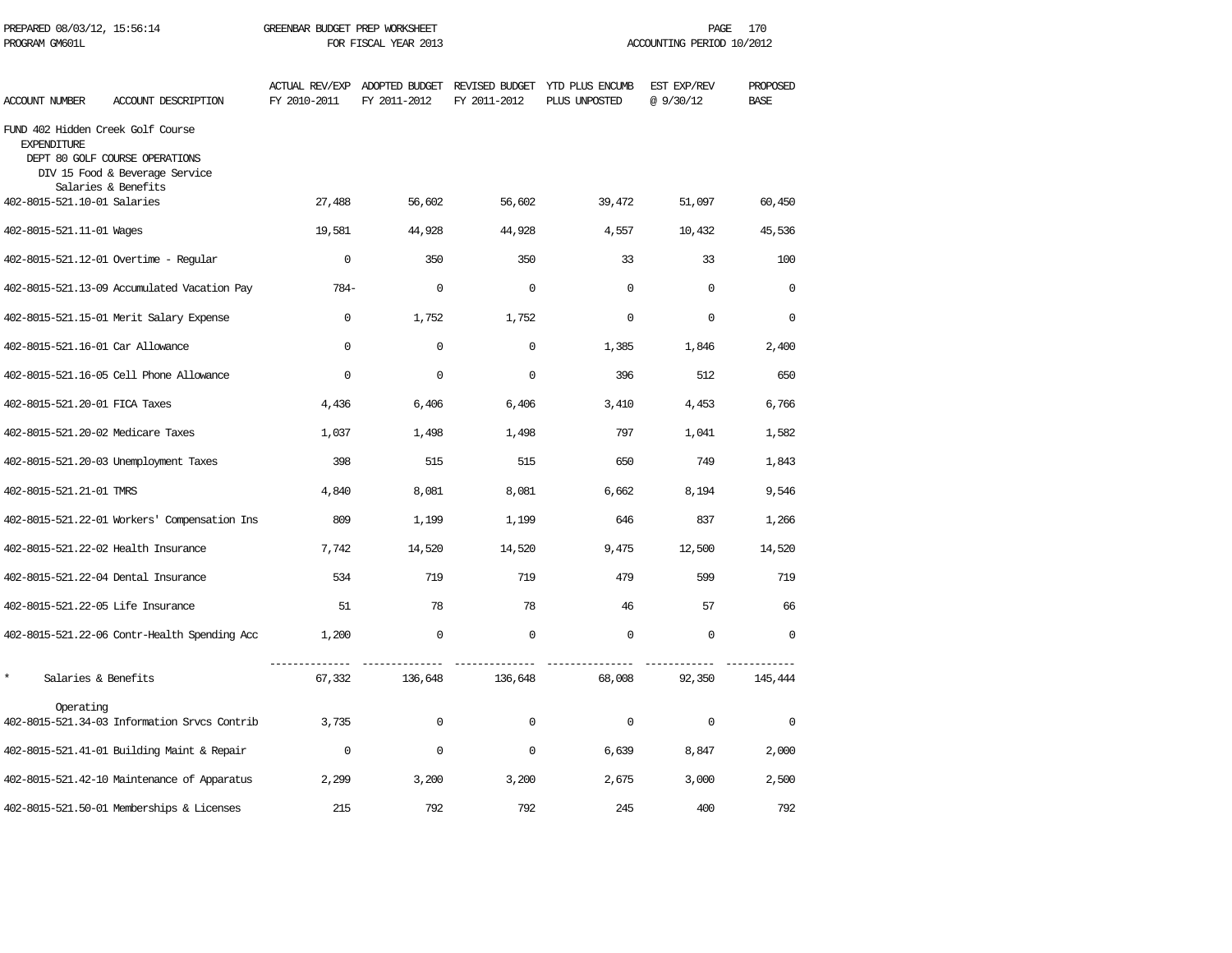| PROGRAM GM601L                                                       |                                                                  | FOR FISCAL YEAR 2013 |              |              | ACCOUNTING PERIOD 10/2012                                                     |                         |                         |  |
|----------------------------------------------------------------------|------------------------------------------------------------------|----------------------|--------------|--------------|-------------------------------------------------------------------------------|-------------------------|-------------------------|--|
| ACCOUNT NUMBER                                                       | ACCOUNT DESCRIPTION                                              | FY 2010-2011         | FY 2011-2012 | FY 2011-2012 | ACTUAL REV/EXP ADOPTED BUDGET REVISED BUDGET YTD PLUS ENCUMB<br>PLUS UNPOSTED | EST EXP/REV<br>@9/30/12 | PROPOSED<br><b>BASE</b> |  |
| FUND 402 Hidden Creek Golf Course<br><b>EXPENDITURE</b><br>Operating | DEPT 80 GOLF COURSE OPERATIONS<br>DIV 15 Food & Beverage Service |                      |              |              |                                                                               |                         |                         |  |
|                                                                      | 402-8015-521.50-03 Personnel Dev & Activity                      | 39                   | 1,000        | 1,000        | $\mathbf 0$                                                                   | 0                       | 1,000                   |  |
|                                                                      | 402-8015-521.50-08 Mileage Reimbursement                         | $\Omega$             | 500          | 500          | $\Omega$                                                                      | $\Omega$                | 500                     |  |
|                                                                      | 402-8015-521.54-01 Printing & Graphic Serv                       | $\Omega$             | 500          | 500          | $\mathbf{0}$                                                                  | $\mathbf 0$             | 500                     |  |
|                                                                      | 402-8015-521.55-02 Banking Services Charges                      | $\Omega$             | 500          | 500          | $\Omega$                                                                      | $\Omega$                | 500                     |  |
|                                                                      | 402-8015-521.55-08 Other Retainer & Ser Fees                     | $\mathbf 0$          | 500          | 500          | 0                                                                             | $\mathbf 0$             | 500                     |  |
| 402-8015-521.55-13 Linen Service                                     |                                                                  | 450                  | 1,000        | 1,000        | $\Omega$                                                                      | $\Omega$                | $\Omega$                |  |
|                                                                      | 402-8015-521.60-01 Office Supplies & Mat                         | 471                  | 539          | 539          | 417                                                                           | 500                     | 500                     |  |
|                                                                      | 402-8015-521.60-02 Janitorial Supplies                           | 1,160                | 5,100        | 5,100        | 1,227                                                                         | 2,000                   | 4,000                   |  |
|                                                                      | 402-8015-521.60-11 Minor Tools & Materials                       | 152                  | 1,500        | 1,500        | 92                                                                            | 500                     | 1,500                   |  |
| 402-8015-521.60-13 Uniforms                                          |                                                                  | 587                  | 1,500        | 1,500        | 1,043                                                                         | 1,500                   | 1,500                   |  |
|                                                                      | 402-8015-521.60-22 Kitchen Supplies                              | 56                   | 1,500        | 1,500        | 4,128                                                                         | 3,700                   | 1,500                   |  |
|                                                                      | 402-8015-521.66-04 Minor Shop & Plant Eqpt                       | $\Omega$             | 1,000        | 1,000        | 9                                                                             | 100                     | 1,000                   |  |
|                                                                      | 402-8015-521.66-08 Minor Computer Equipment                      | $\Omega$             | $\mathbf 0$  | $\Omega$     | 897                                                                           | 900                     | $\Omega$                |  |
|                                                                      | 402-8015-521.80-04 Interest Expense                              | 433                  | $\mathbf 0$  | $\mathbf 0$  | 0                                                                             | $\mathbf 0$             | $\mathbf 0$             |  |
|                                                                      | 402-8015-521.80-08 Taxes & Licenses - HCGC                       | 3,420                | 5,000        | 5,000        | $\mathbf{0}$                                                                  | $\mathbf 0$             | 5,000                   |  |
|                                                                      | 402-8015-521.80-10 Liquor Sales Tax HCGC                         | 15,073               | 10,200       | 10,200       | 3,924                                                                         | 7,500                   | 13,000                  |  |
|                                                                      | 402-8015-521.90-04 Environmental Disposal                        | 480                  | 2,000        | 2,000        | 500                                                                           | 750                     | 1,000                   |  |
|                                                                      | 402-8015-521.90-06 Cost of Sales/Food & Bev                      | 93,404               | 80,000       | 80,000       | 35,254                                                                        | 50,000                  | 80,000                  |  |
| $\star$<br>Operating                                                 |                                                                  | 121,974              | 116,331      | 116,331      | 57,050                                                                        | 79,697                  | 117,292                 |  |
| 402-8015-521.63-04 Water                                             | Utilities/Internal Chrgs                                         | 2,389                | 3,300        | 3,300        | 1,966                                                                         | 2,200                   | 2,200                   |  |

PREPARED 08/03/12, 15:56:14 GREENBAR BUDGET PREP WORKSHEET PAGE 171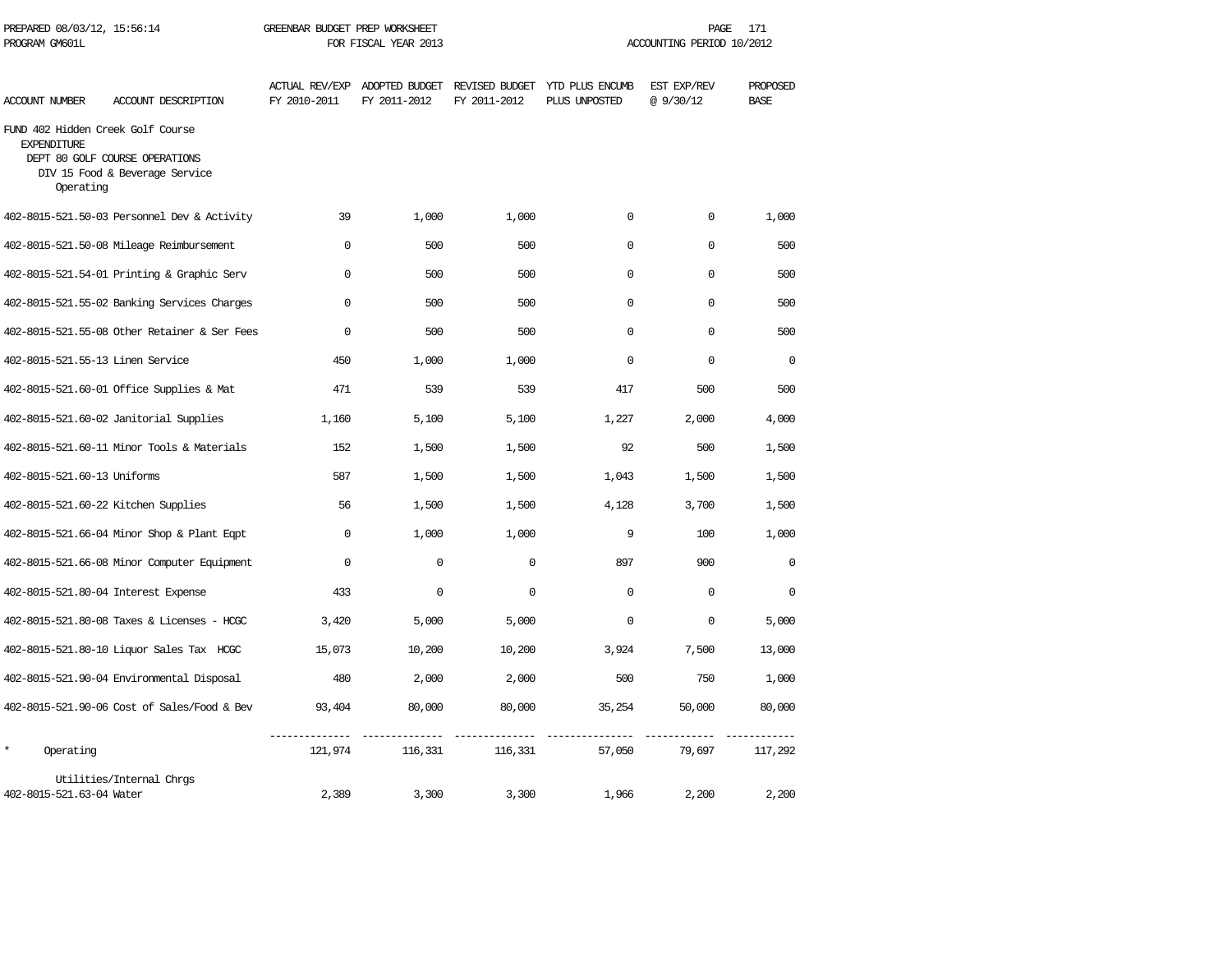|         | PREPARED 08/03/12, 15:56:14<br>PROGRAM GM601L |                                                                                                                                   | GREENBAR BUDGET PREP WORKSHEET        | FOR FISCAL YEAR 2013 |                |                                                                | 172<br>PAGE<br>ACCOUNTING PERIOD 10/2012 |                         |  |
|---------|-----------------------------------------------|-----------------------------------------------------------------------------------------------------------------------------------|---------------------------------------|----------------------|----------------|----------------------------------------------------------------|------------------------------------------|-------------------------|--|
|         | <b>ACCOUNT NUMBER</b>                         | ACCOUNT DESCRIPTION                                                                                                               | <b>ACTUAL REV/EXP</b><br>FY 2010-2011 | FY 2011-2012         | FY 2011-2012   | ADOPTED BUDGET REVISED BUDGET YTD PLUS ENCUMB<br>PLUS UNPOSTED | EST EXP/REV<br>@9/30/12                  | PROPOSED<br><b>BASE</b> |  |
|         | <b>EXPENDITURE</b>                            | FUND 402 Hidden Creek Golf Course<br>DEPT 80 GOLF COURSE OPERATIONS<br>DIV 15 Food & Beverage Service<br>Utilities/Internal Chrgs |                                       |                      |                |                                                                |                                          |                         |  |
|         |                                               | 402-8015-521.82-16 IT Contribution                                                                                                | $\mathbf{0}$                          |                      |                | 3,975 3,975 2,981 3,975                                        |                                          | 3,314                   |  |
| $\star$ |                                               | Utilities/Internal Chros                                                                                                          | 2,389                                 |                      |                | 7,275 7,275 4,947                                              | 6,175                                    | 5,514                   |  |
|         | Capital                                       | 402-8015-521.74-80 CLP-MPT Refresher                                                                                              | 5,842                                 | $\circ$              | $\overline{0}$ | $\overline{0}$                                                 | $\Omega$                                 | $\Omega$                |  |
| $\star$ | Capital                                       |                                                                                                                                   | 5,842                                 | $\Omega$             | $\sim$ 0       | $\Omega$                                                       | $\Omega$                                 | $\Omega$                |  |
| **      |                                               | Food & Beverage Service                                                                                                           | 197,537                               |                      |                | 260, 254 260, 254 130, 005 178, 222 268, 250                   |                                          |                         |  |
| ***     |                                               | <b>GOLF COURSE OPERATIONS</b>                                                                                                     |                                       |                      |                | 1,685,951 2,033,617 2,033,617 1,421,082 1,825,503 2,090,694    |                                          |                         |  |
| ****    | <b>EXPENDITURE</b>                            |                                                                                                                                   |                                       |                      |                | 1,866,903 2,033,617 2,033,617 1,421,082 1,825,503 2,090,694    |                                          |                         |  |
| *****   |                                               | Hidden Creek Golf Course                                                                                                          | 38,583                                | $9 -$                | 590,009-       | 321,897-                                                       | 151,547-                                 | $\Omega$                |  |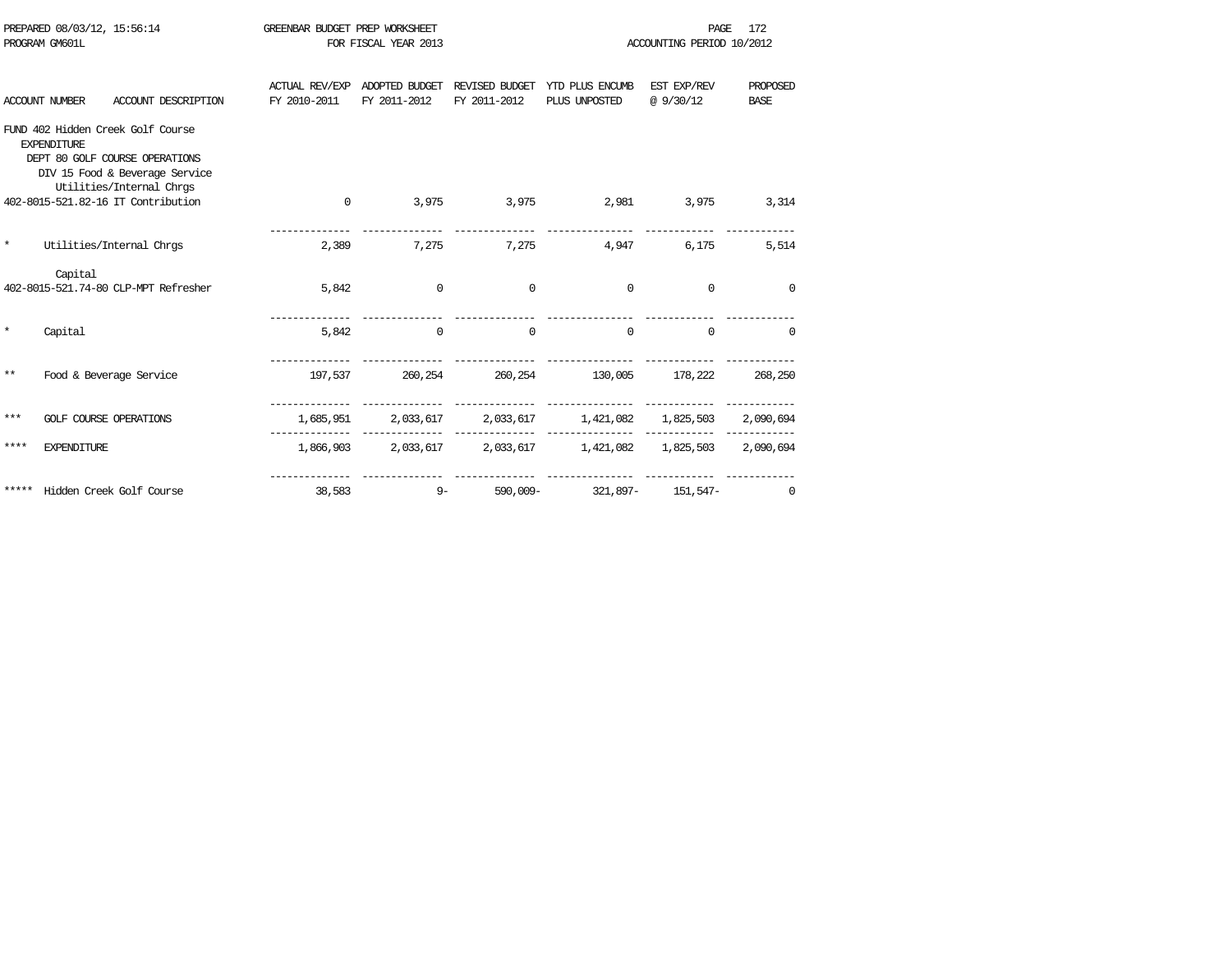| PREPARED 08/03/12, 15:56:14<br>PROGRAM GM601L |                                              | GREENBAR BUDGET PREP WORKSHEET | FOR FISCAL YEAR 2013 |                      |                                                                               | <b>PAGE</b><br>ACCOUNTING PERIOD 10/2012 | 173                     |
|-----------------------------------------------|----------------------------------------------|--------------------------------|----------------------|----------------------|-------------------------------------------------------------------------------|------------------------------------------|-------------------------|
| ACCOUNT NUMBER                                | ACCOUNT DESCRIPTION                          | FY 2010-2011                   | FY 2011-2012         | FY 2011-2012         | ACTUAL REV/EXP ADOPTED BUDGET REVISED BUDGET YTD PLUS ENCUMB<br>PLUS UNPOSTED | EST EXP/REV<br>@ 9/30/12                 | PROPOSED<br><b>BASE</b> |
| FUND 403 Cemetery Fund<br><b>REVENUE</b>      |                                              |                                |                      |                      |                                                                               |                                          |                         |
| 403-0000-346.10-01 Sale of Lots               |                                              | $10,671-$                      | $4,000-$             | 4,000-               |                                                                               | $4,057 4,100-$                           | $4,000-$                |
|                                               | 403-0000-371.20-00 Securities Interest       | $1,023-$                       | $\Omega$             | $\Omega$             | 888-                                                                          | $\Omega$                                 | $\Omega$                |
|                                               | 403-0000-371.20-10 CD/Money Market Interest  | $95 -$                         | $\mathbf 0$          | $\Omega$             | $23 -$                                                                        | $\Omega$                                 | $\mathbf 0$             |
|                                               | 403-0000-371.25-00 Gain/Loss on Security Val | 71                             | $\mathbf 0$          | 0                    | 425                                                                           | $\mathbf 0$                              | 0                       |
|                                               | 403-0000-371.30-10 TexPool Interest          | $111 -$                        |                      | $2,500-$<br>$2,500-$ |                                                                               | $2,500-$<br>$118-$                       | $2,500-$                |
|                                               | 403-0000-371.30-11 TexPool Prime Interest    | $486 -$                        | $\mathbf 0$          | $\Omega$             | $212-$                                                                        | $\mathbf 0$                              | $\Omega$                |
|                                               | 403-0000-371.30-40 TexSTAR Interest          | $56-$                          | $\mathbf 0$          | $\Omega$             | $48 -$                                                                        | $\Omega$                                 | $\Omega$                |
| $\star$                                       |                                              |                                | $12,371-$            |                      | $6,500 6,500 4,921 6,600 6,500-$                                              |                                          |                         |
| $***$<br>Cemetery Fund                        |                                              |                                |                      |                      | $12,371-$ 6,500- 6,500- 4,921- 6,600- 6,500-                                  |                                          |                         |
| ***<br>Cemetery Fund                          |                                              |                                |                      |                      | $12,371-$ 6,500- 6,500- 4,921-                                                | $6.600 -$                                | $6.500 -$               |
| ****<br><b>REVENUE</b>                        |                                              |                                |                      |                      | $12,371-$ 6,500- 6,500- 4,921- 6,600- 6,500-                                  |                                          |                         |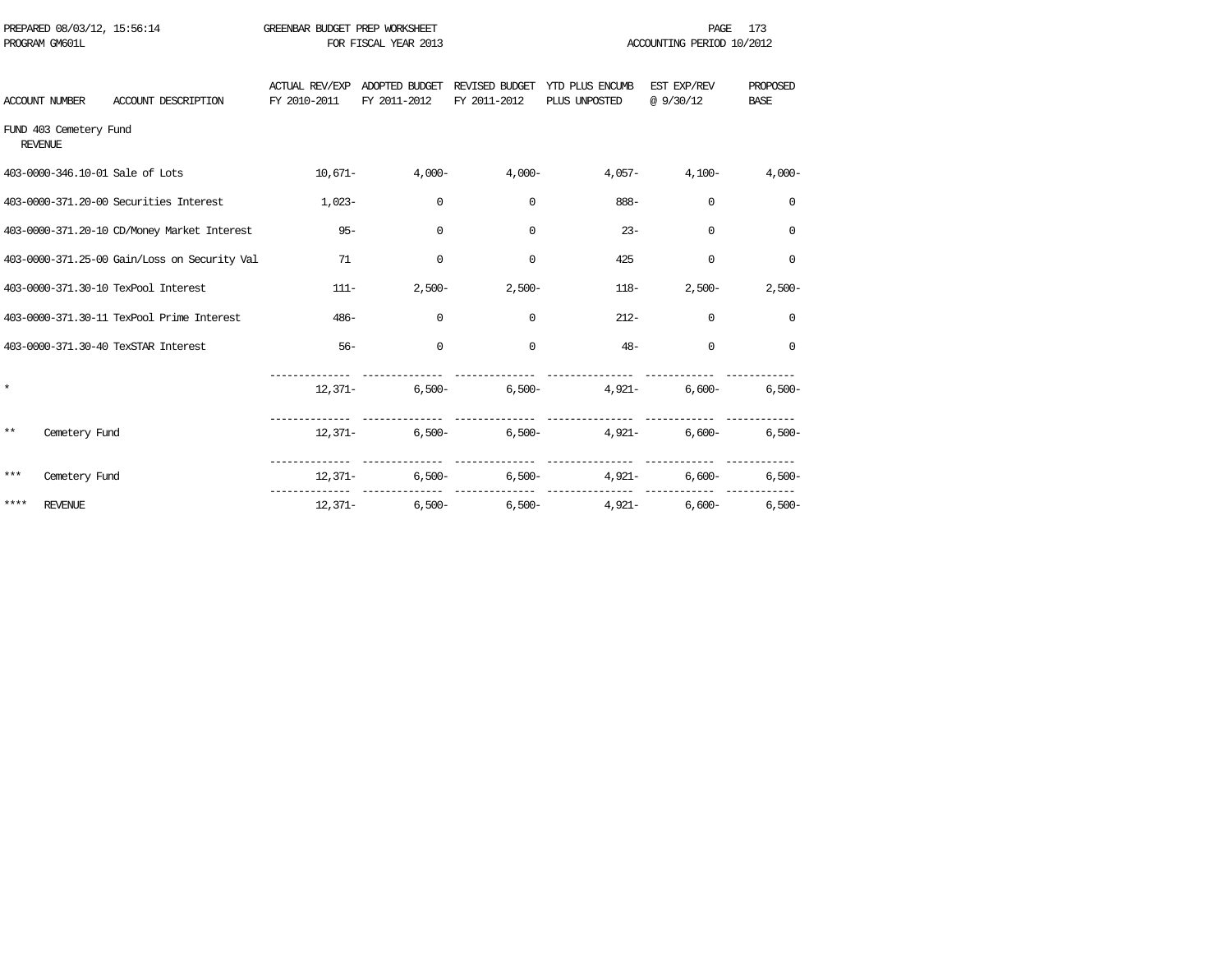|            | PREPARED 08/03/12, 15:56:14<br>PROGRAM GM601L             |                                              | GREENBAR BUDGET PREP WORKSHEET | FOR FISCAL YEAR 2013           |                                |                                  | PAGE<br>ACCOUNTING PERIOD 10/2012 | 174                     |
|------------|-----------------------------------------------------------|----------------------------------------------|--------------------------------|--------------------------------|--------------------------------|----------------------------------|-----------------------------------|-------------------------|
|            | <b>ACCOUNT NUMBER</b>                                     | ACCOUNT DESCRIPTION                          | ACTUAL REV/EXP<br>FY 2010-2011 | ADOPTED BUDGET<br>FY 2011-2012 | REVISED BUDGET<br>FY 2011-2012 | YTD PLUS ENCUMB<br>PLUS UNPOSTED | EST EXP/REV<br>@ 9/30/12          | PROPOSED<br><b>BASE</b> |
|            | FUND 403 Cemetery Fund<br><b>EXPENDITURE</b><br>Operating |                                              |                                |                                |                                |                                  |                                   |                         |
|            |                                                           | 403-0000-533.85-02 Deprec Exp - Improvements | 10,516                         | $\Omega$                       | $\Omega$                       | $\Omega$                         | $\Omega$                          | $\Omega$                |
| $^{\star}$ | Operating                                                 |                                              | 10,516                         | $\Omega$                       | $\Omega$                       | $\Omega$                         | $\Omega$                          | $\Omega$                |
| $***$      | Cemetery Fund                                             |                                              | 10,516                         | $\Omega$                       | $\mathbf 0$                    | $\mathbf 0$                      | $\Omega$                          | $\Omega$                |
| ***        | Cemetery Fund                                             |                                              | 10,516                         | $\Omega$                       | $\mathbf 0$                    | 0                                | $\Omega$                          | $\Omega$                |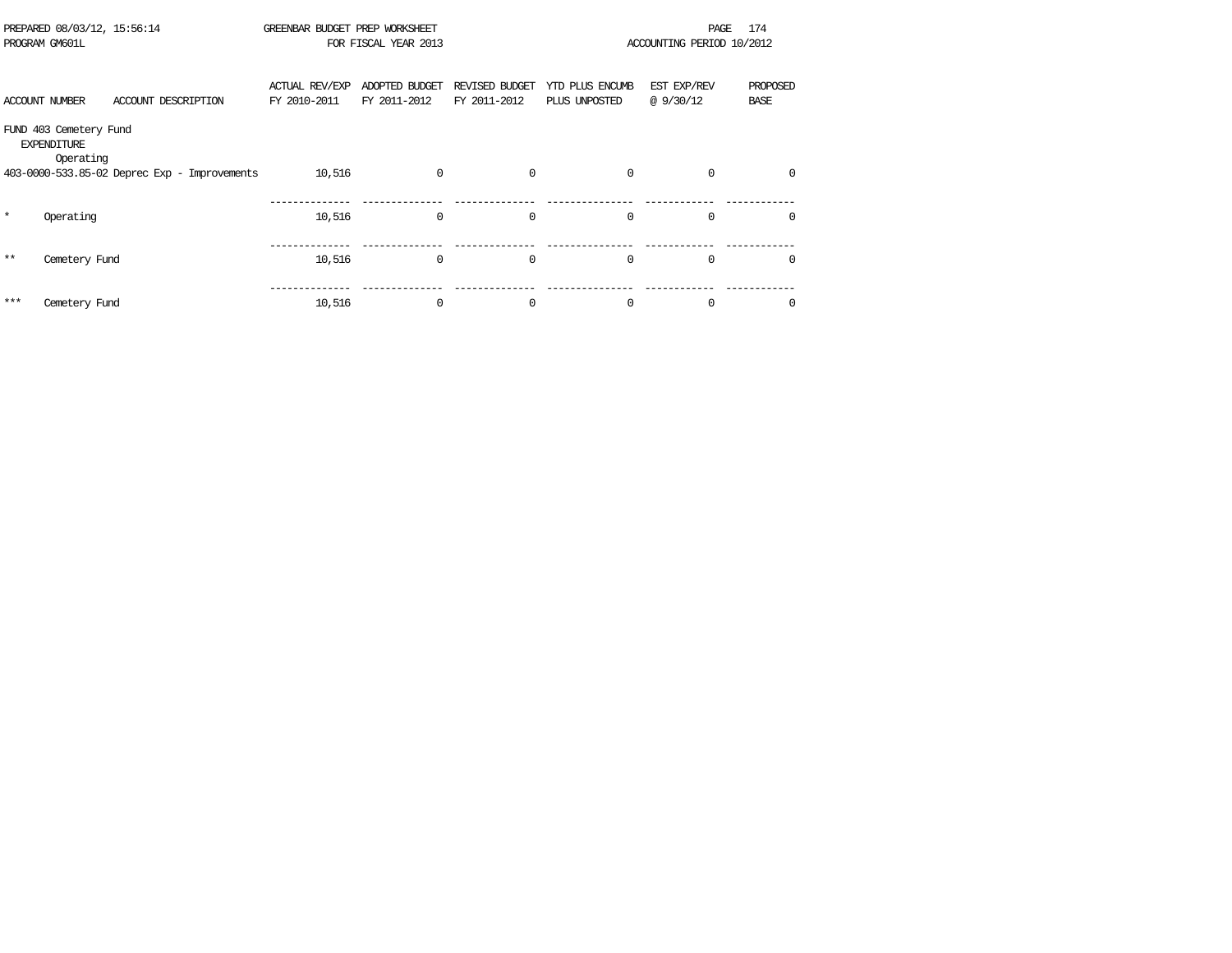|          | PREPARED 08/03/12, 15:56:14<br>PROGRAM GM601L                                          |                                             | GREENBAR BUDGET PREP WORKSHEET | FOR FISCAL YEAR 2013                          |                                |                                  | PAGE<br>ACCOUNTING PERIOD 10/2012 | 175                     |
|----------|----------------------------------------------------------------------------------------|---------------------------------------------|--------------------------------|-----------------------------------------------|--------------------------------|----------------------------------|-----------------------------------|-------------------------|
|          | ACCOUNT NUMBER                                                                         | ACCOUNT DESCRIPTION                         | FY 2010-2011                   | ACTUAL REV/EXP ADOPTED BUDGET<br>FY 2011-2012 | REVISED BUDGET<br>FY 2011-2012 | YTD PLUS ENCUMB<br>PLUS UNPOSTED | EST EXP/REV<br>@ 9/30/12          | PROPOSED<br><b>BASE</b> |
|          | FUND 403 Cemetery Fund<br><b>EXPENDITURE</b><br>DEPT 81 CEMETERY SERVICES<br>Operating | DIV 11 Cemetery Services                    |                                |                                               |                                |                                  |                                   |                         |
|          |                                                                                        | 403-8111-533.41-02 Grounds Maint & Repair   | 282                            | $\mathsf{O}\xspace$                           | 0                              | 80                               | $\Omega$                          | $\Omega$                |
|          |                                                                                        | 403-8111-533.42-10 Maintenance of Apparatus | $\mathbf 0$                    | 5,000                                         | 5,000                          | 3,440                            | 5,000                             | 5,000                   |
|          |                                                                                        | 403-8111-533.60-19 Cemetery Lot Expense     | 278                            | $\mathbf 0$                                   | $\mathbf 0$                    | $\mathbf 0$                      | $\Omega$                          | $\mathbf 0$             |
|          |                                                                                        | 403-8111-533.67-05 Minor Other Improvements | $\Omega$                       | $\mathsf{O}\xspace$                           | $\Omega$                       | 4,440                            | 4,440                             | $\Omega$                |
|          |                                                                                        | 403-8111-533.67-06 Minor Irrigation         | 840                            | 0                                             | $\mathbf 0$                    | $\mathbf 0$                      | $\mathbf 0$                       | $\mathbf 0$             |
|          |                                                                                        | 403-8111-533.80-07 Bad Debts Expense        | $238-$                         | $\Omega$                                      | $\mathbf 0$                    | $\Omega$                         | $\Omega$                          | $\Omega$                |
| $^\star$ | Operating                                                                              |                                             | 1,162                          | 5,000                                         | 5,000                          | 7,960                            | 9,440                             | 5,000                   |
|          |                                                                                        | Utilities/Internal Chrgs                    |                                |                                               |                                |                                  |                                   |                         |
|          | 403-8111-533.63-04 Water                                                               |                                             | 1,921                          | 3,000                                         | 3,000                          | 113                              | 2,000                             | 2,000                   |
|          |                                                                                        | 403-8111-533.63-08 Groundwater/Conservation | $\mathbf 0$                    | $\mathbf 0$                                   | $\mathbf 0$                    | 274                              | $\mathbf 0$                       | $\mathbf 0$             |
| $\star$  |                                                                                        | Utilities/Internal Chrgs                    | 1,921                          | 3,000                                         | 3,000                          | 387                              | 2,000                             | 2,000                   |
|          | Capital<br>403-8111-533.72-03 Fencing                                                  |                                             | 5,440                          | $\mathbf 0$                                   | $\mathbf 0$                    | $\Omega$                         | $\Omega$                          | 0                       |
|          |                                                                                        | 403-8111-533.72-99 Improvement Reclass      | $5,440-$                       | $\mathbf 0$                                   | $\mathbf 0$                    | $\Omega$                         | $\Omega$                          | $\mathbf 0$             |
|          | Capital                                                                                |                                             | $\Omega$                       | $\mathbf{0}$                                  | $\Omega$                       | $\mathbf 0$                      | $\Omega$                          | $\Omega$                |
| $* *$    | Cemetery Services                                                                      |                                             | 3,083                          | 8,000                                         | 8,000                          | 8,347                            | 11,440                            | 7,000                   |
| ***      | CEMETERY SERVICES                                                                      |                                             | _______________<br>3,083       | 8,000                                         | 8,000                          | ___________<br>8,347             | 11,440                            | 7,000                   |
|          | <b>EXPENDITURE</b>                                                                     |                                             | 13,599                         | 8,000                                         | 8,000                          | 8,347                            | 11,440                            | 7,000                   |
|          | Cemetery Fund                                                                          |                                             | 1,228                          | 1,500                                         | 1,500                          | 3,426                            | 4,840                             | 500                     |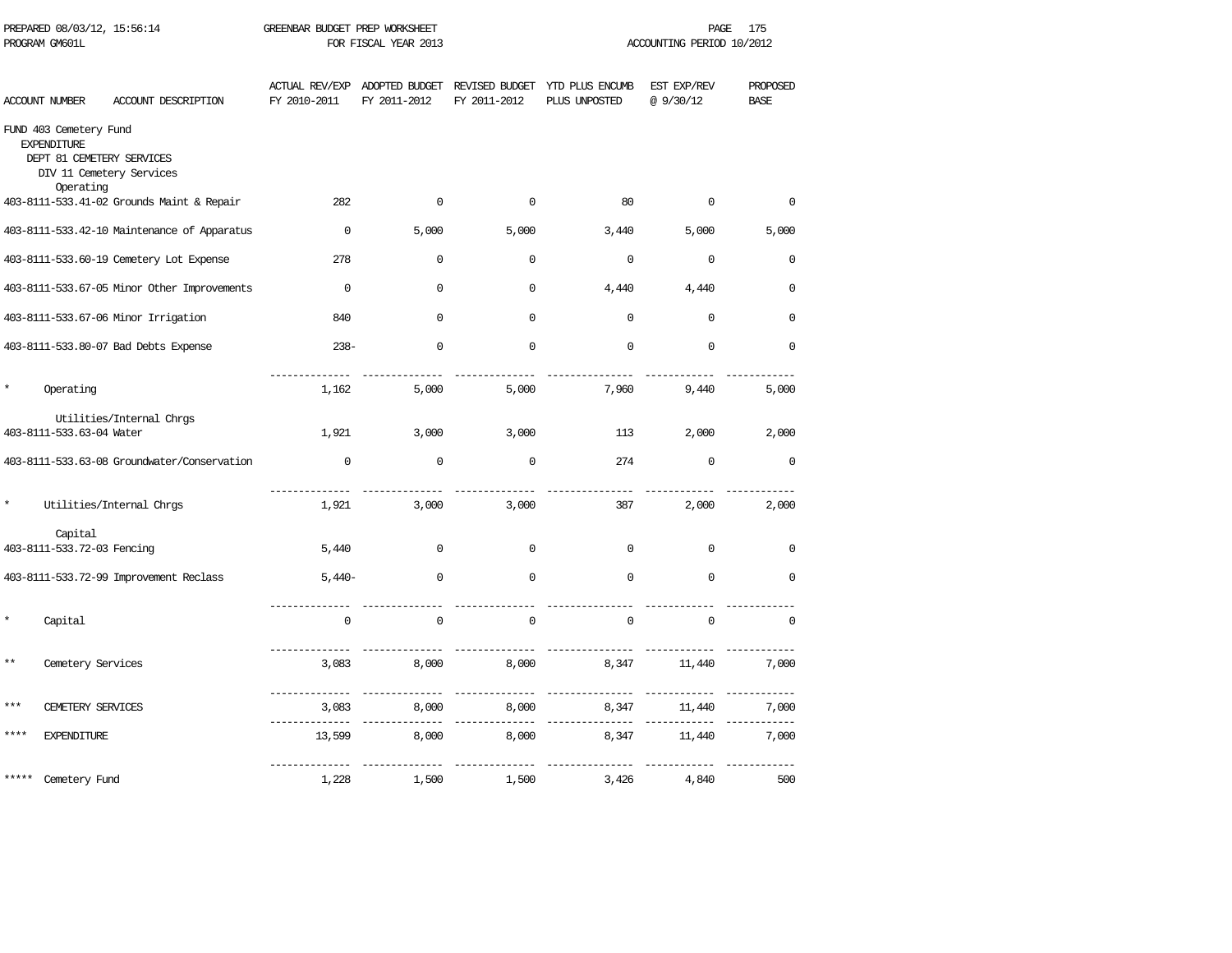| PROGRAM GM601L | PREPARED 08/03/12, 15:56:14 |                                                                                                   | GREENBAR BUDGET PREP WORKSHEET | FOR FISCAL YEAR 2013 |              |                                                                                           | PAGE<br>ACCOUNTING PERIOD 10/2012 | 176              |
|----------------|-----------------------------|---------------------------------------------------------------------------------------------------|--------------------------------|----------------------|--------------|-------------------------------------------------------------------------------------------|-----------------------------------|------------------|
| ACCOUNT NUMBER |                             | ACCOUNT DESCRIPTION                                                                               | FY 2010-2011 FY 2011-2012      |                      | FY 2011-2012 | ACTUAL REV/EXP ADOPTED BUDGET REVISED BUDGET YTD PLUS ENCUMB EST EXP/REV<br>PLUS UNPOSTED | @ 9/30/12                         | PROPOSED<br>BASE |
| REVENUE        | FUND 404 Solid Waste Fund   |                                                                                                   |                                |                      |              |                                                                                           |                                   |                  |
|                |                             | 404-0000-341.10-00 Solid Waste Fees 2,345,527-2,400,000-2,400,000-2,4039,372-2,466,000-2,743,000- |                                |                      |              |                                                                                           |                                   |                  |
|                |                             | 404-0000-371.20-00 Securities Interest                                                            | $340-$                         | $\Omega$             | $\Omega$     | $522 -$                                                                                   | 0                                 | $\Omega$         |
|                |                             | 404-0000-371.20-10 CD/Money Market Interest                                                       | $36-$                          | $\mathbf 0$          | $\Omega$     | $11 -$                                                                                    | $\mathbf 0$                       | $\Omega$         |
|                |                             | 404-0000-371.25-00 Gain/Loss on Security Val                                                      | 118                            | $\Omega$             | $\Omega$     | 123                                                                                       | $\Omega$                          | $\Omega$         |
|                |                             | 404-0000-371.30-10 TexPool Interest                                                               |                                | $3.500 -$<br>$44-$   | $3,500-$     |                                                                                           | $52 -$<br>$3,500-$                | $3,500-$         |
|                |                             | 404-0000-371.30-11 TexPool Prime Interest                                                         | $173-$                         | $\Omega$             | $\Omega$     | $96 -$                                                                                    | $\Omega$                          | $\Omega$         |
|                |                             | 404-0000-371.30-40 TexSTAR Interest                                                               | $21 -$                         | 0                    | $\Omega$     | $22 -$                                                                                    | $\mathbf 0$                       | $\Omega$         |
|                |                             | 404-0000-383.90-04 Misc Rev - Solid Waste                                                         | $2.140 -$                      | $\Omega$             | $\Omega$     | $1,309-$                                                                                  | $\Omega$                          | $\Omega$         |
|                |                             | 404-0000-391.10-00 Operating Transfers In                                                         | -626, 487                      | $\mathbf 0$          | $\Omega$     | $\Omega$                                                                                  | $\Omega$                          | $\Omega$         |
| $\star$        |                             |                                                                                                   |                                |                      |              | 2,835,789-2,403,500-2,403,500-2,041,261-2,469,500-2,746,500-                              |                                   |                  |
| $***$          | Solid Waste Fund            |                                                                                                   |                                |                      |              | 2,835,789- 2,403,500- 2,403,500- 2,041,261- 2,469,500- 2,746,500-                         |                                   |                  |
| $***$          | Solid Waste Fund            |                                                                                                   |                                |                      |              | 2,835,789- 2,403,500- 2,403,500- 2,041,261- 2,469,500- 2,746,500-                         |                                   |                  |
| ****           | REVENUE                     |                                                                                                   |                                |                      |              | 2,835,789-2,403,500-2,403,500-2,041,261-2,469,500-2,746,500-                              |                                   |                  |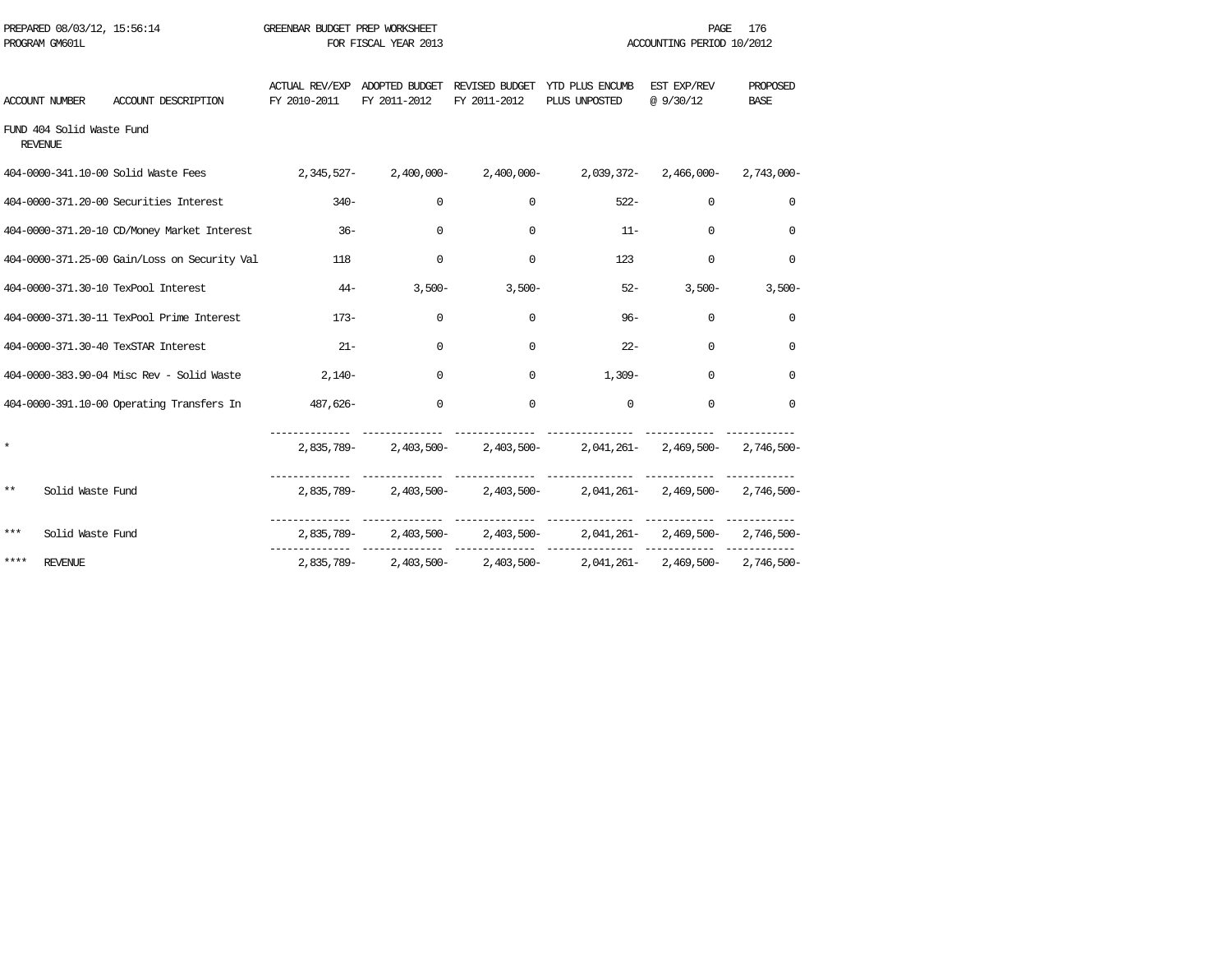|                                                                                                             | PREPARED 08/03/12, 15:56:14<br>PROGRAM GM601L |                                              | GREENBAR BUDGET PREP WORKSHEET<br>FOR FISCAL YEAR 2013 |                                |                                | 177<br>PAGE<br>ACCOUNTING PERIOD 10/2012 |                         |                         |  |  |
|-------------------------------------------------------------------------------------------------------------|-----------------------------------------------|----------------------------------------------|--------------------------------------------------------|--------------------------------|--------------------------------|------------------------------------------|-------------------------|-------------------------|--|--|
|                                                                                                             | ACCOUNT NUMBER                                | ACCOUNT DESCRIPTION                          | <b>ACTUAL REV/EXP</b><br>FY 2010-2011                  | ADOPTED BUDGET<br>FY 2011-2012 | REVISED BUDGET<br>FY 2011-2012 | YTD PLUS ENCUMB<br>PLUS UNPOSTED         | EST EXP/REV<br>@9/30/12 | PROPOSED<br><b>BASE</b> |  |  |
| FUND 404 Solid Waste Fund<br><b>EXPENDITURE</b><br>Operating<br>$404-0000-441.85-01$ Deprec Exp - Buildings |                                               |                                              |                                                        |                                |                                |                                          |                         |                         |  |  |
|                                                                                                             |                                               |                                              | 165                                                    | 0                              | $\mathbf 0$                    | $\mathbf 0$                              | $\mathbf 0$             | $\mathbf 0$             |  |  |
|                                                                                                             |                                               | 404-0000-441.85-02 Deprec Exp - Improvements | 380                                                    | $\Omega$                       | $\Omega$                       | $\Omega$                                 | $\Omega$                | $\mathbf 0$             |  |  |
| $\star$                                                                                                     | Operating                                     |                                              | 545                                                    | $\Omega$                       | $\Omega$                       | $\Omega$                                 | $\Omega$                | $\Omega$                |  |  |
| $***$                                                                                                       | Solid Waste Fund                              |                                              | 545                                                    | $\Omega$                       | $\Omega$                       | $\Omega$                                 | $\Omega$                | $\Omega$                |  |  |
| ***                                                                                                         | Solid Waste Fund                              |                                              | 545                                                    | 0                              | 0                              | 0                                        | 0                       | 0                       |  |  |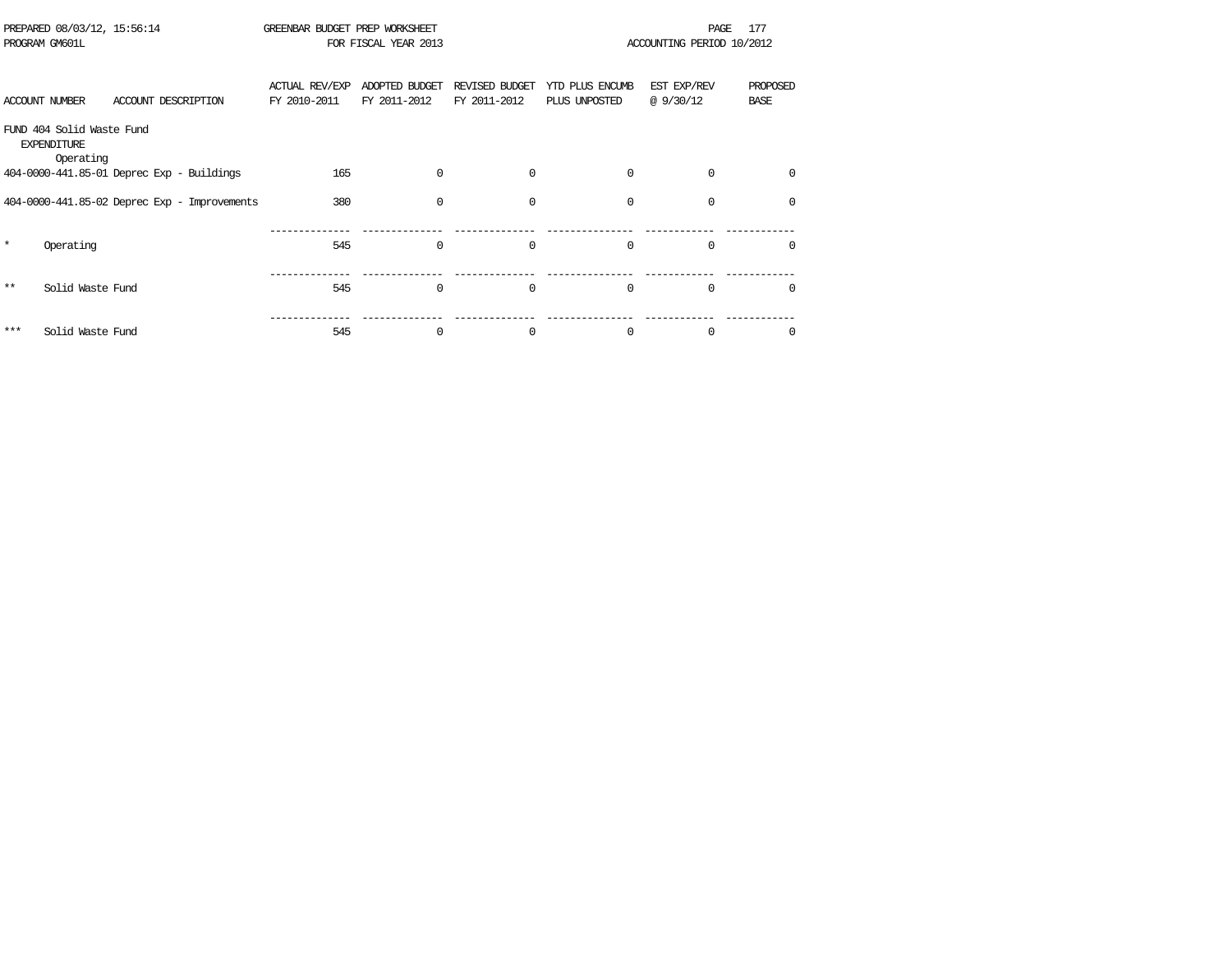| PREPARED 08/03/12, 15:56:14<br>PROGRAM GM601L                                                 |                                              | GREENBAR BUDGET PREP WORKSHEET | FOR FISCAL YEAR 2013 |              |                                                                               | PAGE<br>ACCOUNTING PERIOD 10/2012 | 178                     |
|-----------------------------------------------------------------------------------------------|----------------------------------------------|--------------------------------|----------------------|--------------|-------------------------------------------------------------------------------|-----------------------------------|-------------------------|
| <b>ACCOUNT NUMBER</b>                                                                         | ACCOUNT DESCRIPTION                          | FY 2010-2011                   | FY 2011-2012         | FY 2011-2012 | ACTUAL REV/EXP ADOPTED BUDGET REVISED BUDGET YTD PLUS ENCUMB<br>PLUS UNPOSTED | EST EXP/REV<br>@9/30/12           | PROPOSED<br><b>BASE</b> |
| FUND 404 Solid Waste Fund<br><b>EXPENDITURE</b><br>DEPT 40 PUBLIC WORKS<br>DIV 13 Solid Waste | Salaries & Benefits                          |                                |                      |              |                                                                               |                                   |                         |
| 404-4013-441.10-01 Salaries                                                                   |                                              | 69,021                         | $\Omega$             | $\Omega$     | $\Omega$                                                                      | $\Omega$                          | $\Omega$                |
| 404-4013-441.11-01 Wages                                                                      |                                              | 18,836                         | 16,331               | 16,331       | 16,641                                                                        | 18,814                            | 21,017                  |
|                                                                                               | 404-4013-441.13-09 Accumulated Vacation Pay  | $1,448-$                       | $\mathbf 0$          | $\mathbf 0$  | 0                                                                             | $\mathbf 0$                       | $\mathbf 0$             |
|                                                                                               | 404-4013-441.15-02 Market Adjustment Fund    | $\mathbf 0$                    | $\mathbf 0$          | $\mathbf 0$  | 0                                                                             | $\mathbf 0$                       | 700                     |
| 404-4013-441.16-01 Car Allowance                                                              |                                              | 3,513                          | $\mathbf 0$          | $\mathbf 0$  | 0                                                                             | $\Omega$                          | $\mathbf 0$             |
|                                                                                               | 404-4013-441.16-05 Cell Phone Allowance      | 652                            | $\mathbf 0$          | $\mathbf 0$  | 0                                                                             | $\Omega$                          | $\mathbf 0$             |
| 404-4013-441.20-01 FICA Taxes                                                                 |                                              | 5,332                          | 1,062                | 1,062        | 1,032                                                                         | 1,167                             | 1,303                   |
| 404-4013-441.20-02 Medicare Taxes                                                             |                                              | 1,247                          | 248                  | 248          | 242                                                                           | 273                               | 305                     |
|                                                                                               | 404-4013-441.20-03 Unemployment Taxes        | 262                            | 125                  | 125          | 374                                                                           | 290                               | 522                     |
| 404-4013-441.21-01 TMRS                                                                       |                                              | 9,639                          | $\mathbf 0$          | $\mathbf 0$  | 0                                                                             | $\mathbf 0$                       | $\mathbf 0$             |
|                                                                                               | 404-4013-441.22-01 Workers' Compensation Ins | 503                            | 379                  | 379          | 368                                                                           | 416                               | 464                     |
| 404-4013-441.22-02 Health Insurance                                                           |                                              | 4,842                          | $\mathbf 0$          | $\mathbf 0$  | $\mathbf 0$                                                                   | $\mathbf 0$                       | $\mathbf 0$             |
| 404-4013-441.22-04 Dental Insurance                                                           |                                              | 337                            | $\mathbf 0$          | $\mathbf 0$  | 0                                                                             | $\mathbf 0$                       | 0                       |
| 404-4013-441.22-05 Life Insurance                                                             |                                              | 39                             | $\Omega$             | $\Omega$     | $\Omega$                                                                      | $\Omega$                          | $\Omega$                |
|                                                                                               | 404-4013-441.22-06 Contr-Health Spending Acc | 1,000                          | 0                    | $\Omega$     | 0                                                                             | $\Omega$                          | $\Omega$                |
| $\star$<br>Salaries & Benefits                                                                |                                              | 113,775                        | 18,145               | 18,145       | 18,657                                                                        | 20,960                            | 24,311                  |
| Operating                                                                                     | 404-4013-441.32-08 Other Prof Consulting     | 598                            | $\Omega$             | $\Omega$     | $\Omega$                                                                      | $\Omega$                          | $\Omega$                |
|                                                                                               | 404-4013-441.34-03 Information Srvcs Contrib | 4,839                          | $\Omega$             | $\Omega$     | $\Omega$                                                                      | $\Omega$                          | $\Omega$                |
| 404-4013-441.40-02 Equipment Rental                                                           |                                              | 720                            | 720                  | 720          | 720                                                                           | 720                               | 720                     |
|                                                                                               | 404-4013-441.42-08 Equipment Maint & Repair  | 4,527                          | 3,610                | 3,610        | 1,578                                                                         | 2,555                             | 3,610                   |
|                                                                                               | 404-4013-441.50-01 Memberships & Licenses    | $\mathbf 0$                    | $\mathbf 0$          | $\mathbf 0$  | 133                                                                           | $\mathbf 0$                       | $\mathbf 0$             |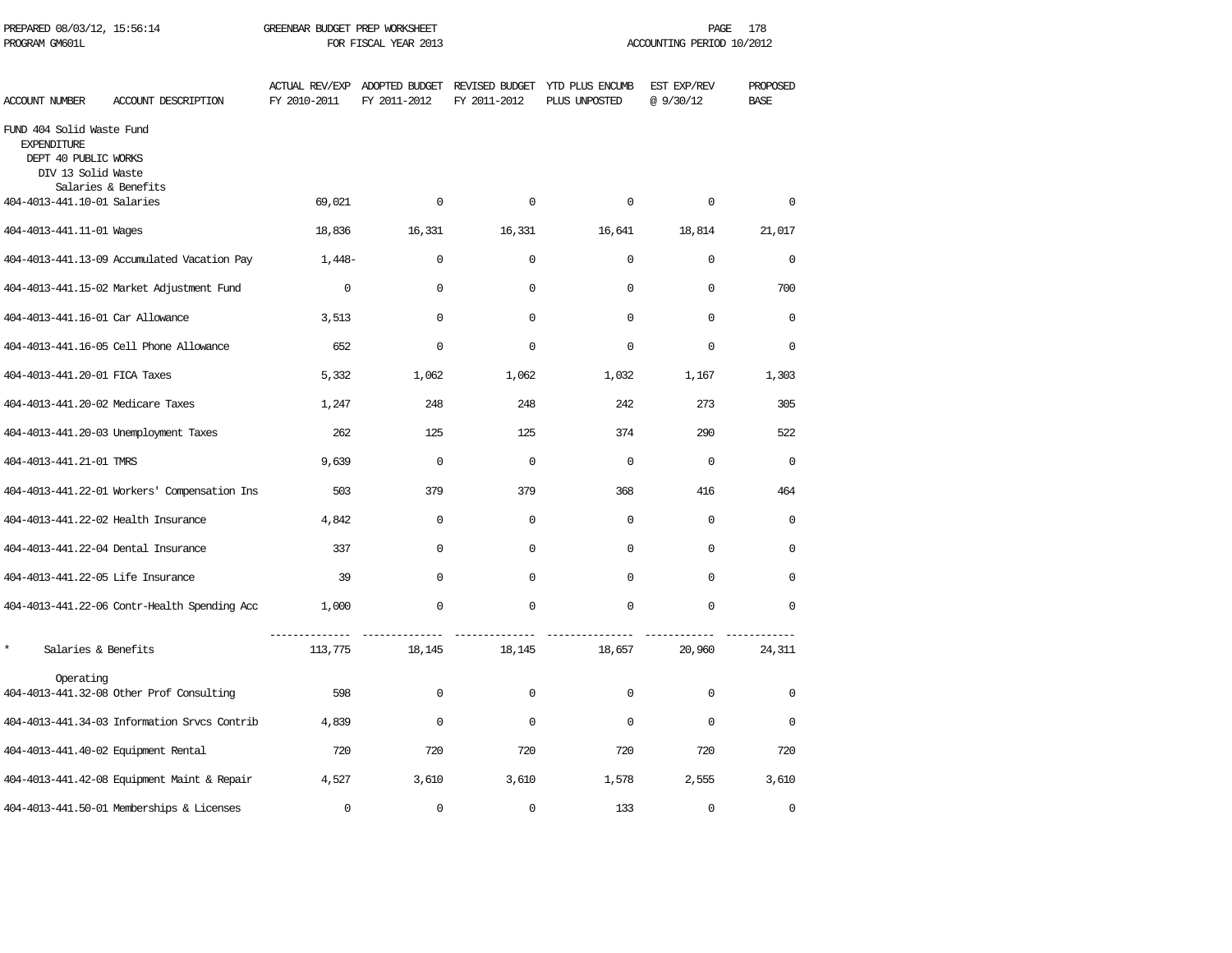| PREPARED 08/03/12, 15:56:14<br>PROGRAM GM601L                                                              |                                             | GREENBAR BUDGET PREP WORKSHEET<br>FOR FISCAL YEAR 2013 |              |              | PAGE<br>179<br>ACCOUNTING PERIOD 10/2012                                      |                         |                         |  |
|------------------------------------------------------------------------------------------------------------|---------------------------------------------|--------------------------------------------------------|--------------|--------------|-------------------------------------------------------------------------------|-------------------------|-------------------------|--|
| ACCOUNT NUMBER                                                                                             | ACCOUNT DESCRIPTION                         | FY 2010-2011                                           | FY 2011-2012 | FY 2011-2012 | ACTUAL REV/EXP ADOPTED BUDGET REVISED BUDGET YTD PLUS ENCUMB<br>PLUS UNPOSTED | EST EXP/REV<br>@9/30/12 | PROPOSED<br><b>BASE</b> |  |
| FUND 404 Solid Waste Fund<br><b>EXPENDITURE</b><br>DEPT 40 PUBLIC WORKS<br>DIV 13 Solid Waste<br>Operating |                                             |                                                        |              |              |                                                                               |                         |                         |  |
|                                                                                                            | 404-4013-441.52-01 Building Insurance       | 303                                                    | $\mathbf 0$  | $\mathbf 0$  | 318                                                                           | $\mathbf 0$             | $\mathbf 0$             |  |
|                                                                                                            | 404-4013-441.52-03 General Liability Ins    | $\Omega$                                               | $\Omega$     | $\Omega$     | 29                                                                            | $\Omega$                | $\Omega$                |  |
|                                                                                                            | 404-4013-441.55-02 Banking Services Charges | $\Omega$                                               | 776          | 776          | $\Omega$                                                                      | 776                     | 776                     |  |
|                                                                                                            | 404-4013-441.55-04 Collection Services      | 456                                                    | $\mathbf 0$  | $\mathbf 0$  | 1,698                                                                         | $\mathbf 0$             | $\Omega$                |  |
| 404-4013-441.55-16 Grinder Services                                                                        |                                             | 26,141                                                 | 42,000       | 42,000       | 69,868                                                                        | 64,073                  | 75,000                  |  |
| 404-4013-441.80-07 Bad Debts Expense                                                                       |                                             | 4,850                                                  | 7,535        | 7,535        | $\Omega$                                                                      | 7,535                   | 7,535                   |  |
| 404-4013-441.81-01 Franchise Fee                                                                           |                                             | 81,600                                                 | 81,600       | 81,600       | 61,200                                                                        | 81,600                  | 81,600                  |  |
|                                                                                                            | 404-4013-441.81-04 Administrative Services  | 35,072                                                 | 34,200       | 34,200       | 26,832                                                                        | 34,200                  | 34,200                  |  |
| 404-4013-441.81-06 Transfer Out                                                                            |                                             | 236,269                                                | 280,735      | 280,735      | 280,735                                                                       | 280,735                 | 245,340                 |  |
|                                                                                                            | 404-4013-441.90-04 Environmental Disposal   | 319,242                                                | 336,302      | 336,302      | 336,302                                                                       | 336,302                 | 356,659                 |  |
|                                                                                                            | 404-4013-441.90-08 Solid Waste Collection   | 1,782,152                                              | 1,804,683    | 1,804,683    | 1,804,683                                                                     | 1,804,683               | 1,933,745               |  |
| $\star$<br>Operating                                                                                       |                                             | 2,496,769                                              | 2,592,161    | 2,592,161    | 2,584,096                                                                     | 2,613,179               | 2,739,185               |  |
| 404-4013-441.63-02 Electricity                                                                             | Utilities/Internal Chrgs                    | 7,014                                                  | 7,489        | 7,489        | 4,535                                                                         | 6,000                   | 5,500                   |  |
| 404-4013-441.63-03 Natural Gas                                                                             |                                             | 113                                                    | 117          | 117          | 64                                                                            | 72                      | 100                     |  |
| 404-4013-441.63-04 Water                                                                                   |                                             | 2,342                                                  | 3,100        | 3,100        | 1,174                                                                         | 2,300                   | 2,300                   |  |
| 404-4013-441.64-03 Fuel                                                                                    |                                             | 534                                                    | 530          | 530          | 145                                                                           | 258                     | 343                     |  |
| 404-4013-441.82-16 IT Contribution                                                                         |                                             | $\mathbf 0$                                            | 4,285        | 4,285        | 3,214                                                                         | 4,285                   | $\Omega$                |  |
|                                                                                                            | 404-4013-441.82-17 Equip Svc Contribution   | $\mathbf{0}$                                           | 14,794       | 14,794       | 12,328                                                                        | 14,794                  | 14,948                  |  |
| $\star$                                                                                                    | Utilities/Internal Chros                    | 10,003                                                 | 30,315       | 30,315       | 21,460                                                                        | 27,709                  | 23,191                  |  |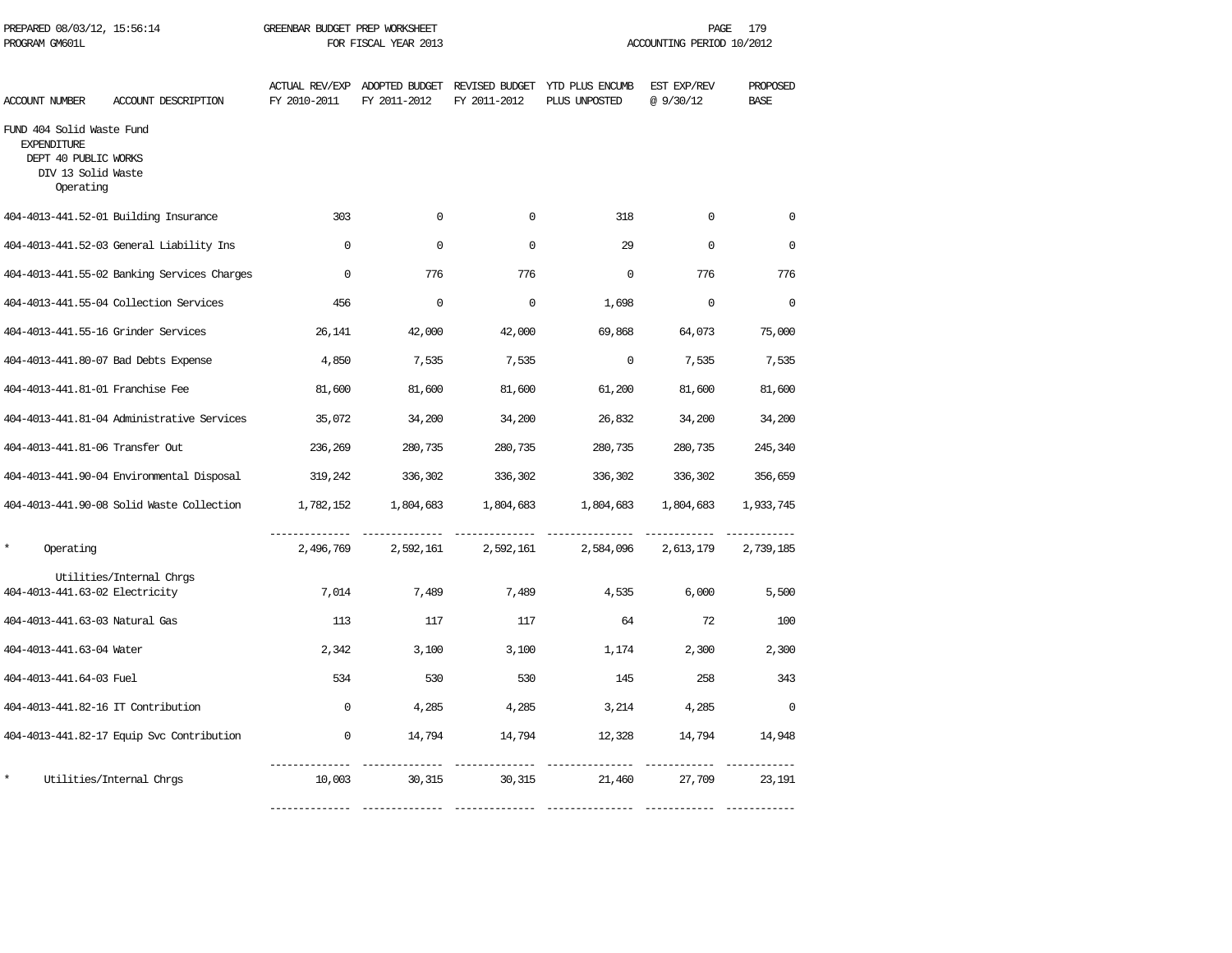|       | PREPARED 08/03/12, 15:56:14<br>PROGRAM GM601L                                                 |                          | GREENBAR BUDGET PREP WORKSHEET | FOR FISCAL YEAR 2013           |                                |                                  | <b>PAGE</b><br>ACCOUNTING PERIOD 10/2012 | 180                     |
|-------|-----------------------------------------------------------------------------------------------|--------------------------|--------------------------------|--------------------------------|--------------------------------|----------------------------------|------------------------------------------|-------------------------|
|       | <b>ACCOUNT NUMBER</b>                                                                         | ACCOUNT DESCRIPTION      | ACTUAL REV/EXP<br>FY 2010-2011 | ADOPTED BUDGET<br>FY 2011-2012 | REVISED BUDGET<br>FY 2011-2012 | YTD PLUS ENCUMB<br>PLUS UNPOSTED | EST EXP/REV<br>@9/30/12                  | PROPOSED<br><b>BASE</b> |
|       | FUND 404 Solid Waste Fund<br><b>EXPENDITURE</b><br>DEPT 40 PUBLIC WORKS<br>DIV 13 Solid Waste | Utilities/Internal Chrgs |                                |                                |                                |                                  |                                          |                         |
| $* *$ | Solid Waste                                                                                   |                          | 2,620,547                      | 2,640,621                      | 2,640,621                      | 2,624,213                        | 2,661,848                                | 2,786,687               |
| ***   | PUBLIC WORKS                                                                                  |                          | 2,620,547                      | 2,640,621                      | 2,640,621                      | 2,624,213                        | 2,661,848                                | 2,786,687               |
| ****  | <b>EXPENDITURE</b>                                                                            |                          | 2,621,092                      | 2,640,621                      | 2,640,621                      | 2,624,213                        | 2,661,848                                | 2,786,687               |
| ***** | Solid Waste Fund                                                                              |                          | $214,697-$                     | 237,121                        | 237,121                        | 582,952                          | 192,348                                  | 40,187                  |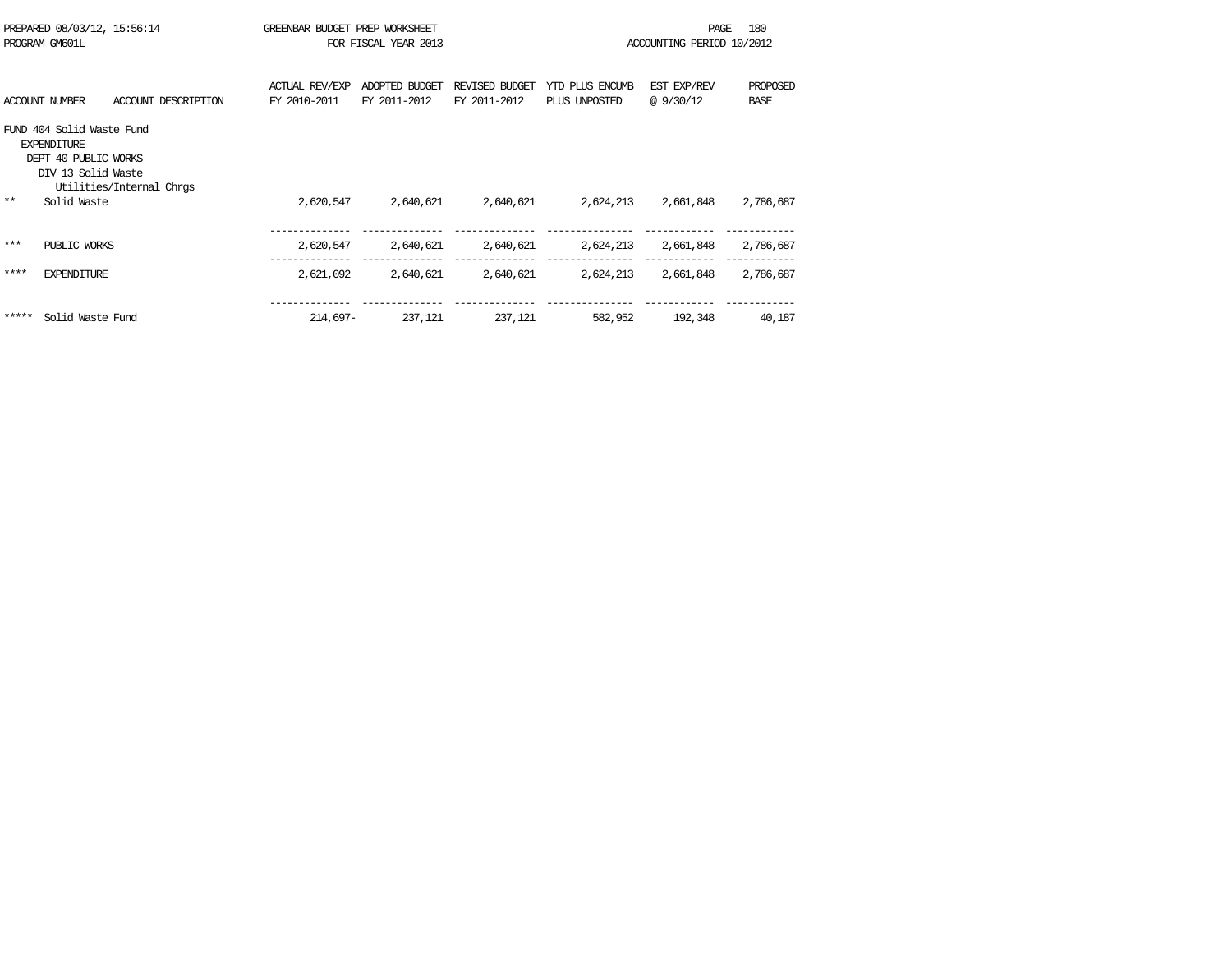| PROGRAM GM601L                                     |                                                                 |              | FOR FISCAL YEAR 2013 |                                                              | ACCOUNTING PERIOD 10/2012                                         |                          |                         |  |
|----------------------------------------------------|-----------------------------------------------------------------|--------------|----------------------|--------------------------------------------------------------|-------------------------------------------------------------------|--------------------------|-------------------------|--|
| ACCOUNT NUMBER                                     | ACCOUNT DESCRIPTION                                             | FY 2010-2011 | FY 2011-2012         | ACTUAL REV/EXP ADOPTED BUDGET REVISED BUDGET<br>FY 2011-2012 | YTD PLUS ENCUMB<br>PLUS UNPOSTED                                  | EST EXP/REV<br>@ 9/30/12 | PROPOSED<br><b>BASE</b> |  |
| FUND 501 Equipment Services Fund<br><b>REVENUE</b> |                                                                 |              |                      |                                                              |                                                                   |                          |                         |  |
|                                                    | -501-0000-347.30-00 Revenue - Equipment Maint 471,524- 480,000- |              |                      | 480,000-                                                     | 400,003-                                                          | 480,000-                 | 485,000-                |  |
|                                                    | 501-0000-371.20-00 Securities Interest                          | $87 -$       | $\Omega$             | 0                                                            | $90 -$                                                            | $\Omega$                 | $\mathbf 0$             |  |
|                                                    | 501-0000-371.20-10 CD/Money Market Interest                     | $10 -$       | $\Omega$             | $\Omega$                                                     | $2 -$                                                             | $\Omega$                 | $\Omega$                |  |
|                                                    | 501-0000-371.25-00 Gain/Loss on Security Val                    | 22.          | $\Omega$             | $\Omega$                                                     | 61                                                                | $\Omega$                 | $\Omega$                |  |
| 501-0000-371.30-10 TexPool Interest                |                                                                 | $10 -$       | $\Omega$             | $\mathbf 0$                                                  | $11 -$                                                            | $\Omega$                 | 0                       |  |
|                                                    | 501-0000-371.30-11 TexPool Prime Interest                       | $47-$        | $\Omega$             | 0                                                            | $21 -$                                                            | $\Omega$                 | 0                       |  |
| 501-0000-371.30-40 TexSTAR Interest                |                                                                 | $5-$         | $\Omega$             | 0                                                            | $5 -$                                                             | $\Omega$                 | $\mathbf 0$             |  |
|                                                    | 501-0000-383.90-00 Other Misc Revenue                           | $1,501-$     | $\Omega$             | $\Omega$                                                     |                                                                   | $145-$<br>$\Omega$       | $\Omega$                |  |
|                                                    | 501-0000-391.10-00 Operating Transfers In                       |              |                      |                                                              | $3,954-7,593-7,593-7,593-7,593-7,593-$                            |                          | $9,000 -$               |  |
| $\star$                                            |                                                                 |              |                      |                                                              | 477,116- 487,593- 487,593- 487,593- 407,809- 487,593- 494,000-    |                          |                         |  |
| $***$                                              | Equipment Services Fund                                         |              |                      |                                                              | 477,116- 487,593- 487,593- 487,593- 407,809- 487,593- 494,000-    |                          |                         |  |
| $***$                                              | Equipment Services Fund                                         |              |                      |                                                              | 477,116- 487,593- 487,593- 487,593- 407,809- 487,593- 494,000-    |                          |                         |  |
| ****<br><b>REVENUE</b>                             |                                                                 |              |                      |                                                              | 407, 116 - 487, 593 - 487, 593 - 407, 809 - 487, 593 - 494, 000 - |                          |                         |  |

PREPARED 08/03/12, 15:56:14 GREENBAR BUDGET PREP WORKSHEET PAGE 181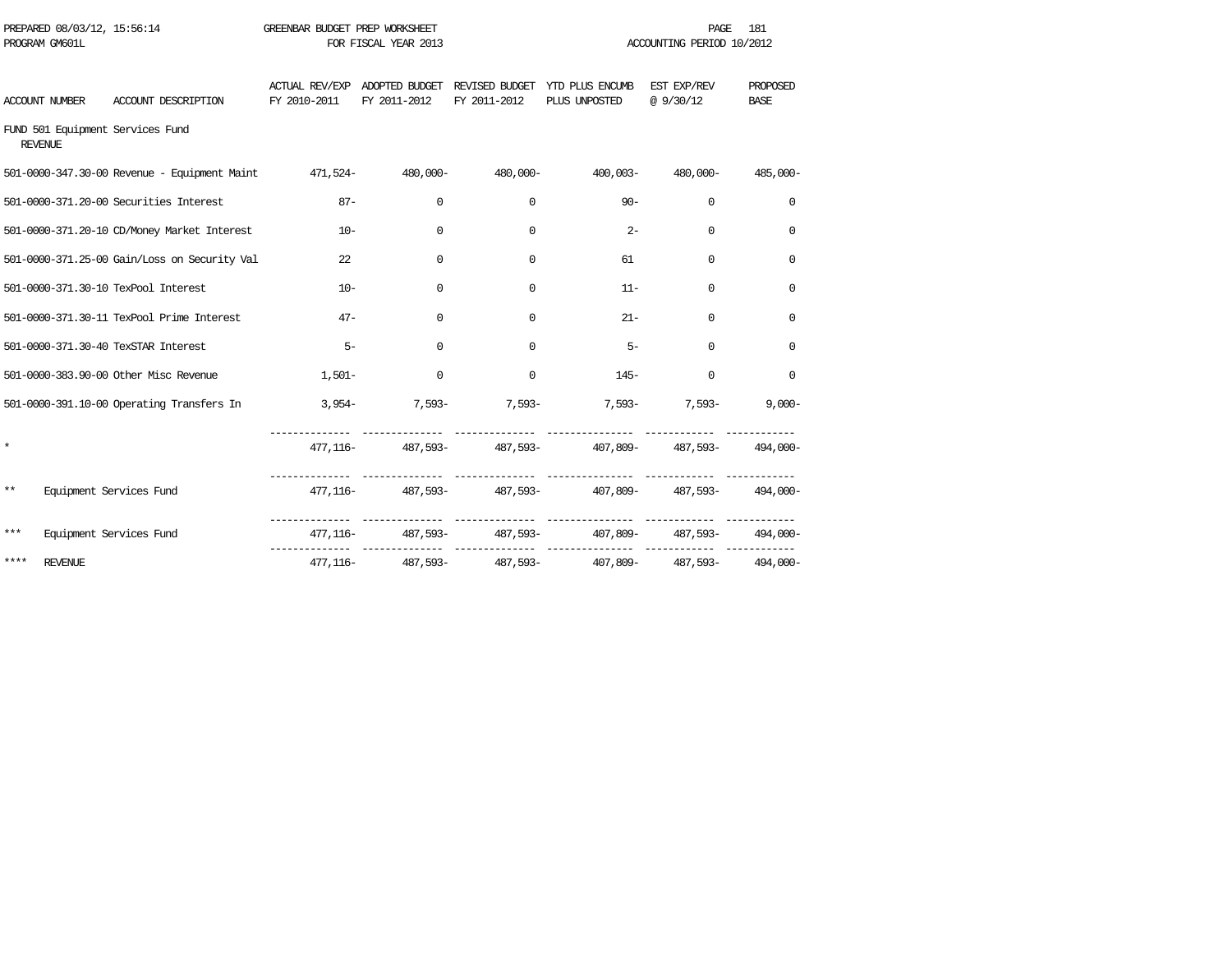| PROGRAM GM601L |                                 |                                              |                                       | FOR FISCAL YEAR 2013           |                                | ACCOUNTING PERIOD 10/2012        |                          |                         |  |
|----------------|---------------------------------|----------------------------------------------|---------------------------------------|--------------------------------|--------------------------------|----------------------------------|--------------------------|-------------------------|--|
|                | <b>ACCOUNT NUMBER</b>           | ACCOUNT DESCRIPTION                          | <b>ACTUAL REV/EXP</b><br>FY 2010-2011 | ADOPTED BUDGET<br>FY 2011-2012 | REVISED BUDGET<br>FY 2011-2012 | YTD PLUS ENCUMB<br>PLUS UNPOSTED | EST EXP/REV<br>@ 9/30/12 | PROPOSED<br><b>BASE</b> |  |
|                | <b>EXPENDITURE</b><br>Operating | FUND 501 Equipment Services Fund             |                                       |                                |                                |                                  |                          |                         |  |
|                |                                 | 501-0000-544.85-03 Deprec Exp - Equipment    | 1,539                                 | $\Omega$                       | $\Omega$                       | $\Omega$                         | $\Omega$                 | $\Omega$                |  |
|                |                                 | 501-0000-544.85-09 Deprec Exp -Infrastucture | 1,894                                 | 0                              | $\mathbf 0$                    | $\mathbf 0$                      | 0                        | $\Omega$                |  |
| $\star$        | Operating                       |                                              | 3,433                                 | $\Omega$                       | $\mathbf 0$                    | $\Omega$                         | $\Omega$                 | $\Omega$                |  |
|                | Capital                         | 501-0000-543.72-99 Improvement Reclass       | $6.707 -$                             | $\Omega$                       | $\Omega$                       | $\Omega$                         | $\Omega$                 | $\Omega$                |  |
| $\star$        | Capital                         |                                              | $6.707 -$                             | $\Omega$                       | $\Omega$                       | $\Omega$                         | $\Omega$                 | $\Omega$                |  |
| $* *$          |                                 | Equipment Services Fund                      | $3.274-$                              | $\Omega$                       | $\Omega$                       | $\Omega$                         | $\Omega$                 | $\Omega$                |  |
| ***            |                                 | Equipment Services Fund                      | $3,274-$                              | $\Omega$                       | 0                              | $\Omega$                         | 0                        | $\Omega$                |  |

PREPARED 08/03/12, 15:56:14 GREENBAR BUDGET PREP WORKSHEET **FREED AGE 182** PAGE 182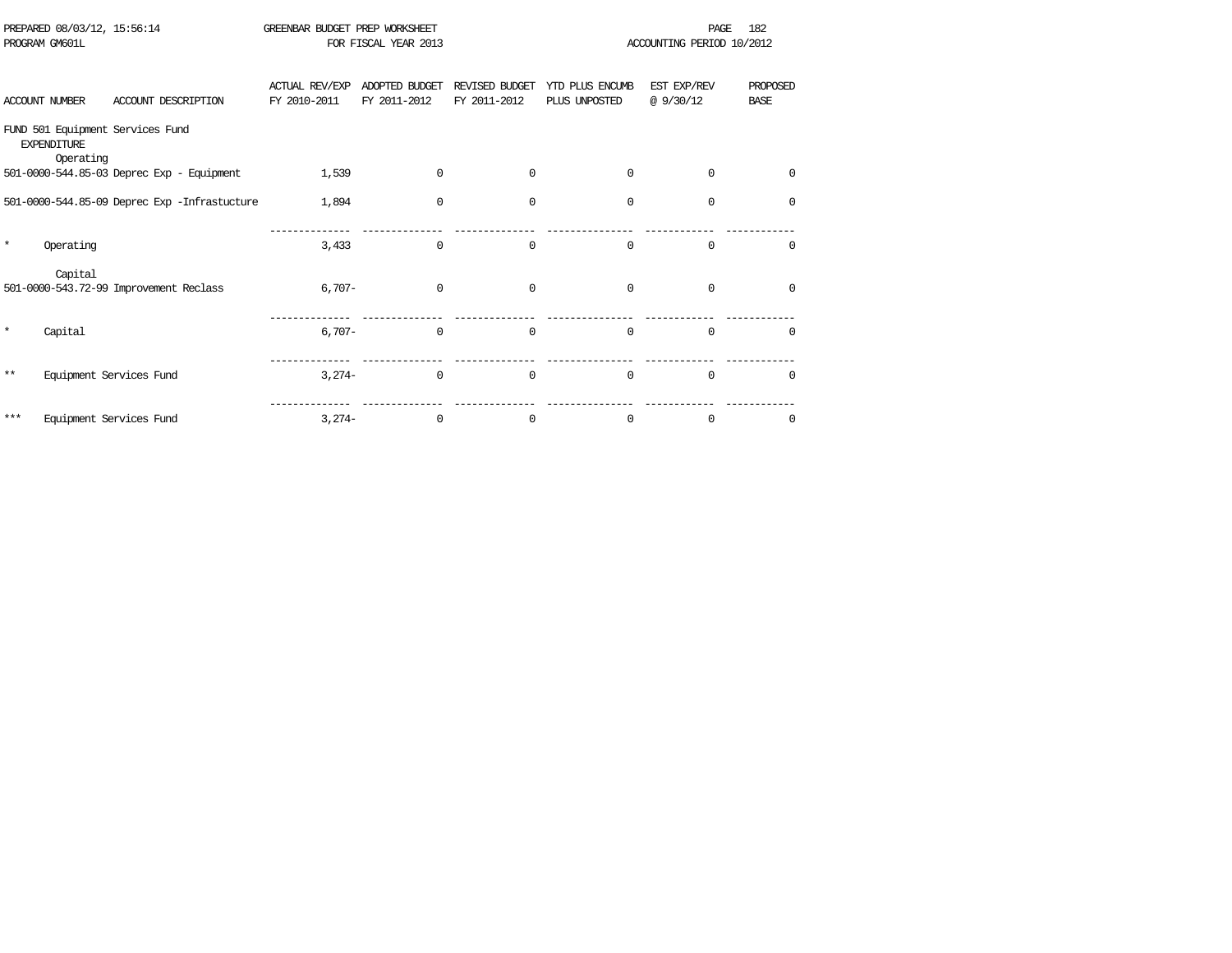| PREPARED 08/03/12, 15:56:14<br>PROGRAM GM601L                                  |                                                  | GREENBAR BUDGET PREP WORKSHEET<br>FOR FISCAL YEAR 2013 |              |              |                                                                               | 183<br>PAGE<br>ACCOUNTING PERIOD 10/2012 |                         |  |
|--------------------------------------------------------------------------------|--------------------------------------------------|--------------------------------------------------------|--------------|--------------|-------------------------------------------------------------------------------|------------------------------------------|-------------------------|--|
| ACCOUNT NUMBER                                                                 | ACCOUNT DESCRIPTION                              | FY 2010-2011                                           | FY 2011-2012 | FY 2011-2012 | ACTUAL REV/EXP ADOPTED BUDGET REVISED BUDGET YTD PLUS ENCUMB<br>PLUS UNPOSTED | EST EXP/REV<br>@9/30/12                  | PROPOSED<br><b>BASE</b> |  |
| FUND 501 Equipment Services Fund<br><b>EXPENDITURE</b><br>DEPT 40 PUBLIC WORKS | DIV 51 Equipment Services<br>Salaries & Benefits |                                                        |              |              |                                                                               |                                          |                         |  |
| 501-4051-541.10-01 Salaries                                                    |                                                  | 268,967                                                | 246,170      | 246,170      | 204,775                                                                       | 253,536                                  | 253,555                 |  |
|                                                                                | 501-4051-541.12-01 Overtime - Regular            | 130                                                    | 1,000        | 1,000        | 143                                                                           | 1,000                                    | 1,000                   |  |
| 501-4051-541.13-01 Longevity Pay                                               |                                                  | 2,950                                                  | 2,400        | 2,400        | 2,142                                                                         | 2,024                                    | 2,976                   |  |
|                                                                                | 501-4051-541.13-09 Accumulated Vacation Pay      | 3,531                                                  | $\Omega$     | $\Omega$     | $\Omega$                                                                      | $\Omega$                                 | $\Omega$                |  |
|                                                                                | 501-4051-541.13-11 Accumlated Sick Leave Pay     | $19,010-$                                              | $\mathbf 0$  | 0            | $\mathbf 0$                                                                   | $\mathbf 0$                              | 0                       |  |
| 501-4051-541.13-14 Ins Opt Out                                                 |                                                  | $\mathbf 0$                                            | $\mathbf 0$  | $\mathbf 0$  | 1,400                                                                         | 1,900                                    | 2,400                   |  |
|                                                                                | 501-4051-541.15-01 Merit Salary Expense          | $\Omega$                                               | 7,593        | 7,593        | $\Omega$                                                                      | $\Omega$                                 | $\Omega$                |  |
|                                                                                | 501-4051-541.15-02 Market Adjustment Fund        | $\Omega$                                               | 0            | $\mathbf 0$  | $\Omega$                                                                      | 0                                        | 9,000                   |  |
| 501-4051-541.16-01 Car Allowance                                               |                                                  | 3,513                                                  | 3,500        | 3,500        | 2,827                                                                         | 3,500                                    | 3,500                   |  |
| 501-4051-541.16-02 Tool Allowance                                              |                                                  | 3,296                                                  | 2,700        | 2,700        | 2,700                                                                         | 2,700                                    | 2,700                   |  |
|                                                                                | 501-4051-541.16-05 Cell Phone Allowance          | 652                                                    | 650          | 650          | 535                                                                           | 650                                      | 650                     |  |
| 501-4051-541.20-01 FICA Taxes                                                  |                                                  | 17,211                                                 | 15,898       | 15,898       | 13,199                                                                        | 16,385                                   | 16,540                  |  |
| 501-4051-541.20-02 Medicare Taxes                                              |                                                  | 4,025                                                  | 3,718        | 3,718        | 3,087                                                                         | 3,832                                    | 3,868                   |  |
|                                                                                | 501-4051-541.20-03 Unemployment Taxes            | 416                                                    | 360          | 360          | 1,305                                                                         | 1,305                                    | 1,305                   |  |
| 501-4051-541.21-01 TMRS                                                        |                                                  | 36,563                                                 | 36,386       | 36,386       | 30,438                                                                        | 37,614                                   | 40,044                  |  |
|                                                                                | 501-4051-541.22-01 Workers' Compensation Ins     | 2,097                                                  | 1,889        | 1,889        | 1,577                                                                         | 1,944                                    | 1,951                   |  |
| 501-4051-541.22-02 Health Insurance                                            |                                                  | 27,260                                                 | 36,300       | 36,300       | 22,270                                                                        | 28,320                                   | 29,040                  |  |
| 501-4051-541.22-04 Dental Insurance                                            |                                                  | 1,800                                                  | 1,797        | 1,797        | 1,498                                                                         | 1,798                                    | 1,798                   |  |
| 501-4051-541.22-05 Life Insurance                                              |                                                  | 208                                                    | 196          | 196          | 145                                                                           | 173                                      | 165                     |  |
|                                                                                | 501-4051-541.22-06 Contr-Health Spending Acc     | 2,800                                                  | $\mathbf 0$  | $\mathbf 0$  | $\mathbf 0$                                                                   | $\mathbf 0$                              | $\Omega$                |  |
| $\star$<br>Salaries & Benefits                                                 |                                                  | 356,409                                                | 360,557      | 360,557      | 288,041                                                                       | 356,681                                  | 370,492                 |  |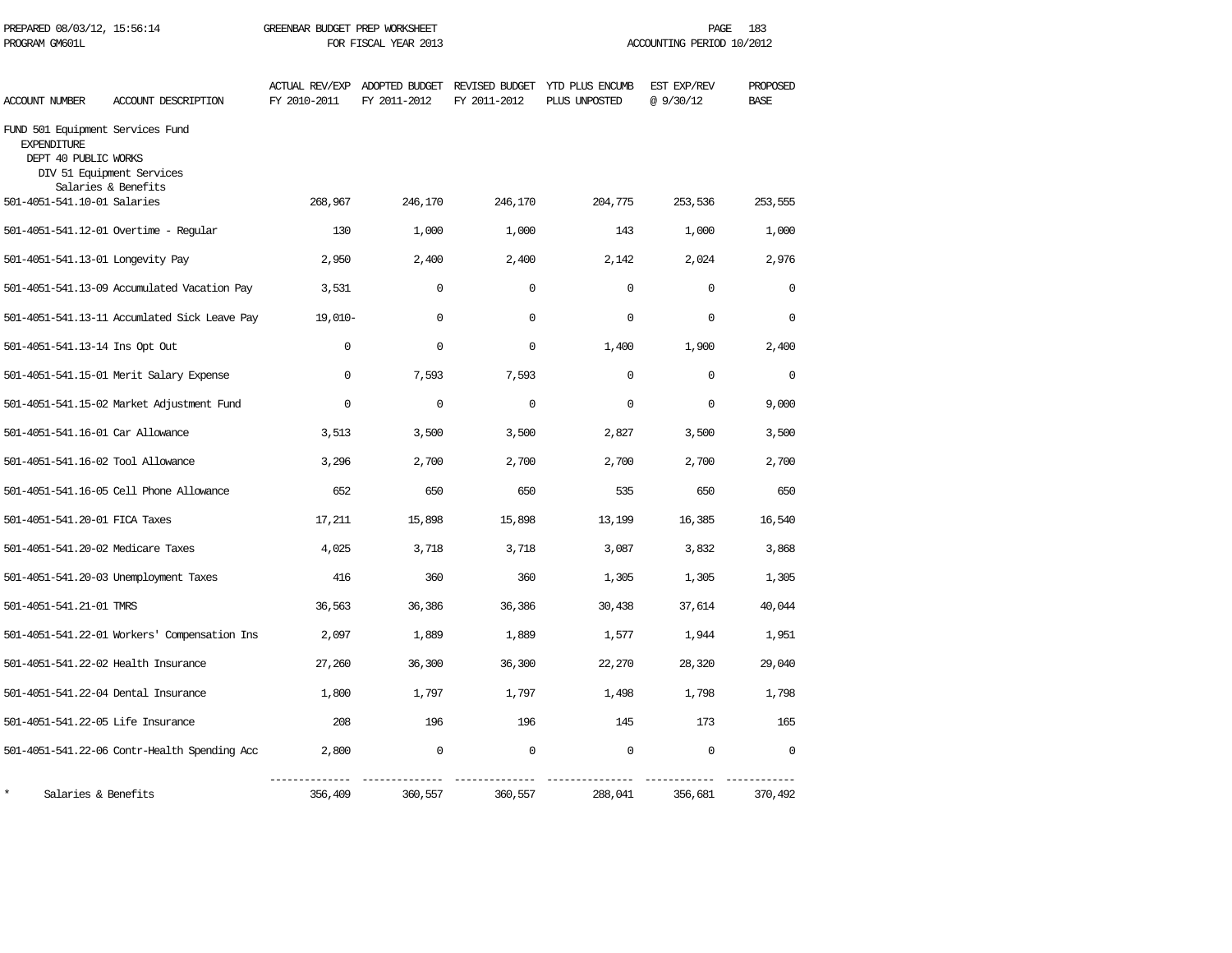| PREPARED 08/03/12, 15:56:14<br>PROGRAM GM601L                                                            |                                              | GREENBAR BUDGET PREP WORKSHEET<br>FOR FISCAL YEAR 2013 |              |              | 184<br>PAGE<br>ACCOUNTING PERIOD 10/2012                                      |                         |                         |  |
|----------------------------------------------------------------------------------------------------------|----------------------------------------------|--------------------------------------------------------|--------------|--------------|-------------------------------------------------------------------------------|-------------------------|-------------------------|--|
| ACCOUNT NUMBER                                                                                           | ACCOUNT DESCRIPTION                          | FY 2010-2011                                           | FY 2011-2012 | FY 2011-2012 | ACTUAL REV/EXP ADOPTED BUDGET REVISED BUDGET YTD PLUS ENCUMB<br>PLUS UNPOSTED | EST EXP/REV<br>@9/30/12 | PROPOSED<br><b>BASE</b> |  |
| FUND 501 Equipment Services Fund<br><b>EXPENDITURE</b><br>DEPT 40 PUBLIC WORKS<br>Operating<br>Operating | DIV 51 Equipment Services                    |                                                        |              |              |                                                                               |                         |                         |  |
|                                                                                                          | 501-4051-541.50-01 Memberships & Licenses    | 2,543                                                  | 3,000        | 3,000        | 2,818                                                                         | 3,028                   | 3,075                   |  |
|                                                                                                          | 501-4051-541.50-02 Subscriptions/Books/Pub   | 55                                                     | $\mathbf{0}$ | $\Omega$     | $\Omega$                                                                      | $\mathbf 0$             | $\Omega$                |  |
|                                                                                                          | 501-4051-541.50-03 Personnel Dev & Activity  | 254                                                    | 2,468        | 2,468        | $\Omega$                                                                      | 2,468                   | 3,287                   |  |
|                                                                                                          | 501-4051-541.50-05 Misc Personnel Expense    | $\Omega$                                               | $\mathbf 0$  | $\Omega$     | $\Omega$                                                                      | $\Omega$                | 1,500                   |  |
| 501-4051-542.40-02 Equipment Rental                                                                      |                                              | 3,060                                                  | 2,582        | 2,582        | 2,518                                                                         | 2,827                   | 2,827                   |  |
|                                                                                                          | 501-4051-542.41-01 Building Maint & Repair   | 130                                                    | 269          | 269          | 150                                                                           | 269                     | 12,169                  |  |
|                                                                                                          | 501-4051-542.42-08 Equipment Maint & Repair  | 605                                                    | 1,324        | 1,324        | $1,637-$                                                                      | 682                     | 1,324                   |  |
|                                                                                                          | 501-4051-542.42-10 Maintenance of Apparatus  | 1,062                                                  | 3,000        | 3,000        | 6,555                                                                         | 4,194                   | 7,000                   |  |
|                                                                                                          | 501-4051-543.34-03 Information Srvcs Contrib | 40,392                                                 | $\mathbf 0$  | $\mathsf 0$  | $\mathbf 0$                                                                   | $\mathbf 0$             | $\mathbf 0$             |  |
|                                                                                                          | 501-4051-543.52-01 Building Insurance        | 1,464                                                  | 1,779        | 1,779        | 1,439                                                                         | 1,779                   | 1,779                   |  |
|                                                                                                          | 501-4051-543.52-02 Equipment Insurance       | 698                                                    | 698          | 698          | 643                                                                           | 698                     | 698                     |  |
|                                                                                                          | 501-4051-543.52-03 General Liability Ins     | 1,640                                                  | 2,435        | 2,435        | 1,214                                                                         | 2,435                   | 2,435                   |  |
|                                                                                                          | 501-4051-543.60-01 Office Supplies & Mat     | 235                                                    | 456          | 456          | 44                                                                            | 456                     | 856                     |  |
|                                                                                                          | 501-4051-543.60-02 Janitorial Supplies       | 1,768                                                  | 2,028        | 2,028        | 1,912                                                                         | 2,028                   | 2,028                   |  |
|                                                                                                          | 501-4051-543.60-11 Minor Tools & Materials   | 123                                                    | 1,005        | 1,005        | 396                                                                           | 1,005                   | 1,005                   |  |
| 501-4051-543.60-13 Uniforms                                                                              |                                              | 509                                                    | 752          | 752          | $\Omega$                                                                      | 752                     | 1,200                   |  |
|                                                                                                          | 501-4051-543.60-14 Protective Clothing/Mat   | 624                                                    | 575          | 575          | 495                                                                           | 575                     | 900                     |  |
| 501-4051-543.65-01 Parts                                                                                 |                                              | $\mathbf 0$                                            | $\mathbf 0$  | $\mathsf 0$  | 41,967                                                                        | $\mathbf 0$             | $\mathbf 0$             |  |
| 501-4051-543.65-03 Chemicals                                                                             |                                              | $\mathbf 0$                                            | 3,000        | 3,000        | $\mathbf 0$                                                                   | 1,043                   | 3,128                   |  |
| 501-4051-543.65-05 Welding Gas                                                                           |                                              | $\mathbf 0$                                            | 725          | 725          | 280                                                                           | 725                     | 725                     |  |
| 501-4051-543.65-06 Minor Parts                                                                           |                                              | 1,662                                                  | 3,907        | 3,907        | 2,437                                                                         | 3,907                   | 3,907                   |  |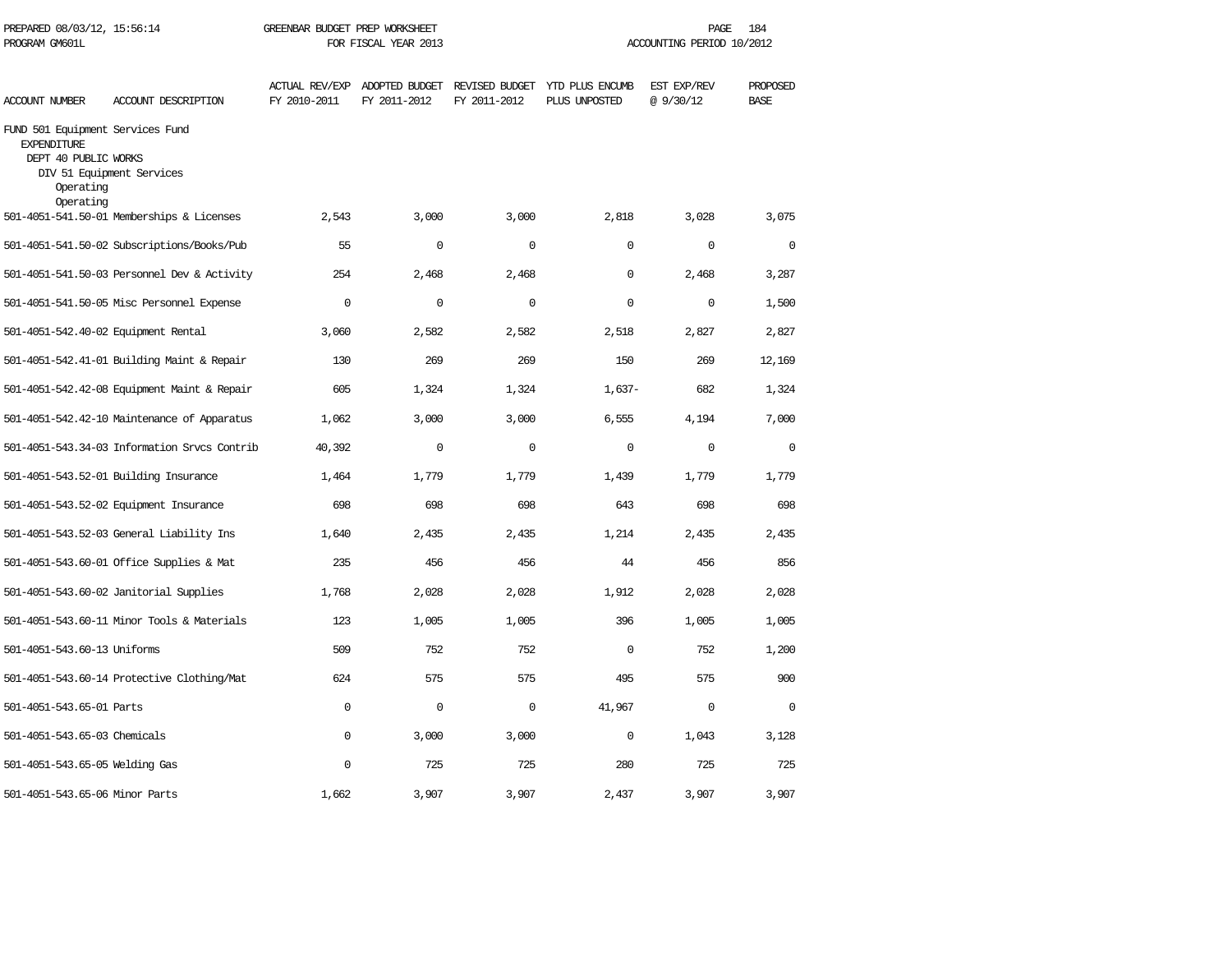| PREPARED 08/03/12, 15:56:14<br>PROGRAM GM601L                                               |                                              | GREENBAR BUDGET PREP WORKSHEET<br>FOR FISCAL YEAR 2013 |              |              |                                                                               | PAGE<br>185<br>ACCOUNTING PERIOD 10/2012 |                         |  |  |
|---------------------------------------------------------------------------------------------|----------------------------------------------|--------------------------------------------------------|--------------|--------------|-------------------------------------------------------------------------------|------------------------------------------|-------------------------|--|--|
| ACCOUNT NUMBER                                                                              | ACCOUNT DESCRIPTION                          | FY 2010-2011                                           | FY 2011-2012 | FY 2011-2012 | ACTUAL REV/EXP ADOPTED BUDGET REVISED BUDGET YTD PLUS ENCUMB<br>PLUS UNPOSTED | EST EXP/REV<br>@9/30/12                  | PROPOSED<br><b>BASE</b> |  |  |
| FUND 501 Equipment Services Fund<br><b>EXPENDITURE</b><br>DEPT 40 PUBLIC WORKS<br>Operating | DIV 51 Equipment Services                    |                                                        |              |              |                                                                               |                                          |                         |  |  |
|                                                                                             | 501-4051-543.66-04 Minor Shop & Plant Eqpt   | 1,249                                                  | 3,000        | 3,000        | 1,249                                                                         | 3,000                                    | 3,700                   |  |  |
| 501-4051-543.80-04 Interest Expense                                                         |                                              | 1,033                                                  | 630          | 630          | 322                                                                           | 630                                      | 575                     |  |  |
|                                                                                             | 501-4051-543.80-11 Inventory Over/Short      | 15,884-                                                | $\mathbf 0$  | $\mathbf 0$  | $677 -$                                                                       | $\mathbf 0$                              | $\mathbf 0$             |  |  |
|                                                                                             | 501-4051-543.90-04 Environmental Disposal    | 2,720                                                  | 1,640        | 1,640        | 1,399                                                                         | 3,612                                    | 3,612                   |  |  |
| Operating                                                                                   |                                              | 45,942                                                 | 35,273       | 35,273       | 63,524                                                                        | 36,113                                   | 57,730                  |  |  |
| 501-4051-542.64-03 Fuel                                                                     | Utilities/Internal Chrgs                     | 4,496                                                  | 13,665       | 13,665       | 2,251                                                                         | 5,000                                    | 6,868                   |  |  |
| 501-4051-543.63-01 Telephone                                                                |                                              | 65                                                     | 64           | 64           | 45                                                                            | 64                                       | 64                      |  |  |
| 501-4051-543.63-02 Electricity                                                              |                                              | 4,224                                                  | 4,021        | 4,021        | 2,862                                                                         | 4,400                                    | 4,700                   |  |  |
| 501-4051-543.63-03 Natural Gas                                                              |                                              | 13,871                                                 | 14,373       | 14,373       | 7,840                                                                         | 8,400                                    | 12,000                  |  |  |
| 501-4051-543.63-04 Water                                                                    |                                              | 13,163                                                 | 15,000       | 15,000       | 4,954                                                                         | 11,000                                   | 11,000                  |  |  |
| 501-4051-543.63-05 Trash Removal                                                            |                                              | 658                                                    | 2,000        | 2,000        | 657                                                                           | 2,000                                    | 2,000                   |  |  |
|                                                                                             | 501-4051-543.82-01 Contrib to Eqpt Repl Fund | 7,883                                                  | 8,238        | 8,238        | 8,238                                                                         | 8,238                                    | 9,085                   |  |  |
| 501-4051-543.82-16 IT Contribution                                                          |                                              | $\mathbf 0$                                            | 33,918       | 33,918       | 25,439                                                                        | 33,918                                   | 16,033                  |  |  |
| $\star$                                                                                     | Utilities/Internal Chrgs                     | 44,360                                                 | 91,279       | 91,279       | 52,286                                                                        | 73,020                                   | 61,750                  |  |  |
| Capital                                                                                     | 501-4051-543.72-12 Energy Efficiency Systems | 1,993                                                  | 1,993        | 1,993        | $\mathbf 0$                                                                   | 1,993                                    | 1,993                   |  |  |
|                                                                                             | 501-4051-543.74-83 CLP-Energy Efficiency Prf | 4,713                                                  | 1,290        | 1,290        | 638                                                                           | 1,290                                    | 1,409                   |  |  |
| Capital                                                                                     |                                              | 6,706                                                  | 3,283        | 3,283        | 638                                                                           | 3,283                                    | 3,402                   |  |  |
| $**$<br>Equipment Services                                                                  |                                              | 453, 417                                               | 490,392      | 490,392      | 404,489                                                                       | 469,097                                  | 493,374                 |  |  |

-------------- -------------- -------------- --------------- ------------ ------------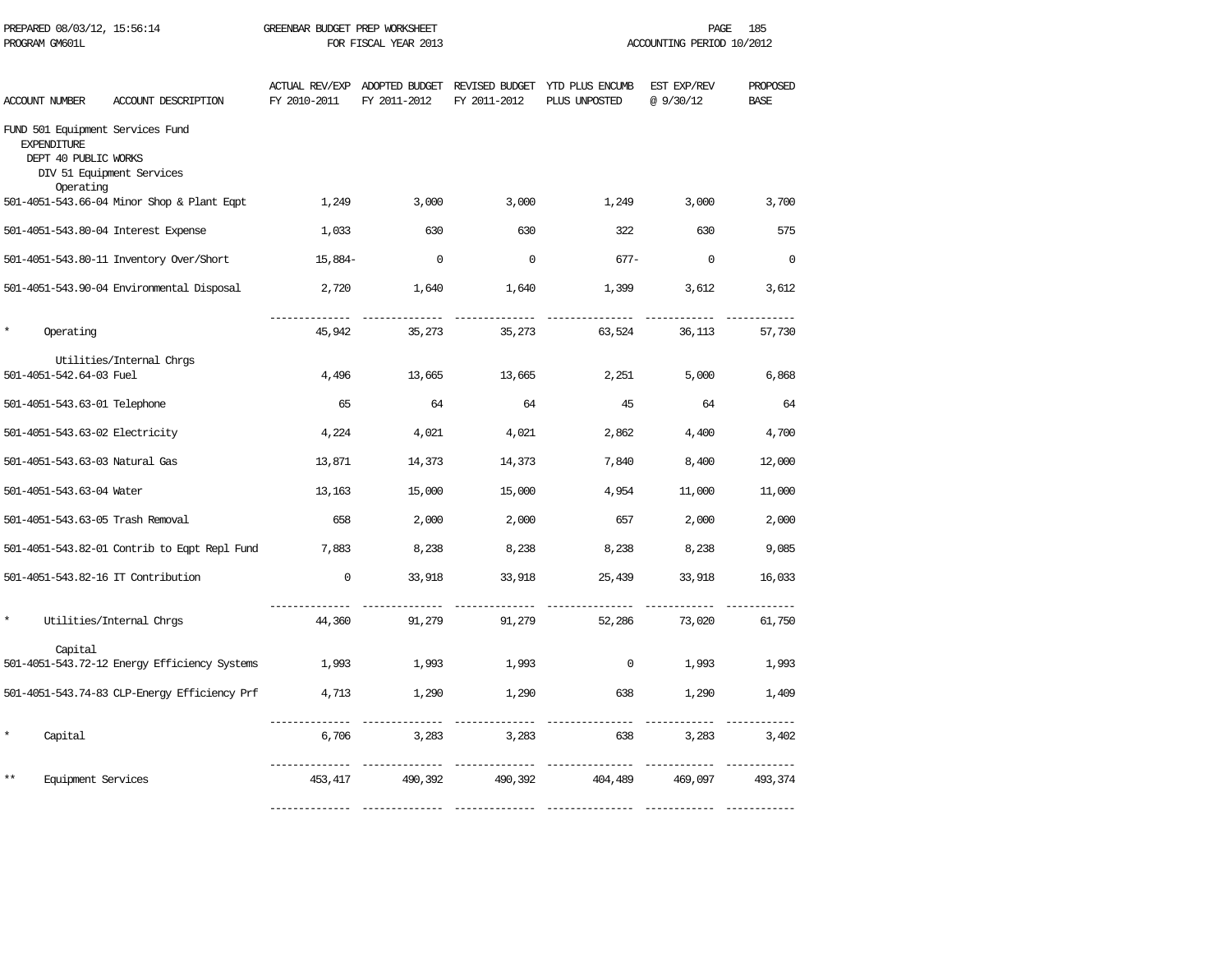|                       |                     |                                                                                                                                                                 |                |                                                                   |                 | PAGE        | 186                       |
|-----------------------|---------------------|-----------------------------------------------------------------------------------------------------------------------------------------------------------------|----------------|-------------------------------------------------------------------|-----------------|-------------|---------------------------|
| PROGRAM GM601L        |                     |                                                                                                                                                                 |                |                                                                   |                 |             |                           |
|                       |                     |                                                                                                                                                                 |                |                                                                   |                 |             |                           |
|                       |                     |                                                                                                                                                                 |                |                                                                   |                 |             |                           |
|                       |                     | ACTUAL REV/EXP                                                                                                                                                  | ADOPTED BUDGET | REVISED BUDGET                                                    | YTD PLUS ENCUMB | EST EXP/REV | PROPOSED                  |
| <b>ACCOUNT NUMBER</b> | ACCOUNT DESCRIPTION | FY 2010-2011                                                                                                                                                    | FY 2011-2012   | FY 2011-2012                                                      | PLUS UNPOSTED   | @ 9/30/12   | <b>BASE</b>               |
|                       |                     |                                                                                                                                                                 |                |                                                                   |                 |             |                           |
|                       |                     |                                                                                                                                                                 |                |                                                                   |                 |             |                           |
| <b>EXPENDITURE</b>    |                     |                                                                                                                                                                 |                |                                                                   |                 |             |                           |
|                       |                     |                                                                                                                                                                 |                |                                                                   |                 |             |                           |
|                       |                     |                                                                                                                                                                 |                |                                                                   |                 |             |                           |
| Capital               |                     |                                                                                                                                                                 |                |                                                                   |                 |             |                           |
|                       |                     | 453,417                                                                                                                                                         | 490,392        | 490,392                                                           | 404,489         | 469,097     | 493,374                   |
|                       |                     |                                                                                                                                                                 |                |                                                                   |                 |             |                           |
| <b>EXPENDITURE</b>    |                     | 450,143                                                                                                                                                         | 490,392        | 490,392                                                           | 404,489         | 469,097     | 493,374                   |
|                       |                     |                                                                                                                                                                 |                |                                                                   |                 |             |                           |
|                       |                     |                                                                                                                                                                 |                |                                                                   |                 |             |                           |
|                       |                     |                                                                                                                                                                 | 2,799          | 2,799                                                             | $3,320-$        | 18,496-     | $626-$                    |
|                       |                     | PREPARED 08/03/12, 15:56:14<br>FUND 501 Equipment Services Fund<br>DEPT 40 PUBLIC WORKS<br>DIV 51 Equipment Services<br>PUBLIC WORKS<br>Equipment Services Fund |                | GREENBAR BUDGET PREP WORKSHEET<br>FOR FISCAL YEAR 2013<br>26,973- |                 |             | ACCOUNTING PERIOD 10/2012 |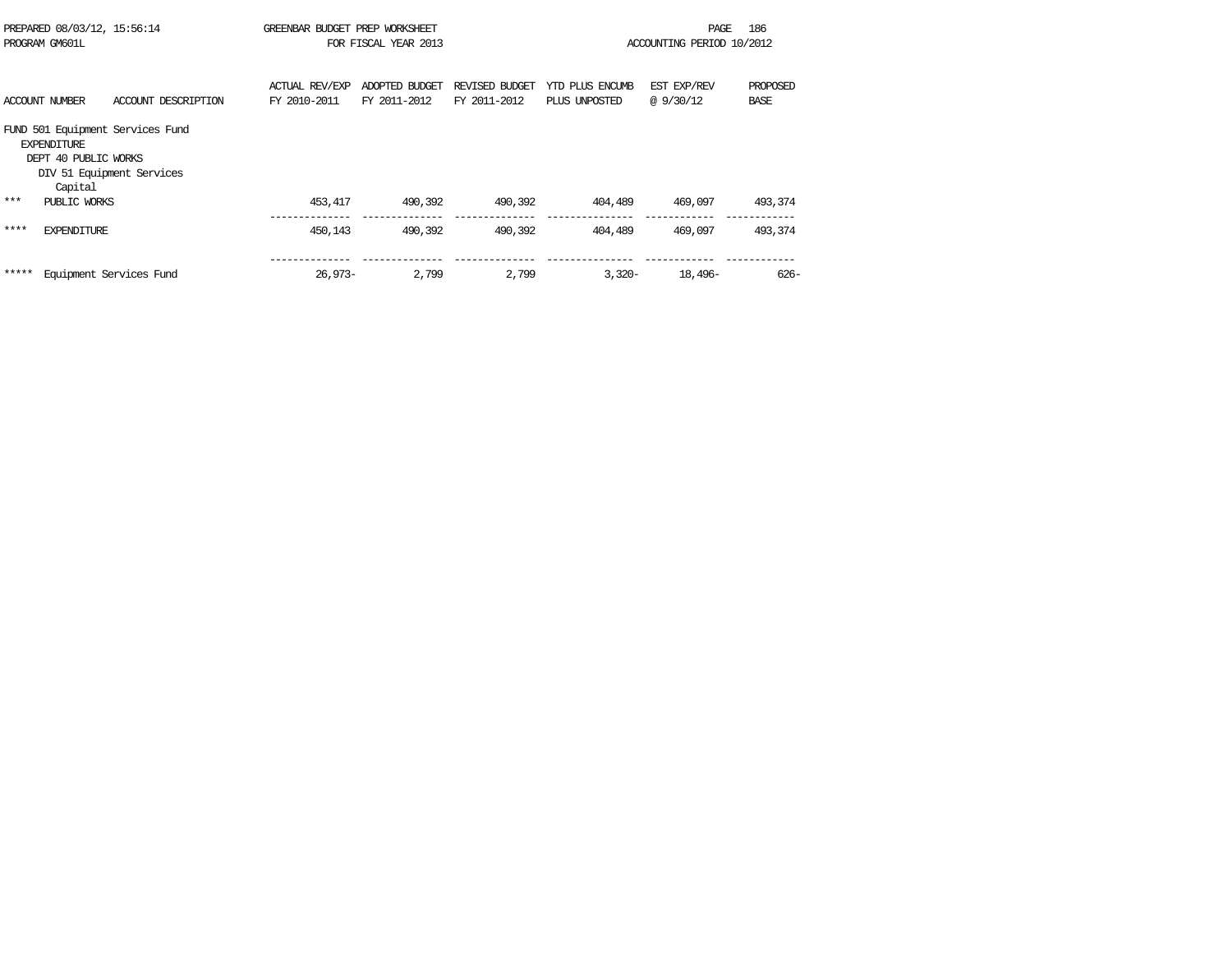| PROGRAM GM601L                                      |                                              |              | FOR FISCAL YEAR 2013 |              | ACCOUNTING PERIOD 10/2012                                                     |                         |                         |
|-----------------------------------------------------|----------------------------------------------|--------------|----------------------|--------------|-------------------------------------------------------------------------------|-------------------------|-------------------------|
| <b>ACCOUNT NUMBER</b>                               | ACCOUNT DESCRIPTION                          | FY 2010-2011 | FY 2011-2012         | FY 2011-2012 | ACTUAL REV/EXP ADOPTED BUDGET REVISED BUDGET YTD PLUS ENCUMB<br>PLUS UNPOSTED | EST EXP/REV<br>@9/30/12 | PROPOSED<br><b>BASE</b> |
| FUND 502 Eqpt Repl - Governmental<br><b>REVENUE</b> |                                              |              |                      |              |                                                                               |                         |                         |
|                                                     | 502-0000-349.15-01 Contrib from General Fund | 536,625-     | 542,162-             | 587,162-     | 551,295-                                                                      | 551,295-                | 631,649-                |
|                                                     | 502-0000-349.15-03 Contrib from Eqp Svc Fund | 7,883-       | $8,238-$             | 8,238-       | $8,238-$                                                                      | 8,238-                  | $9,085-$                |
| 502-0000-349.15-13 Contrib from PPF                 |                                              | $43,550-$    | 43,129-              | 43,129-      | 43,129-                                                                       | 43,129-                 | $46,376-$               |
|                                                     | 502-0000-349.15-14 Equip Pymt Other Funds    | $\mathbf 0$  | $\Omega$             | $\mathbf 0$  | $44,400-$                                                                     | 44,400-                 | $54,480-$               |
|                                                     | 502-0000-349.16-00 Contr from Other Fds/GASB | $3,500-$     | $\mathbf 0$          | $\mathbf 0$  | $\mathbf 0$                                                                   | $\Omega$                | $\mathbf 0$             |
|                                                     | 502-0000-371.20-00 Securities Interest       | $1.729 -$    | $\Omega$             | $\Omega$     | $1.937-$                                                                      | $\Omega$                | $\Omega$                |
|                                                     | 502-0000-371.20-10 CD/Money Market Interest  | $125 -$      | $\Omega$             | $\Omega$     | $54-$                                                                         | $\Omega$                | $\Omega$                |
|                                                     | 502-0000-371.25-00 Gain/Loss on Security Val | 111          | $\Omega$             | $\Omega$     | 967                                                                           | $\Omega$                | $\Omega$                |
| 502-0000-371.30-10 TexPool Interest                 |                                              | $163-$       | $3,000-$             | $3,000-$     | $271 -$                                                                       | $3,000-$                | $3,000-$                |
|                                                     | 502-0000-371.30-11 TexPool Prime Interest    | $803 -$      | $\Omega$             | $\mathbf 0$  | $487 -$                                                                       | $\Omega$                | $\mathbf 0$             |
| 502-0000-371.30-40 TexSTAR Interest                 |                                              | $88 -$       | $\mathbf 0$          | $\mathbf 0$  | $109 -$                                                                       | $\mathbf 0$             | $\mathbf 0$             |
|                                                     | 502-0000-371.36-02 Loan from ERF to 4AST     | 46,438-      | 25,961-              | $25,961-$    | 23,096-                                                                       | $25,961-$               | $5.469-$                |
|                                                     | 502-0000-371.36-03 Loan Econ Dev Inc Fund    | $2,783-$     | $\Omega$             | $\mathbf{0}$ | 1,874-                                                                        | $\Omega$                | $\Omega$                |
|                                                     | 502-0000-383.70-00 Gain/Loss on Disposition  | 4,453        | $\Omega$             | $\Omega$     | $\Omega$                                                                      | $\Omega$                | $\Omega$                |
|                                                     | 502-0000-391.10-00 Operating Transfers In    | 101,882-     | $\Omega$             | $\Omega$     | $\Omega$                                                                      | $\Omega$                | $\Omega$                |
| $\star$                                             |                                              | 741,005-     | 622,490-             | 667,490-     | 673,923-                                                                      | 676,023-                | 750,059-                |
| $***$                                               | Eqpt Repl - Governmental                     | 741,005-     |                      | ------------ | --------------                                                                | ------------            | 750,059-                |
| ***                                                 | Eqpt Repl - Governmental                     | 741,005-     | 622,490-             | 667,490-     | 673,923-                                                                      | 676,023-                | 750,059-                |
| ****<br><b>REVENUE</b>                              |                                              | 741,005–     | 622,490-             | 667,490-     | 673,923–                                                                      | 676,023-                | 750,059-                |

PREPARED 08/03/12, 15:56:14 GREENBAR BUDGET PREP WORKSHEET **FREED AGE 187** PAGE 187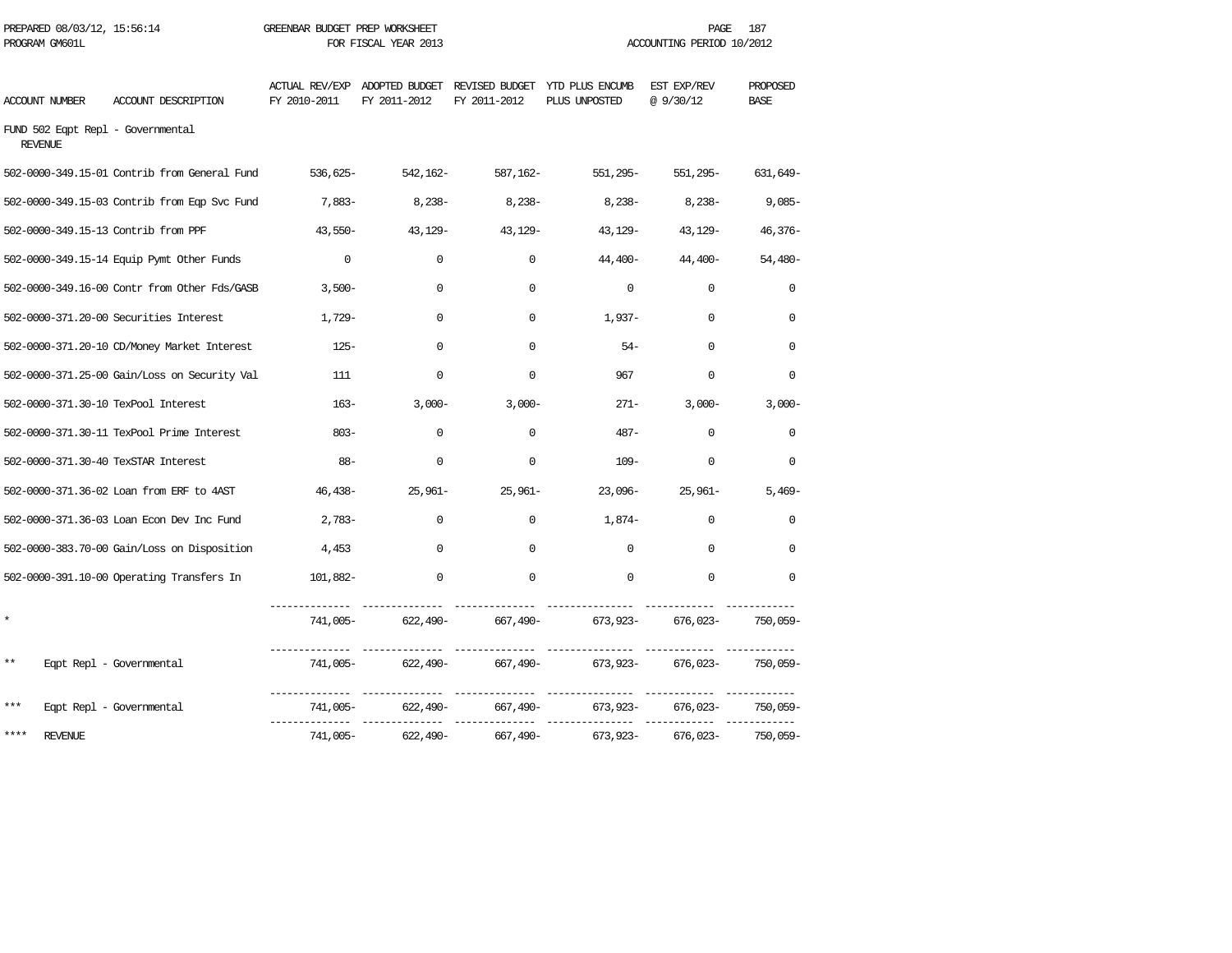|         | PREPARED 08/03/12, 15:56:14<br>PROGRAM GM601L |                                           | GREENBAR BUDGET PREP WORKSHEET        | FOR FISCAL YEAR 2013           |                                |                                  | PAGE<br>ACCOUNTING PERIOD 10/2012 | 188                     |
|---------|-----------------------------------------------|-------------------------------------------|---------------------------------------|--------------------------------|--------------------------------|----------------------------------|-----------------------------------|-------------------------|
|         |                                               |                                           |                                       |                                |                                |                                  |                                   |                         |
|         | <b>ACCOUNT NUMBER</b>                         | ACCOUNT DESCRIPTION                       | <b>ACTUAL REV/EXP</b><br>FY 2010-2011 | ADOPTED BUDGET<br>FY 2011-2012 | REVISED BUDGET<br>FY 2011-2012 | YTD PLUS ENCUMB<br>PLUS UNPOSTED | EST EXP/REV<br>@9/30/12           | PROPOSED<br><b>BASE</b> |
|         | <b>EXPENDITURE</b><br>Capital                 | FUND 502 Eqpt Repl - Governmental         |                                       |                                |                                |                                  |                                   |                         |
|         |                                               | 502-0000-559.74-99 M & E Reclassification | 443,974-                              | $\mathbf 0$                    | 0                              | $\mathbf 0$                      | $\Omega$                          | $\Omega$                |
| $\star$ | Capital                                       |                                           | 443,974-                              | $\Omega$                       | $\Omega$                       | $\Omega$                         | $\Omega$                          | $\Omega$                |
| $* *$   |                                               | Eqpt Repl - Governmental                  | 443,974-                              | $\Omega$                       | 0                              | $\Omega$                         | $\Omega$                          | $\Omega$                |
| ***     |                                               | Eqpt Repl - Governmental                  | 443,974-                              | $\mathbf 0$                    | 0                              | $\mathbf 0$                      | 0                                 | 0                       |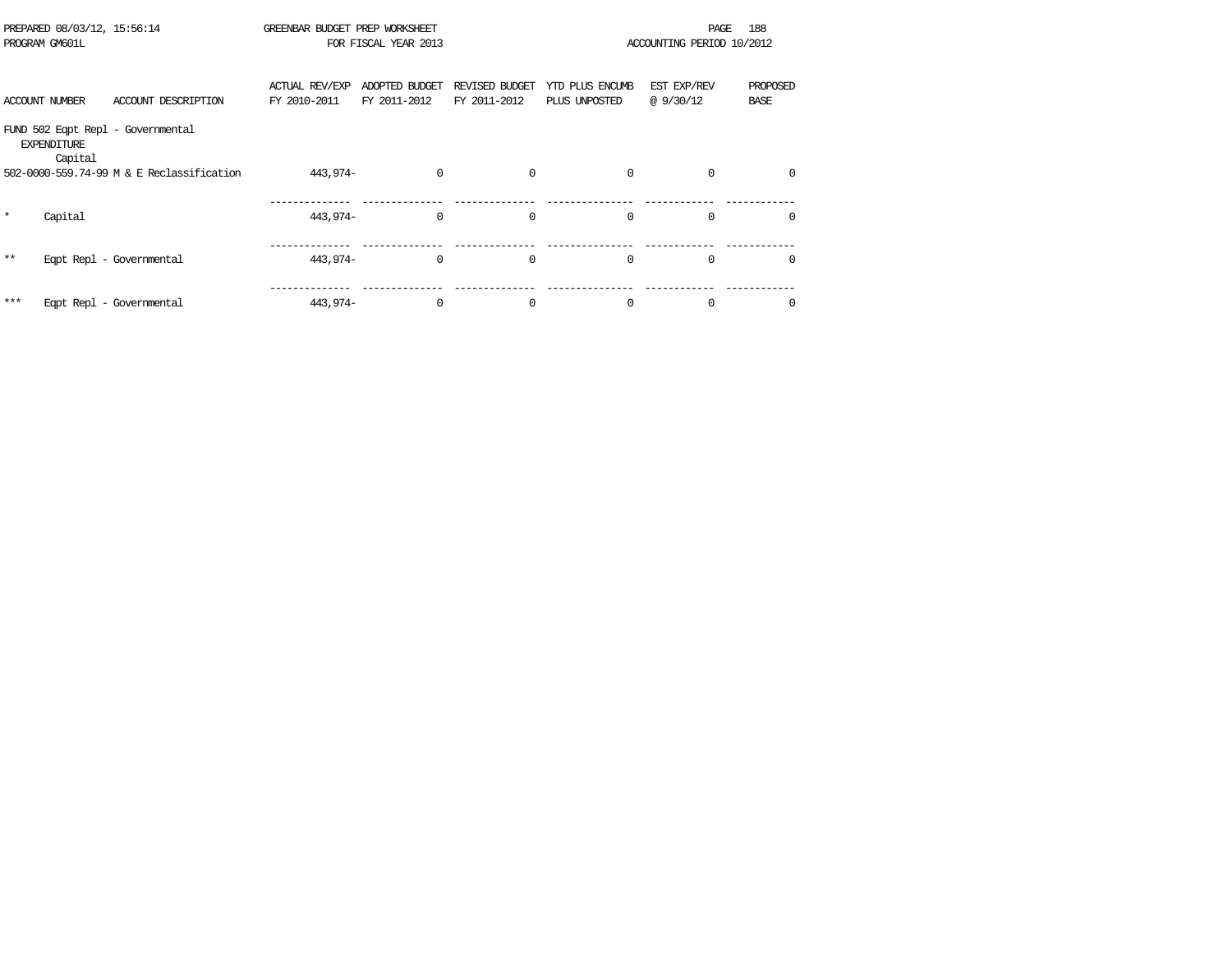|         | PREPARED 08/03/12, 15:56:14<br>PROGRAM GM601L             |                                                                    | GREENBAR BUDGET PREP WORKSHEET<br>FOR FISCAL YEAR 2013 |                                |                                |                                  | 189<br>PAGE<br>ACCOUNTING PERIOD 10/2012 |                         |  |
|---------|-----------------------------------------------------------|--------------------------------------------------------------------|--------------------------------------------------------|--------------------------------|--------------------------------|----------------------------------|------------------------------------------|-------------------------|--|
|         | ACCOUNT NUMBER                                            | ACCOUNT DESCRIPTION                                                | <b>ACTUAL REV/EXP</b><br>FY 2010-2011                  | ADOPTED BUDGET<br>FY 2011-2012 | REVISED BUDGET<br>FY 2011-2012 | YTD PLUS ENCUMB<br>PLUS UNPOSTED | EST EXP/REV<br>@9/30/12                  | PROPOSED<br><b>BASE</b> |  |
|         | <b>EXPENDITURE</b><br>DEPT 73 Capital Projects<br>Capital | FUND 502 Eqpt Repl - Governmental<br>DIV 18 Heavy Rescue Equipment |                                                        |                                |                                |                                  |                                          |                         |  |
|         |                                                           | 502-7318-559.74-02 Machinery & Equipment                           | $\Omega$                                               | $\mathbf 0$                    | 369,000                        | 369,000                          | 369,000                                  | $\Omega$                |  |
| $\star$ | Capital                                                   |                                                                    | 0                                                      | 0                              | 369,000                        | 369,000                          | 369,000                                  | 0                       |  |
| $***$   | Heavy Rescue Equipment                                    |                                                                    | $\Omega$                                               | 0                              | 369,000                        | 369,000                          | 369,000                                  |                         |  |
| ***     | Capital Projects                                          |                                                                    | 0                                                      | 0                              | 369,000                        | 369,000                          | 369,000                                  |                         |  |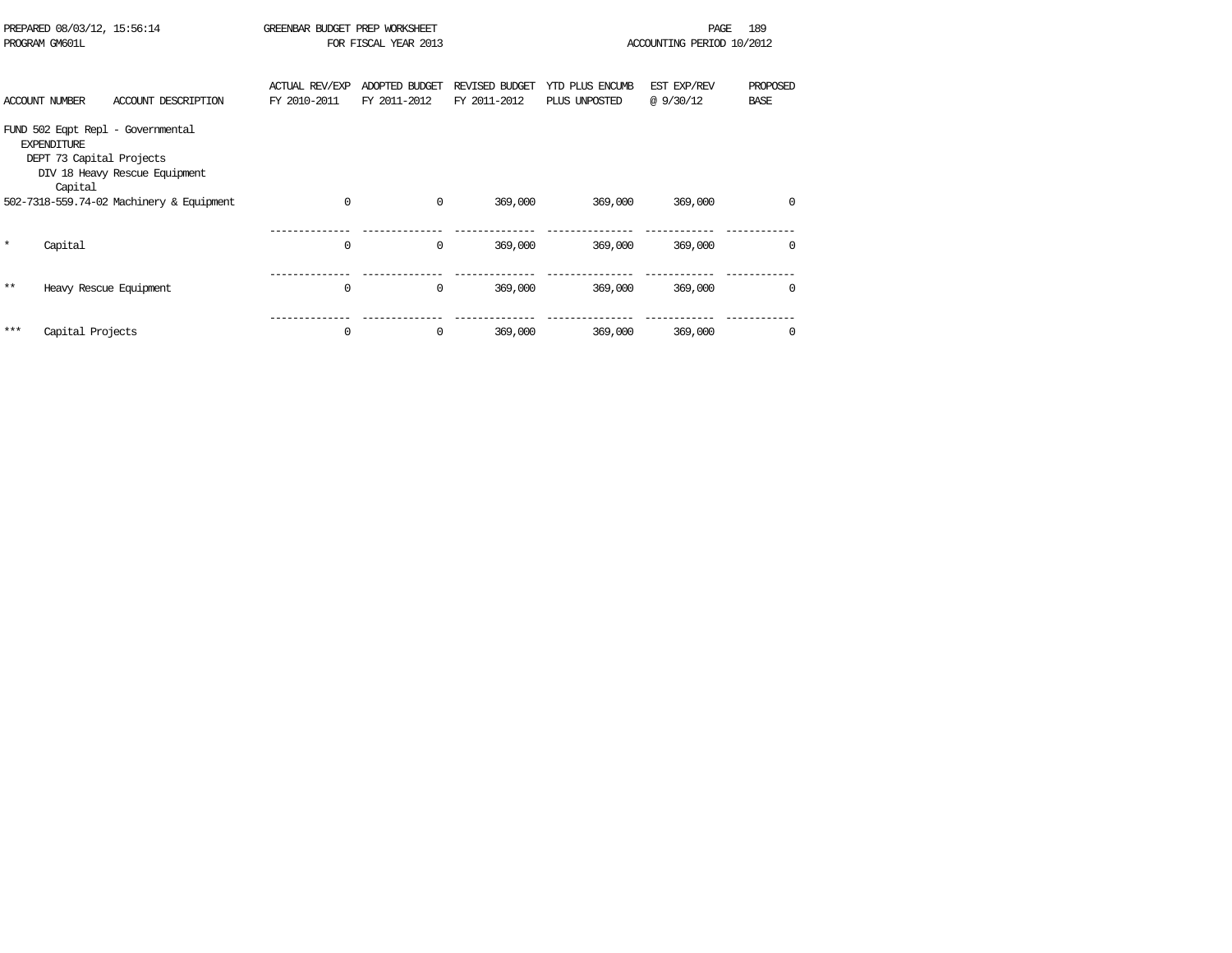| PREPARED 08/03/12, 15:56:14<br>PROGRAM GM601L           |                                                                          | GREENBAR BUDGET PREP WORKSHEET | FOR FISCAL YEAR 2013                          | PAGE<br>ACCOUNTING PERIOD 10/2012 |                                                 |                          | 190                     |
|---------------------------------------------------------|--------------------------------------------------------------------------|--------------------------------|-----------------------------------------------|-----------------------------------|-------------------------------------------------|--------------------------|-------------------------|
| <b>ACCOUNT NUMBER</b>                                   | ACCOUNT DESCRIPTION                                                      | FY 2010-2011                   | ACTUAL REV/EXP ADOPTED BUDGET<br>FY 2011-2012 | FY 2011-2012                      | REVISED BUDGET YTD PLUS ENCUMB<br>PLUS UNPOSTED | EST EXP/REV<br>@ 9/30/12 | PROPOSED<br><b>BASE</b> |
| FUND 502 Eqpt Repl - Governmental<br><b>EXPENDITURE</b> | DEPT 82 Equipment Replacement<br>DIV 11 Equipment Replacement            |                                |                                               |                                   |                                                 |                          |                         |
| Operating                                               |                                                                          |                                |                                               |                                   |                                                 |                          |                         |
| 502-8211-559.81-06 Transfer Out                         |                                                                          | 707,497                        | $\mathbf 0$                                   | $\mathbf 0$                       | $\mathbf 0$                                     | $\mathbf 0$              | $\Omega$                |
|                                                         | 502-8211-559.85-03 Deprec Exp - Equipment                                | 395,220                        | $\mathbf 0$                                   | $\mathbf 0$                       | $\mathbf 0$                                     | $\mathbf 0$              | $\mathbf 0$             |
| Operating                                               |                                                                          | 1,102,717                      | 0                                             | $\mathbf 0$                       | $\mathbf 0$                                     | $\mathbf 0$              | 0                       |
|                                                         | Utilities/Internal Chrgs<br>502-8211-559.82-12 Contribution to Prop Fund | 14,511                         | $\mathsf 0$                                   | $\mathbf 0$                       | $\mathbf 0$                                     | $\mathbf 0$              | $\mathbf 0$             |
|                                                         | Utilities/Internal Chrgs                                                 | 14,511                         | $\Omega$                                      | $\mathbf 0$                       | $\Omega$                                        | $\mathbf 0$              | $\Omega$                |
| Capital<br>502-8211-559.73-01 Office Equipment          |                                                                          | $\mathbf 0$                    | $\mathbf 0$                                   | 95,000                            | 92,503                                          | 95,000                   | $\mathbf 0$             |
|                                                         | 502-8211-559.74-35 Equipment-Municipal Court                             | 36,630                         | 0                                             | $\Omega$                          | $\mathbf 0$                                     | $\mathbf 0$              | $\Omega$                |
| 502-8211-559.74-38 Equipment-Police                     |                                                                          | 288,186                        | 393,354                                       | 393,354                           | 120,484                                         | 136,304                  | $\Omega$                |
| 502-8211-559.74-39 Equipment-Fire                       |                                                                          | 18,546                         | $\Omega$                                      | $\Omega$                          | $\mathbf 0$                                     | $\mathbf 0$              | 155,174                 |
|                                                         | 502-8211-559.74-40 Equipment-Fire Prevention                             | $\mathbf 0$                    | 31,657                                        | 31,657                            | 40,790                                          | 40,790                   | $\mathbf 0$             |
|                                                         | 502-8211-559.74-42 Equipment-Facilities Main                             | $\Omega$                       | 18,454                                        | 18,454                            | $\Omega$                                        | $\Omega$                 | $\Omega$                |
|                                                         | 502-8211-559.74-43 Equip-Streets Pavement                                | 18,924                         | $\mathbf 0$                                   | $\mathbf 0$                       | $\mathbf 0$                                     | 0                        | 216,393                 |
|                                                         | 502-8211-559.74-53 Equip-Engineering/Capital                             | $\mathbf 0$                    | 22,911                                        | 22,911                            | 0                                               | 0                        | 22,911                  |
|                                                         | 502-8211-559.74-54 Equipment-Recreation                                  | 17,754                         | $\mathbf 0$                                   | $\Omega$                          | $\Omega$                                        | $\Omega$                 | $\Omega$                |
| 502-8211-559.74-55 Equipment-Parks                      |                                                                          | 63,934                         | 20,857                                        | 20,857                            | $\Omega$                                        | 0                        | 76,459                  |
| Capital                                                 |                                                                          | 443,974                        | 487,233                                       | 582,233                           | 253,777                                         | 272,094                  | 470,937                 |
| $***$<br>Equipment Replacement                          |                                                                          | 1,561,202                      | 487,233                                       | 582,233                           | 253,777                                         | 272,094                  | 470,937                 |
| ***<br>Equipment Replacement                            |                                                                          | 1,561,202                      | 487,233                                       | 582,233                           | 253,777                                         | 272,094                  | 470,937                 |
|                                                         |                                                                          |                                |                                               |                                   |                                                 |                          |                         |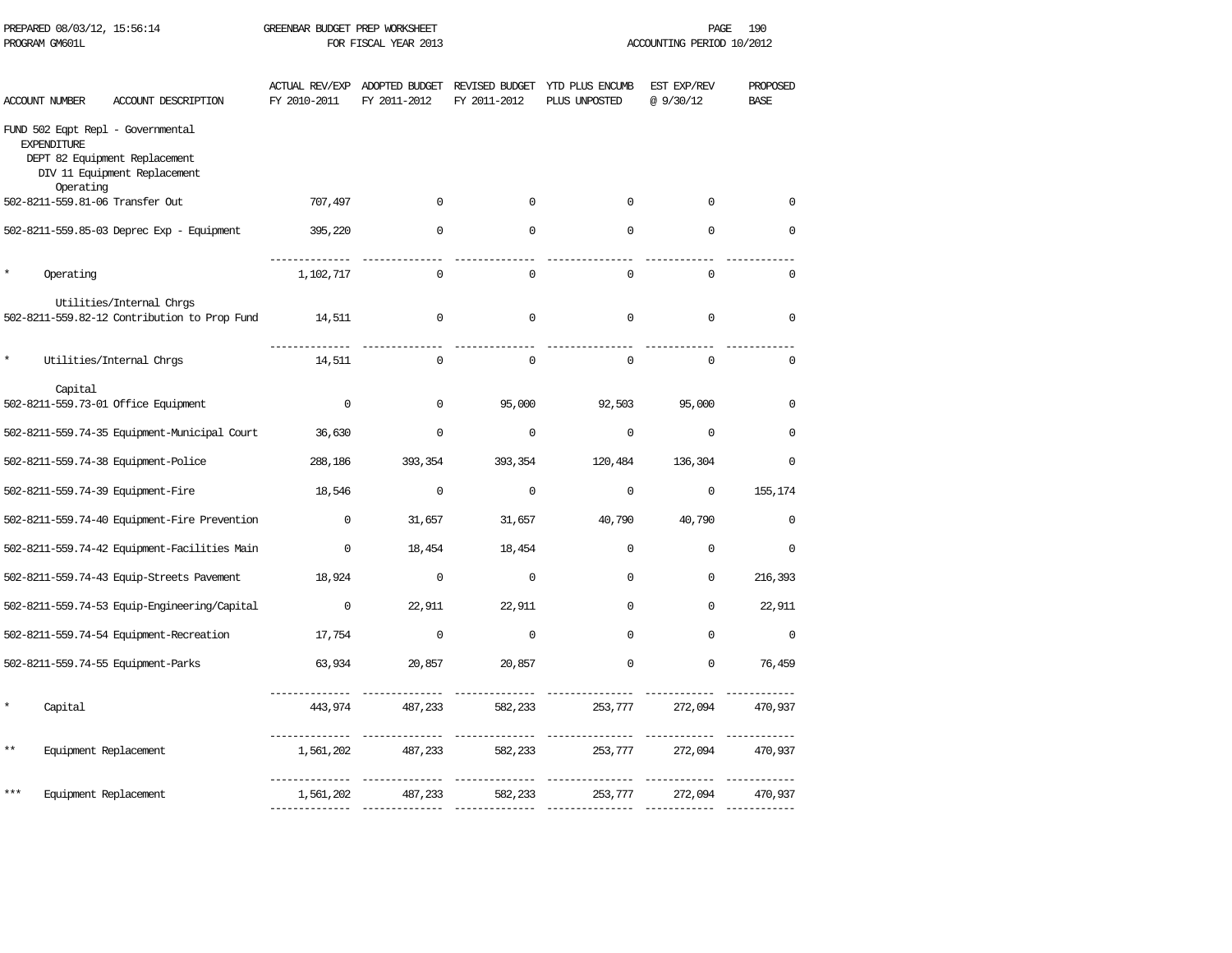| PREPARED 08/03/12, 15:56:14<br>PROGRAM GM601L                      |                                                               | GREENBAR BUDGET PREP WORKSHEET | FOR FISCAL YEAR 2013           |                                |                                  | PAGE<br>ACCOUNTING PERIOD 10/2012 | 191              |
|--------------------------------------------------------------------|---------------------------------------------------------------|--------------------------------|--------------------------------|--------------------------------|----------------------------------|-----------------------------------|------------------|
| ACCOUNT NUMBER                                                     | ACCOUNT DESCRIPTION                                           | ACTUAL REV/EXP<br>FY 2010-2011 | ADOPTED BUDGET<br>FY 2011-2012 | REVISED BUDGET<br>FY 2011-2012 | YTD PLUS ENCUMB<br>PLUS UNPOSTED | EST EXP/REV<br>@ 9/30/12          | PROPOSED<br>BASE |
| FUND 502 Egpt Repl - Governmental<br><b>EXPENDITURE</b><br>Capital | DEPT 82 Equipment Replacement<br>DIV 11 Equipment Replacement |                                |                                |                                |                                  |                                   |                  |
| ****<br><b>EXPENDITURE</b>                                         |                                                               | 1,117,228                      | 487,233                        | 951,233                        | 622,777                          | 641,094                           | 470,937          |
| *****                                                              | Eqpt Repl - Governmental                                      | 376,223                        | $135.257-$                     | 283,743                        | 51,146-                          | 34,929-                           | 279,122-         |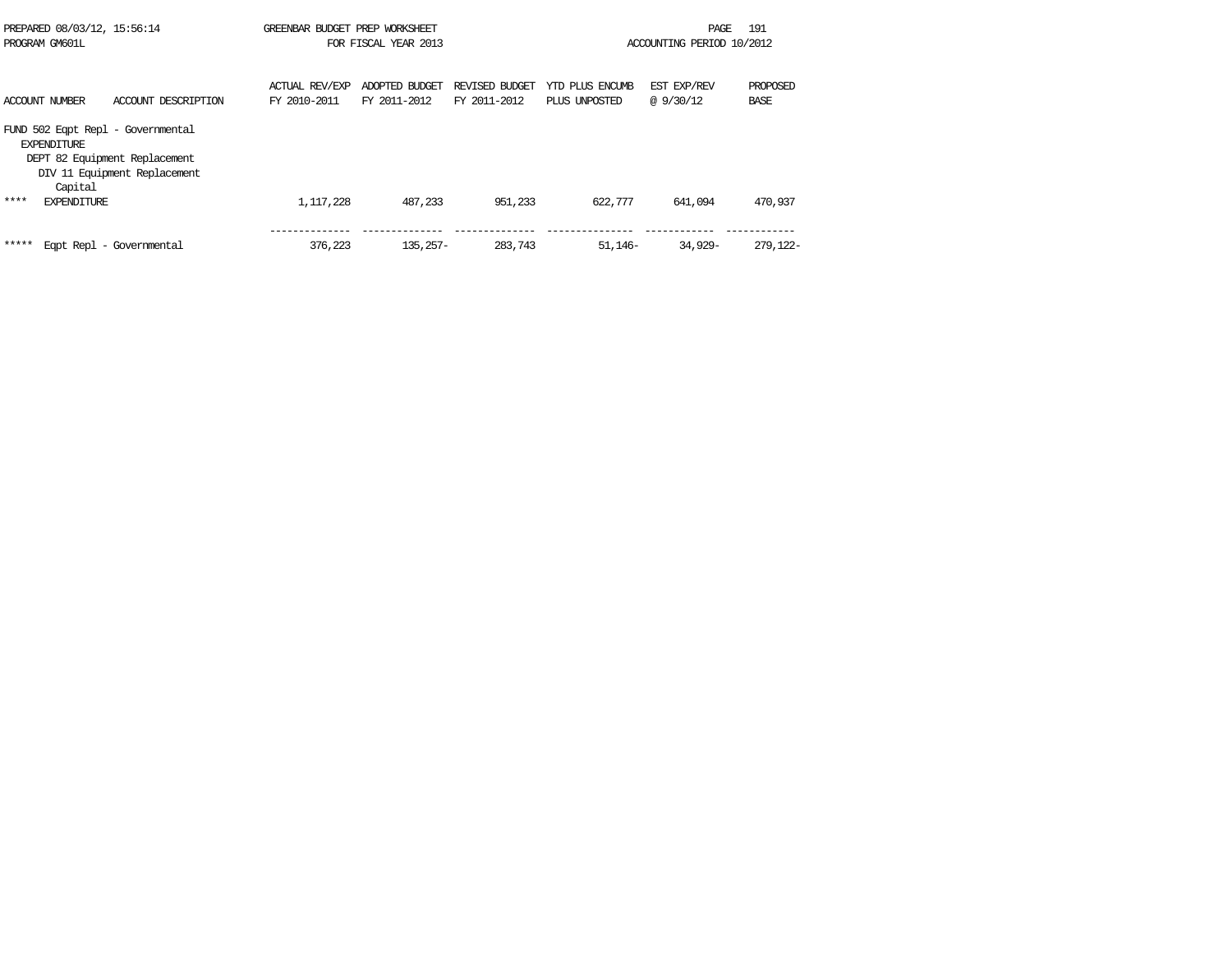| PREPARED 08/03/12, 15:56:14<br>PROGRAM GM601L |                                              | GREENBAR BUDGET PREP WORKSHEET<br>FOR FISCAL YEAR 2013 |                    |              | 192<br><b>PAGE</b><br>ACCOUNTING PERIOD 10/2012                                           |                   |                         |  |
|-----------------------------------------------|----------------------------------------------|--------------------------------------------------------|--------------------|--------------|-------------------------------------------------------------------------------------------|-------------------|-------------------------|--|
| ACCOUNT NUMBER                                | ACCOUNT DESCRIPTION                          | FY 2010-2011                                           | FY 2011-2012       | FY 2011-2012 | ACTUAL REV/EXP ADOPTED BUDGET REVISED BUDGET YTD PLUS ENCUMB EST EXP/REV<br>PLUS UNPOSTED | @9/30/12          | PROPOSED<br><b>BASE</b> |  |
| FUND 503 Eqpt Repl - Propriatary<br>REVENUE   |                                              |                                                        |                    |              |                                                                                           |                   |                         |  |
|                                               | 503-0000-349.15-02 Contrib from W&S Fund     |                                                        |                    |              | 229,683- 154,596- 154,596- 154,596- 154,596- 154,596- 175,400-                            |                   |                         |  |
|                                               | 503-0000-349.15-11 Contrib from Golf Course  | 2,466-                                                 |                    | $5,662-$     | $5,662-$                                                                                  | $5,662 - 5,662 -$ | $5,933-$                |  |
|                                               | 503-0000-371.20-00 Securities Interest       | 1,078-                                                 | $\mathbf 0$        | $\mathbf{0}$ | 1,409-                                                                                    | 0                 | 0                       |  |
|                                               | 503-0000-371.20-10 CD/Money Market Interest  | $110-$                                                 | $\Omega$           | $\mathbf 0$  | $35 -$                                                                                    | $\Omega$          | $\Omega$                |  |
|                                               | 503-0000-371.25-00 Gain/Loss on Security Val | 122                                                    | $\Omega$           | 0            | 573                                                                                       | $\Omega$          | $\Omega$                |  |
| 503-0000-371.30-10 TexPool Interest           |                                              |                                                        | $114-$<br>$3,000-$ | $3,000-$     | 186-                                                                                      | $3,000-$          | $3,000-$                |  |
|                                               | 503-0000-371.30-11 TexPool Prime Interest    | $532 -$                                                | 0                  | 0            | $331 -$                                                                                   | $\Omega$          | 0                       |  |
| 503-0000-371.30-40 TexSTAR Interest           |                                              | $59-$                                                  | $\Omega$           | $\mathbf 0$  | $75 -$                                                                                    | $\Omega$          | $\Omega$                |  |
|                                               | 503-0000-383.70-00 Gain/Loss on Disposition  | 30,778                                                 | $\mathbf 0$        | $\mathbf{0}$ | $25,000-$                                                                                 | 0                 | $\Omega$                |  |
|                                               | 503-0000-391.10-00 Operating Transfers In    | 220,571-                                               | $\Omega$           | $\Omega$     | $\Omega$                                                                                  | $\Omega$          | $\Omega$                |  |
| $\star$                                       |                                              |                                                        |                    |              | 423,713- 163,258- 163,258- 163,258- 186,721- 163,258- 184,333-                            |                   |                         |  |
| $***$                                         | Eqpt Repl - Propriatary                      |                                                        |                    |              | $423,713$ $ 163,258$ $163,258$ $ 163,258$ $ 184,333$                                      |                   |                         |  |
| ***                                           | Eqpt Repl - Propriatary                      |                                                        |                    |              | 423,713- 163,258- 163,258- 186,721- 163,258-                                              |                   | 184,333-                |  |
| ****<br><b>REVENUE</b>                        |                                              | 423,713-                                               | 163,258-           | 163,258-     | 186,721-                                                                                  | 163,258-          | 184,333-                |  |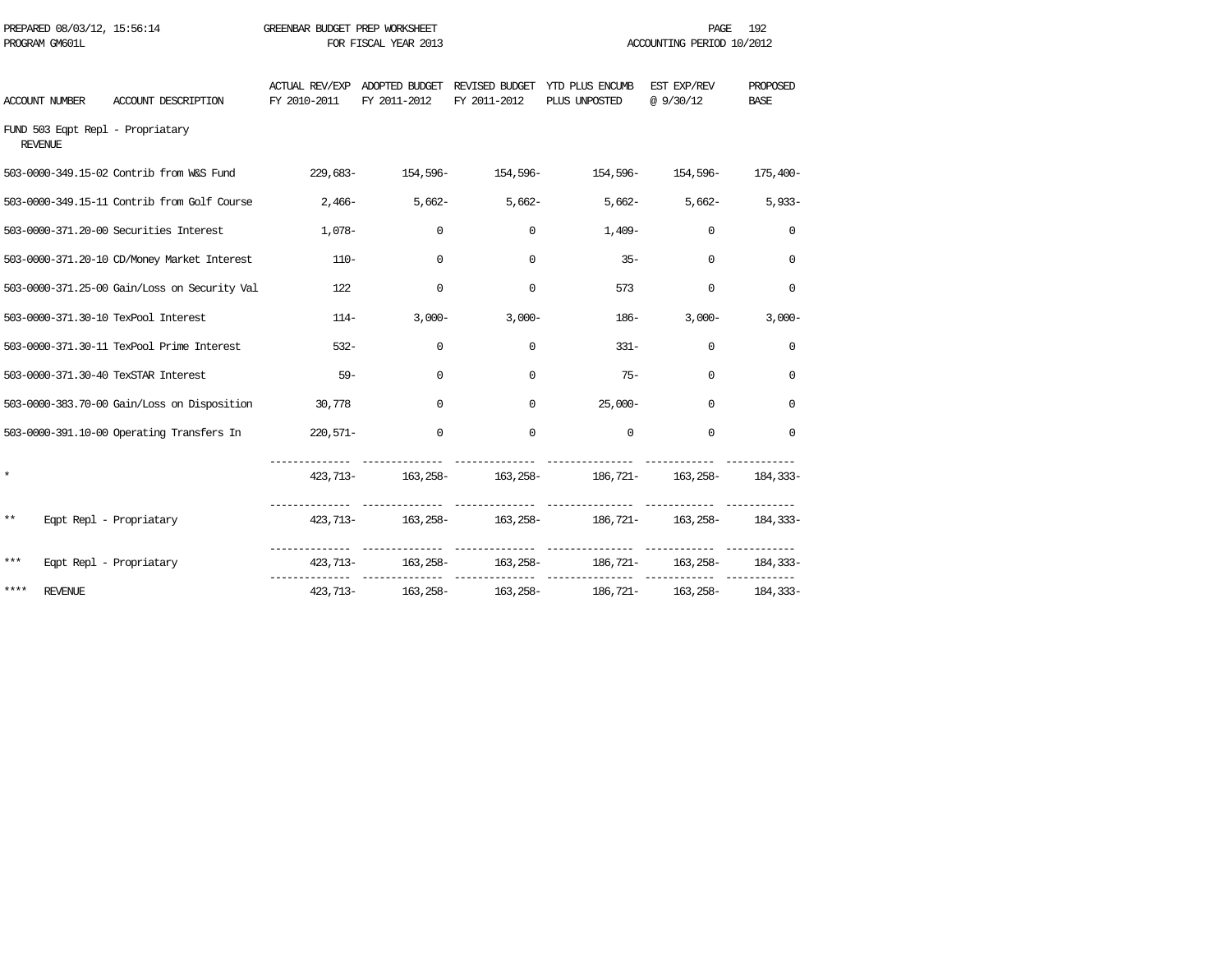|         | PREPARED 08/03/12, 15:56:14<br>PROGRAM GM601L |                                           | GREENBAR BUDGET PREP WORKSHEET | FOR FISCAL YEAR 2013           |                                |                                  | PAGE<br>ACCOUNTING PERIOD 10/2012 | 193                     |
|---------|-----------------------------------------------|-------------------------------------------|--------------------------------|--------------------------------|--------------------------------|----------------------------------|-----------------------------------|-------------------------|
|         | <b>ACCOUNT NUMBER</b>                         | ACCOUNT DESCRIPTION                       | ACTUAL REV/EXP<br>FY 2010-2011 | ADOPTED BUDGET<br>FY 2011-2012 | REVISED BUDGET<br>FY 2011-2012 | YTD PLUS ENCUMB<br>PLUS UNPOSTED | EST EXP/REV<br>@9/30/12           | PROPOSED<br><b>BASE</b> |
|         | <b>EXPENDITURE</b><br>Capital                 | FUND 503 Eqpt Repl - Propriatary          |                                |                                |                                |                                  |                                   |                         |
|         |                                               | 503-0000-559.74-99 M & E Reclassification | 155,449-                       | $\mathbf 0$                    | $\Omega$                       | $\mathbf 0$                      | $\Omega$                          | 0                       |
| $\star$ | Capital                                       |                                           | 155,449-                       | $\Omega$                       | $\Omega$                       | $\Omega$                         | $\Omega$                          | $\Omega$                |
| $***$   |                                               | Eqpt Repl - Propriatary                   | 155,449–                       | 0                              | $\mathbf 0$                    | $\mathbf 0$                      | $\Omega$                          | 0                       |
| ***     |                                               | Eqpt Repl - Propriatary                   | 155,449-                       | $\Omega$                       | $\Omega$                       | $\mathbf 0$                      | $\Omega$                          | $\Omega$                |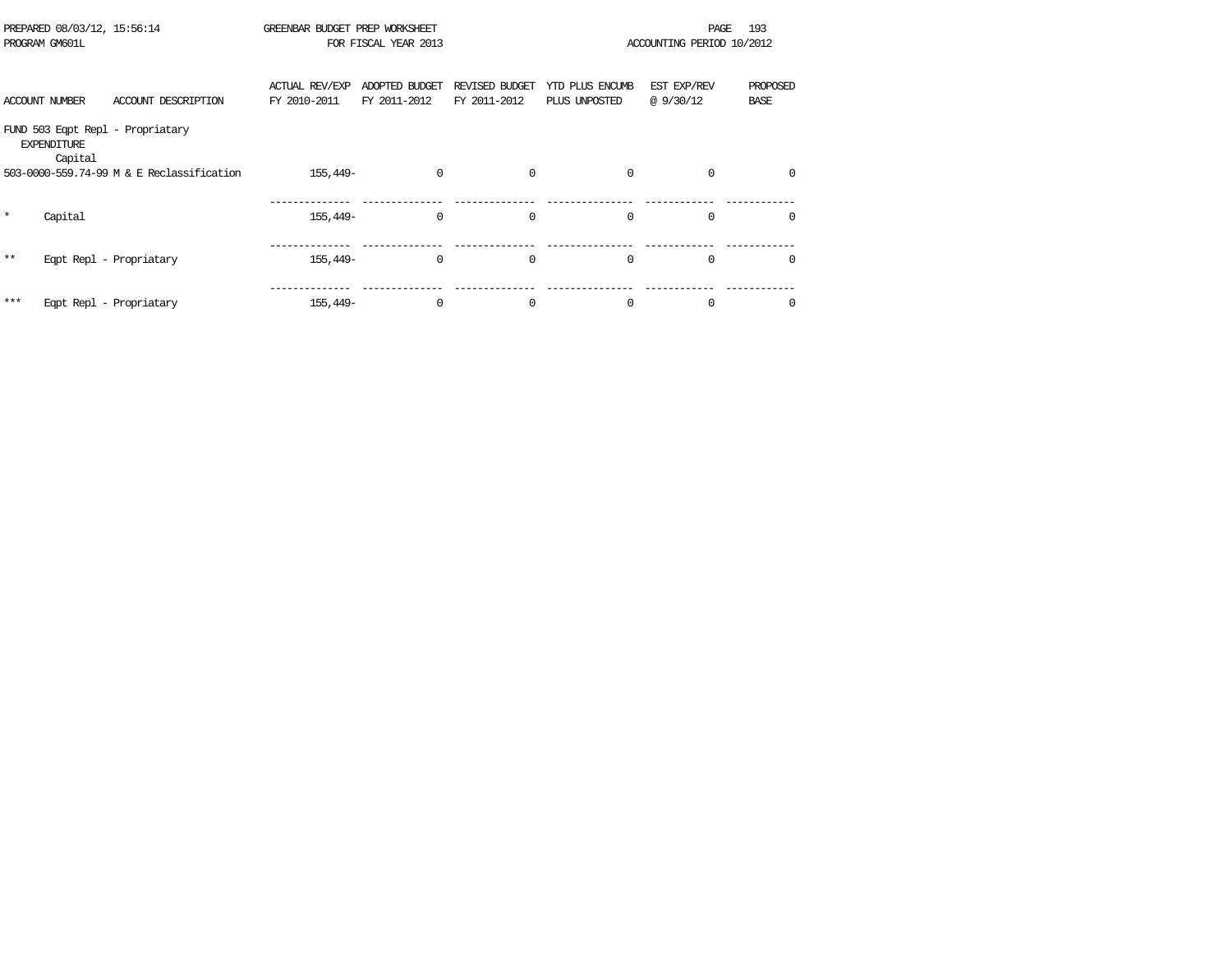| PREPARED 08/03/12, 15:56:14 |                                 |                                                                                                   | GREENBAR BUDGET PREP WORKSHEET |              |              | 194<br>PAGE                                                                |             |                         |  |
|-----------------------------|---------------------------------|---------------------------------------------------------------------------------------------------|--------------------------------|--------------|--------------|----------------------------------------------------------------------------|-------------|-------------------------|--|
| PROGRAM GM601L              |                                 |                                                                                                   | FOR FISCAL YEAR 2013           |              |              | ACCOUNTING PERIOD 10/2012                                                  |             |                         |  |
|                             | <b>ACCOUNT NUMBER</b>           | ACCOUNT DESCRIPTION                                                                               | ACTUAL REV/EXP<br>FY 2010-2011 | FY 2011-2012 | FY 2011-2012 | ADOPTED BUDGET REVISED BUDGET YTD PLUS ENCUMB EST EXP/REV<br>PLUS UNPOSTED | @9/30/12    | PROPOSED<br><b>BASE</b> |  |
|                             | <b>EXPENDITURE</b><br>Operating | FUND 503 Eqpt Repl - Propriatary<br>DEPT 82 Equipment Replacement<br>DIV 11 Equipment Replacement |                                |              |              |                                                                            |             |                         |  |
|                             |                                 | 503-8211-559.85-03 Deprec Exp - Equipment                                                         | 154,021                        | $\mathbf{0}$ | $\mathbf{0}$ | 0                                                                          | $\mathbf 0$ | 0                       |  |
| $\star$                     | Operating                       |                                                                                                   | 154,021                        | $\Omega$     | $\mathbf 0$  | $\mathbf 0$                                                                | 0           | $\mathbf 0$             |  |
|                             |                                 | Utilities/Internal Chros<br>503-8211-559.82-14 Contribution to Govm Fund 3,500                    |                                | $\mathbf{0}$ | $\mathbf{0}$ | $\Omega$                                                                   | 0           | $\mathbf 0$             |  |
| $\star$                     |                                 | Utilities/Internal Chrgs                                                                          | 3,500                          | $\circ$      | $\mathbf{0}$ | $\Omega$                                                                   | $\mathbf 0$ | $\mathbf 0$             |  |
|                             | Capital                         | 503-8211-559.74-56 Equip-Water/Wastewater                                                         |                                |              |              | 155,449 44,863 44,863 344,075 348,994 111,191                              |             |                         |  |
|                             | Capital                         |                                                                                                   |                                |              |              | 155,449 44,863 44,863 344,075 348,994 111,191                              |             |                         |  |
| $***$                       | Equipment Replacement           |                                                                                                   |                                |              |              | 312,970 44,863 44,863 344,075 348,994 111,191                              |             |                         |  |
| $***$                       | Equipment Replacement           |                                                                                                   |                                |              |              | 312,970 44,863 44,863 344,075 348,994 111,191                              |             |                         |  |
| ****                        | <b>EXPENDITURE</b>              |                                                                                                   |                                |              |              | 157,521 44,863 44,863 344,075 348,994                                      |             | 111,191                 |  |
|                             |                                 | ***** Eqpt Repl - Propriatary                                                                     |                                |              |              | 266,192- 118,395- 118,395- 157,354 185,736 73,142-                         |             |                         |  |

PREPARED 08/03/12, 15:56:14 GREENBAR BUDGET PREP WORKSHEET CHARGE 194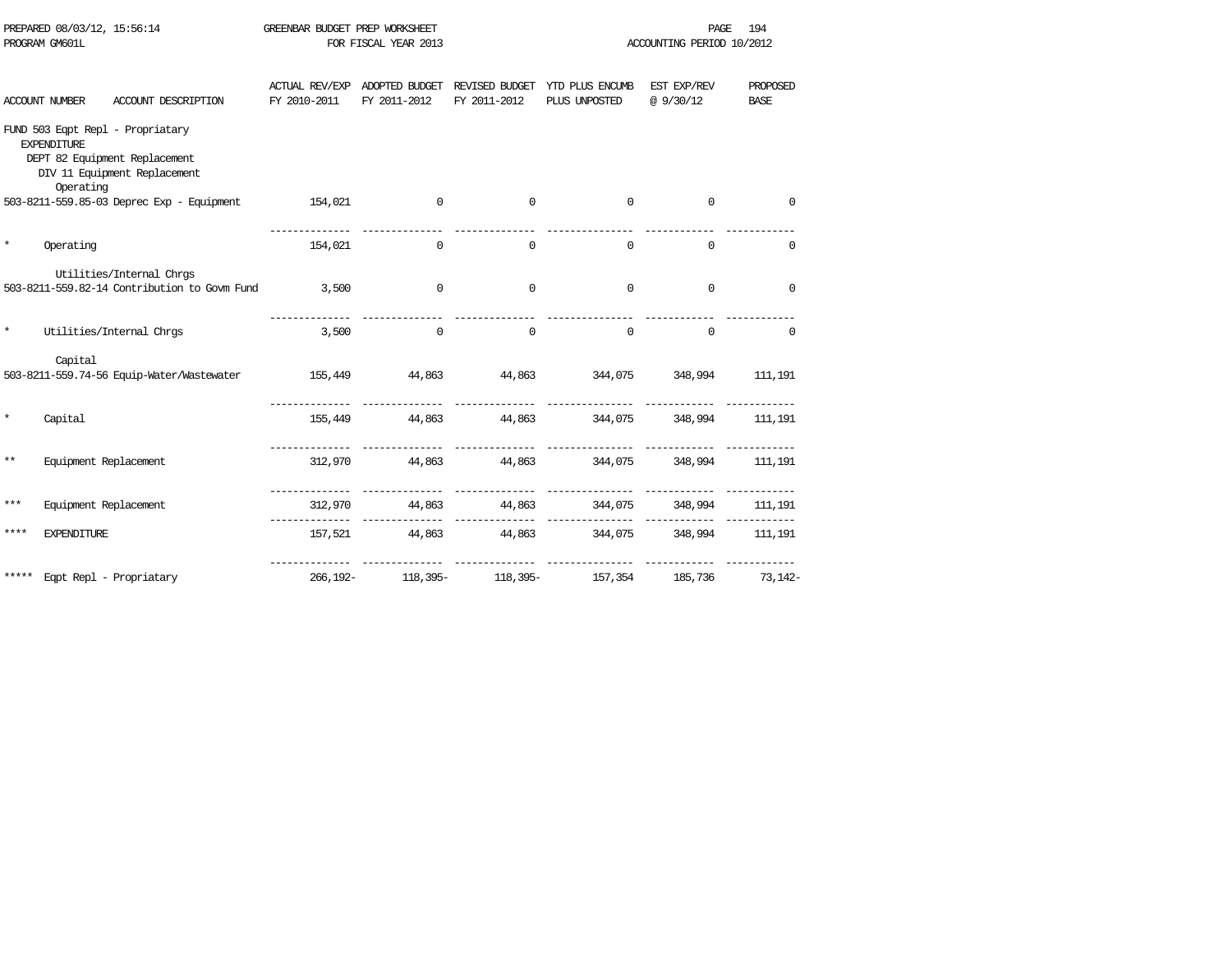| PREPARED 08/03/12, 15:56:14<br>PROGRAM GM601L |                                              | GREENBAR BUDGET PREP WORKSHEET | FOR FISCAL YEAR 2013 |              |                                                                               | <b>PAGE</b><br>ACCOUNTING PERIOD 10/2012 | 195                     |
|-----------------------------------------------|----------------------------------------------|--------------------------------|----------------------|--------------|-------------------------------------------------------------------------------|------------------------------------------|-------------------------|
|                                               |                                              |                                |                      |              |                                                                               |                                          |                         |
| ACCOUNT NUMBER                                | ACCOUNT DESCRIPTION                          | FY 2010-2011                   | FY 2011-2012         | FY 2011-2012 | ACTUAL REV/EXP ADOPTED BUDGET REVISED BUDGET YTD PLUS ENCUMB<br>PLUS UNPOSTED | EST EXP/REV<br>@ 9/30/12                 | PROPOSED<br><b>BASE</b> |
| REVENUE                                       | FUND 504 Support Services Fund               |                                |                      |              |                                                                               |                                          |                         |
|                                               | 504-0000-371.20-00 Securities Interest       | $40 -$                         | $\mathbf 0$          | $\Omega$     | $31 -$                                                                        | $\mathbf 0$                              | $\Omega$                |
|                                               | 504-0000-371.20-10 CD/Money Market Interest  | $16-$                          | 0                    | $\Omega$     | $\Omega$                                                                      | $\Omega$                                 | $\Omega$                |
|                                               | 504-0000-371.25-00 Gain/Loss on Security Val | 13                             | 0                    | $\Omega$     | 20                                                                            | $\Omega$                                 | 0                       |
|                                               | 504-0000-371.30-10 TexPool Interest          | $6-$                           | $100 -$              | $100 -$      | $1-$                                                                          | $100 -$                                  | $100 -$                 |
|                                               | 504-0000-371.30-11 TexPool Prime Interest    | $14-$                          | $\Omega$             | $\Omega$     | $4-$                                                                          | $\Omega$                                 | $\Omega$                |
|                                               | 504-0000-371.30-40 TexSTAR Interest          | $2 -$                          | $\Omega$             | $\Omega$     | $1 -$                                                                         | $\Omega$                                 | $\Omega$                |
|                                               | 504-0000-383.90-00 Other Misc Revenue        | $750 -$                        | 0                    | $\mathbf{0}$ |                                                                               | $2,772-1,254-$                           | 0                       |
|                                               | 504-0000-391.10-00 Operating Transfers In    |                                |                      |              | $3,163-$ 14,130- 14,130- 14,130- 14,130-                                      |                                          | 0                       |
| $\star$                                       |                                              |                                |                      |              | $3,978 14,230 14,230 16,919 15,484-$                                          |                                          | $100 -$                 |
| **                                            | Support Services Fund                        |                                |                      |              | $3,978 14,230 14,230 16,919 15,484-$                                          |                                          | $100-$                  |
| $***$                                         | Support Services Fund                        |                                |                      |              | $3,978 - 14,230 - 14,230 - 16,919 - 15,484 -$                                 |                                          | $100 -$                 |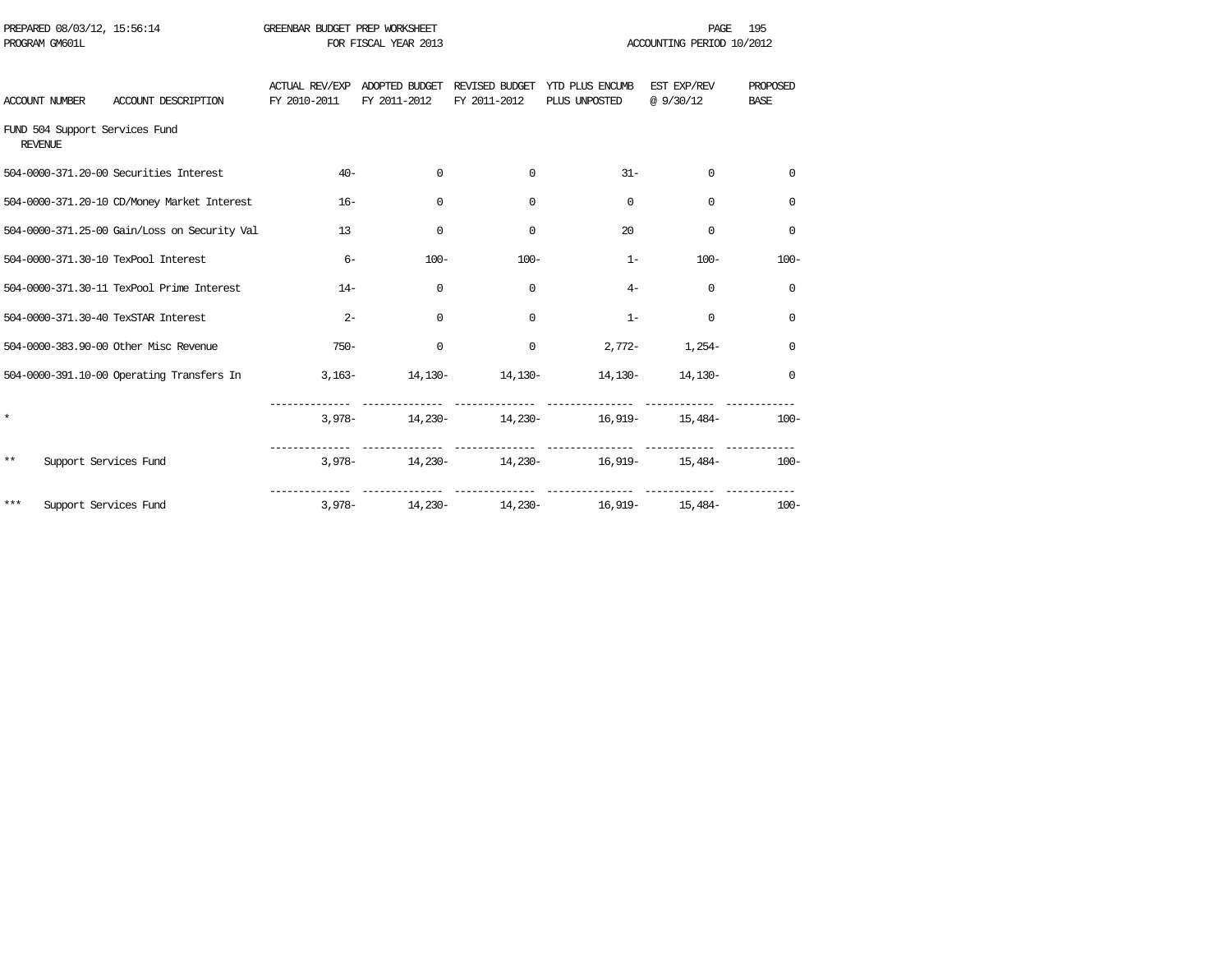| PREPARED 08/03/12, 15:56:14<br>PROGRAM GM601L |                                                  |                                                                                     | GREENBAR BUDGET PREP WORKSHEET<br>FOR FISCAL YEAR 2013 |                       |              | 196<br>PAGE<br>ACCOUNTING PERIOD 10/2012                                      |                          |                         |
|-----------------------------------------------|--------------------------------------------------|-------------------------------------------------------------------------------------|--------------------------------------------------------|-----------------------|--------------|-------------------------------------------------------------------------------|--------------------------|-------------------------|
|                                               | <b>ACCOUNT NUMBER</b>                            | ACCOUNT DESCRIPTION                                                                 | FY 2010-2011                                           | FY 2011-2012          | FY 2011-2012 | ACTUAL REV/EXP ADOPTED BUDGET REVISED BUDGET YTD PLUS ENCUMB<br>PLUS UNPOSTED | EST EXP/REV<br>@ 9/30/12 | PROPOSED<br><b>BASE</b> |
|                                               | FUND 504 Support Services Fund<br><b>REVENUE</b> | DEPT 15 Technology Services<br>DIV 11 Information Technology                        |                                                        |                       |              |                                                                               |                          |                         |
|                                               |                                                  | -504-1511-349.19-01 Contrib from General Fund 1,173,884 1,274,447 1,274,447 964,759 |                                                        |                       |              |                                                                               | 1,274,447-               | 1,068,608-              |
|                                               |                                                  | 504-1511-349.19-02 Contrib from W&S Fund                                            |                                                        | 161, 264 - 161, 286 - | 161,286–     | 120,964-                                                                      | 161,286-                 | 126,027-                |
|                                               |                                                  | 504-1511-349.19-03 Contrib from Golf Course                                         |                                                        | 37,547- 35,958-       | 35,958-      | 26,969-                                                                       | 35,958-                  | $32,539-$               |
|                                               |                                                  | 504-1511-349.19-04 Contrib from Eqp Srv Fund                                        | 40,392-                                                | 33,918-               | $33,918-$    | 25,439-                                                                       | 33,918-                  | $16,033-$               |
|                                               |                                                  | 504-1511-349.19-05 Contrib from PPF                                                 |                                                        | $50,215-$<br>53,417-  | $53,417-$    | 40,063-                                                                       | $53,417-$                | $52,000-$               |
|                                               |                                                  | 504-1511-349.19-06 Contrib from SWF                                                 | 4,839-                                                 | $4.285 -$             | $4.285-$     | $3,214-$                                                                      | $4,285-$                 | $\mathbf 0$             |
|                                               |                                                  | 504-1511-349.19-07 Contrib from H/M Fund                                            | 3,710-                                                 | $3,967-$              | $3,967-$     | $2,975-$                                                                      | $3,967-$                 | $3,298-$                |
|                                               |                                                  | 504-1511-349.19-10 Outside Agency                                                   | $\mathbf 0$                                            | $\mathbf 0$           | $\mathbf 0$  | $\mathbf 0$                                                                   | $\mathbf 0$              | $20,250-$               |
| $\star$                                       |                                                  |                                                                                     |                                                        |                       |              | 1,471,851- 1,567,278- 1,567,278- 1,184,383- 1,567,278- 1,318,755-             |                          |                         |
| $***$                                         | Information Technology                           |                                                                                     |                                                        |                       |              | 1,471,851- 1,567,278- 1,567,278- 1,184,383- 1,567,278- 1,318,755-             |                          |                         |
| $***$                                         | Technology Services                              |                                                                                     |                                                        |                       |              | 1,471,851- 1,567,278- 1,567,278- 1,184,383- 1,567,278- 1,318,755-             |                          |                         |
| ****                                          | <b>REVENUE</b>                                   |                                                                                     |                                                        |                       |              | 1,475,829- 1,581,508- 1,581,508- 1,201,302- 1,582,762- 1,318,855-             |                          |                         |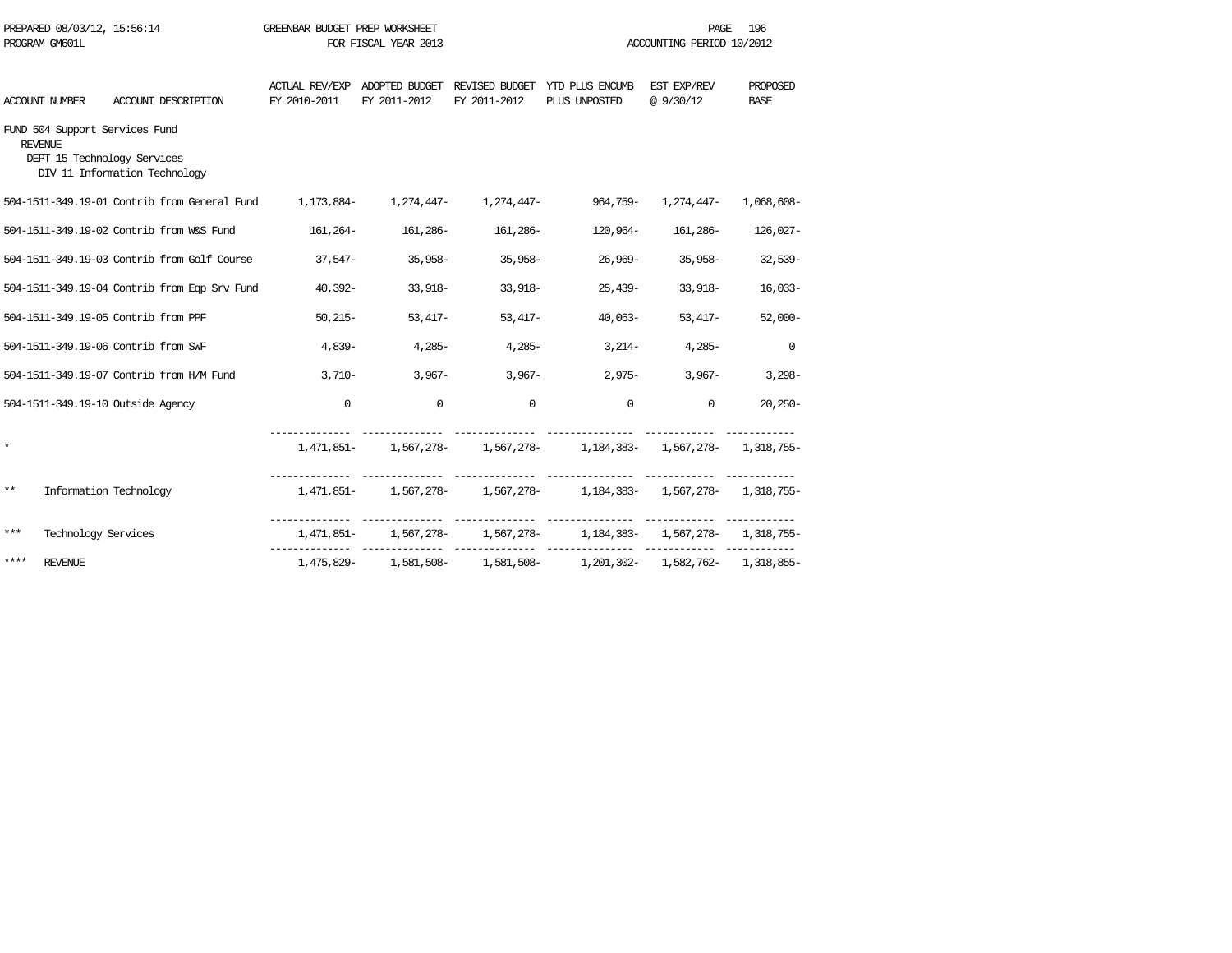|         | PREPARED 08/03/12, 15:56:14<br>PROGRAM GM601L                     | GREENBAR BUDGET PREP WORKSHEET        | FOR FISCAL YEAR 2013           |                                |                                  |                         | 197<br>PAGE<br>ACCOUNTING PERIOD 10/2012 |  |
|---------|-------------------------------------------------------------------|---------------------------------------|--------------------------------|--------------------------------|----------------------------------|-------------------------|------------------------------------------|--|
|         | ACCOUNT DESCRIPTION<br><b>ACCOUNT NUMBER</b>                      | <b>ACTUAL REV/EXP</b><br>FY 2010-2011 | ADOPTED BUDGET<br>FY 2011-2012 | REVISED BUDGET<br>FY 2011-2012 | YTD PLUS ENCUMB<br>PLUS UNPOSTED | EST EXP/REV<br>@9/30/12 | PROPOSED<br><b>BASE</b>                  |  |
|         | FUND 504 Support Services Fund<br><b>EXPENDITURE</b><br>Operating |                                       |                                |                                |                                  |                         |                                          |  |
|         | 504-0000-412.85-03 Deprec Exp - Equipment                         | 438,732                               | $\Omega$                       | $\Omega$                       | $\Omega$                         | $\Omega$                | $\Omega$                                 |  |
| $\star$ | Operating                                                         | 438,732                               | $\Omega$                       | $\Omega$                       | $\Omega$                         | $\Omega$                | $\Omega$                                 |  |
|         | Capital<br>504-0000-412.74-99 M & E Reclassification              | 153,822-                              | $\Omega$                       | $\Omega$                       | $\Omega$                         | $\mathbf 0$             | <sup>0</sup>                             |  |
| $\star$ | Capital                                                           | 153,822-                              | 0                              | $\Omega$                       | $\Omega$                         | $\Omega$                | $\Omega$                                 |  |
| $* *$   | Support Services Fund                                             | 284,910                               | $\Omega$                       | $\Omega$                       | $\Omega$                         | $\Omega$                | $\Omega$                                 |  |
| ***     | Support Services Fund                                             | 284,910                               | 0                              | $\Omega$                       | $\Omega$                         | 0                       | 0                                        |  |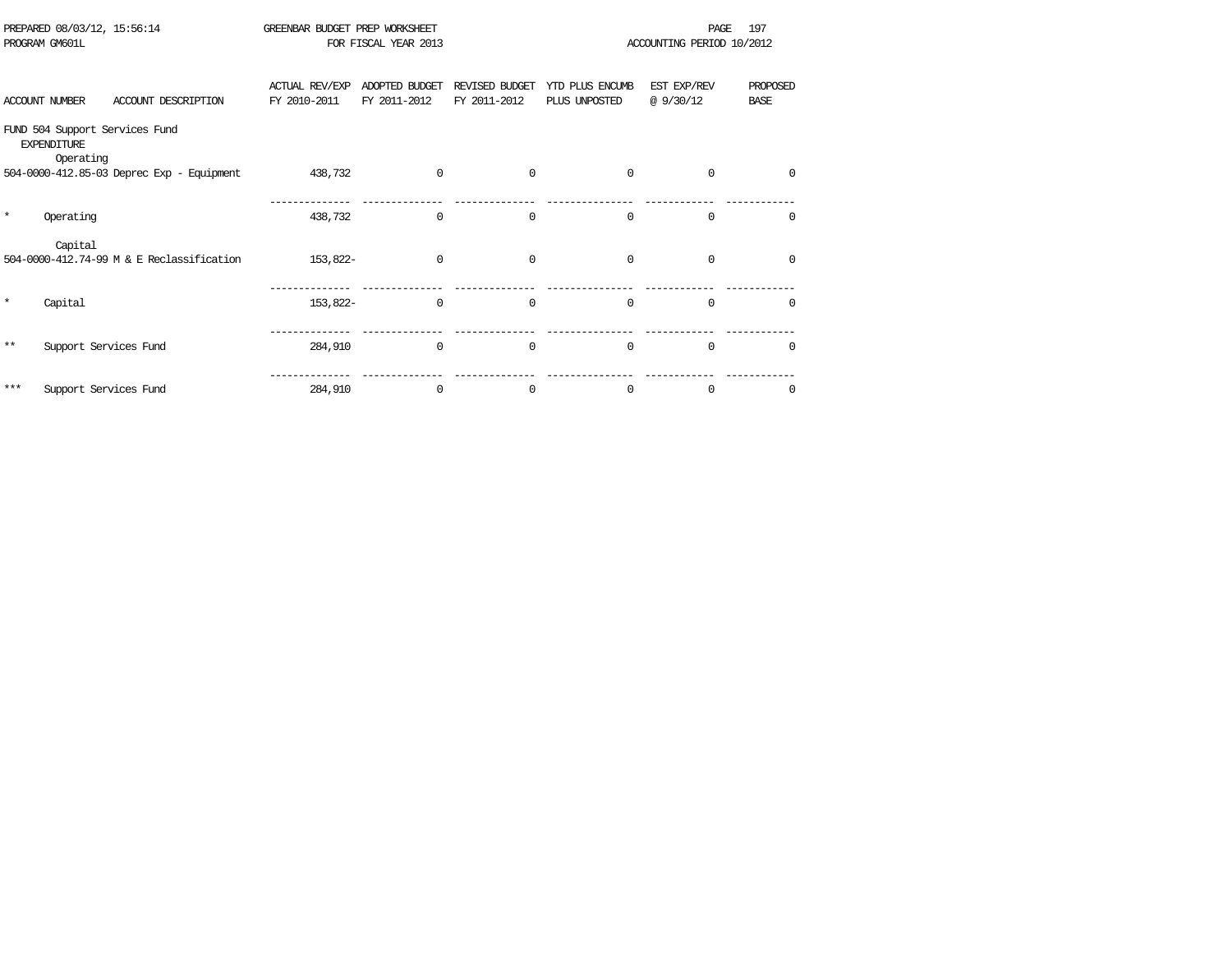| PREPARED 08/03/12, 15:56:14<br>PROGRAM GM601L        |                                                                                     | GREENBAR BUDGET PREP WORKSHEET<br>FOR FISCAL YEAR 2013 |              |              | 198<br>PAGE<br>ACCOUNTING PERIOD 10/2012                                      |                          |                         |  |
|------------------------------------------------------|-------------------------------------------------------------------------------------|--------------------------------------------------------|--------------|--------------|-------------------------------------------------------------------------------|--------------------------|-------------------------|--|
| ACCOUNT NUMBER                                       | ACCOUNT DESCRIPTION                                                                 | FY 2010-2011                                           | FY 2011-2012 | FY 2011-2012 | ACTUAL REV/EXP ADOPTED BUDGET REVISED BUDGET YTD PLUS ENCUMB<br>PLUS UNPOSTED | EST EXP/REV<br>@ 9/30/12 | PROPOSED<br><b>BASE</b> |  |
| FUND 504 Support Services Fund<br><b>EXPENDITURE</b> | DEPT 15 Technology Services<br>DIV 11 Information Technology<br>Salaries & Benefits |                                                        |              |              |                                                                               |                          |                         |  |
| 504-1511-412.10-01 Salaries                          |                                                                                     | 429,050                                                | 464,531      | 464,531      | 383,103                                                                       | 462,225                  | 436,527                 |  |
| 504-1511-412.13-01 Longevity Pay                     |                                                                                     | 2,068                                                  | 2,880        | 2,880        | 2,328                                                                         | 2,638                    | 2,688                   |  |
|                                                      | 504-1511-412.13-09 Accumulated Vacation Pay                                         | 10,584                                                 | $\mathbf 0$  | $\Omega$     | $\Omega$                                                                      | $\mathbf 0$              | $\mathbf 0$             |  |
|                                                      | 504-1511-412.13-11 Accumlated Sick Leave Pay                                        | 5,416                                                  | $\mathbf 0$  | $\mathbf 0$  | $\Omega$                                                                      | $\mathbf 0$              | 0                       |  |
| 504-1511-412.13-14 Ins Opt Out                       |                                                                                     | $\mathbf 0$                                            | 2,400        | 2,400        | 1,700                                                                         | 1,500                    | 0                       |  |
|                                                      | 504-1511-412.15-01 Merit Salary Expense                                             | $\mathbf 0$                                            | 14,130       | 14,130       | $\mathbf 0$                                                                   | $\mathbf 0$              | 0                       |  |
|                                                      | 504-1511-412.15-02 Market Adjustment Fund                                           | $\mathbf 0$                                            | $\mathbf 0$  | $\mathbf 0$  | $\mathbf 0$                                                                   | $\mathbf 0$              | 16,000                  |  |
| 504-1511-412.16-01 Car Allowance                     |                                                                                     | 15,058                                                 | 15,000       | 15,000       | 12,115                                                                        | 15,000                   | 15,000                  |  |
|                                                      | 504-1511-412.16-05 Cell Phone Allowance                                             | 5,218                                                  | 5,201        | 5,201        | 4,277                                                                         | 5,200                    | 5,201                   |  |
| 504-1511-412.20-01 FICA Taxes                        |                                                                                     | 26,556                                                 | 30,381       | 30,381       | 23,472                                                                        | 28,973                   | 28,484                  |  |
| 504-1511-412.20-02 Medicare Taxes                    |                                                                                     | 6,211                                                  | 7,105        | 7,105        | 5,489                                                                         | 6,776                    | 6,662                   |  |
|                                                      | 504-1511-412.20-03 Unemployment Taxes                                               | 504                                                    | 576          | 576          | 2,088                                                                         | 2,088                    | 1,827                   |  |
| 504-1511-412.21-01 TMRS                              |                                                                                     | 62,656                                                 | 69,533       | 69,533       | 56,948                                                                        | 68,813                   | 68,958                  |  |
|                                                      | 504-1511-412.22-01 Workers' Compensation Ins                                        | 497                                                    | 539          | 539          | 445                                                                           | 536                      | 505                     |  |
|                                                      | 504-1511-412.22-02 Health Insurance                                                 | 35,821                                                 | 50,820       | 50,820       | 37,086                                                                        | 47,673                   | 50,820                  |  |
|                                                      | 504-1511-412.22-04 Dental Insurance                                                 | 2,362                                                  | 2,875        | 2,875        | 2,367                                                                         | 2,756                    | 2,517                   |  |
| 504-1511-412.22-05 Life Insurance                    |                                                                                     | 273                                                    | 313          | 313          | 229                                                                           | 265                      | 231                     |  |
|                                                      | 504-1511-412.22-06 Contr-Health Spending Acc                                        | 3,800                                                  | $\mathbf 0$  | $\mathbf 0$  | $\mathbf 0$                                                                   | $\mathbf 0$              | $\mathbf{0}$            |  |
| $\star$<br>Salaries & Benefits                       |                                                                                     | 606,074                                                | 666,284      | 666,284      | 531,647                                                                       | 644,443                  | 635,420                 |  |
| Operating                                            | 504-1511-412.34-01 Data Processing Services                                         | 15,720                                                 | $\mathbf 0$  | $\mathbf 0$  | $\mathbf{0}$                                                                  | $\mathbf 0$              | $\mathbf 0$             |  |
|                                                      | 504-1511-412.34-02 Computer Consulting Serv                                         | 7,533                                                  | 15,000       | 15,000       | 13,766                                                                        | 15,000                   | 15,000                  |  |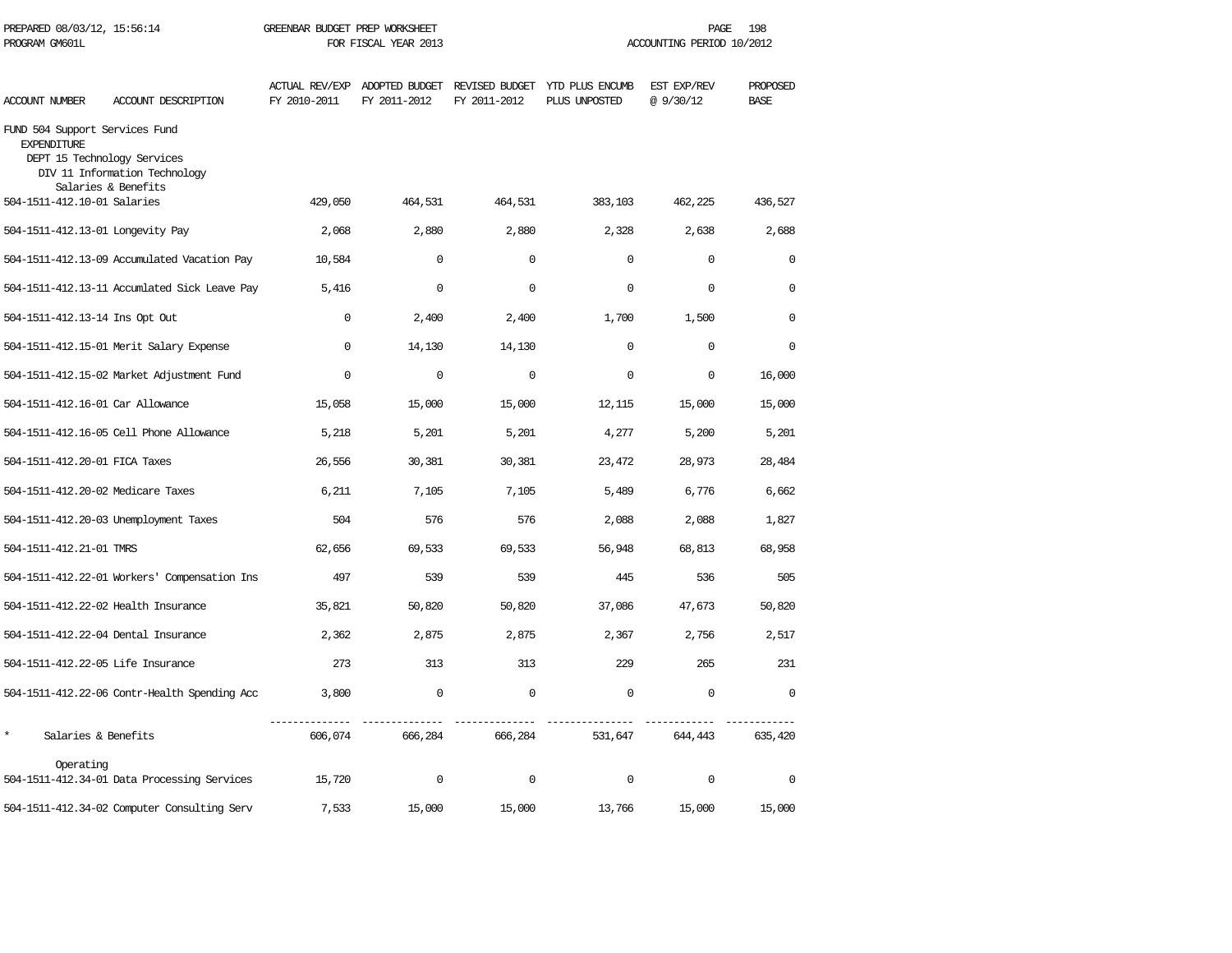| PREPARED 08/03/12, 15:56:14<br>PROGRAM GM601L                     |                                                              | GREENBAR BUDGET PREP WORKSHEET<br>FOR FISCAL YEAR 2013 |                                                              |              | 199<br>PAGE<br>ACCOUNTING PERIOD 10/2012 |                         |                         |  |
|-------------------------------------------------------------------|--------------------------------------------------------------|--------------------------------------------------------|--------------------------------------------------------------|--------------|------------------------------------------|-------------------------|-------------------------|--|
| ACCOUNT NUMBER                                                    | ACCOUNT DESCRIPTION                                          | FY 2010-2011                                           | ACTUAL REV/EXP ADOPTED BUDGET REVISED BUDGET<br>FY 2011-2012 | FY 2011-2012 | YTD PLUS ENCUMB<br>PLUS UNPOSTED         | EST EXP/REV<br>@9/30/12 | PROPOSED<br><b>BASE</b> |  |
| FUND 504 Support Services Fund<br><b>EXPENDITURE</b><br>Operating | DEPT 15 Technology Services<br>DIV 11 Information Technology |                                                        |                                                              |              |                                          |                         |                         |  |
| 504-1511-412.40-12 Tower Lease                                    |                                                              | 11,061                                                 | 11,750                                                       | 11,750       | 11,129                                   | 11,750                  | 12,000                  |  |
|                                                                   | 504-1511-412.42-03 Computer Hardware M & R                   | 31,933                                                 | 47,000                                                       | 47,000       | 37,927                                   | 47,000                  | 39,150                  |  |
|                                                                   | 504-1511-412.42-04 Computer Software M & R                   | 465,388                                                | 499,220                                                      | 479,220      | 463,903                                  | 499,220                 | 457,792                 |  |
|                                                                   | 504-1511-412.42-08 Equipment Maint & Repair                  | 193                                                    | 150                                                          | 150          | 23                                       | 150                     | 200                     |  |
|                                                                   | 504-1511-412.50-01 Memberships & Licenses                    | $\Omega$                                               | 130                                                          | 130          | 100                                      | 130                     | 130                     |  |
|                                                                   | 504-1511-412.50-02 Subscriptions/Books/Pub                   | 187                                                    | 50                                                           | 50           | 37                                       | 50                      | 50                      |  |
|                                                                   | 504-1511-412.50-03 Personnel Dev & Activity                  | 10,632                                                 | 21,900                                                       | 21,900       | 2,952                                    | 21,900                  | 18,000                  |  |
|                                                                   | 504-1511-412.50-06 Staff Developmnt/Training                 | $\mathbf{0}$                                           | 13,930                                                       | 3,930        | 2,951                                    | 13,930                  | 7,200                   |  |
|                                                                   | 504-1511-412.52-03 General Liability Ins                     | $\Omega$                                               | $\mathbf 0$                                                  | $\mathbf 0$  | 1,056                                    | 1,100                   | 1,100                   |  |
| 504-1511-412.53-02 Access Fees                                    |                                                              | 9,355                                                  | 10,500                                                       | 10,500       | 8,631                                    | 10,500                  | 10,500                  |  |
|                                                                   | 504-1511-412.54-01 Printing & Graphic Serv                   | 120                                                    | 1,700                                                        | 1,700        | $\Omega$                                 | 1,700                   | 1,700                   |  |
|                                                                   | 504-1511-412.54-06 Convenience copies                        | $\mathbf 0$                                            | $\mathbf 0$                                                  | $\mathbf 0$  | 26                                       | 65                      | 100                     |  |
|                                                                   | 504-1511-412.60-01 Office Supplies & Mat                     | 264                                                    | 650                                                          | 650          | 340                                      | 650                     | 650                     |  |
|                                                                   | 504-1511-412.60-11 Minor Tools & Materials                   | $\Omega$                                               | 550                                                          | 550          | 189                                      | 550                     | 550                     |  |
|                                                                   | 504-1511-412.66-01 Minor Office Equipment                    | $\Omega$                                               | $\Omega$                                                     | $\mathbf 0$  | 2,877                                    | 2,900                   | $\mathbf 0$             |  |
|                                                                   | 504-1511-412.66-08 Minor Computer Equipment                  | 97,797                                                 | 145,969                                                      | 108,969      | 86,853                                   | 145,969                 | 63,690                  |  |
|                                                                   | 504-1511-412.66-09 Minor Computer Software                   | 1,095                                                  | 200                                                          | 200          | 1,415                                    | 1,415                   | 1,500                   |  |
|                                                                   | 504-1511-412.80-04 Interest Expense                          | 21,722                                                 | 14,922                                                       | 14,922       | 18,775                                   | 18,775                  | $\mathbf 0$             |  |
| $\star$<br>Operating                                              |                                                              | 673,000                                                | 783,621                                                      | 716,621      | 652,950                                  | 792,754                 | 629,312                 |  |
| 504-1511-412.63-02 Electricity                                    | Utilities/Internal Chrgs                                     | 9,062                                                  | 6,351                                                        | 6,351        | 6,857                                    | 10,000                  | 9,500                   |  |